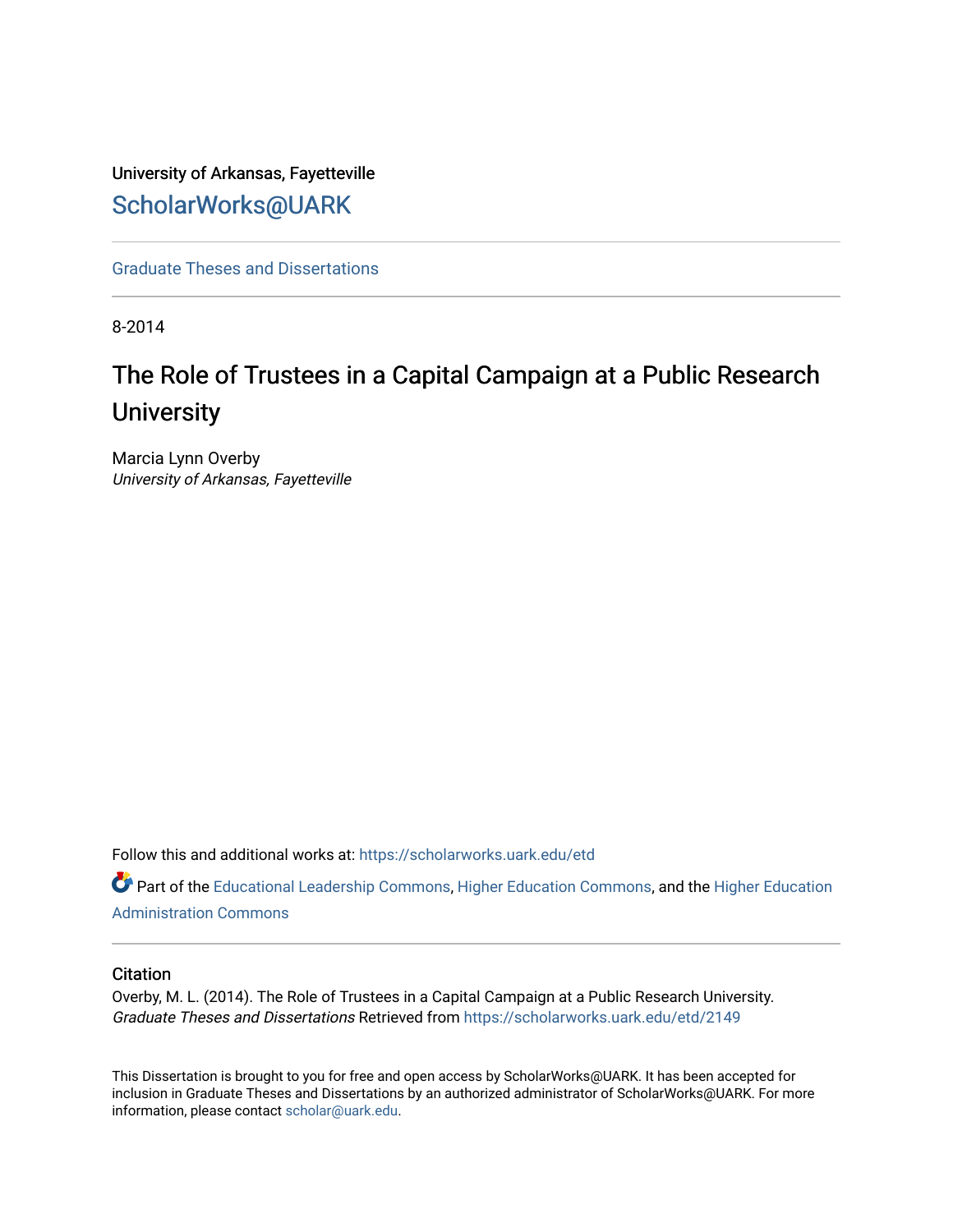The Role of Trustees in a Capital Campaign at a Public Research University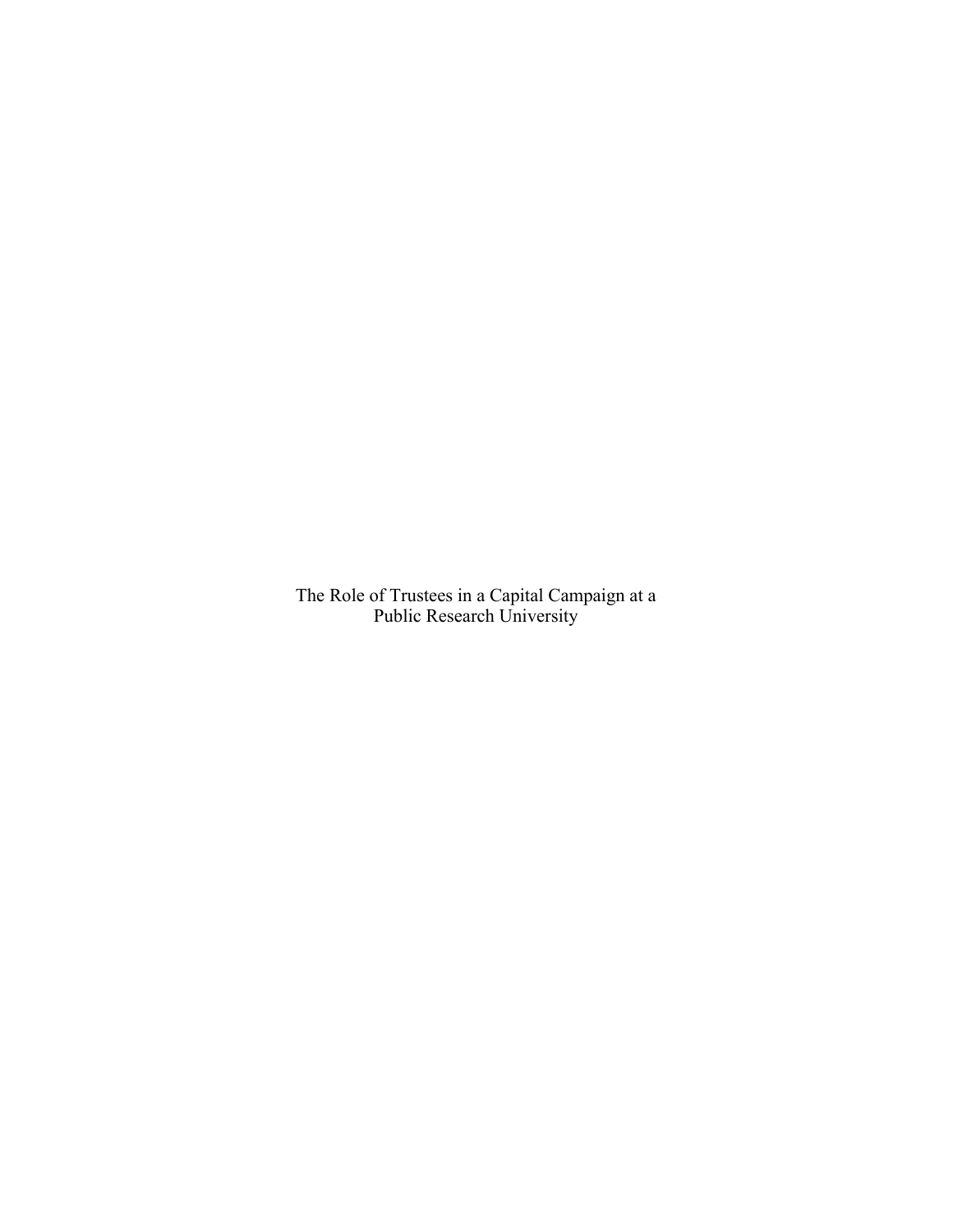The Role of Trustees in a Capital Campaign at a Public Research University

A dissertation submitted in partial fulfillment of the requirements for a degree of Doctor of Education in Higher Education

by

Marcia Lynn Overby University of Arkansas Bachelor of Science in Human Resource Development, 2007 University of Arkansas Master of Education in Workforce Development, 2008

# August 2014 University of Arkansas

This dissertation is approved for recommendation to the Graduate Council.

Dr. John W. Murry, Jr. Dissertation Director

Committee Member Committee Member

Dr. Michael T. Miller Dr. Ketevan Mamiseishvili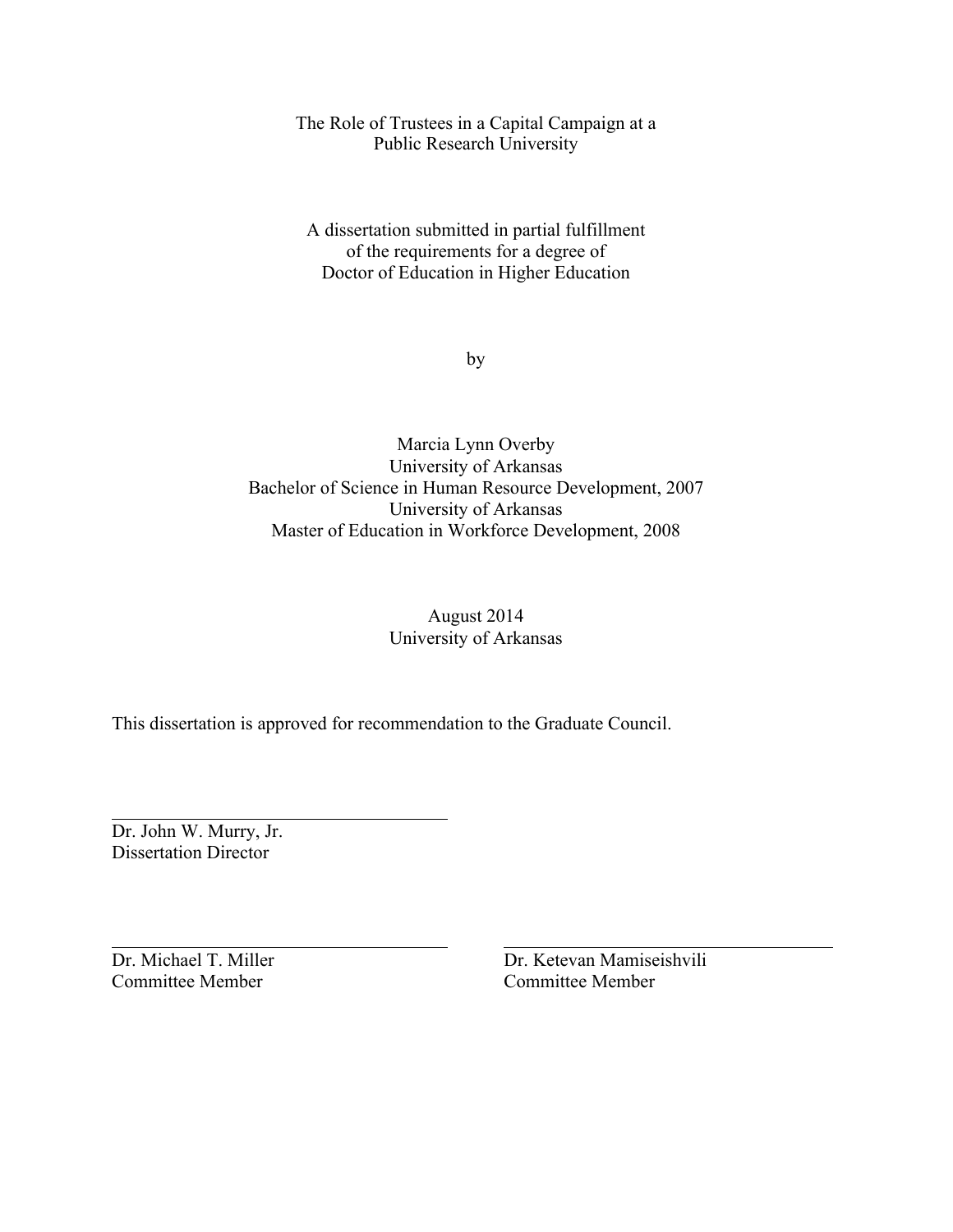#### Abstract

The changing financial environment of public universities includes competing priorities for state funding. In today's economy, state appropriations for higher education do not always keep pace with institutional need. During periods of declining state revenue, universities endure budget cuts reducing state funding. When tuition dollars cannot be increased further and state appropriations are decreased or flat, public university administrators rely on fundraising to meet their mission, goals, and vision for their institutions. The fundraising program believed to produce the greatest results is a capital campaign. Large and ambitious capital campaigns can help institutions of higher education respond to decreases in state funding, while allowing for institutional growth. A successful comprehensive capital campaign can transform an institution of higher education. However, capital campaigns require strong leadership and teamwork, and goals can be challenging to reach during times of economic hardship. In addition, a capital campaign needs the full support of the board of trustees, system president, and campus chancellor, who recognize that the campaign will be the focus of the campus for five to eight years.

The purpose of this qualitative and intrinsic single case study was to explore and enhance understanding of trustee members' roles, views, and experiences during the University of Arkansas's highly successful capital campaign, Campaign for the Twenty-First Century, which concluded in 2005 and raised over \$1 billion. Twelve knowledgeable and prominent leaders of the University of Arkansas and its Campaign for the Twenty-First Century were interviewed for this study. The campus chancellor, campaign steering committee members, and the senior advancement leaders strongly influence fundraising outcomes. The role of public university trustees in a capital campaign has not received much attention in the literature, although, the role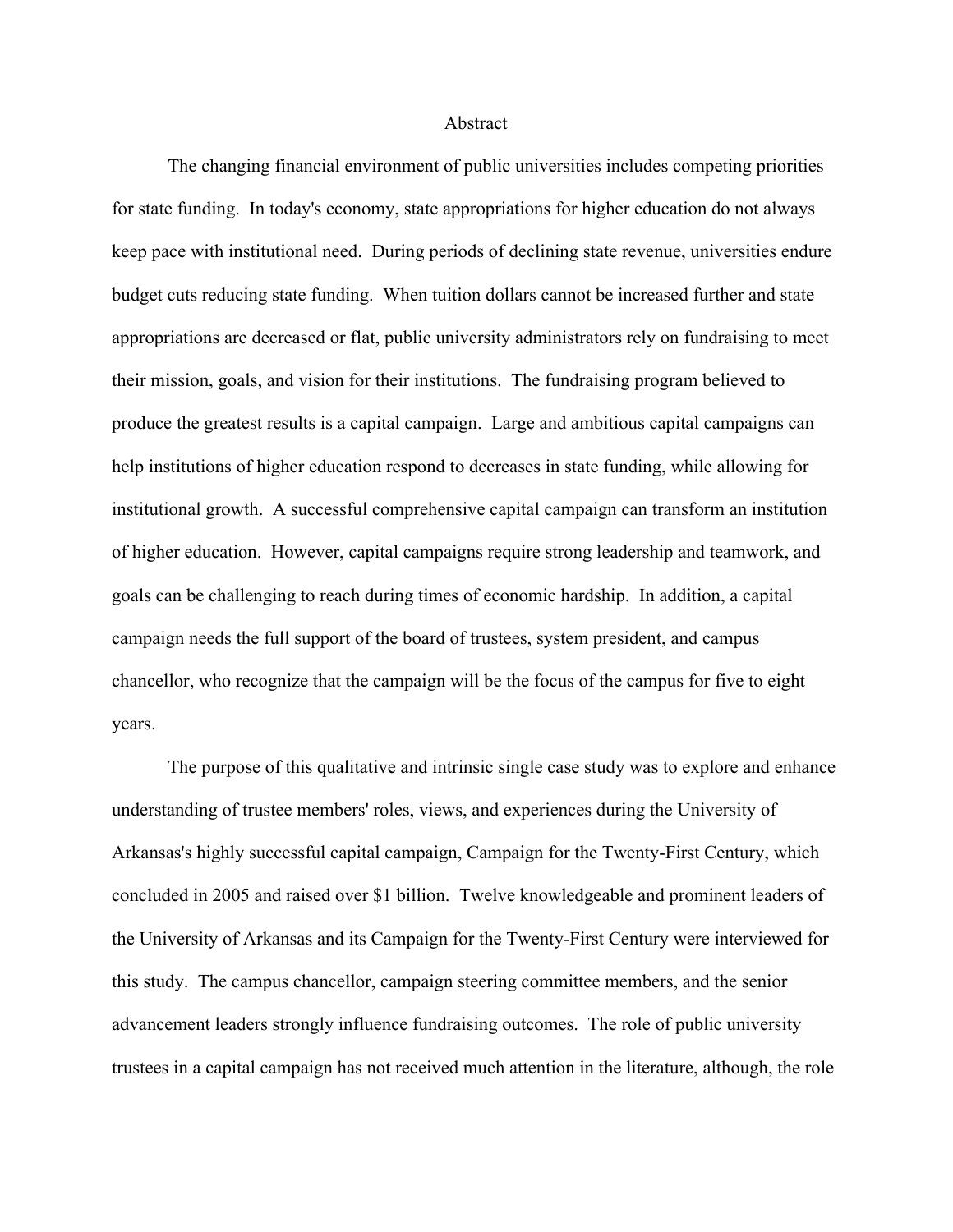of the president has. The role of trustees in a capital campaign for a private university is straightforward because the trustees are selected in large part for their fundraising abilities; however, the role of trustees in fundraising becomes more complicated for public universities that are part of a multicampus system.

*Keywords:* capital campaign, fundraising in higher education, fundraising leadership, and trustees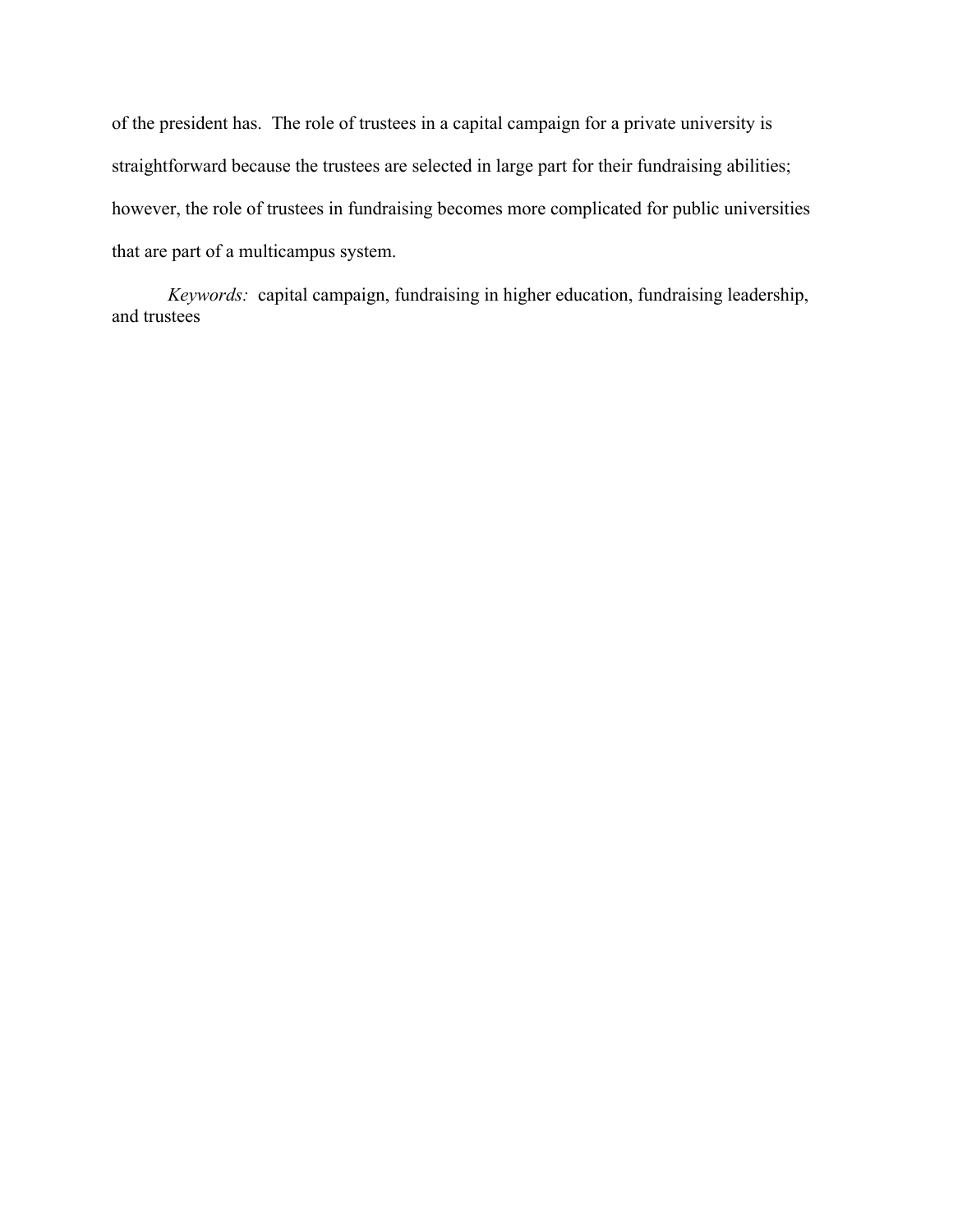© 2014 by Marcia Lynn Overby All Rights Reserved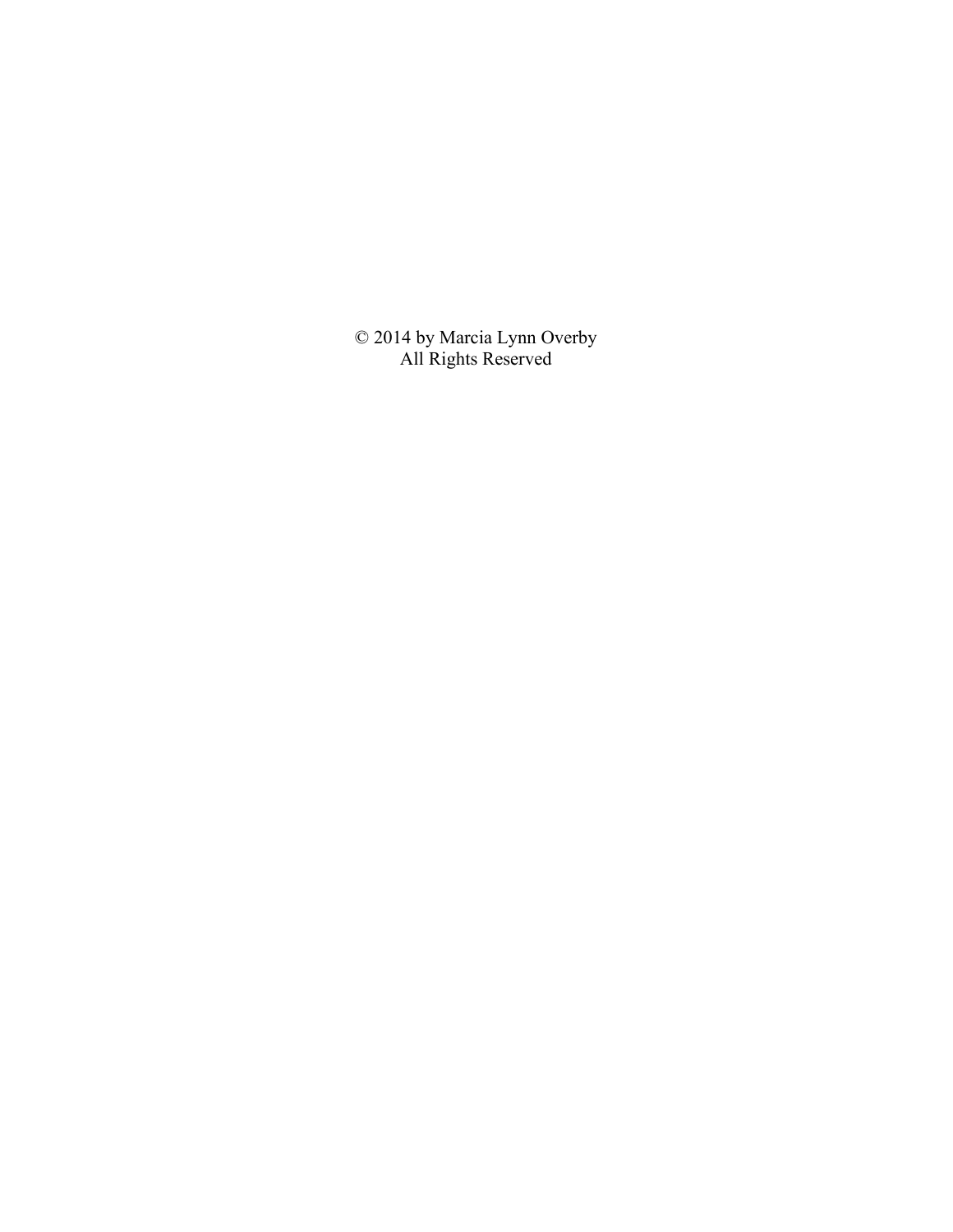### Acknowledgements

To Dr. John W. Murry, Jr., my advisor and dissertation committee chair, thank you so much for sharing your wisdom, expertise, friendship, and time with me during my research and writing this dissertation. To my dissertation committee members, Dr. Michael T. Miller and Dr. Ketevan Mamiseishvili, I will forever be grateful for your encouragement and your time toward my completion of this dissertation and degree program. To all three of you, Dr. Murry, Dr. Miller, and Dr. Mamiseishvili, I will cherish the time I was allowed to spend in your classrooms. I enjoyed each class and the journey toward completing this degree. The higher education degree program is a wonderful program because you three make it so.

To my colleagues and friends in the Chancellor's Office, Dr. G. David Gearhart, Ms. Judy G. Schwab, Ms. Gloria Sutherland, Ms. Sally Adams, and Ms. Laura Cate, who supported me with loving encouragement every step of the way, I thank you from the bottom of my heart.

To Dr. Daniel E. Ferritor and Dr. John A. White, Jr., who supported and encouraged me, thank you for giving me the confidence to strive for excellence in all things undertaken.

To Ms. Susan Osredker and Ms. Susan Kendrick-Perry, I sincerely thank you for your constant encouragement and for taking the time to read and edit this paper.

To the twelve individuals who allowed me to interview them for this study, I sincerely thank you for your willingness to be open and candid in your answers to my questions and for being so generous with your time and for sharing your personal knowledge.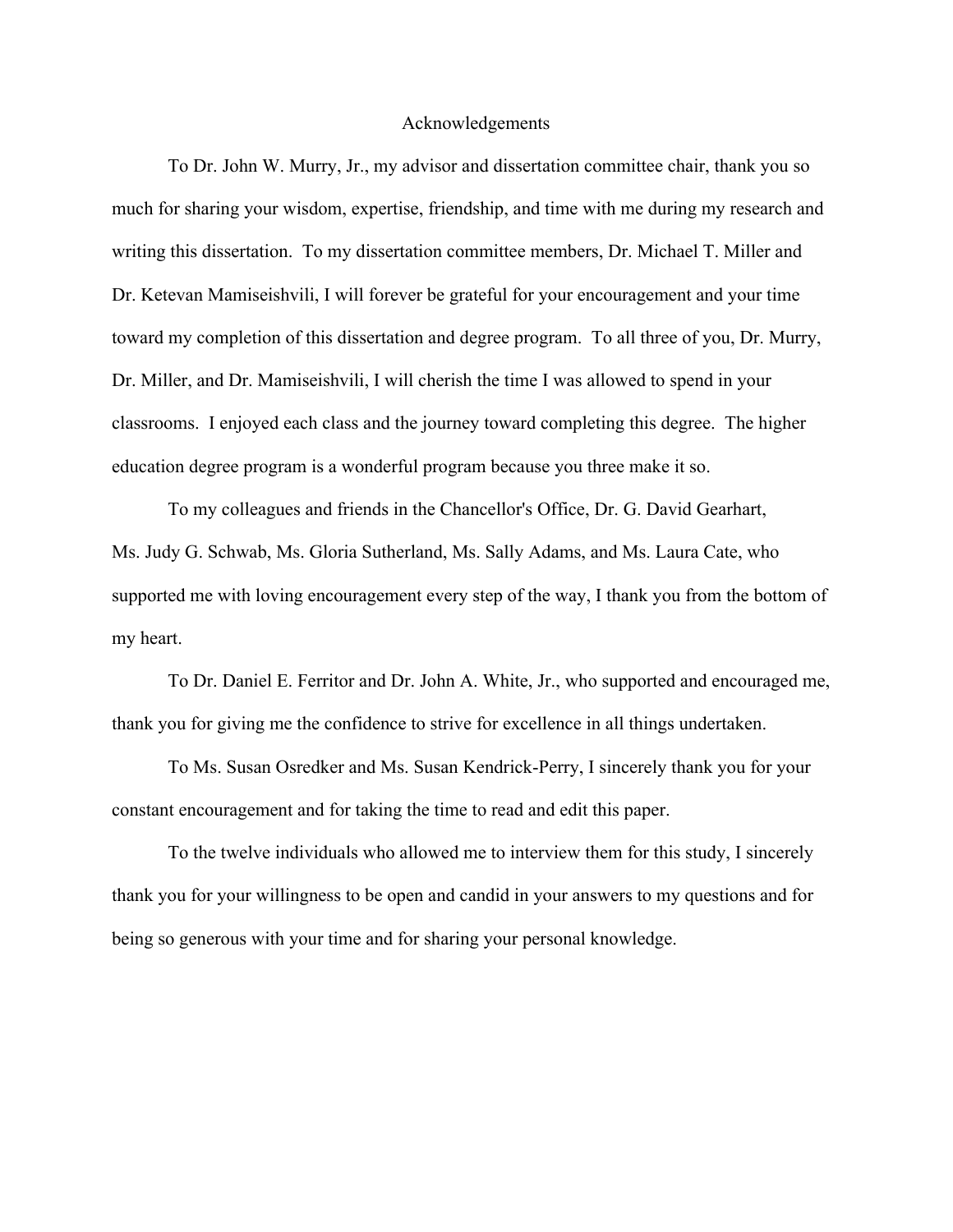#### Dedication

This dissertation is dedicated to my family.

To my husband, William H. "Bill" Overby III, and son, William H. "Hank" Overby IV, thank you for your support of my education and encouragement for my personal growth. You sacrificed as much as I did throughout my education and I will forever be indebted to you for understanding my drive and desire to fulfill a dream. You are a wonderful family and my best friends.

To my mother and stepfather, Jackie and Jerry Dorman, thank you for your steadfast belief in my abilities and for inspiring me to strive for my fullest potential. I'll be forever grateful for the countless textbooks you purchased for me over the many years of coursework. You are my role models as well as most cherished friends.

To my sister and brother-in-law, Theresa and Danny Farrar, and nephew, Tyler Farrar, you have always encouraged me and listened to my tales of coursework and projects, which I appreciate more than words can express. You, too, are my best friends and role models. I will forever be thankful for your kindness and patience.

To my brother, Jimmy Don Willis, thank you for your encouraging words, belief in my abilities, and pride in my accomplishments.

Finally, to my father, Alex Willis, who passed away in February of 2013, a humble thank you from his daughter.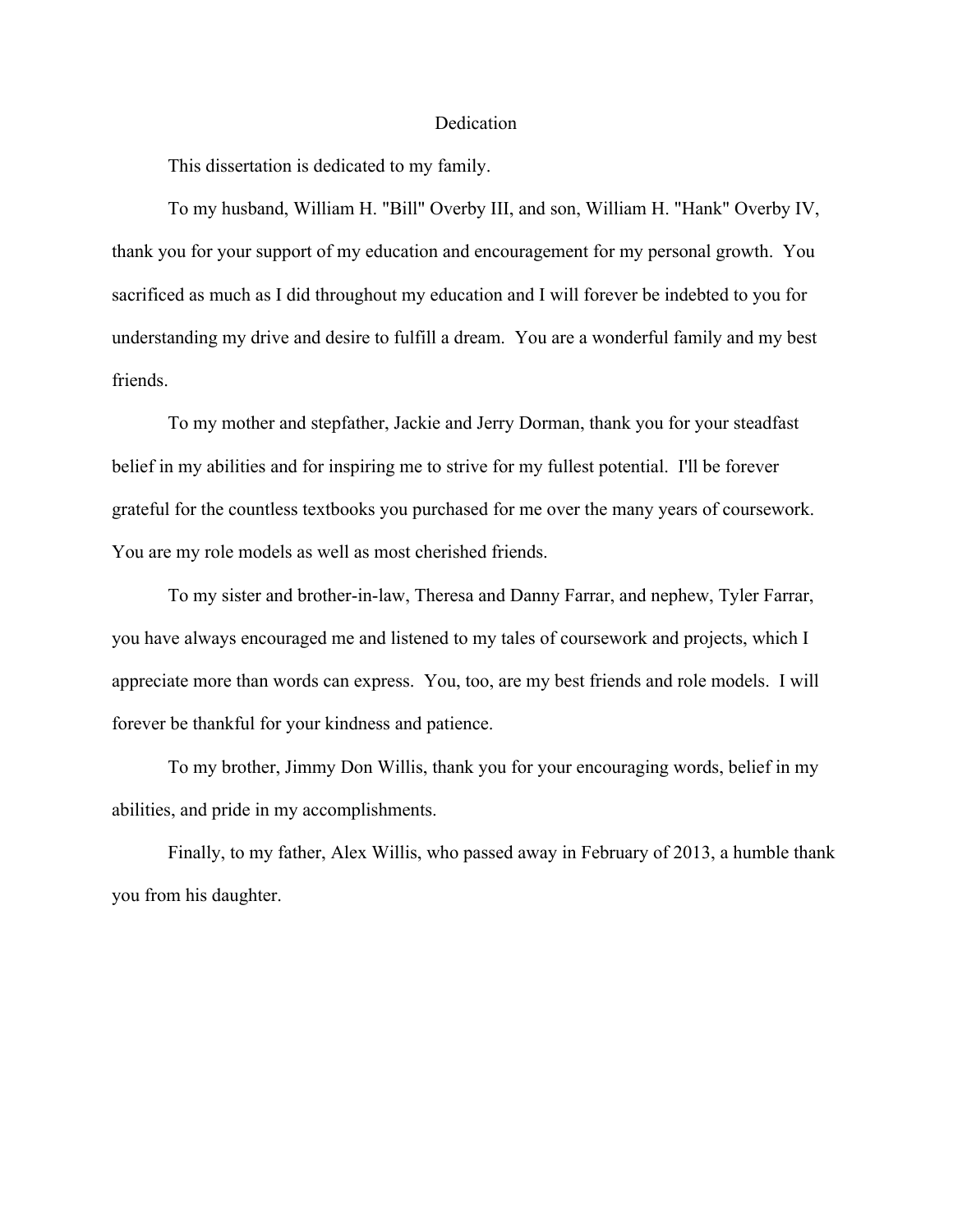# Table of Contents

| $I_{\cdot}$     |  |
|-----------------|--|
| A.              |  |
| <b>B.</b>       |  |
| $C$ .           |  |
| D.              |  |
| Ε.              |  |
| F.              |  |
| G.              |  |
| H.              |  |
| II.             |  |
| A.              |  |
| <b>B.</b>       |  |
| $\mathcal{C}$ . |  |
| D.              |  |
| Ε.              |  |
| F.              |  |
| G.              |  |
| H.              |  |
| I.              |  |
| J.              |  |
| K.              |  |
| L.              |  |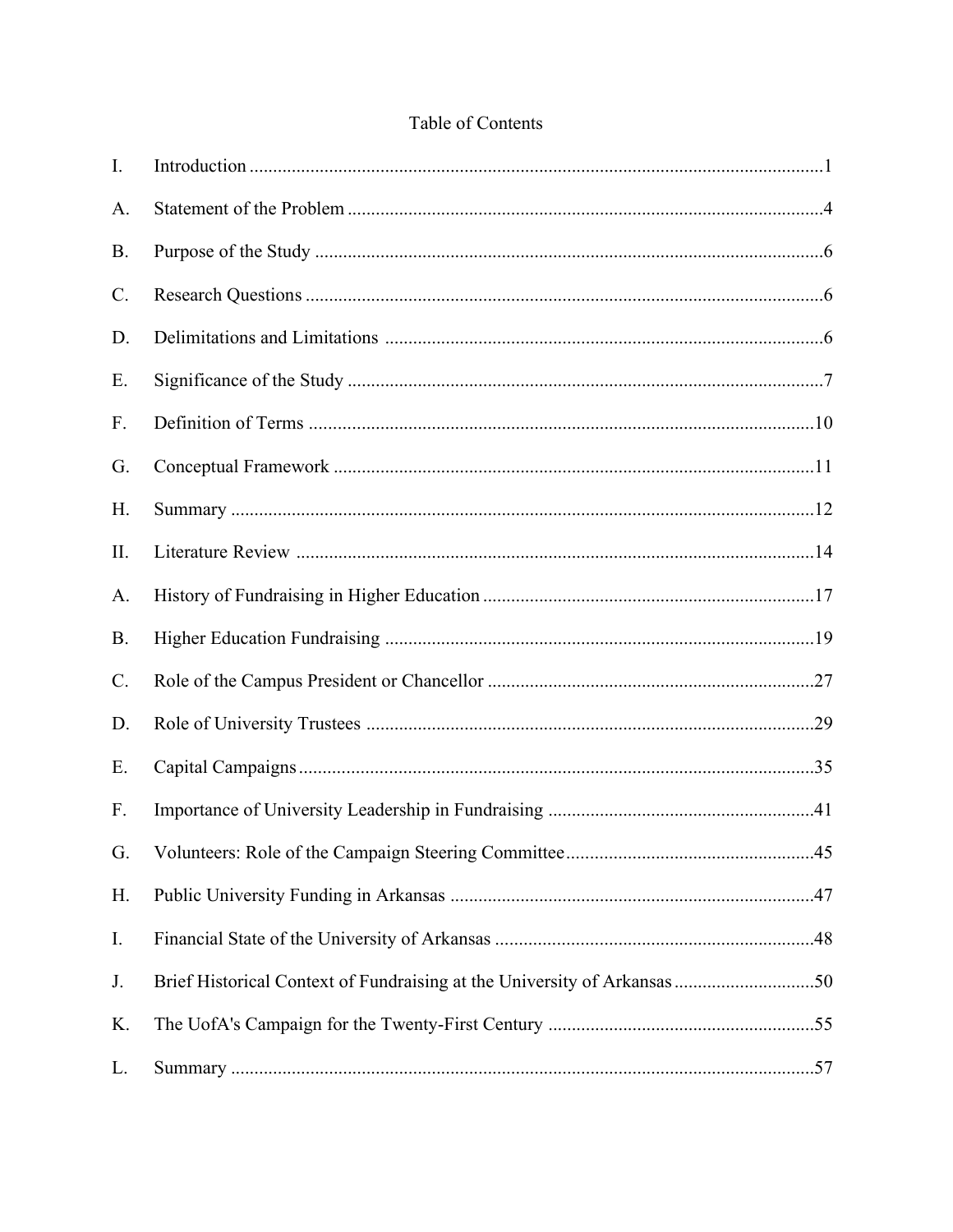| III.            |  |
|-----------------|--|
| A.              |  |
|                 |  |
| <b>B.</b>       |  |
| $C$ .           |  |
|                 |  |
|                 |  |
|                 |  |
|                 |  |
|                 |  |
| D.              |  |
|                 |  |
|                 |  |
| E.              |  |
|                 |  |
|                 |  |
|                 |  |
|                 |  |
| F.              |  |
| IV.             |  |
| A.              |  |
| <b>B.</b>       |  |
| $\mathcal{C}$ . |  |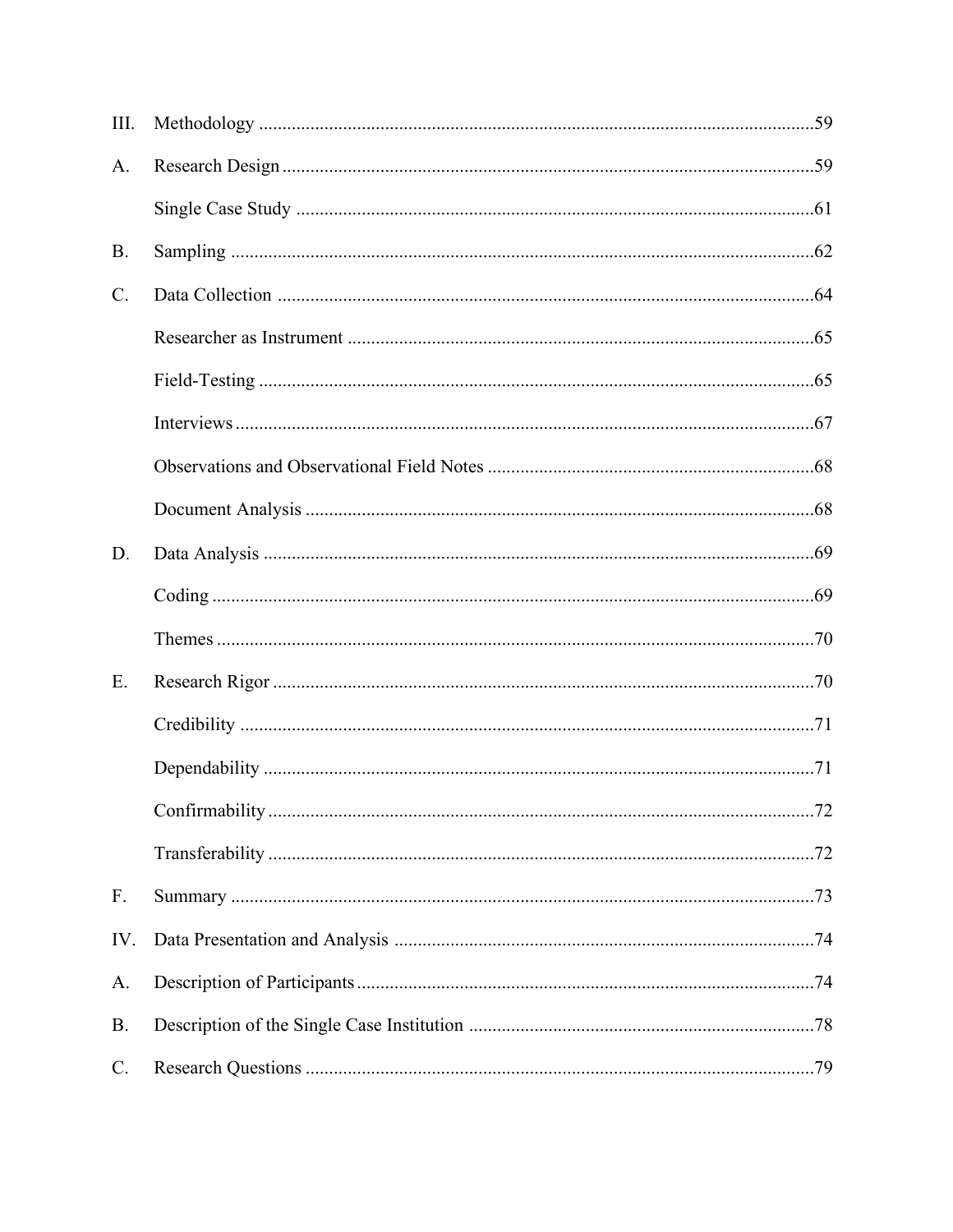| D. |                                                                                   |  |
|----|-----------------------------------------------------------------------------------|--|
| Ε. |                                                                                   |  |
|    |                                                                                   |  |
|    | a.                                                                                |  |
|    | Sub-Theme 1: Financial Capability and Ability/Willingness to Volunteer 84<br>b.   |  |
|    | $\mathbf{c}$ .                                                                    |  |
|    | Sub-Theme 3: Some Trustees with Financial Capability did not Participate 86<br>d. |  |
|    | e.                                                                                |  |
|    |                                                                                   |  |
|    | a.                                                                                |  |
|    | Sub-Theme 1: Some Trustees would have been raising money for<br>b.                |  |
|    |                                                                                   |  |
|    | $\mathbf{c}$ .                                                                    |  |
|    | Research Question 3: Fundraising Experience and Training of Trustees 93           |  |
|    | Major Theme 1: No Formal Training, Besides that Provided by the UofA 94<br>a.     |  |
|    | b.                                                                                |  |
|    | Research Question 4: Advice for University Administrators and Trustees 100        |  |
|    | Major Theme 1: Importance of Being Present and Matched with Areas of<br>a.        |  |
|    |                                                                                   |  |
|    | b.                                                                                |  |
|    | $\mathbf{c}$ .                                                                    |  |
| F. |                                                                                   |  |
| V. |                                                                                   |  |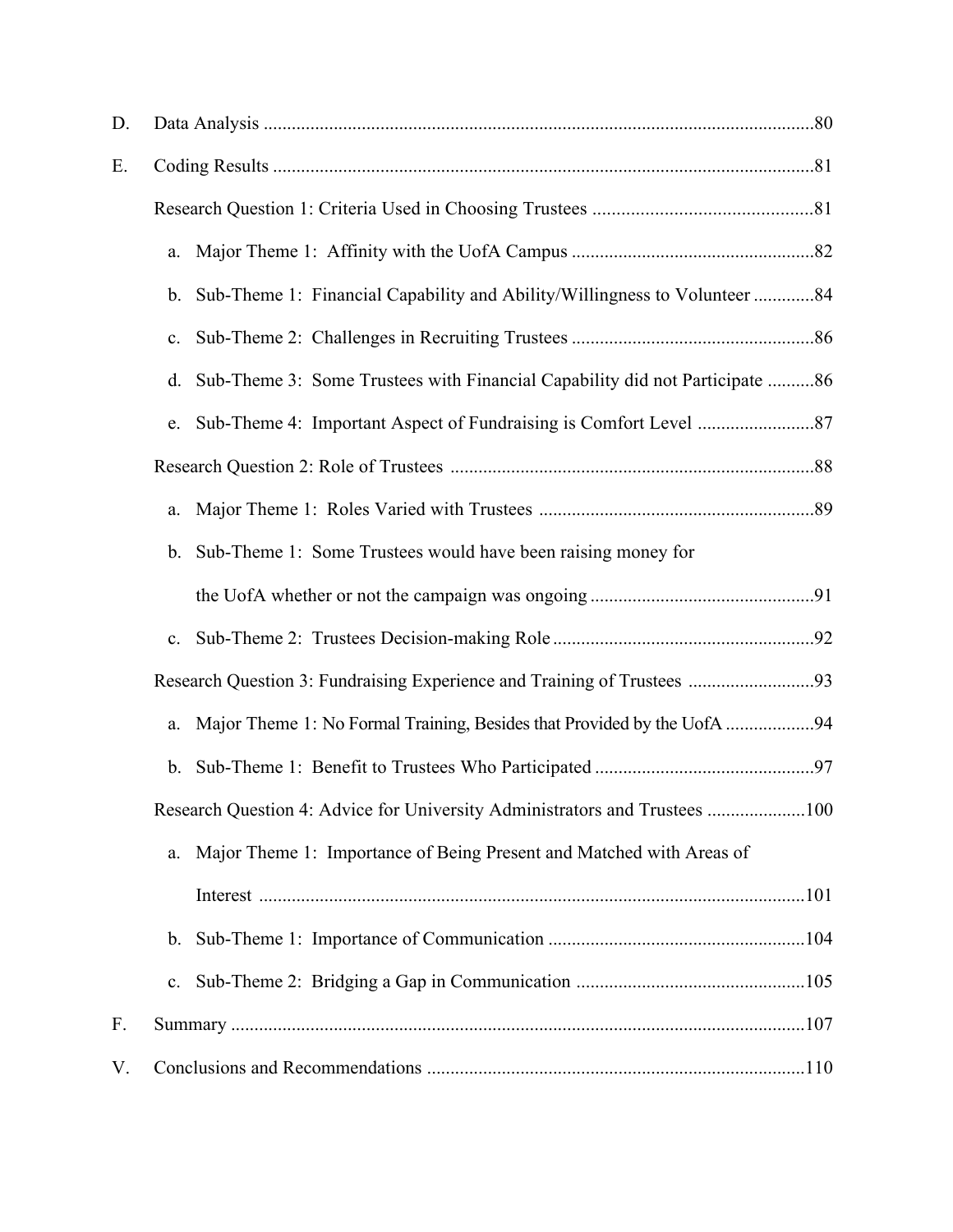| A.        |                |  |
|-----------|----------------|--|
|           |                |  |
|           |                |  |
|           |                |  |
|           |                |  |
| <b>B.</b> |                |  |
|           |                |  |
|           | a.             |  |
|           | $b_{-}$        |  |
|           | $\mathbf{c}$ . |  |
|           | d.             |  |
|           | e.             |  |
|           |                |  |
|           | a.             |  |
|           | $b_{\cdot}$    |  |
|           | $\mathbf{c}$ . |  |
|           |                |  |
|           | a.             |  |
|           |                |  |
|           |                |  |
|           | a.             |  |
|           | b.             |  |
|           | $\mathbf{c}$ . |  |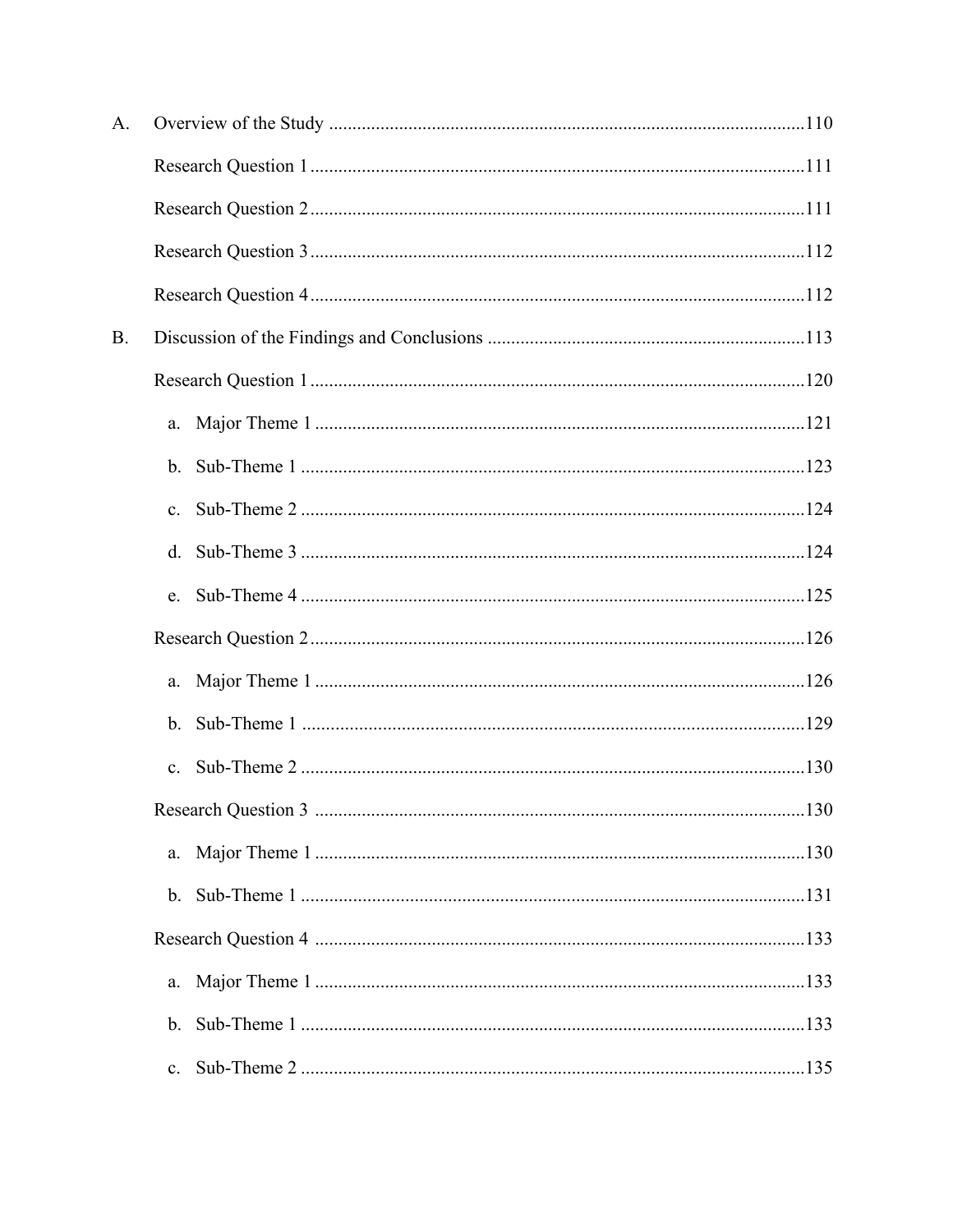| $C_{\cdot}$     |                                                                           |  |
|-----------------|---------------------------------------------------------------------------|--|
| D.              |                                                                           |  |
| Ε.              |                                                                           |  |
| $F_{\cdot}$     |                                                                           |  |
|                 |                                                                           |  |
|                 |                                                                           |  |
| A.              |                                                                           |  |
| <b>B.</b>       |                                                                           |  |
| $\mathcal{C}$ . |                                                                           |  |
| D.              |                                                                           |  |
| Е.              |                                                                           |  |
| F.              | University of Arkansas Office of Research Compliance Institutional Review |  |
|                 |                                                                           |  |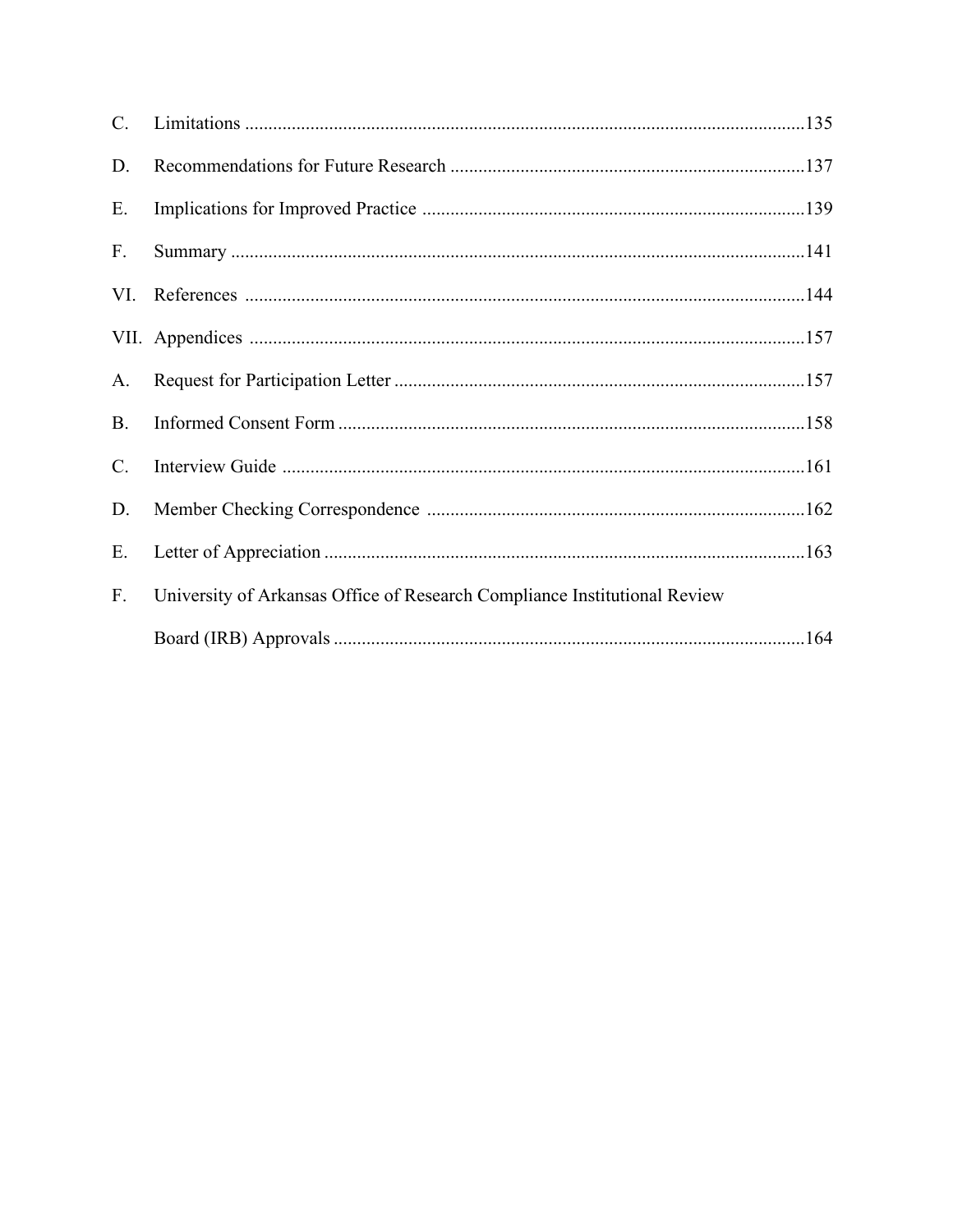# List of Tables

|  | Table 1 |
|--|---------|
|  | Table 2 |
|  | Table 3 |
|  | Table 4 |
|  | Table 5 |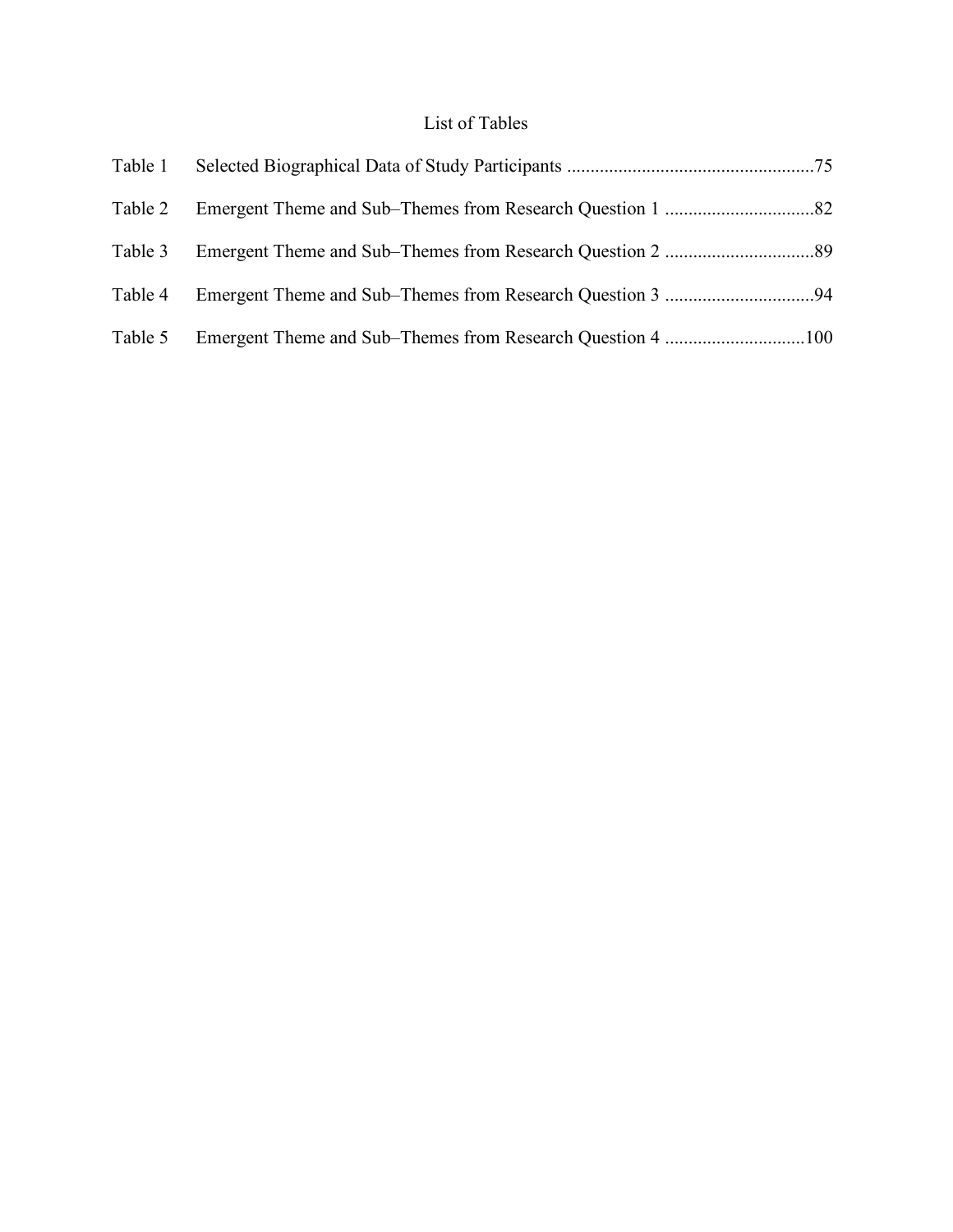#### Chapter I

# **Introduction**

Funding America's colleges and universities no longer holds the high national priority it once did. Attention has been focused more on the cost of attending college. However, the issue of securing sufficient funding has not gone away. Public higher education's changing financial environment includes competing priorities for state funding (Cheslock & Gianneschi, 2008). "Most state budgets are not doing well and in bad budget times, higher education is often one of the first state spending categories on the chopping block" (Delaney, 2010, p. 1). In addition, state funds eliminated from institutional budgets might not be reinstated or may take years to be fully restored (Delaney, 2010). As a result, when tuition dollars cannot be increased further, public higher education institutions may become increasingly reliant upon alternative sources of revenue, and private giving is one of the promising possibilities (Cheslock & Gianneschi, 2008). The fundraising program believed to produce the greatest results is a capital campaign (Dove, 2000).

Large and ambitious capital campaigns can help institutions of higher education respond to decreases in state funding, and a successful comprehensive capital campaign can transform an institution of higher education (Dove, 2000). A capital campaign is a limited-time, intensive effort designed to raise funds for new construction, renovation, major program operations, and increased endowment (Dove, 2000; Kihlstedt & Schwartz, 1997; Quigg, 1986). However, capital campaigns require strong leadership and teamwork, and goals can be challenging to reach during times of economic hardship (Gearhart, 2006). In addition, a capital campaign needs the full support of the board of trustees, system president, and campus chancellor, who recognize that the campaign will be the focus of the campus for at least five to eight years.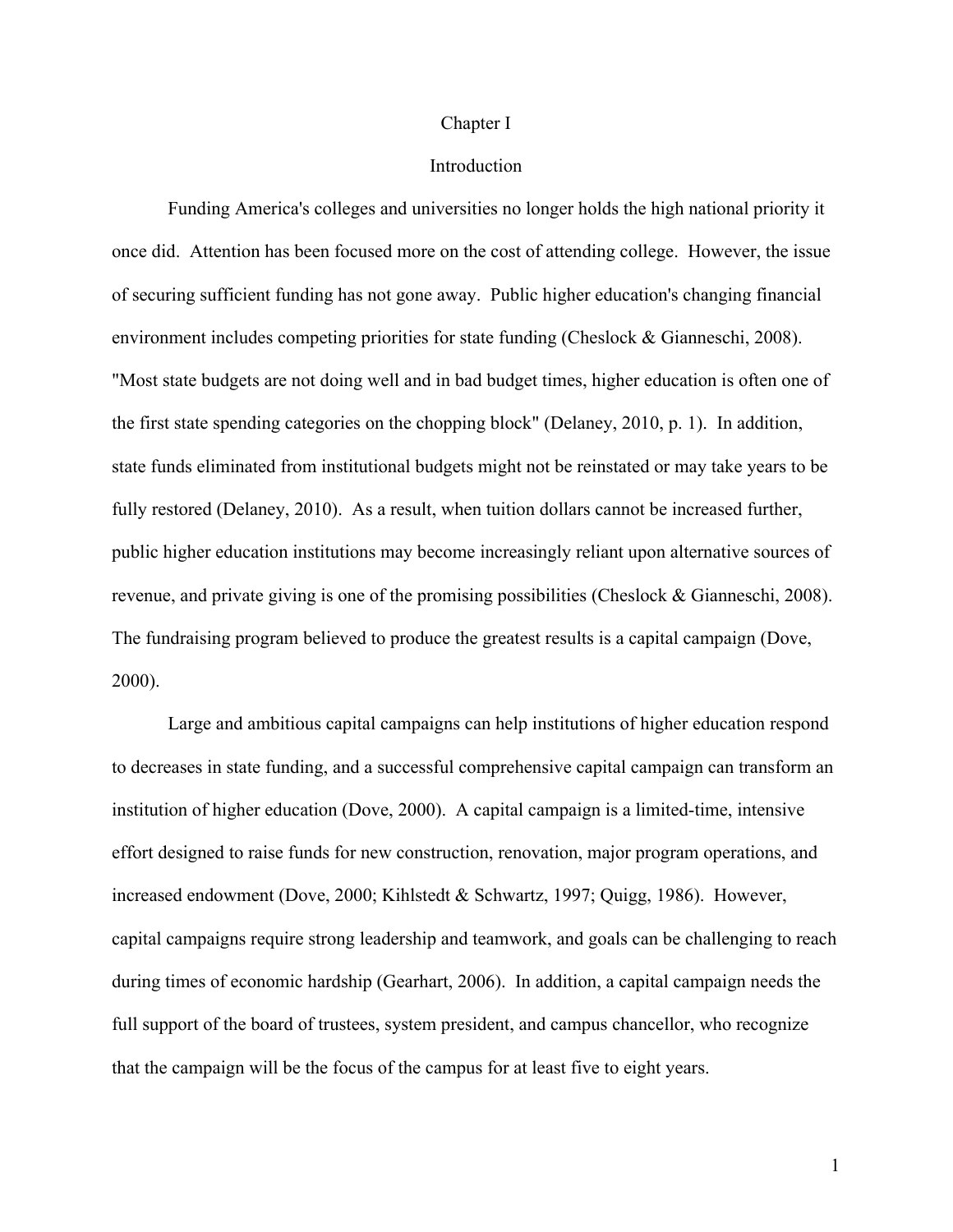Unfortunately, in today's economy, state appropriations for higher education in Arkansas have not kept pace with institutional needs (UofA, 2004). During a period of declining state revenue, the University of Arkansas (UofA) endured budget cuts reducing the UofA's state funding amount by more than \$10 million over a 26-month period (UofA Newswire, 2010). As a public research university, nearly half of the UofA's funding is from state appropriations (UofA, 2008). Higher education in Arkansas experienced a 9.3% decrease in state-appropriated funds for operating expenses from Fiscal Year (FY) 2007 to FY 2009 (Grapevine, 2010). The fiscal challenge for the UofA was how to lessen the impact of the cuts to the budget that threaten its mission (UofA Newswire, 2010).

In 2004, the Arkansas Higher Education Coordinating Board (AHECB) approved a funding model for two-year colleges and the universities, but the state has not been able to fully fund institutions according to the formula. The funding gap—difference between institutional need and current state appropriations—was due to an extended economic downturn (AHECB meeting, 2004, August 6). Therefore, the state's flagship institution has been underfunded for years and has depended on fundraising to help meet the needs of the institution for continued support of its mission. A capital campaign can help with the fiscal challenges when campaign goals and objectives are linked to the institution's strategic planning. Raising an institution's endowment is a worthwhile goal, but the campaign goals must also include funds for faculty research and endowed chairs, which assist with recruiting and retaining high-caliber faculty members. Campaign goals also support student scholarships, buildings, laboratories, and equipment.

Board members in any institution can take on a leading role during a capital campaign (Nicklin, 1995; Trombley, 2007). However, private institutions have more expectations of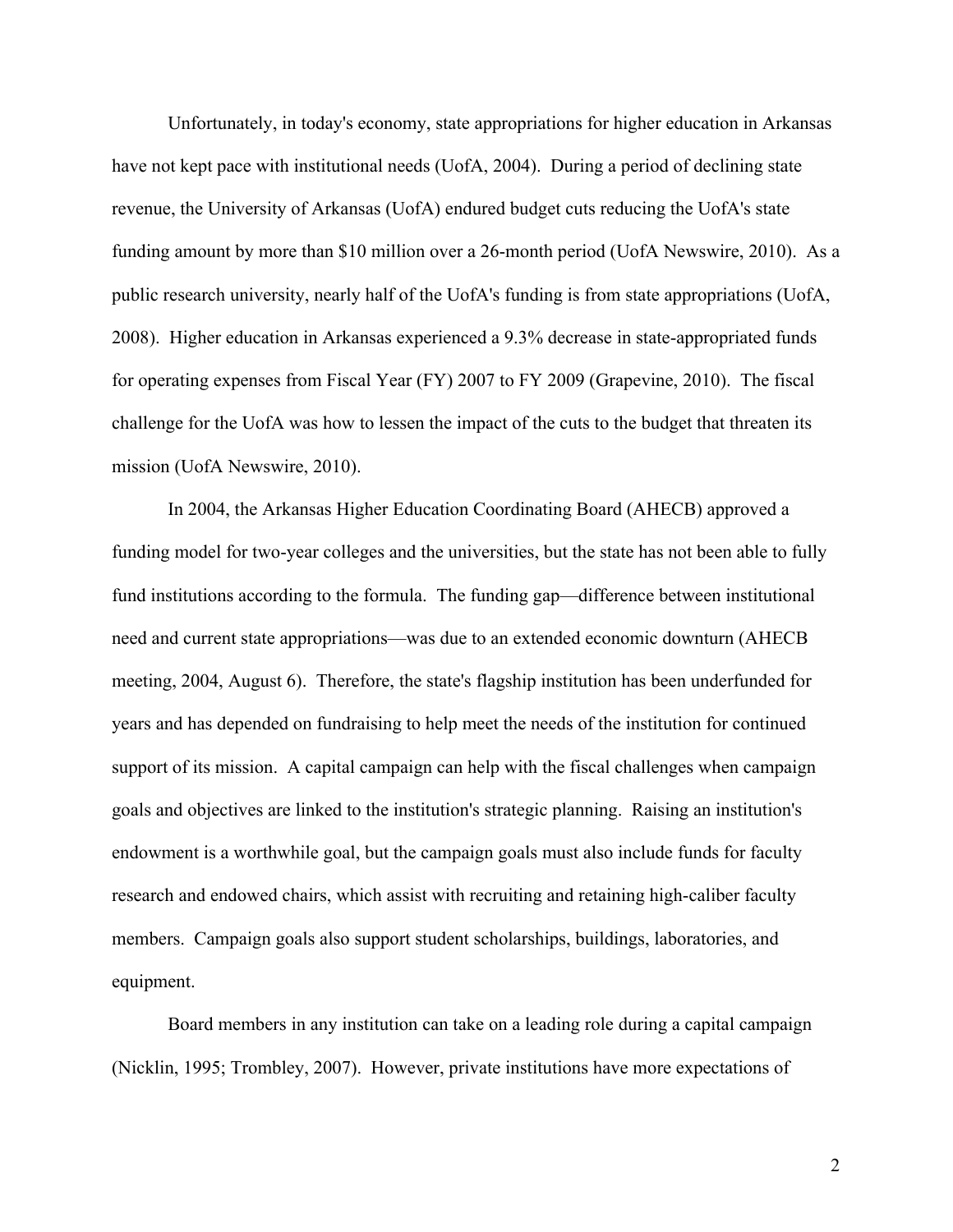trustees in gift giving and fundraising than do public institutions (Nicklin, 1995; Worth, 2005, 2012). Private institutions recruit trustee members, whereas public institutions do not. Generally, public university trustees are appointed or elected by others (Ingram & Associates, 1993). When gubernatorial appointments to the board are made, leadership ability may be considered but not necessarily fundraising or gift-giving ability (Nicklin, 1995). When recruiting trustees, having two of the "three W's"—wealth, work, and wisdom—is essential to avoid building a "board of millionaires who make huge gifts but don't work on projects, attend board meetings, or have the experience to monitor campus finances" (Nicklin, 1995, p. 40). For public institutions, desirable characteristics sought in trustees are "financial acumen; legal expertise; lobbying or political skills; knowledge of higher education; and knowledge of areas such as marketing, government relations, athletics, medicine, hospital management, investments, real estate, or physical plan management" (Ingram & Associates, 1993, pp. 305-306). Trustees who volunteer their time or make donations during fundraising efforts might be better stewards (Nicklin, 1995) of the institution's overall budget, funds, and resources because they have a better understanding of all financial aspects of higher education.

Postsecondary education institutions need trustees who understand a capital campaign is a priority for the institution during the extent of the campaign (Gearhart, 2006). Wellfunctioning teams are essential to the efforts of many aspects of higher education institutions, and fundraising is no exception. The role of institutional advancement and development professionals "is to offer people opportunities to do great things, to challenge and inspire them, and to involve them in activities that make life better now and for future generations" (Ciconte  $\&$ Jacob, 1997, p. 5).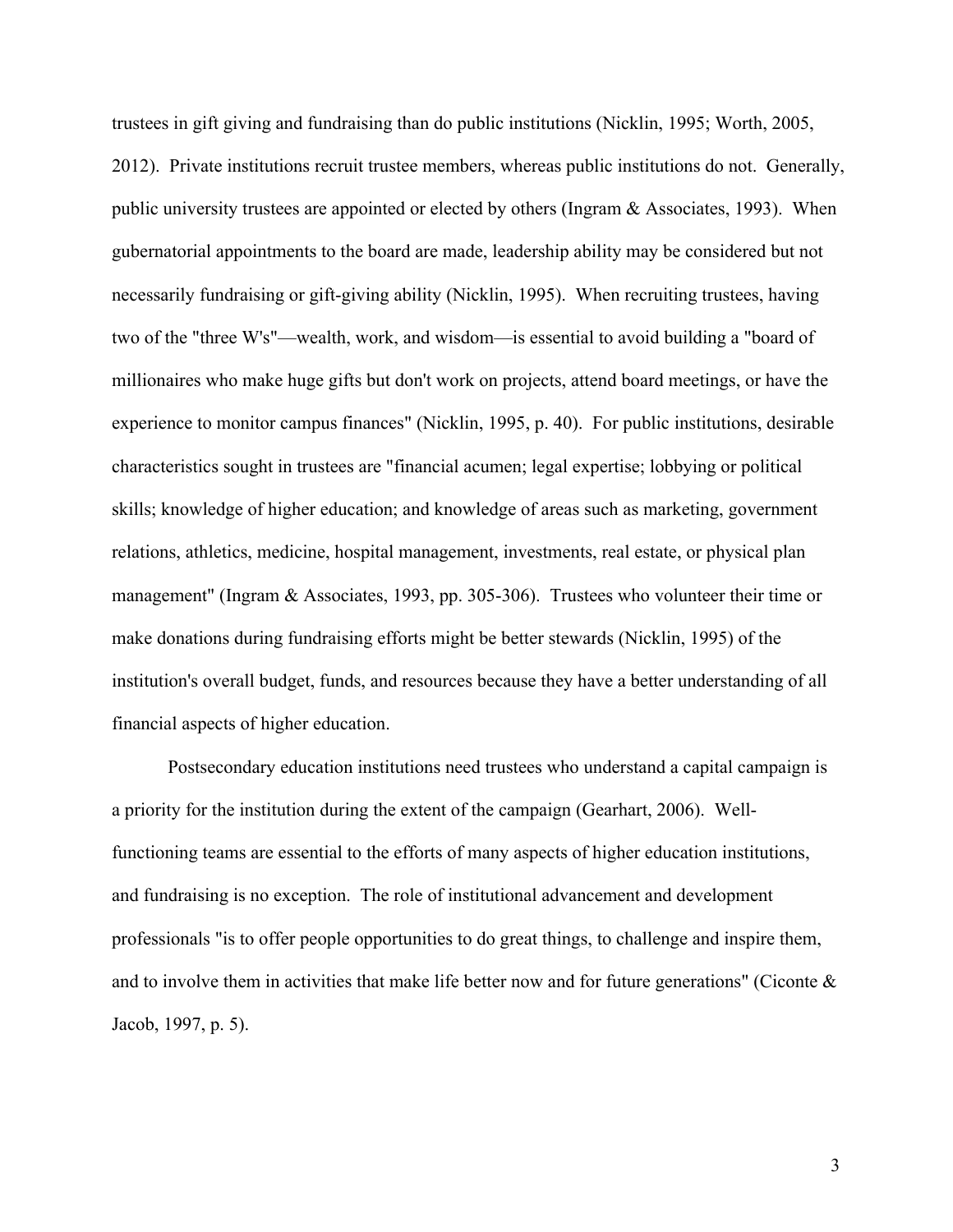It is well documented that successful capital campaigns require strong leadership and a dedicated team of advancement professionals (Dove, 2000; Gearhart, 1995, 2006), as well as a strong donor base and trustees willing to support the institution and its mission. There is an abundance of literature on the importance of leadership and well-functioning teamwork in business (Lencioni, 2002; Maxwell, 2001; Sholtes, Joiner, & Streibel, 2003) and in higher education (Bolt, 1991; Flumerfelt & Banachowski, 2011; Spendlove, 2007), as well as fundraising and the use of capital campaigns in higher education (Dove, 2000; Eller, 2010; Gearhart, 2006). The literature lacks research concerning how well public institutions develop and involve their trustees in capital campaign efforts. Books and articles provide insights on how to operate a capital campaign successfully with the support of boards (Dove, 2000; Gearhart, 2006; Worth, 2012), but it is not clear what role trustees at public research institutions should, and actually do, play in the campaign efforts. As a result, public institutions might miss the opportunity to benefit from the fundraising talents of past and current trustees, who should best understand the institutions' finances.

## Statement of the Problem

The national trend toward declining state appropriations and increased need for fundraising to stay competitive is a concern for higher education (Cheslock & Gianneschi, 2008; Delaney, 2010). At a public institution, trustees should understand the financial complexities and challenges of the institution. Trustees must be aware of the impact of challenges to the institution and also make the case for the importance of higher education (Cantor, Howard, Miles, Woolsey, & Yudof, 2011). University trustees might feel ill equipped to understand all of the complexities of the institutions they serve when they begin their tenure on the board. Even though it can take years for trustees to understand all aspects of their institutions, they should be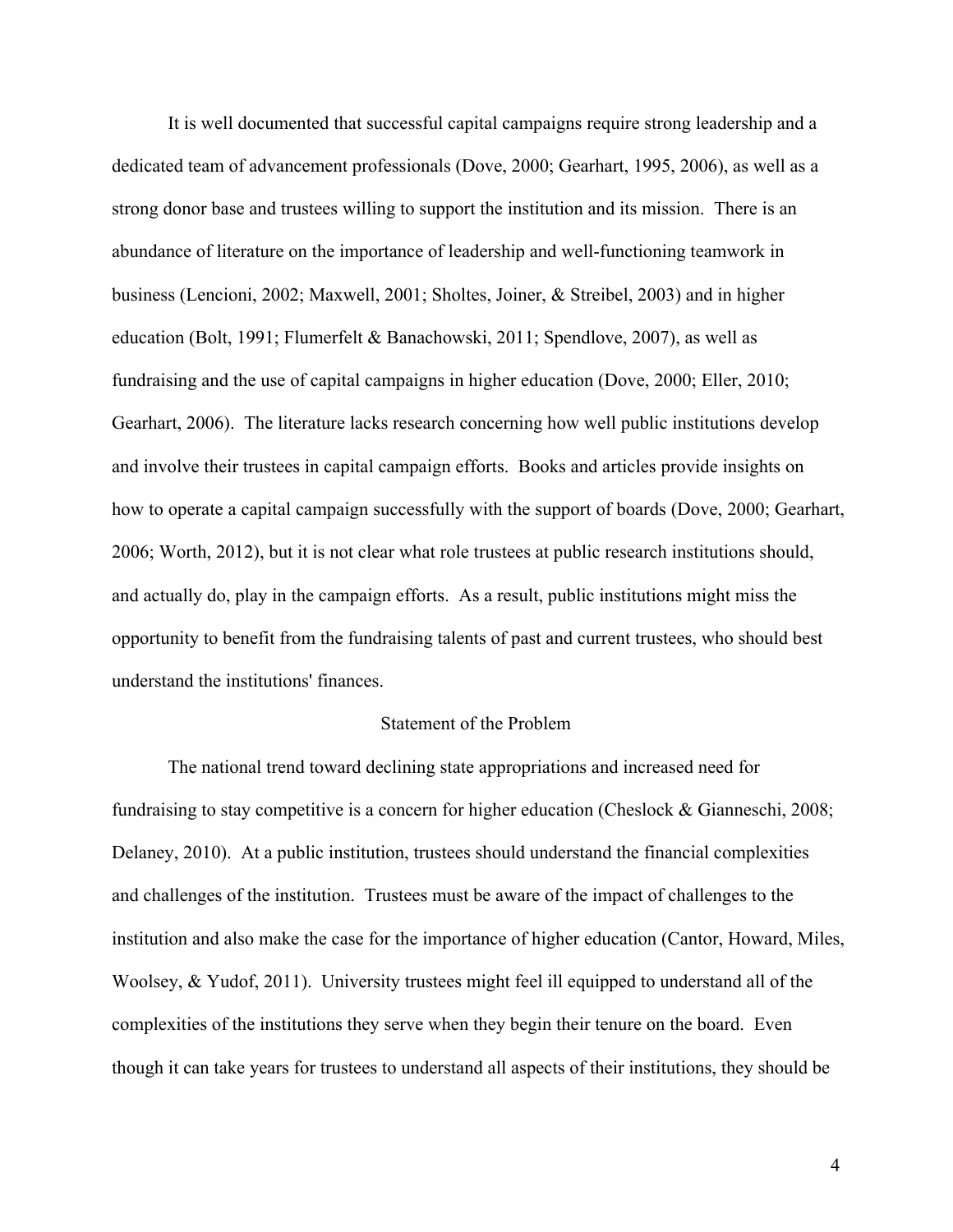well informed on the institutions' financial health and resource development (Wolverton, 2008). According to a 2008 report, *Advancing Small Colleges, A Benchmarking Survey Update*, by the Council for Advancement and Support of Education (CASE), college presidents are "increasingly dissatisfied with their board members' fundraising abilities" (Wolverton, 2008, p. 1).

According to Worth (2012), "Unless members are appointed by a governor who happens to place a high priority on private support, it is unlikely that a public governing board will be well-situated to play a leadership role in fundraising for the institution" (p. 2). Therefore, publicly appointed trustees might not include "individuals of affluence, leaders from the business community, or prominent and successful alumni who live outside the state" and who are well suited for the role of fundraiser during a capital campaign (Worth, 2012, p. 2).

Previous research on fundraising in higher education has focused on the roles of effective foundation boards (AGB, 2012; Fraser, 2006; Worth, 2012) and the roles of presidents (Cook & Lasher, 1994; Fisher, 1985; Fisher & Quehl, 1989; Miller, 1991). In addition, books (Chait, 1993; Chait, Holland, & Taylor, 1996; Greenleaf, 2002; Ingram, 1996, 1997; Ingram & Associates, 1993; Legon, 2003) and articles (Payette, 2001; Trombley, 2007) give insight into how successful trustees should operate in fulfilling their fiduciary duties. However, limited studies have explored the unique role of trustees in capital campaigns at public research universities. Duronio and Loessin (1991) discussed trustee participation in their study of 10 institutions, which included public two-year colleges as well as private research universities. Green (2000) explored the fundraising role of female trustees at independent research I universities with a law school. In addition, Kentucky's Bellarmine College surveyed 29 peer liberal arts colleges to explore trustees' involvement in fundraising (Moisan, 1992). According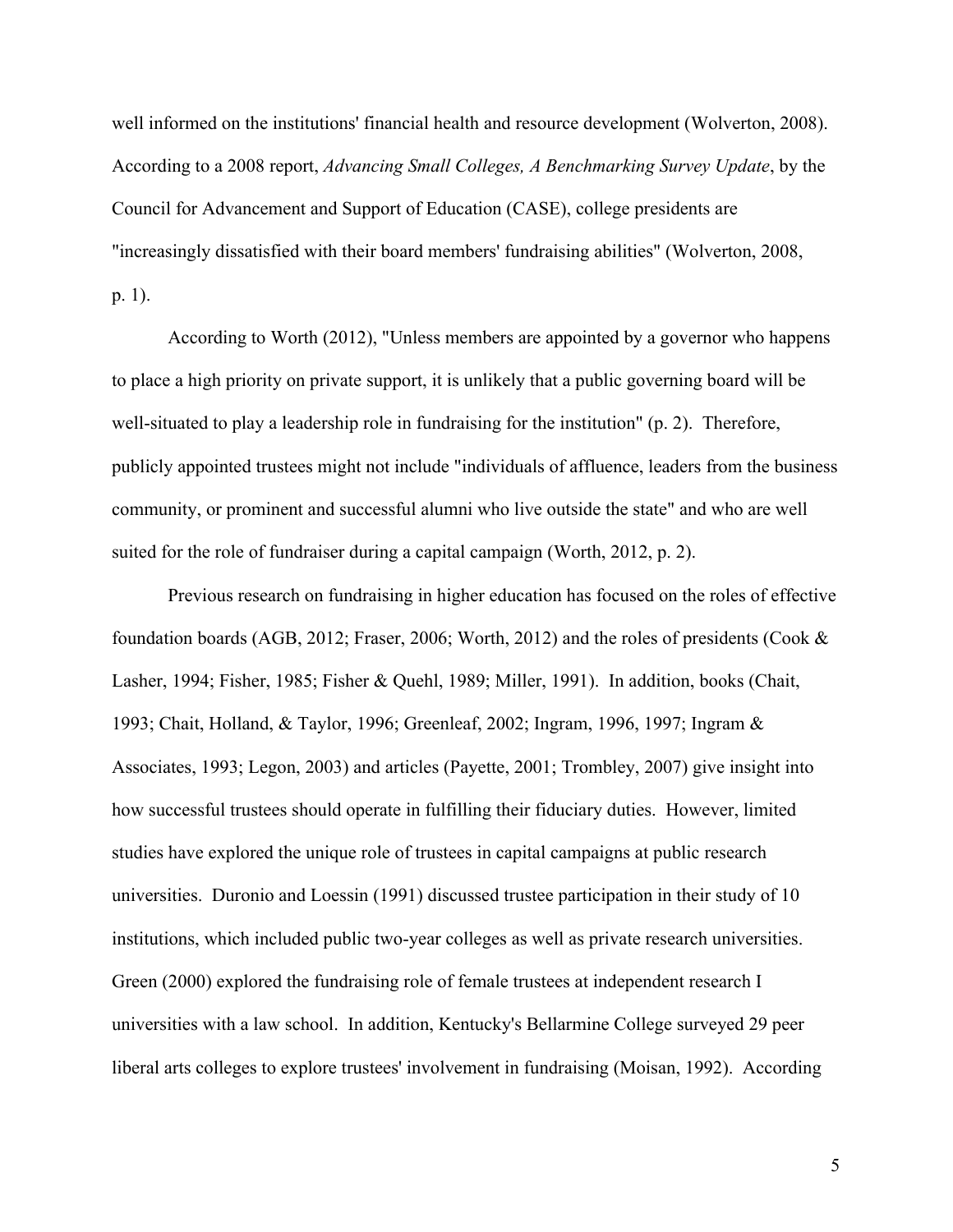to Essex and Ansbach (1993), trustees have important roles to play in "providing a guiding vision" for institutions during fundraising, as well as "taking an active role in requesting major gifts" (p. 276).

# Purpose of the Study

The purpose of this case study was to explore and enhance understanding of trustee members' roles, views, and experiences during the University of Arkansas's highly successful capital campaign, Campaign for the Twenty-First Century (CTFC), which began in 1998 and concluded in 2005.

# Research Questions

The research questions were derived from an extensive review of the literature regarding the role of trustees and fundraising in higher education. Questions included the following:

- 1. What criteria were used when choosing trustees to provide leadership as members of the campaign steering committee?
- 2. What was the role of trustees during the UofA's Campaign for the Twenty-First Century?
- 3. What fundraising experiences and training, if any, did the trustees have before serving on the campaign steering committee?
- 4. What advice did study participants offer future trustees concerning their roles to ensure a successful capital campaign?

# Delimitations and Limitations

Delimitation imposed by the researcher included the fact that the study was of a single land-grant research institution. The UofA's CTFC was chosen because the campaign was considered to be a success for the institution and included trustee volunteers on its steering committee. During the campaign in 2002, the UofA received a \$300-million gift from the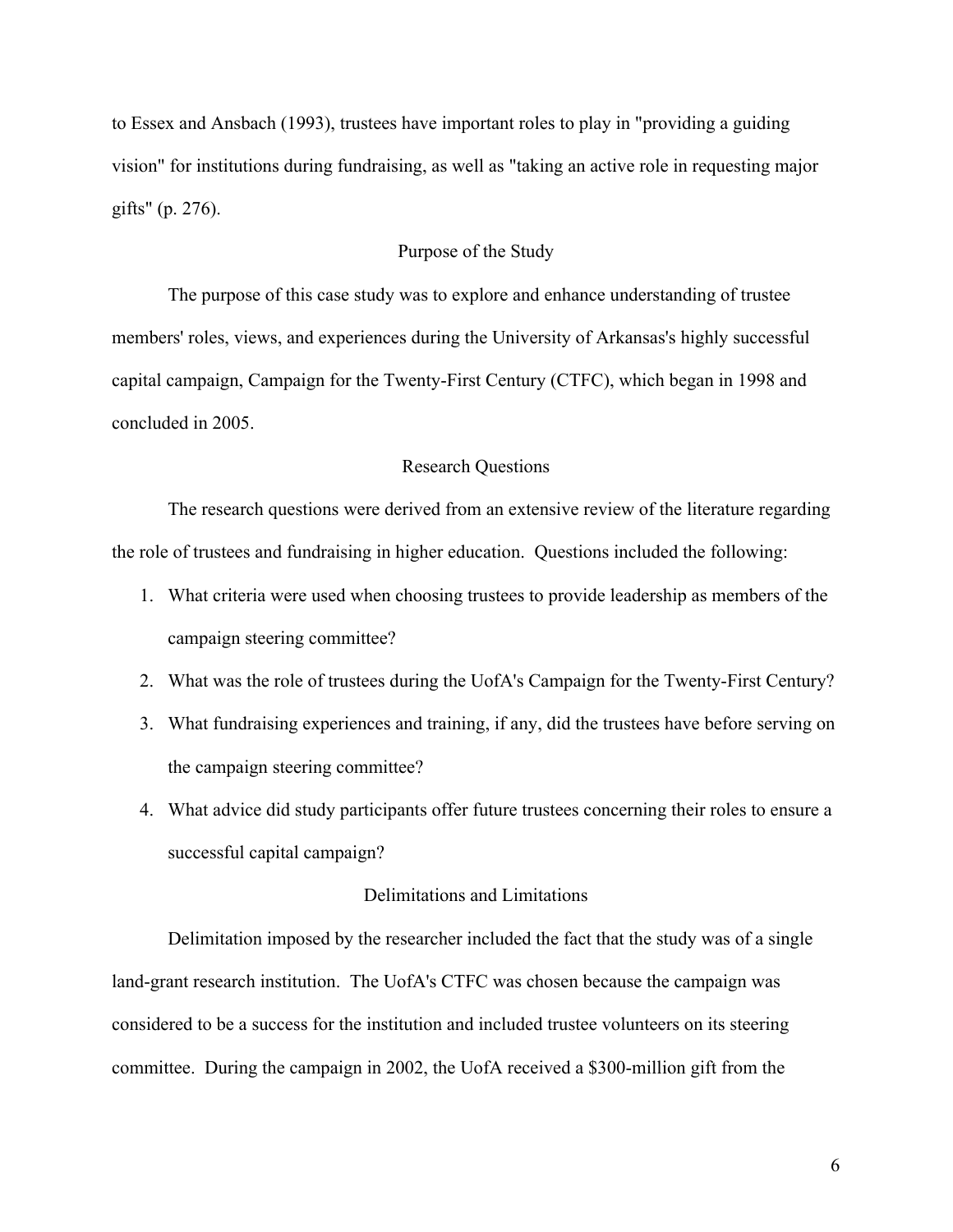Walton Family Charitable Support Foundation. At that time, the Walton gift was the largest private contribution ever received by an American public university. Of the \$300-million gift, \$200 million was committed to establishing and endowing an undergraduate honors college and \$100 million was committed to endowing the existing graduate school. An additional delimitation was that not all of the UofA trustees who volunteered as members of the campaign steering committee were interviewed for this study.

Criticism of case study methodology concludes that the findings and assumptions cannot be generalized from the study of a single institution, which is a limitation that flows from the researcher's delimitation of the research design (Creswell, 2008; Yin, 1993). A case study can satisfy the three tenets of the qualitative method of describing, understanding, and explaining (Tellis, 1997); however, qualitative research is subjective (Stake, 1995). Therefore, the researcher's personal biases might influence interpretation of the data collected and can be a limitation of this study. Merriam (2009) cautioned that both the "readers of case studies and the authors themselves need to be aware of biases that can affect the final product" (p. 52).

#### Significance of the Study

The importance of understanding factors contributing to the role of trustees during a capital campaign is relevant for university leadership including trustees, system presidents, campus chancellors, and advancement professionals. The role of trustees in a capital campaign for a private university is straightforward because the trustees are selected in large part for their fundraising abilities (Worth, 2005). However, the role of trustee in fundraising becomes more complicated for public universities that are part of a multicampus system. Little is known about the roles system trustees assume during the period of a capital campaign in public research universities. Much of American higher education is still partially publically supported, and the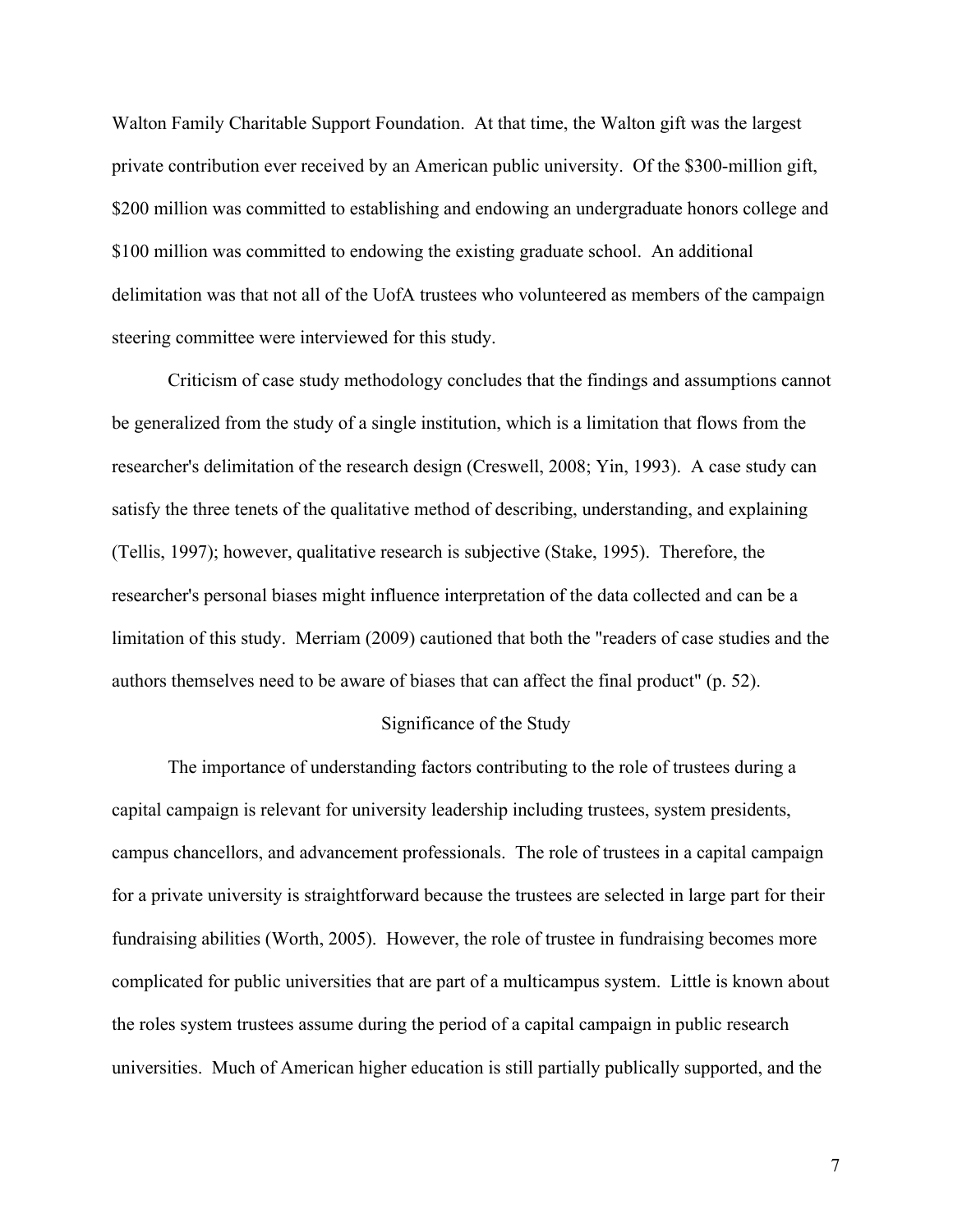majority of the country's 4,400 colleges and 18 million students depend on that support (Loss, 2012). However, philanthropic support is critically important to universities in today's economy. When state support and tuition dollars do not keep pace with increased enrollment and inflation, public institutions find it difficult to be nationally competitive. The challenge of being competitive in teaching, research, and outreach depends on state appropriations and tuition revenue, but institutions have become more reliant on private funds as state funds diminish as a percent of the overall budget. The need to close the gap in state support and institutional need (which includes funds for operations, construction, endowments, and special projects or programs) with private funds will continue to challenge public universities (AGB, 2013).

Fundraising is big business for public research institutions. Trustees, system presidents, campus chancellors, governing boards, financial officers, deans, department heads, and senior administrators might use the findings of this study to define the roles trustees can take on in helping lead a capital campaign and fundraising activities generally. Understanding the working relationship for campaign volunteers might enhance the success of the campaign. Most public research university officials understand the importance of the capital campaign to advance the institution (Gearhart, 1995). Capital campaigns with billion dollar goals are becoming more common for American universities. Public universities are giving private institutions more competition in the philanthropic arena in which private universities dominated in the past (Vestal, 2007). As universities become more "state-assisted" than "state-funded" (Vestal, 2007), the need to raise private funds grows stronger for institutions to stay competitive. With dwindling state support, universities have three choices for increased resource development—raise tuition, grow enrollment, or increase private giving (Vestal, 2007).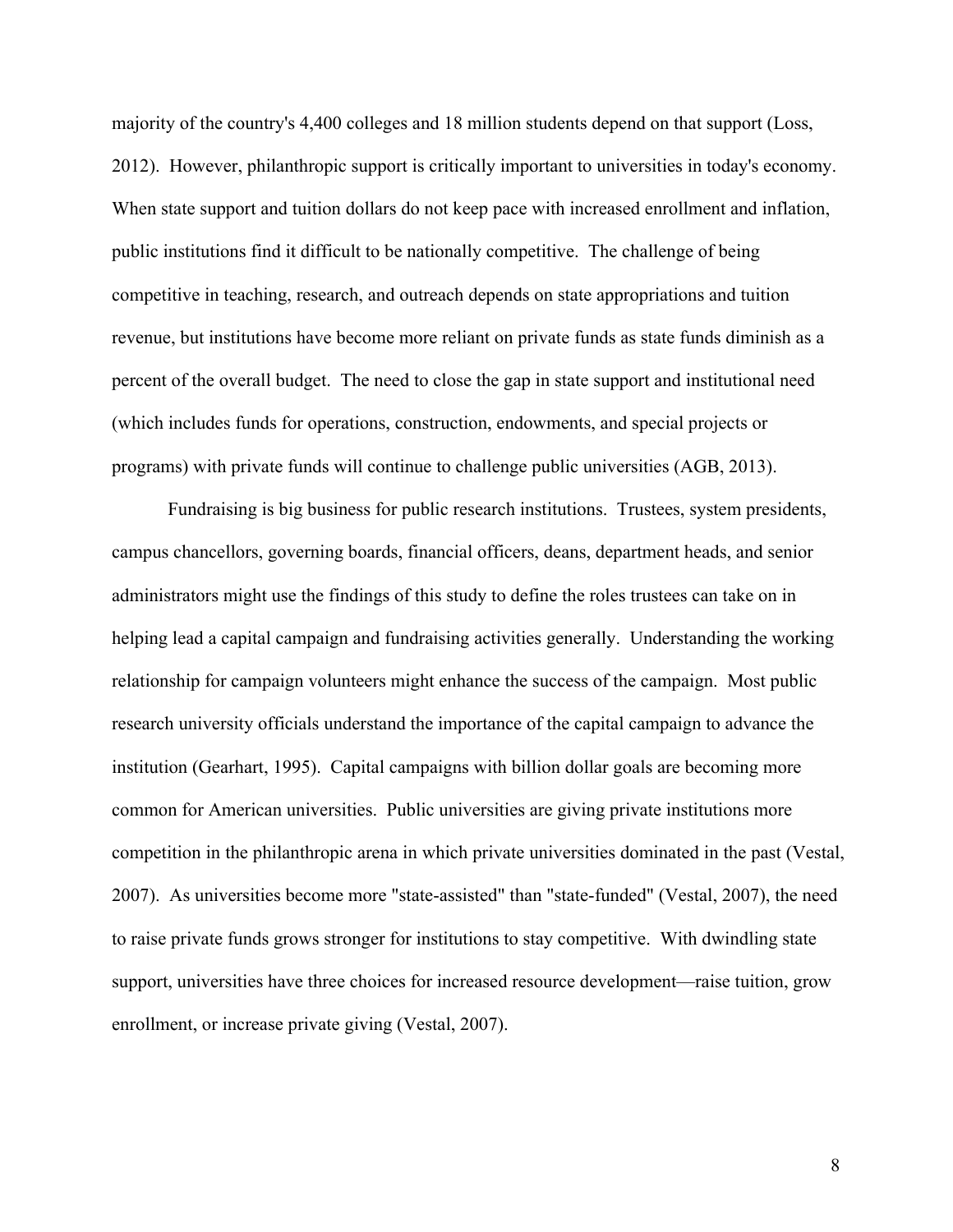Capital campaigns require strong leadership and coordination, as well as chancellor, president, and trustee support. While scholars have focused on trustee members' fiduciary responsibilities to their institutions, and the importance of trustees understanding all aspects of the financial health of the institution (Chait, 1993; Chait, Holland, & Taylor, 1996; Greenleaf, 2002; Ingram, 1993, 1996, 1997), literature of trustee roles during a capital campaign at a public research university is lacking. Becoming involved in a capital campaign, trustees gain a better insight of institutional priorities and the resources needed to fund those initiatives. In addition, working side by side with university administrators in a campaign effort might strengthen working relationships and trust. Trustee involvement in the campaign might also allow for greater understanding of the institution's attempts to be transparent and accountable, which is important in today's higher education landscape. Trustee leadership during a campaign might have a dramatic affect on the fundraising efforts, and might help to foster a culture within the institution of understanding the importance of raising private funds.

Philanthropic giving is important to being competitive in higher education, and can afford the institution to advance in areas where state support is lacking. If, through empirical research, we understand the role of trustees during a capital campaign, it might offer insight to vital roles trustees can play as part of campaign fundraising efforts at higher education institutions. The intent of this study was to inform higher education officials, who are involved in raising funds for the institution, of the roles trustees can assume in the capital campaign effort. Trustees and top administrators in public colleges and universities must use every tool available to help their institutions stay financially competitive and provide quality education and programs, as well as offering opportunities for research for their faculty and students.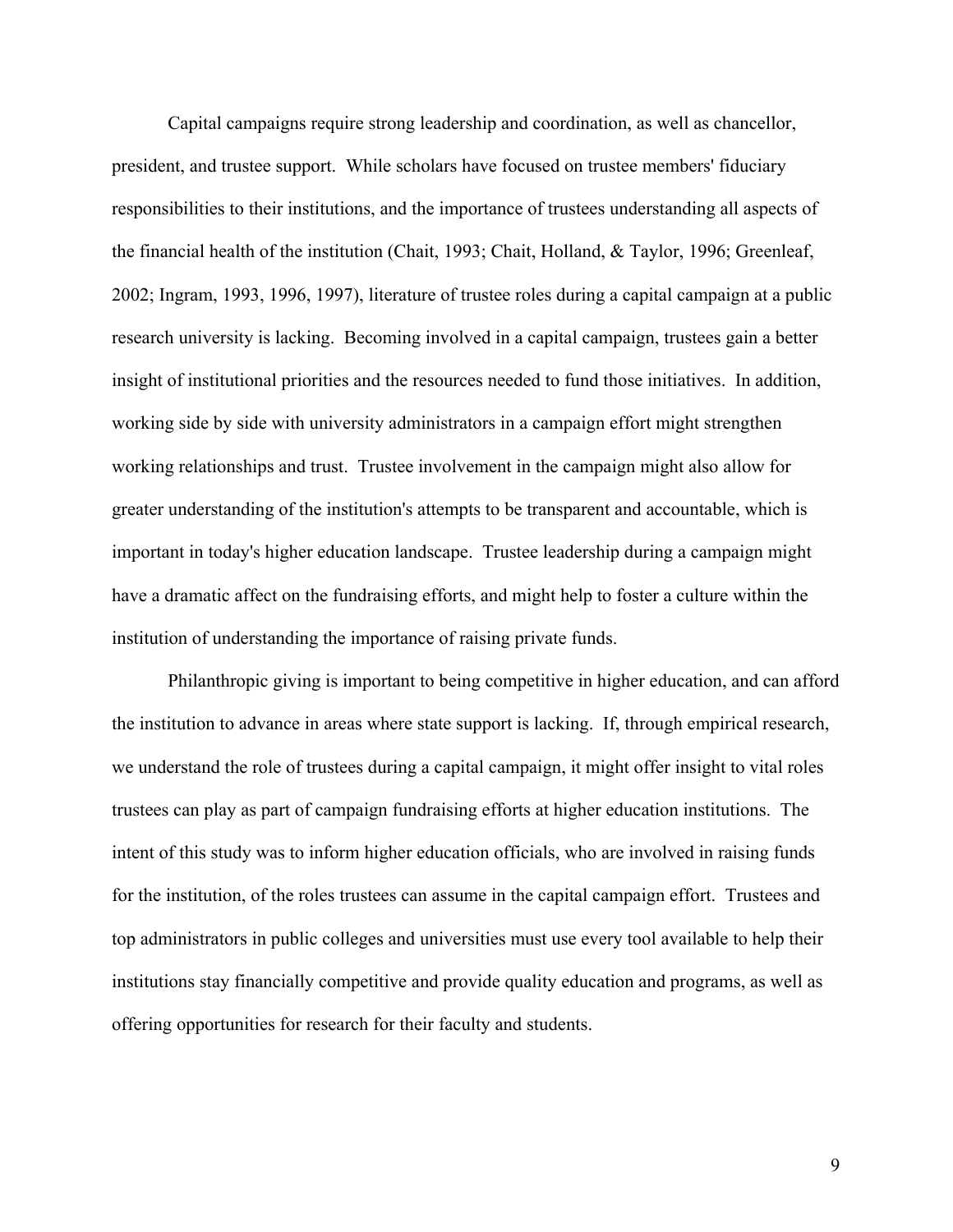# Definition of Terms

Several terms were defined to provide consistency throughout the study. *The Glossary of Fundraising Terms* served as the basis for the definitions that appear below (T4S, 2012).

- 1. Board of Trustees (trustee). The Board of Trustees is the governing body that sets policy for the college or university. At some institutions, they are known as board of regents.
- 2. Capital Campaign. A campaign to raise substantial funds for a nonprofit organization to finance major building projects, to supplement endowment funds, and to meet other needs demanding extensive outlays of capital.
- 3. Chancellor. The chancellor is the chief executive officer of the campus and serves at the pleasure of the system president and board of trustees.
- 4. Cultivation. The process of gradually developing the interest of an important prospective contributor through exposure to institutional activities, people, needs, and plans to the point where he/she may consider a major gift.
- 5. Development. A term used since the mid-1940s to define the total process of institutional fundraising, frequently inclusive of public relations and alumni affairs.
- 6. Endowment Fund. A fund established to provide income for the maintenance of a nonprofit organization. Endowment funds generally come from donor-restricted gifts and are limited in use to the purpose originally dictated by the donor. The principal of a permanent endowment must be maintained permanently.
- 7. Fundraising. Fundraising involves requesting gifts or grants from an individual, corporation, foundation, or other source.
- 8. Philanthropy. Philanthropy is the practice of supporting, through financial and other contributions, programs and campaigns conducted by charitable institutions.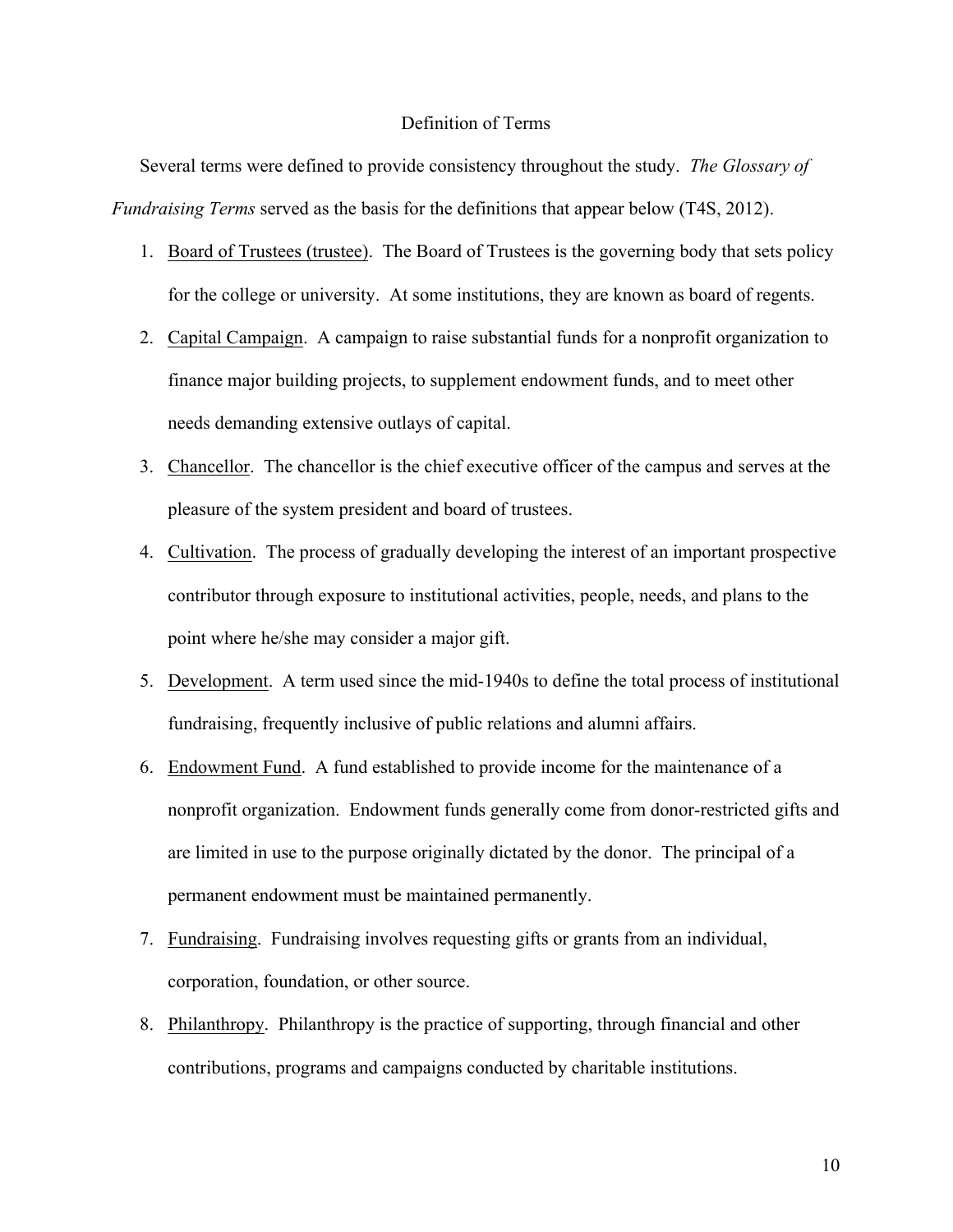9. Volunteerism. Volunteerism is the willingness of private citizens to serve voluntarily in fundraising campaigns and in other capacities.

# Conceptual Framework

Fundraising, leadership, teamwork, and organizational literature provided conceptual perspectives to facilitate exploration of the role of trustees in a capital campaign (Dove, 2000; Hicks, 2006; Worth, 2012). The researcher views involvement in fundraising events as an activity that includes individuals' personalities, intellects, and values (Buckman, 2010). The research questions that guided the investigation were fashioned from a framework that emerged from higher education fundraising literature. The study included interviews of fundraising professionals, personal observations, and examination of institutional documents (current and archival). The key philosophical assumption, according to Merriam (1998), in qualitative research is based in the "view that reality is constructed by individuals interacting with their social worlds" (p. 6). With the framework to guide this investigation, the main research questions reflect the researcher's interpretation of the views of capital campaign leadership and fundraising success in existing literature, and analysis of relevant literature and concepts that emerged from interviews of trustees, campus administrators, fundraising professionals, and institution-based campaign managers during the study (Hicks, 2006). The UofA's campus and advancement leadership structure was reviewed as well. A theoretical framework was not used to guide this study, but was formed inductively by what was learned during data collection and analysis (Merriam, 2009).

While a theoretical framework was not used to guide the study, several important concepts emerged from the literature review, which provided guidance. Emergent concepts included (a) fundraising is a team effort; (b) the institution's campus president or chancellor is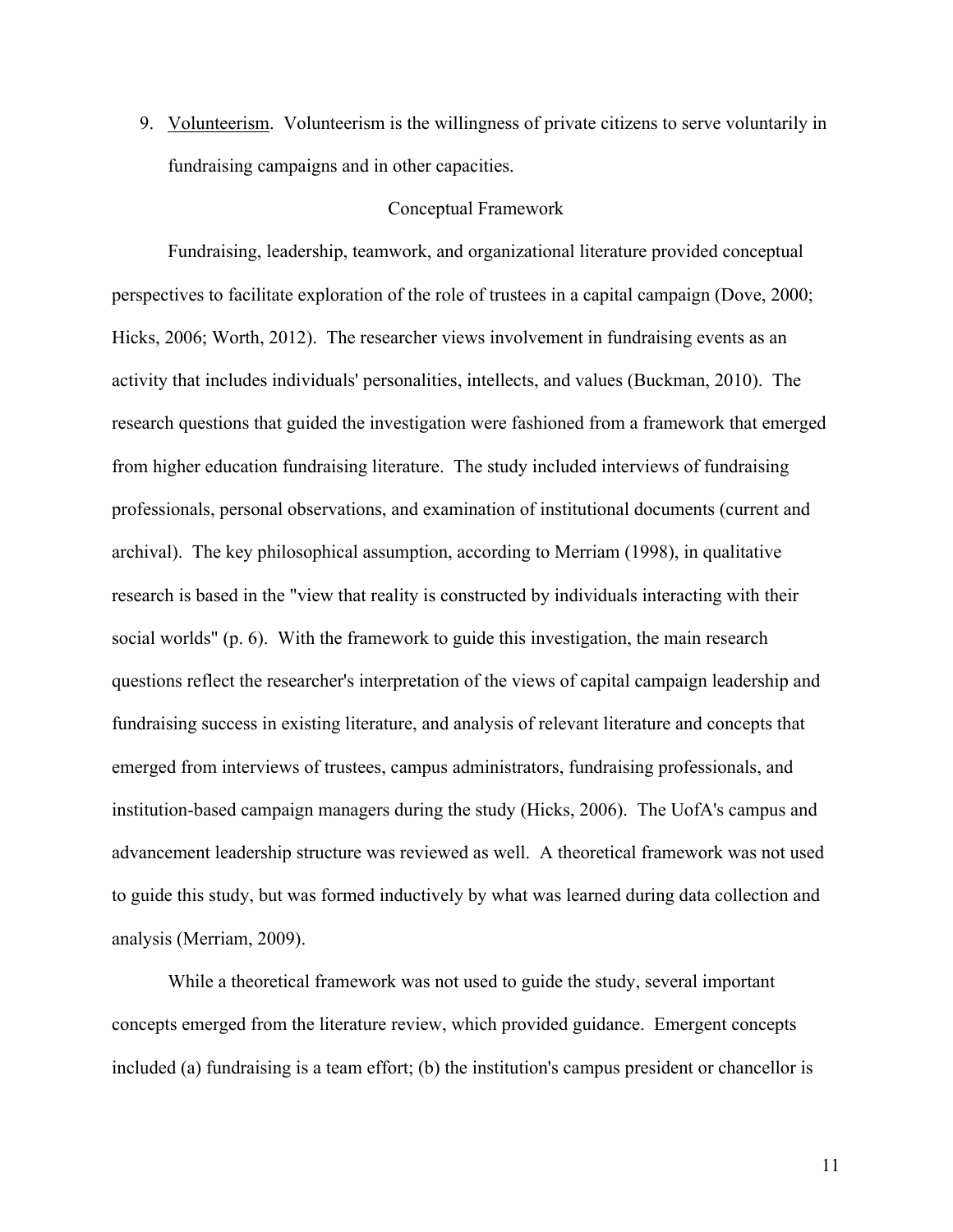typically the central player on the fundraising team; (c) the campus president or chancellor should focus his/her effort and attention in fundraising on major gifts and administrative leadership; (d) academic quality and institutional prestige are of critical importance in higher education fundraising; and (e) fundraising is institution-, context- and situation-specific (Cook  $\&$ Lasher, 1994). Cook and Lasher (1994) suggested that higher education fundraising is driven by two forces—recurrent, continuous financial need due to the nonprofit nature of higher education, and competition from other nonprofits, including other colleges and universities, thus reinforcing a tendency toward prestige maximization.

Presidents and chancellors can effectively involve trustees with fundraising responsibilities because "certain trustees often have more clout than CEOs, and should be able to cultivate and solicit their peers of great means" (Fisher & Quehl, 1989, p. 104). Ingram and Associates (1980) viewed trustee involvement in fundraising as not only beneficial to the institution but also to the trustee members:

The trustee truly involved in fundraising feels a part of the plan, a part of the group pulling together. . . . This can be the greatest pleasure, in my judgment, that trustees can have in their trusteeship [William B. Dunseth, vice president for development, Pomona College, 1978, pp. 24-25]. People who volunteer fill a gap in their lives. To be a volunteer is to be part of a full life. It is rewarding to improve a community, to grow as a person, to make a difference to somebody else ["Monitor Spotlights Harriet Naylor," 1978]. (Ingram & Associates, 1980, p. 264)

## Summary

Executive leadership and fundraising in higher education are complex phenomena and are of central importance to public institutions (Cook & Lasher, 1994). To realize fundraising potential, key players, including the system president, campus chancellor, and trustee members, need to understand and effectively interpret their roles. With the shift toward a more philanthropic-reliant culture where private funds can be essential to the mission of public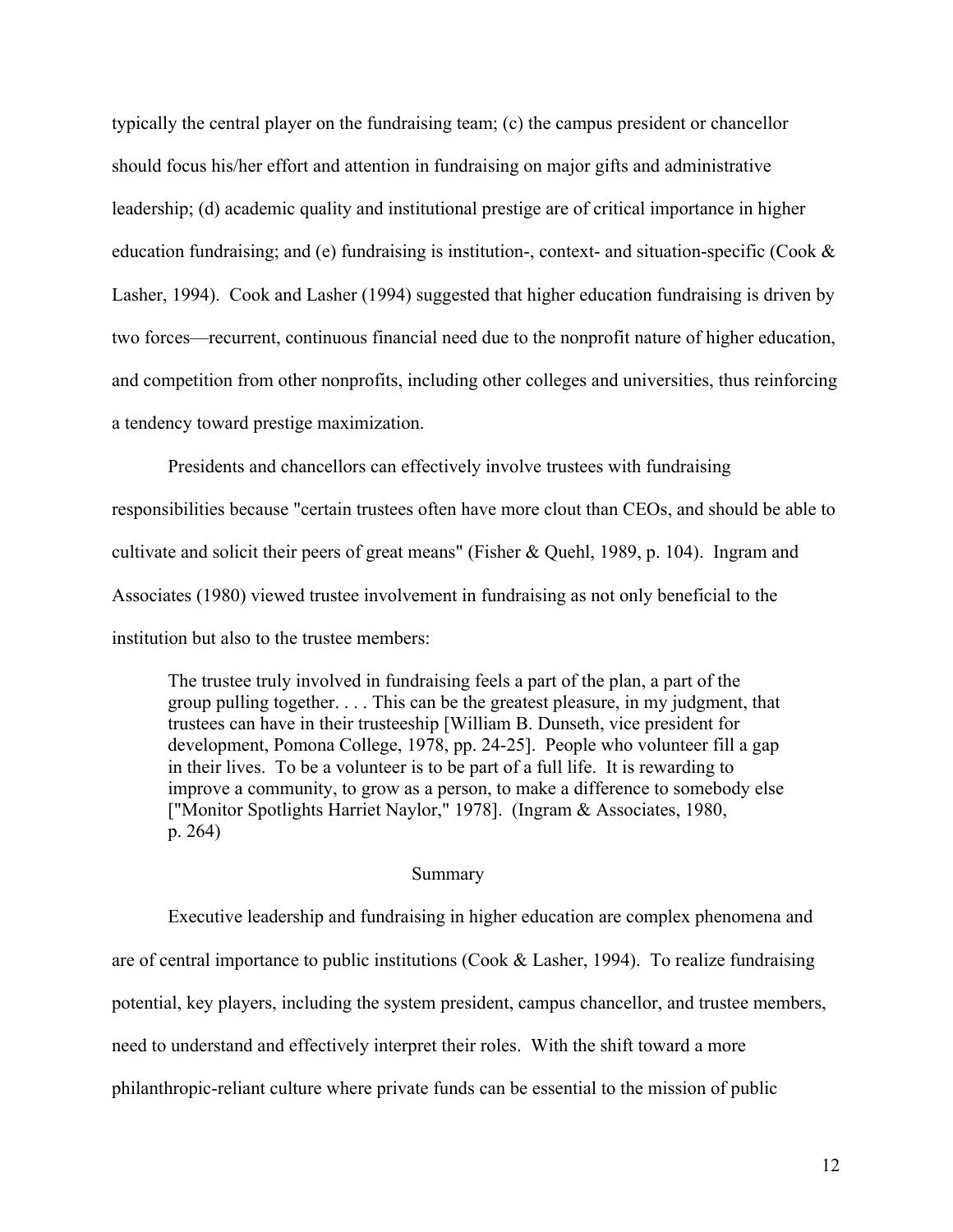research universities, this study endeavored to provide empirical research for understanding the role of trustees in a capital campaign. To help close the funding gap between institutional need and state appropriations, postsecondary institutions of higher education have come to rely on fundraising. To build for the future, institutions increasingly depend on periodical capital campaigns. Arkansas's flagship public research land-grant university has depended on fundraising and the capital campaign to help with continued support of its mission. The UofA responded to decreases in state funding while experiencing increasing enrollment, and still maintained and improved its level of quality and service provided to students due to its successful CTFC, which concluded in 2005. Leadership is essential to the success of a capital campaign, and trustees can play an important role even at a public institution, which is part of a multicampus system.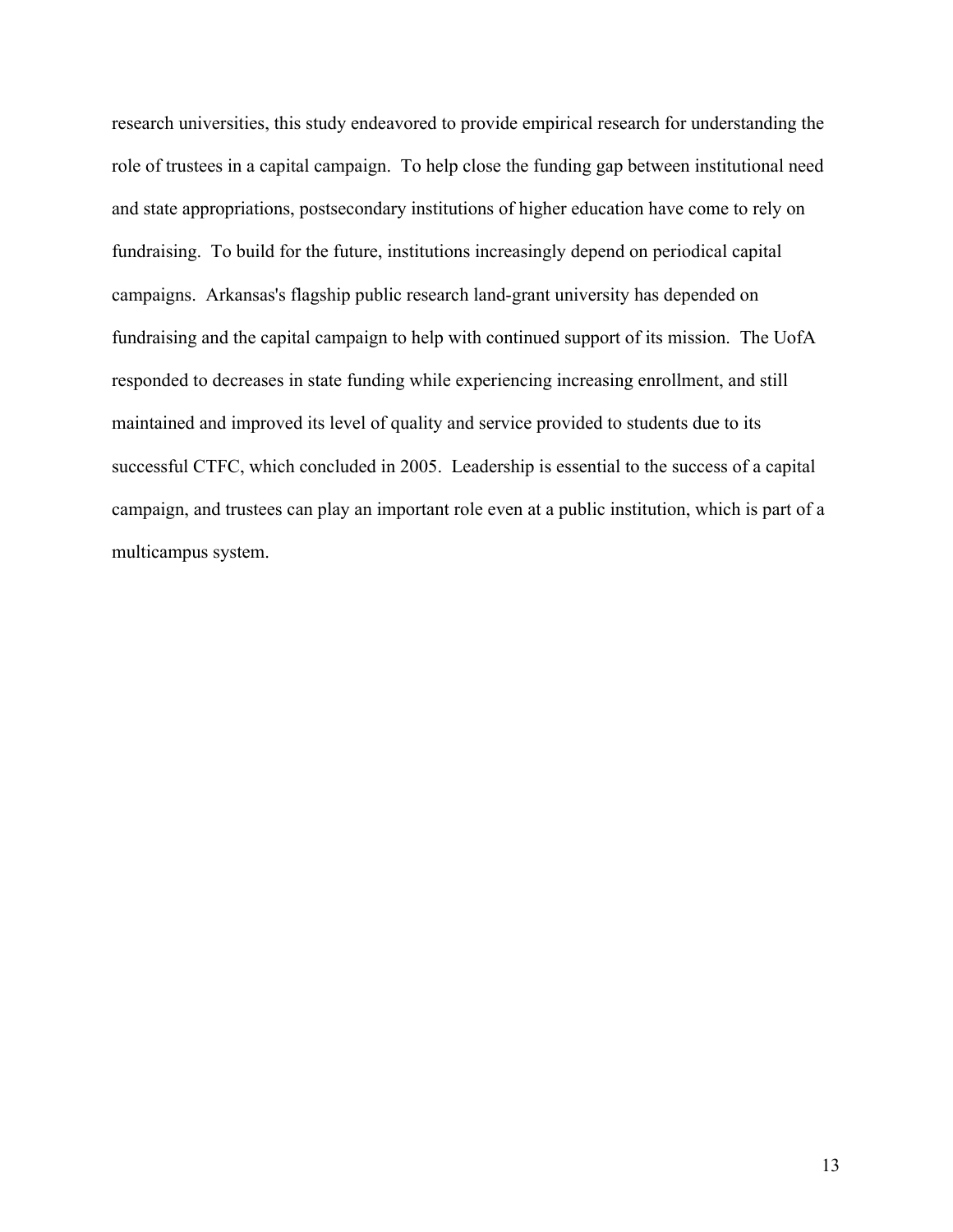### Chapter II

# Literature Review

This literature review focused on the need for private funds at public research universities, the history of fundraising in higher education, higher education fundraising, and leadership in higher education fundraising with emphasis on the role of trustees in fundraising and as volunteers during a capital campaign. For many of today's public universities, the ability to achieve their goals, mission, and vision can be linked to their ability to raise private support. As the nation slowly improves from a recession, financial concerns continue with the cumulative national debt and the federal deficit, which make it highly unlikely that federal support to higher education will improve significantly in the near future. Federal support provided 73% of funding in the 1960s for university research and development, but only 62% in 2011 (AGB, 2013). Priorities on the state level also continue to prevent higher education appropriations from returning to or surpassing pre-recession levels (Delaney, 2010). According to the Association of Governing Boards of University and Colleges (AGB, 2013) in its *Top Public Policy Issues for Higher Education in 2013 and 2014* publication, the importance of the role of a governing board in the discussions of issues and challenges to today's higher education institutions cannot be overstated. Policy makers on the federal and state levels are scrutinizing both public and private universities more heavily, with calls for more transparency by university boards. Policy makers also call for a better trustee-selection process of public governing boards from the governors who appoint them (AGB, 2013).

Increasingly, public policy issues associated with "cost, price, personnel, and accreditation are going to be played out at the board and institutional level, and they can no longer be addressed primarily reactively or defensively at the federal or state level" (AGB, 2013,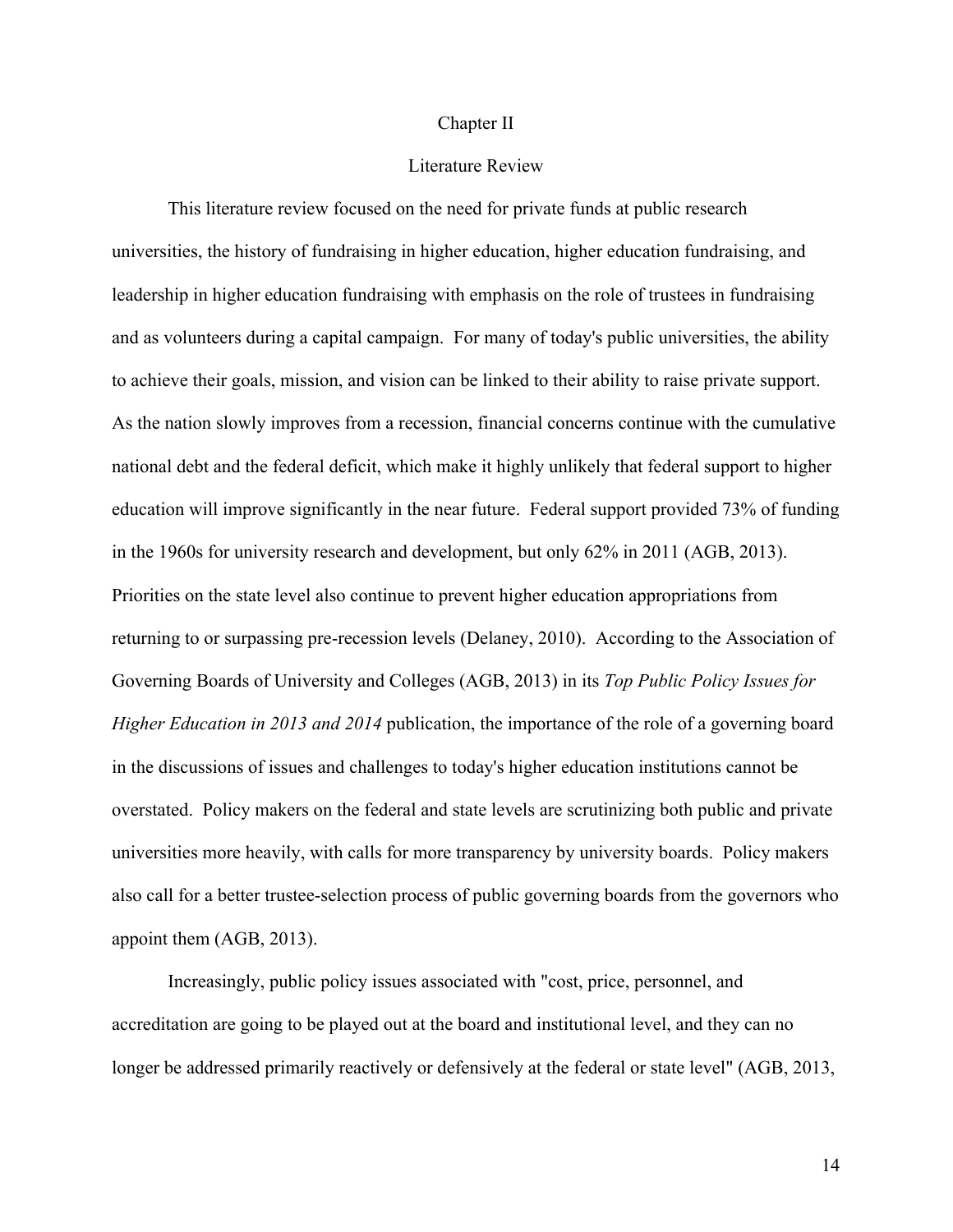p. 1). The long-term fiscal health of institutions depends on the trustees, presidents, and chancellors who lead them. Trustees and administrators should have an awareness of the challenges higher education institutions are facing. Today's trustees and senior administrators "may need to speak more often and more assertively to policy makers and the many stakeholders of the institution or university system, applying a coordinated and seamless strategy" (AGB, 2013, p. 1). Federal and state budgets remain stressed; and political and regulatory scrutiny, along with tougher accreditation standards, and intensified focus on "governance, operating efficiency, and revenue diversity" (Moody's Investors Service, Inc., 2012, p. 1) are making it more difficult for universities to grow revenue. Given the trend toward fewer state resources and tighter budgets at public universities, leaders rely more on private dollars to fill budget gaps. The need for private support will most likely continue to increase, along with financial pressures of public universities (Worth, 2012).

Most public institutions include the chancellor, vice chancellor for advancement, and the board of trustees in the fundraising process (Overley, 2006). Trustees and university leaders have important and demanding work ahead of them with challenges of today's rapidly changing higher education landscape. The speed of a changing higher education system is no longer "stuck somewhere between sluggish and glacial" (Kirschner, 2012, p. 1), as it was believed to be before government support began to decline in the 1970s and 1980s. Economic challenges can be pressing for public research institutions; and despite the pressures and challenges of an economic downturn, trustees are slightly less engaged in budget review and approval than they were before the recession, and are lacking in their understanding of budgets (AGB, 2011).

A university's budget can be complicated and require time to understand for newly appointed trustee members. Public research universities rely on many sources for their financial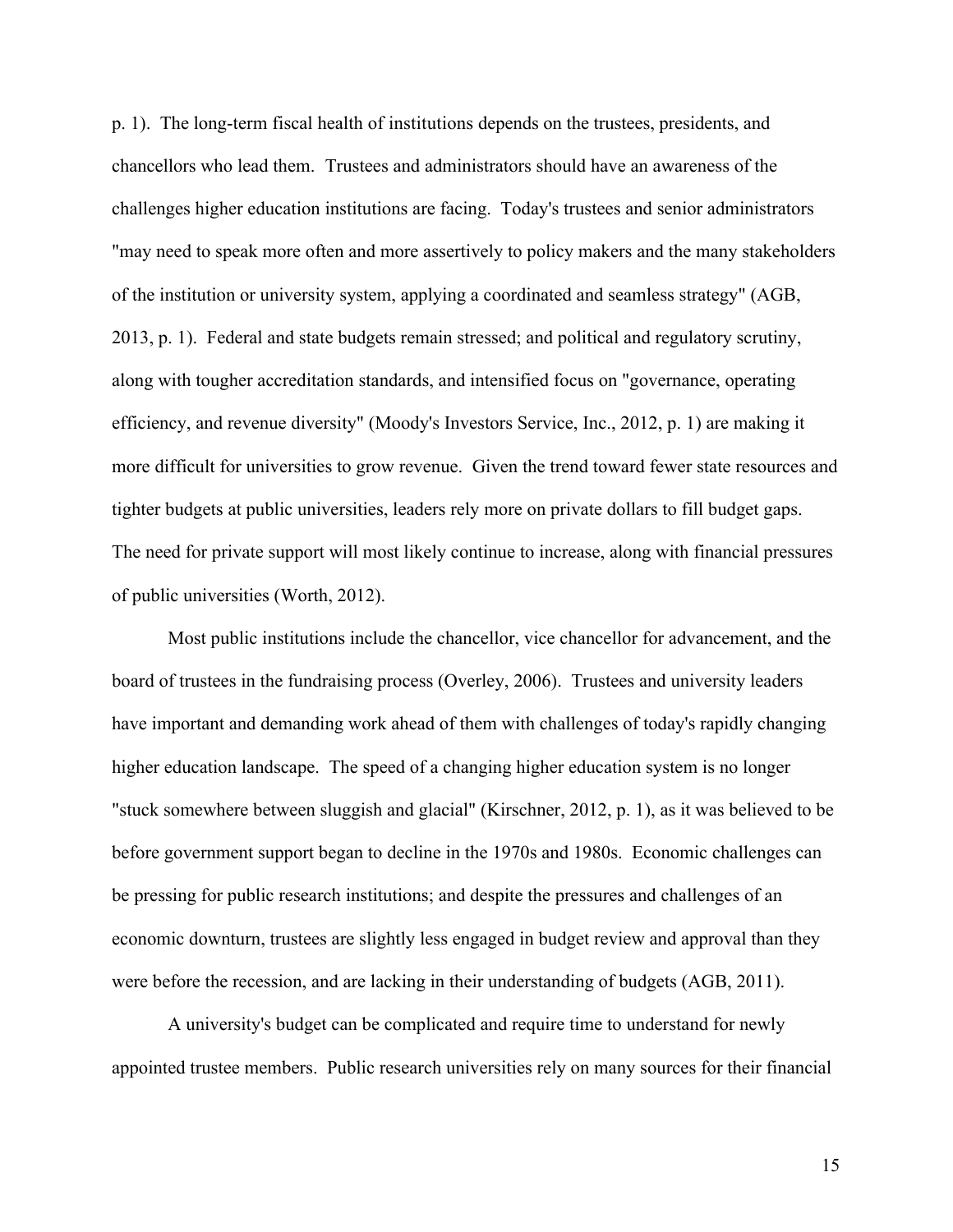support, which include student tuition and fees, government, private donors, investments income, and sale of services. However, each source has its unique opportunities and limitations, which requires a continuing understanding by trustees and administrators of the trends and causative factors at work (Ingram & Associates, 1980). Gaining a complete understanding of the financial factors that lead to the overall health of the institutions is necessary, so that financial strategies and policies can be developed (Ingram  $\&$  Associates, 1980). The financial health of a university takes time and attention by trustees to comprehend all the nuances of the total budget. Trustees might feel ill equipped to comprehend all of the complexities of higher education even though they understand well the complexities of their own industry's budgets.

Public universities are nearing the 50-50 split on the operating costs of educating students, as 47% of costs in 2012 were net tuition revenue (net tuition revenue is the cash left after awarding financial aid to students) (Kelderman, 2013). The remaining 53% comes from state and local tax support (all state support amounted to 51% in fiscal year 2012), non-tax appropriations (mostly from state lotteries), state-funded endowment earnings, and federal funds allocated to states (American Recovery and Reinvestment Act) (SHEEO, 2013). However, the proportion of public institution revenue derived from tuition varies substantially, and public 4 year institutions usually depend on a larger percent of tuition revenue than do 2-year public institutions (SHEEO, 2013).

In some states, such as Ohio and New Mexico, governors have taken greater roles in directing the state-level higher education policy (AGB, 2013). In its fiscal year 2014 budget resolution, the Senate Budget Committee complained about the increasing tuition paid by taxpayers and called for reduction of college costs along with requests for expanding college access and higher completion rates (AGB, 2013). There is concern with the rising cost of tuition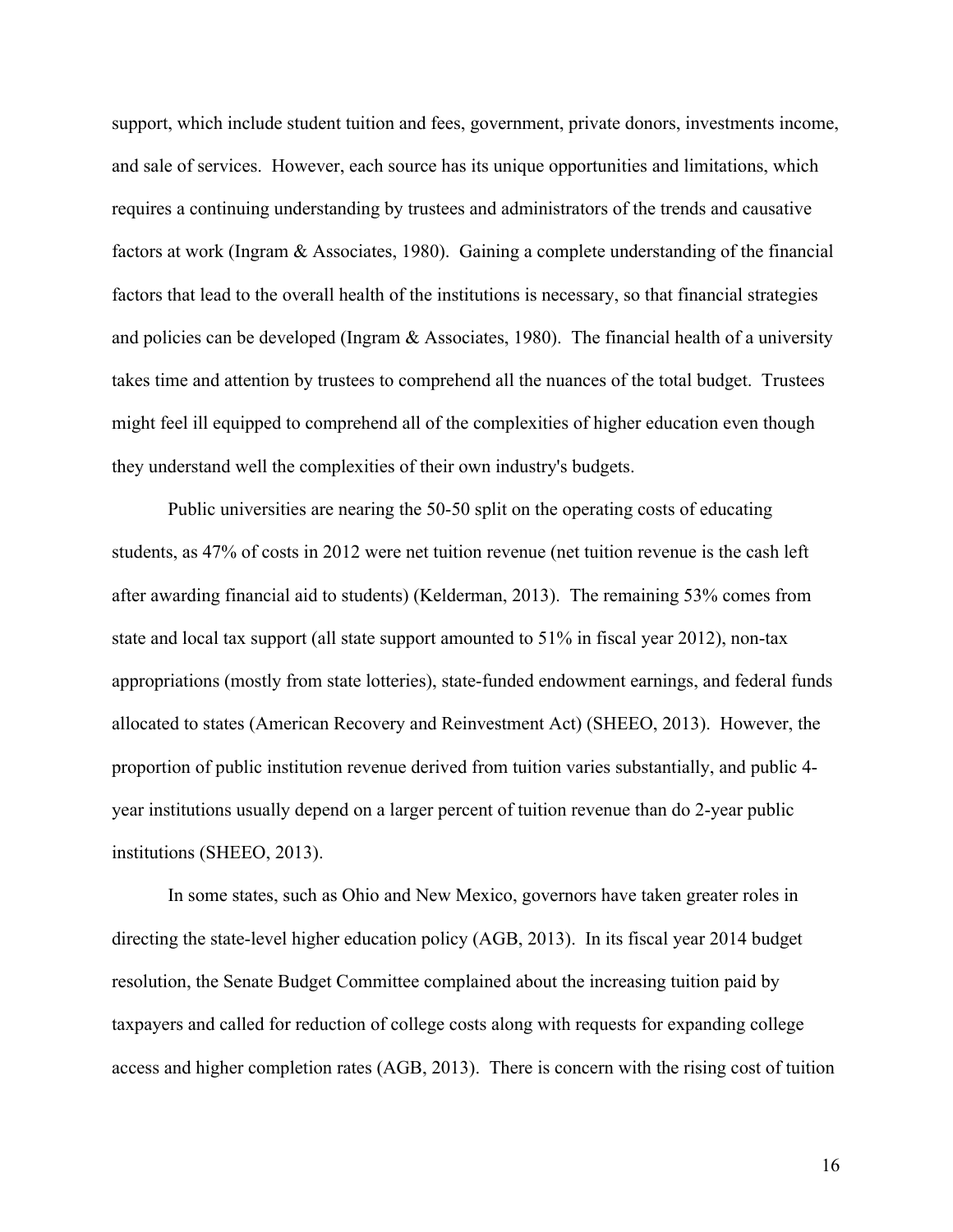and availability of federal student financial aid, which contributes to a less affordable college education for lower- and middle-income families (Gorfine, Ty, & Manteghi, 2013). On the state level, appropriations are increasingly linked to measure of productivity, such as graduation rates and employment rates among graduates. Therefore, fundraising and billion-dollar campaigns are becoming more common in higher education (Ferrell, 2005; Overley, 2006; Padilla, 2005). Rice University announced in June of 2013 that its Centennial Campaign raised \$1.08 billion, since its campaign began in 2008. The chair of Rice's board of regents, James W. Crownover, credited two of his fellow board members for their leadership in that campaign, and stated that board members contributed more than \$200 million to that campaign (Gardner, 2013). In 2013, Harvard University launched its \$6.5 billion capital campaign, after raising \$2.8 billion in gifts and pledges during its campaign's quiet phase (Unknown, *Arkansas Democrat Gazette*, 22 September 2013).

# History of Fundraising in Higher Education

No institution (public or private) has enough time or staff to raise the amount of money needed to accomplish all of its goals (Fisher & Quehl, 1989). Fundraising is not new to higher education, as colonial era colleges were established with funds from private donors and the state (Cohen, 1998). Fundraising campaigns took various forms; but in early campaigns, the president and faculty were the individual solicitors (Cohen, 1998). Princeton's first major fundraising campaign began in 1830, with a top donation of \$5,000. Both public and private institutions relied on supportive legislators to fund the institutions through land donations that could be sold. By the late 1900s, philanthropic foundations were becoming more prominent, and the donors' interests were carefully balanced with the needs of the institutions (Cohen, 1998). The first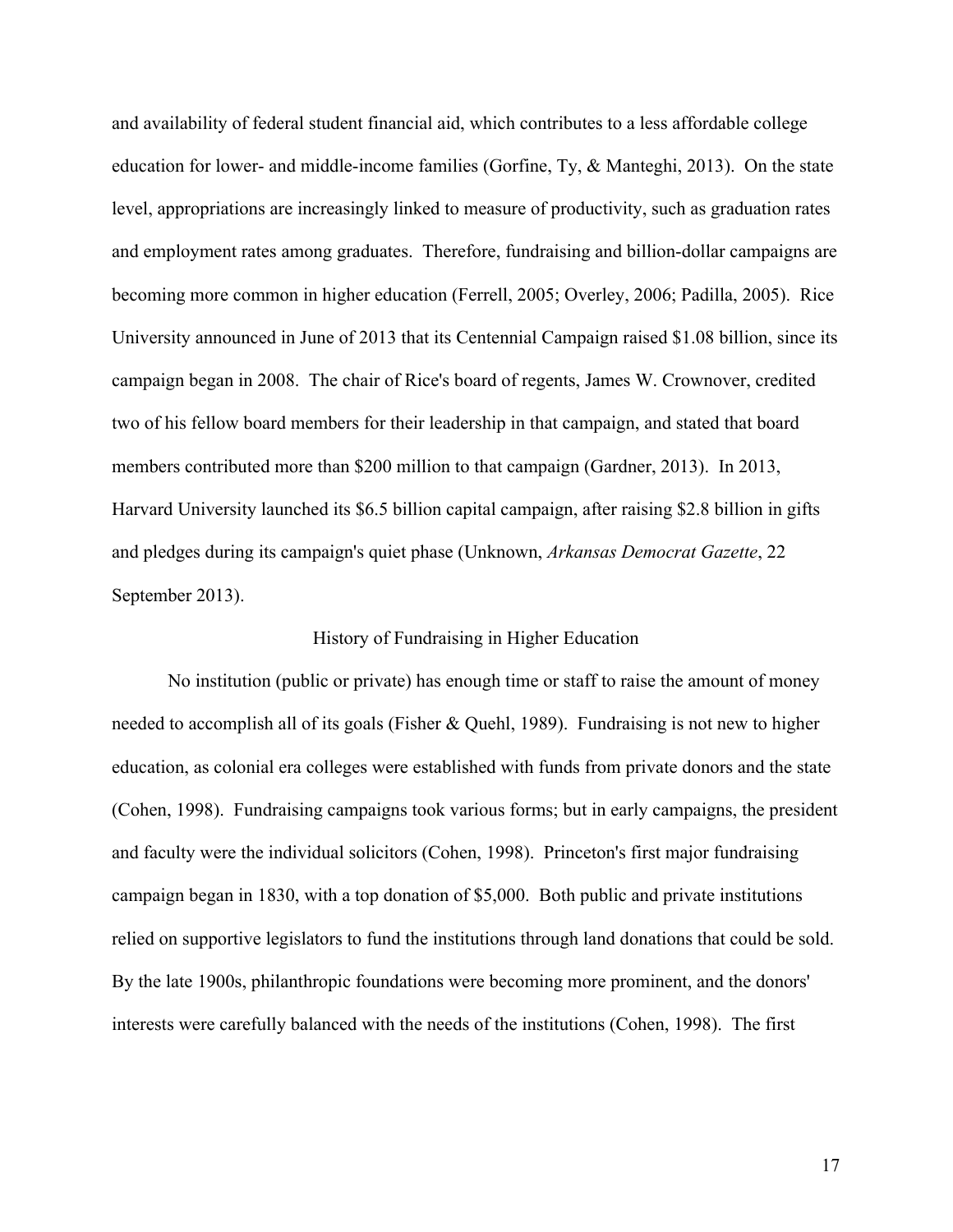university-related foundation for receiving and managing private gifts was the Kansas University Endowment Association, which was founded in 1891 (Worth, 2012).

Organized philanthropy supported by systematic fundraising developed in twentiethcentury America (Cook & Lasher, 1994; Cutlip, 1965). However, in 1641, the first systematic attempt in fundraising for higher education occurred when the Massachusetts Bay Colony sent three clergymen to England to raise money for Harvard University (Fisher & Quehl, 1989). Although colleges stayed alive largely due to the personal fundraising efforts of promoterpresidents in the early 1900s and colleges began to use the campaign as a means to raise funds, it was during the twentieth century that institutions conducted the first major organized fundraising campaigns. At the same time, universities hired the first fundraising consultants and appointed the first development officers (Fisher & Quehl, 1989). A number of America's first colleges (such as Dartmouth College and King's College) received some public support, although, the primary source was still private (Fisher & Quehl, 1989).

As philanthropy became essential in the formation of universities (Cohen, 1998), institutional fundraisers argued that college-educated individuals, whether the students were from wealthy families or not, elevated society and contributed to the development of high culture. As the national wealth was growing at a rapid pace, many parts of the country were moving away from being strictly agricultural to business and industry, and research universities were growing with expanded physical plants and library extensions. State legislatures began committing funds on a regular basis as enrollment in public universities began to grow. West of the Mississippi, where public institutions dominated, states provided approximately half of all higher education funds from the 1920s to the 1940s (Cohen, 1998). Federal funding for university scientific research accelerated substantially with the beginning of World War II in the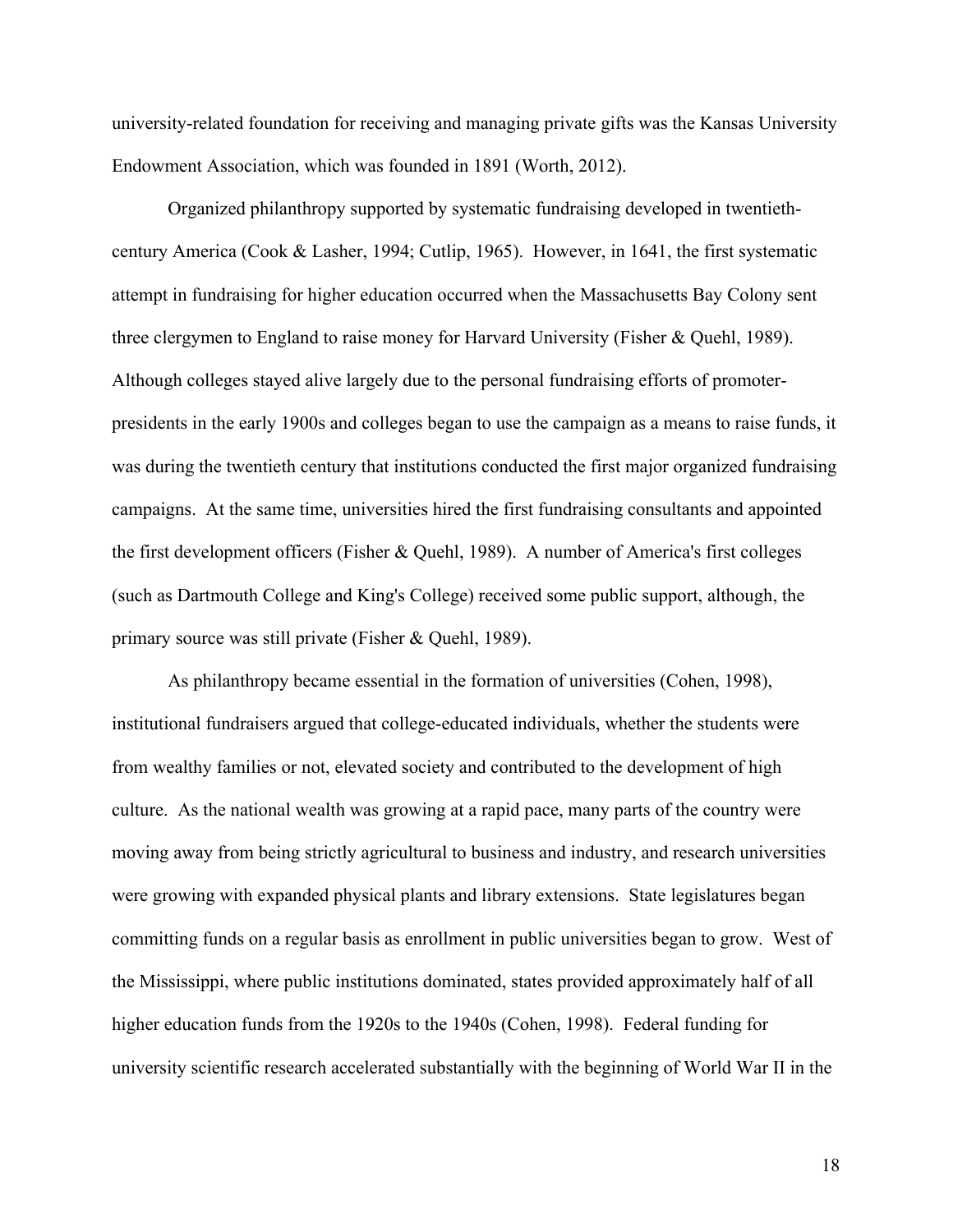1940s. Major private institutions began to build sizable endowments with professional fundraising campaigns that brought in funds greater than their annual expenditures (Cohen, 1998).

For public universities, fundraising programs began to appear in the mid-1970s (Cook & Lasher, 1994). In 1974, the American Alumni Council and the American College Public Relations Association merged into the Council for Advancement and Support of Education (CASE) that serves as a primary professional organization for institutional advancement (Cook & Lasher, 1994). Fundraising accelerated with the development of professional university advancement divisions in the 1980s. For public and private universities, funding continues to come from multiple sources, with state support varying depending on the economy and the overall state revenue. Charitable contributions to higher education in 2010-2011 reached \$30.3 billion (AGB, 2013). Of the record \$33.8 billion dollars provided to higher education in 2013, two-thirds went to campuses with endowments over \$1 billion (Maguire Associates, Inc., 2014).

# Higher Education Fundraising

To help build a climate of giving and generate significant private support, development professionals identify prospects, organize solicitation, and manage large numbers of volunteers (Fisher & Quehl, 1989). Fundraising and the comprehensive capital campaign efforts can be greatly enhanced with prestigious volunteers, including community and business leaders, major donors, and trustees. Management of volunteers requires paid advancement professional staff, who understand that volunteers need training and an understanding of the values and mission of the institution. Many organizations and institutions rely on volunteers who give of their time and talents to assist in reaching the institutional goals and mission. According to Gearhart (2006), although advancement and development professionals might find working with volunteers to be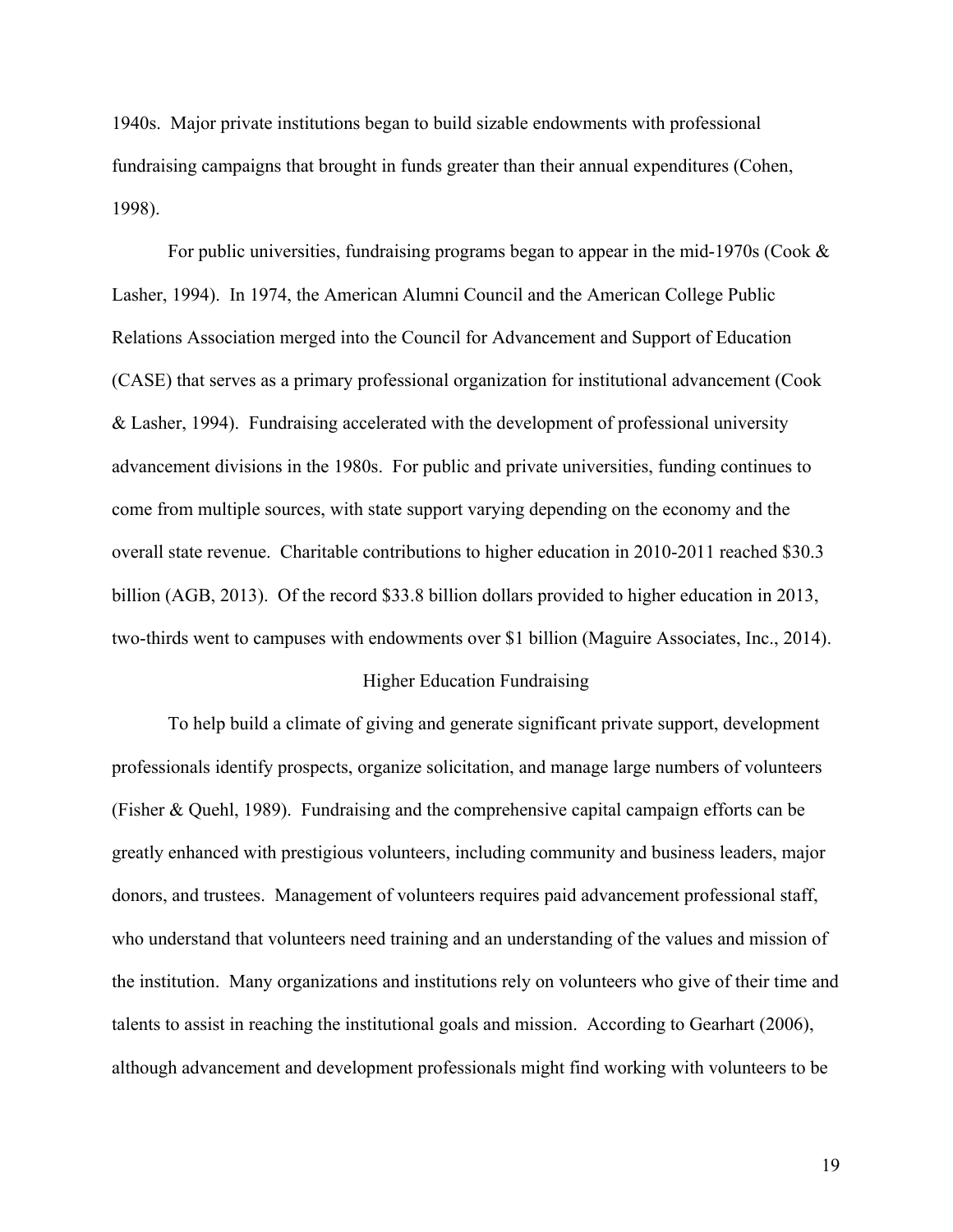time consuming and difficult, "few capital campaigns will be successful without the use of volunteers in an organizational structure" (p. 146).

In addition to raising funds, advancement and development offices include professional staff to provide "functions of prospect research, gift accounting, alumni records, informationsystems management, data analysis, and related activities" (Worth, 2012, p. 38). All areas are important to the overall fundraising effort. Major gift officers depend on accurate donor information when developing proposals for soliciting major gifts. As the campaign director, the vice chancellor for advancement must also stay in contact with the top volunteers to ensure all are working together and to communicate important information related to the campaign (Gearhart, 1995). Although many administrative details and duties of the campaign can be the responsibility of other senior advancement staff, the vice chancellor for advancement is responsible "for moving the campaign forward on a day-to-day basis" and should "provide analysis of every aspect of campaign activity, plans, and fund-raising potential" (p. 53). Large universities have specialized development officers with expertise in areas of annual and planned giving, and corporate and foundation relations (Worth, 2005).

Key components of a university fundraising program include annual giving, major gifts, planned gifts, and corporate and foundation support (Worth, 2012). Most higher education institutions participate in ongoing fundraising activities with annual giving programs and planned giving programs, which are often run separately but concurrently with capital campaigns (Hedgepeth, 2003; Overley, 2006). Many universities engage in special-purpose campaigns, with the focus on major gifts (Hedgepeth, 2003). Special-purpose campaigns can emphasize a need for erecting a new academic building, renovation of existing buildings, adding equipment (Kihlstedt, 2004), or increasing student scholarship funds or endowed chairs for faculty.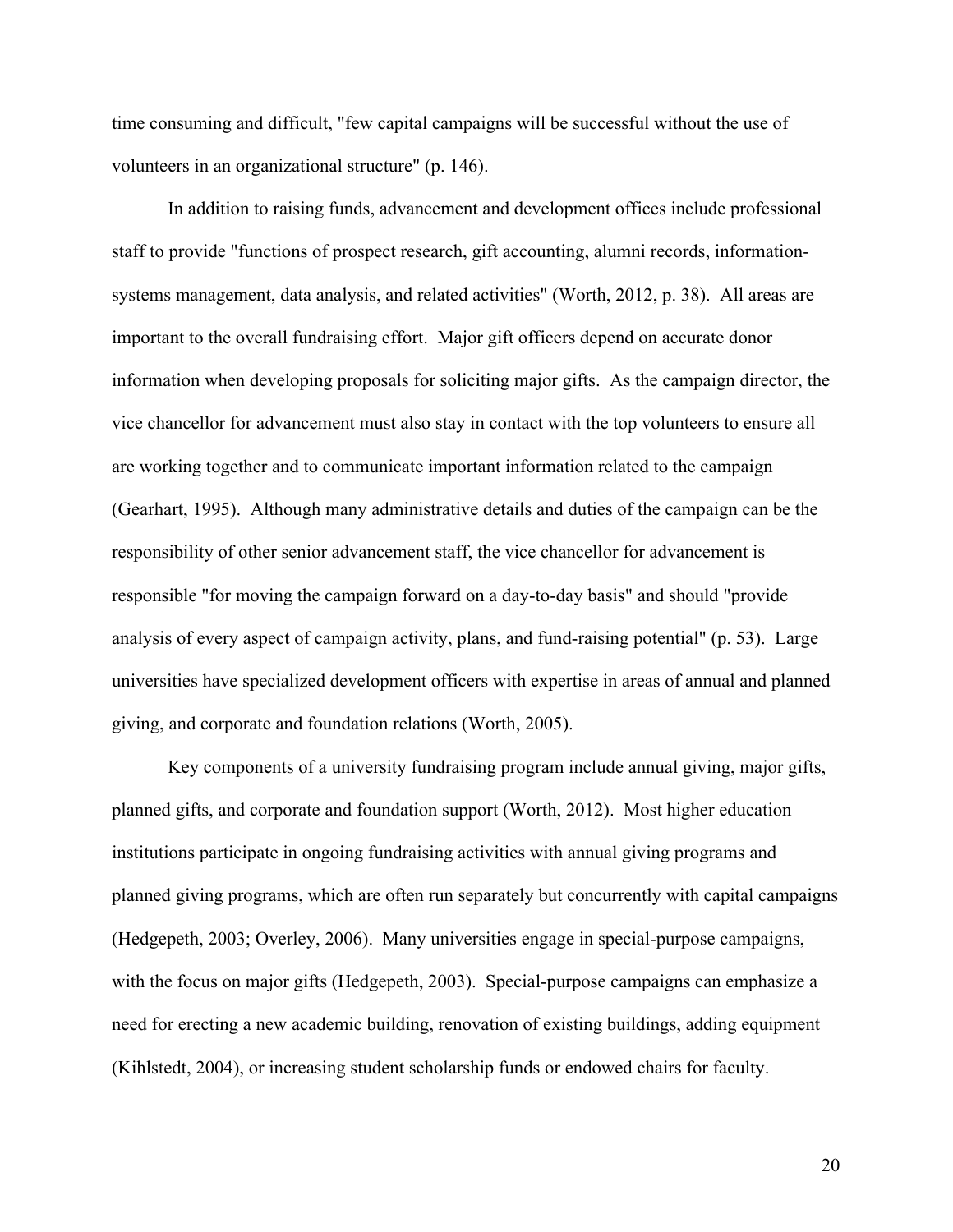However, comprehensive capital campaigns are broad-based fundraising efforts "involving both major and annual giving and one or more institutional capital priorities—all focused within specific time frames and relying on some level of foundation board involvement" (Hedgepeth, 2003, p. 1). A major premise in higher education fundraising is that the needs of the institution are connected with the interests of potential donors (Cook & Lasher, 1994). Donor gift giving during a capital campaign involves a balance of the donor's interest and the universities priorities (Overly, 2006). The university's advancement professionals should spend the time to get to know and understand the interests of the donors before soliciting major gifts, which include naming opportunities. Major gifts requiring the president's involvement can be \$250,000 and above when soliciting an individual, or over \$1 million for corporations; however, those numbers vary depending on the size of the institution (Gearhart, 1995). According to Lowenstein (1997), universities should never "underestimate the value to a donor of a named scholarship, professorship, center, building, or room" that can "make a huge difference in securing a commitment" (p. 38).

Although universities have a "built-in (if relatively finite) constituency of alumni" that provides an advantage over other nonprofit organizations, "universities may present less compelling causes than some nonprofits because their missions lack the urgency of many human-service organizations" (Worth, 2012, p. 21). Therefore, universities place a high value on developing and maintaining relationships with donors, which include alumni, parents, and friends of the institution, as well as corporations and foundations (Worth, 2012). Universities make the case that the university's programs are important to citizens of the community because of the economic benefit to the state (Worth, 2012). For most university fundraising divisions, the development office is responsible for fundraising in coordination with the alumni association,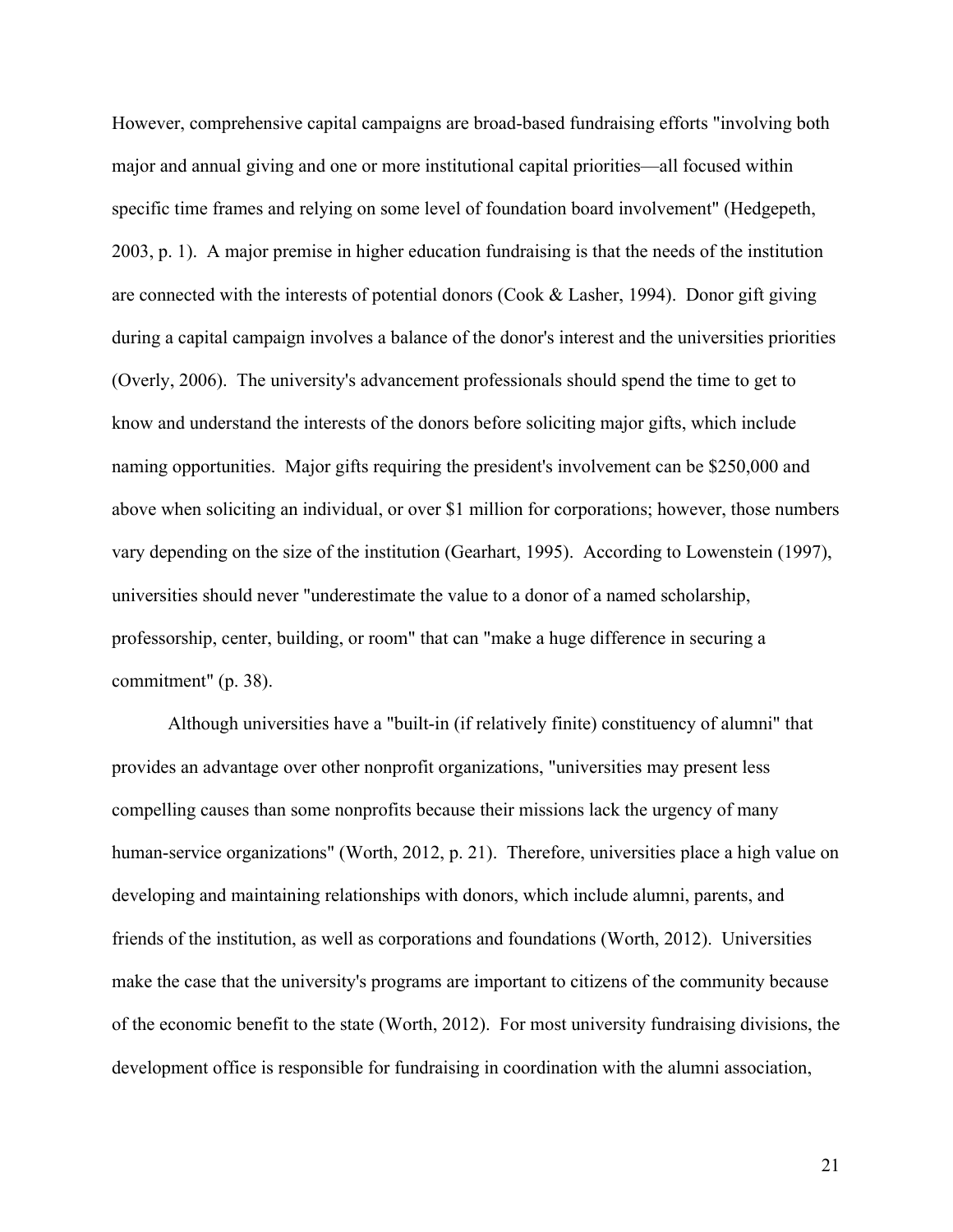and the public/media relations, communication, and marketing offices. Most universities have annual giving programs, which raise relatively modest recurring gifts from alumni, parents, faculty, staff, and other friends of the institution (Worth, 2012). Development professionals who run annual giving programs focus on a giving level of under \$10,000 and depend on appealing to broad audiences by sending letters to constituencies, as well as phone and email solicitation. Internet-based communications are becoming more important in reaching out to younger prospective donors (Worth, 2012). Annual giving advancement professionals are usually in a separate unit from those who seek major gifts. In a university environment, each college might have its own director of development (major gift officer) and have a number of support staff, depending of the size of the institution.

Major gifts are defined by a dollar amount set by the institution, but a "commonly applied standard considers a five-year commitment of \$50,000 (\$10,000 per year for five years) to be a major gift" (Worth, 2012, p. 29). Generally, upper-level advancement professionals, such as the vice president for advancement or a major gift officer for an individual college, solicit donors for major gifts. Major gifts are usually restricted for a specific purpose or program. For this reason, major gift donors are carefully cultivated. It takes time to get to know the potential donors and their areas of interest before asking for a gift. Major gifts can have a "transformational impact on the institution and are among the largest gifts the institution ever will receive" (Worth, 2012, p. 30). Major gift officers also provide solicitation for planned or estate gifts and can have a separate office within the advancement division. One important unit for any advancement division is the records and research area regarding donor or potential donor records.

Although private gifts and endowments have always been important for private universities, they became increasingly so for public institutions (Ingram & Associates, 1980).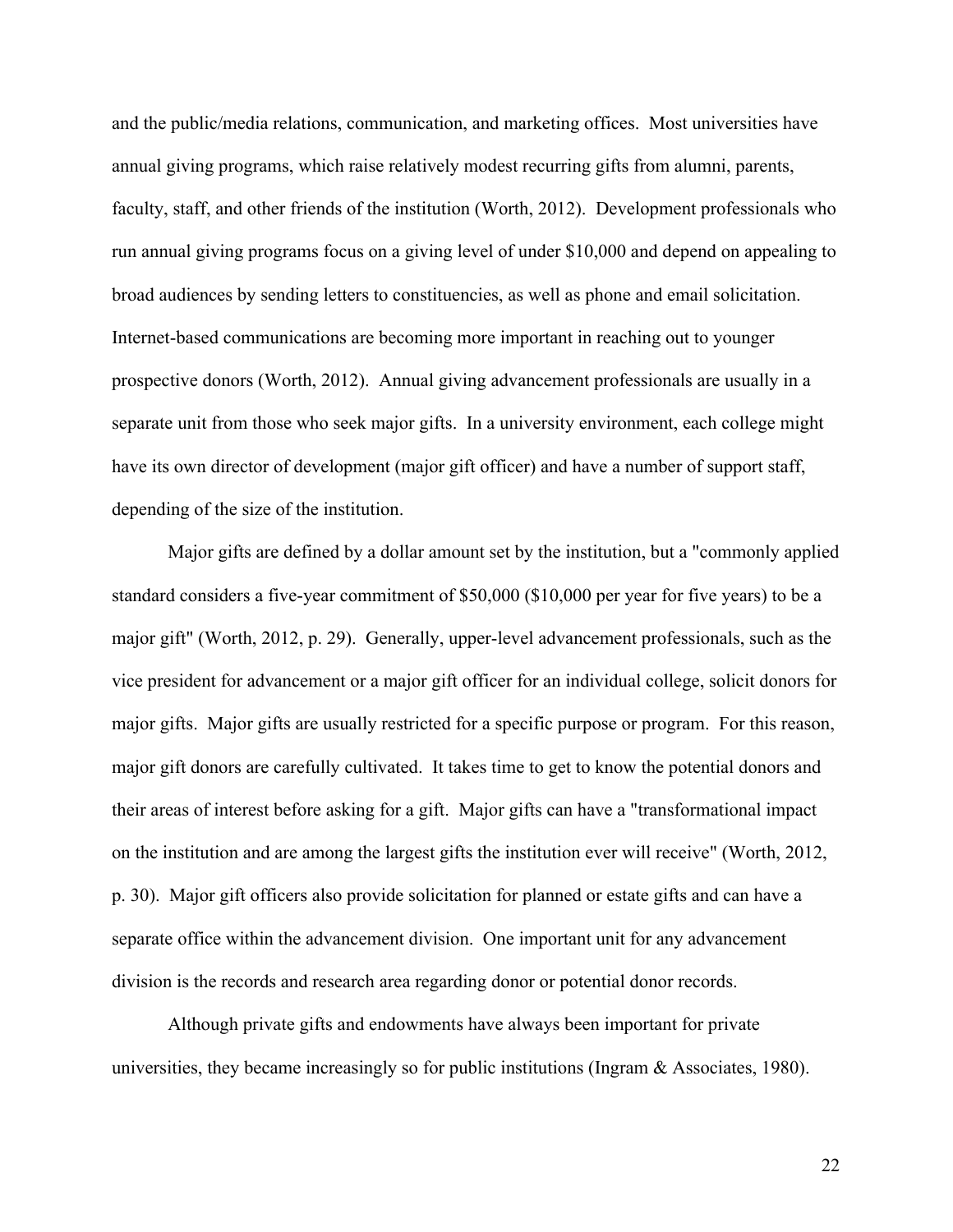The endowment fund produces investment income and is important to an institution whether the institution is public or private. With a greater endowment, universities can rely on more stability and independence (Ingram & Associates, 1980). At private institutions, trustees have long played a major role in helping raise the endowment as board members participate in fundraising in addition to financial decision-making (Ingram  $&$  Associates, 1980). However, there is a certain financial utility attached to each gift that is of critical importance, and there is a "vast difference in utility between the estate note for \$500,000 executed by a healthy person of age fifty and the certified check for \$250,000 handed to the president by a local merchant" (Ingram & Associates, 1980, p. 316).

For institutions within multicampus state university systems, the campus president is believed to be primarily responsible for the campus fundraising efforts (Cook and Lasher, 1994). At some institutions within multicampus systems, the campus leader is the president with the system leader being the chancellor. However, the reverse is true for the University of Arkansas System, whose flagship campus, University of Arkansas (UofA), is the site of this study—each campus has a chancellor who reports to the system president and a governor-appointed system board of trustees. In Gearhart's 1989 study of the relationship between the preparation for and initiation of a capital campaign and integrated and nonintegrated organizational structures at major research universities, he found an integrated university structure to be viewed as more effective in fundraising. With an integrated structure, the offices of development, alumni association, and media and university relations report to the vice president for advancement. With a nonintegrated system, directors of the alumni association or university relations might report directly to the president. According to Gearhart (1989), at institutions following an integrated structure, advancement officers "appeared to be much more heavily involved in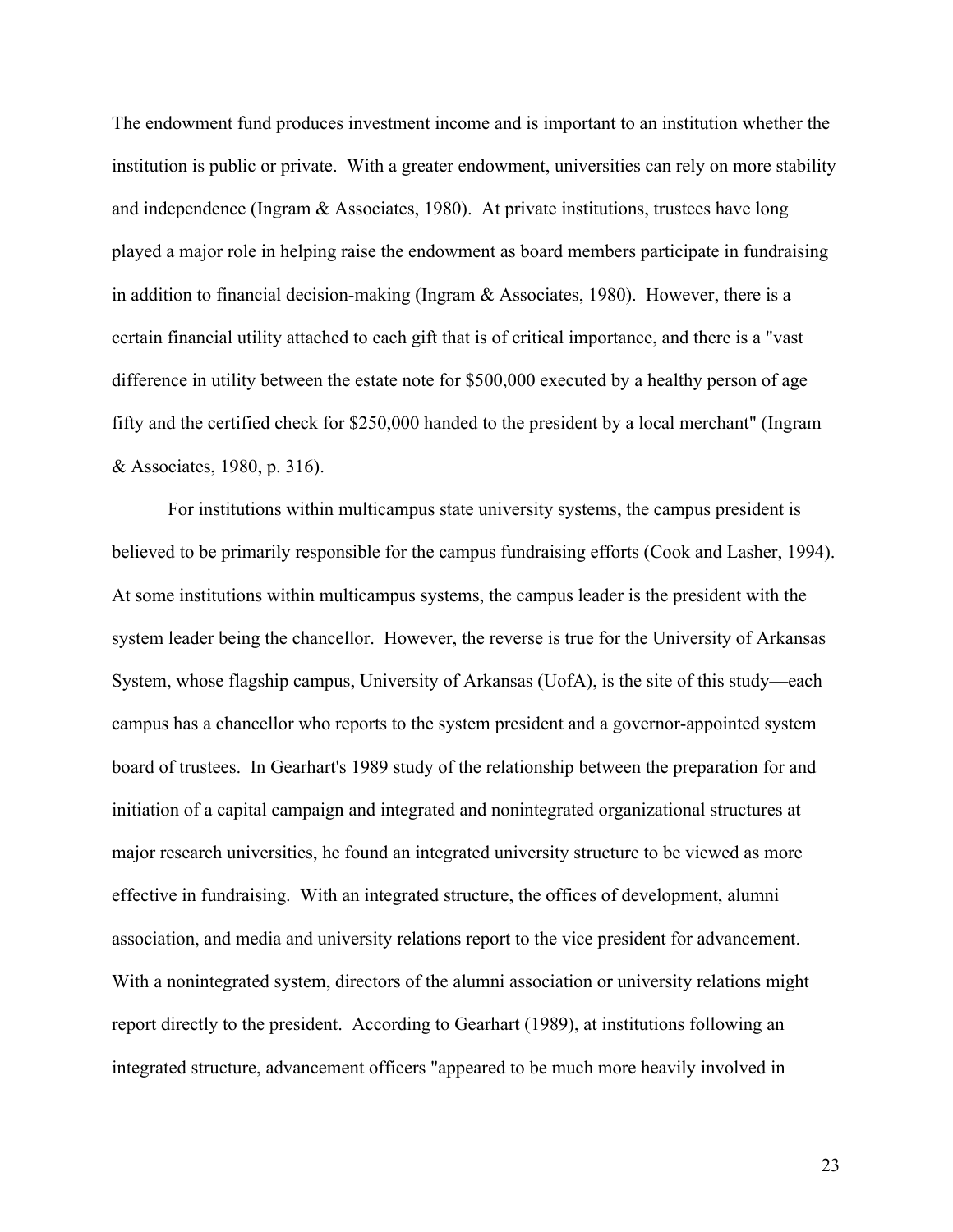campaign activity," and had a "greater base of knowledge about campaign process and confusion about the structure and campaign involvement was minimal" (p. 193). Gearhart (1989) found that the organizational structure "can be a determining factor in building a volunteer network in a campaign environment" (p. 200). Volunteers are an important part of the successful capital campaign effort (Gearhart, 1989). The structure of the fundraising division is also important to the success of the fundraising program or campaign. The advancement division's structure must include not only the president, vice president for advancement, and trustees, but also internal advancement professionals and external business professionals who volunteer to help meet the fundraising goals (Satterwhite, 2004).

An effective fundraising effort and capital campaign includes interaction between three major participants—the campus president/chancellor (used interchangeably), vice president/vice chancellor for development/advancement (used interchangeably), and the board of trustees/regents (used interchangeably) (Overley, 2006). According to Sturgis (2005), the three major participants "must desire a relationship, understand their specific roles, work diligently within their roles, have agreed upon roles, and be mutually supportive" (p. 47). A university's division of advancement is tasked with raising private funds to help reach institutional goals and to support the university's mission and vision. Private funds allow the institution to be competitive in attracting and retaining faculty, staff, and students. However, universities will not be successful in fundraising efforts without a well-organized and strategic plan of action, which includes a clear communication or public relations plan (Overley, 2006). A successful capital campaign public relations plan requires the coordination of the public relations and advancement experts (Gearhart, 1995).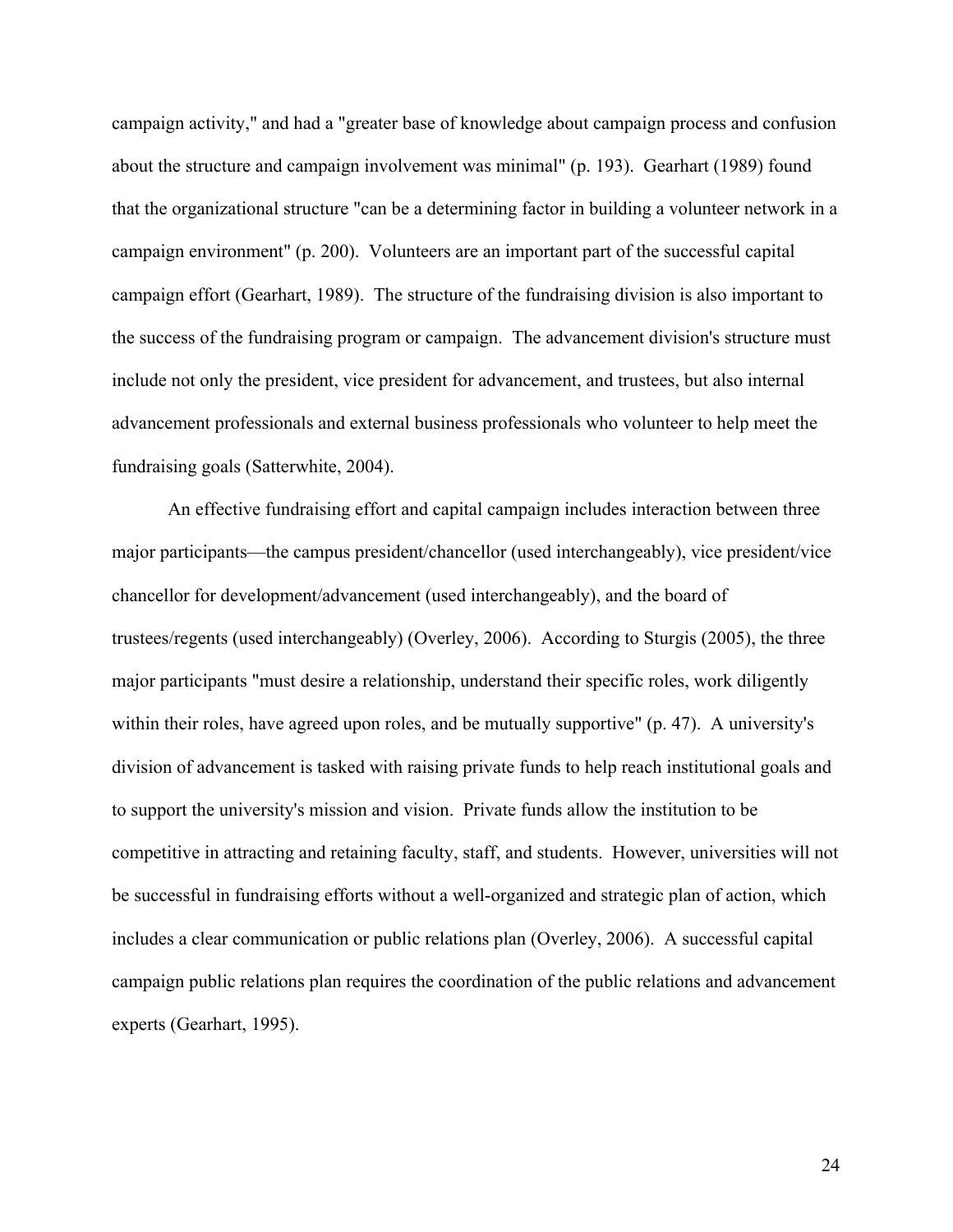In 2013, Johnson, Grossnickle and Associates (JGA) and the Indiana University Lilly Family School of Philanthropy reported on gifts with a value of \$1 million or more that were received by American higher education institutions between 2000 and 2012. The purpose of the study was to identify the characteristics that help attract major gifts (less than 1/3 of American degree-granting higher education institutions received a publicly announced million-dollar donation during the 12 years of the study). The analysis of the 2013 study explored two dependent variables—number of major gifts and total aggregated value. JGA researchers determined that 1,449 institutions qualified for inclusion in the data set for the study. The 1,449 institutions received a total of 10,501 publicly announced million-dollar-plus gifts worth a combined total of more than \$90 billion over the 12-year period. Categorical variables in the year 2000 for the institutions included age of the institution, presidential tenure, and rank per the *U.S. News and World Report*. Of the 1,449 institutions, 250 held Carnegie classification as Doctorate or Research Universities, and those 250 institutions received a majority of the total number and total dollar amount of the gifts (6,009 out of 10,501 gifts received; and \$63.5 billion total out of \$90.78 billion). Additionally, researchers for the JGA study examined three universities with a history of receiving million-dollar gifts (Arizona State University, DePauw University, and Massachusetts Institute of Technology). JGA identified five traits that attracted million-dollar gifts, which included long-term presidents, top rankings, strong alumni support, tenured faculty, and firm financial footing.

One characteristic shared by institutions receiving major gifts was that higher numbers of major gifts were associated with longer presidential tenures and the "president's ability to articulate a powerful vision and connect to donors' motivations have a profound effect" (JGA, 2013, p. 4). JGA's researchers found that increased trustee giving also inspires donor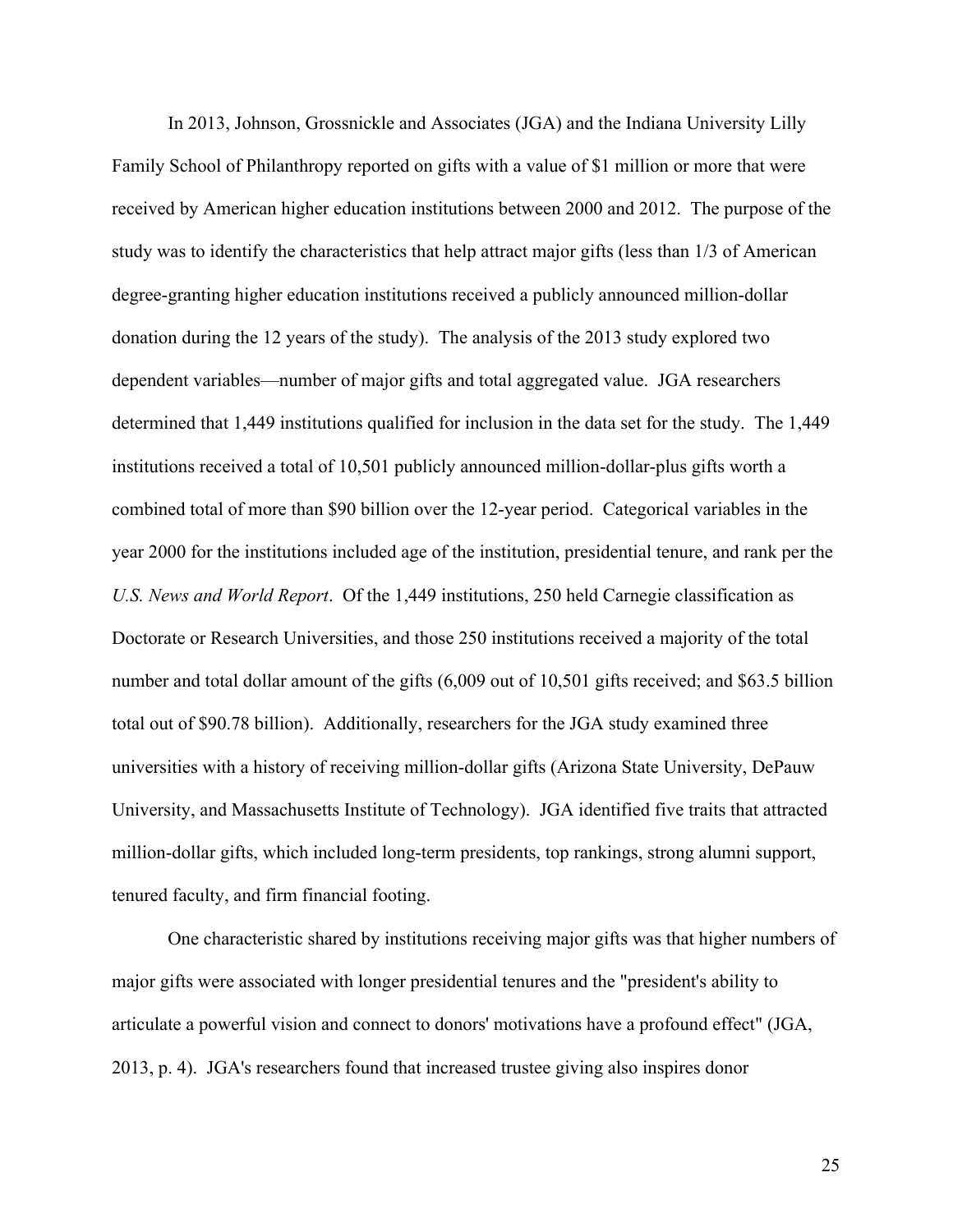confidence, which furthers the notion that donors invest in established and generous leadership. Second among the characteristics was that top rankings matter as institutions ranked in 2000 by *U.S. News and World Report* received 61% more major gifts through 2012 than those institutions not ranked. JGA (2013) found that inclusion on "Best Colleges" listings does influence donors. Ranked institutions' major gifts showed a 156% increase in the total value of those gifts from 2000 to 2012. "While some higher education observers dismiss national rankings, their impact on million-dollar giving suggests they should be taken seriously" (JGA, 2013, p. 10). The third characteristic was a positive relationship between increased alumni giving and major gifts. The study indicated that a 10% increase in alumni giving was associated with a 0.7% increase in major gifts. With alumni giving, it was found that the age of the institution was also an important characteristic because those founded prior to 1900 received a higher number of major gifts with a greater value over the study period. The fourth characteristic was that institutional commitment to invest in tenured faculty and employee expenses (i.e., the amount spent on salaries and benefits) attracts million-dollar donations. Endowed faculty positions contribute to the positive reputation of the university and help to recruit and retain high-caliber faculty, who enhance teaching, research, and community outreach. The percentage of tenured faculty was associated with the number and value of major gifts. The fifth characteristic noted by the study was that solid financial footing and the institution's endowment value was positively associated with the receipt of major gifts. Additionally, it was found that "an institution's 2001 government funding positively corresponds with both the number and total value of million-dollar gifts from 2000 to 2012" (JGA, 2013, p. 5). Also, institutional type had an impact with liberal arts and doctoral or research universities receiving more million-dollar gifts with higher total values.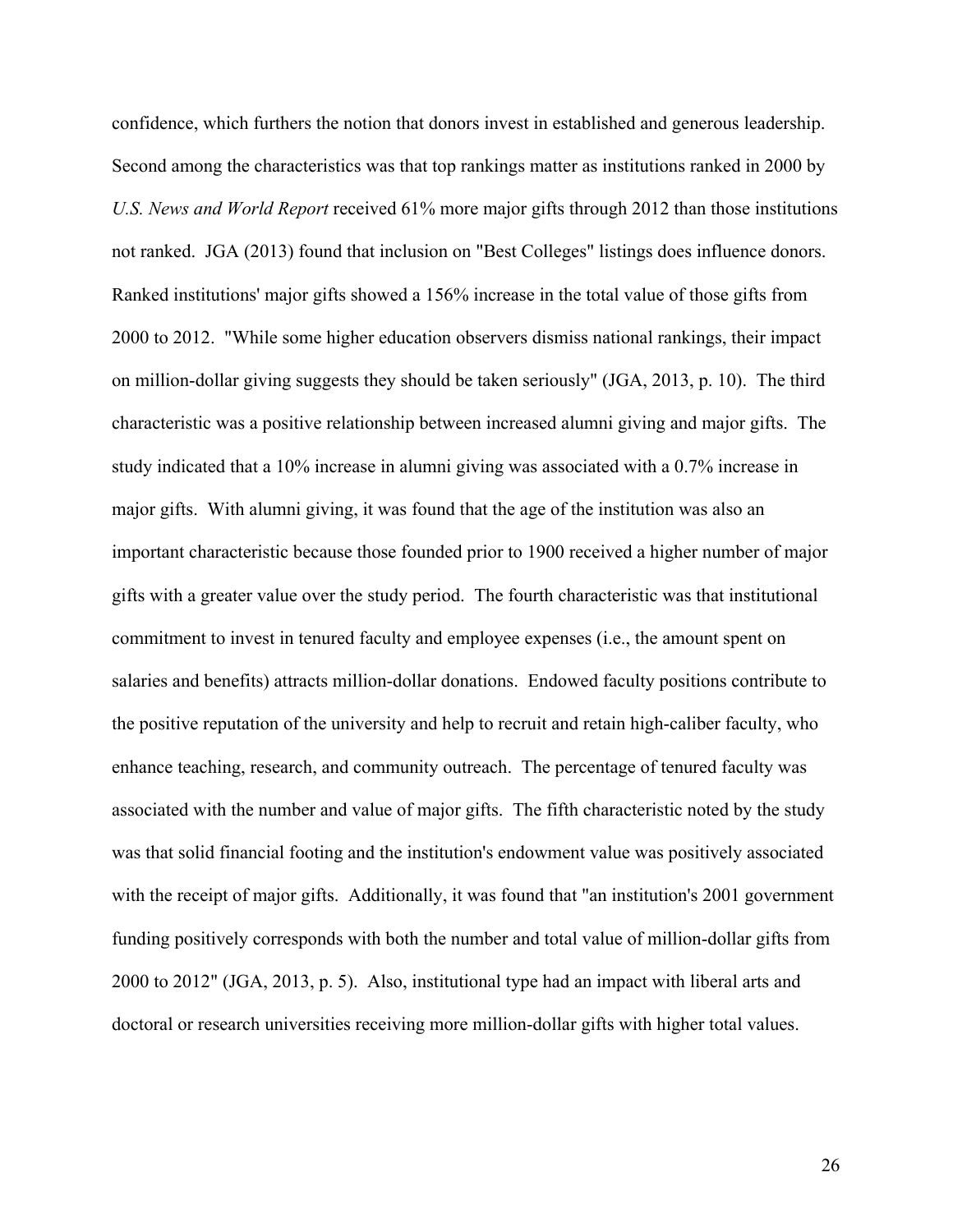### Role of the Campus President or Chancellor

Numerous formal studies of the higher education presidency have been conducted beginning with both Schmidt and Stover in 1930. More recent formal studies for the presidency include today's economic challenges (Davies, 2005; Schueler, 2007; Wiser, 2009). Historically, presidents have been the main fundraisers for institutions, and they are key to successful campaigns (Cook & Lasher, 1994). The first formal study on the role of academic presidents in fundraising was Hurtubise's 1988 study of select, small, independent liberal arts colleges and universities. Hurtubise's main purpose was to analyze attitudes of presidents toward fundraising as well as the extent of presidents' involvement in raising funds. Hurtubise (1988) stated that a president "must be involved in and retain final authority over the institution's mission and goals," as well as its finances and fundraising programs (p. 135). Hurtubise (1988) concluded that presidents who believe they are responsible for creating a fundraising culture and climate for their institutions are more successful fundraisers and enhance giving because of their enthusiasm for the institutional goals and mission. Trustees are important to fundraising efforts and must be solicited for gifts and also "trained on how to ask for gifts" (Hurtubise, 1988, p. 133). Hurtubise (1988) wrote that presidents who are successful fundraisers believe the most important role of trustees is in contributing financially to the institution. Additionally, successful fundraising presidents, according to Hurtubise (1988), had clearly written goals. Hurtubise suggested there was a need for future research on how successful fundraising institutions recruit their trustees as volunteers for their fundraising efforts.

In 1985, Fisher provided a chapter on the role of public university presidents in fundraising in the Council for Advancement and Support of Education's (CASE) *Public College and University Development*. However, the first book published on the subject of academic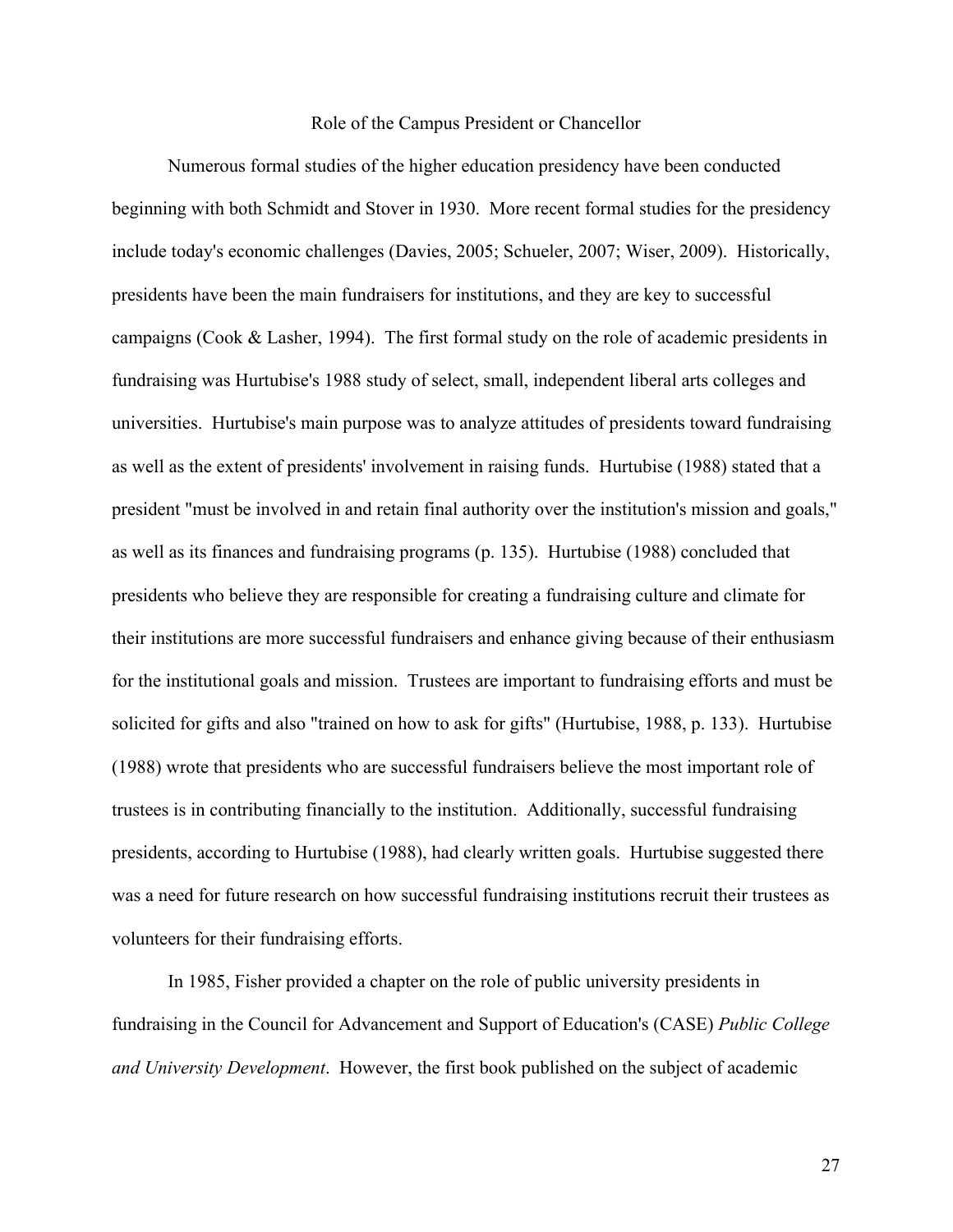presidency and fundraising was in 1989 (Fisher & Quehl). Fisher & Quehl (1989) reported that there are few reasons that donors give to higher education, which include alumni giving to the institution "out of pride, affection, love, and respect" (p. 118). According to Worth (1993), donors also give out of belief in the institution's mission and the contribution made to greater society. Fisher and Quehl (1989, p. 213) observed that donors who give major gifts to the institution "tend to invest their resources in the president rather than the institution itself." Historically, presidents were too overloaded with other duties to spend great amounts of time cultivating and soliciting gifts (Fisher & Quehl, 1989); although it became more of an expected part of their job duties (Cook & Lasher, 1994). In their report on presidential priorities, Dyson and Kirkman (1989) stated that the percentage of time the president spends on fundraising increases with the lengthened tenure in office.

Literature showed that the campus president concentrates his/her efforts on cultivation and solicitation of major gifts (Altizer, 1992; Cook & Lasher, 1994; Winfree, 1989; Winship, 1984). In Cook and Lasher's 1994 theory on higher education fundraising, the authors indicated that academic quality and institutional prestige are keys to success. Cook and Lasher (1994) stated that presidents must ensure "they have something of real substance to sell to donors whether it is a commitment to maintain quality or a commitment to achieve quality" (p. 23). Cook and Lasher (1994) found that fundraising success is specific to the institution, and that fundraising should be thought of as a team effort and as a dynamic process rather than as a set of rigid rules. The fundraising process, according to Cook and Lasher (1994), "can only be fully appreciated as a dynamic group activity involving a number of interpersonal relationships, role transactions, and social exchanges" (p. 23). Many factors play a role in outcomes since fundraising is a "social exchange, which occurs between donors and institutions" (Cook &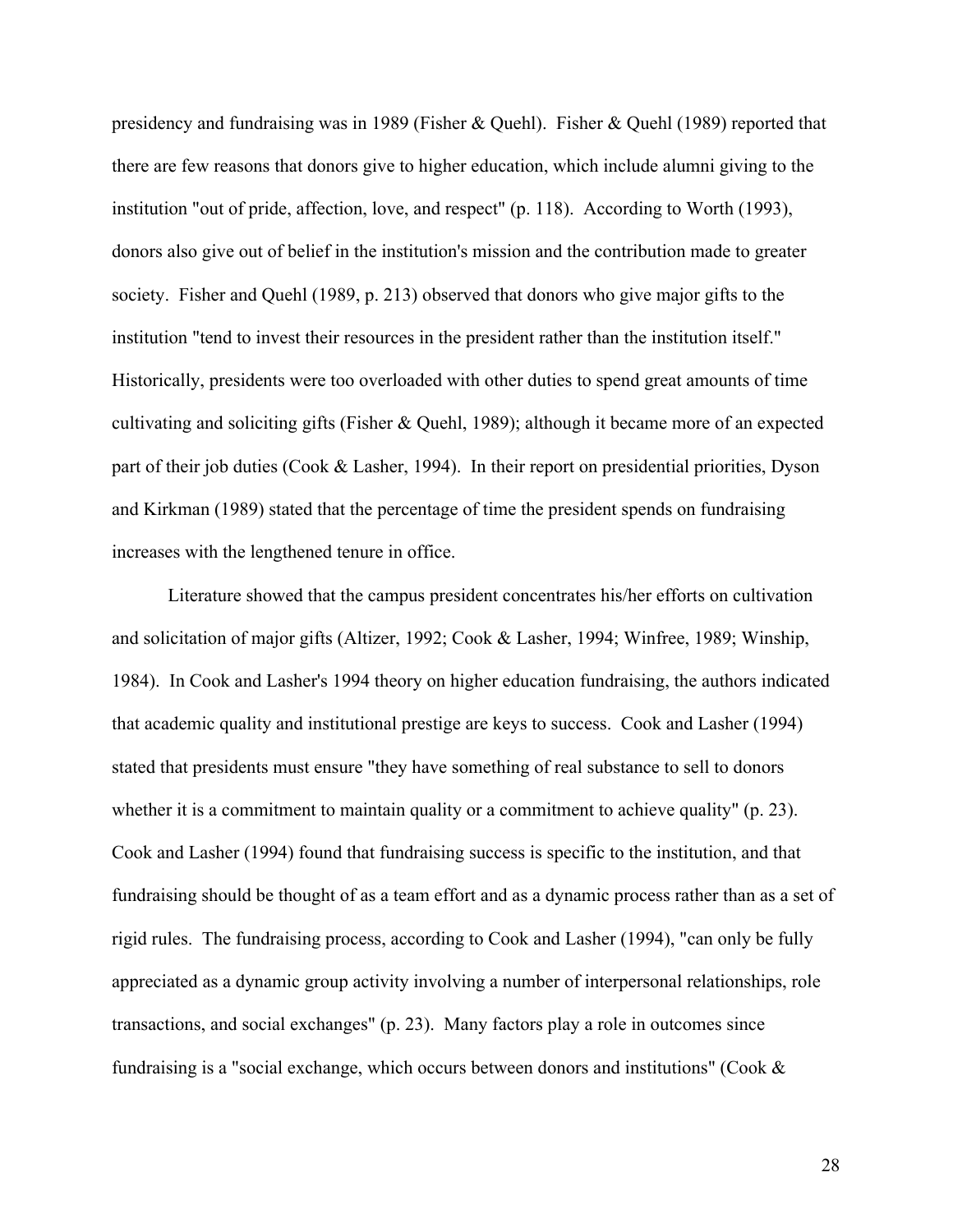Lasher, 1994, p. 25). Factor-inducing outcomes include "differences in culture, history, tradition, maturity, mission, number of alumni, capacity of the donor base, prestige, academic quality, commitment, effort, leadership style and sales ability of the president and chief development officer, development budget, staff size and expertise, location, support of the local community, etc." (Cook & Lasher, 1994, p. 23).

In Stovall's 2004 case study of the presidents' approach to fundraising at four private and public historically black colleges and universities, he found that although the four institutions differed by type, locale, size, and history, there were several points of commonality. Stovall (2004) found that each president viewed fundraising as essential to their institutions' goals and mission. "Funding for various needs such as new construction and renovation of buildings, endowed chairs and professorships and scholarships were frequently mentioned by the presidents as necessities" and fundraising must be an "integral element of presidents' institutional vision" (Stovall, 2004, p. 134).

# Role of University Trustees

In Winfree's 1989 study of the role of persons other than professional development staff in the solicitation of major gifts, he found that although the president was the most important advocate, trustees were more influential with major donor prospects than were the vice president for advancement and other development officers. In Overley's 2006 study of public university leaders as fundraisers, he stated that although presidents must be knowledgeable about major and planned gifts, trustees must also be involved in the advancement process for the fundraising efforts to be comprehensive and successful. The purpose of Overley's 2006 study was to identify fundraising roles of presidents, vice presidents of advancement, and members of the board. "Conceivably, every college or university in America is currently considering a campaign,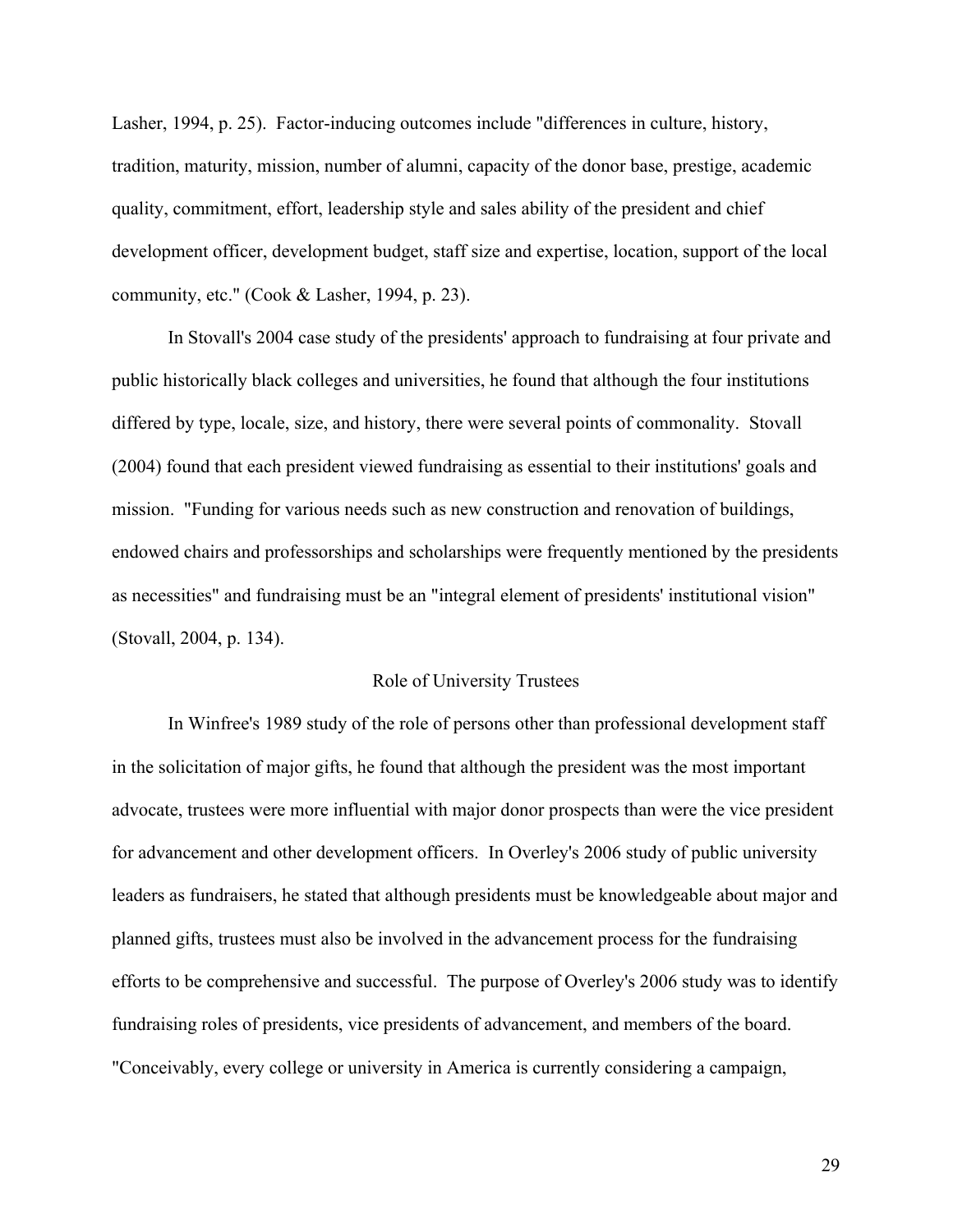involved in a campaign, or completing a campaign" (Overley, 2006, p. 123). In Satterwhite's 2004 study of the function of public university presidents in fundraising with capital campaigns less than \$100 million, he found that there is a distinct advantage of having a board of volunteers "who could discover and identify with potential donors from a very broad pool" (p. 45). "Trustees often have more clout than CEOs, and should be able to cultivate and solicit their peers of great means" (Fisher & Quehl, 1994, p. 104). The capital campaign steering committee volunteers need the assistance of carefully chosen, well-connected community leaders who possess clout and money and who are willing to invest their resources, time, and talents into the university's fundraising efforts (Fisher & Quehl, 1989). Public university trustees "must take responsibility to see that an effective foundation is operating and that, whenever possible, governing board members themselves identify, cultivate, and (when appropriate) call on prospects" (Fisher & Quehl, 1989, p. 103). Trustees, according to Overley (2006), have "vast connections in their communities and throughout their respective states" (p. 127), and can help the president and vice president to identify and solicit potential donors.

Although the basic technical aspects of fundraising are transferable, universities, whether private or public, differ significantly between institutional types (Cook & Lasher, 1994). Trustees for private institutions are responsible for raising funds, with members chosen for their ability to give as well as raise funds (Overley, 2006). In Green's 2000 study of female trustees and their role in fundraising at independent research universities, it was found that boards were "self-perpetuating" as the "most usual way of filling vacancies" (p. 126). According to Green (2000), "boards operate with a committee that identifies potential trustees and supports them throughout the selection process" (p. 126). However, for public institutions, governor-appointed trustees might be chosen because they are community leaders and not because of their financial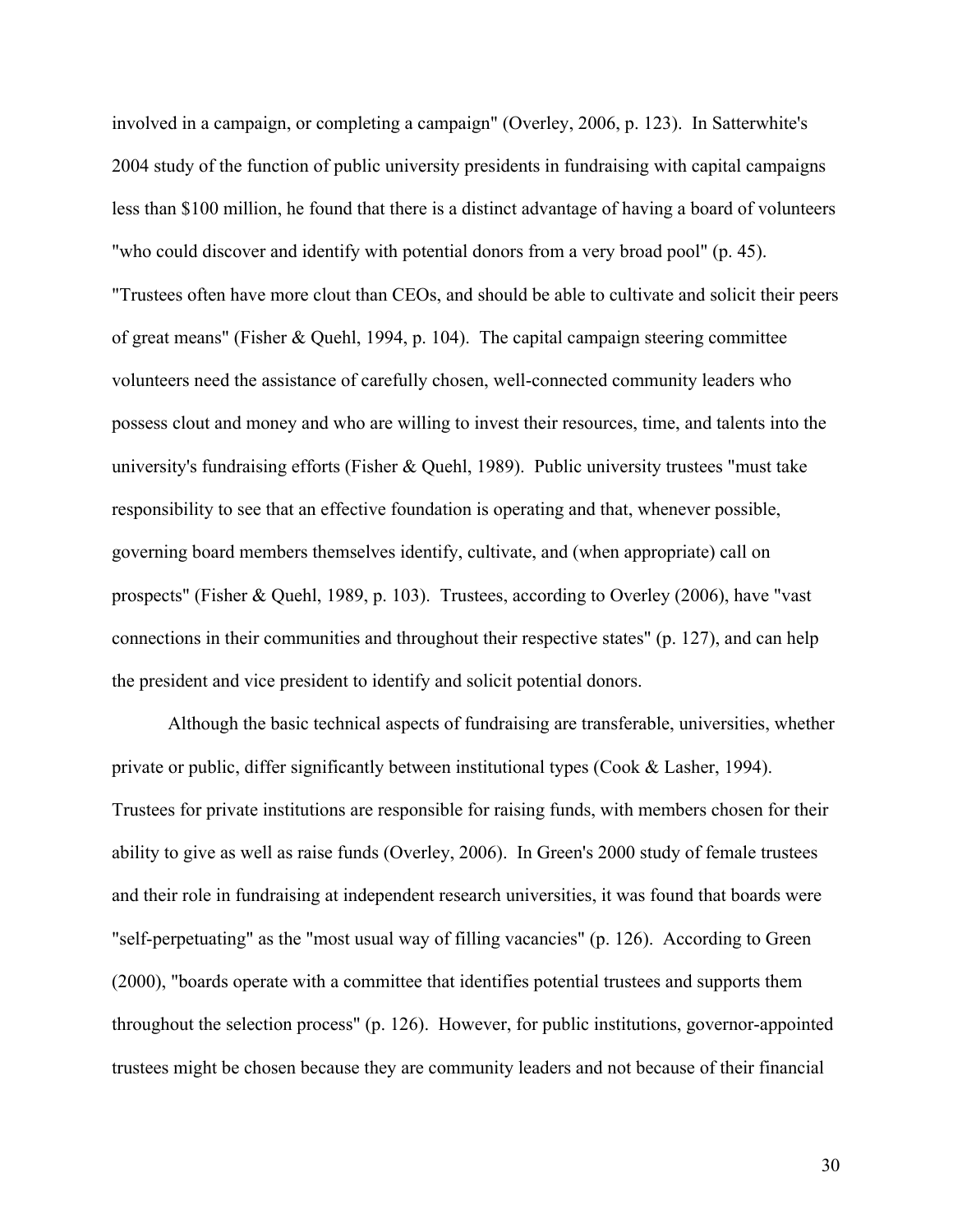resources or ability to raise funds (Fisher & Quehl, 1989). Although the details of the makeup of public university governing boards may vary, the purpose remains the same, which is to protect the university and its personnel from political pressures, preserve faculty autonomy and academic freedom, and ensure the adequate resources for financial strength and growth (Worth, 2005).

At public research universities, such as the UofA, that are part of large multicampus systems and have governor-appointed trustee members to serve the system of campuses, the system president might not have the opportunity to provide input into choosing new board members. Trustees can be high-profile individuals for a single campus or for the whole university system. Trustees can either be hard-working individuals who help support the mission of the institution and who understand that higher education cannot run on a typical business model, or they can cause great harm to the reputation of the institution. According to Trombley (2007), if trustees are not well informed on all aspects of the financial challenges of the university or if the board chairperson is more loyal to the president than on fiduciary oversight, it could jeopardize the institution. In Arkansas, 17 of 29 governor-appointed trustees for public four-year universities are bankers or have significant ties with banks (Hale-Shelton, 2013). Arkansas's current governor stated that he appoints people who are "honest, good thinkers, that we think are passionate about their respective institution," and the fact that they are bankers "never enters into the decision-making process" (Hale-Shelton, 2013, p. 1A).

Public university trustees are "selected to determine, on behalf of a state's citizens, the direction of the state's colleges and universities in a way that best serves the public interest and assures the effective use of tax funds" (Kimball, 1989, p. 3). However, as public multicampus systems expanded from single campus systems, the role of oversight became more complicated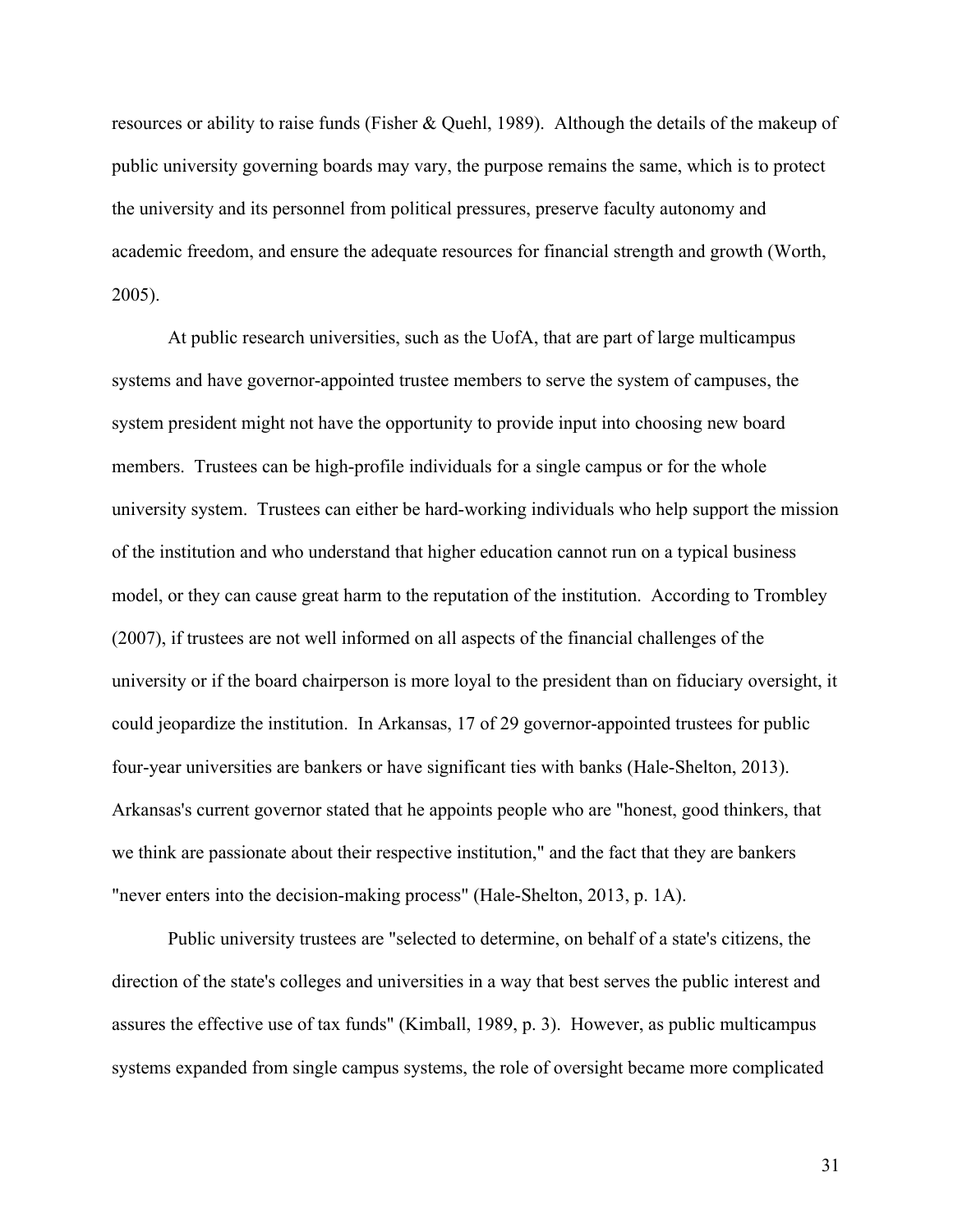with additional responsibilities for board members (Kimball, 1989). In Kimball's study of whose priorities govern for trustees at one state multicampus university system, it was noted that trustees should not only have an understanding of higher education in general and the missions of the institutions they serve, but also have a "broad perspective" and be "community spirited" (p. 115). Regardless of the need to be community spirited, Kimball found that trustees were not particularly adept at articulating the goals and needs of the university system to the public community. Trustees, who were interviewed for Kimball's study, felt that governor-appointed trustees were much preferred to using a "direct election" of trustees (1989, p. 113). Reasons for opposing the direct election of trustees included the need for raising campaign funds, which might involve "special interest groups" (Kimball, 1989, p. 113). The typical make-up of American university boards of trustees, at the time of Kimball's study in 1989, consisted of mainly elite, upper- to upper-middle-class white males, with an occasional woman or person of color.

A public university president's relationships are numerous, and include trustees, faculty members, students, alumni, donors, journalists, development staff members, business leaders, legislators, foundation executives, and intercollegiate sports fans. There is a widely varying intensity in the relationships—some become intimate and personal, while others are arm's-length and disinterested. Some of the relationships are conducted by mass communication designed to seem personal and direct as with annual fund solicitations. University administrators interact with constituencies (e.g., students, faculty, and staff), and special friends of the institution (e.g., donors) (Fisher & Quehl, 1989). "When the president is asked to make an unacceptable compromise, the institution's integrity as well as the president's is at stake" (Fisher & Quehl, 1989, p. 38). Institutional integrity is not a one-person matter, and the trustees are most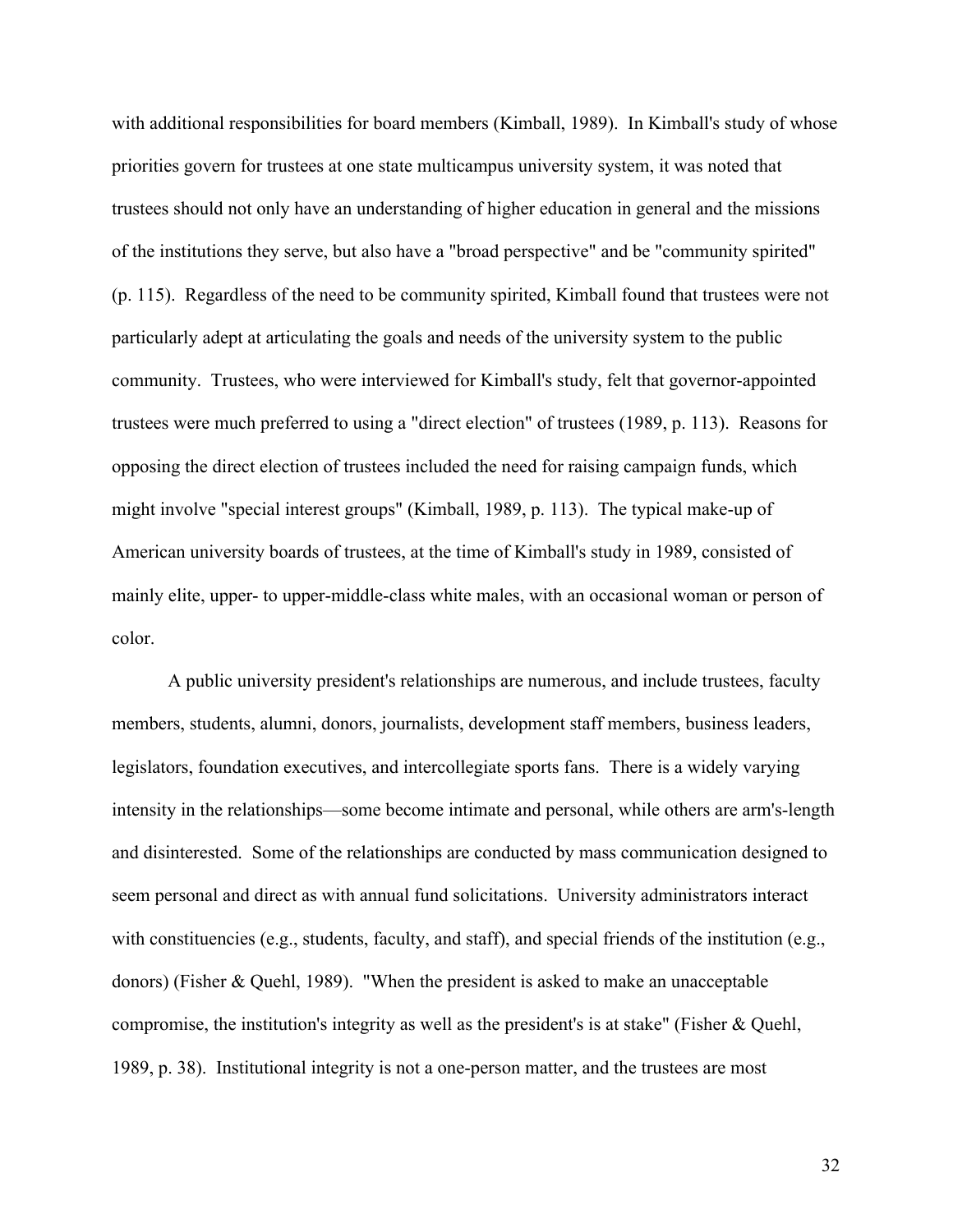important because they are the judges of presidential and chancellor performance and represent the public interest. The fundraising functions are based on personal relationships, which can be ethically charged. The president's and development professionals' characters and competence will be judged as they represent the institutions they serve (Fisher & Quehl, 1989).

Trustees, system presidents, and campus chancellors are expected to have a grasp of the relative importance of each factor of the campus, especially the budgets (Fisher & Quehl, 1989). The campus chancellor, vice chancellor for advancement, and advancement professionals should understand well the institution's goals when seeking and accepting restricted gifts. If the vice chancellor for advancement or major gift officer comes in with a prospective contribution that falls outside the mission of the institution, it is up to the chancellor to turn it down (Fisher  $\&$ Quehl, 1989). Overall responsibilities of governing board members, whether public or private, include being informed about the institution, its resources and financial health, and an understanding of higher education (Fisher & Quehl, 1989). It has been said that public university trustees need to keep their noses in, but hands off when it comes to the managing of the institutions they serve. In Texas, the governor vetoed a bill that sought to rein in some powers of the governing boards of the state's public universities in response to friction between legislators and members of the University of Texas System's board of regents over "micromanaging" the system's flagship institution (Huckabee, 2013, p. 1). Now, more than ever, the future of public universities has many challenges with raising tuition, waning state support, and competition from online education (Perez-Pena, 2013), which requires trustees' understanding of the issues as well as the solutions. According to the president of the Association of Public and Land-Grant Universities, M. Peter McPherson, during times of stress and change, relationships between the administration and trustees become more complicated; and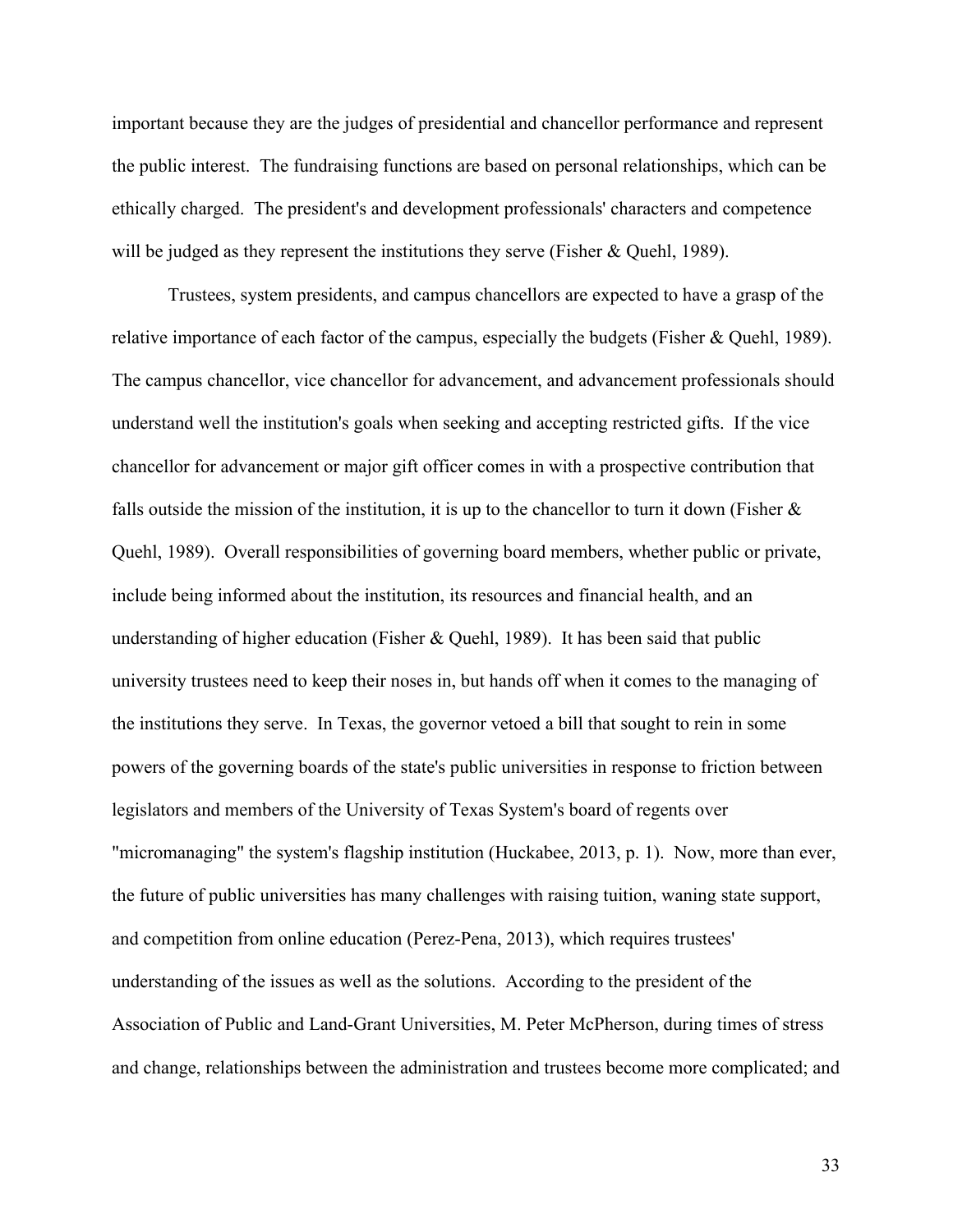trustees become more tempted to "shift from overseeing to hands-on managing" (Perez-Pena, 2013, p. 1).

The importance of shared governance in higher education cannot be overstated. Failure of trustees (or regents, as they are titled at some higher education institutions) to properly oversee the activities of university administrators, faculty, staff, and students can result in devastating consequences for institutions. An underlying principle of trustee oversight in higher education is that an unchecked monopoly would be a threat to the public good (Ingram & Associates, 1980). A projected \$36 million shortfall for FY 2015 for the University of Maine System required the seven campuses to work together to close the budget gap. The cause was speculated to be due to flat funding from the state, rising costs, and flat tuition. The proposed solution required cutting employees (Gluckman, 2014). When shortfalls in the budget are a result of failed oversight, especially if it is due to unchecked spending or criminal activity by administrators or staff members, it can damage the stakeholder's confidence and trust in the institution. Public confidence is not easily restored and can affect future fundraising efforts. However, trustees are not tasked with micromanaging the institution or infringing on academic freedom of the faculty. Fisher and Quehl (1989) suggested that trustee responsibility of ensuring adequate financial resources should strongly mandate the need to act in a fundraising capacity. Overall responsibilities of trustees (public and private) include the following duties:

(a) Appoint, support, and assess the performance of the president/chancellor; (b) Review regularly and approve the mission of the institution; (c) Approve long-range plans; (d) Approve the educational programs; (e) Ensure the well-being of faculty, students, and staff; (f) Ensure adequate financial resources; (g) Ensure strong financial management (both budget and investments); (h) Maintain the physical plant; (i) Preserve institutional autonomy and academic freedom; (j) Enhance the public image; (k) Interpret the campus to the community and the community to the campus; (l) Serve as a court of last resort; (m) Assess the board's own performance; (n) Be informed about the institution and higher education. (Fisher & Quehl, 1989, p. 102-103)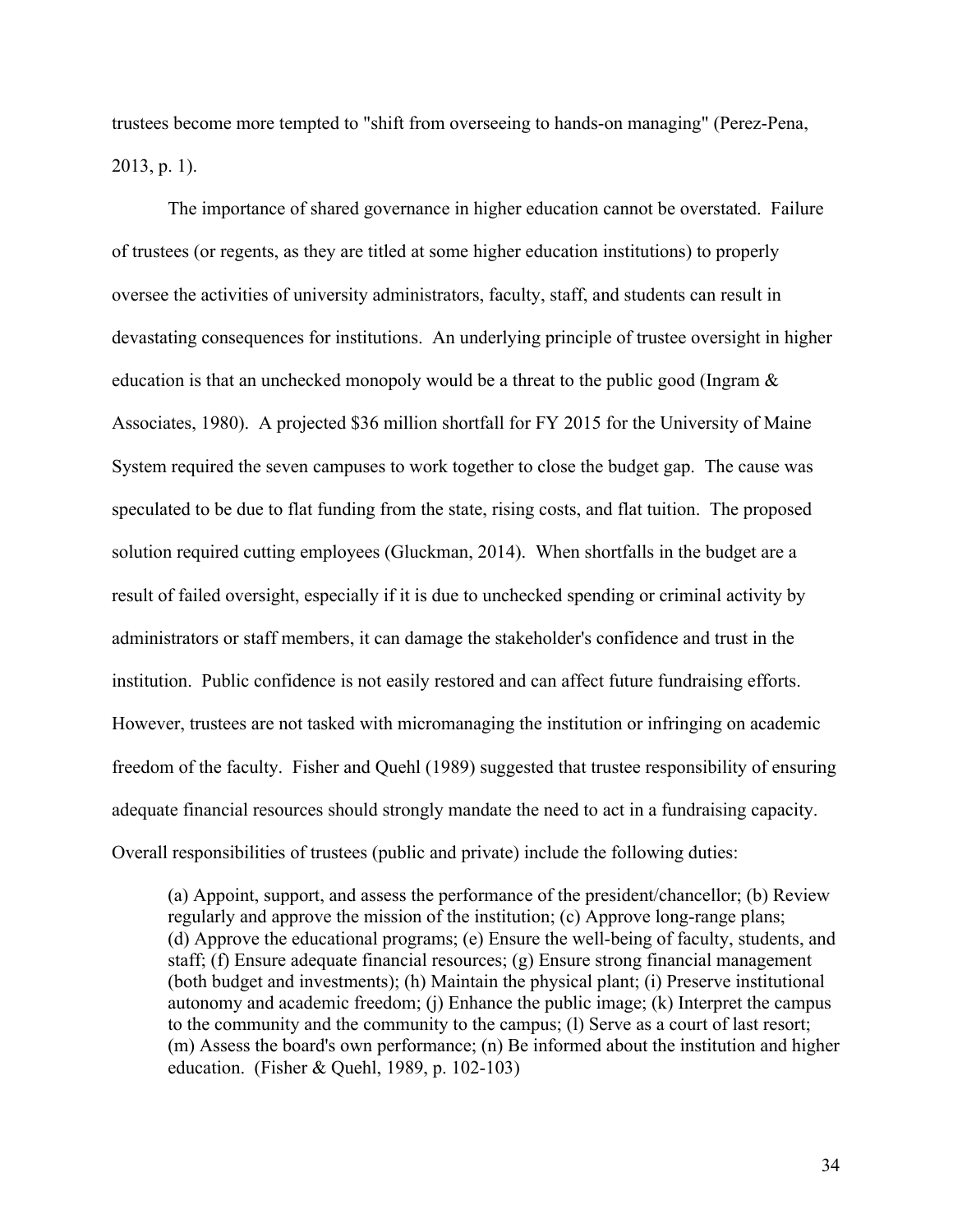Advancement and development staff as well as administrators, deans, academic department heads, faculty members, and non-academic department heads are tasked with planning and carrying out the fundraising efforts. Advancement professions should support trustees and others who volunteer to raise funds during a campaign. In addition, the institution must allocate sufficient funds for research and staffing the fundraising effort. Trustees should also show enthusiasm and involvement beyond just attending board and committee meetings. Often, trustees taking volunteer roles in fundraising campaigns can be especially helpful in motivating others. It means a great deal to the institutional campaign leaders, advancement professionals, and volunteers to find trustees are working with them (Fisher & Quehl, 1989). In Nehls' (2011) study of leadership transitions during campaigns at ten colleges and universities, she found that for one institution, the presidential transition pulled the existing members of the board together. In this situation, the board members "realized that they would have to increase their own support, which they did, to demonstrate their own belief in the institution" (Nehls, 2011, p. 100).

## Capital Campaigns

Today, billion-dollar campaigns are not uncommon and the University of Virginia announced during its 2013 spring commencement ceremony that its long-term fundraising campaign met its goal of more than \$3 billion, from the campaign's beginning in 2004. Today's fundraising efforts and comprehensive capital campaigns are carefully organized and managed. Fisher and Quehl (1989, p. 31) explained that "Prestigious leaders, including college presidents, spearhead the campaign and professional and institutional development officers and consultants stand behind (but not too far)." Comprehensive capital campaigns are standard practice for most institutions, public or private, as the search for financial resources remains a prominent theme in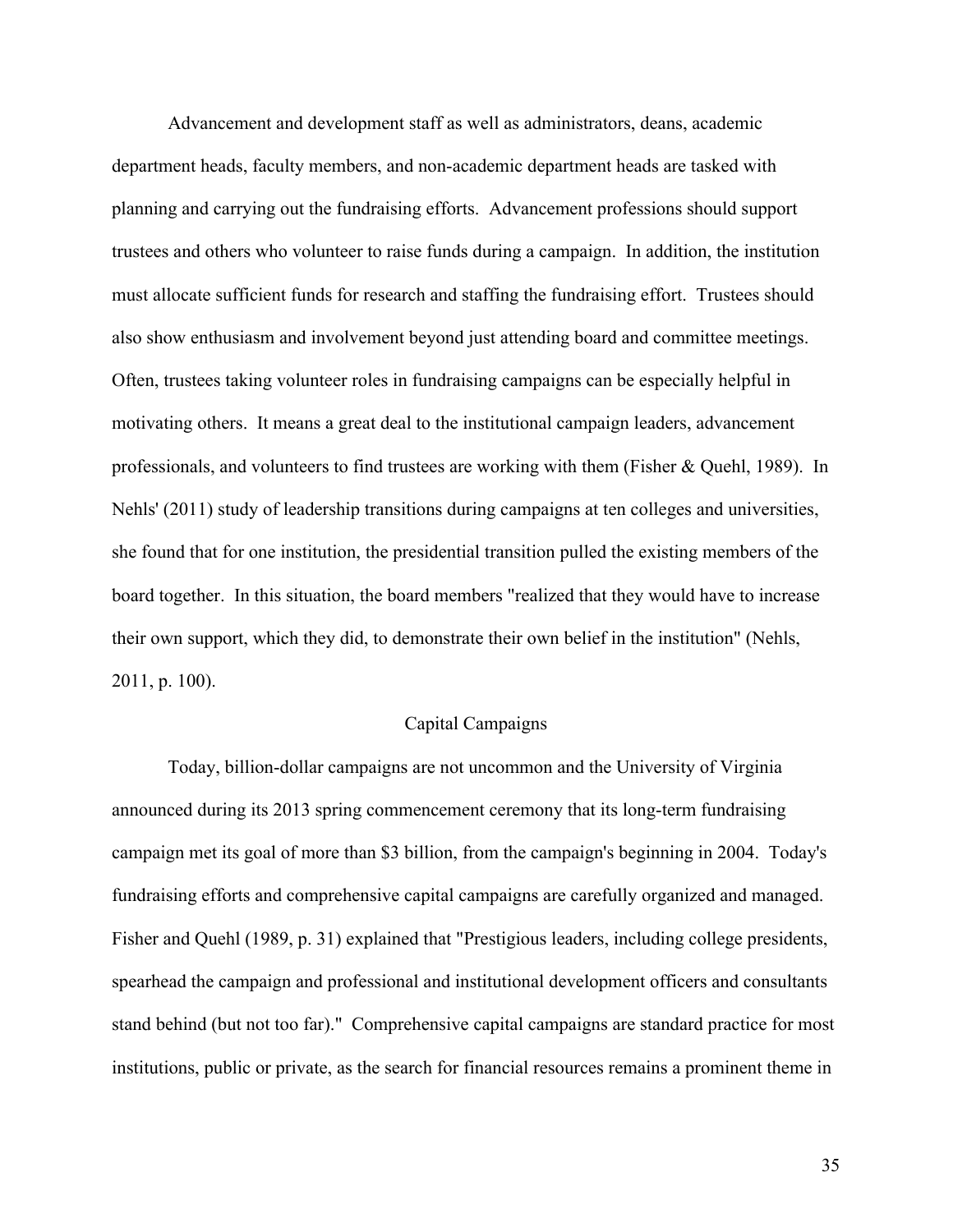higher education (Balderston, 1995; Cook & Lasher, 1994; Ferrell, 2005; McGoldrick & Robell, 2002; Sevier, 2000). According to Worth (1993), campaigns are "the most visible of today's educational fund-raising efforts" (p. 12) that can "initiate a dramatic, positive trajectory for the institution" (Nehls, 2011, p. 90). A comprehensive, multi-project-driven capital campaign has the ability to "transform an institution" (Bornstein, 1989), although "campaigns are not a means of salvation for ailing institutions" (Rhodes, 1997, p. 7). According to Hendrix-Kral (1995), "By their very nature, capital campaigns offer an opportunity to institute academic change in a system that is notoriously slow to change" (p. 3).

Two forces drive fundraising in higher education—continuous financial need due to the nonprofit nature of higher education and competition from other colleges and universities, which reinforce the tendency toward prestige maximization (Cook & Lasher, 1994). Clark Kerr (1991) stated that fundraising for public and private institutions becomes a mechanism for competitive advantage. In Ferrell's 2005 study of the non-financial elements and factors associated with major campaigns at doctoral-extensive universities, Ferrell suggested that campaigns increase visibility and enhance the institution's reputation, while affording greater constituent involvement. According to Ferrell (2005), campaigns significantly influence the mission and values of the institution, and the growing role of advancement operations is in "creating, charting and navigating the future direction of American colleges and universities" (p. 100). Ferrell (2005) concluded that when university leaders realize the value of a campaign in supporting the mission and values of the institution, they might also realize that a campaign is an excellent means for "creating mission-centered change" (p. 101). Major gifts make the difference between success and failure during a capital campaign, whereas 80% of gifts come from 20% of donors (Overley, 2006). The Council for Advancement and Support of Education (CASE) sets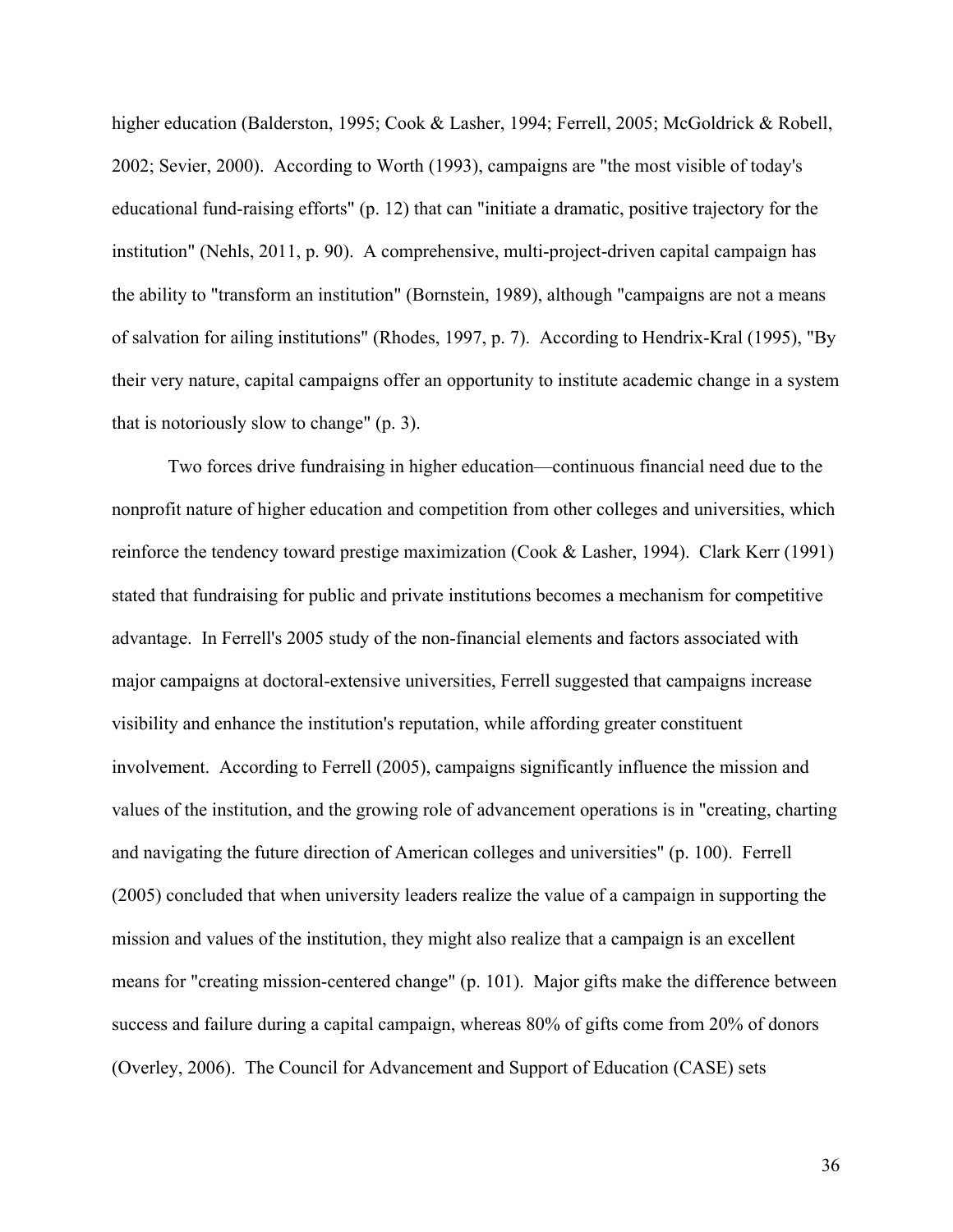guidelines for best practices in accepting and reporting gifts for annual giving and campaigns (CASE, 2009). The capital campaign steering committee volunteers set goals for the institution as well as each college, division, or department while coordinating with department heads and faculty members.

Campaign leadership consists of the university president, advancement and development professionals, and top volunteers of community and business leaders, trustees, alumni, and friends of the institution who volunteer time as members of the campaign steering committee and for individual project committees. The university advancement professionals and staff members, who are salaried employees, manage the campaign and coordinate efforts of the volunteers. Gearhart (1989) found that volunteers were "extremely important to the success of their respective campaigns" (p. 190). In Gearhart's 1995 book published by the National Association of College and University Business Officers (NACUBO) regarding the capital campaign in higher education, he identified six campaign phases. The first phase is commonly known as the "quiet planning phase" (Gearhart, 1995, p. 113). The quite phase requires planning and needs assessment by the internal university leaders and advancement professionals, which can take years to accomplish. The second phase, advance gift phase, is when the campaign is announced to a "small group of benefactors and volunteers, while the major campaign committee is recruited, and the lead gifts are solicited" (Gearhart, 1995, p. 114). The third phase, public phase, is the public announcement of the campaign. The public phase can last several years as major gifts are solicited, and media attention can be an important aspect of this phase. The forth phase, plateau phase, might occur due to volunteer fatigue but might not be experienced during every campaign effort. However, when fatigue occurs, the campaign leaders are tasked with finding solutions to "breathe new life into the campaign" (Gearhart, 1995, p. 114). The fifth and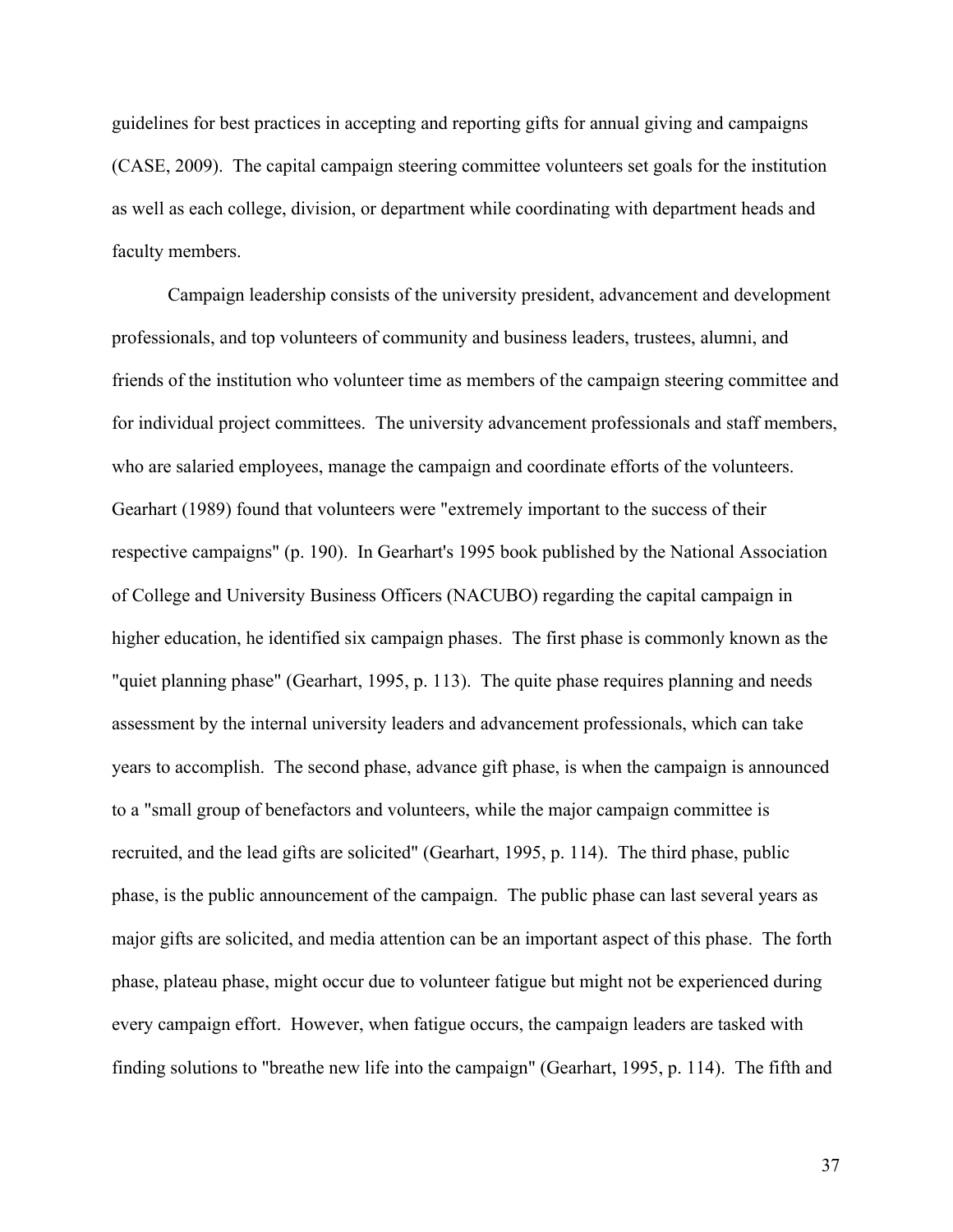"final phase" of the campaign would be the final push to complete all goals of the campaign and should include "donor-recognition events" (Gearhart, 1995, p. 115). The final phase should be followed by a sixth phase, post-campaign phase, so that the leaders and advancement professionals can assess the success of the campaign and "create a post-campaign plan to continue philanthropic support" (Gearhart, 1995, p. 115).

Harvard University was the first to reach over \$2 billion during a capital campaign, when its five-year campaign concluded in 1999 (Worth, 2005). The University of Michigan exceeded their \$2.5 billion campaign goal in 2008 when its comprehensive capital campaign closed with \$3.2 billion, which at the time was the largest amount ever raised by a public university (Welch, 2009). Comprehensive capital campaigns are "intense efforts to build the financial assets of an institution" (Nehls, 2011), and typically last from five to eight years. Campaign steering committee volunteers coordinate the goals with the strategic plan for the institution to further the mission and vision of where the university administration believes the institution can and should grow and strengthen. The important phases of planning a campaign involve setting priorities; developing campaign strategy; identifying, cultivating, and soliciting prospective donors; setting the standard for other donors through the steering committee members' own giving; and guiding the accountability for and stewardship of campaign results (Hedgepeth, 2003). Hedgepeth (2003) conducted a study for the Association of Governing Boards of Universities and Colleges (AGB) of public colleges and universities, which led to a list of top recommendations for creating a successful campaign. This list included selecting individuals with fundraising capacity, establishing clear expectations, involving board members effectively, and having a clear vision and mission.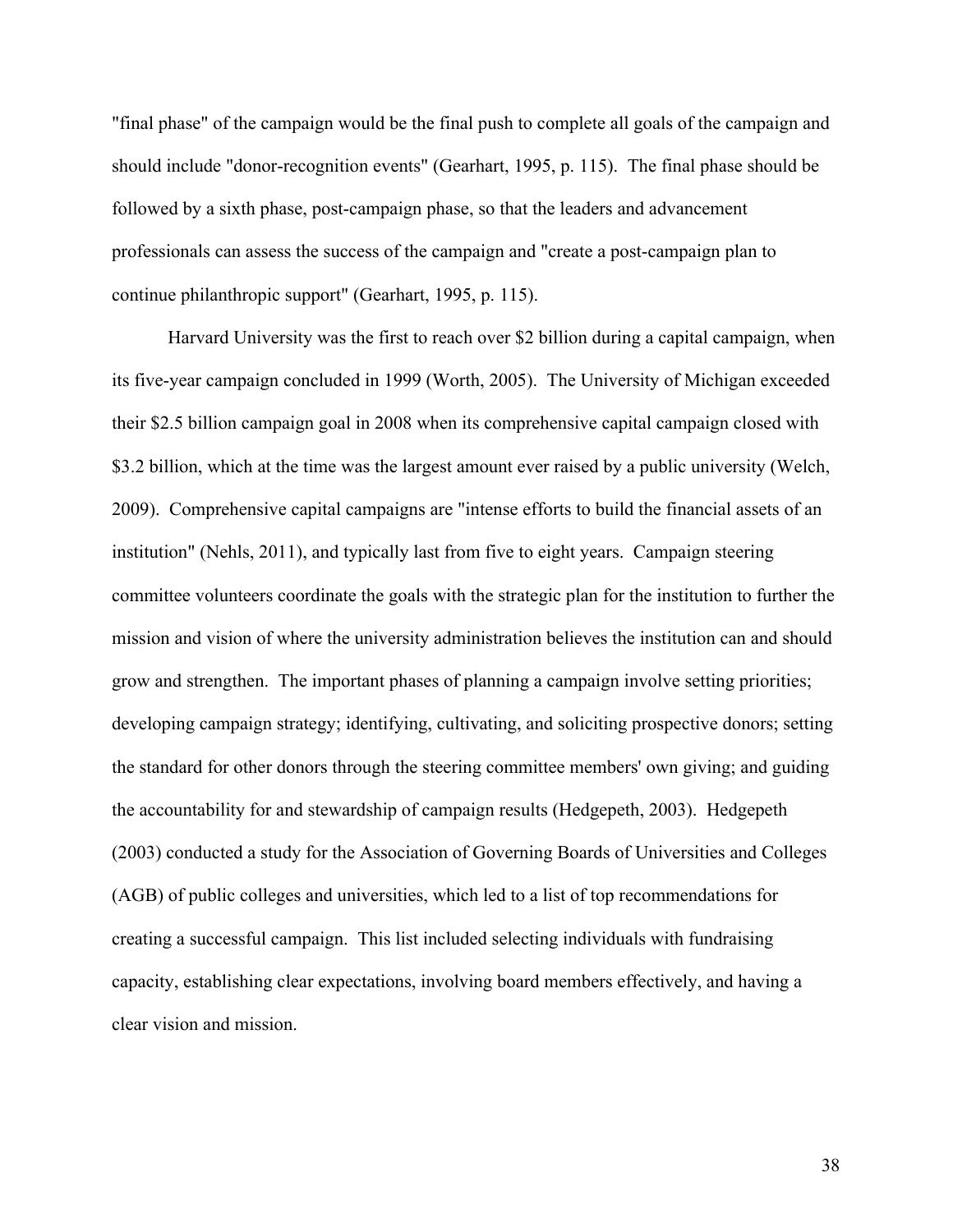Although capital campaigns have become the norm in American higher education, the decision to engage in a campaign must be made with care as well as understanding of the commitment a comprehensive campaign requires of the university leadership and advancement professionals, according to the vice president of the Association of Governing Boards of Universities and Colleges (AGB), Richard T. Ingram (1980). According to Hedgepeth (2003), leadership by the institutional chancellor is one of the nine best practices identified for a successful campaign, as is the campaign steering committee members' demonstrated leadership. A capital campaign "provides some opportunities that simply do not exist in the ongoing program" (Ingram & Associates, 1980, p. 283). Volunteer leaders, who are part of the campaign steering committee, will often accept assignments with pre-established time limits, which can force a sense of urgency that serves to motivate action. The well-conceived and strategically planned capital campaign creates opportunity for participation and stimulates community enthusiasm and support, which can establish a new, higher plateau of voluntary support for the institution (Ingram & Associates, 1980).

The university leaders need to be prepared to undergo scrutiny by its constituency and volunteers, "especially trustees who will contribute both prestige and funds to the institution" (Ingram & Associates, 1980, p. 284). According to Ferrell (2005), campaigns require a clear vision and "are a mechanism to take stock in the status of the institution, to reflect upon its goals and aspirations" (p. 102), requiring more than the usual academic planning. A campaign planning process includes the "entire institutional stakeholder community" (Ferrell, 2005, p. 102), with a steering committee made up of alumni, community leaders, and trustees, who work closely with the university leaders and advancement professionals. Besides a favorable economy, the institution's reputation among its potential donors and alumni will play a role in a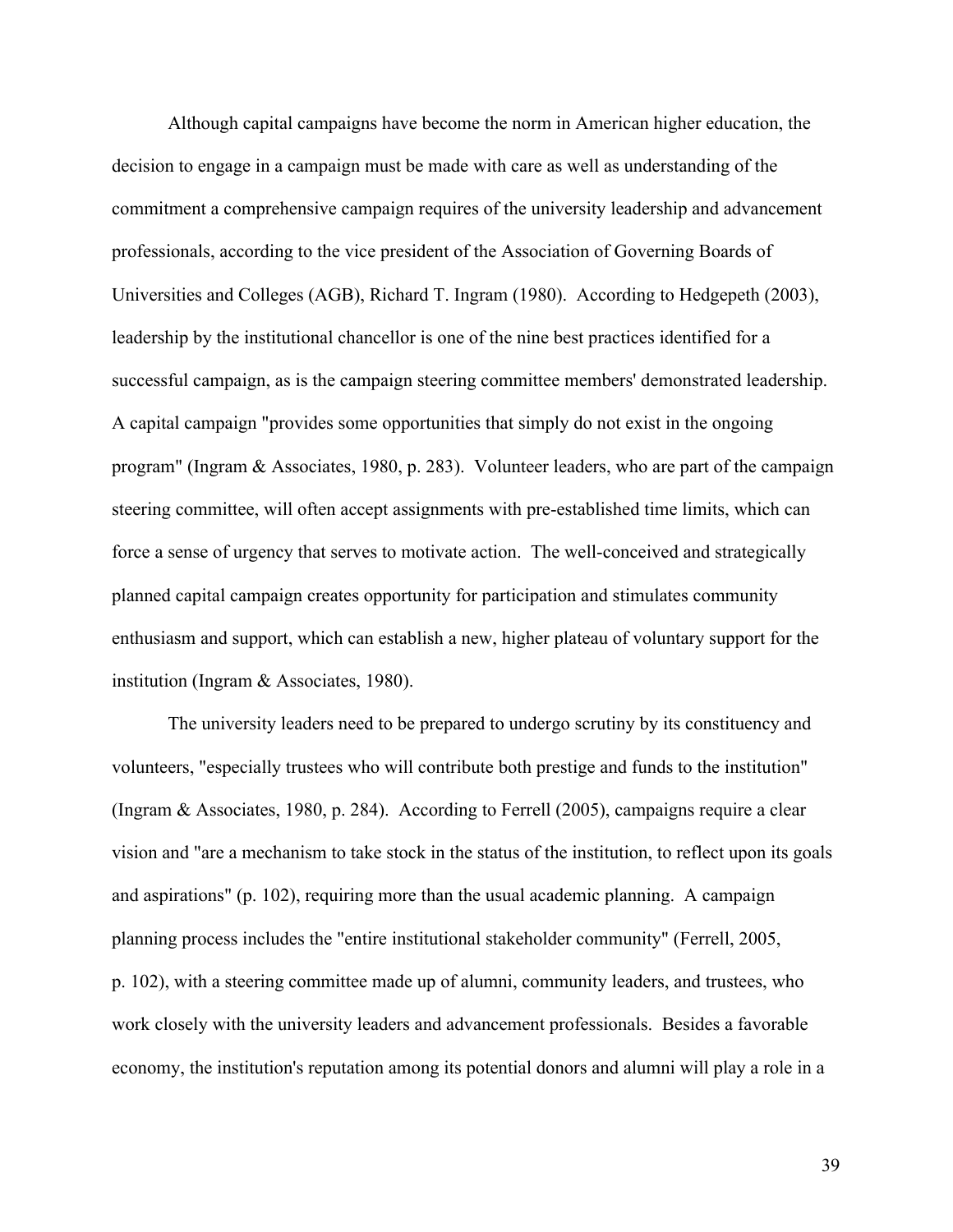successful outcome for the campaign. In an effort to strengthen the institution with the assistance of a capital campaign, the steering committee sets goals for the campaign in an attempt to eliminate weaknesses in the institution. When recruiting volunteers for any effort, one of the main criteria should be their willingness to be present and engaged in events. With a capital campaign, volunteers need to be willing to lend more than their name to the campaign effort. Volunteers also need to be willing to take part in the planning meetings and the events of the campaign (Fisher & Quehl, 1989). Being a volunteer on the campaign steering committee requires early planning with monthly or quarterly meetings. The steering committee should be "composed of persons who not only have philanthropic interest in the organization but who also may occupy senior-level volunteer positions such as chairman of the board, chairman of a supporting foundation organization, or other key volunteers " (Gearhart, 2006, p. 152). The chancellor and most senior campaign development professionals, such as the vice chancellor for advancement, should recruit steering committee members, and this part of the campaign process can take months to accomplish (Gearhart, 2006). An essential part of the steering committee recruitment process is ensuring that all volunteers accept leadership roles and achieve ownership of the campaign. According to Gearhart (2006), "every facet of the effort must have the support and encouragement of the volunteer structure" (p. 151).

The central actors in academic fundraising are the chief executive officer of the institution, volunteers (which can include trustees, college- or program-advising board members, and donors), deans, associate and assistant deans, faculty members, and the advancement or development staff (Cook & Lasher, 1994). Not every department or unit on campus has its own major gift officer. Fundraising depends on intervening forces, which are environmental, institutional, and personal (Cook & Lasher, 1994). Leadership is important to the campaign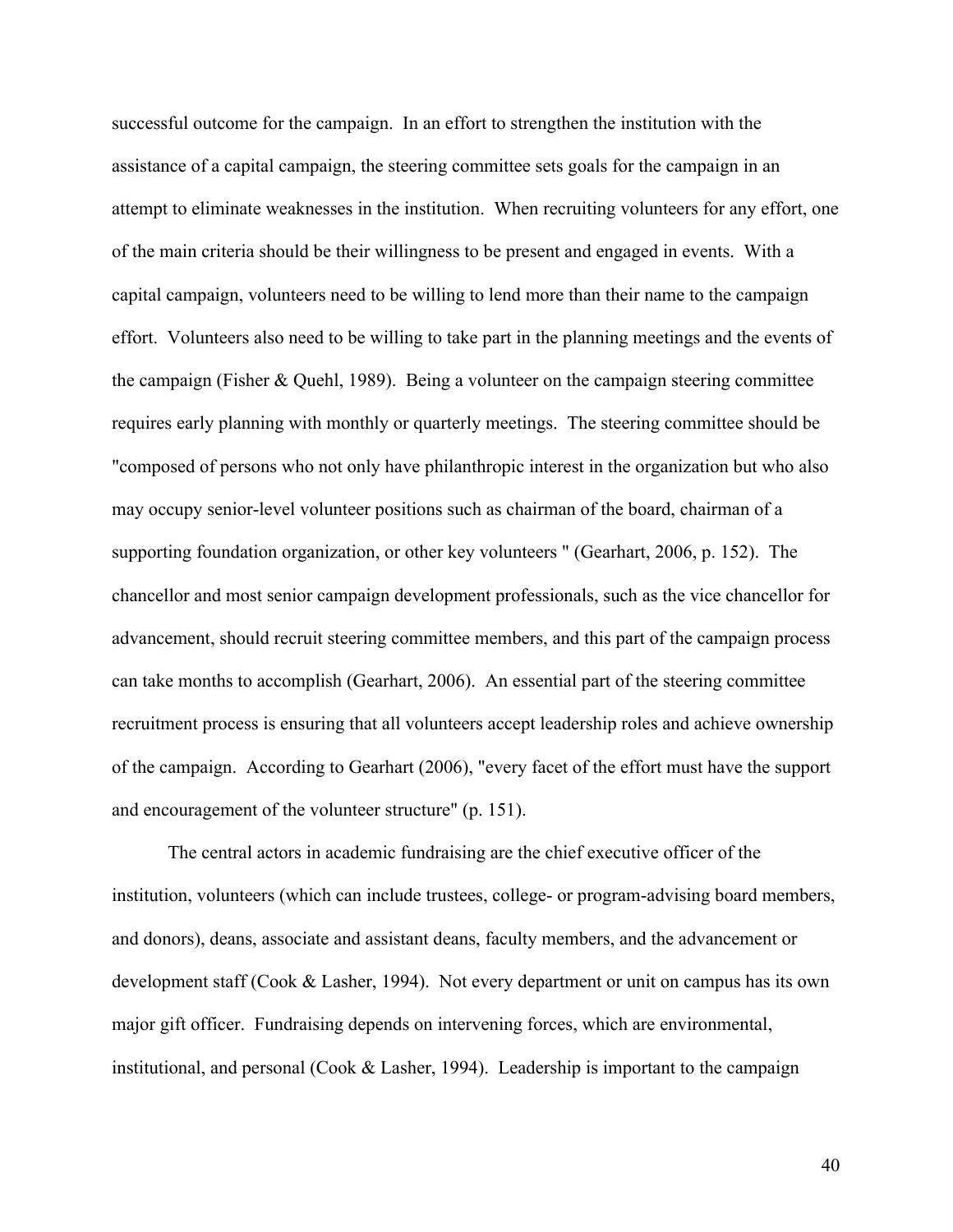effort. The system president, campus chancellor, and vice chancellor for advancement provide key leadership to the efforts and should devote a lot of their time toward a campaign. The vice chancellor for advancement and the advancement and development staff provide campaign "information, training, and preparatory work" (Worth, 2012) to volunteers of the steering committee and campus chancellor, when needed.

The nature of capital campaigns is in continuous transition, and new models are emerging, although the essential features will endure (Dove, 2000). The fact that a capital campaign deals with people and their motivations, needs, desires, aspirations, and hopes even more than it deals with formulas, organizational charts, and timetables (Dove, 2000) shows how challenging and complex a comprehensive campaign can be. Dove (2000) included time commitments and support of institutional participants as the number one key component to the campaign success, and considers having a competent staff as number eight on that list. According to Hicks (2006), the measure of success in fundraising is different than the measure of effectiveness since it includes capability and potential as well as dollar totals. Duronio and Loessin (1991) provided conceptual and operational definitions of effectiveness:

Defined conceptually, fundraising effectiveness is raising the most money with the least amount of expenditures in a manner that enhance the likelihood that current donors will continue their support and that more new donors will contribute. It is enormously difficult to turn the definition into a formula that can be used to answer the question, is our program effective or not? (p. 8)

Importance of University Leadership in Fundraising

Hicks (2006) stated that relationships within the campaign leadership team are complex and ever changing, especially when leadership members changed positions during the campaign; and accordingly, power struggles between key leadership can arise and team dysfunction can affect the overall campaign effort. There are three essential characteristics of successful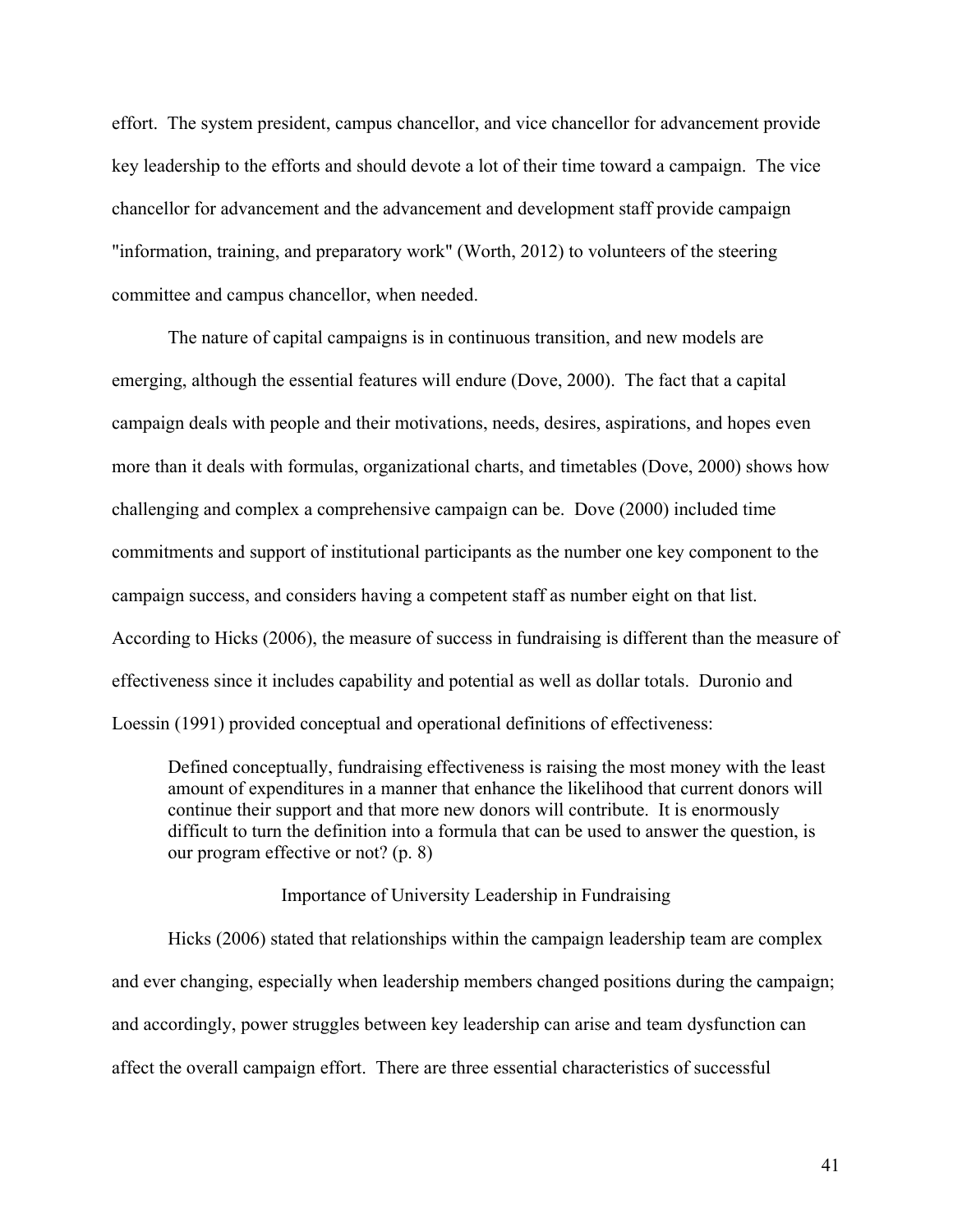relationships between the campus chancellor and advancement vice chancellor—expertise, loyalty, and reciprocity (Bornstein, 2000). The campus chancellor has a dramatic impact on the campaign, must support the campaign concept, and must be its strongest advocate (Gearhart, 1995). However, the role of the chief advancement officer is essential to any major gift campaign, and must "provide staff support to the chairperson of the campaign and the president of the institution" (Gearhart, 1995, p. 52). The working relationship between the campus chancellor and vice chancellor for advancement will be important to the overall success for the campaign (Gearhart, 2006).

Fundraising is not an easy task for many institutions and can be stressful. The Bucks for Brains effort in West Virginia is an example of how tough it can be to raise funds in a tough economic climate. According to Williams (2010), the legislation set aside \$50 million to stimulate university research; however, institutions, such as West Virginia University and Marshall University, were not able to raise the necessary matching funds. Another example of how stressful it can be was Harvard's President Neil Rudenstine, who took a leave of absence for medical reasons citing the stress of fundraising (Cook, 1997). In response, Robert Hahn, president of Johnson State College, stated, "Mr. Rudenstine's leave of absence suggests that much remains to be done to enlarge our understanding of the perils of academic leadership" (Cook, 1997, p. 53).

According to the literature, leadership and teamwork are important to the success of a capital campaign. A comprehensive capital campaign for a state flagship research university requires strategic planning and deliberate teamwork to succeed (Cook & Lasher, 1994). Immense literature on the topic of leadership and teamwork is available, which covers team functioning, behavior, and success (Lencioni, 2002; Maxwell, 2001; Sholtes, Joiner, & Streibel,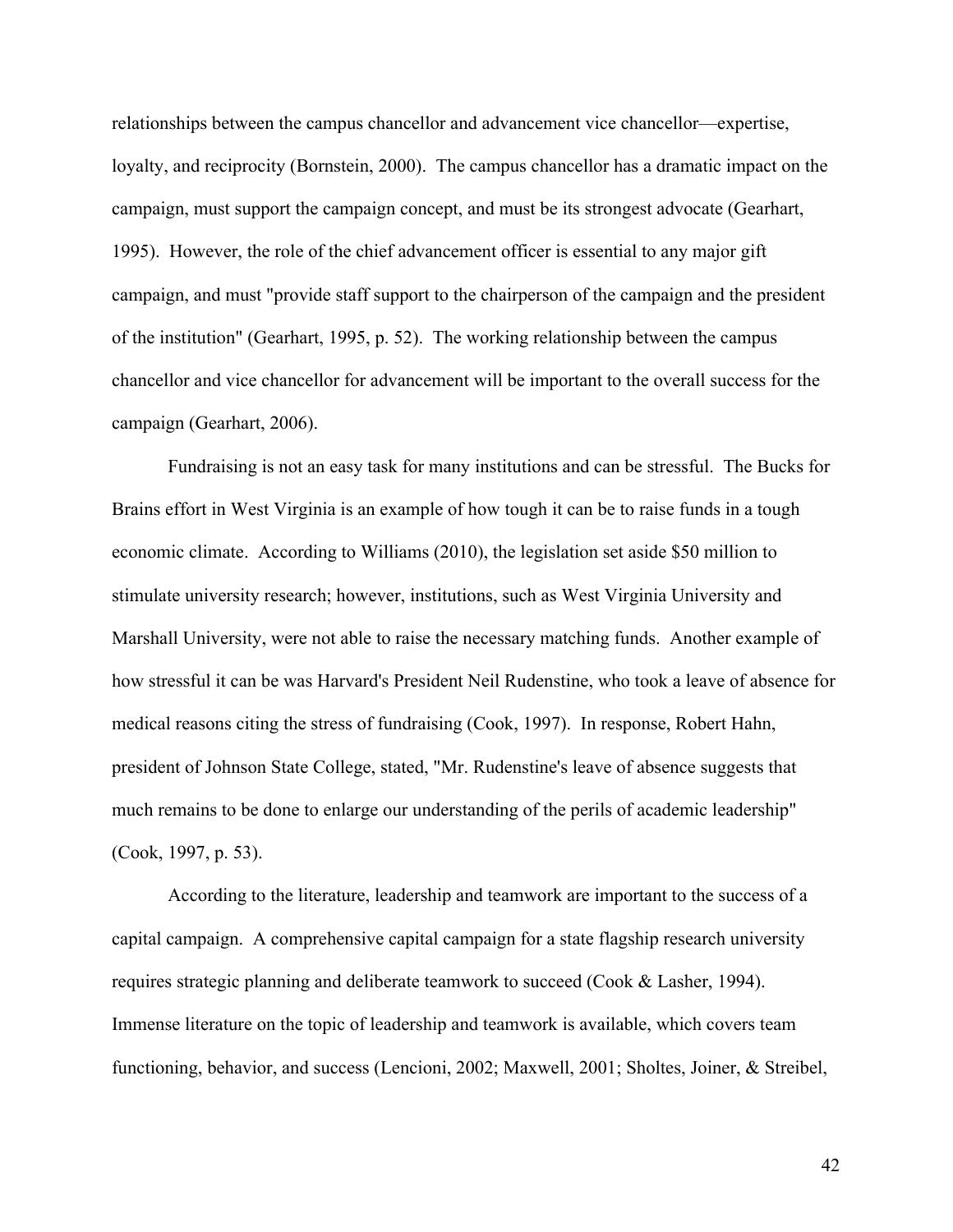2003). For example, according to Maxwell (2001), because of ego and insecurity, many people try to achieve great things without the assistance of teamwork, which can impede success. In addition, according to Lencioni (2002), it is important to understand the issues that lead to team dysfunction if a team is to be truly effective in working toward a shared vision or outcome. Scholtes, Joiner, and Streible (2003) emphasized, "Teamwork results from a common understanding of the organization's vision and values and a shared commitment" (p. xxiv), and "to succeed, organizations must rely on the knowledge, skills, experiences, and perspectives of a wide range of people to solve multifaceted problems, make good decisions, and deliver effective solutions"  $(p. 1-1)$ .

Ogungbamila, Ogungbamila, and Adetula (2010) noted that "employees who had positive perceptions of their production work teams were significantly more committed to the workplace than were those who held either neutral or negative perceptions (p. 725)." Each area of development must be treated with the greatest of care and "each individual stands or falls, based on the actions and attitudes of other staff members" (Cooper, 2000, p. 35). Skinner (2010) asserted that the management of resources has become a chronic problem in higher education and is becoming increasingly dire, so campus leaders will need to be more strategic about finances and budgeting, and more engaged in the internal business dynamics of their institutions. Future university presidents will be tasked with fundraising duties more than ever before (Skinner, 2010).

Organizational theorists have proposed that the "special attributes of higher education organizations lead them to adopt unique forms of administrative control and organizational structure" (Grunig, 1995, p. 66). According to Caboni (2010), one of the challenges for higher education fundraising as it progresses is the "lack of inquiry into the fundraising function within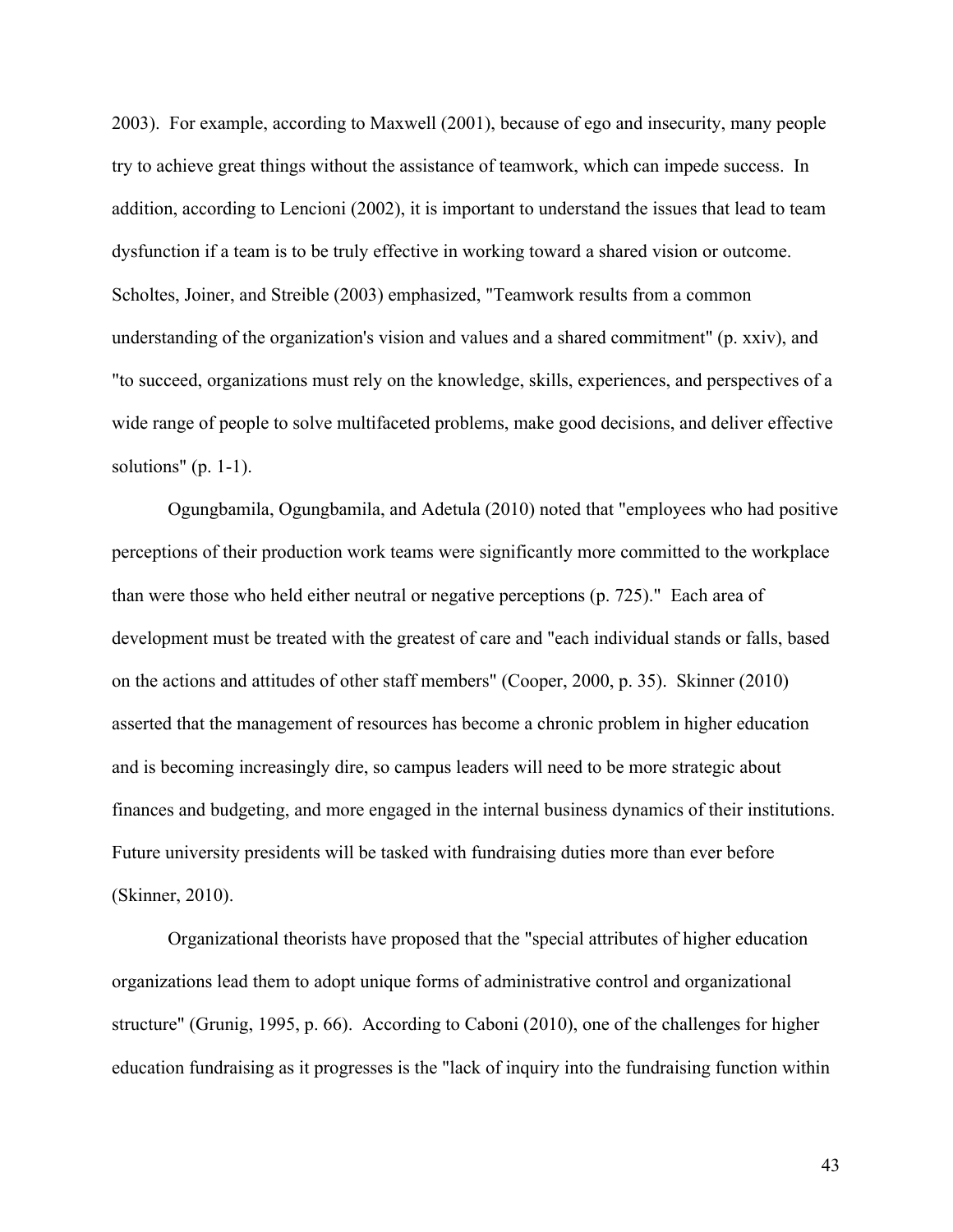the college and university environment" (p. 10). Caboni continued that, recently, the topic of fundraising in higher education has been explored in the literature, which included looking at the president's role. However, literature is lacking on the knowledge fundraisers need to perform their job duties or the dynamics required for successful fundraising teamwork (Caboni, 2010). Development officers "have the potential for causing great harm to the institution" (Caboni, 2010, p. 11) if they are not prepared to perform their duties, and the same can be said for the leadership of the fundraising efforts. Because development officers can have great latitude afforded to them when soliciting gifts, they can accept donations during a capital campaign that can "move the institution in an academic direction in which its leaders had not intended" (Caboni, 2010, p. 10). Thus, leadership needs to be aware of all aspects of gift giving to the institution. Zenger and Folkman (2002) stated that leaders influence the people within their organizations and the external clients they serve. Zenger and Folkman (2002) explored leadership qualities and skills and found that great leaders make a huge difference when compared to merely good leaders, and one organization can have many great leaders. Kotter (1990) described distinct differences between leadership and management skills, and stated "the most obvious of the characteristics [for leadership] that are established before puberty is one related to drive, ambition or energy level" (p. 105). According to Selingo (2013), college presidents need to evolve and cites the American Council on Education (ACE) survey of presidents who reported spending most of their time on fundraising, budgeting, community relations, and planning.

Managing the budget and physical plant of a higher education system allows trustees to find themselves on familiar ground due to their business backgrounds, versus dealing with academic programs, the departmental structure, the faculty senate, and other such issues (Ingram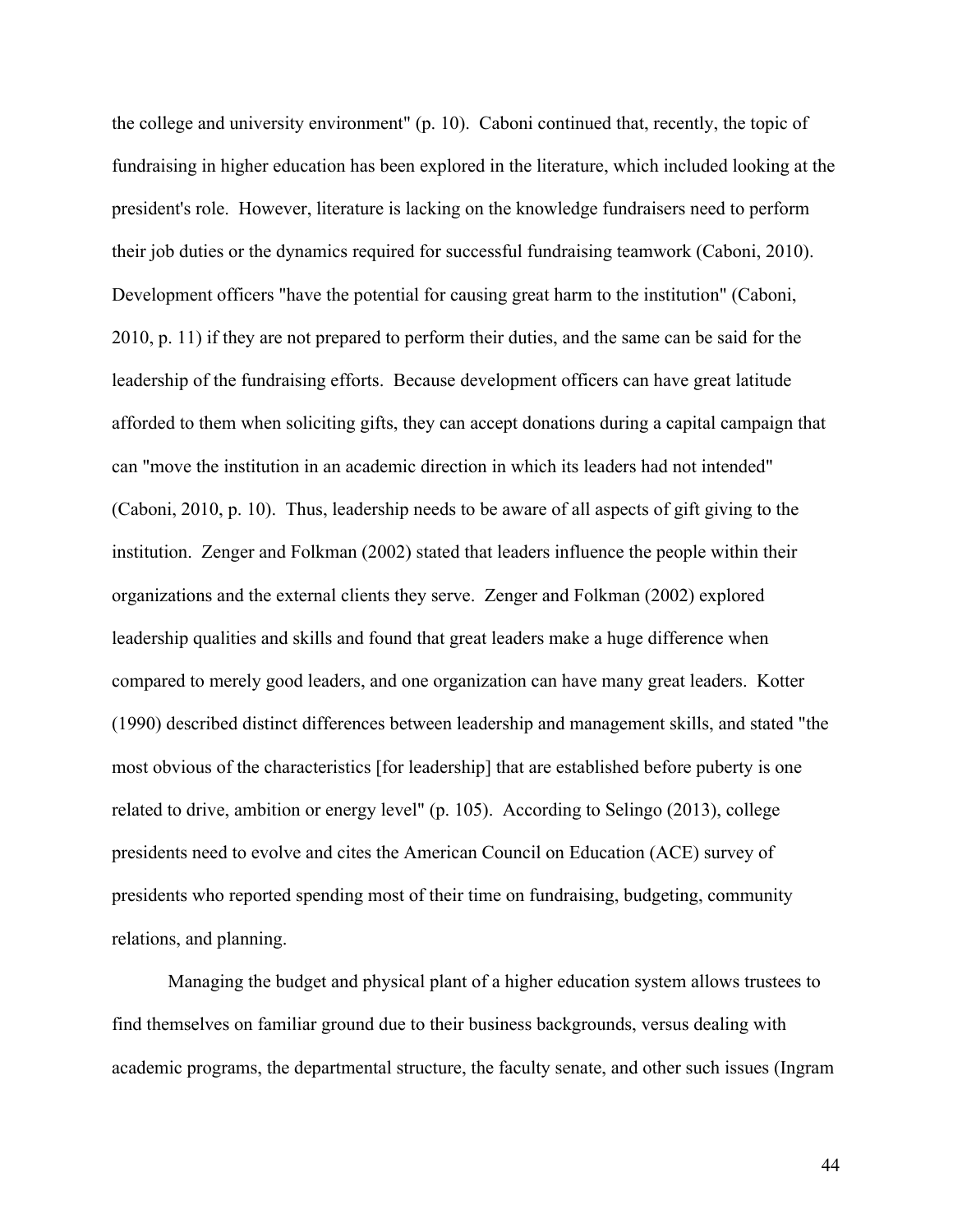& Associates, 1980), which might be out of the trustees' normal fields of expertise. According to Ingram and Associates (1980), trustees provide highly useful perspectives, which may be one of their most significant contributions. For the most part, colleges and universities are well served by the men and women who lead them (Fisher & Quehl, 1989). The demands of the university leader's office arise from the need to improve educational quality, verify teaching and research performance, expand educational opportunity, ensure educational success of the students, retrain the national workforce, and foster economic development (Fisher & Quehl, 1989), while ensuring the financial health of the institution.

## Volunteers: Role of the Campaign Steering Committee

A campaign steering committee is responsible for the design and implementation of the campaign plan; ongoing communication with constituencies; identification, cultivation, and solicitation of prospects; setting campaign priorities in partnership with the executive and academic leaders; and campaign problem solving and strategic changes as needed, according to Hedgepeth's 2003 study of public college and university foundation boards and how they contribute to campaign success. Furthermore, the campaign steering committee is responsible for seeing that philanthropy becomes ingrained in the "institution's way of life" (Hedgepth, 2003, p. 13). University administrative and volunteer leadership on the campaign steering committee are essential to the campaign effort. At some institutions, the foundation board serves as the campaign steering committee (Hedgepeth, 2003). However, "given the foundation board's responsibility for overall foundation policy, investment management, and other important functions, the responsibility of campaign leadership and management usually is delegated to the board's development committee or to a separately constituted campaign steering committee" (Hedgepeth, 2003, p. 13).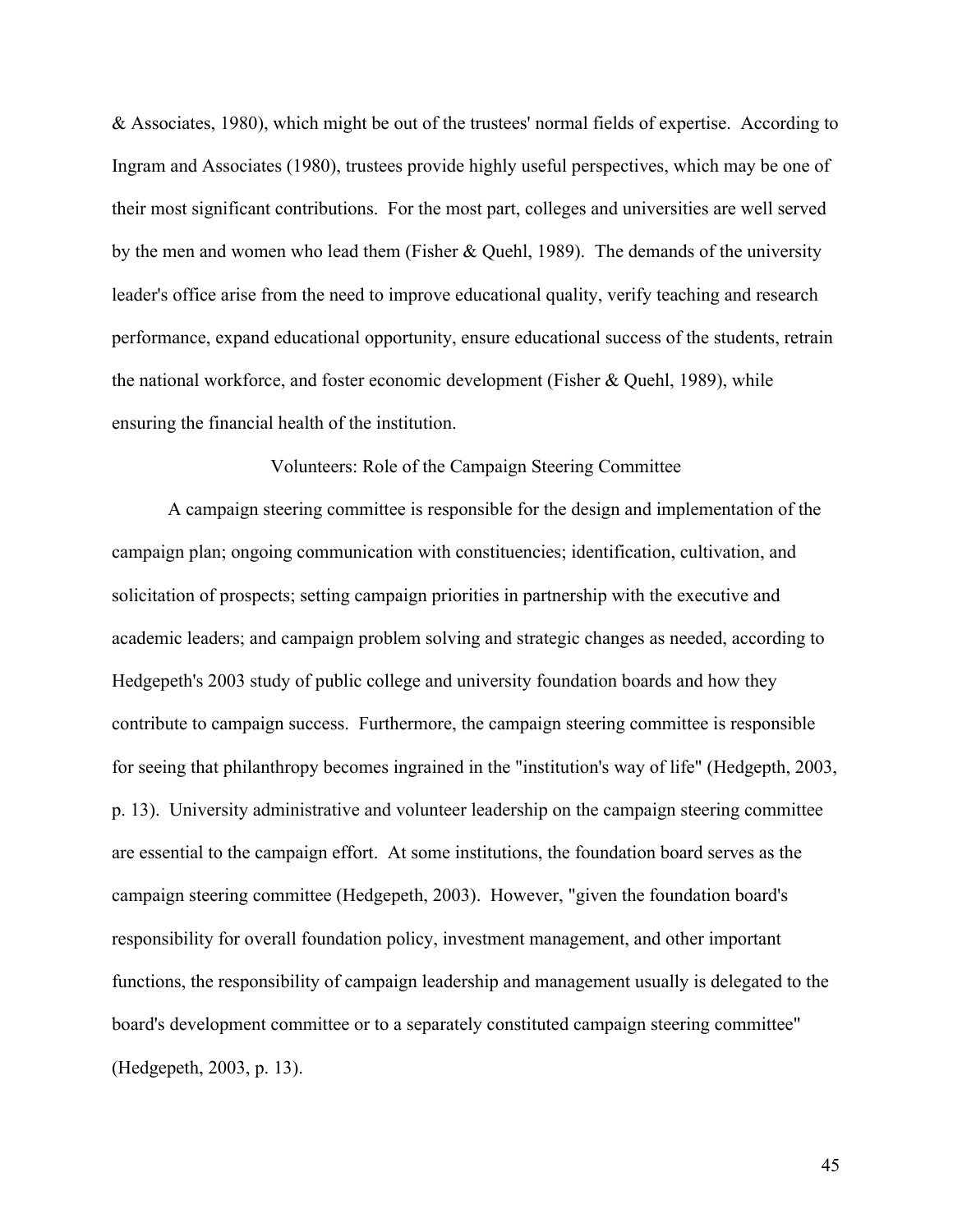The role of top-performing fundraising professionals is not simply raising money. During a capital campaign, major gift officers will work hand-in-hand with the steering committee members and special project committee members to ensure the goals are met. Major gift officers will support the president, vice president for advancement, and steering committee members who are tasked with cultivation and solicitation of major donors. The fundraising professionals need to understand the goals and mission of the institution and the funds raised should be in support of the mission and vision of the institution in carrying out the "responsibilities for making lives better, creating potential in the lives of its students" (Hedgepeth, 2003, p. 19). Equally important to the university's mission of student recruitment and retention should be supporting faculty research and salaries with endowed chairs to strengthen faculty retention. According to the American Association of State Colleges and Universities (AASCU) in its *Top 10 Higher Education State Policy Issues for 2014*, governors have outlined initiatives for the 2014 session, which included attracting "leading scientists, researchers and professors to universities through endowed department chairs" (AASCU, 2014). University advancement professionals carry out the day-to-day duties and activities of the campaign effort, in support of the steering committee and the campaign strategic plan and goals. According to Fisher and Quehl (1989), fundraising objectives integrate with the academic objectives and are as important as any other function in achieving the mission, vision, and goals and should not be thought of as "separate, or judged by a different (and lower) standard" (p. 35). In other words, mission and vision matter to the fundraising effort and the overall success of the capital campaign, as do clear goals and role expectations of steering committee volunteers and fundraising professionals (Hedgepeth, 2003).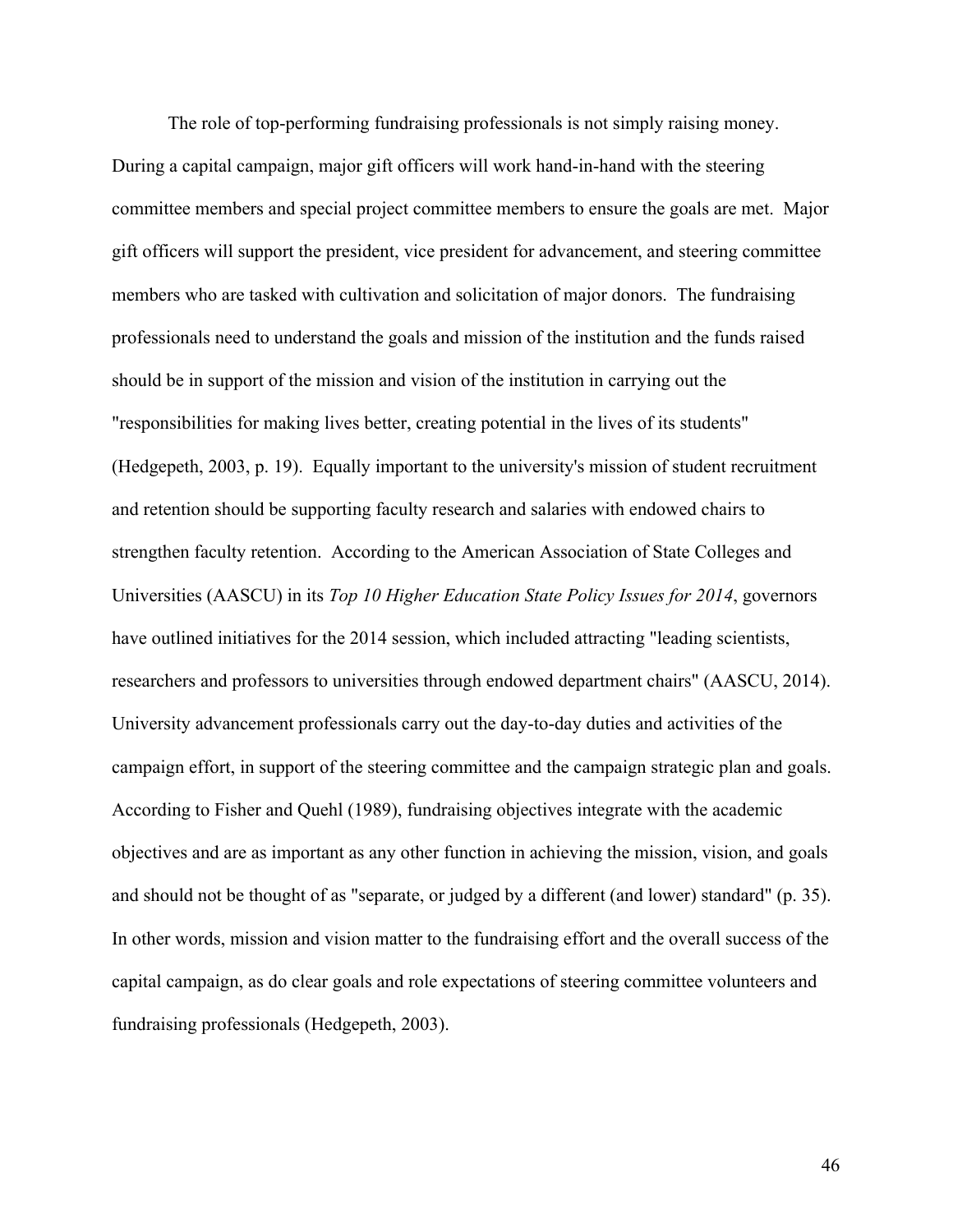#### Public University Funding in Arkansas

In Arkansas, the higher education system is larger than the state can easily afford, which is a major funding challenge. According to the UofA's *2010 Financial Outlook* report, only 16% of the state's net available general revenue was allocated for higher education institutions, which included 11 four-year institutions and 22 two-year colleges (there was a total of 44 public and private non-profit institutions of higher learning in Arkansas). At the UofA, the percentage of revenue provided by state funding fell from 31% in fiscal year 2001 to 21% in fiscal year 2011. In 1999, the state appropriation made up about 46% of the educational and general ( $E&G$ ) budget; although by fiscal year 2008, state appropriations comprised only 24% of the total UofA revenue and 33% of the unrestricted E&G segment of the University's revenue (UofA, 2009). According to Kelderman (2012), state spending on higher education is rebounding in most states, even though state appropriations fell by 11% since 2008. The UofA fared better than many of its peer institutions across the country due to private gift support, which began in earnest with the UofA's Campaign for the Twenty-First Century (CTFC) in 1998. Financial needs affect all businesses, even non-profit organizations and higher education institutions. The UofA receives the majority of its operating income from two sources (a) funds from the State of Arkansas (called state appropriations), and (b) student tuition/fees. According to Brubacher and Rudy (2008), "While endowments and taxes bore the brunt of financing higher education, it would be a mistake to underestimate the importance of student tuition" (p. 308). For the UofA to remain nationally competitive, its state appropriations and tuition revenues must keep pace with inflation and increases in enrollment (UofA, 2008).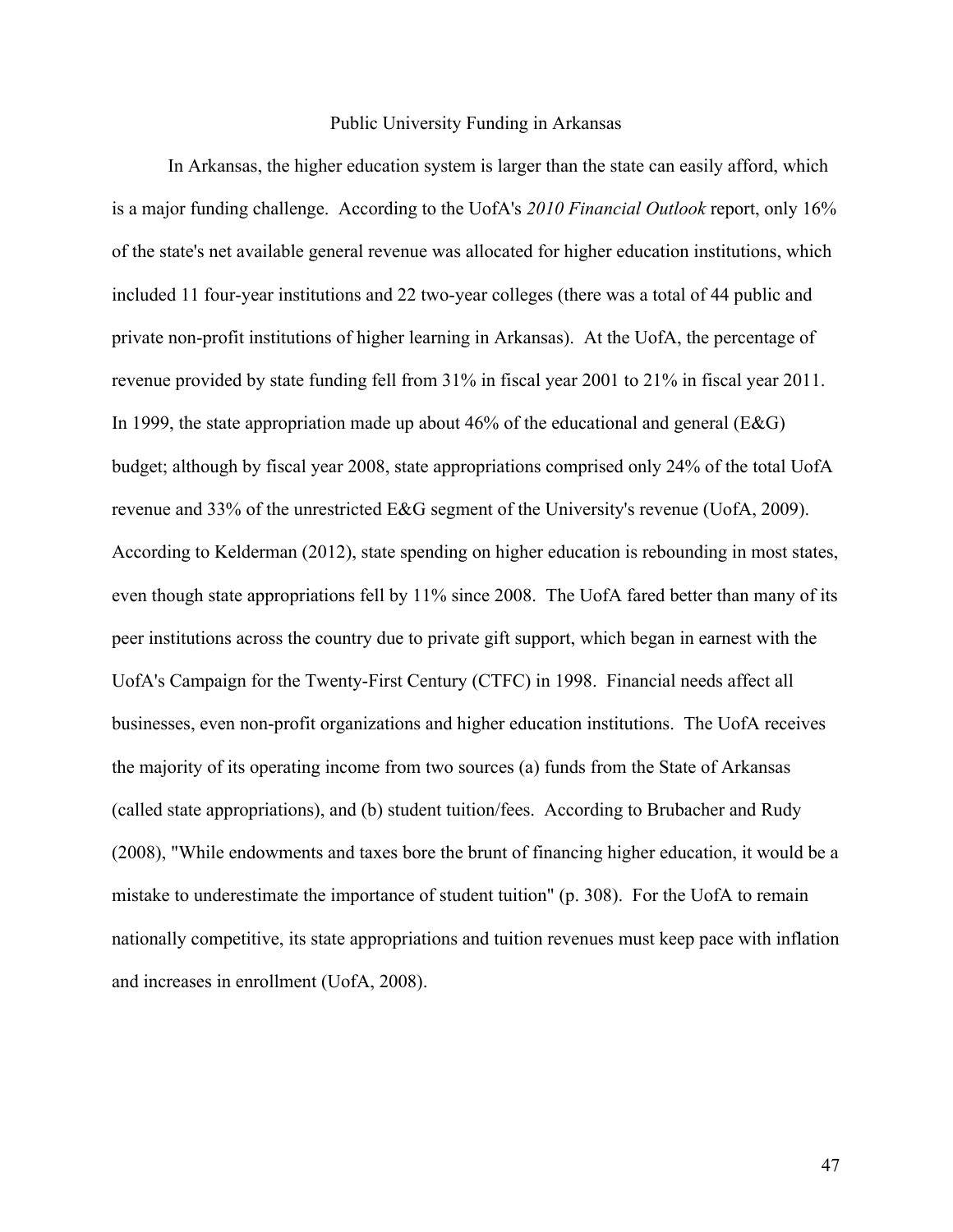#### Financial State of the University of Arkansas

In 1997, the UofA's goal of becoming a nationally competitive research institution with competitive students, faculty and staff salaries, scholarship funds, and first-rate equipment and facilities necessitated raising private support. Shortly after the UofA began planning its capital campaign, the 2010 Commission was created to make the case to the legislators for increased state appropriations. The 2010 Commission of 92 business, educational, and governmental leaders was tasked with preparing a 10-year plan to position Arkansas to compete with the strongest states in the nation (UofA, 2001a). With leadership at the UofA, there was a push to help Arkansans change their way of thinking with the outdated belief that "We're Going to Be Poor, and We're Going to Stay Poor," as reported by the headlines in *Arkansas Business* (2000), according to *Making the Case: The Impact of the University of Arkansas on the State of Arkansas* (UofA, 2001a).

The UofA's CTFC assisted greatly with the UofA's current vision to be recognized as one of the nation's top 50 public research universities, with nationally ranked departments and programs throughout the institution (UofA, 2012b). Although the CTFC concluded in 2005, the UofA continued to raise private gift support of \$590.2 million between 2006 and 2011. The UofA has continued to grow in its number of students and in reputation. In 2011, the Carnegie Foundation for the Advancement of Teaching classified the UofA as a research university with very high research activity, ranking it with only 107 other universities nationwide (108 out of 4,633) placing the UofA among the top 2% of research universities in the country. In fall of 1997, the UofA enrollment was 15,060 students and grew to 25,341 students by the fall of 2013. The academic programs included more than 200, with 81 major fields of undergraduate study, 81 master's degree programs, 15 certificate programs, and 37 doctoral programs. For the UofA's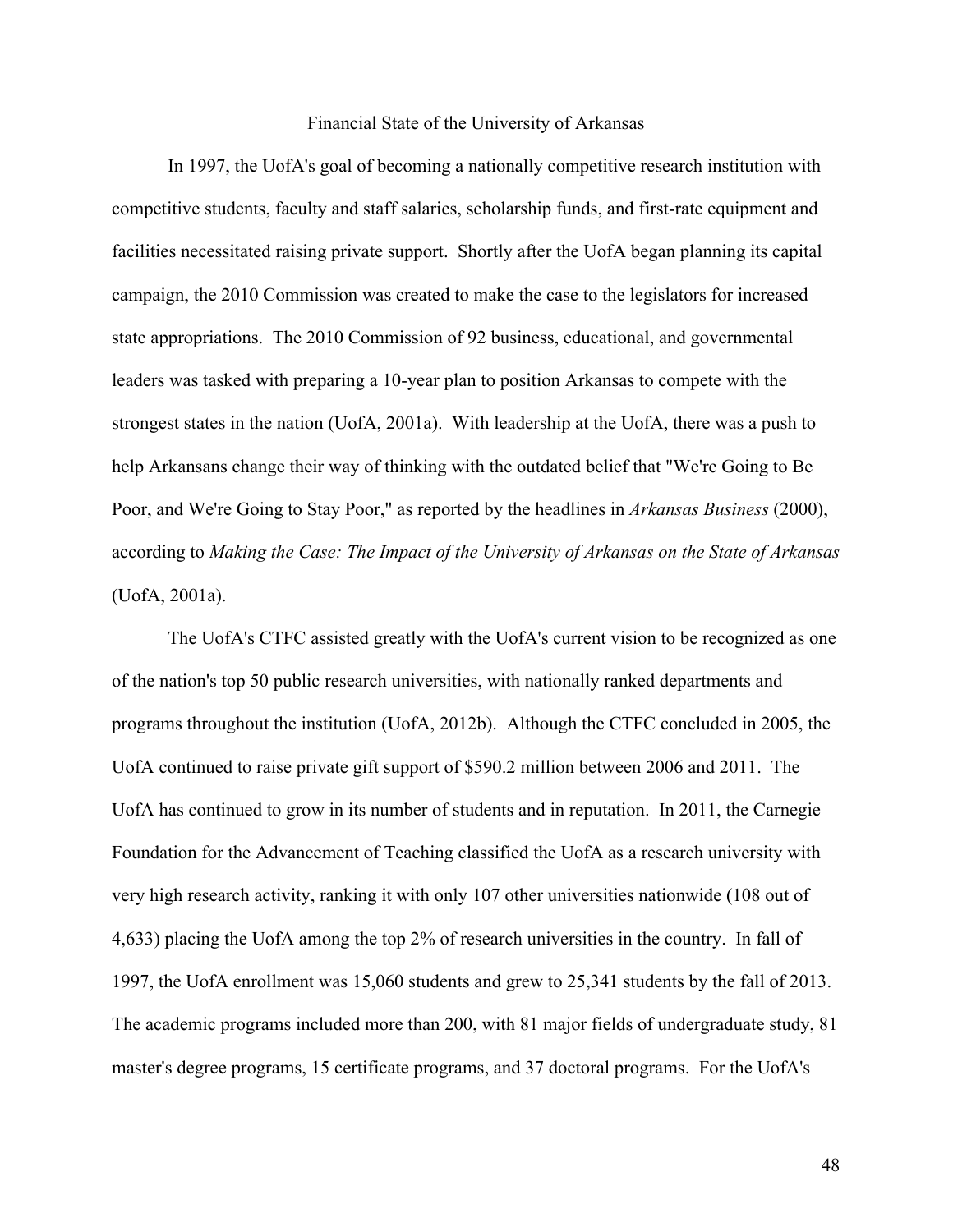fiscal year 2011, instructional faculty included 1,087 (full time: 989, part time: 98), and a student-to-faculty ratio was 18 to 1. Research expenditures for fiscal year 2005 were \$108 million, which was up from \$73.7 million in 1997 (UofAOC, 2005). Research expenditures for fiscal year 2011 were approximately \$120 million. For fiscal year 2010, the annual UofA scholarship and fellowship expenditures were over \$20 million.

State financial and political support remains critical to the UofA's mission and financial health, and general revenue forecasts remain positive and fluctuations in general revenue distributions were minimal during 2011 (UofA, 2012b). The total general revenue distribution from the state for 2011 was \$195.3 million, which essentially restored state funding back to 2009 levels. The estimated total general revenue distribution from the state for 2012 was \$195.9 million, which shows the effect of state funding levels remaining virtually flat. In addition, the UofA received \$14.7 million in federal stimulus (ARRA) funds in 2011 for a total of \$35.2 million since 2009, which provide support for operating expenses, capital projects, and research. The Arkansas Research and Education Optical Network (AREON) project received a \$41.2 million stimulus-funded grant to continue construction of the statewide optical network.

Private gift support remains fundamental in meeting the UofA's budgetary needs. In 2011, the UofA recorded \$121.3 million of private gift support, which was a 40% increase over 2010, with record highs in both the number of gifts and new pledges as well as number of benefactors. In addition, the condition of the UofA's capital assets was another important measure of the University's overall financial health. Providing and maintaining facilities that create a living and learning environment are vital to recruiting and retaining students, faculty, and staff. However, it is state support that helps the institution hold down the cost of tuition and fees for the students.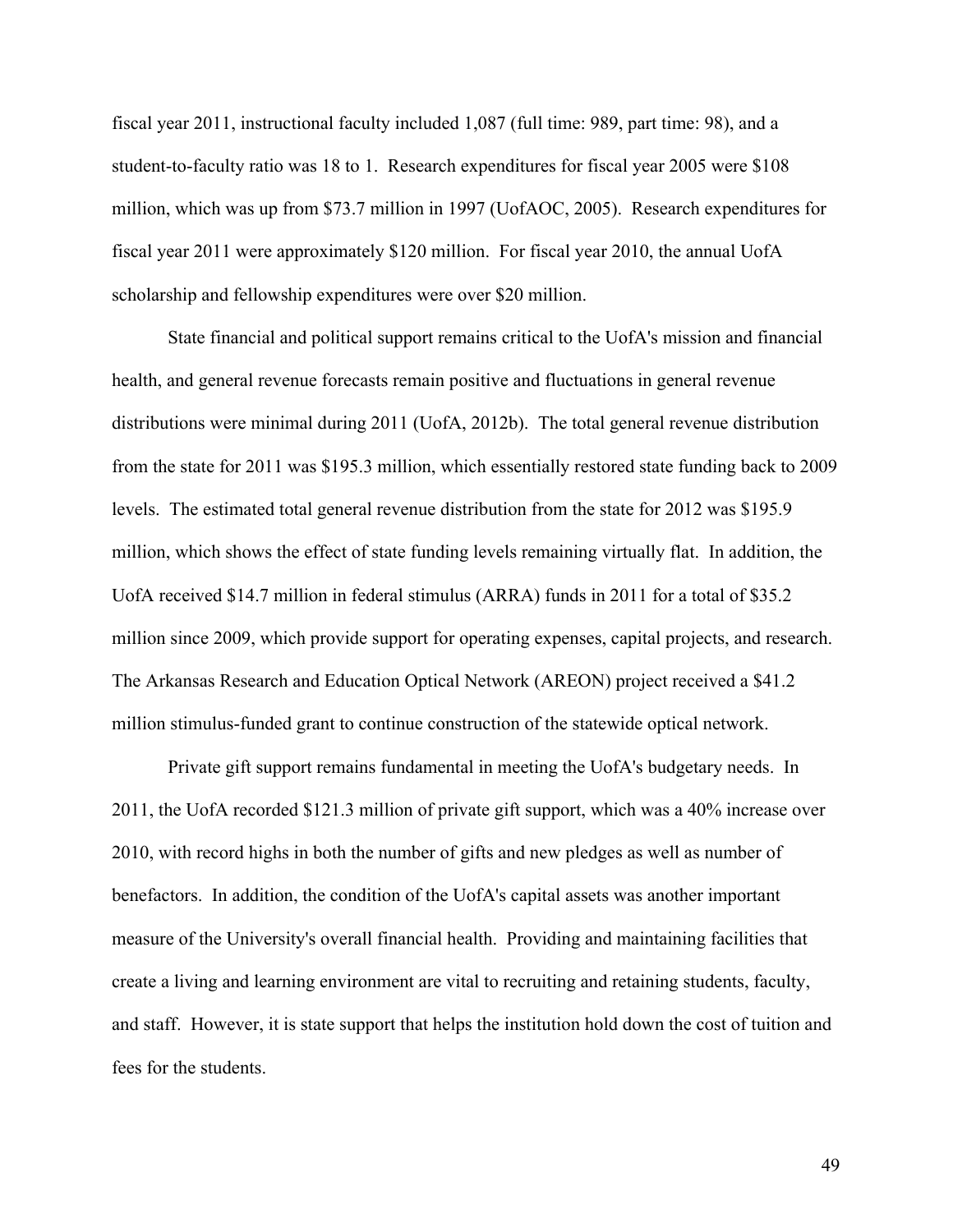The Arkansas Department of Higher Education (ADHE) has a funding formula for state appropriations. However, the formula has not been fully funded by the state for years. In 2010, the UofA was underfunded by the state by more than \$37.3 million, according to the ADHE's need-based funding formula estimate. For 2013, the funding formula estimate was \$75 million behind where it should be (UofA, 2012b). In addition, state budget cuts continued during fiscal year 2008-2009, which widened the financial needs gap. To put this in perspective, in 2006, the UofA would have needed to more than double its \$763 million endowment to make up the gap in funding (*Funding the Flagship*, 2008). Unfortunately, the UofA ranks in the bottom third among the universities of the Southeastern Conference (SEC) in the sum of state appropriations and tuition resources available. The leaders of the UofA took steps to combat this ranking with raising private funds and by rightsizing the institution that included growing the enrollment, because the UofA was still one of the smallest of the universities in the SEC (UofA, 2012b). The UofA increased its total enrollment by 20% between 2008 and 2011 with 48% increase in freshmen enrollment. The tuition and fee revenue increase from the growth in enrollment (both in-state and out-of-state) was critical for attracting faculty, maintaining facilities, and increasing compensation in the face of flat state funding (UofA, 2012b). In addition to student enrollment, over the same time period, new tenure-track faculty positions were added to maintain the student to faculty ratio (UofA, 2012b).

Brief Historical Context of Fundraising at the University of Arkansas

The University of Arkansas was chosen because the UofA's Campaign for the Twentyfirst Century was highly successful and "transformative" for the campus, according to the North Central Association accreditation team in 2007 (UofA, 2007). The UofA has advanced in national rankings since fundraising began in earnest in the late-1980s, when the UofA was a *U.S.*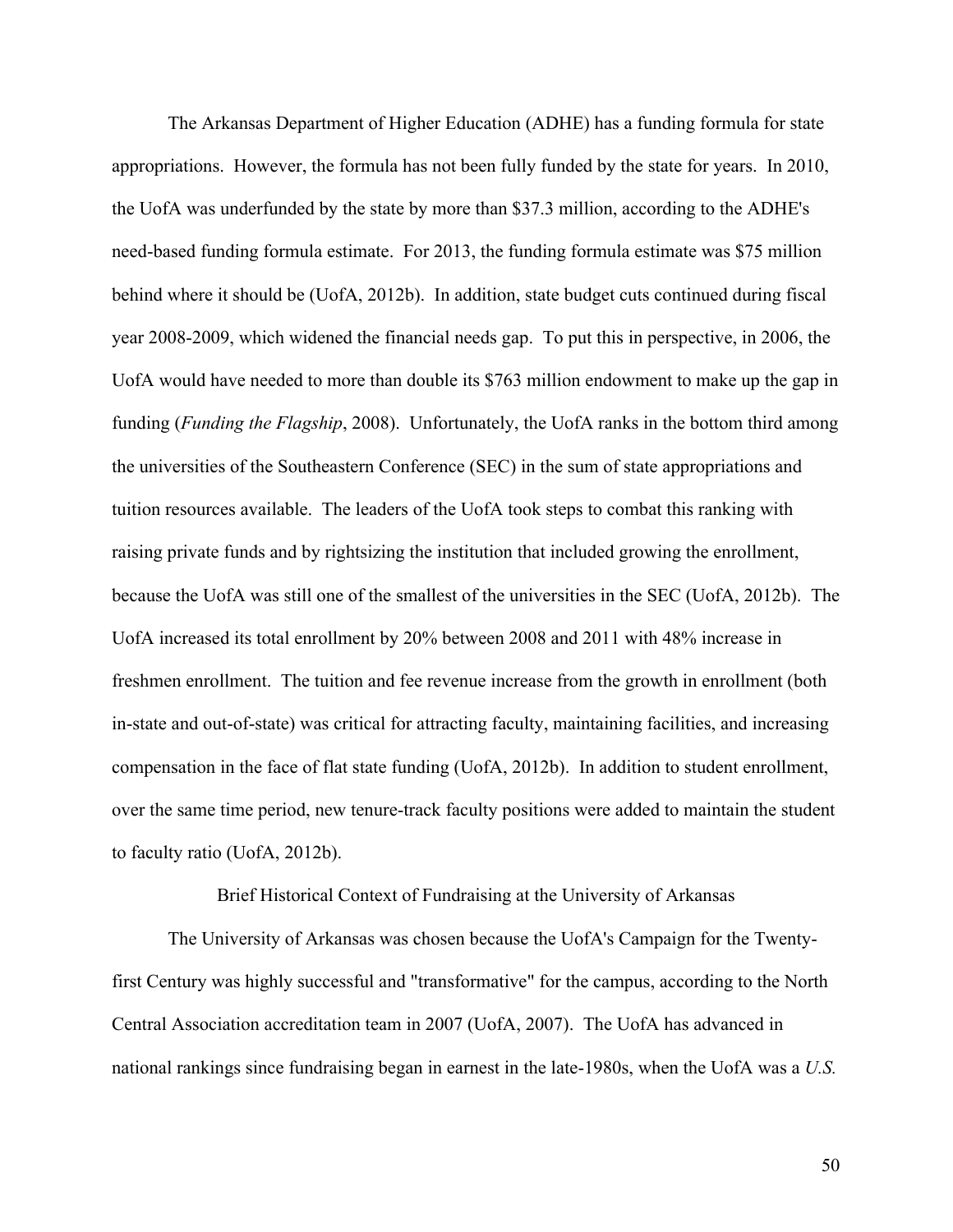*News and World Report* third-tier ranked institution with a meager endowment. By 2004, the *U.S. News and World Report* placed the UofA in the top tier of its rankings of *America's Best Colleges*, and placed the UofA, for the first time, among the top public universities in the nation—one among only 64 universities. In 2012, *U.S. News and World Report's* national survey of higher education leaders selected the UofA as one of the top 10 "up and coming" public universities in the U.S. (UofA Newswire, 2012b). In 2012, the *Chronicle of Higher Education's* fifth annual survey of faculty, staff, and administrators, recognized the UofA, along with only 102 other colleges or universities out of nearly 300 surveyed across the country, in the category of "Confidence in Senior Leadership" (UofA Newswire, 2012a).

Before G. David Gearhart became the UofA's chancellor in 2008, he was the UofA's vice chancellor for university advancement and chief architect of the Campaign for the Twenty-first Century. Vice Chancellor Gearhart and Chancellor John A. White, Jr. provided great leadership for the institution, and according to one administrator, "it was fortunate in timing that we had Dave Gearhart and John White here at the same time, because of what [their] expectations were, about what [they] had seen at other institutions, and [their] recognition of the absolute necessity of private support" (UofA administrator, personal communication, August 30, 2012). In 2004, due to the results of the CTFC, the UofA was ranked in the top four, along with Harvard University, Stanford University, and the University of Pennsylvania, of the nation's most accomplished universities in fundraising. Chancellor White knew when he became chancellor in 1997 "that he wanted to make fundraising a very high priority" (UofA administrator, personal communication, October 18, 2012).

In 1982 before the system president's office moved from the Fayetteville campus to a system office in Little Rock, Arkansas, the UofA hired its first chancellor for the flagship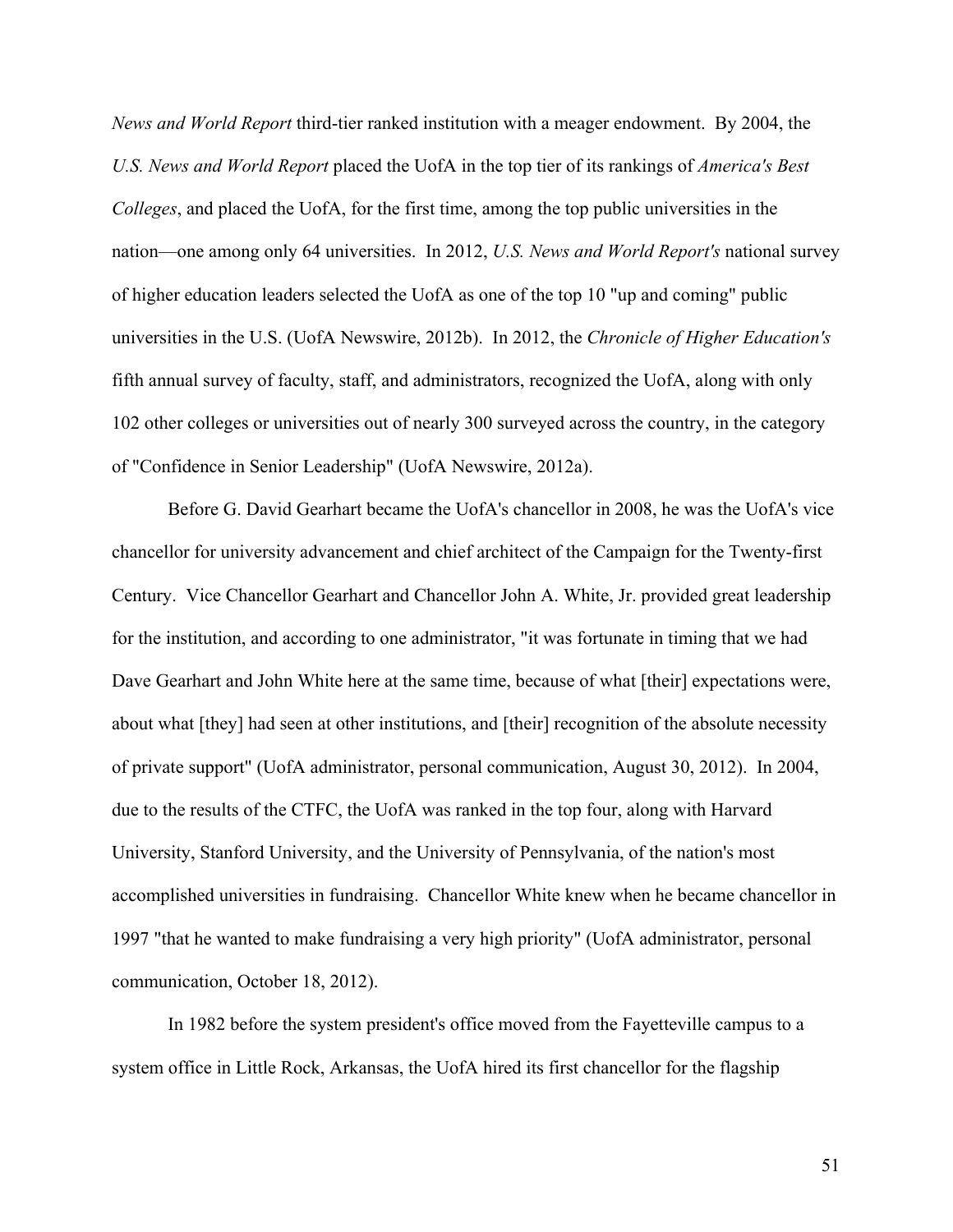campus. Ray Thornton became the system president in 1984 and oversaw the move of the president's office from the Fayetteville campus to a separate administrative office in Little Rock. Thornton left the presidency in 1990, and B. Alan Sugg became the system president and served until 2011. Under Sugg's leadership, expansion of the university system included five community colleges and the University of Arkansas at Fort Smith. The system also added the Winthrop Rockefeller Institute, the Criminal Justice Institute, the Clinton School of Public Service, and the Arkansas School for Mathematics, Sciences and Arts during Sugg's tenure. President Sugg was the second-longest-serving president in the university's history.

The first two chancellors appointed to the UofA campus stayed in the chancellor position for only one year each. However, when President Thornton hired UofA's Provost and Vice Chancellor for Academic Affairs Daniel E. Ferritor to be chancellor in 1986, Ferritor provided much needed stability and laid the foundation for the UofA's progress. President Thornton charged Ferritor with two projects and both required considerable fundraising efforts. The first project was to renovate Old Main (a landmark building for the institution that was constructed between 1873 and 1875), and the second project was to build an Arts Center with funds partially provided by a private Foundation. Ferritor led the Old Main campaign to raise over \$13 million from private and public sources, and Old Main was restored. Although a private Foundation gave a major gift to be used for the building of an auditorium that would accommodate major touring shows as well as other performing arts opportunities, more funds needed to be raised to accomplish that project goal. Under Ferritor's leadership, the UofA partnered with the City of Fayetteville and the Walton Arts Center was completed in 1992. The only other fundraising campaign for the UofA, before the Old Main campaign, was also for a specific reason, which was a Campaign for Books in the early 1980s, chaired by Frank Broyles, athletics director, and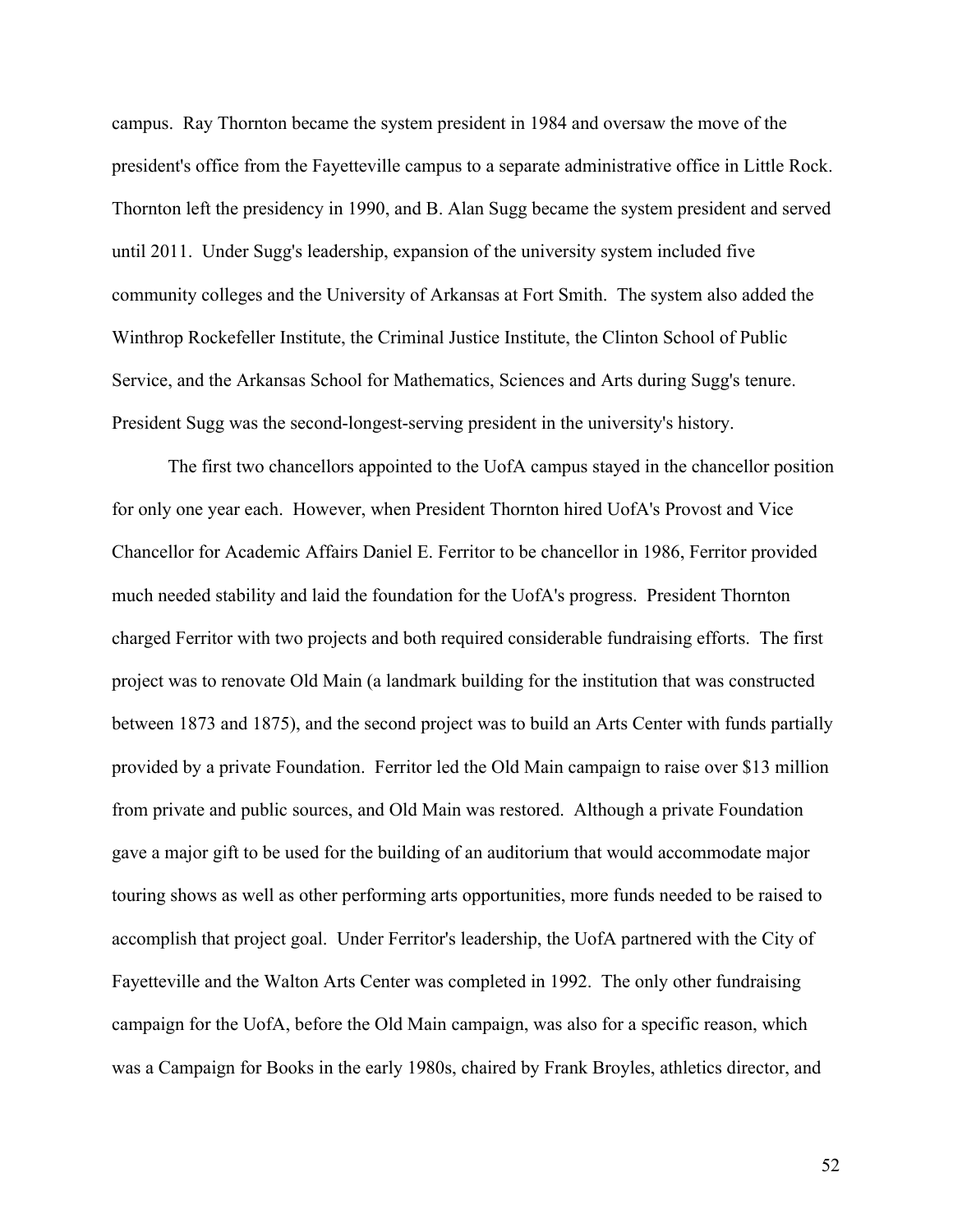was followed by the UofA's first capital campaign, Campaign for Arkansas, which raised approximately \$175 million.

Frank Broyles' name repeatedly came into the conversations during interviews for this study. Broyles became the head football coach for the UofA in 1957 and was athletic director from 1973 to 2007. During his 50 years with the UofA, Broyles was a great fundraiser for the institution. The UofA's athletic department is one of only 20 institutions in the country to be self-supporting (Palafox, 2014). Broyles was one of the UofA's strongest ambassadors for athletics and academic programs. Broyles worked diligently to raise funds to create athletic facilities on the UofA campus that would rival any university in America. Under Broyles' leadership, the athletic department raised funds to construct world-class athletic facilities without using tax revenues. Broyles chaired the Campaign for Books and helped Chancellor Ferritor raise funds for the restoration of Old Main. Broyles also assisted Chancellor White with fundraising and was co-chair of the Campaign for the Twenty-first Century and was a generous personal benefactor to the university's academic programs. Broyles accompanied both Chancellors Ferritor and White during fundraising events and opened many doors to fundraising opportunities during his tenure.

Throughout the 1970s, public universities were thought of as agencies of state government (Worth, 2012). Before Ferritor became chancellor, fundraising was not a common or necessary part of the University of Arkansas. Seventy percent of the UofA's budget was provided by the state, and the rest was tuition driven. Private institutions began raising private funds in earnest in the 1970s. Once it became clear that the UofA had needs that the state budget could not fill, Ferritor hired a new vice chancellor for institutional planning and development in 1989, and tasked that vice chancellor with developing a fully functioning advancement office.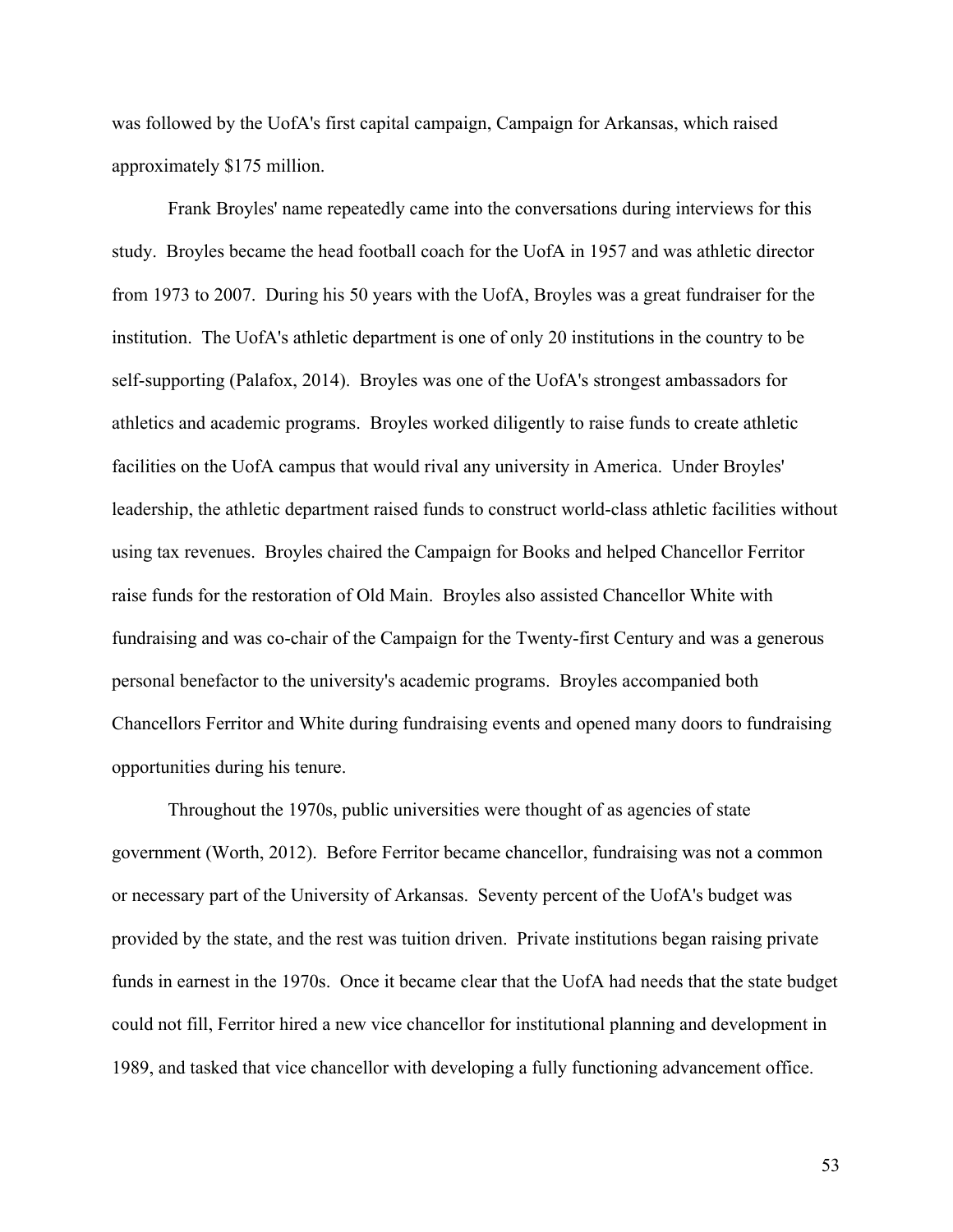At that time, Ferritor moved the Arkansas Alumni Association under the direction of that vice chancellor. Under Ferritor's and the vice chancellor's directions, the UofA increased annual giving from \$3- to \$4-million-a-year to approximately \$20 million yearly.

President Sugg and Chancellor Ferritor worked well together over the next seven years before Ferritor stepped down as chancellor. Dr. Sugg recruited John A. White, Jr. to become the UofA chancellor in 1997. When the vice chancellor for institutional planning and development retired in 1998, Chancellor White hired G. David Gearhart to be the new vice chancellor for university advancement. At the same time that Gearhart was hired, the UofA's media and university relations division was moved to report directly to the vice chancellor for advancement instead of the chancellor. This change in the reporting structure provided for an integrated structure, which Gearhart studied in 1989. Gearhart understood the importance of the role of the media relations and communication offices during a comprehensive capital campaign.

In 1997, Chancellor John A. White, Jr. came to the UofA from Georgia Technology Institute, where he was dean of engineering. Fundraising was not new to White and he understood that the UofA campus required private funds to move it toward its mission and new vision to become a "nationally competitive, student-centered research university serving Arkansas and the world" (UofAUREL, 2001, p. 3), and to move up from a *U.S. News and World Report* third-tier ranking into the top tier of American public universities. While White was chancellor, the UofA had five goals, which were to strengthen academic quality and reputation by developing and enhancing programs of excellence in teaching, research, and service; to improve the quality and size of the student body; to improve the diversity of the faculty, staff, and students; to generate increased private gift support; and to generate increased public support (UofAOC, 2000). There were many challenges, and White began by asking the system board of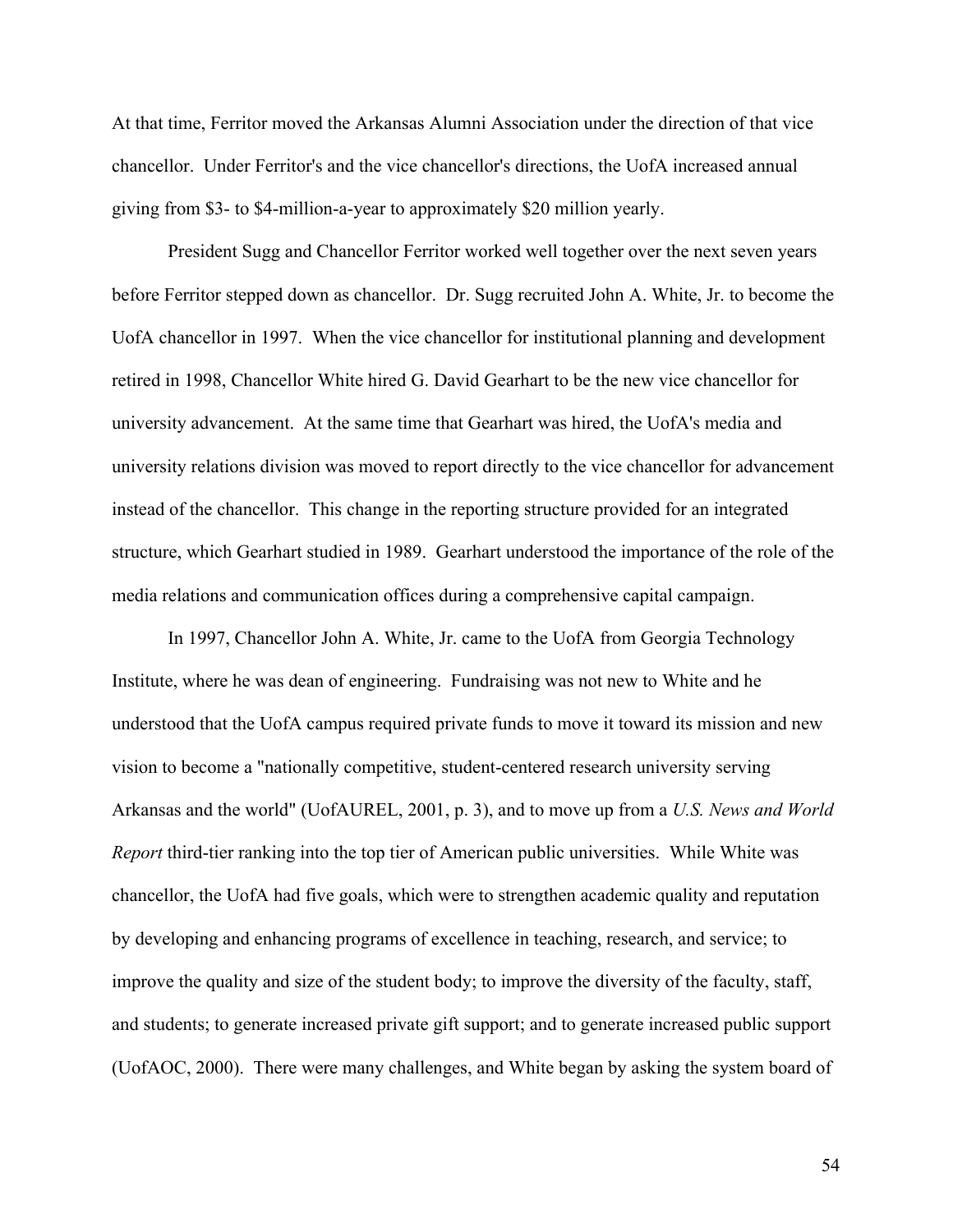trustees to raise standards. It was said that "John White had very high goals set for the University of Arkansas and he wanted it to be successful, and probably the best decision he made as chancellor was convincing Dave Gearhart to come back to Arkansas and be the chief fundraiser and chief development officer" (UofA administrator, personnel conversation, October 18, 2012). When G. David Gearhart moved into the chancellor position in 2008, the UofA's vision was refined to become recognized as one of the nation's top 50 public research universities, with nationally ranked departments and programs throughout the institution (UofA, 2012a).

## The UofA's Campaign for the Twenty-First Century

The UofA's capital campaign, the Campaign for the Twenty-First Century (CTFC), which ran from 1998 to 2005, raised \$1.046 billion and brought about great changes for the campus. The campaign was among the largest by a public university and received the largest gift to date for an American public university with a \$300-million gift from the Walton Family Charitable Support Foundation in 2002. A large endowment from this Walton gift established the UofA's first honors college, which has since been recognized as one of the top 50 public honors programs in the nation and allows the UofA to compete for top students. Several of the UofA's programs now rank among the best in the country, including Supply Chain Management, Rehabilitation Counseling, Industrial Engineering, and Biological and Agricultural Engineering.

Most significantly, in 1997, the UofA's endowment was \$119 million, but by the end of the CFTC in 2005, the UofA's endowment grew to \$691.5 million, and to \$818 million by Fiscal Year (FY) 2013. The number of endowed positions created through the CTFC included 81 endowed chairs and 51 endowed professorships. The number of endowed scholarships and fellowships increased from 493 to 1,971, and the number of non-endowed scholarships and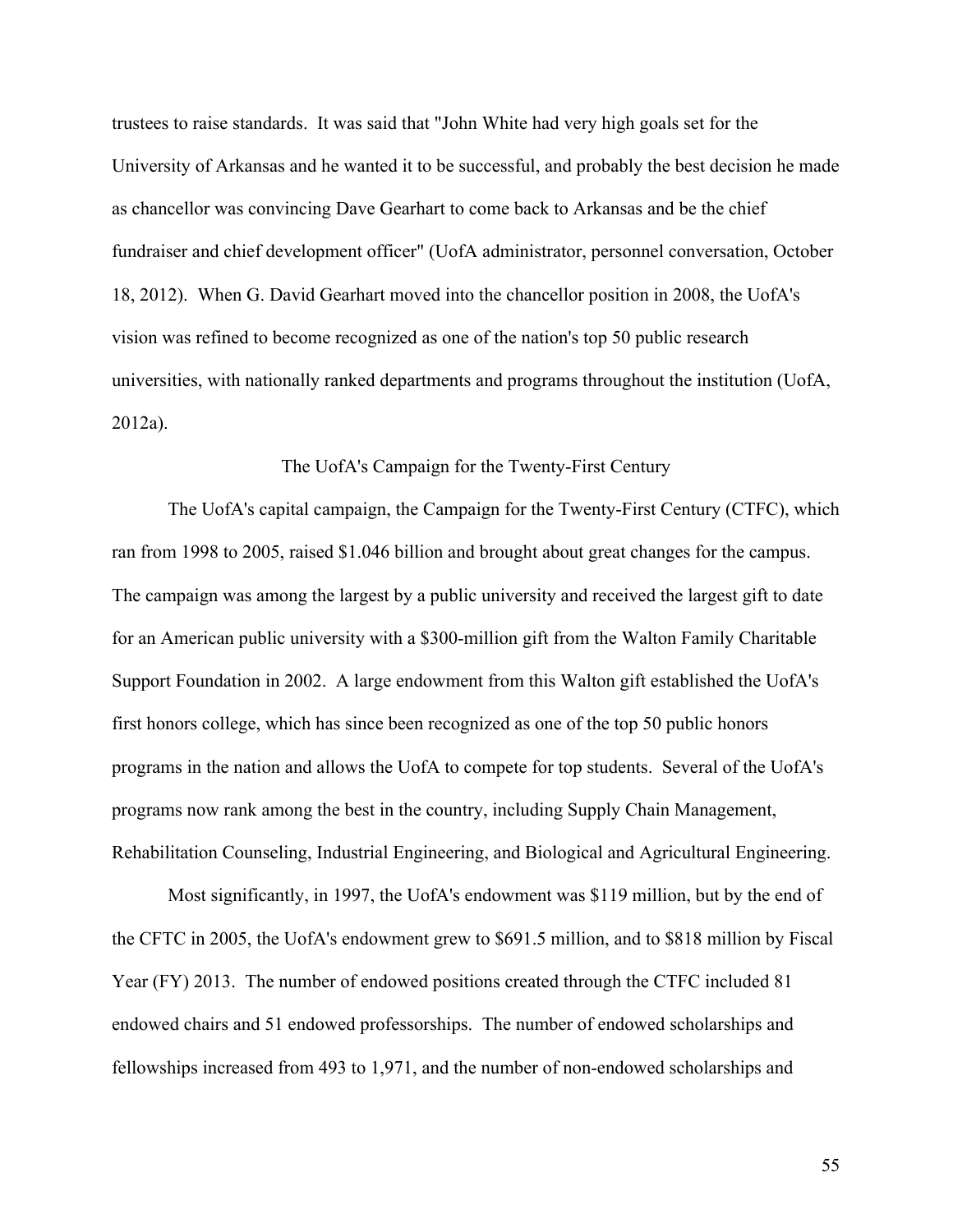fellowships increased from 356 to 616. In addition to the \$300-million Walton Foundation gift, the UofA alumni contributed 14% of the total raised (\$141.3 million), parents and friends contributed 4% (\$49 million) corporations contributed 22% (\$228.1 million), foundations contributed 40% (\$141.1 million), the Razorback Foundation raised 10% (\$110 million), and the remaining 10% (103.5 million) came under the "other" category.

Since the end of the CTFC, the UofA's recognition in rankings has increased in many areas. *Kiplinger's Personal Finance*, the *Princeton Review*, and *Forbes* recognized UofA among top 100 values. *U.S. News and World Report* recently ranked the Sam M. Walton College of Business 27th in the country among public undergraduate business schools and 37th best M.B.A. program, and ranked the UofA School of Law 36th among public law schools. In *U.S. News and World Report's* 2015 edition of *Best Graduate Schools*, the UofA's College of Education and Health Professions broke into the top 100 best graduate education programs (UofA, 2014). The Fay Jones School of Architecture ranked 19th in the nation by the *Design Futures Council*, and the Honors College, which was founded by funds given during the campaign, ranked 17th in Overall Excellence in the first national study of leading public honors programs by *A Review of Fifty Public University Honors Programs*. The *QS University World Rankings* listed the UofA Dale Bumpers College of Agricultural, Food and Life Sciences as tied for 51st in the world. The CTFC generated thousands of new student scholarships, fellowships, and endowed positions, and almost \$300 million in capital improvements.

Private giving cannot take the place of state support in maintaining facilities, paying for utilities, and addressing the basic operating needs of the university. Private giving is almost all given for specific purposes, such as endowed faculty positions, scholarships, and new construction. More than half the campaign's billion dollars went into the UofA's endowment,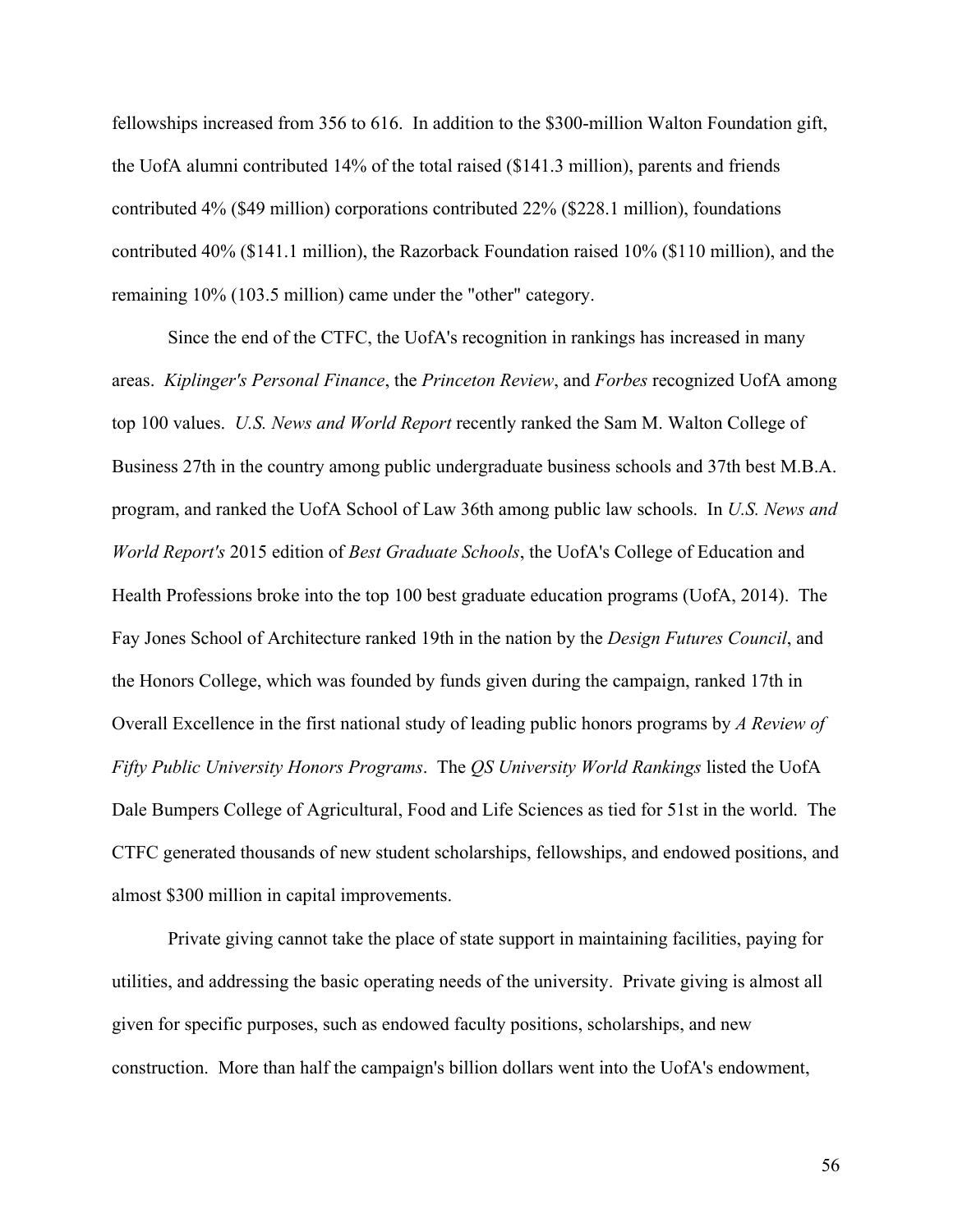whose principal cannot be touched and whose earnings are restricted to uses specified by the donors. Almost all the private funds raised during the CTFC can only be used as designated by the donor and not for general operating expenses.

## Summary

Universities are receiving less support but more oversight and restrictions from federal and state government officials. While drastic budget cuts for public universities might be behind them, as the nation slowly recovers from the effects of a recession, federal and state funding might include only slight increases or remain flat in the future. The quality and effectiveness of a university can be greatly enhanced by private support. "In today's environment, knowledgeable, committed, and engaged boards are central to the success of colleges and universities" (AGB, 2013, p. 18). Board governance and institutional leadership benefits greatly when all are working together to ensure the institution is able to meet its mission and reach its vision. Large capital campaigns are assisted greatly by a lead volunteer committee for strategic planning, establishing goals, and reviewing lists of names for additional volunteer committee members or potential donors (Gearhart, 2006).

The university's academic quality and prestige are critically important in the fundraising efforts (Cook & Lasher, 1994). An institution's president or chancellor is typically the central player on the fundraising team (Cook, 1997; Cook & Lasher, 1994; Ferrell, 2005), and should focus on the major gifts as well as cultivation of major donors. The fundraising capabilities of the chancellor along with his/her time commitment to the fundraising efforts are important elements of the capital campaign (Bennett & Hays, 1986). The campus chancellor would head the campaign steering committee.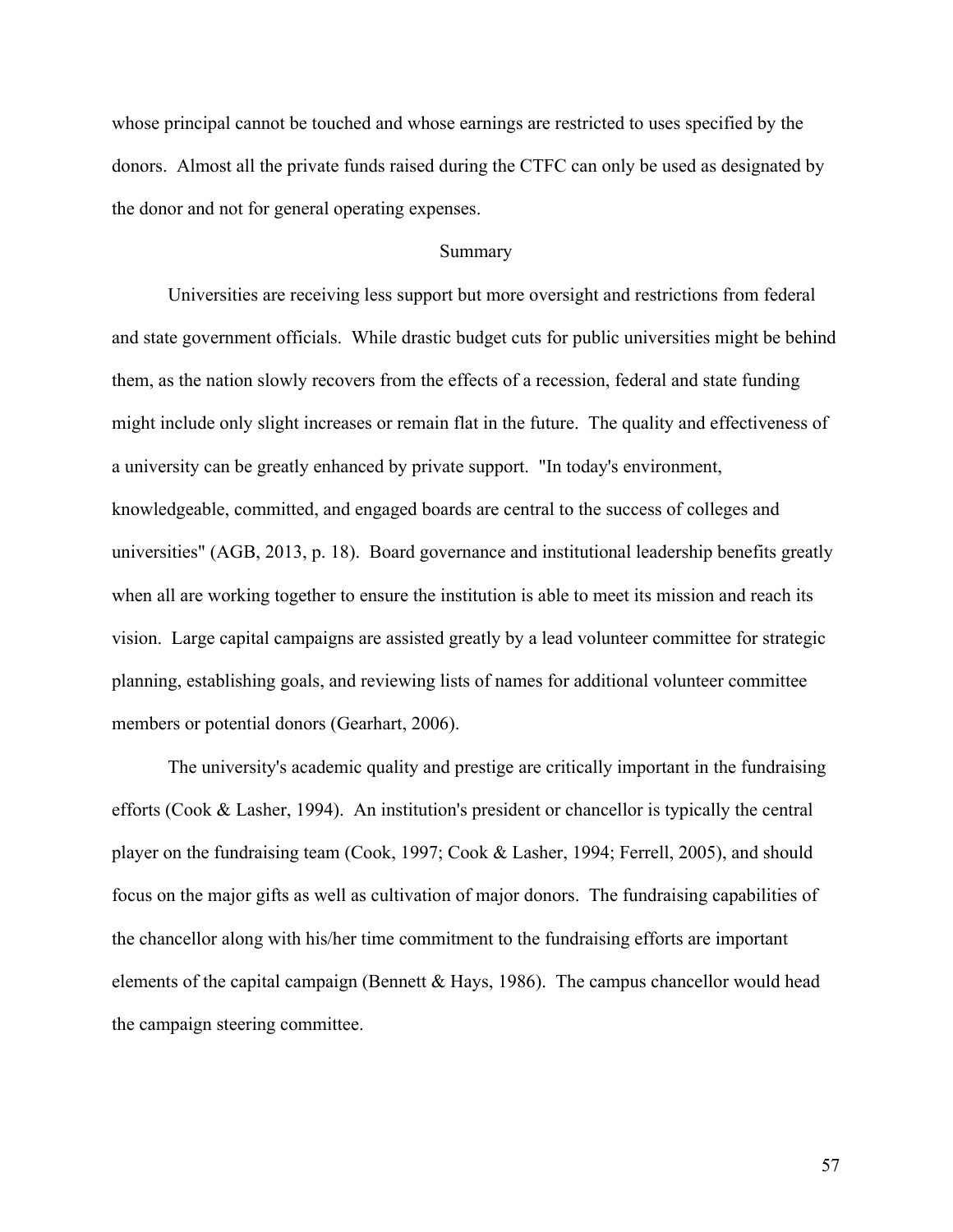Fundraising is not new to higher education, and public research universities rely on organized philanthropy to fill in for funding gaps, as well as to strengthen the institution and remain competitive. The comprehensive capital campaign depends on great leadership, coordination within the institution, and a strategic plan matched with the institutional mission and vision. Private universities rely on carefully chosen trustees for fundraising and financial gifts; however, public universities cannot depend on governor-appointed trustees to be able to step up at that level of service. Many public university trustees are community leaders and have clout and resources, and in many cases, the talent for fundraising.

While an abundance of literature exists on university fundraising and leadership, these studies do not illustrate the role of the trustees during a major capital campaign within a public research university, which is part of a multicampus system. There are studies that examine the role of a foundation board, or the president/chancellor role in fundraising, but few that examine the role of trustees at public institutions. Based on the literature, this study sought to provide evidence that public higher education trustees can provide leadership and are prepared for the task of serving on the campaign steering committee, while lending influence and prestige to the effort. In 1980, Ingram and Associates wrote that inadequate support of programs can "undermine the future health and prospects of the institution" (p. 325), which still rings true in today's higher education climate. According to Ferrell (2005), a comprehensive capital campaign provides university leaders an "ability to reevaluate, reinterpret, and potentially reinvent an institution's sense of itself in ways that honor its traditions, strengths and mission" (p. 104).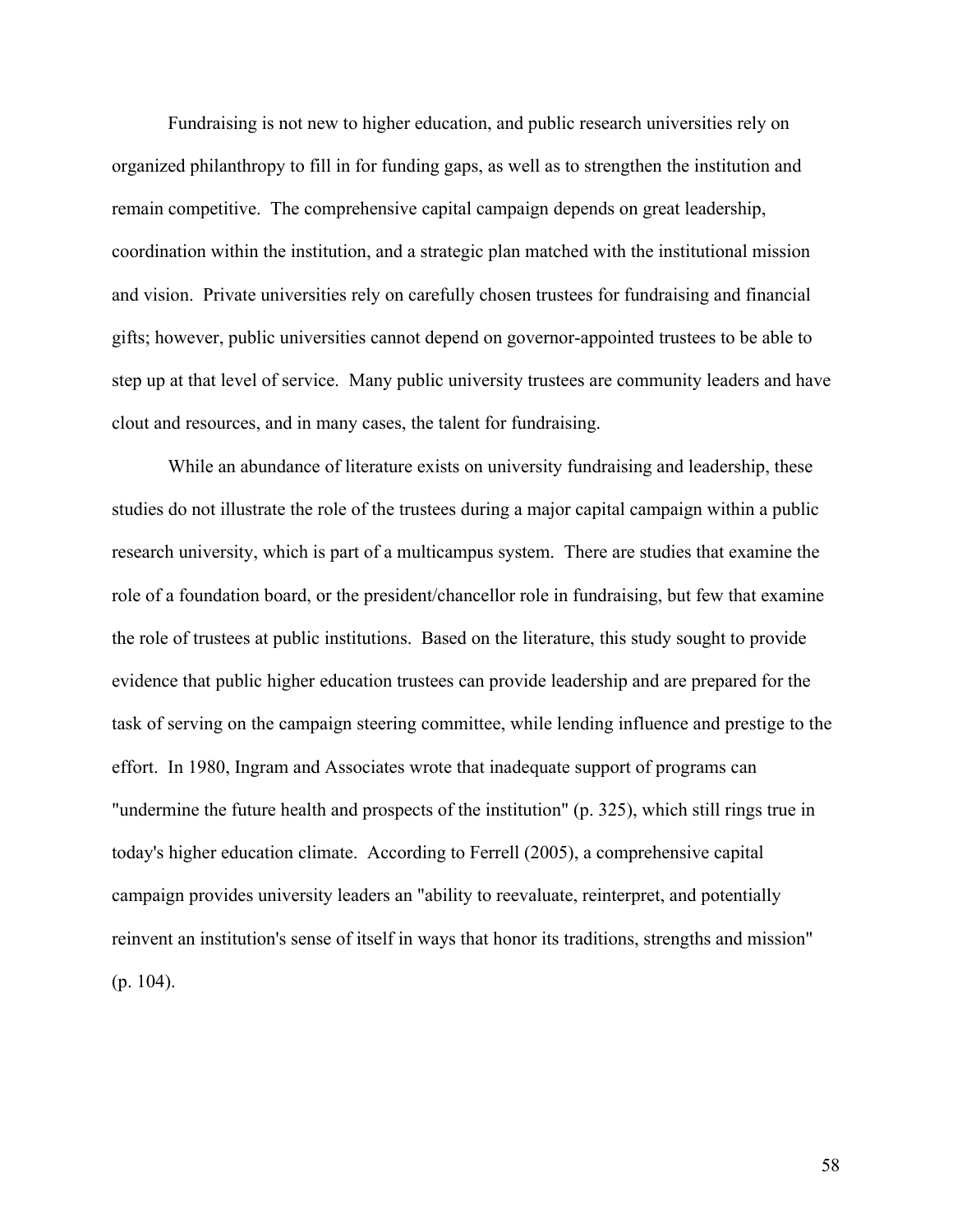#### Chapter III

## Methodology

The purpose of this study was to explore and understand the role of trustees during the University of Arkansas's (UofA) Campaign for the Twenty-First Century (CTFC). The CTFC concluded in 2005 and raised over \$1 billion dollars. A single case study design with in-person interviews of trustees and administrators was used to gain a thorough understanding of the trustee role during the campaign, and was intended to understand the complexity of the single case (Stake, 1995).

## Research Design

For this intrinsic, single case study design, the researcher used the naturalistic approach without a predetermined theoretical framework to understand the role of trustees during the campaign. Qualitative research without a predetermined framework produces findings arrived from real-world settings (Patton, 2002). With a qualitative approach, the researcher relied on the perspectives of the trustees and administrators who were the focus of the study, requiring the researcher to conduct the inquiry in as personal and subjective manner as possible (Creswell, 2008).

The researcher attempted to provide the reader with a "depiction of enough detail to show that the author's conclusion makes sense" (Merriam, 2009, p. 210). A flexible qualitative approach for this inquiry included in-person interviews of the capital campaign leaders (administrative and system trustees) to provide a richness and understanding of the data collected (Creswell, 2008). With the researcher's intrinsic interest to understand this particular case, the researcher acted as the instrument for data collection and analysis (Creswell, 2008). Qualitative research, being best suited for understanding and description (Creswell, 2008), allowed for an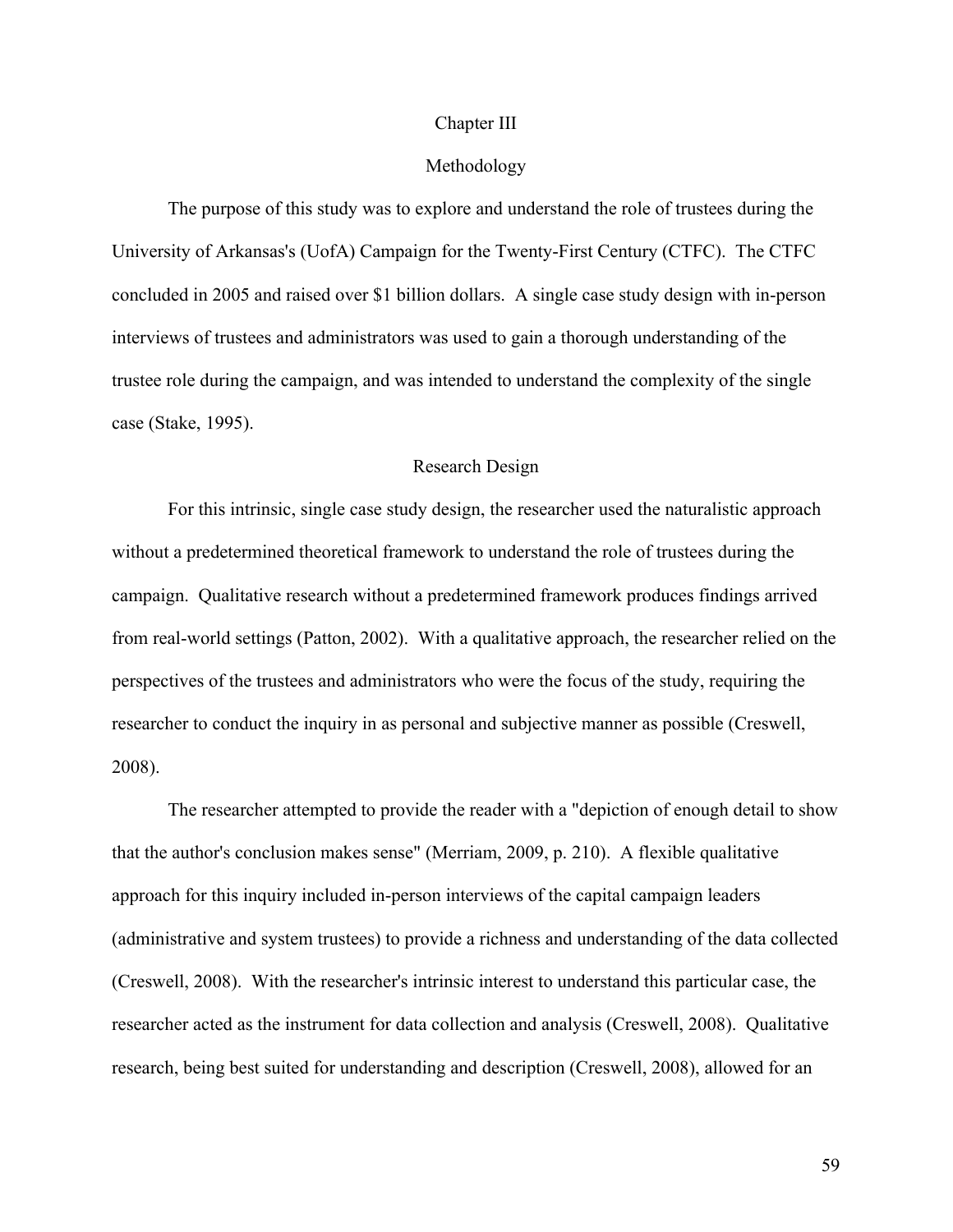investigation of perspectives from individuals who were involved in the CTFC. The researcher's constructivist approach enabled the meanings or perspectives of participants to be studied indepth and the trustees' or administrators' particular words to be used to convey their meanings directly to the reader. Ways of thinking about issues, which may not have occurred to the researcher, are often revealed during the interview process giving the complexities of the real world a chance to surface (Williamson, 2006). For this case study, the researcher used a qualitative approach based on the following features (a) the meaning people construct, (b) how the researcher collected and analyzed the data, (c) how the researcher interviewed and observed university leaders and advancement team members in their natural environments and during the events of the campaign, and (d) how the process yielded richly descriptive information (Buckman, 2010; Creswell, 2008; Merriam, 2009; Stake, 1995).

The first feature—meaning people construct—is characteristic of the constructivist approach with a purpose of understanding (Creswell, 2008). The constructivist approach focuses on (a) subjective meaning by participants, (b) explicit researcher values and beliefs, and (c) suggestive or tentative conclusions (Creswell, 2008). Qualitative researchers support the belief that knowledge is constructed rather than discovered (Stake, 1995). For this study, it was important to recognize that the participants constructed their own views of campaign roles and the events in which they took part. During the study's interviews of trustees and administrators, the participants' narratives were of their own making. Using an interview guide assisted the researcher in an effort not to lead the participants in their account of events. With the constructivist viewpoint, we all arrive at our own version of the truth. Our version of the truth depends on how we construct meaning of experiences and understanding of issues or situations depending on our background, culture, and embedded worldview—we all construct our own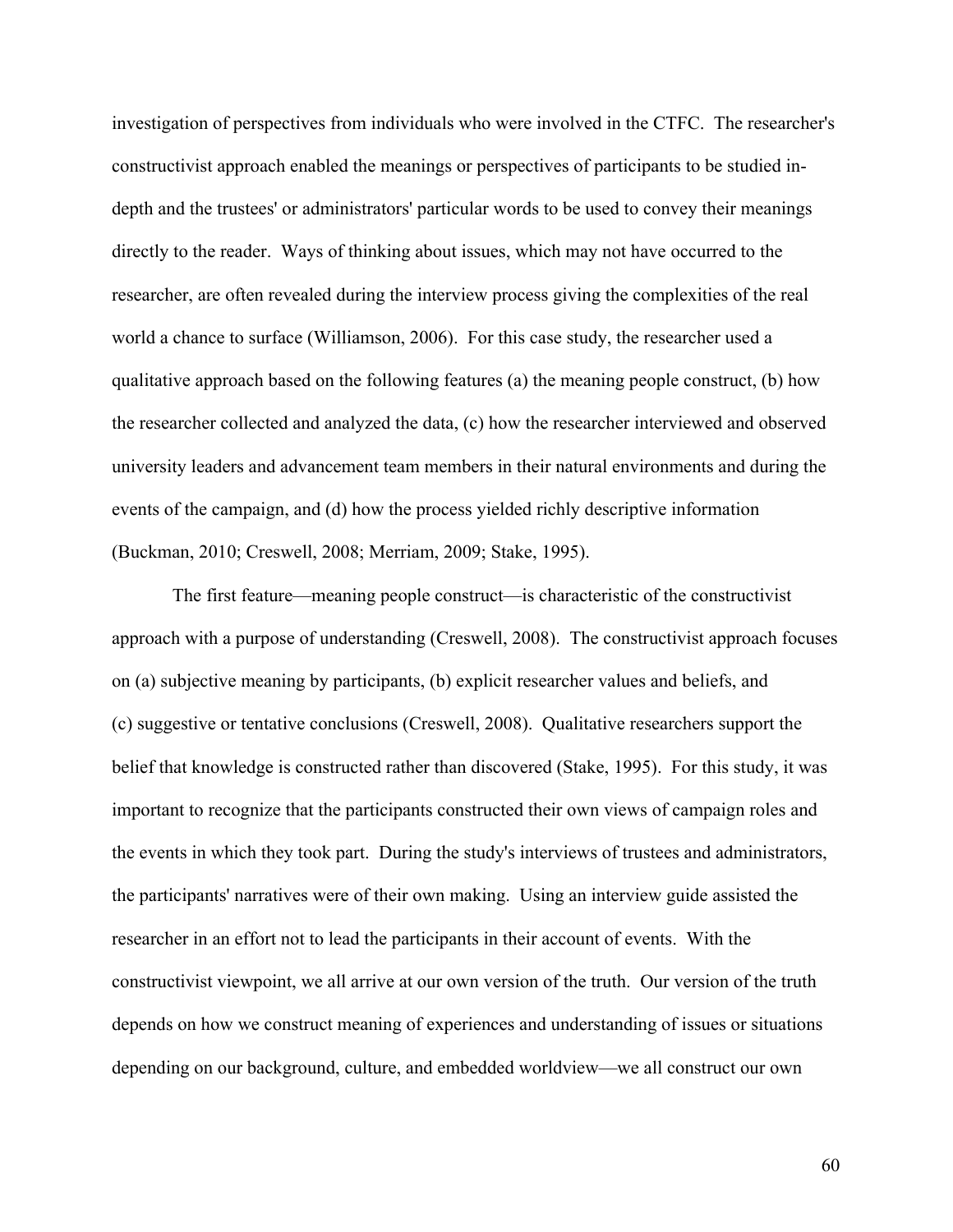realities. All reality is a narrative construction in the imagination of individuals, and, at very least, it is a "selective achievement of memory recall; beyond that, recounting one's life is an interpretive feat" (Bruner, 1986, p. 693).

The second feature—researcher as primary instrument and one who collected and analyzed the data—involved treating participants' perspectives and the case's uniqueness as important (Stake, 1995). The researcher considered each trustee or administrator and their perspectives and experiences while involved in the campaign to be important to the findings of this study.

The third feature—interviewed and observed university leadership—was an attempt to understand others' perspectives (Stake, 1995) as well as the trustees' assessments of their roles during the CFTC. The researcher was not only able to interview the leaders of the campaign, but was also able to observe the leaders and events of the campaign during its duration, by way of being a staff member in the Chancellor's Office.

The fourth feature—richly descriptive information—involved interviews of the key leaders and review of archival documents of the campaign and UofA and provided rich information for analysis (Creswell, 2008).

#### Single Case Study

This case study was an empirical inquiry with a flexible research design to capture the perspectives of trustees' and administrators' real life events. Therefore, this research was best suited for a design known as single case study in an effort to understand a period in time at one institution and the perceptions of individuals involved in the phenomenon (Merriam, 1988), and where multiple sources of evidence were used (Yin, 1984). The researcher attempted to understand the phenomenon through interviews with participants, observations of events, and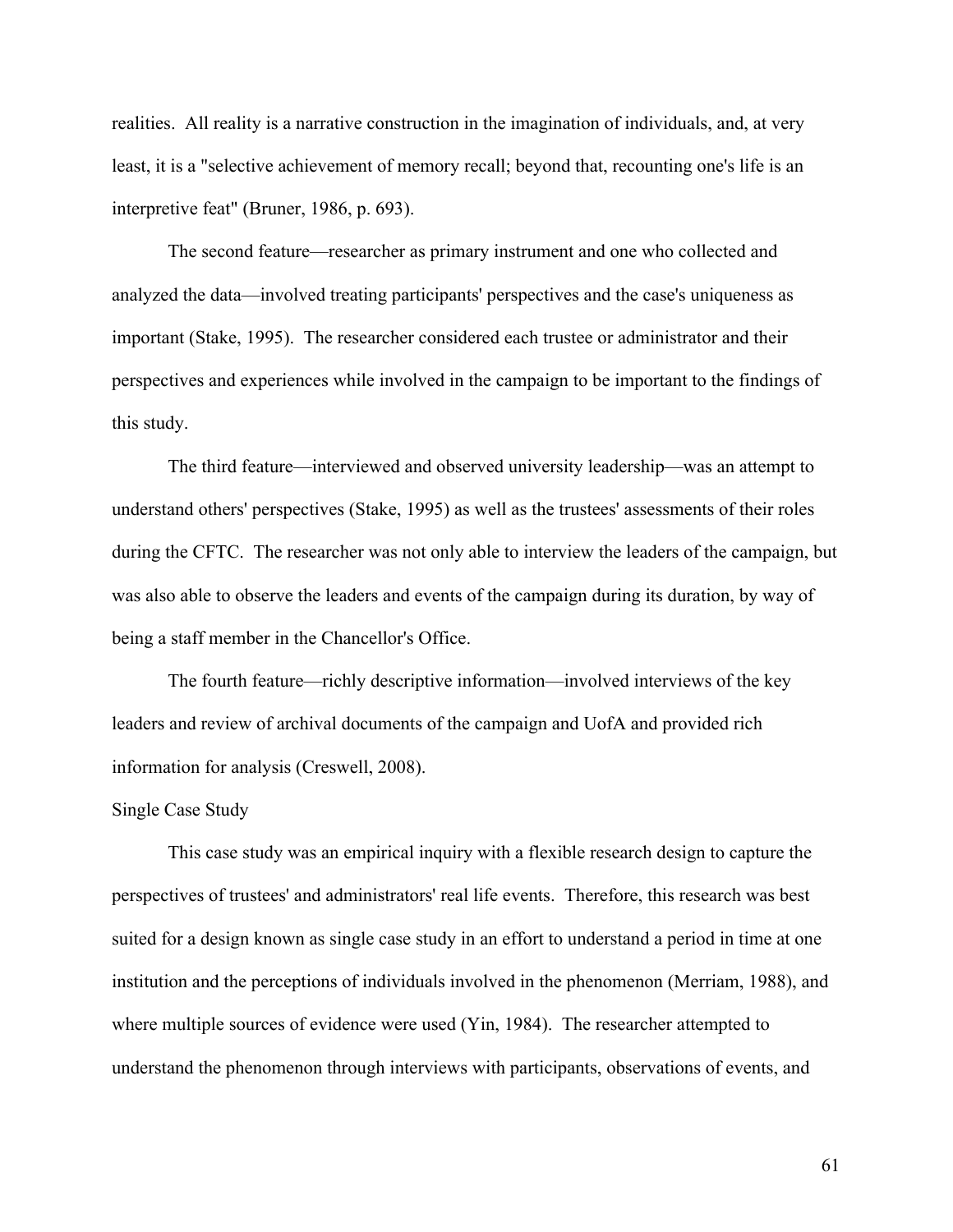document review. Case study researchers attempt to seek holistic description, understanding, and explanation (Merriam, 1988) of the phenomenon that cannot be easily separated from their context (Yin, 1984). The researcher sought thick description (Merriam, 1988) of the phenomenon being studied to understand the demographic and descriptive data in terms of cultural norms and mores, community values, and deep-seated attitudes and notions (Guba & Lincoln, 1981). According to Stake (1995), case studies must have boundaries, and according to Merriam (2009), if the phenomenon is not "intrinsically bounded, it is not a case" (p. 41). In fact, Merriam (1998) concluded that the single most defining characteristic of case study research lies in delimiting the object of study. This study was bounded by its focus on the role of trustees during the Campaign for the Twenty-First Century at the University of Arkansas, which was of intrinsic interest to the researcher.

#### Sampling

Among public higher education institutions, land-grant research universities tend to have the longest fundraising traditions (Hicks, 2006). Since 1871, the UofA has been the state's flagship land-grant university. In 2011, the Carnegie Foundation for the Advancement of Teaching placed the UofA in the highest research classification, based on the number of doctoral degrees awarded, grants received, and level of research activity—only 108 of the nation's top universities hold this distinction (UofA Newswire, 2011). The researcher felt that the UofA's journey to holding this distinction began with its CTFC in 1998. Before the campaign began, the UofA's endowment was \$119 million, and at its conclusion in 2005, the UofA's endowment was \$691.5 million. The UofA's capital campaign, the Campaign for the Twenty-First Century, raised \$1.046 billion. Several UofA trustees had roles in the campaign and this study attempted to understand those roles. In fact, the researcher identified the names of at least 17 past, present,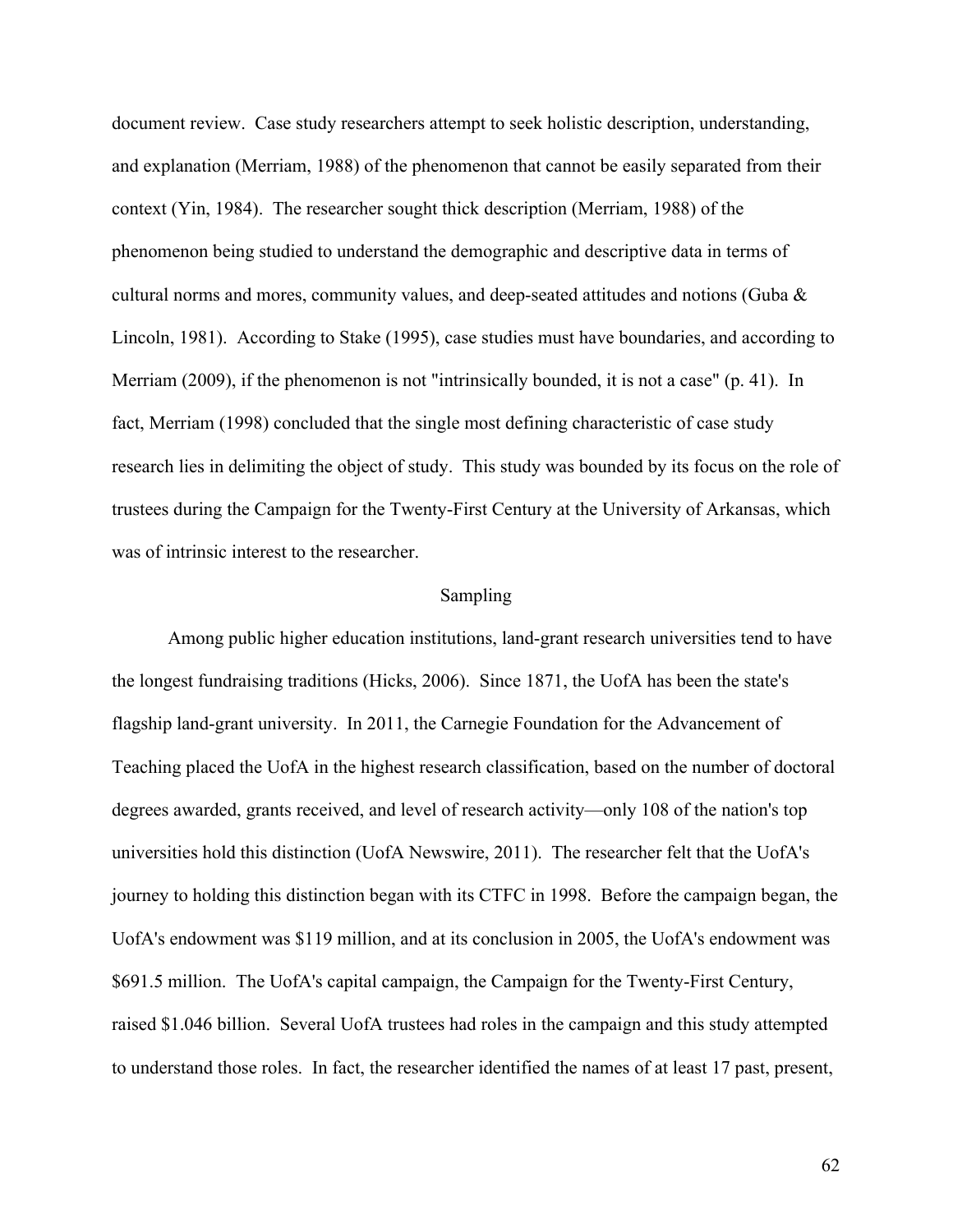and future trustees who were members of the CTFC steering committee. There were more than 100 prominent alumni and friends who assisted with the campaign effort, and who volunteered "their time, talent, and leadership to serve each of the schools, colleges, units, and also to represent regional interests in the University of Arkansas throughout the Campaign as a member of a constituent or regional committee" (UofA, 2001b). Six of those volunteers were current members of the UofA's board of trustees at the time of the campaign.

Maximal variation sampling, a purposeful sampling strategy, was used for this study. Individuals who differed on some characteristic or trait (Creswell, 2008) and who represented a wide range of characteristics (Merriam, 2009) were purposely chosen to be interviewed. The differentiated characteristic in this case was variation of the participants' job titles and their roles in the CTFC. According to Patton (1990), this sampling strategy can be used in a single case to ensure variations in experiences are understood "while also investigating core elements and shared outcomes" (p. 172). The purposeful sample for this study included intentionally selected trustees and those administrators who worked closely with the trustees and who participated in the CTFC in an attempt to develop many perspectives (Creswell, 2008) of the trustees' roles. The sample population was chosen purposefully to obtain rich information (Creswell, 2008; Merriam, 2009; Patton, 2002) and included the following individuals who were in key leadership positions (a) four system trustees, (b) past system president, (c) one current and two past campus chancellors, (d) vice chancellor for university advancement (who is currently the chancellor), (e) associate vice chancellor for development, (f) assistant vice chancellor for advancement, and (g) two directors of development (major gift officers from different colleges). The purposeful sample included 12 individuals and their perceptions of trustees' roles to provide a variety of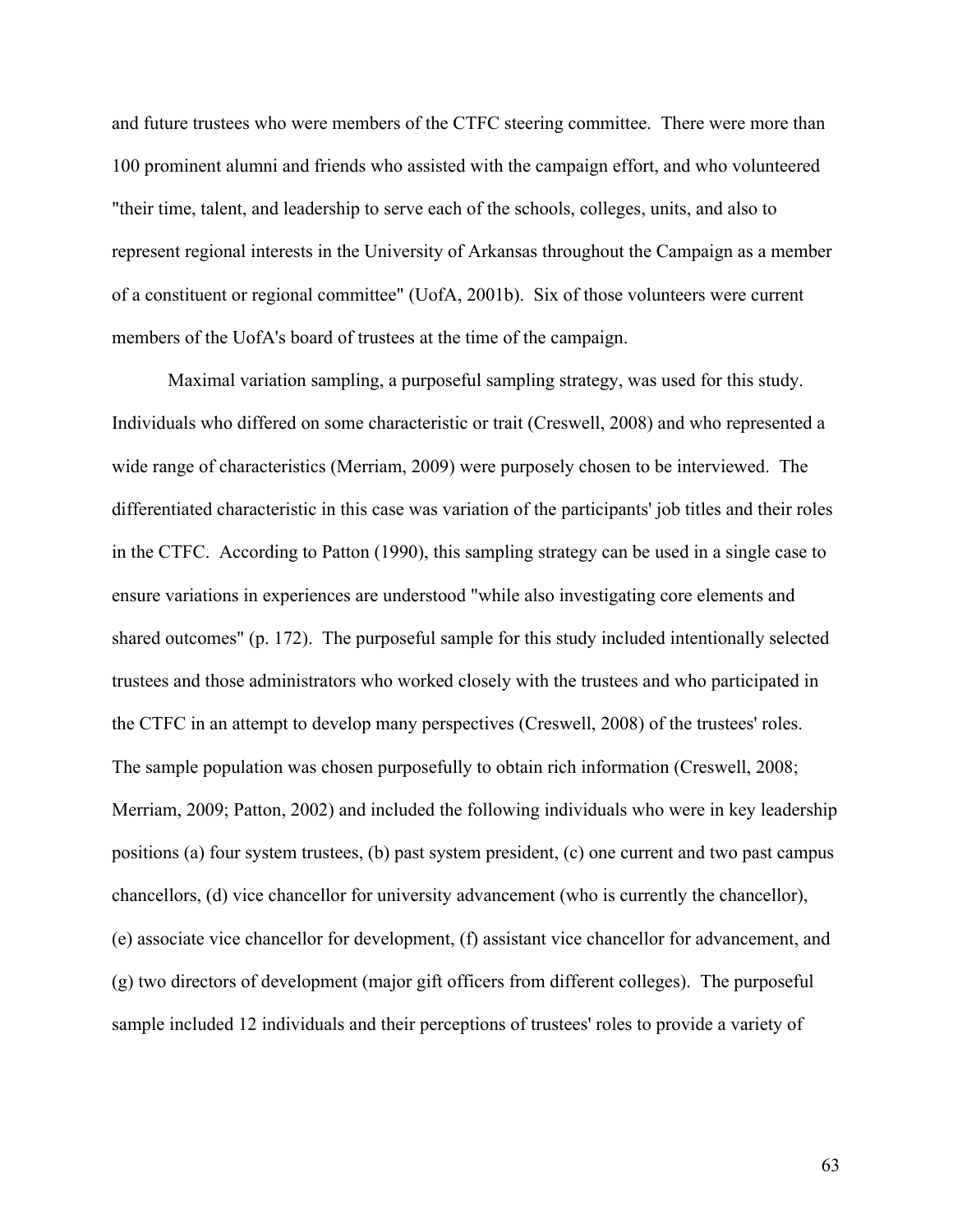lenses, which allowed for "multiple facets of the phenomenon to be revealed and understood" (Baxter & Jack, 2008, p. 544).

# Data Collection

The researcher served as the primary instrument for data collection and analysis through in-depth interviews with trustees and administrators and document review. Emergent design flexibility was used to allow for following whatever direction the phenomenon took the researcher. Inductive analysis approach permitted issues of the case to emerge from the data collected. An interview guide of questions was followed to ensure consistency of approach with participants, but the list of questions varied somewhat depending on the participant being interviewed. As defined by Shelton (2004), the researcher strived to enable a future investigator to repeat the study by attempting to leave an audit trail. The transcribed data was managed with the assistance of a database that included all written correspondence with participants, such as email messages. Transcripts were sent to participants for member checking to ensure the researcher had portrayed the issues as the participants intended. In addition, the researcher kept a reflexive journal during the study. Microsoft Outlook messaging software was used to keep track of schedules of events, interviews, and contact information.

Collection of information for this study included data from two primary sources campaign-related documents and publications, both archival and current, and interviews of university and campaign leaders and campaign team members at the UofA. The systematic collection of data from multiple data points enhanced validation by triangulation (Creswell, 1994, 2008; Hicks, 2006; Stake, 1995). The systematic collection of data using an interview protocol and processing data with the aid of hand analysis of the data by the researcher increased study reliability (Creswell, 2008).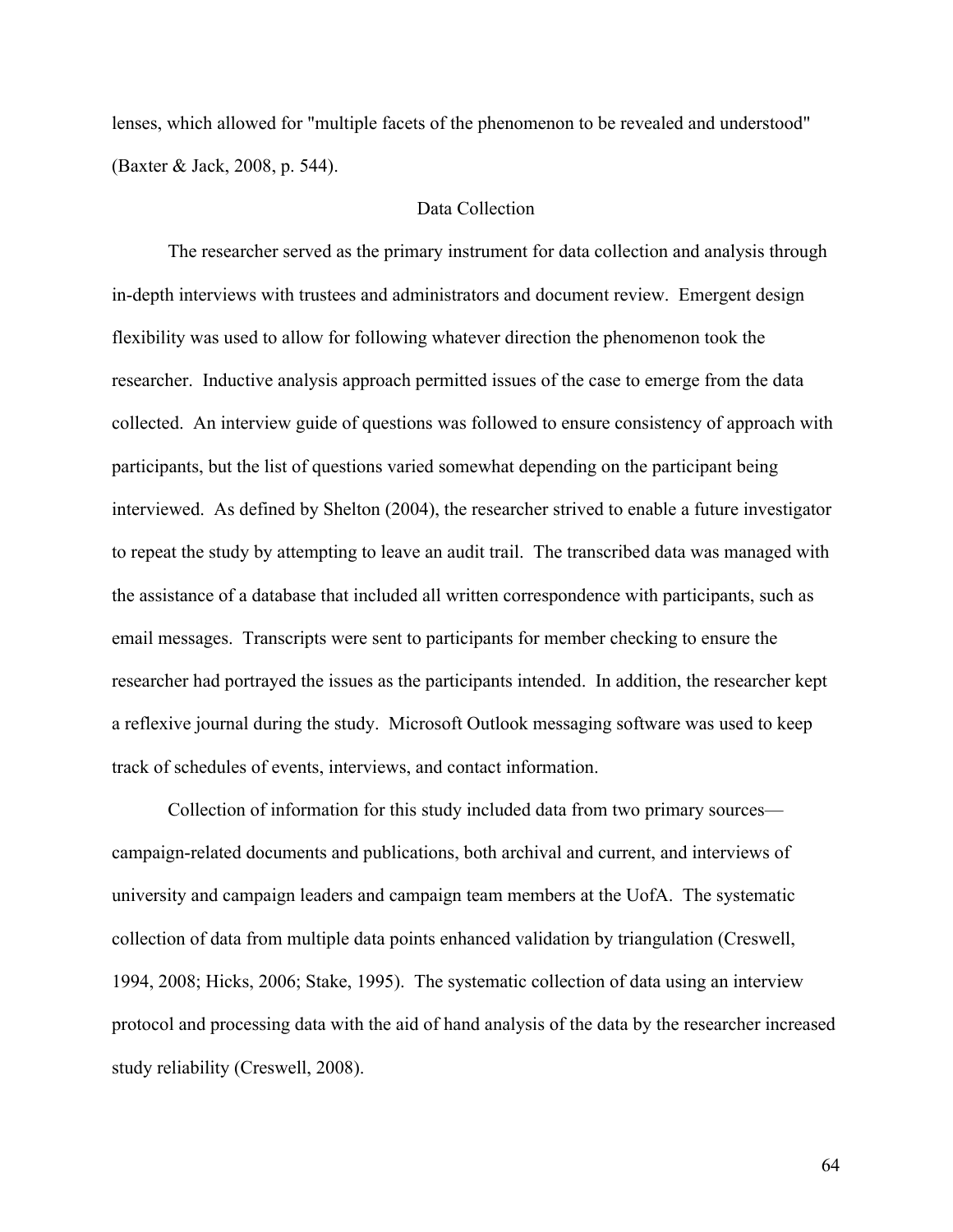The collected and analyzed documents consisted of campaign case statements, brochures, organizational charts, campaign newsletters (print and electronic), planning documents, management reports, academic catalogs, 2010 Commission reports, and The Council for Aid to Education Annual Voluntary Support of Education Survey. The researcher transcribed from digital audio files all interview and meeting data. The texts of all interviews were combined into one document to organize materials for coding and annotating (Creswell, 2008).

# Researcher as Instrument

Interest in this topic resulted from the researcher being an employee of the UofA Chancellor's Office since 1993, although the researcher began working for the UofA in 1976. This shared background helped gain access to the participants and provided understanding of the participants' experiences, and allowed the researcher to witness the progress of the institution. Fiscal health of the institution before and after the results of the campaign were observed and reviewed during this study. Personal reflections about the meaning of the data were included in the study because the researcher's perspectives and views cannot be kept completely separate from interpretations (Stake, 1995). The researcher was a staff member of the Chancellor's Office during the time of the CTFC, and therefore, felt well positioned to reflect and remark on the larger meaning of the data based on personal interaction with the participants.

# Field-Testing

Field-testing of the interview question guide included key UofA advancement professionals. Field-test material was sent to UofA advancement and development professionals including (a) associate vice chancellor for development, (b) executive director of development, (c) several college-level directors of development, (d) director and associate director of constituent relations, (e) director of university relations, and (f) several past and present students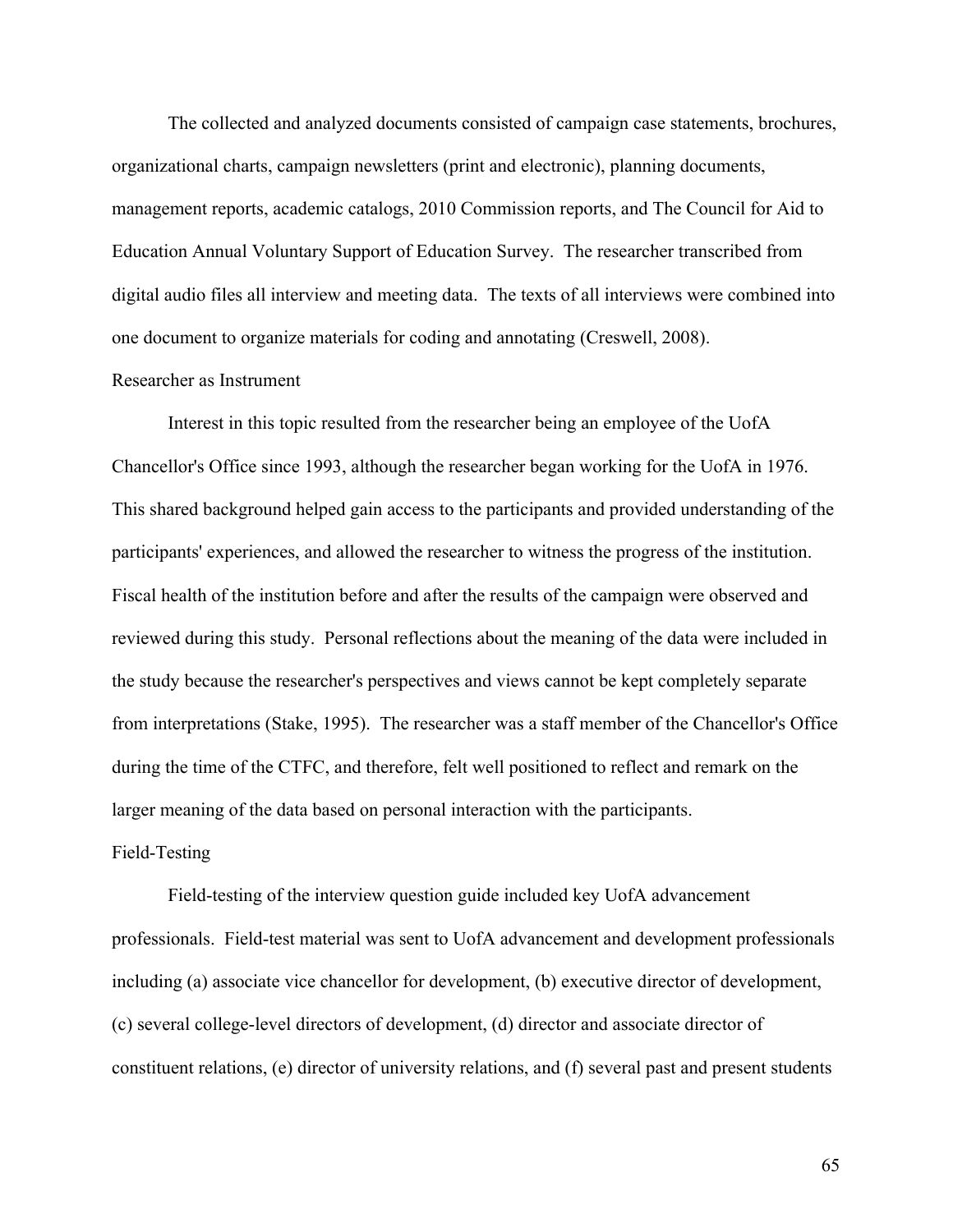of the doctoral higher education leadership degree program. Of those in the field-test group, two directors of development for college deans were interviewed regarding their work with trustees during the campaign—those two interviews were included as part of this study. The two directors of development interviews provided rich information because the individuals worked closely with trustees during the campaign. One of the directors interviewed worked closely with one trustee who was a participant in the study, providing for a triangulation of information. The field-test materials requested feedback on format, content, and clarity of the Request for Participation Letter (Appendix A), Informed Consent Form (Appendix B), Interview Guide (Appendix C), and Member Checking Correspondence (Appendix D), which was sent requesting participation in the study. Because of the field-testing and the feedback received, two questions were added to the interview guide, which focused on how well campaign information was communicated. The two additional questions regarding communication were (a) During the campaign, did you feel that communication from the leadership was timely; and (b) Did communication provide enough background information for the job that you were doing?

The researcher field-tested the audio recording equipment and the interview guide by interviewing two UofA advancement professionals. The professionals (both directors of development for different academic college dean's offices) interviewed understood well the UofA's advancement organizational structure and had expertise and familiarity with UofA's fundraising efforts and the CTFC. The participant interviews took place in a conference room located inside the Chancellor's Office. The confidential field-test interviews were conducted to ensure the interview questions were concise and provided for the collection of rich data.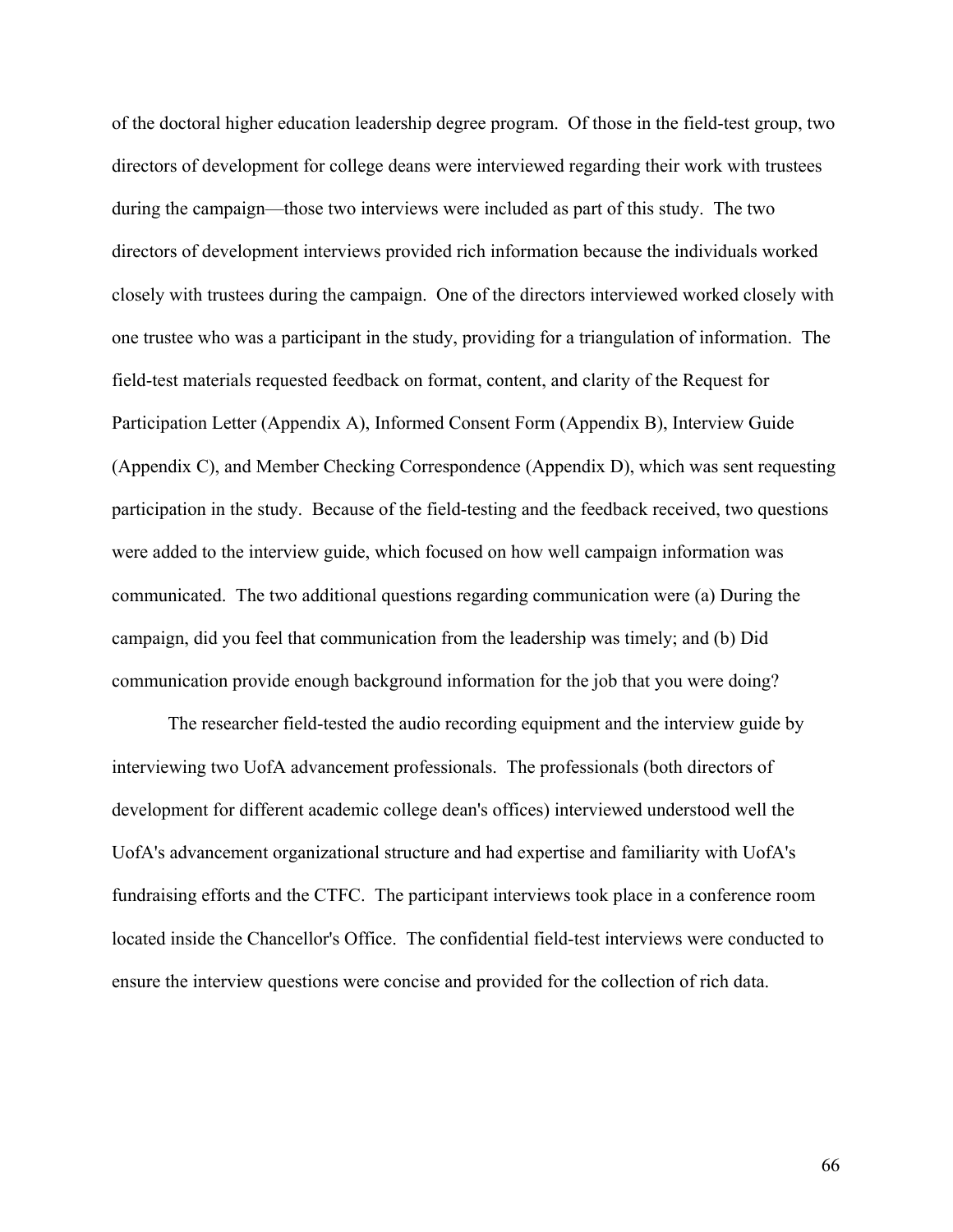Interviews

The researcher conducted person-to-person conversations (Merriam, 2009) with trustees and administrators to discuss their experiences and opinions regarding the roles of trustees during the campaign. The researcher felt that the participants were articulate, did not hesitate to speak, and seemed to share their opinions comfortably (Creswell, 2008). Member checking letters and transcripts were sent to each participant to ensure accuracy (Appendix D). Four of the participants returned their transcripts with handwritten notes for correction or clarification to their transcripts. The remaining participants confirmed for the researcher that they had no changes to include.

The UofA's David and Barbara Pryor Center for Arkansas Oral and Visual History provided a high-quality audio kit for the researcher to capture the interviews. The audio kit inventory included (a) Marantz PMD661 Digital Audio Recorder, (b) two Sony Electret Condenser Microphone ECM-88B units, (c) Sony Dynamic Stereo Headphones MDR-7506, and (d) documentation of interviewing instructions and guides. Apple iTunes software was used for converting the recorded interviews from .wav files to MP3 files. The researcher transcribed the MP3 files using *ExpressScribe* software*,* which is a professional-quality transcription program, using a MAC Air laptop. According to Merriam (2009), verbatim transcription of interviews provides the best database for analysis. The high quality of the recordings assisted with assuring accuracy of the transcripts. After each interview was transcribed, the researcher listened to each recorded interview while reading each transcript to ensure accuracy before engaging in member checking. A *Polycom SoundStation2W Wireless* conference speaker telephone was used for one interviewee who lived out of state—this interview was also recorded and transcribed. In addition, the researcher took notes during each interview as key issues were discussed.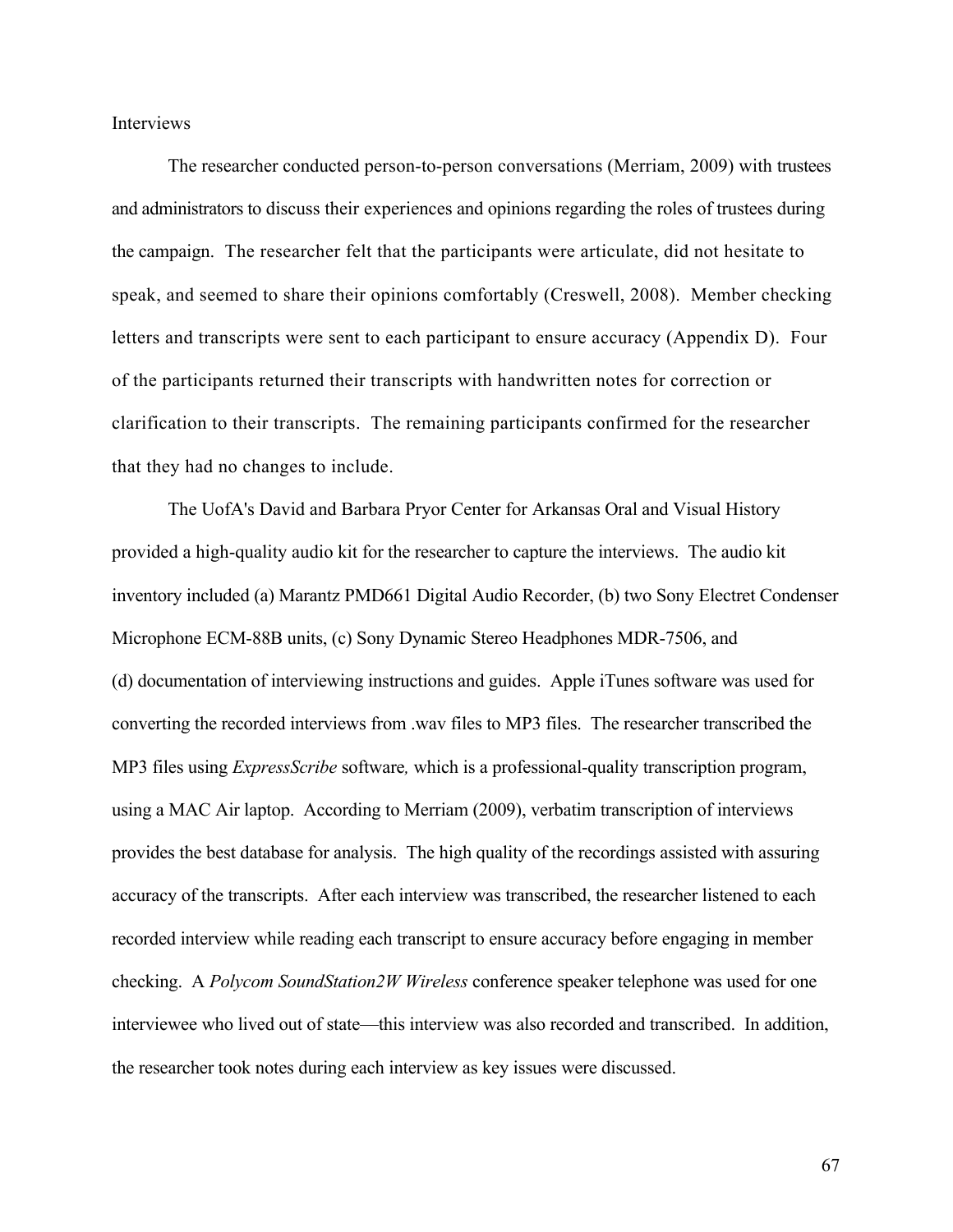## Observations and Observational Field Notes

Not everything can be observed, such as feelings, thoughts, and intentions (Patton, 2002), as researchers attempt to find out what is "in and on someone else's mind" (p. 341). However, part of qualitative research includes observations made while gathering information (Creswell, 2008; Merriam, 2009). As a staff member of the Chancellor's Office, the researcher was part of the everyday working environment of most participants during the duration of the CTFC, in addition to an occasional working relationship with the rest of the participants. The researcher did not observe or participate in direct fundraising events or preparatory meetings during the campaign; however, the researcher did attend celebratory campaign events, and was familiar with the physical environment. The topic for this study was of past events; therefore, the study did not provide for current observation of real life events.

## Document Analysis

Document analysis was purposefully chosen (Merriam, 2009) to include material pertinent to the CTFC, as well as the financial health of the UofA over the past 15 years. The main source for document collection included UofA's campaign literature and newswire archival material, which provided for a rich source of information (Creswell, 2008). Brochures and publications regarding the University of Arkansas at the time of the Campaign for the Twenty-First Century to present were examined. Documents included publications intended to make the case for a capital campaign, newswires, and the four publications for the 2010 Commission intended to make a case for state support, among other documentation. Biographical information was gathered for each participant for the researcher to understand their background before scheduling interviews.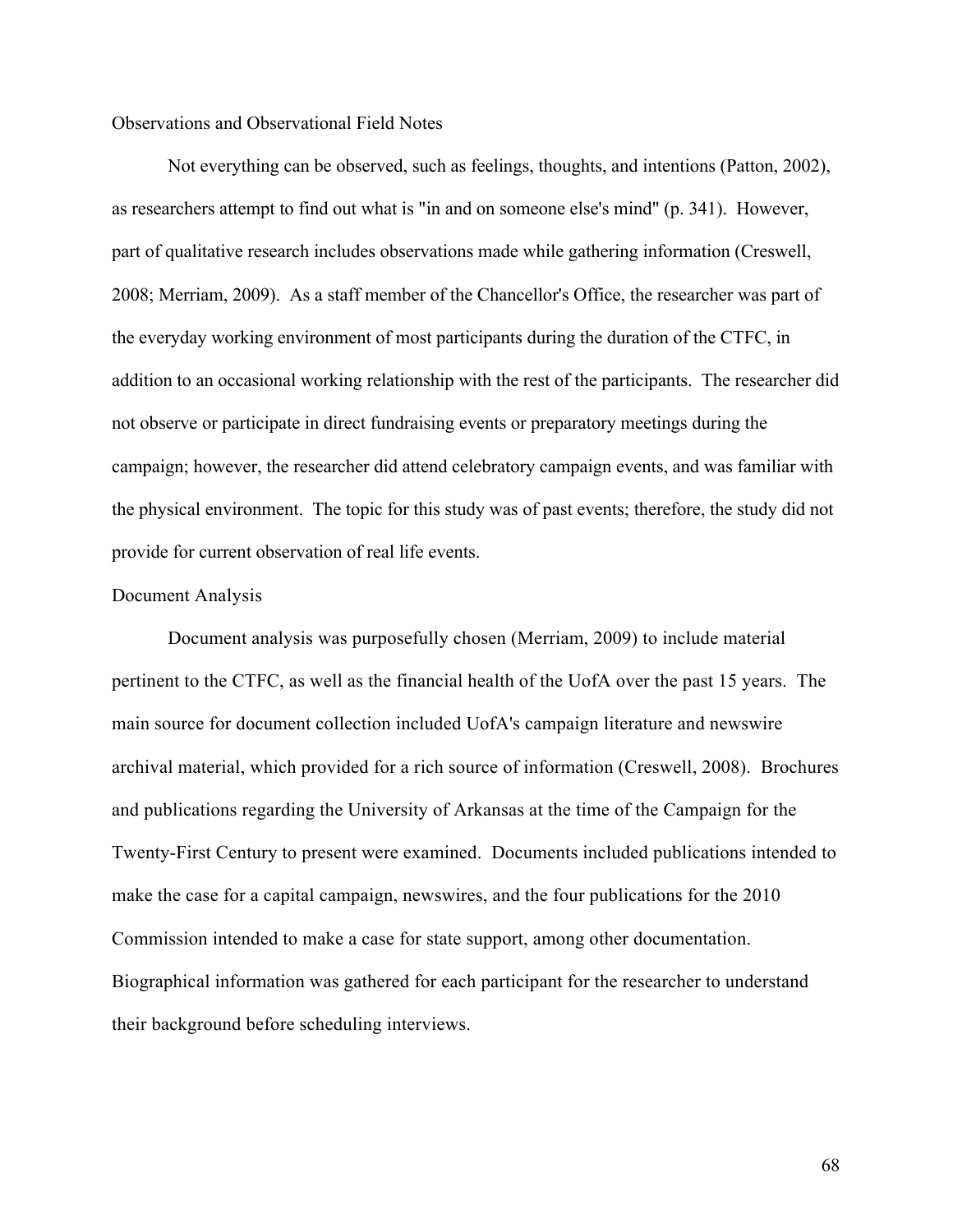#### Data Analysis

All qualitative data analysis is inductive and comparative in common themes (Merriam, 2009). With inductive analysis, the researcher was searching for patterns, themes, and categories in the data collected (Patton, 1980). Data sets consisted of transcribed interviews, documents, and email correspondence, and were managed with hand data analysis (Creswell, 2008), which was used to enhance rigor of the study. To assist the researcher in analysis, coding was used for data management and retrieval.

To stimulate critical thinking and primary analysis of the data collected, the researcher's observer comments and reflections on issues raised were written in a journal (Merriam, 2009). As suggested by Bogdan and Biklen (2007), emergent ideas and themes where discussed with UofA fundraising professionals to enhance analysis and to "fill in holes of description" (p. 165). In addition, the researcher explored the fundraising and capital campaign literature before and during data collection.

## Coding

The coding process in qualitative research helped to prepare and organize the data and assisted the researcher to make sense of the data. The data were divided and labeled with text segments, then checked for redundancy. The text segments, also known as code, were collapsed into themes, also known as categories, according to Creswell (2008). Hand analysis of qualitative data required the researcher to read the data, mark it by hand, and divide it into parts (Creswell, 2008). Coding the data by hand then collapsing the codes or text segments into larger themes or categories allowed the researcher to become familiar with the data, and helped with understanding the varying roles of trustees during the campaign.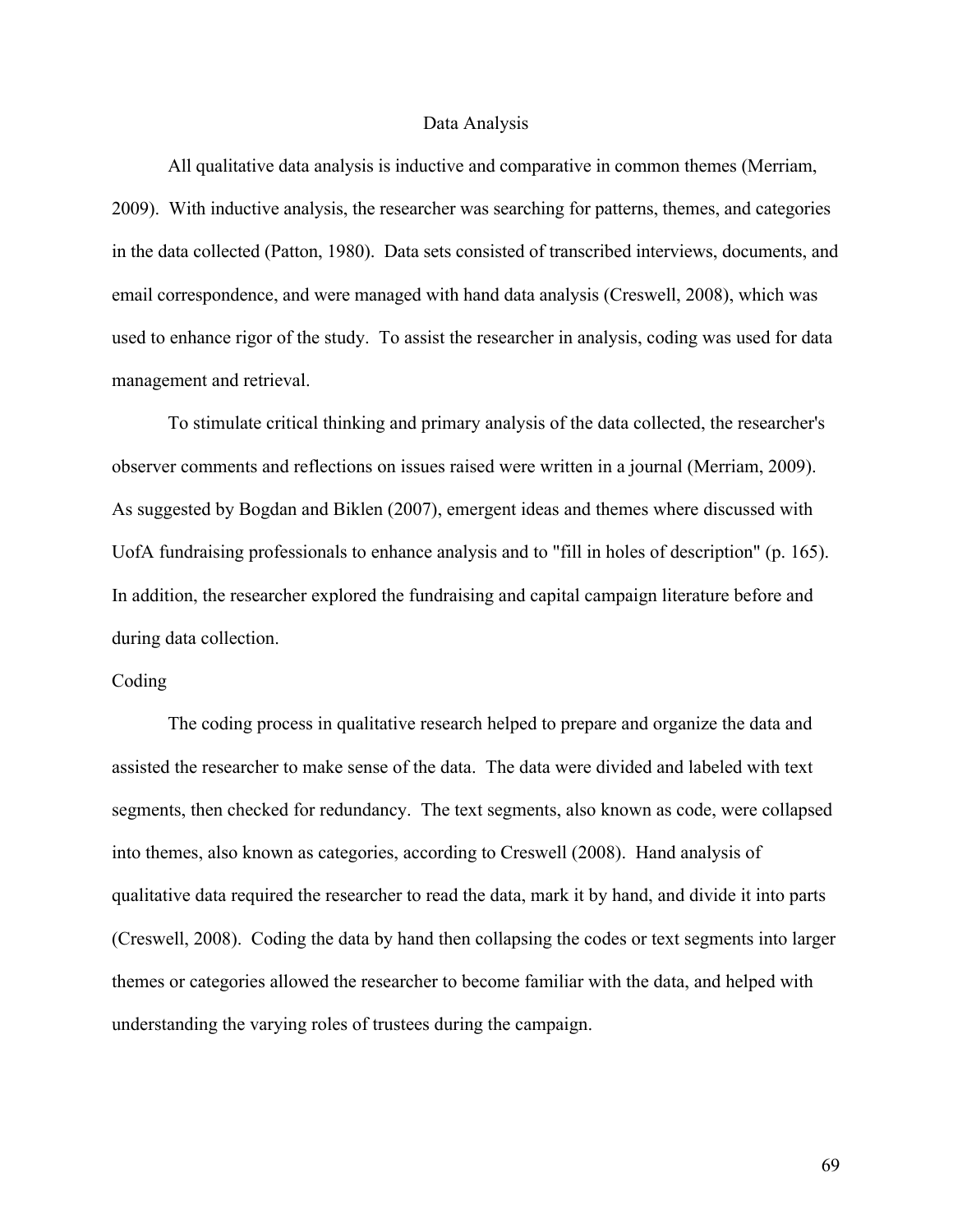Themes

Themes, according to Creswell (2008), are similar codes combined together to form a major idea. For this study, after the data were collected and transcribed from the interviews, the interviews were combined into one database, and data were explored to develop codes as the first step in "preliminary exploratory analysis" to get a sense of the data (Creswell, 2008, p. 250). Part of the first step was to determine if more data collection was needed. For this study, one reoccurring theme, which was evident to the researcher during the interviewing phase of research, was that fundraising on the UofA campus began with Chancellor Daniel E. Ferritor. Therefore, Institutional Review Board approval was requested to interview Dr. Ferritor to collect additional data for the researcher to obtain a better understanding of the institutional fundraising history. Themes derived from the answers to research questions by interviewees described the roles of trustees during the campaign, which provided multiple perspectives, and were confirmed with institutional documents, whenever possible.

#### Research Rigor

Producing and contributing valid and reliable knowledge in an ethical manner is a concern and goal for researchers (Merriam, 2009). To ensure trustworthiness and rigor for this study, the researcher used strategies, such as triangulation, audit trail, and member checking of interview transcripts (Creswell, 2008; Merriam, 2009). Validity and reliability relates to whether the study's findings are "sufficiently authentic" (Lincoln & Guba, 2000, p. 178) and ring true. Validity and reliability concerns include internal validity, reliability, and external validity, according to Merriam (2009). Internal validity (or credibility) deals with how well research findings match reality and how well the data is interpreted (Merriam, 2009). Reliability, according to Merriam (2009), is the consistency of the findings in the study. External validity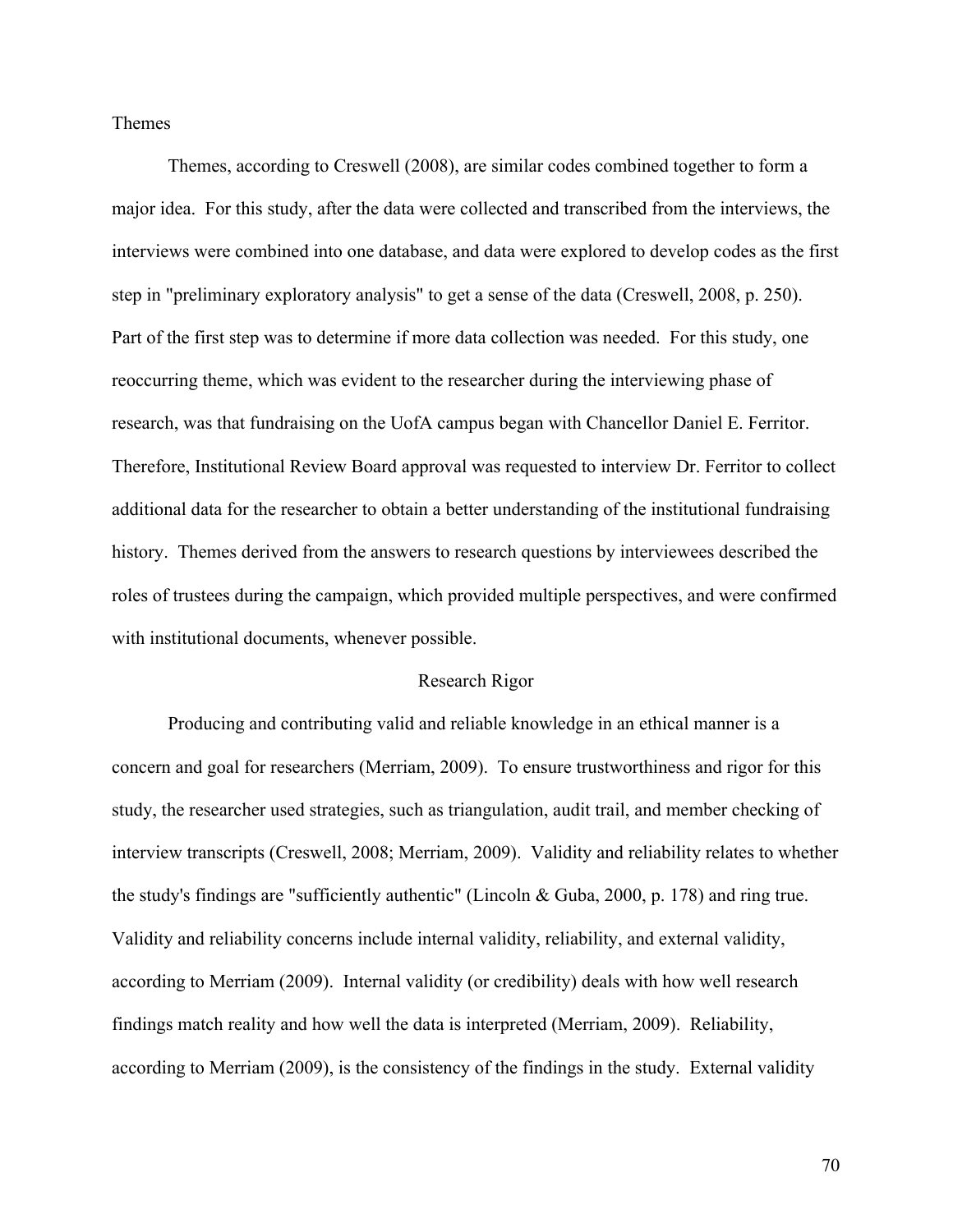concerns the extent to which the findings can be "generalized or transferred to other situations" (Merriam, 2009, p. 234). Lincoln and Guba (1985) refer to the concepts of internal validity, reliability, and external validity in terms of credibility, transferability, dependability and confirmability.

# **Credibility**

In addressing credibility, the researcher attempted to demonstrate a true picture of the role of trustees during the CTFC, which was the phenomenon under scrutiny (Shenton, 2004). Careful attention to conceptualization, data collection, analysis, and interpretation are essential to a credible study. Therefore, credibility for this study was established through (a) interviews of participants who provided varying viewpoints; (b) literature review of higher education fundraising and leadership; (c) document collection from the CTFC which included archival printed materials, electronic documents, news articles, UofA-produced videos and photographs of the CTFC; and (d) observation of the events of the CTFC.

The researcher's credibility was increased by use of triangulation and member checks of the interviews obtained. Data triangulation included the perceptions of participants interviewed formally, as well as perceptions of secondary UofA sources who had development roles during the CTFC and who were interviewed informally to ensure confirmation of the formally interviewed participants' accounts. Member checking guaranteed accuracy by sending interview transcripts to participants for review, comments, and edits. Archival and current UofA documents reviewed also contributed to data triangulation.

### Dependability

If this study were repeated in the same context, would it yield the same results? According to Merriam (2009), a better question regarding dependability of the study is "whether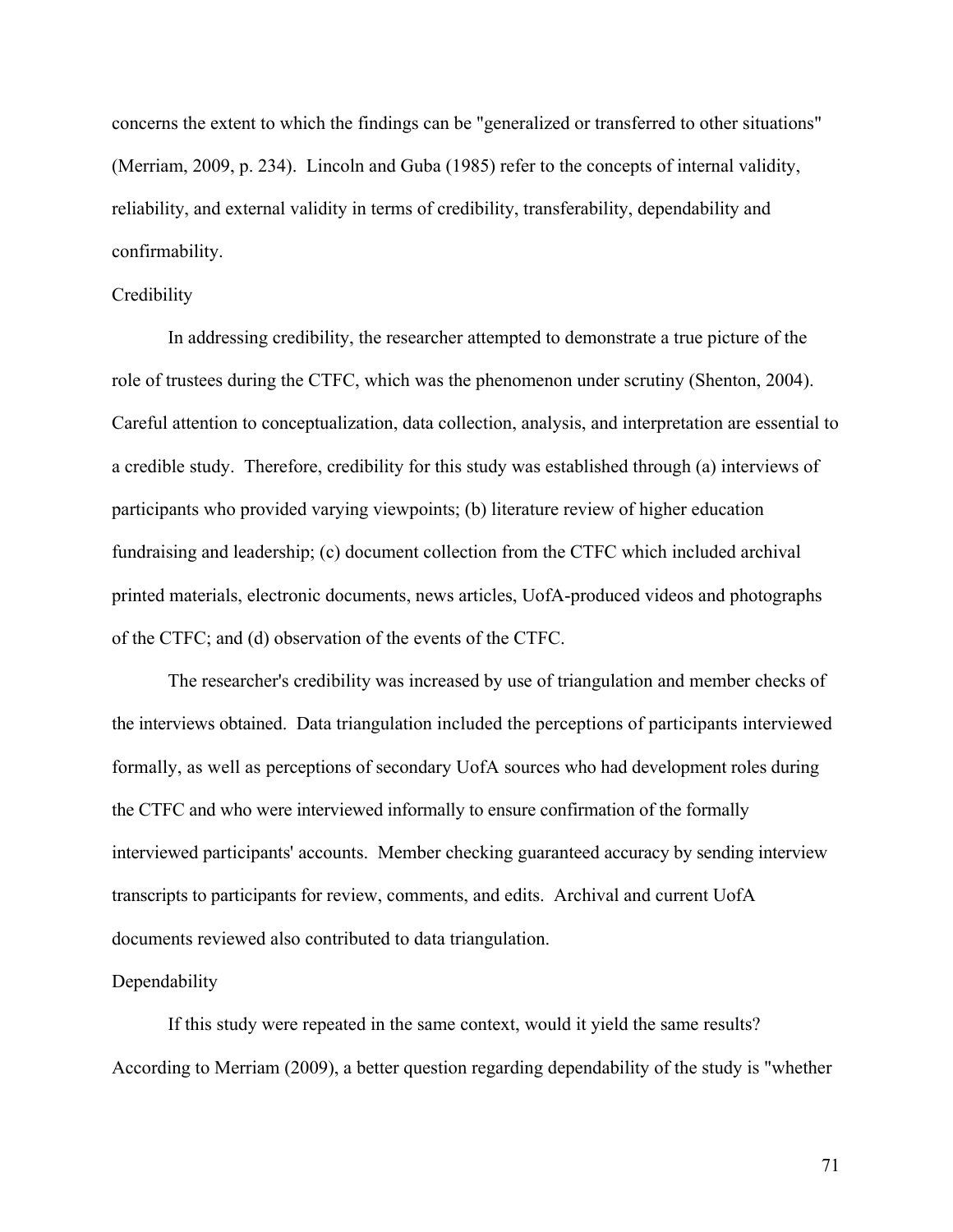the results are consistent [and dependable] with the data collected" (p. 221). Dependability can be problematic for qualitative researchers because "human behavior is never static, nor is what many experience necessarily more reliable than what one person experiences" (Merriam, 2009, p. 221). Techniques, such as triangulation of data sources—using multiple interviewees, and source documents—and an audit trail of collected data can assist the researcher with dependability (Lincoln & Guba, 1985; Merriam, 2009). The audit trail of processes (Lincoln  $\&$ Guba, 1985) found in the methodology section of this study should lead any researcher to authenticate the findings of the study.

## Confirmability

According to Patton (2002), the researcher's biases are inevitable; however, that does not mean that the data collected cannot be confirmed if the research was duplicated. Member checking of all interview transcripts were accomplished by sending text versions of all transcripts to the interviewees, asking for edits or clarification of content, if needed. In addition, the researcher should include his or her own predispositions to the findings of the study (Shelton, 2004), which is a key criterion for confirmability or "objectivity," as described by Miles and Huberman (1994, p. 278). For this study, the researcher did not find what was expected regarding the criteria used when recruiting trustees to be a part of the campaign; however, it was reported as understood from the data.

#### Transferability

Although qualitative research scholars have written that it can be hard to generalize qualitative findings (Patton, 1990; Yin, 1993), there are methods the researcher can carry out to strengthen their case (Firestone, 1993). For the transferability of this study, the researcher attempted to provide sufficient contextual information and detail of the institution of study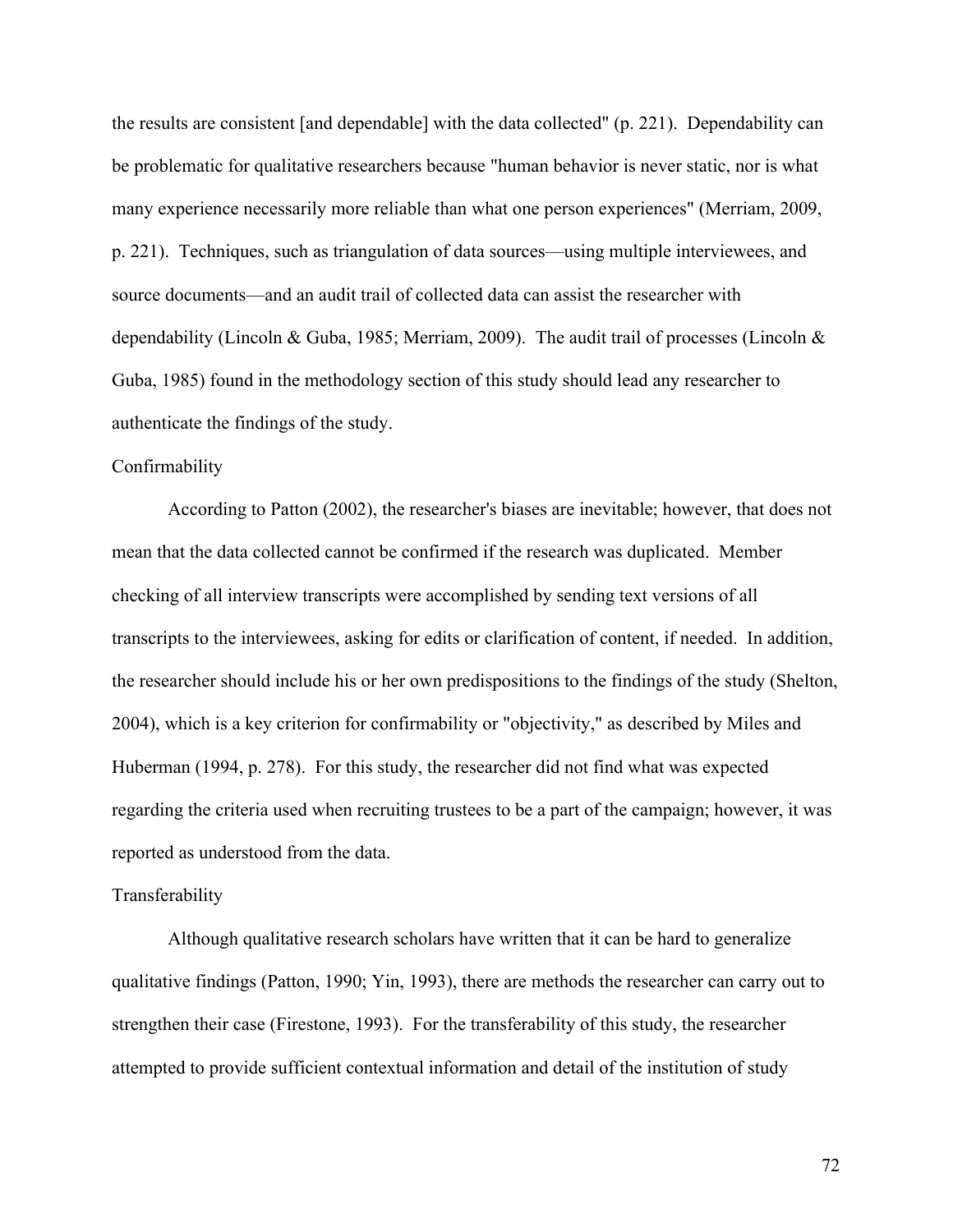(Shelton, 2004), which allows for the reader to determine whether the "prevailing environment is similar to another situation with which he or she is familiar and whether the findings can justifiably be applied to the other setting" (Shelton, 2004, p. 63). The prospect of transferability should not be immediately rejected, although, each university is unique (Stake, 1995). Qualitative scholars have agreed that when situations are similar to that described in the study, practitioners may relate the findings to their own situations (Bassey, 1999; Firestone, 1993; Lincoln & Guba, 2000).

## Summary

A qualitative, single case study theory methodology was utilized for this study. Purposeful, maximal variation sampling was used to intentionally select trustees and administrators who were in key positions during the CTFC. The study's focus was on the role of trustees during the campaign; therefore, the researcher conducted interviews of 12 participants, transcribed the interviews, and analyzed the data in an attempt to understand and describe the findings.

A preliminary analysis was conducted to make sense of the data, and was followed by coding the data to develop themes about the role of trustees (Creswell, 2008). Qualitative procedures, such as member checking of interview transcripts, triangulation of data sources, and audit trail, were used in an effort to ensure credibility, dependability, and confirmability of this study; although, the nature of qualitative study required interpretation of findings.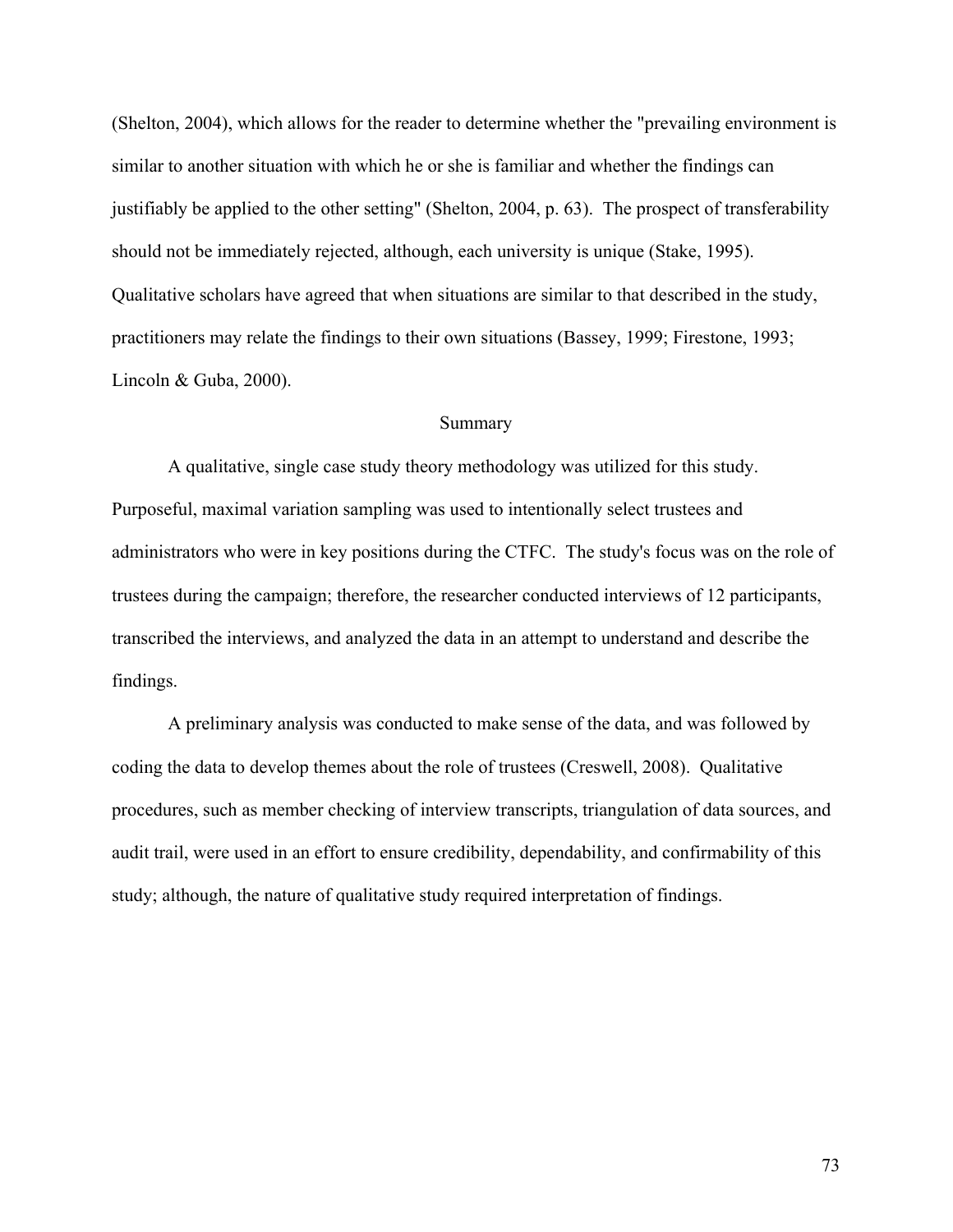#### Chapter IV

## Data Presentation and Analysis

This chapter presents the data collected and analyzed for this study, which was designed to understand the role of trustees in a capital campaign at a public land-grant research university that is the flagship campus within a multicampus system. The governor appoints the 10 trustees who govern the campuses within the system. Four methods of data collection were used to explain and describe the role of trustees including in-depth interviews, documentary evidence, participation in the setting, and direct observation (Creswell, 2008; Marshall & Rossman, 1999; Merriam, 2009; Stake, 1995). This chapter also presents profiles of the participants who were interviewed, along with the research questions asked, data analysis, and coding results.

In-depth interviews served as the primary data source for this study with content analysis of the transcripts. The interviews were accomplished during an 18-week period from August 8 to December 14, 2012. All of the UofA trustees and administrative leaders selected to be interviewed for this study consented to participate. The 12 individual interviews lasted between 26 to 79 minutes, with the average interview lasting 50 minutes. Institutional documentary evidence was reviewed, which included publications from the Campaign for the Twenty-First Century (CTFC) and the UofA 2010 Commission, among others. The researcher was able to observe the events surrounding the campaign due to working in the Chancellor's Office during the time of the campaign, but the researcher also kept observational field notes compiled during interviews and made journal entries during the period of data collection and analysis.

## Description of Participants

For this inquiry, a single case was chosen to understand and describe the role of trustees in a comprehensive capital campaign at a public land-grant research institution. To protect their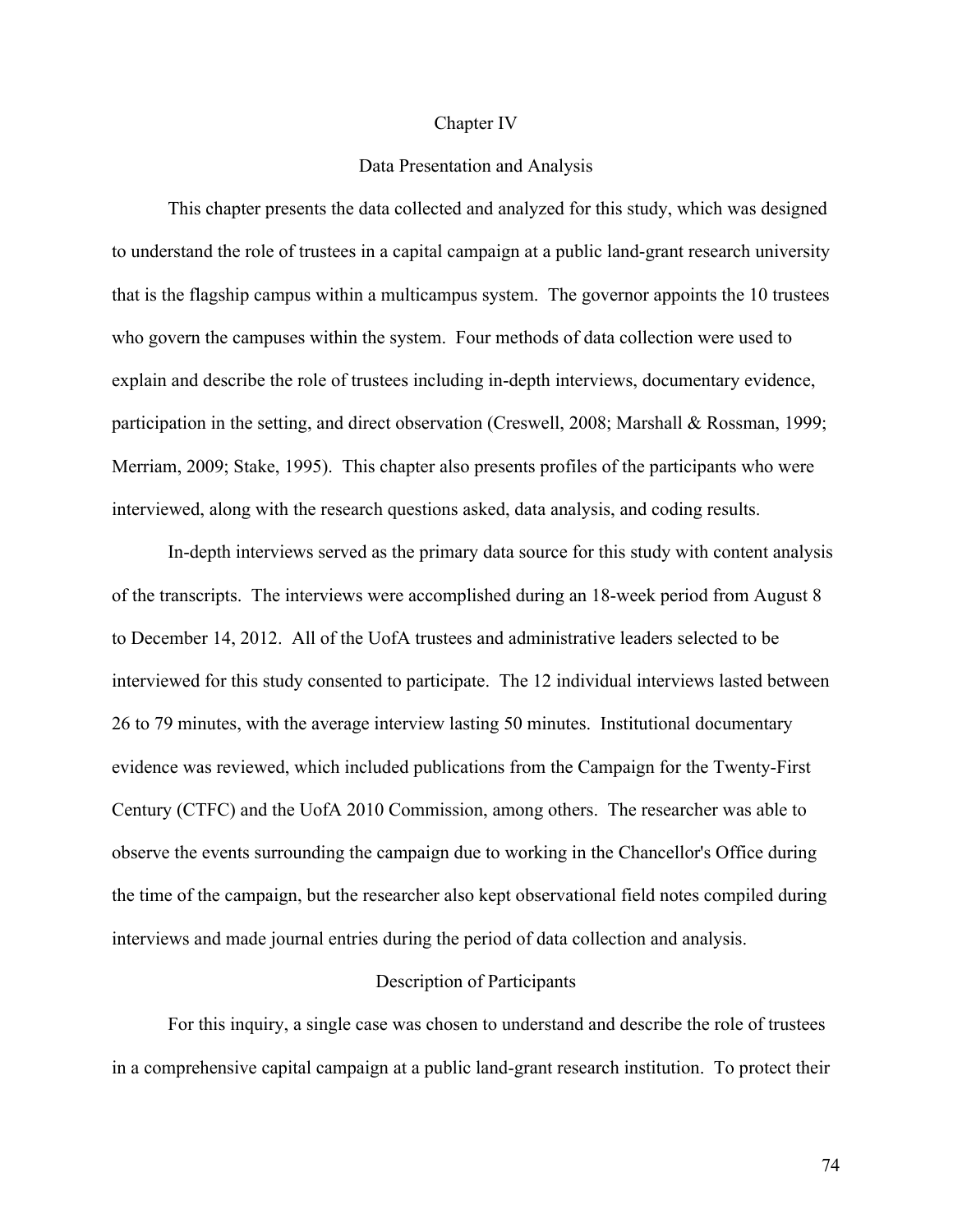identity, board of trustee members were referred to as trustee and the various administrators were jointly labeled as administrator. Table 1 illustrates the biographical data of the study participants, which includes position titles, dates in office, gender, and education. Appointment dates to the board of trustees were intentionally omitted to increase the difficulty of connecting individual trustees to the study. Twelve individuals were interviewed, including one individual who served as the vice chancellor for university advancement at the time of the campaign and who has been the campus chancellor since 2008.

Table 1

| Title of Position                                                   | Dates in<br>Office                                        | Gender | Education                                                                                                                                   |
|---------------------------------------------------------------------|-----------------------------------------------------------|--------|---------------------------------------------------------------------------------------------------------------------------------------------|
| Member of the<br>University of Arkansas<br><b>Board of Trustees</b> | Year<br>omitted to<br>avoid<br>identifying<br>the trustee | M      | Juris Doctor degree from the University of<br>Arkansas                                                                                      |
| Member of the<br>University of Arkansas<br><b>Board of Trustees</b> | Year<br>omitted to<br>avoid<br>identifying<br>the trustee | M      | Bachelor's degree and Juris Doctor degree<br>from the University of Arkansas, and<br>honorary doctorate from the University of<br>Arkansas  |
| Member of the<br>University of Arkansas<br><b>Board of Trustees</b> | Year<br>omitted to<br>avoid<br>identifying<br>the trustee | M      | Bachelor's degree from Southern Methodist<br>University                                                                                     |
| Member of the<br>University of Arkansas<br><b>Board of Trustees</b> | Year<br>omitted to<br>avoid<br>identifying<br>the trustee | M      | Bachelor's degree from the University of<br>Arkansas, and doctor of dental surgery<br>degree from the University of Tennessee in<br>Memphis |
| President of the<br>University of Arkansas<br>System                | 1990-2011                                                 | M      | Bachelor's and master's degrees from the<br>University of Arkansas, and doctoral degree<br>from the University of Oklahoma                  |

*Positions Held and Educational Data of Study Participants*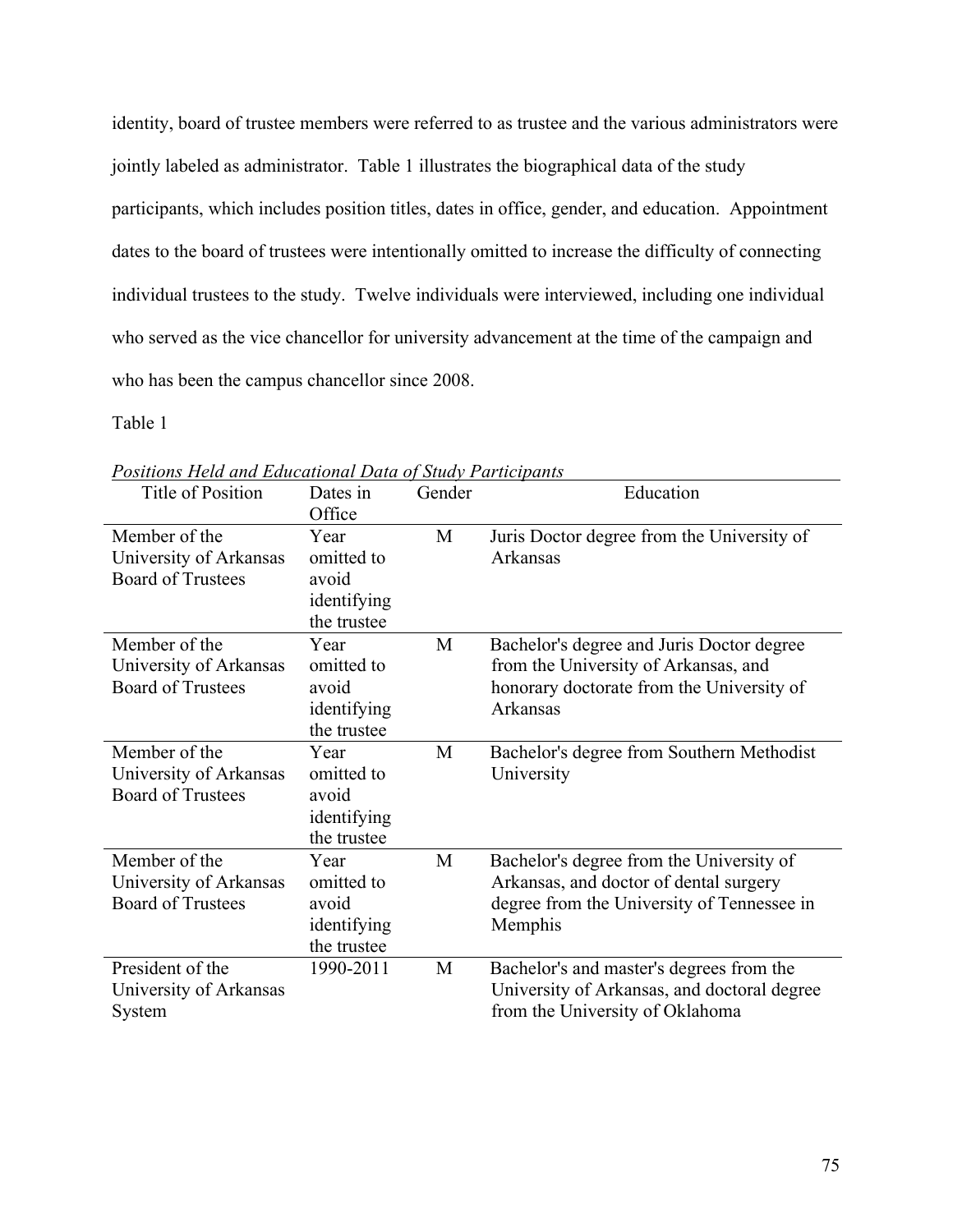Table 1 (Cont.)

| Title of Position                                          | Dates in<br>Office | Gender                    | Education                                                                                                         |
|------------------------------------------------------------|--------------------|---------------------------|-------------------------------------------------------------------------------------------------------------------|
| Chancellor; and                                            | 1986-1997          | M                         | Bachelor's degree from Rockhurst College,<br>master's and doctoral degrees from                                   |
| University Professor of<br>Sociology; and                  | 1998-2005          |                           | <b>Washington University</b>                                                                                      |
| Bernice Jones Chair of<br>Community; and                   | 2001-2005          |                           |                                                                                                                   |
| UofA System Vice<br>President for Academic<br>Affairs; and | 2005-2012          |                           |                                                                                                                   |
| UofA System Vice                                           | 2012-              |                           |                                                                                                                   |
| President of Learning<br>Technology                        | present            |                           |                                                                                                                   |
| Chancellor; and                                            | 1997-2008          | M                         | Bachelor's degree from the University of                                                                          |
|                                                            |                    |                           | Arkansas, master's degree from Virginia                                                                           |
| Distinguished Professor<br>of Industrial                   | 2008-<br>present   |                           | Polytechnic Institute and State University,<br>doctorate from The Ohio State University,                          |
| Engineering                                                |                    |                           | honorary doctorates from Katholieke<br>Universitiet of Leuven, Belgium and George<br><b>Washington University</b> |
| Vice Chancellor for                                        | 1998-2008          | M                         | Bachelor's degree from Westminster College,                                                                       |
| University                                                 |                    |                           | Juris Doctor degree and doctoral degree from                                                                      |
| Advancement; and                                           |                    |                           | the University of Arkansas                                                                                        |
| Chancellor                                                 | 2008-              |                           |                                                                                                                   |
|                                                            | present            |                           |                                                                                                                   |
| <b>Associate Vice</b>                                      | 1998-2007          | $\mathbf{F}$              | Bachelor's degree from Lenoir Rhyne                                                                               |
| Chancellor for                                             |                    |                           | College, and master's degree from Western<br><b>Illinois University</b>                                           |
| University<br>Advancement                                  |                    |                           |                                                                                                                   |
| <b>Assistant Vice</b>                                      | 1997-2008          | $\boldsymbol{\mathrm{F}}$ | Bachelor's degree from Hendrix College, and                                                                       |
| Chancellor for                                             |                    |                           | master's degree from the University of                                                                            |
| University                                                 |                    |                           | <b>Arkansas</b>                                                                                                   |
| Advancement; and                                           |                    |                           |                                                                                                                   |
| <b>Associate Vice</b>                                      | 2008-              |                           |                                                                                                                   |
| Chancellor for                                             | present            |                           |                                                                                                                   |
| Administration                                             |                    |                           |                                                                                                                   |

*Positions Held and Educational Data of Study Participants*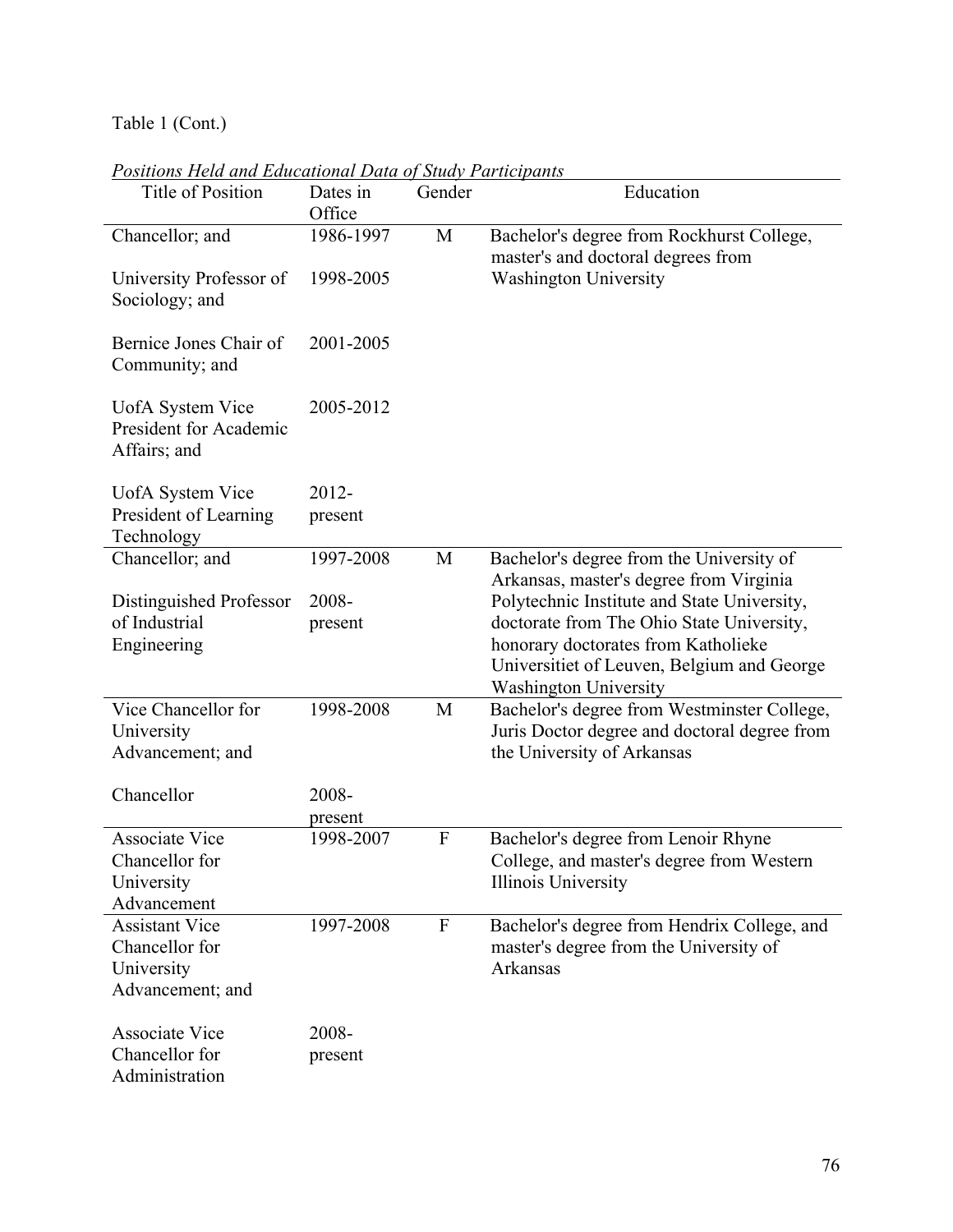Table 1 (Cont.)

| oshions II ama ana Bancanonai Dana of Shan e a mcipanis<br>Title of Position | Dates in  | Gender       | Education                                  |
|------------------------------------------------------------------------------|-----------|--------------|--------------------------------------------|
|                                                                              | Office    |              |                                            |
| Director of                                                                  | 2002-2013 | $\mathbf{F}$ | Bachelor's degree and doctor of law degree |
| Development (Major                                                           |           |              | from the University of Arkansas            |
| Gift Development                                                             |           |              |                                            |
| Officer)                                                                     |           |              |                                            |
| Director of                                                                  | 2001-2007 | M            | Bachelor's degree from the University of   |
| Development (Major                                                           |           |              | Texas-Arlington                            |
| Gift Development                                                             |           |              |                                            |
| Officer); and                                                                |           |              |                                            |
|                                                                              |           |              |                                            |
| Executive Director of                                                        | 2007-2011 |              |                                            |
| Development; and                                                             |           |              |                                            |
| <b>Assistant Vice</b>                                                        |           |              |                                            |
| Chancellor for                                                               | 2011-2013 |              |                                            |
|                                                                              |           |              |                                            |
| Development; and                                                             |           |              |                                            |
| <b>Associate Vice</b>                                                        | $2013 -$  |              |                                            |
| Chancellor for                                                               | present   |              |                                            |
| Development                                                                  |           |              |                                            |

*Positions Held and Educational Data of Study Participants*

The majority of the interviews were conducted in the UofA Chancellor's Office conference room known as the Heritage Room, which is located inside the Administration Building, room 425. This meeting site was most convenient for the researcher due to the setup of recording equipment used, but was also familiar to the interviewees who were willing to travel to the meeting site. One participant was interviewed in his corporate office at a Fortune 500 company; one participant was interviewed in a conference room of the Crystal Bridges Museum of American Art located in Bentonville, Arkansas; and one interviewee who was retired and lived out of state was interviewed by telephone.

All participants of this study were well-educated and accomplished individuals. Some of the trustees who were interviewed and who participated in the campaign had a history of philanthropic giving to the UofA before the campaign began. There are two buildings located on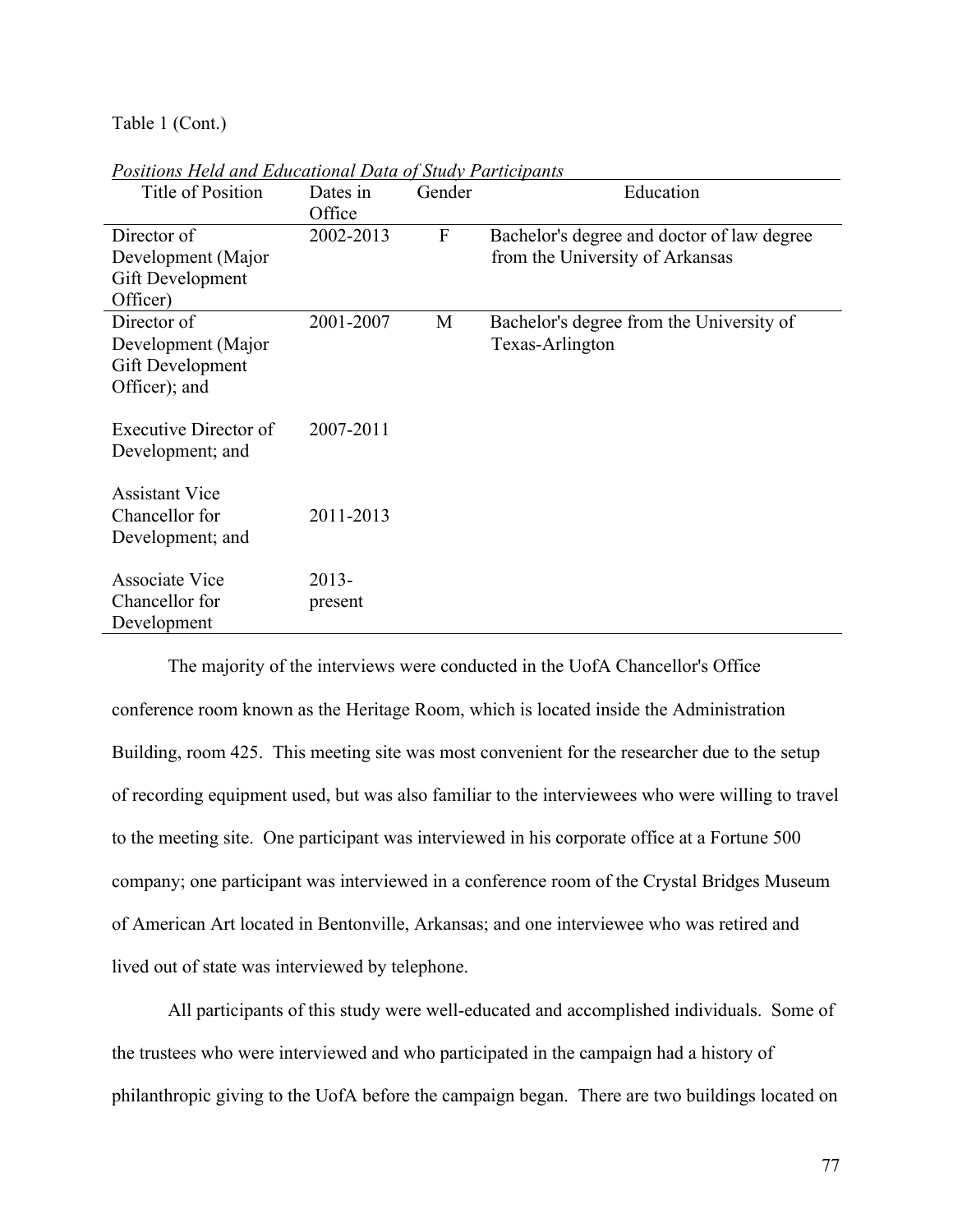the Fayetteville campus named for one of the trustees who participated, as well as 141 student scholarships supported by and named for the individual. However, this is only an example of the level of support this particular trustee has given the UofA over the years, both before and after becoming a member of the UofA board of trustees. Another trustee, who was interviewed, chaired one of the CTFC's committees a few years before becoming a member of the UofA board of trustees, which gave him a unique perspective. He and his family had a long tradition of support for the institution and had major programs and buildings on campus that are named for family members. The trustee members contributed greatly to goals of the campaign and the list of their contributions will be expanded upon in this study's findings section. The two major gift officers who were directors of development for two of the eight colleges on the UofA campus were interviewed during the pilot test phase of data collection. The two interviews provided rich information and became a part of this study. Each of the directors worked with and supported a trustee during their college's fundraising efforts of the CTFC.

## Description of the Single Case Institution

The University of Arkansas was chosen because its Campaign for the Twenty-First Century was highly successful and "transformative" for the campus, according to the 2007 accreditation team (UofA, 2007). The Higher Learning Commission of the North Central Association of Colleges and Schools accredits the UofA. The UofA has advanced in national rankings since fundraising began in earnest in the late 1980s, when the UofA was a *U.S. News and World Report* third-tier ranked institution with a meager endowment. By 2004, the *U.S. News and World Report* placed the UofA in the top tier of its rankings of *America's Best Colleges*, and placed the UofA, for the first time, among the top public universities in the nation—one among only 64 universities. In 2012, a *U.S. News and World Report* national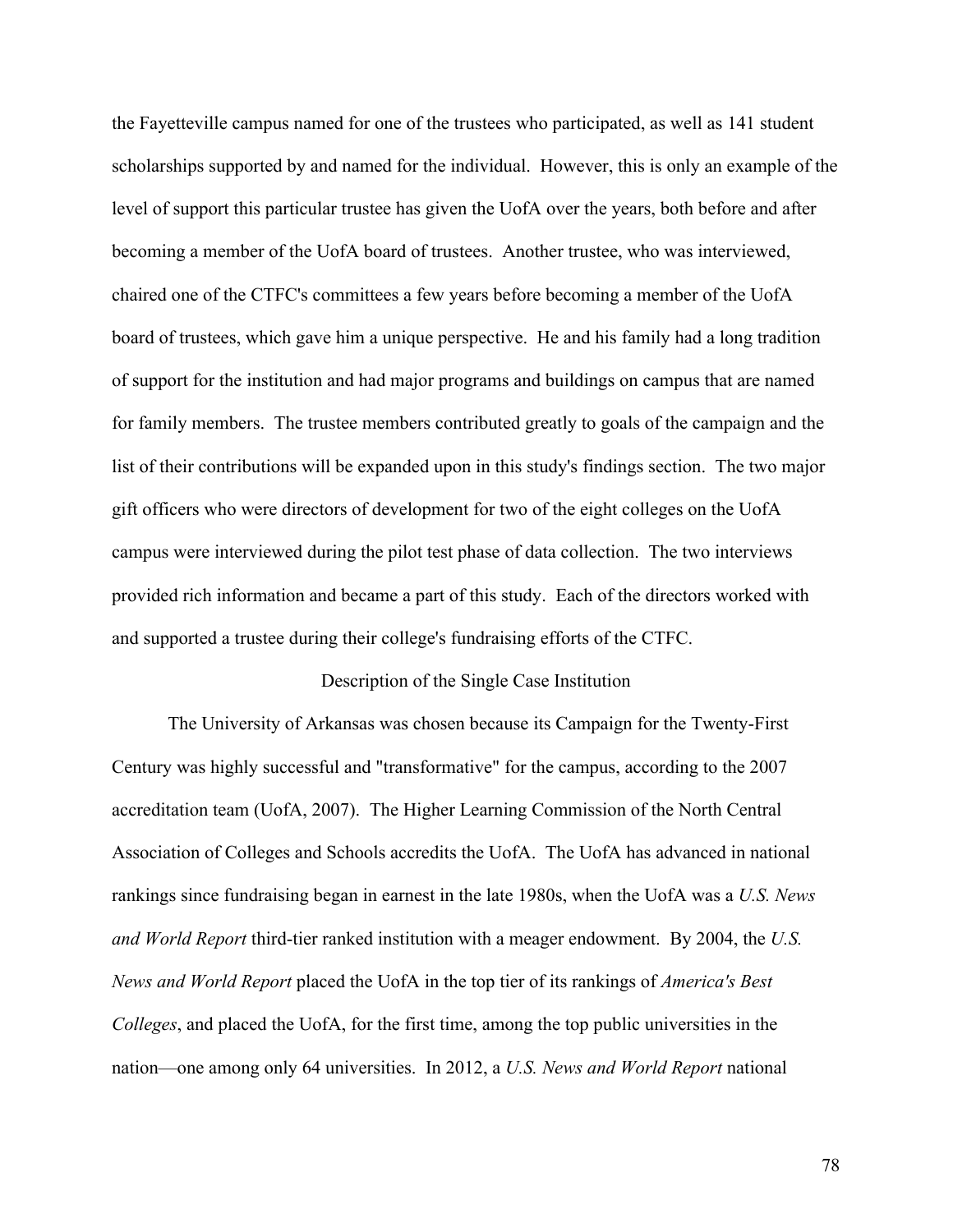survey of higher education leaders selected the UofA as one of the top 10 "up and coming" public universities in the U.S. (UofA Newswire, 2012b). In 2011, the Carnegie Foundation for the Advancement of Teaching elevated the UofA to the highest possible classification of the nation's universities, which put the UofA with the top 2% (108 out of 4,633) of universities nationwide. In 2012, the *Chronicle of Higher Education's* fifth annual survey of faculty, staff, and administrators recognized the UofA, along with only 102 other colleges or universities out of nearly 300 surveyed across the country, in the category of "Confidence in Senior Leadership" (UofA Newswire, 2012a). In 2004, the UofA was ranked in the top four, along with Harvard University, Stanford University, and the University of Pennsylvania, of the nation's most accomplished universities in fundraising.

## Research Questions

This study was developed to explore and understand the following research questions related to trustee roles during the UofA's Campaign for the Twenty-First Century:

- 1. What criteria were used when choosing trustees to provide leadership as volunteers of the campaign steering committee?
- 2. What was the role of trustees during the UofA's Campaign for the Twenty-First Century?
- 3. What fundraising experiences and training, if any, did the trustees have previous to serving on the campaign steering committee?
- 4. What advice was offered for future trustees concerning their roles to ensure a successful capital campaign?

The researcher asked each study participant a total of 11 open-ended questions, listed on the interview guide in Appendix E. Follow-up questions were asked of interviewees when warranted for clarification or understanding. A different set of questions related to the history of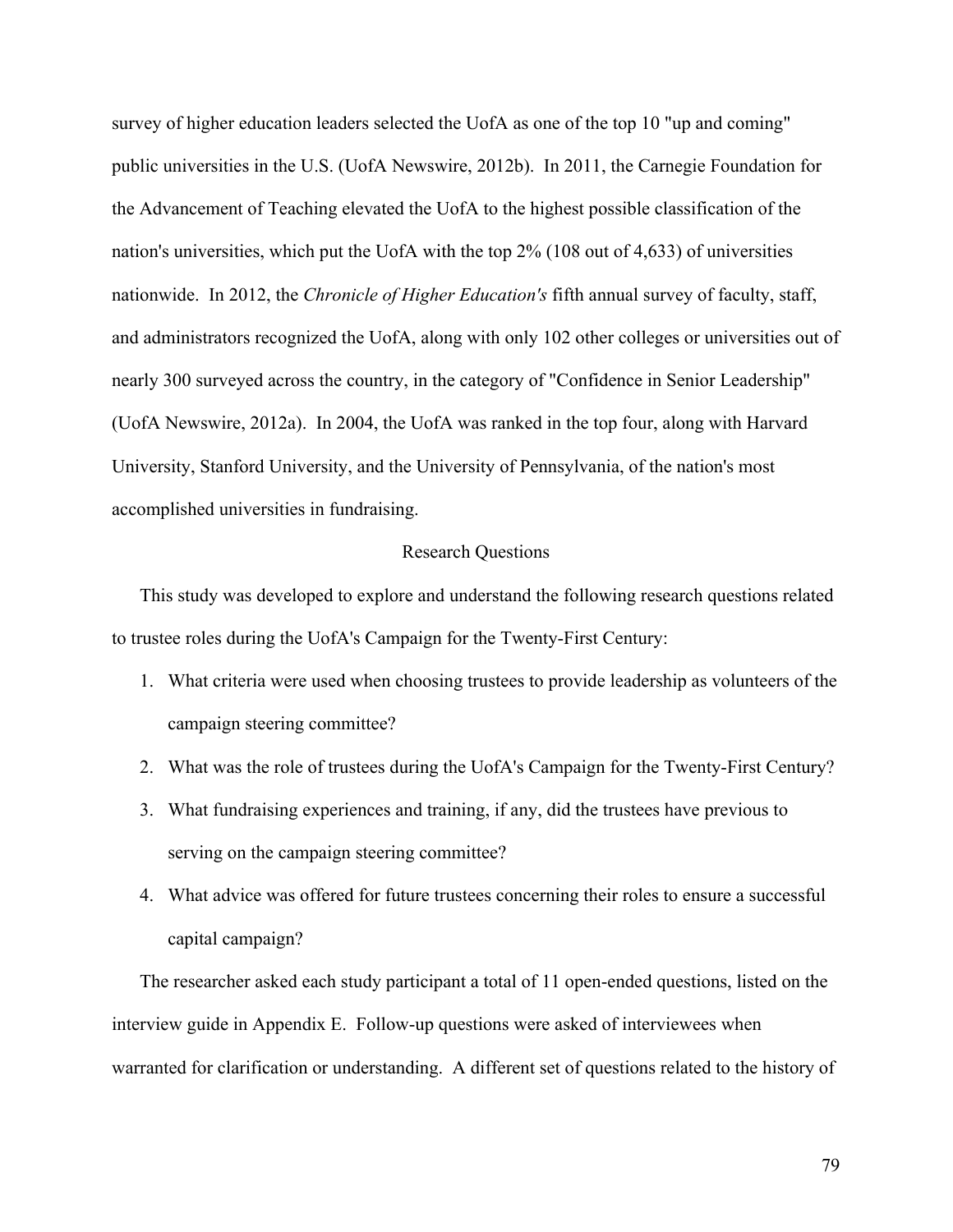fundraising for the UofA campus was asked of past chancellor Daniel E. Ferritor, and a different set of questions related to his work with chancellors and trustees was asked of past system president B. Alan Sugg.

## Data Analysis

The research questions for this study covered four broad categories and served as the framework for coding and analyzing the data. Although there are no set guidelines for coding data (Creswell, 2008; 2012), there is a process for segmenting and labeling the interview text to form broad categories (also known as themes) in the data. The researcher followed Creswell's steps in coding and analysis of the data. First, the data were coded in each interview text, then, the codes were collapsed into various themes for this study. Additionally, observations were recorded during and after each interview and when transcriptions of the interviews were completed, and themes began to emerge early in this process.

The researcher's data analysis utilized Creswell's 2012 coding model by first conducting a preliminary exploratory analysis of all transcripts, documents, and field notes to get a general sense of the data. Second, the researcher went through each interview line-by-line and coded text segments of the data in each transcript using short phrases to describe the meaning of the text segments. According to Creswell (2012), text segments are sentences or paragraphs in the data that all relate to a single code or phrase. After all of the text in each interview was coded, the researcher made a list of all codes and reduced the list of codes to eliminate reiteration and to reduce the list into a manageable size. In addition, the researcher coded for descriptions as well as themes, because in a case study, the researcher needs to provide a thorough description of the setting and the individuals involved. The transcripts were examined multiple times to ensure no themes were overlooked and to assist with description of events (Creswell, 2012). Going back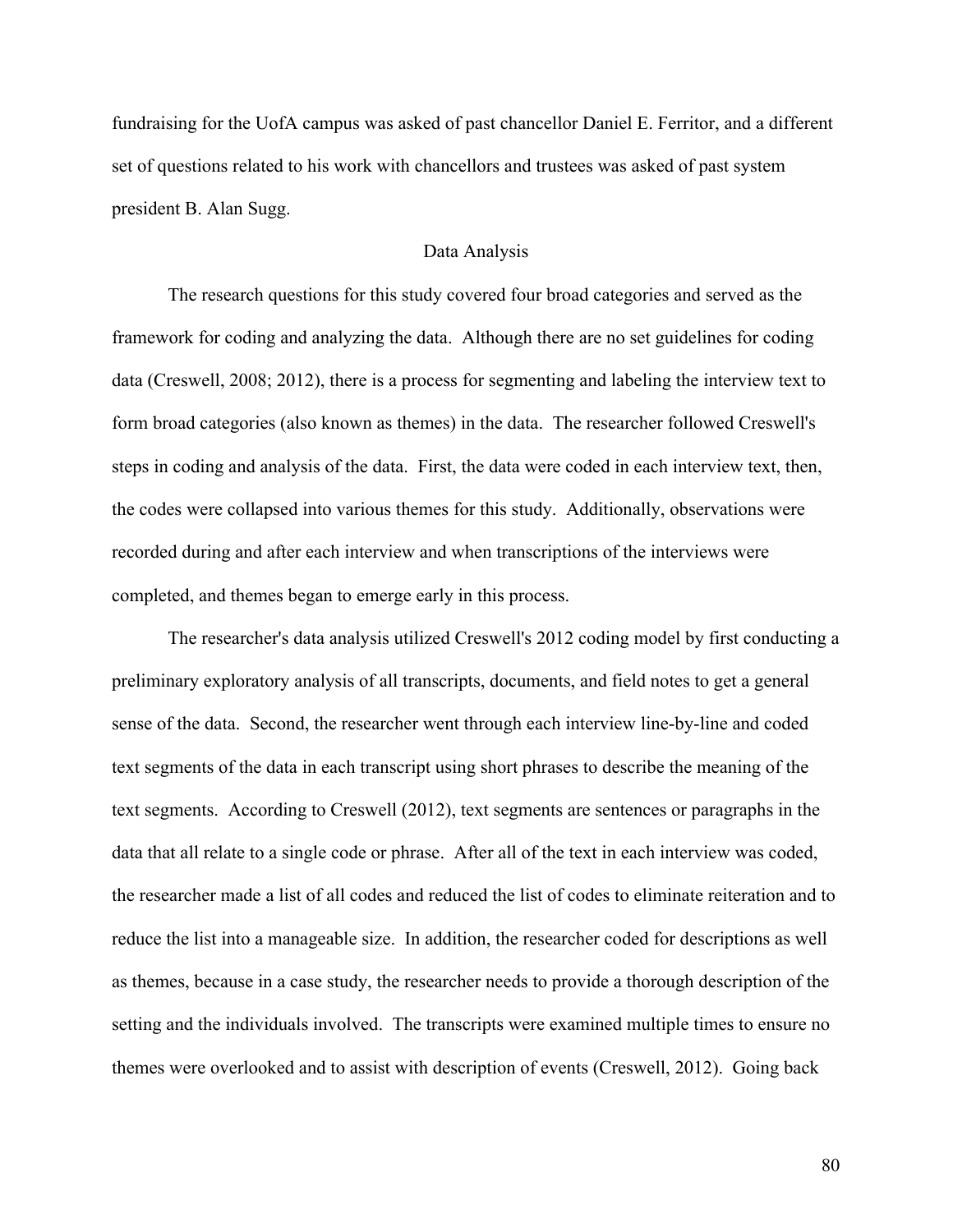through the transcripts after the list of codes was established allowed the researcher to identify and highlight quotes from participants to support the themes that emerged from the coded text.

One major theme, which became evident to the researcher early in the interview process, was that fundraising began in earnest on the University of Arkansas campus under the leadership of Chancellor Daniel E. Ferritor in the late 1980s. As a result of this finding, the researcher obtained Institutional Research Board approval to interview Dr. Ferritor for a full understanding of the fundraising history of the UofA. Ferritor's service to the University of Arkansas System did not end with his chancellorship in 1997. Ferritor recently served as the vice president for academic affairs for the University of Arkansas System Office in Little Rock, and is currently its vice president of learning technology.

## Coding Results

Reporting of the findings for this study was based on the four research questions and a combination of seven additional questions, which were asked of trustees or administrators, depending on each participant's position during the time of the campaign. Therefore, some questions were altered slightly to accommodate the interviewee. To assist in the readers' understanding of the transcript data and to guarantee the respondents' anonymity, bracketing was used. Bracketing was used to replace the name of a specific [program] or to omit the name of a specific [trustee] or [administrator]. Every effort was made by the researcher to accurately reflect the data without altering the true meaning of trustee or administrator responses. For clarity, the following section was organized by the research question, emergent themes and subthemes, and the responses by trustees and administrators.

Research Question 1: What were the criteria used when choosing trustees to provide leadership as members of the campaign steering committee?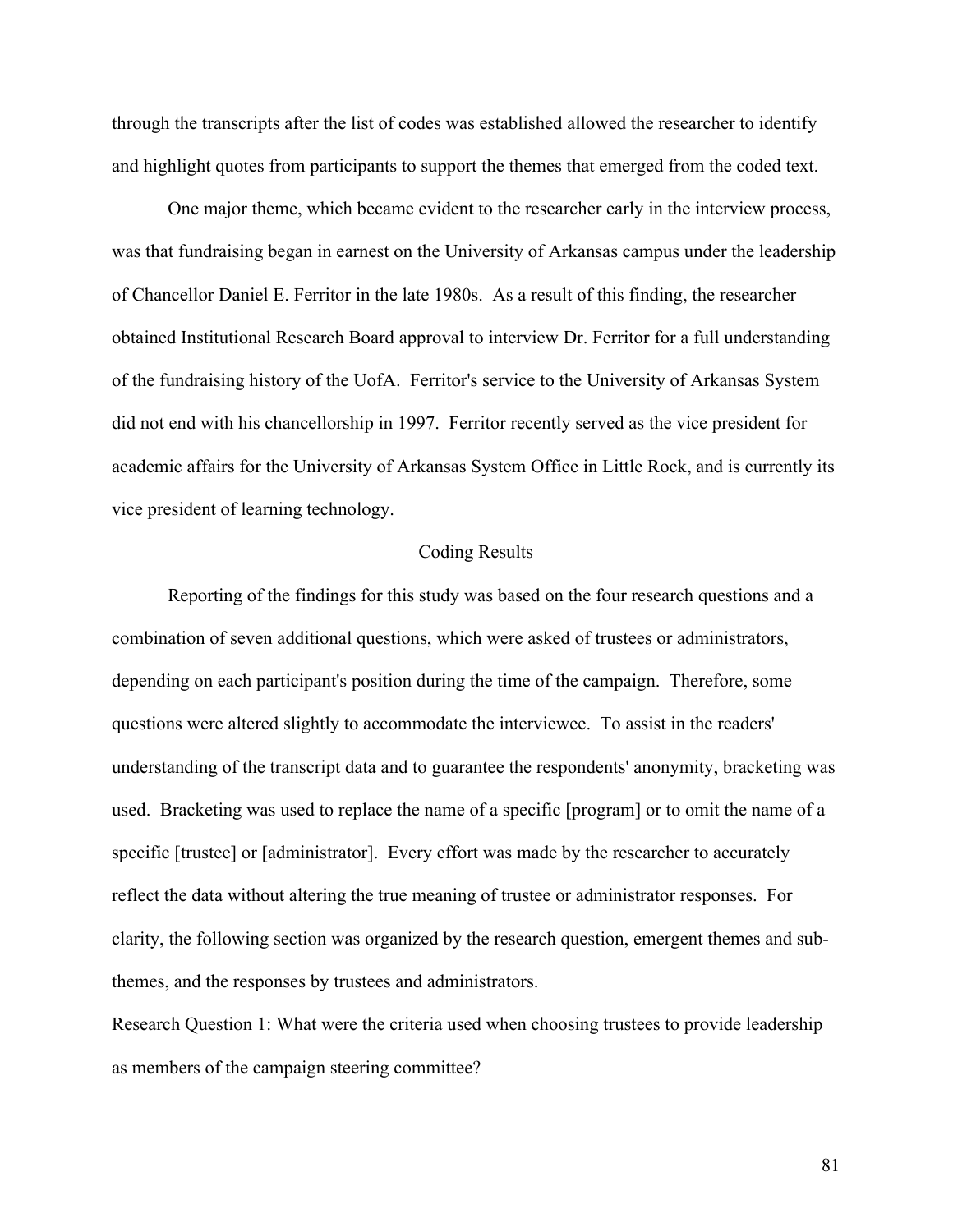One major theme emerged regarding the importance of trustees having an affinity for the

UofA campus, and for their ability to influence others to give to the campaign. However, as

illustrated in table 2, there were also four sub-themes that emerged from the data.

Table 2

|                             | Emergent Theme and Sub-Themes from Research Question T                 |  |
|-----------------------------|------------------------------------------------------------------------|--|
| <b>Research Question 1:</b> | What criteria were used in choosing trustees to provide leadership     |  |
|                             | as volunteers of the campaign steering committee?                      |  |
| Major Theme 1:              | Trustees were chosen because of their affinity with the UofA campus    |  |
|                             | and because of their ability to influence others.                      |  |
| Sub-Theme 1:                | Consideration was given to the trustees' financial capability and      |  |
|                             | their ability/willingness to participate.                              |  |
| Sub-Theme 2:                | There did not seem to be much of a challenge with recruiting           |  |
|                             | trustees; although, some trustees had an affinity with other campuses  |  |
|                             | within the system, so those trustees were not targeted to be a part of |  |
|                             | the campaign.                                                          |  |
| Sub-Theme 3:                | Some trustees had the financial capability but did not participate.    |  |
| Sub-Theme 4:                | An important aspect when raising funds is feeling comfortable in the   |  |
|                             | role, which has been undertaken.                                       |  |

*Emergent Theme and Sub-Themes from Research Question 1*

Major Theme 1

For the most part, trustees were chosen because of their affinity with the UofA campus and because of their ability to influence others to give financial support. The first theme to materialize from the interview transcripts related to Research Question 1 was that UofA leaders did not recruit UofA system board of trustee members to serve simply based on the fact that individuals were members of the board. Individuals who were chosen to serve on the steering committee were chosen because they were known to have an affinity to the flagship campus and because they had the proven ability to influence others who might have the capability to give financial support to the campus. Administrators interviewed for this study felt that one of the most important aspects of choosing steering committee members was to choose individuals who have a connection with the campus. Not all of the UofA trustees were graduates from the UofA campus.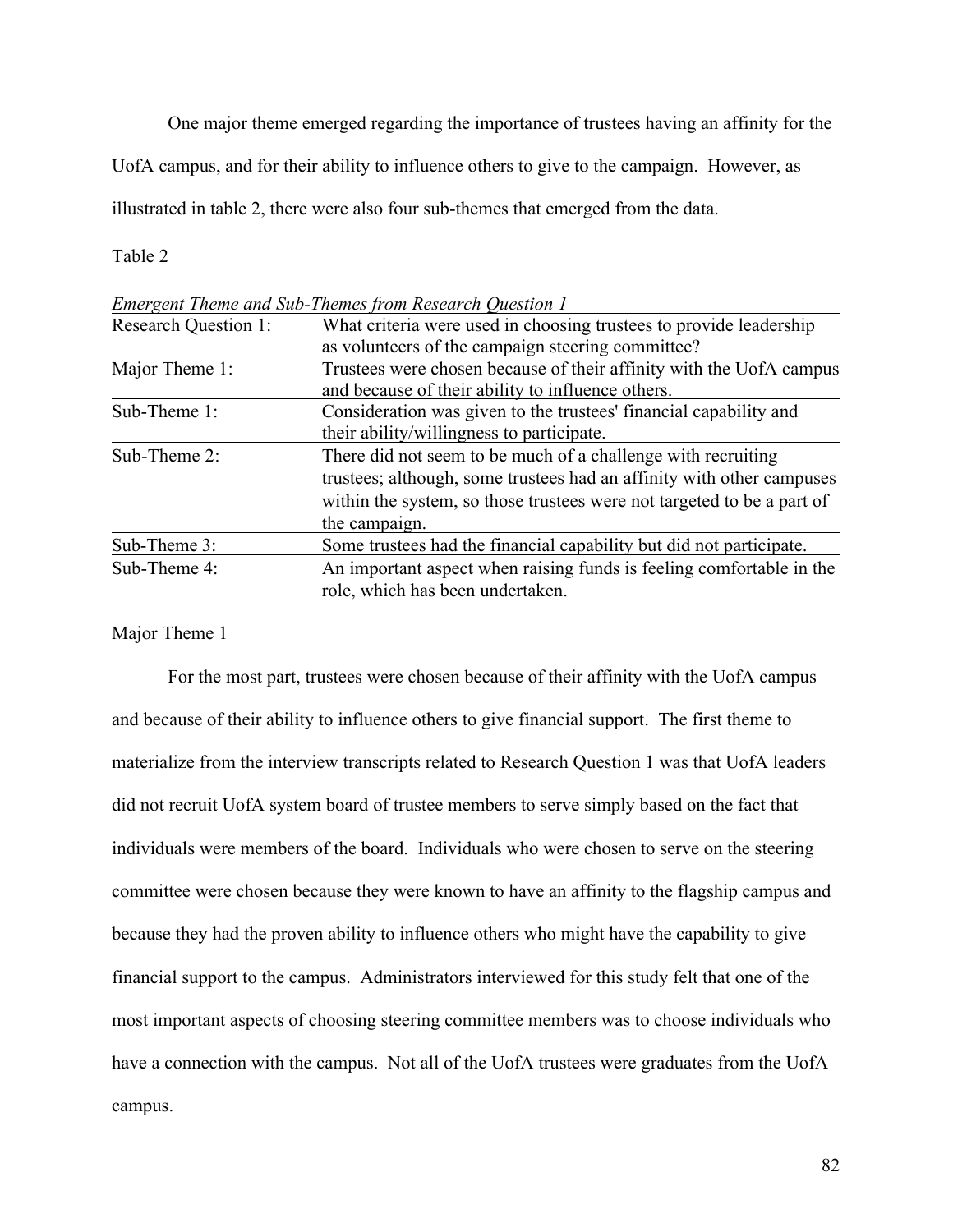There are six 4-year universities, five 2-year colleges, and six other units under the UofA system. The 4-year universities include the University of Arkansas (main campus), University of Arkansas at Little Rock, University of Arkansas for Medical Sciences, University of Arkansas at Monticello, University of Arkansas at Pine Bluff, and the University of Arkansas at Fort Smith. In addition, the 2-year institutions include Phillips Community College of the University of Arkansas, University of Arkansas Community College at Hope, University of Arkansas Community College at Batesville, Cossatot Community College of the University of Arkansas, and the University of Arkansas Community College at Morrilton. Other units include the Division of Agriculture; Arkansas Archeological Survey; Criminal Justice Institute; Arkansas School for Mathematics, Sciences and Arts; University of Arkansas Clinton School of Public Service; and the Winthrop Rockefeller Institute.

In response to Research Question 1, only the perspectives of administrators were sought and included in the research.

Administrator 1 indicated that the key administrators believed it was a good idea to have most trustees who had a tie to the Fayetteville campus on the steering committee:

My recollection is that we proceeded to ask them, not so much based on their resources, which is first and foremost the way to do it, but based upon their attachment to and their involvement in the University as an alumnus, or some other close criteria. . . . Some of the trustees are on the board for other campuses, obviously, and have an affinity to other campuses, and not Fayetteville. We weren't as interested in asking those because we didn't want to insult their loyalty to some other institution or some other reason that they were on the board. So, we pretty much left it to those who had alumnus closeness to the institution. We thought that we needed people attached to the campaign that can report back to the governing board, to keep them informed about what we are doing and how we are involved.

Administrator 2 summarized the recruitment process and expectations of trustees who were

steering committee volunteers: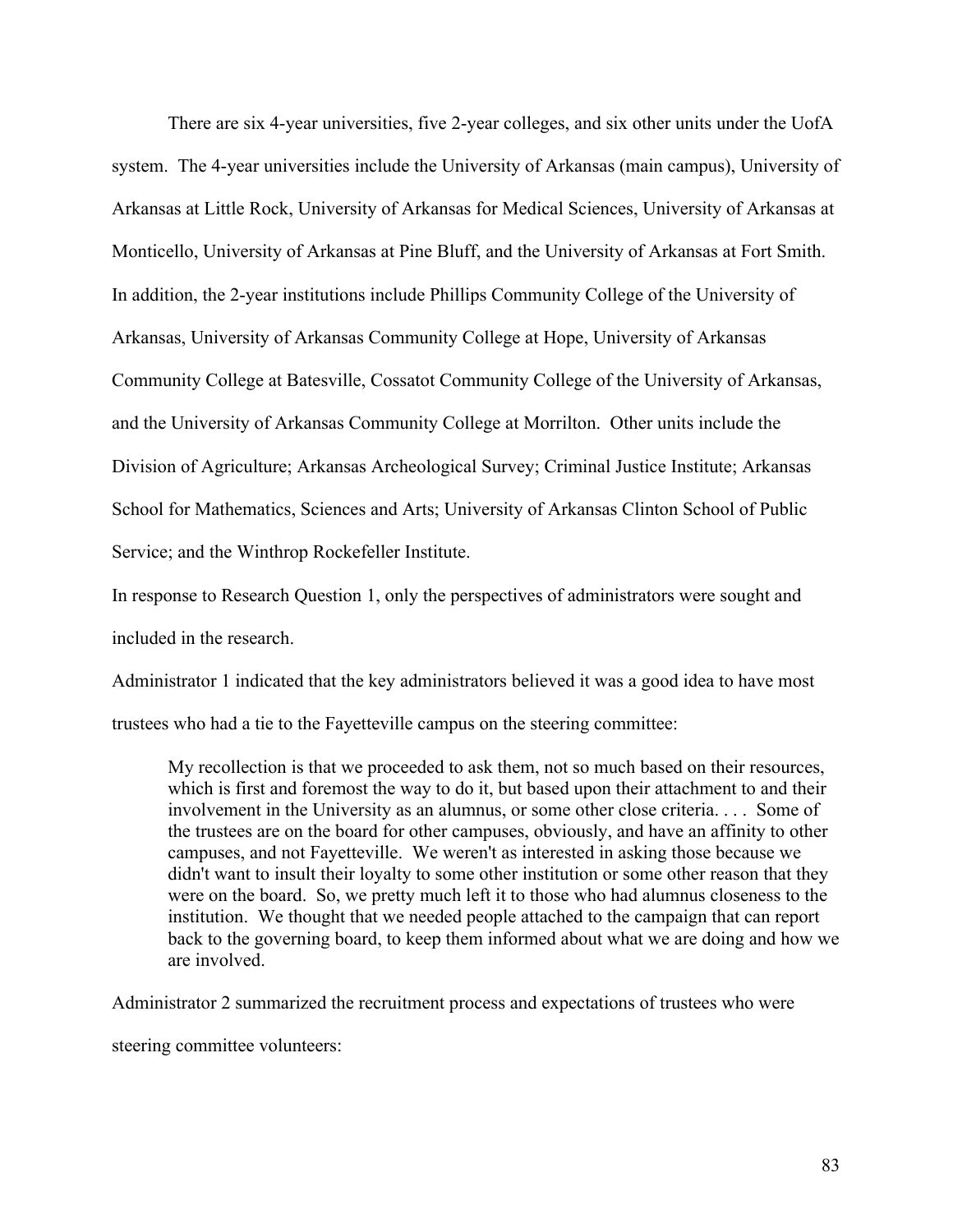There were individuals who were on the steering committee, but again, being on the steering committee didn't necessarily mean that they were going to step up and give significantly. Whereas, a private institution it is pretty well understood that [trustees] are going to be helping financially for the institution. . . . There were trustees on [the steering committee], but not because they were trustees, but rather because they were well respected statewide and they would have some influence.

## Sub-Theme 1

Financial capability and ability/willingness to participate. The capacity to give and raise funds must be an important consideration when recruiting steering committee members, and the classic standard that members be "recruited for 'work, wealth, and wisdom' still requires that at least some of the directors be recruited primarily for their philanthropic capacity" (Worth, 2012, p. 64). A few administrators made clear that the foremost criteria typically used when choosing a member of a campaign steering committee would be based on their capacity to give. Although, it was important for the UofA administrators to choose individuals with financial capability, it was also important to choose individuals who would be present and provide leadership throughout the campaign. The conventional wisdom is that you should ask potential steering committee members for a gift before recruiting them to be on the committee; however, trustees who volunteer to be members of the campaign steering committee are more apt to give after they "are fully entrenched in the campaign and have been convinced that it is an extremely worthwhile effort" (Gearhart, 2006, p. 151). It is important to be clear that a gift request will be forthcoming but it need not be before the volunteer has agreed to engage and commit their time and has shown an interest in being a fully participating steering committee volunteer (Gearhart, 2006).

## Administrator Responses

One of the trustees interviewed had a long history of giving financial support to the campus. This trustee was a volunteer on the campaign steering committee and he chaired one of the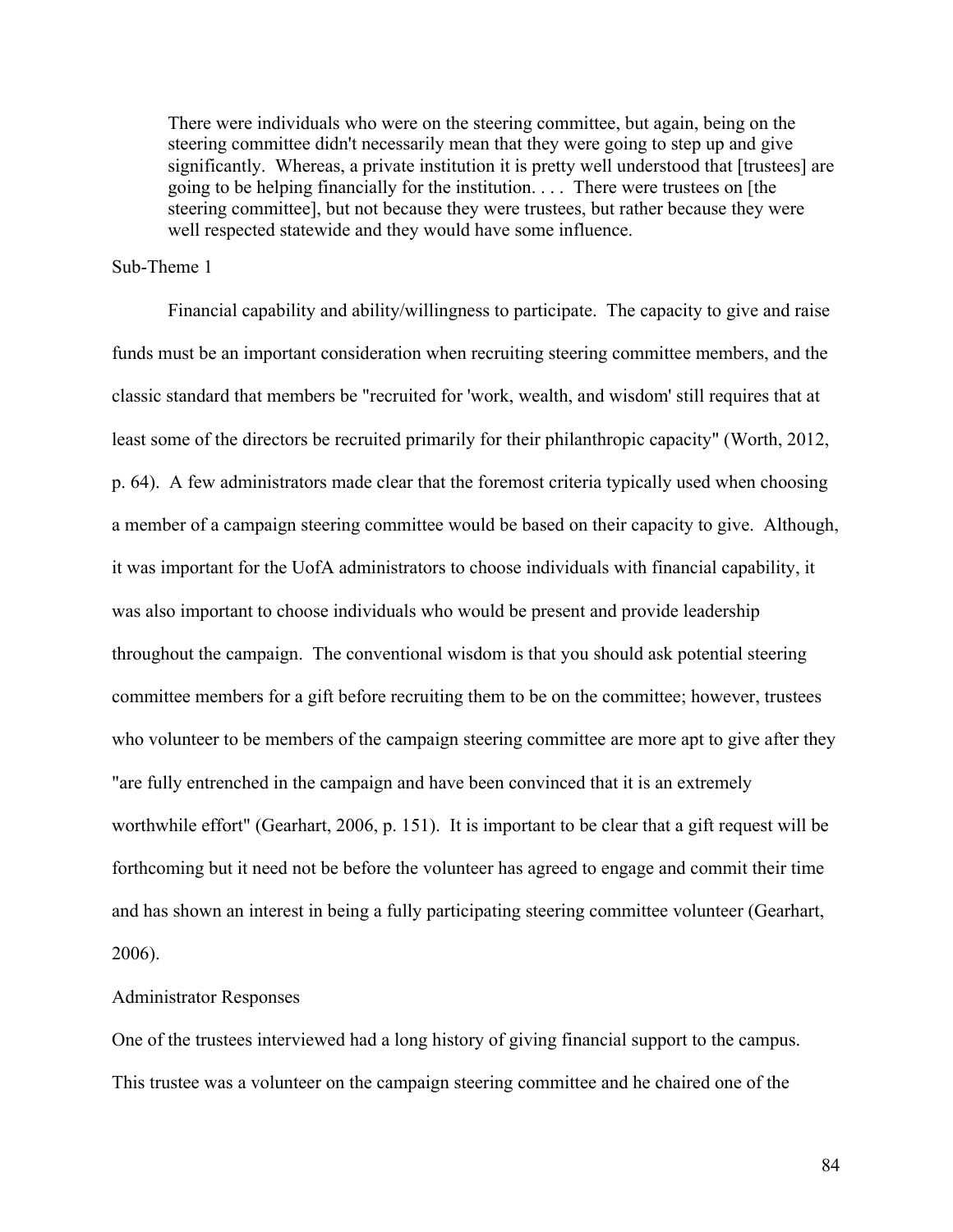college-level campaign committees and gave the lead give to that college effort at the multi-

million-dollar level. In a discussion regarding this trustee, administrator 1 concluded:

The reason he was in those campaign leadership roles wasn't because he was a trustee, it was because of what his financial potential was to give, and so he was asked to be the chair of a committee not because he was a trustee.

Administrator 1 added a perspective on the importance of the ability to influence others versus

giving a large gift to the institution:

Several of [the trustees] understood that to agree to serve means you are going to step up and do something financially. I think that, in general, the people who agreed to serve on the steering committee understood that. There were some who thought that we wanted them on because of their name and reputation, and that's certainly true. . . . It was based on their potential for participating in the campaign. . . . We understood that [one trustee] wasn't going to give a match, but he could have influence and he could help us make "the ask" of people because he had been asking for support for his political campaigns for years. He had a very good understanding of who the people were. He was very close with [a family, who gave significantly] and having [the trustee] on our committee would help with respect to [that family]. So, there were reasons that we would have had people in the general category of governing boards or politicians, if you will, to be there.

Administrator 2 suggested that trustees were recruited more for who they are as influential

individuals, rather than, because they are trustees:

I think they recruited them because of who they were as individuals. They were successful in business and industry, and they were leaders already. I think being on the board was just a plus because it added prestige to the steering committee and it added credence to the fact that these University of Arkansas board members would be willing to take the time and effort to come in and help with the University when they were the governing board. This speaks to the quality of board members who stepped in and served on the committee and I would also say that the quality of our board of trustees has so much to do with the success of the University because they supported leadership other than trying to direct leadership. In other words, they were a support system for the chancellor.

In discussing how one trustee, who gave significant financial support, became a volunteer of the

campaign steering committee, administrator 3 speculated:

He got involved because of a campaign project that was going to happen, not because he was a board member. But when you think about it, most of the people the Governor appoints, generally, have an interest in the Fayetteville campus or they have graduated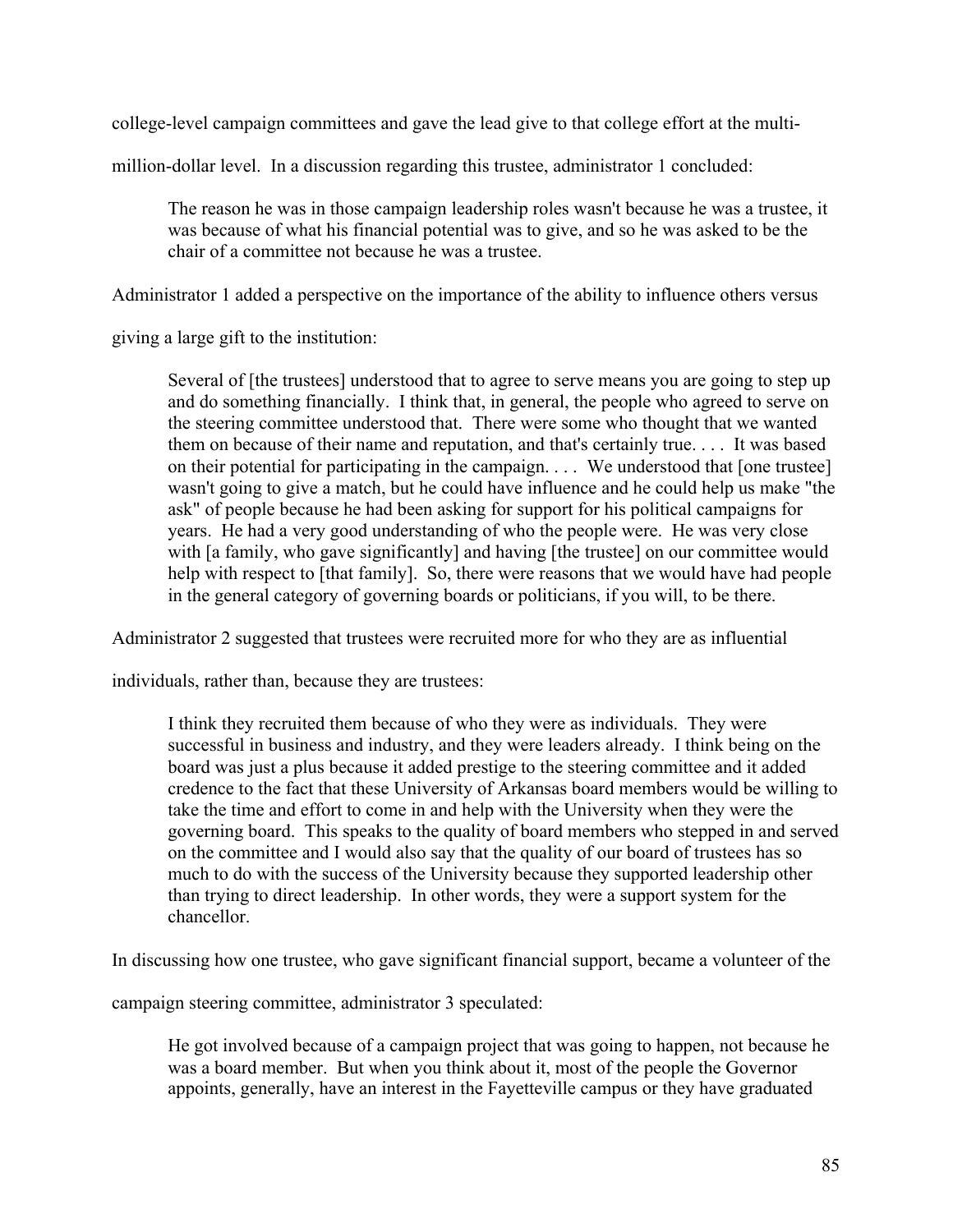from there. So because of their leadership capability and position, they likely were going to be good candidates for the campaign committee as well.

## Sub-Theme 2

There did not seem to be much of a challenge with recruiting trustees. The chancellor and vice chancellor for university advancement, along with several key campaign leaders, chose and asked individuals to be members of the campaign steering committee. The campaign leaders did not ask all of the system trustees to be members of the steering committee and none of the interviewees could recall that they were turned down by any of the trustees who were asked to be a member of the steering committee. However, some of the trustees who agreed to take part in the steering committee had concerns about being present at all of the scheduled meetings, especially if they had to travel from out of town, and some were concerned that they would not be able to give at a level which might be expected of them or that they would be capable of giving.

## Administrator Response

Administrator 1 remembered the recruitment process for steering committee volunteers:

Actually, there really weren't too many challenges. I don't remember any of the board members that we recruited turning us down. There may have been some concerns about attending the meetings plus attending board meetings. But, most of them, if not all of them, were very enthusiastic about being on the committee and wanted to be a part of it.

## Sub-Theme 3

Some trustees had the financial capability but did not participate. At least one trustee who was considered to be extremely wealthy did not participate in the campaign for his or her own personal reasons, which are not known to the researcher. According to Gearhart (2006), "In public institutions, the governing board is often formed through political appointments, and the board members may have little or no interest in philanthropic endeavors" (p. 167).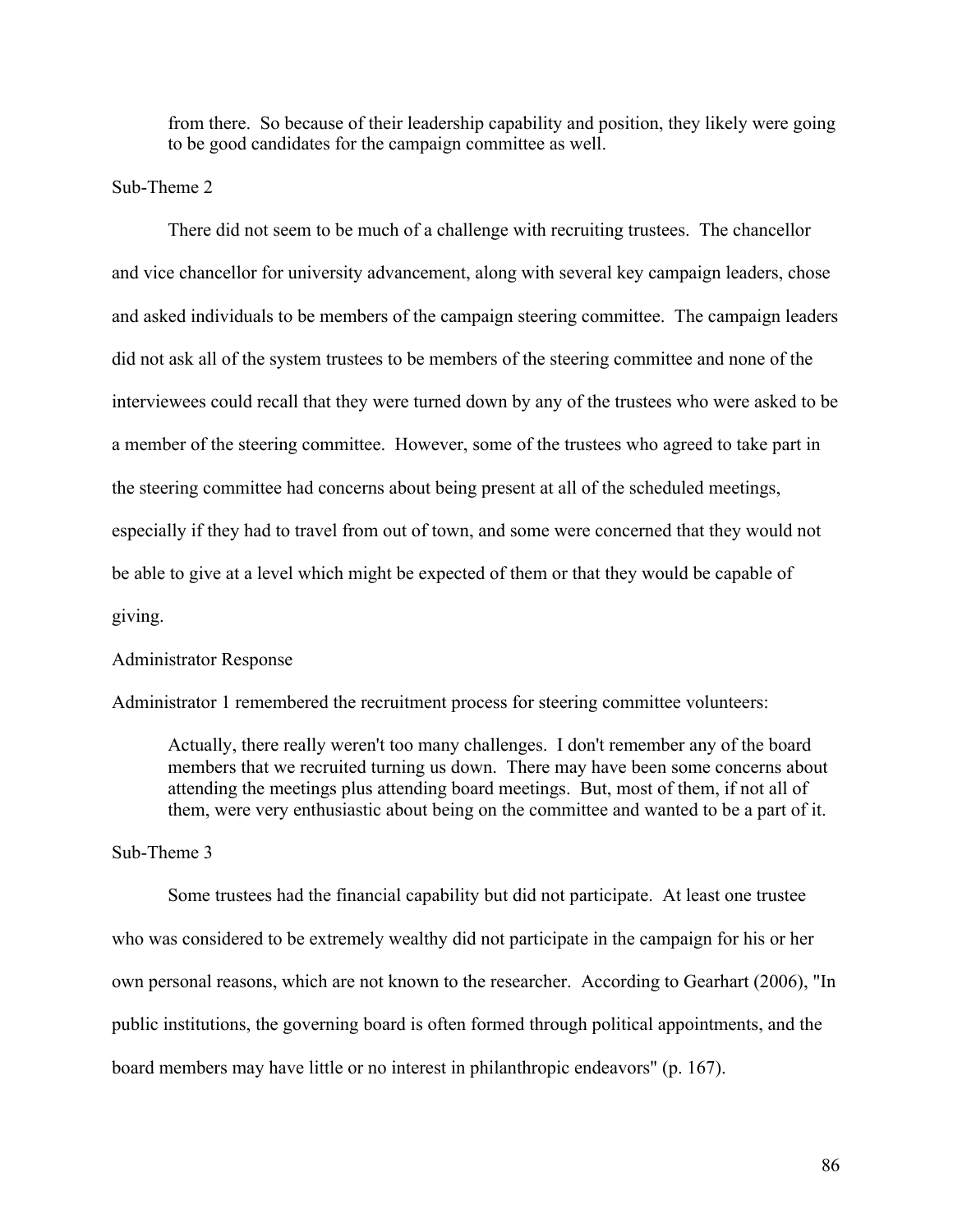## Administrator Responses

Administrator 1 remarked on trustees who did not participate in the campaign in any capacity:

We had some who graduated from here, who were on the board of trustees, and who were very wealthy, and for their own individual reasons chose to sit out of the campaign. They didn't participate at all. I don't know if [one particular trustee] ever gave—if he did it was a very small gift. But, he never stepped up in a way that he was capable of stepping up. He and his family, I think, still had some resentment about the [naming of a building on campus]. It had a carry-over effect. . . . There were individuals who were on the steering committee, but again, being on the steering committee didn't necessarily mean that they were going to step up and give significantly. Whereas, a private institution it is pretty well understood that you are going to be helping financially for the institution.

#### Sub-Theme 4

An important aspect when raising funds is feeling comfortable in the role, which has been undertaken. The following illustrate administrator responses to the question of challenges when recruiting trustees to be a part of a capital campaign. In order to ask others to give, one should feel comfortable in that role. Not all of the trustees who participated in the campaign felt comfortable in that role because they could not give at the six to seven-figure level, and therefore, played much smaller roles on the steering committee and in the campaign than did others.

## Administrator Responses

Administrator 1 speculated on the trustees' comfort level in the role of fundraiser during the campaign:

Probably the biggest challenge would be those trustees who are on the committee and who may not have the resources to do very much, and might feel a little inadequate. Typically, you set up a committee of peers. You try to have people who can give at a generous level and know that they are in the company of other people who can give at a generous level. There is something to be said for not mixing people who don't have resources with people who do. I think most of the people who we had on the committee are of a sophisticated level that a lot of people don't know if they have resources. In other words, they are business people or professional people and [the UofA advancement professionals] might be the only ones who know if [the steering committee members] have a big estate or if they have resources. It probably, in this instance, doesn't matter.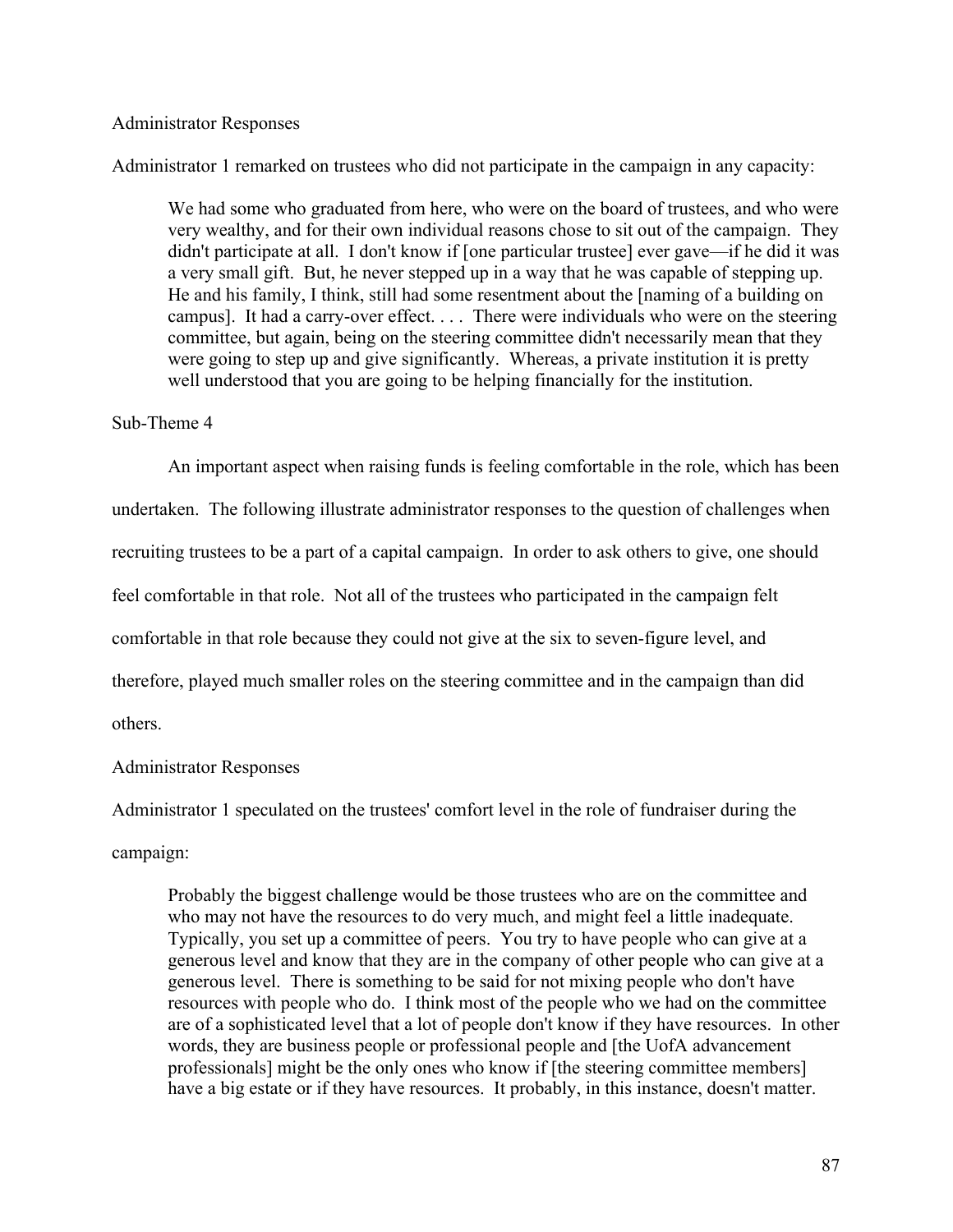Some people will tell you that with campaign committees you probably should not put anyone on there that can't make a high six- or seven-figure gift. I don't completely subscribe to that for a public university. I think that probably works better with a private institution. I would certainly have members of the board at a private institution composed of people who have wealth. It is hard to do that with a public institution because you don't decide who is on your board—the state does that. . . . I think there may have been a couple of cases where the board member did not have the resources, or did have them but wasn't of a mindset to make a major gift, and may have felt not up to the task, but there weren't many instances of that. Some of our trustees gave very generously to the campaign. Since you are not necessarily put on the board of trustees because of your wealth—some of them are because they make political contributions, but some are on there because they have a close affinity or affiliation with the Governor—you cannot expect all of them to give at a high six- or low seven-figure level of giving and sometimes when they don't, they may not feel as valuable to the committee as they would like to be.

Administrator 2 remarked on trustees' comfort levels in participation of the campaign:

I'm sure that everyone was asked to what degree they wanted to participate, and if a trustee was on the campaign steering committee and chose not to participate, without a doubt there was a good reason—alliances with another campus, for example, or another campaign.

Summary of Research Question 1: Some trustees were natural candidates for recruitment

to be volunteer leaders on the campaign steering committee because of their proven track records

of giving to the campus (this list of potential steering committee volunteers included past and

present trustees). The UofA was fortunate to have trustees who gave of their time, talents, and

funds before the campaign began. Several trustees participated fully in identifying and soliciting

donors as well as giving financially in the multi-million-dollar level.

Research Question 2: What was the role of trustees who served on the campaign steering

committee during the UofA's Campaign for the Twenty-First Century?

One major theme from the data was that the roles varied with the individual trustees who were volunteers on the campaign steering committee. Additionally, there were two subthemes, which emerged from the data.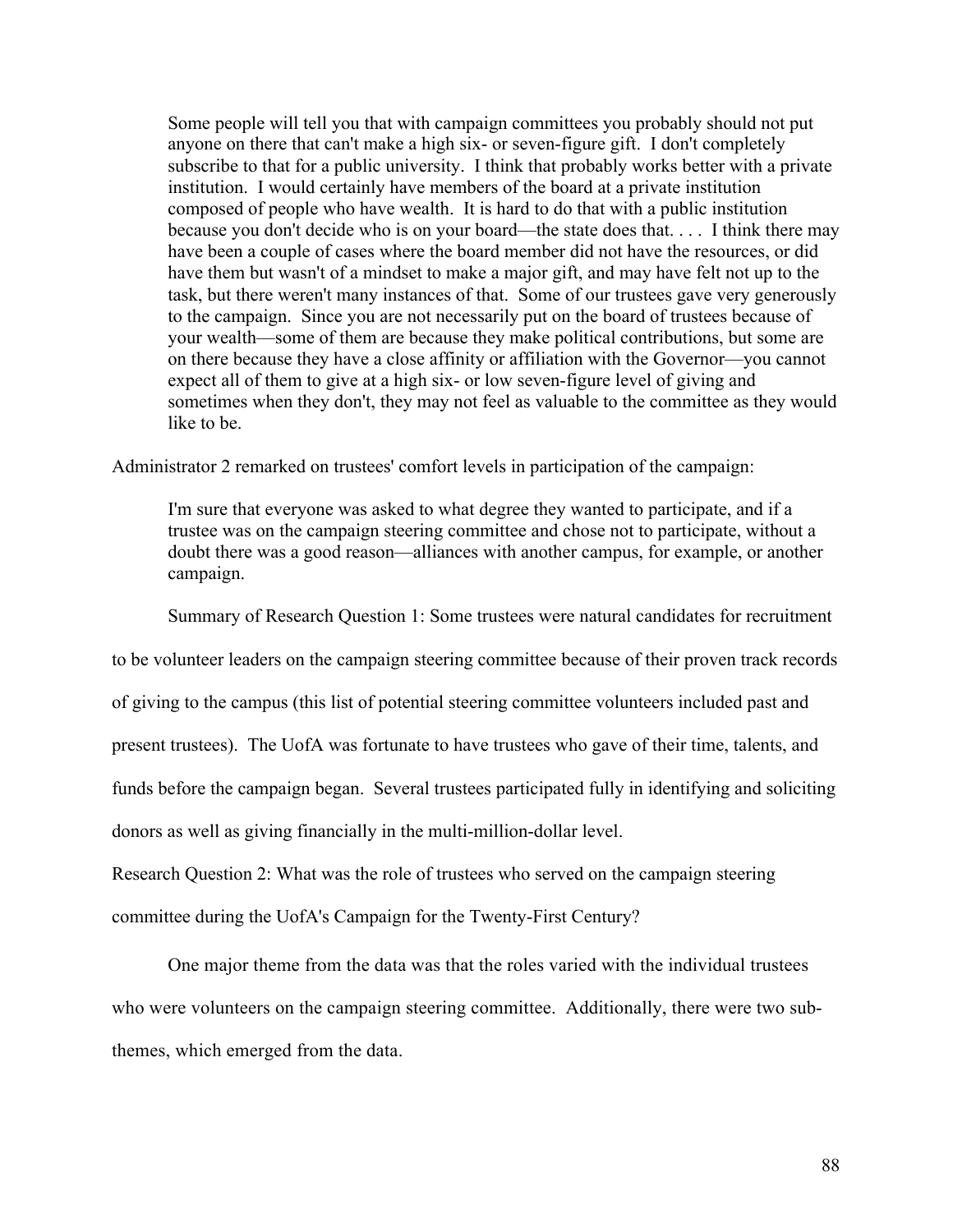# Table 3

| Einergent Theme and Sub-Themes from Research Question 2          |
|------------------------------------------------------------------|
| What was the role of trustees during the campaign?               |
| The roles varied with individual trustee members.                |
| Some trustees would have been raising money for the UofA whether |
| or not the campaign was ongoing.                                 |
| Trustees were included in the decision-making that determined    |
| the dollar amounts for the goals for the campaign, but not       |
| necessarily the priorities of the programs/projects.             |
|                                                                  |

*Emergent Theme and Sub-Themes from Research Question 2*

Major Theme 1

The roles varied with individual trustee members who were volunteers on the campaign steering committee. Several of the trustees involved were fully participating members of the campaign steering committee and brought not only prestige and influence to the campaign, but also assisted greatly in accomplishing the institutional fundraising goals, which included asking for gifts in the six- or seven-figure range. Individual trustee members gave not only of their time and talents, but also gave generously of their funds.

Trustee Responses to Research Question 2

Trustee 1 was a fully participating member of the steering committee and assisted solicitation of

gifts:

My role was to kind of be a cheerleader and to be a coordinator of trying to get information out and working with the [UofA development] staff. . . . I would send letters to corporations and reach out to people and would make calls with [the vice chancellor for university advancement] and [chancellor] to critical people. It was probably eight or ten joint calls with them. I was an active fundraiser in the background. I was sending letters with my signature, and I was going out and making calls and to "close" with [the chancellor and vice chancellor for university advancement] with significant contributions with up to seven figures. As trustees, our obligation is to talk about the realities of the system and not get caught up with being on the board of trustees. We are supposed to be good-will ambassadors.

Trustee 2 concluded:

I think the role of a trustee who is on the campaign [steering committee] is to inform, and in fact, be the sales person. You know, these are the things we are trying to do. This is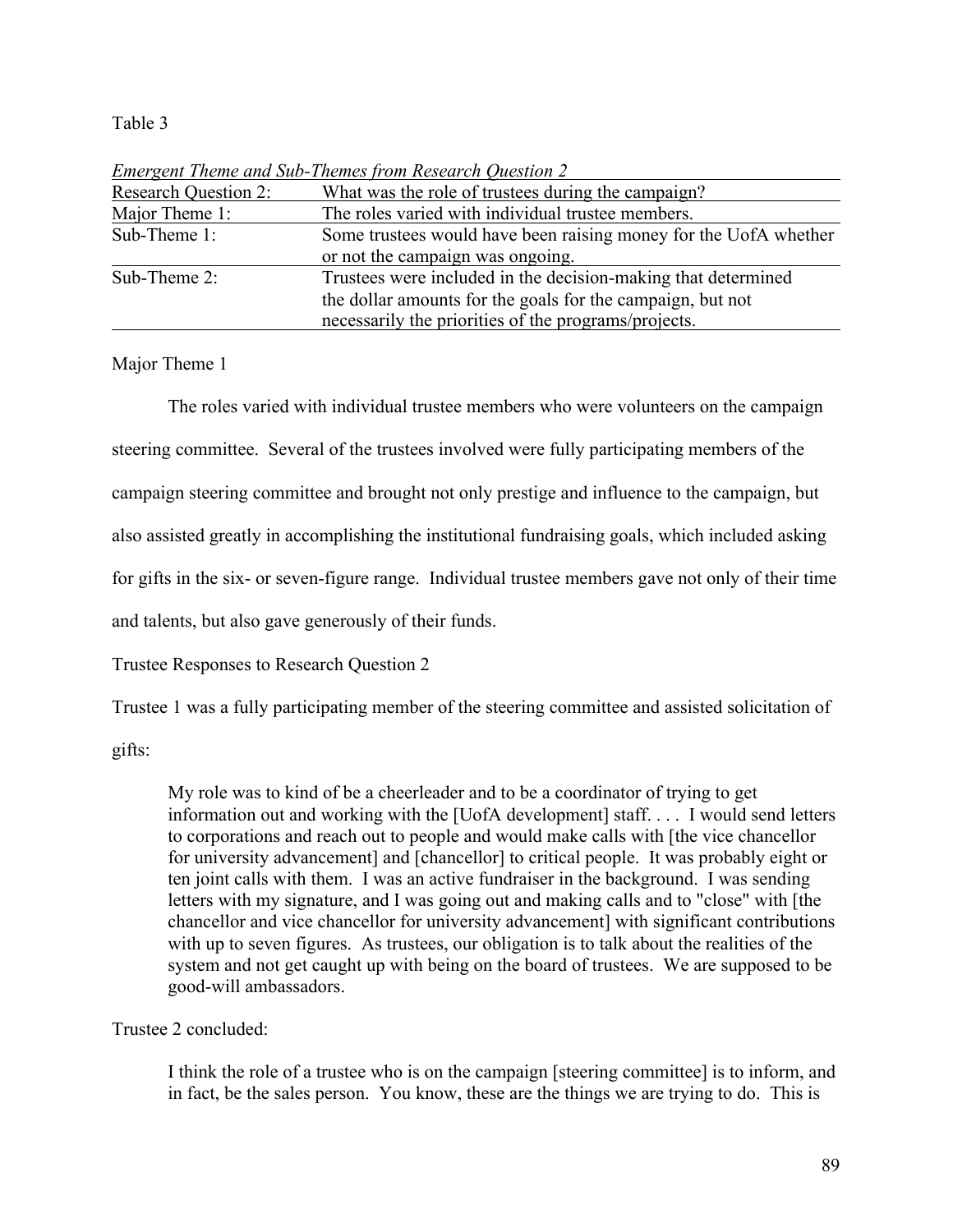what the funding from state funds and tuition can get done, but for us to do other things, we need to get things in place to give our students a chance to succeed.

# Administrator Responses

Administrator 1, who worked closely with one trustee during the campaign, said of that trustee:

[The trustee] . . . had a lot of connections throughout the state, and so he got us in front of many of the right people to talk about giving. You know, he opened the door. So, [the trustee] was not afraid to open a door to help in a way that needed to be. [The trustee] made some calls—not only phone calls, but some personal visits to perspective donors so he was very engaged in that process. [The trustee] was engaged in that process with [the dean of the college] and [with the director of development for the college].... I think for the most part, when the asking came around, it was primarily left in the hands [of the development professional], of course. We were the team working together on the campaign. Many times, [the trustee] either set up a visit or made a phone call that opened a door for us to go in, but there were two specific times I do remember where [the trustee] was involved in making "the ask."

Administrator 2 speculated on what the role of a trustee should be during a capital campaign:

I think it depends on the trustee. If a trustee has resources, then we hope that they will make a commitment. We hope anyone who is on the campaign committee will do something, but they should do it at a level of their own circumstances. We don't expect somebody who doesn't have resources will give a million-dollar gift, by any means, but if they have the ability to do that and have an abiding interest, then we hope that they will. I also think that it is a way to keep the lines of communication open with the system and with the trustees, in general, because they can report back the importance of the campaign. Things like naming opportunities, and if somebody gives us a big gift for a building or a college or something like that, then they will have intimate knowledge of what we are trying to do. So, I think that is important to have several members who have a tie to the campaign.

Administrator 3 commented on one steering committee member who was not a trustee at the

time of the campaign, but became a trustee a few years after the end of the campaign:

We went to him to head up the corporate and foundation relations and had no idea that he was going to be as strong a member as he was. He read everything; he had ideas; he initiated certain projects; he had no problem picking up the phone and calling donor prospects. We thought his position and his name certainly would lend us the credibility we needed, but we had no idea he would be as involved as he was. He was not on the board at that time, but I think he has always been very involved in the institution.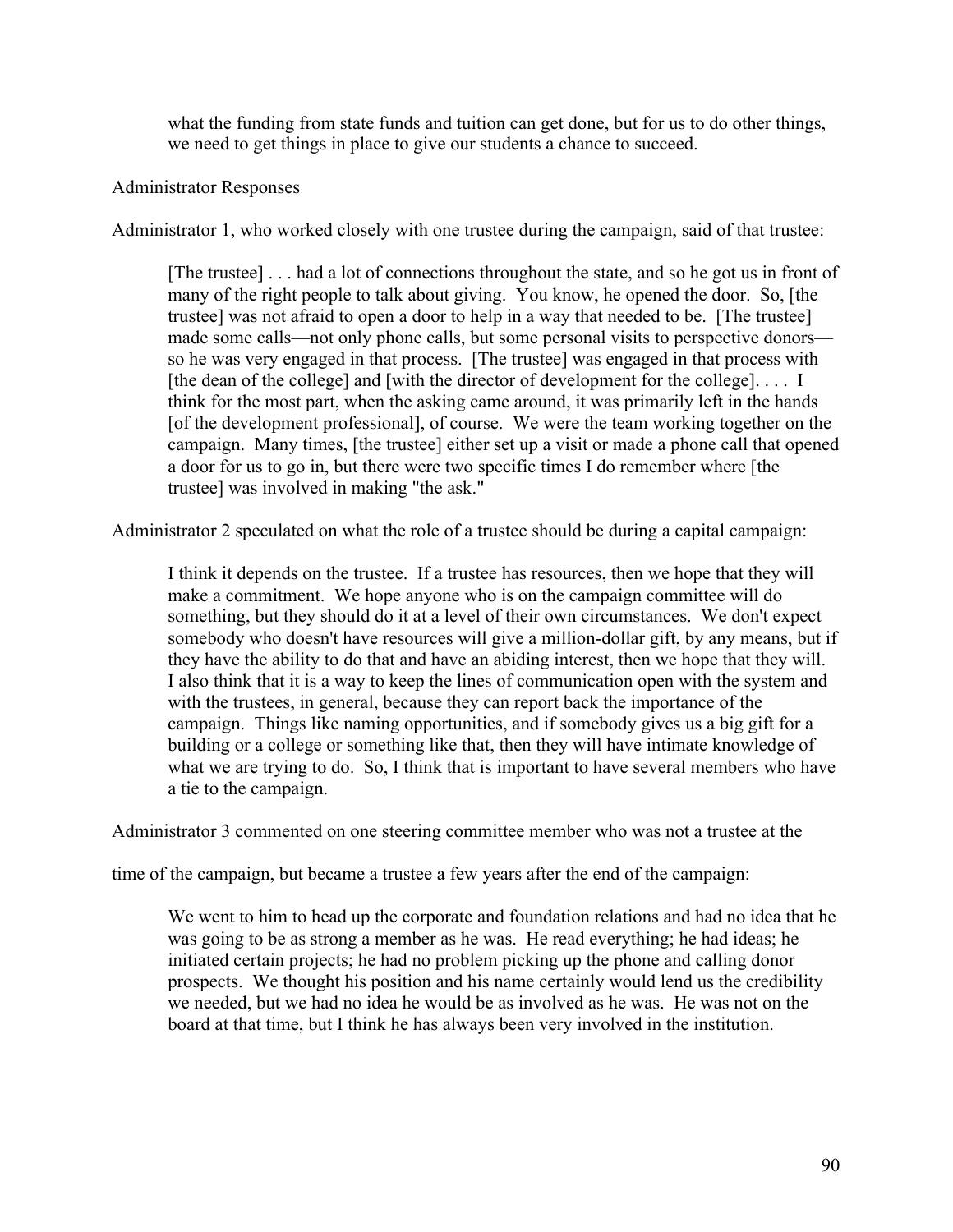Administrator 4 worked closely with one trustee who chaired the committee for one particular

campaign program and gave generously toward its goal:

[The trustee and major gift officer] went on visits together. [The trustee] would introduce [the major gift officer] to people. . . . [The trustee] is very professional and very business-like, and he doesn't want anyone to believe that we are just having lunch, when, in fact, we are going to be asking them to make a major gift to the [program]. He is very good at making sure that there are no false pretenses—the way any fundraising professional would.

Administrator 4 went on to explain trustee involvement in donor solicitation:

[Trustees] can ask for a gift, if they want. [With the trustee] role, I think, that [the administrators] have carved out a really good place for them, and [one trustee] wasn't at the same level of activist as [another trustee] was. . . . [The trustee member I worked with] did [identify potential donors], and he was actively engaged in soliciting those individuals. He stepped up and provided the leadership that an ideal campaign committee member would, by providing not only his initial leadership gift to the [program] but identifying other people who were qualified major gift donors and working with [the director of development for the college] to solicit [gifts] on behalf of the [program]. He is a good fundraiser. His comfort level at one point was \$1,000. His comfort level now, I think, is \$1 million. And some of that may be relevant to him having led at that level. You know, you can always ask someone to do as you have done. That is why, with a campaign committee, you have to have people who have made lead gifts before. If [the trustees] are going to ask somebody to make a lead gift, they must have done it already; otherwise, there is going to be a psychological barrier.

Administrator 5 summarized his thoughts on the role trustees should play in fundraising:

Any trustee who comes on to the board, really, should have an obligation to do everything they can to try and help the University of Arkansas and the whole university system to be successful. Different board members bring different strengths to the table. Some are wealthy, some can help monetarily and some cannot, but then, they have other attributes. They may have political connections, or it may be that they are just good solid folks who want to support [the UofA].

# Sub-Theme 1

Some trustees would have been raising money for the UofA whether or not the campaign

was ongoing. Several of the participating trustees had long histories of fundraising and giving to

various programs/projects for the campus, and would have been raising money for the campus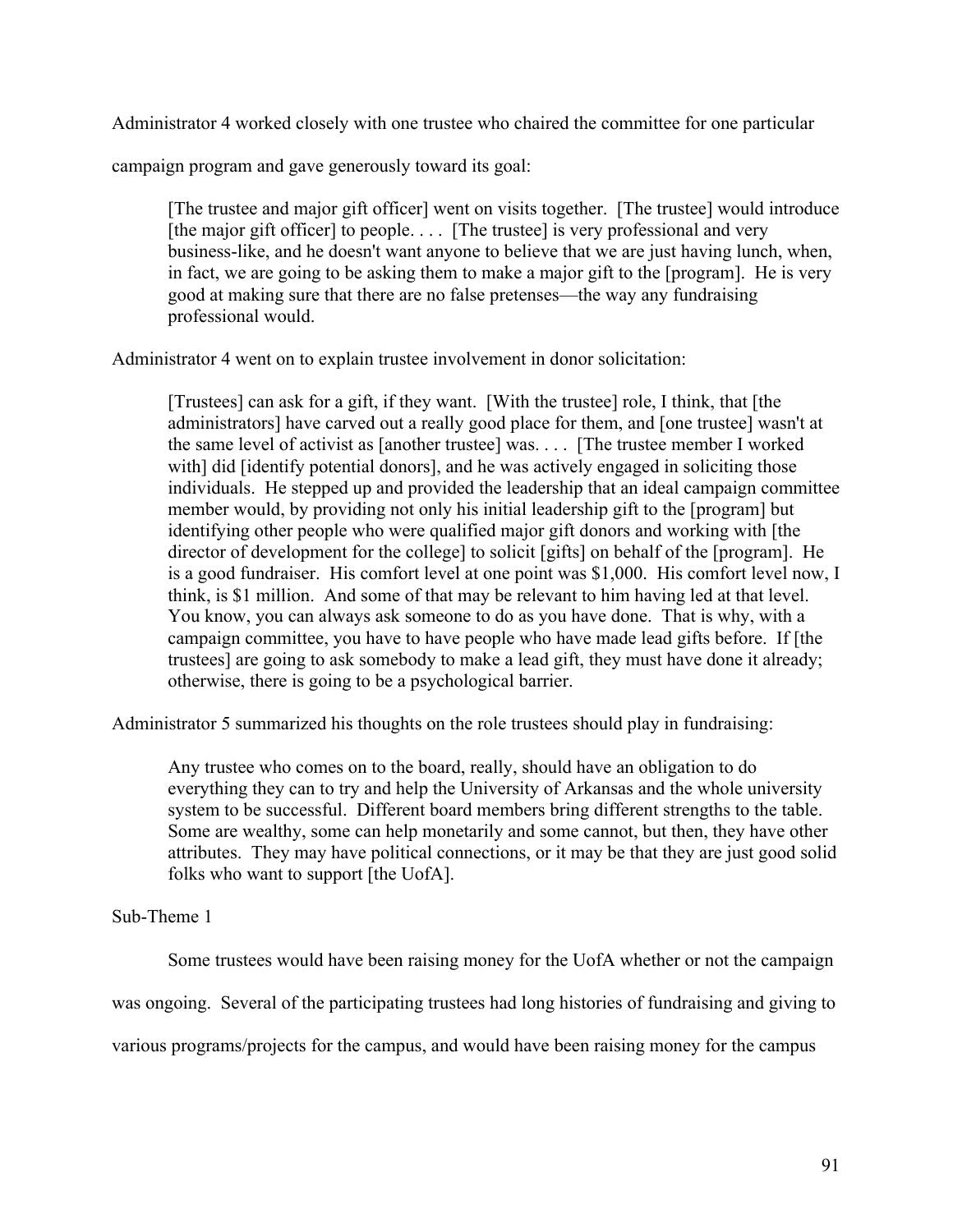even if a campaign was not ongoing at the time. Those trustees were a natural choice to be invited to be members of the steering committee.

# Administrator Response

Administrator 1 indicated that one trustee was active in UofA fundraising before the campaign began:

[The trustee's] involvement with us was incidental to the campaign. I don't think it was because of the campaign. He would have been doing those things in support of [a particular program] whether or not we had a campaign because he was just trying to support [a particular director].

Sub-Theme 2

Trustees were included in the decision-making, which determined the dollar amounts for the

goals of the campaign, but not necessarily the priorities of the programs/projects. The steering

committee members did participate in the decisions regarding dollar amounts and the guidelines

by which gifts were accepted and counted during the campaign; however, they did not participate

in setting the priorities for the campaign or evaluating the overall performance of the

development team and campaign success.

Trustee Responses to whether they participated in setting the goals and priorities of the

campaign.

Regarding the question related to goals and priorities, trustee 1 stated:

I was part of that goal [setting]. [UofA fundraising professionals] and the committees were the ones who kind of set it. We got the buy-in on it, but that was what we wanted to do.

Regarding the question related to goals and priorities, trustee 2 said:

I would say to a very small extent because most were set before I was added to the committee.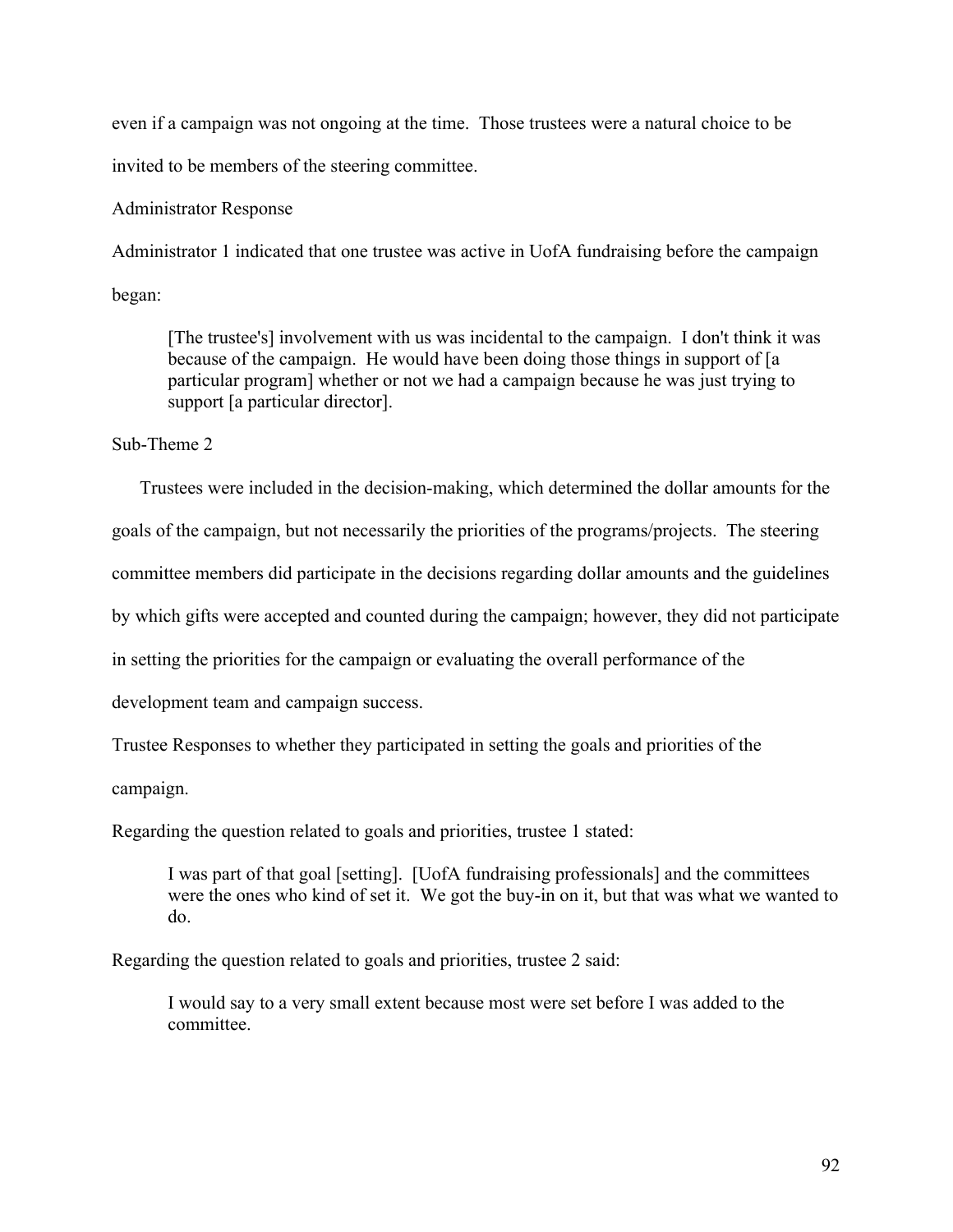Regarding the question related to goals and priorities, trustee 3 commented on the goals of the

campaign, which were raised several times during the campaign:

I know [administrators] came in with a goal of X and they came back in later and said, "Well, let's raise it to Y," and everyone just went along with it.

Administrator Responses

Regarding the question related to trustee participation in setting goals and priorities,

administrator 1 stated:

Really not to any degree, other than, just as participants on the committee and the way that others were. I think that when any individual would speak out in any of our meetings that other members of the steering committee weren't listening to them because these were trustees speaking—they were just members of the committee. I don't think they were given any more attention by the members than any other member would have been given because they were trustees.

Regarding the question related to setting goals and priorities, administrator 2 said:

To the extent that they were on the committee—the committee made the decision about the goal, and they made the decision about the projects we were going to go after. We gave them all that material and suggested what we thought was right, but they ultimately made the decision about what the campaign committee goals and objectives would be, and particularly what the monetary goal would be. To the extent that they will be on the committee, they will very much be engaged in that activity.

Summary of Research Question 2: Matching trustees with their comfort level of

participation and areas of interest are important elements to a successful campaign much in the

same way donors are matched with areas of interest for their donations. The advancement

professionals provided guidance and support to the steering committee members and provided

the necessary background information and paperwork associated with the campaign.

Research Question 3: What fundraising experiences and training, if any, did the trustees have

previous to serving on the campaign steering committee?

The UofA campaign administrators offered fundraising training to campaign volunteers,

and the advancement professionals worked hand-in-hand with the steering committee volunteers.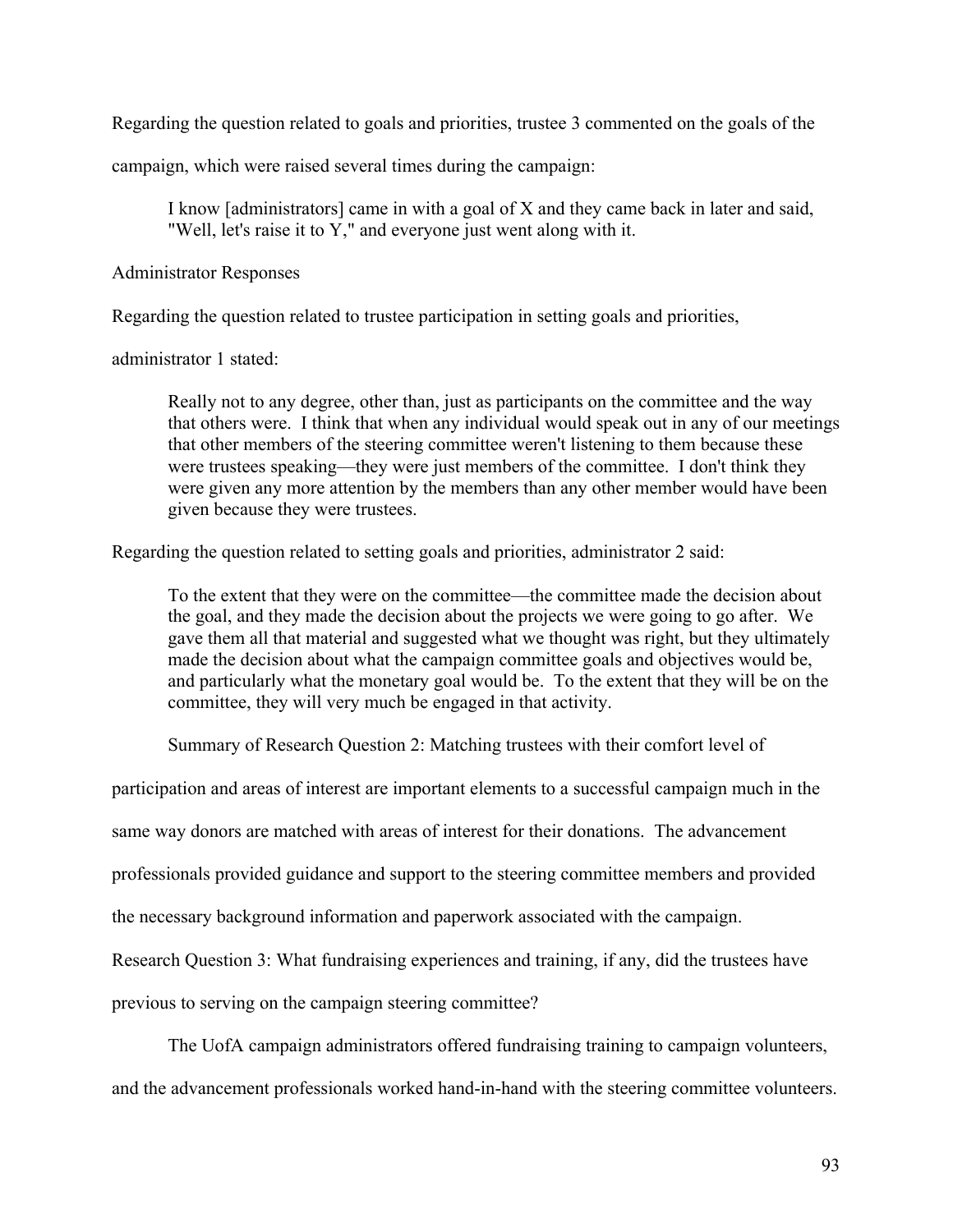One major theme and one sub-theme emerged from the data related to prior fundraising

experience or training of the trustees.

Table 4

| <b>Research Question 3:</b> | What fundraising experiences and training, if any, did the trustees                                                                                                                                                      |
|-----------------------------|--------------------------------------------------------------------------------------------------------------------------------------------------------------------------------------------------------------------------|
|                             | have previous to serving on the campaign steering committee?                                                                                                                                                             |
| Major Theme 1:              | None of the trustees had what could be considered formal training.<br>However, the UofA provided fundraising/development training<br>when needed. All of the participants were experienced fundraisers<br>on some level. |
| Sub-Theme 1:                | There is a benefit to board members who participate in a capital                                                                                                                                                         |
|                             | campaign in gaining a deeper understanding of the institution.                                                                                                                                                           |

*Emergent Theme and Sub-Theme from Research Question 3*

Major Theme 1

None of the trustees involved had what could be considered formal training. The UofA provided training when needed; however, all of the participants were experienced fundraisers on some level. The UofA development professionals assisted trustees who worked on the steering committee and were available for guidance in all aspects of the roles and duties in which trustees undertook. Two of the trustees interviewed for this study worked closely with college-level directors of development. In addition, the two directors of development who were interviewed for this study worked closely with trustee members who were helping to raise money for programs associated with the directors' colleges. The steering committee members were well staffed by the UofA advancement professionals.

The trustees who were interviewed for this study had previous fundraising experience, which helped them to assimilate quickly and effectively to the roles they undertook during the campaign. Whether the experience was raising funds for political campaigns, the community, or to start his or her own business, trustees' experiences and abilities translated to the confidence to take on responsibilities of a comprehensive capital campaign at a public research university.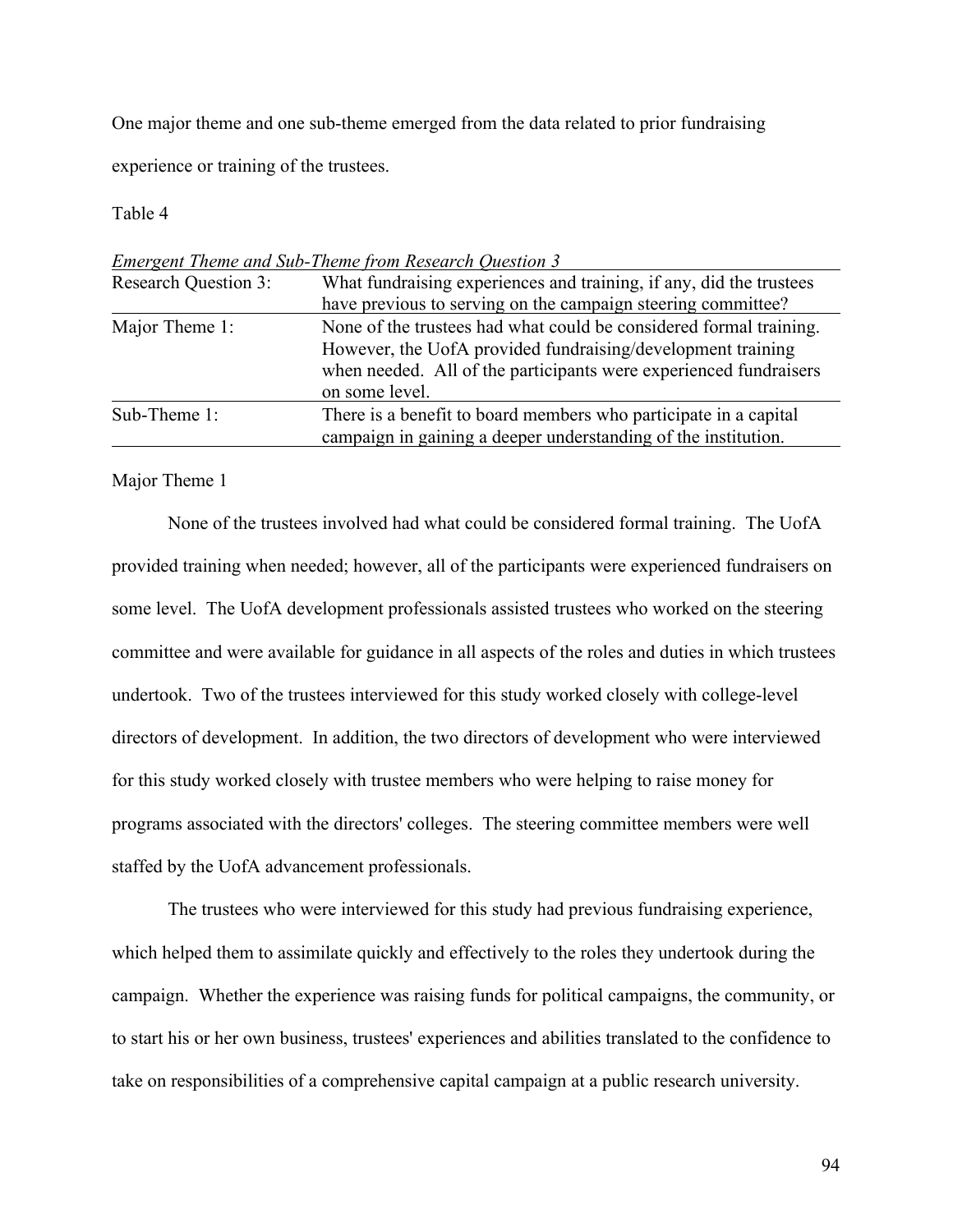Trustee Responses to Research Question 3

Trustee 1 recollected that he had no formal training but felt well prepared for being a member of

the campaign steering committee:

I received none, but I've been asking for money for a long time in my life, and people have been asking me for money for a long time in my life. You know, 20/30 years of me asking people and people asking me, so in a sense that is a form of training.

Trustee 2 recalled that he read Chancellor Gearhart's two books on higher education fundraising:

I guess I was self-taught, besides reading the Chancellor's book—his first book. Then, I read his second book, too. When I started making gifts of my own, [a UofA advancement professional] was the director of planned giving. He and I were friends, and he kind of educated me of the various opportunities and how they can be done, so I learned a lot from [him], and did several different gifting programs that he suggested. I guess that I have sold stuff all my life. . . . They taught us that you wouldn't make a sell, until you made "an ask." And that is fundraising—you have got to make "an ask," and you've got to make a relationship. I've found it helpful that I think a fundraiser, a lay fundraiser like myself, it helps that people know that you have also contributed—you kind of lead by example. I guess that was my basic background or training before [the UofA fundraising professional] got a hold of me before the campaign. [He] told me that I was chair of the [program] committee of the campaign. I started out thinking I would chase every \$100 contribution I thought I might get, and [the UofA fundraising professional] took me aside and said that 80% of your money will come from 20% of your donors. And [he] . . . said that you are not going to raise \$5 million chasing \$100 contributions. You have got to spend your time and energy on larger contributors.

Trustee 3 commented on his level of training:

None with an organized campaign . . . I had been involved in political campaigns and raising money for that, but it is kind of a different animal. I had to do a little bit of fundraising for my business when I started it, too.

Trustee 4 remarked on his level of training and experiences:

I raised money for the Boy Scouts, and I raised money for the camp for the Girl Scouts. I was chair of the finance committee for the Central United Methodist Church before then. I don't recall that we had a big fundraising thing, but just the ordinary budget type things. So, to that extent, I had some experience, but no training. You call your friends and ask them to give to the Boy Scouts, that is what it amounted to.

# Administrator Responses

Administrator 1 observed one trustee who fully participated by identifying and soliciting donors: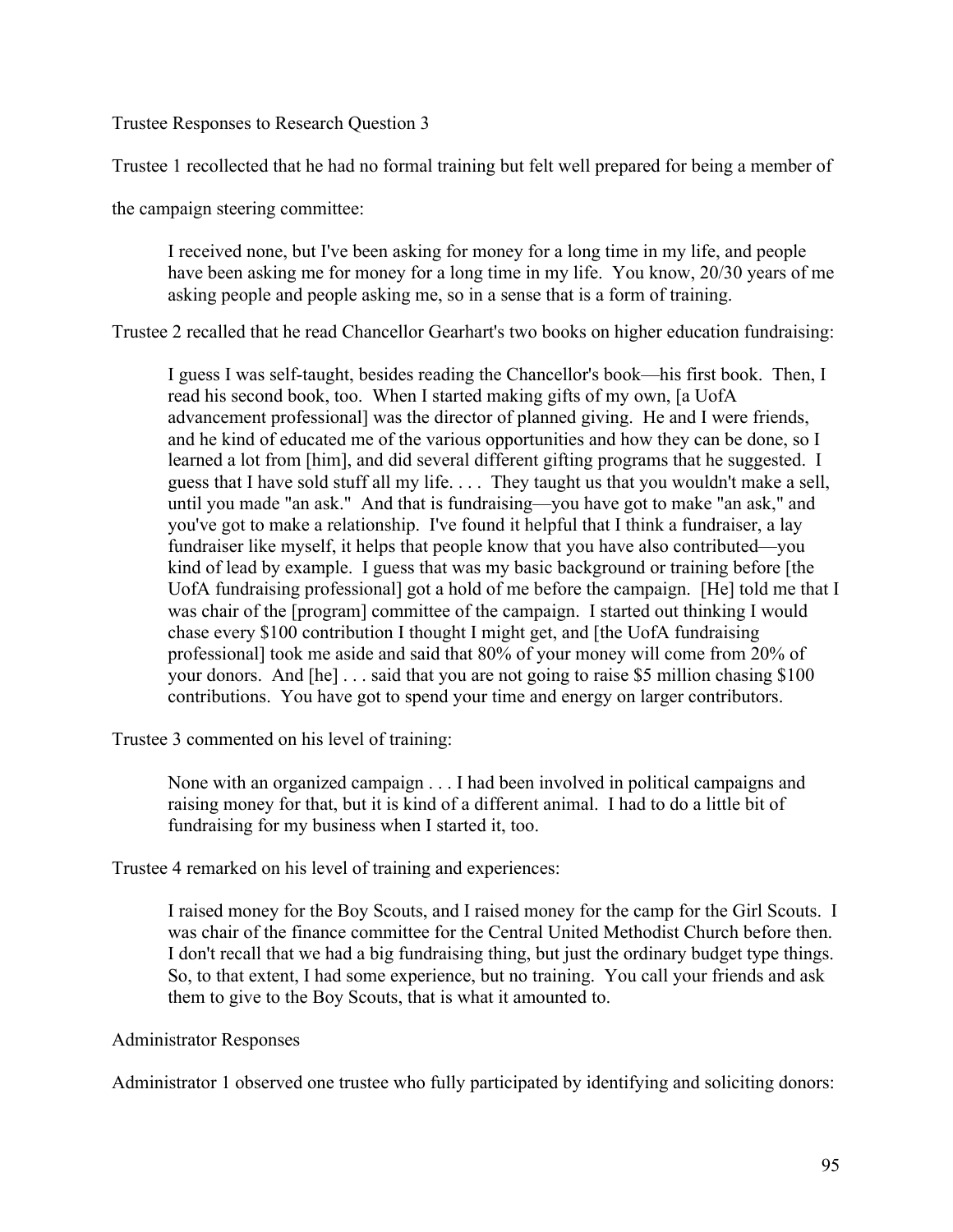I don't believe that [the trustee I worked with] had too much [fundraising experience], but he has obviously been on a number of other boards—statewide boards—but I don't know to what level he did much fundraising with them. I recall as we were going through the process of what is the role of volunteers in fundraising in a campaign, he was pretty candid that he was new to a lot of this. You know, he welcomed our staffing and the way we brought him along in the process.

Administrator 2 specified that the fact that trustees were community leaders was important:

Typically, these people who get to that level of the board tend to be pretty involved in their communities, so they have probably done some fundraising associated with that. The truth of the matter is that we will do some training of members of the committee. We are not going to give them a list and say, "Go call on these people." We will be with them every step of the way. We will be engaged with them, so it is not that they will need to be fully cognizant of how to go about and do a campaign because that will be staff driven.

Administrator 3 observed while working with one trustee during the campaign:

This is the most professionally organized campaign that [the trustee] had been involved in. He had been involved in fundraising before, especially community-based things that helped fund the [community projects]. [The trustee] attributes his ability to ask anyone for anything to the time when he was very young and sold Bibles door-to-door. He said if you can sell Bibles door-to-door, you could do anything. He said you just have to know that you'll not get it unless you ask. And when you ask, don't let people tell you no because you know you have some common ground. There is something there that you have in common.

Administrator 4 observed and worked with a different trustee than Administrator 3, and

commented:

As a member of the board of trustees, he was very involved in helping to build the [complex] in the state of Arkansas through [another institution within the UofA system]. He was very engaged in how private funds would impact that [complex]. He was very savvy about it. I don't know the degree to which he made major gifts to those efforts, but I do know that a big point of pride that also defines him is his service on the board of trustees and building that [complex] in the state, so they could provide a higher level of service to all of the citizens. [The trustee] has always been on nonprofit boards. For probably 50 years, he has been in [a civic organization] and had been a lead donor to the [club's] initiatives, so he has always been a philanthropist, and his passion is the [UofA program], so that kind of dictates where he wants to dedicate some of his wealth.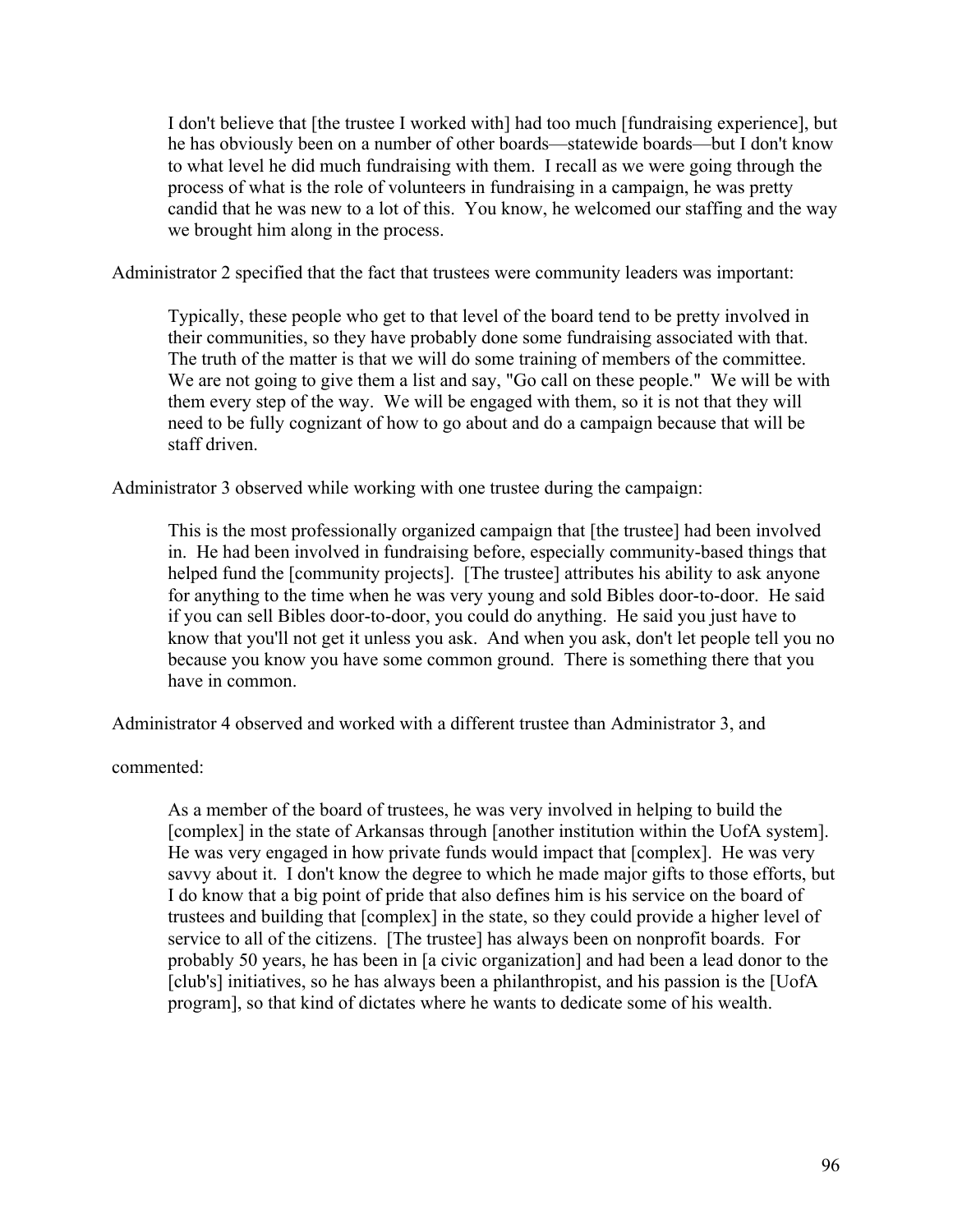Sub-Theme 1

There is a benefit to board members who participate in a capital campaign in gaining a deeper understanding of the institution. A public research university, such as the UofA, has a large and complicated budget with state and private funds, along with student tuition/fees. University budgets can take some time to understand, and a large institution has many departments and units, which further complicate the overall understanding of the institution, especially for trustees of a system who have more than just one campus to govern. Each of the four trustees interviewed for this study believed that working on the steering committee for the campaign assisted them with their understanding of the institution on the whole, and this included seasoned veterans as well as those who were new to the board at the time of the campaign.

Trustee Responses to the interview question asking whether trustee participation in a capital

campaign was beneficial to better understanding of the UofA main campus.

Trustee 1 insinuated that volunteering as a campaign steering committee member could benefit

trustees' policy- and decision-making for the institution:

I think that background and experience would be important in trustees' policymaking and decision-making going forward. I had an advantage, because I was [able to be] present. I think that helped me stay motivated because I got invited to a lot of things and I tried to attend everything I got invited to and still do. I think all 10 of the trustees need to be invited to be on the steering committee of the campaign, and to be encouraged to show up where people could see them. They need to be [seen] carrying the flag. I think it is imperative that they carry the flag and be leaders in it. Now, it will be hard to get some of them to devote the time to do it.

Trustee 2 was newly appointed to the board of trustees when he volunteered to be on the

campaign steering committee:

It was a very educational experience for me. . . . As a trustee, I could see college units, like alumni affairs and others, and I could see how successful they were at raising their money. It was kind of an interesting insight to see what the supporters of the University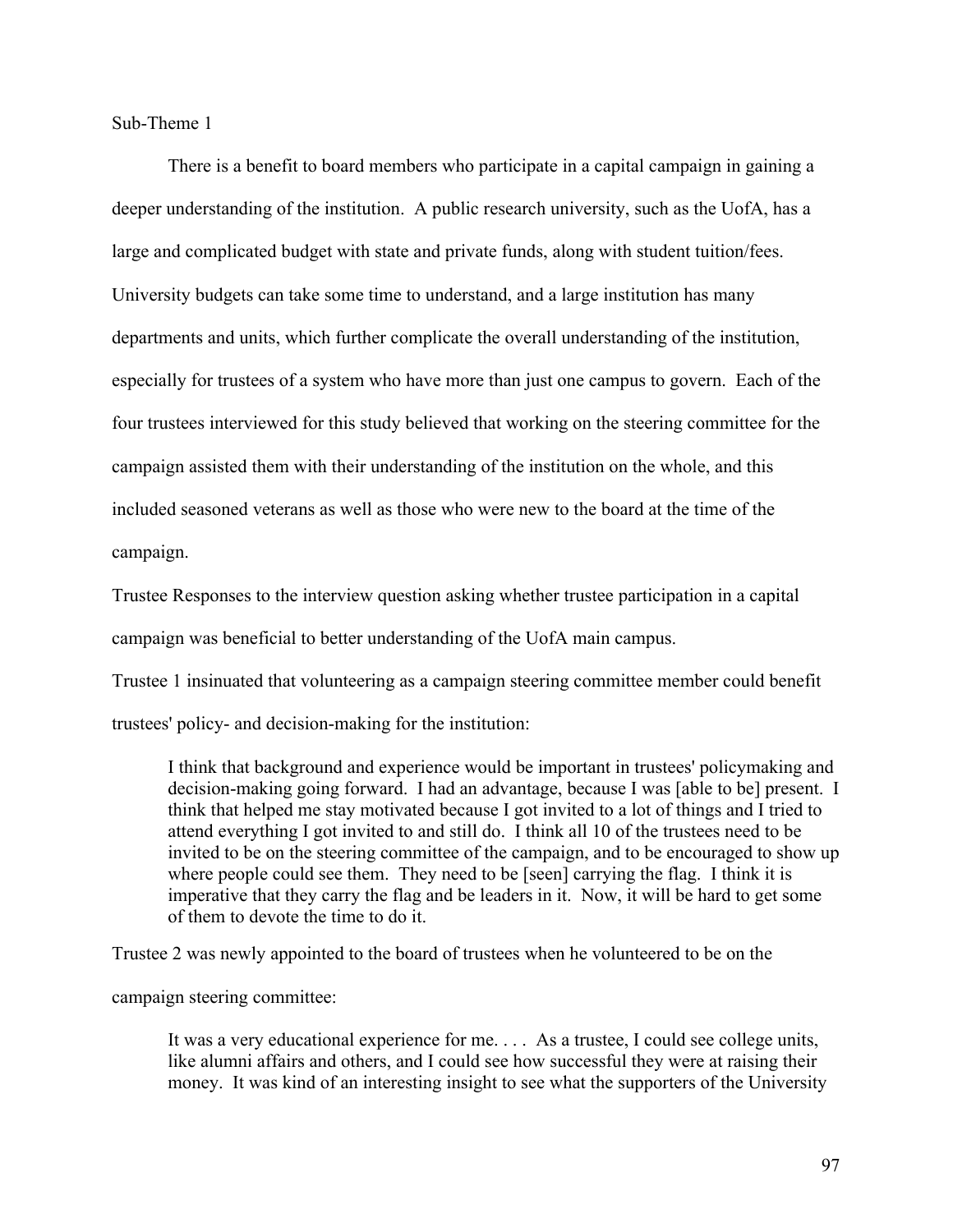of Arkansas were supporting the most. Obviously, athletics was very successful, but so was the College of Business, and the Fulbright College did well.

Trustee 3 concluded that his role in the campaign helped with his understanding of the institution

and its financial needs:

It helped me to understand what the University was trying to do with their goals. It helped me to understand why state appropriations weren't sufficient for what we needed to do and the need for tuition increases, which some of the trustees were very reluctant to do.

## Administrator Responses

Administrator 1 speculated whether trustees volunteering was beneficial and on the importance

of raising private funds:

I think sometimes that if [trustees] are vested in some way and helping as a volunteer, it helps them understand the bigger issues of what [administrators] face day-to-day. It is so critical in what we are doing that we raise private support, and [trustees] have to understand that. We aren't moving forward in the way that we want to without private support. [Trustees] ought to be there to say that this is important for us to be a part of this because of that. I'm advocating that [trustees] ought to be out there raising money for these programs because there definitely are needs that the state is not able to meet, especially facilities. So much of what is happening on campus right now, obviously, we have gotten some help through bonding and facility fees, but there is a great deal of private gift money in all of these buildings going up right now. As a trustee, you are committed to seeing the University be the best it can be, and so if it comes as a matter of a major capital campaign effort, then so be it. . . . Most major institutions across the country are relying more on private support. We definitely need [the trustee members'] backing as much as we can get it.

Administrator 2 observed and commented on trustees' volunteering to be on the steering

committee:

I also think that [trustees] see things actively happening [at the UofA]. They see that we're a campus on the move. I think they talk with faculty, staff, and others involved with the institution, and I think they want to be a part of it. I think that this is a way, maybe, to not show favoritism as a board member but to show favoritism as a campaign committee member. So, it gives them an avenue to be very enthusiastic when, you know, on the board they have to be a little less partial, if you will.

Administrator 2 added that it is difficult to have a complete understanding of each campus under

a multicampus system: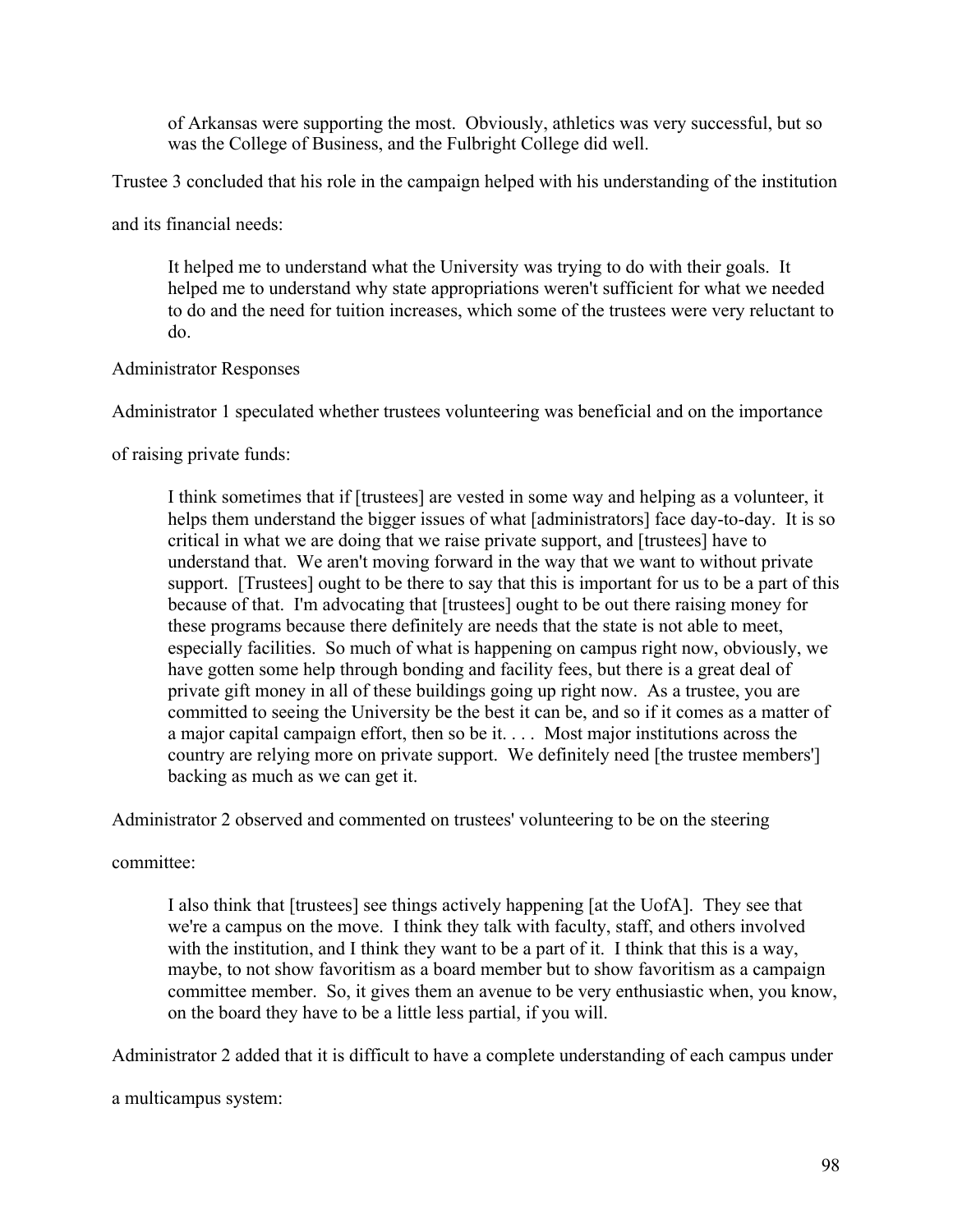I think the way we are organized at the University of Arkansas System does not always give trustees a fair opportunity to know the campus like they should. I could argue strongly for this campus having its own board for the University of Arkansas. In a perfect world, your board would be concerned with the issues that affect one institution that is the flagship. I think having [trustees] on the committee is valuable for them to see the kinds of things that are happening at the institution. It can also be a negative in that sometimes a board member will hear about something and then go back to the president of the university and say, "They really need this, this, and this." Then, all of a sudden you have the president of the university [system] all stirred up. So, you have to be careful that when you articulate your needs that it doesn't get interrupted as though you are lashing out at the system or the president or that it's not an issue where you are [unhappy with] the way things are organized. One example of that would have been that at the last campaign, there were some people who wanted to have two committees of agriculture—a system committee and a campus committee. They were getting real close to doing that, and we felt that one committee would be better. I discussed that with the system president and UofA chancellor and they didn't disagree. What we did was get [a trustee] engaged, and he helped make it happen, but it could have gone the other way. I think you run a little bit of a risk in having trustees engaged, but realizing they have general authority over the whole institution, they may take the ball and run with it in a way you don't want them to. You just have to monitor it, I think.

Administrator 3 suggested that volunteers of the campaign gain a greater appreciation of the

campus:

[Being a campaign steering committee volunteer, gave trustees] a greater appreciation for the University. [The trustees] were impressed, as were the people of Arkansas. [Steering committee members] would come from out-of-state and serve on the steering committee, and put their hearts, souls, and money into this program. It impressed [trustees] very much that what we have at the University of Arkansas is very special and, by gosh, I'm going to be a good board member and do everything I can to support that. It is part of a contagious feeling that just happened throughout the whole campaign and I think it is what's happening today and will continue to happen for many years at the University, in terms of its success.

Administrator 4 commented on the importance of a strength and weakness assessment and

strategic plan to address those weaknesses, which is part of the duties of the steering committee:

I think that an institution should spend the time (and it should come out of a strategic plan) to generate a needs statement—a case statement for support that states that this is what we need. It's not superficial along this line, but it really is up to the leadership to go down and say, "Why do we need that? What is going to happen when you get this? Why is that important?" I think a campaign often helps everybody benchmark against peer institutions, against institutions where they would like to be, how are we tracking on that, and it asks the question, "Are we as good as we can be?"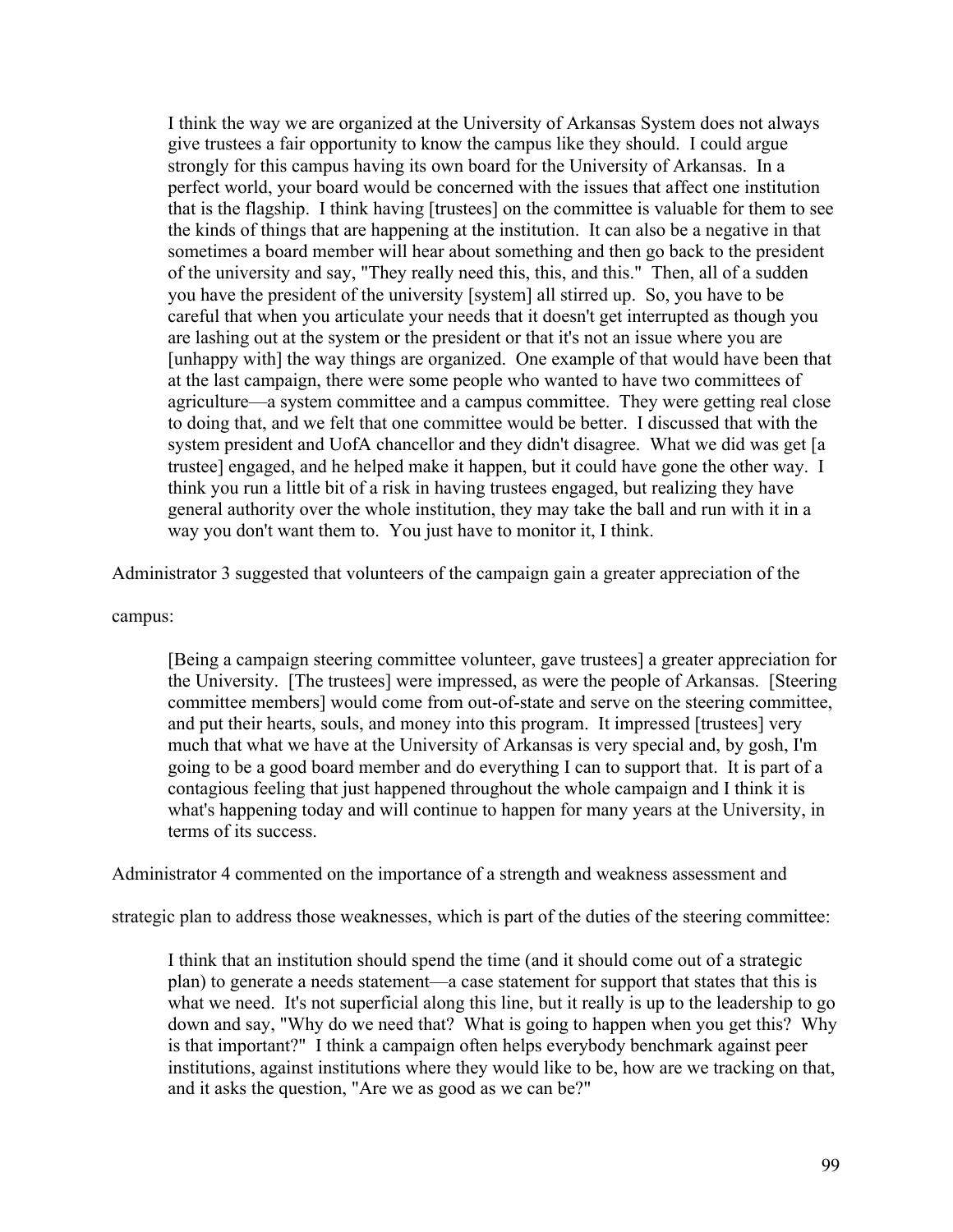Summary of Research Question 3: Although none of the trustees had formal fundraising training, they all had some experience with raising funds. As business leaders, trustees understand the need for evaluation and strategic planning. UofA fundraising professionals worked with the trustees and provided the needed training and guidance to assist the trustees in their roles during the campaign. There was a benefit to the trustees and the institution for trustees being members of the campaign steering committee. The trustees learned a great deal about the UofA and its ongoing projects and programs and the priorities and goals of the campaign. This gained knowledge allowed the trustees to better fill their roles as representatives for the institution. It also helped with their understanding of issues related to the need for raising tuition and fees, and the need for private funds that assist in programs when state funds are lacking.

Research Question 4: What advice can you offer to future trustees concerning trustee roles to ensure a successful capital campaign?

One major theme, which was reiterated throughout the participant interviews, was the need for the steering committee members to be present during meetings and events, and two sub-themes emerged from the data as well.

Table 5

| Emergent Theme and Sub-Themes from Research Question 4 |                                                                     |
|--------------------------------------------------------|---------------------------------------------------------------------|
| <b>Research Question 4:</b>                            | What advice can you offer to future trustees concerning trustee     |
|                                                        | roles to ensure a successful capital campaign?                      |
| Major Theme 1:                                         | The importance of showing up and being engaged in the effort, in    |
|                                                        | addition to matching trustees with areas of interest.               |
| Sub-Theme 1:                                           | The campaign leadership strived to communicate information to       |
|                                                        | its team leaders to help them accomplish the goals of the campaign. |
| Sub-Theme 2:                                           | Communication challenges where bridged by a trustees who was        |
|                                                        | a committee co-chair                                                |

*Emergent Theme and Sub-Themes from Research Question 4*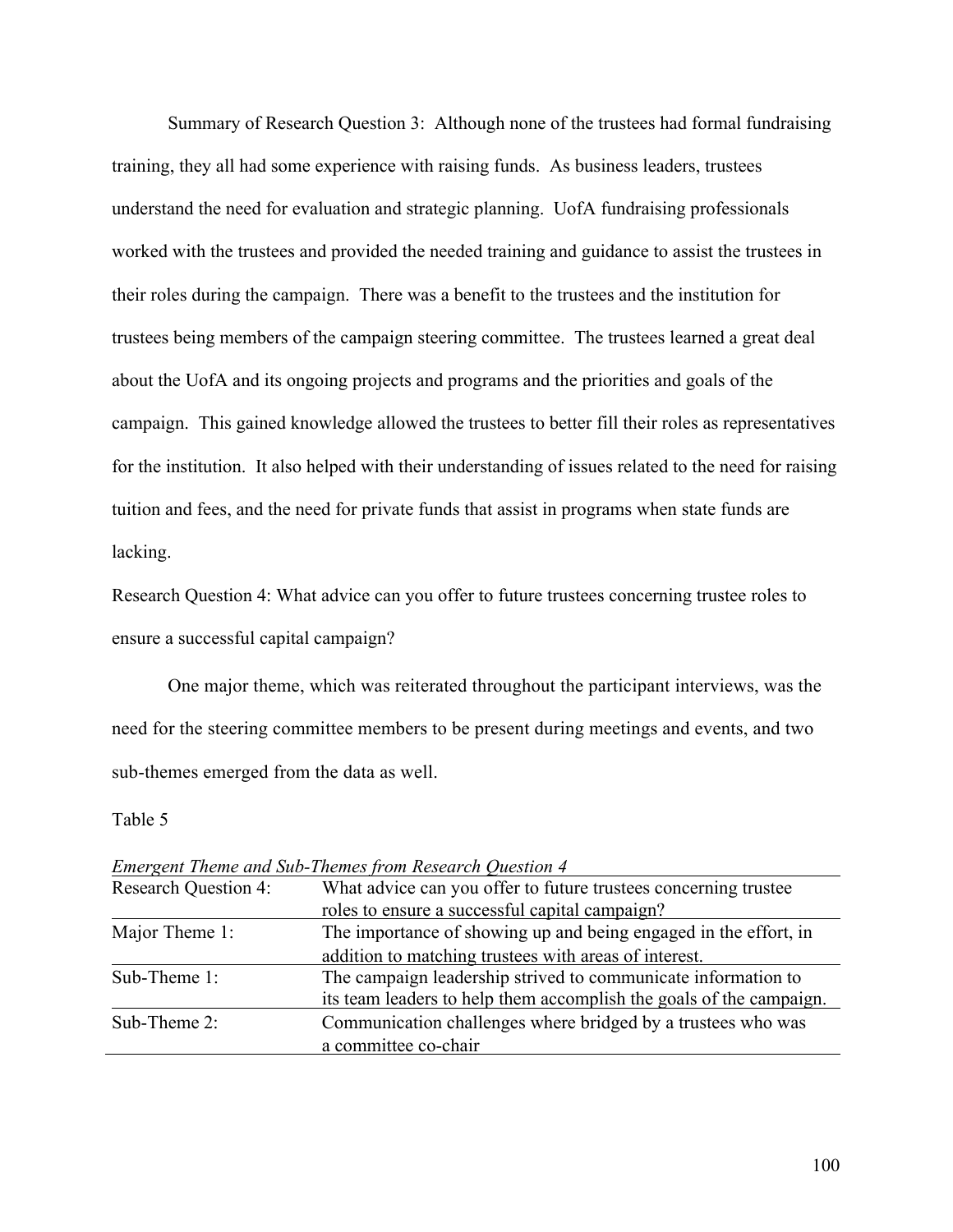Major Theme 1

It is important for steering committee members to show up and be engaged in the effort, in addition to matching trustees with their areas of interest on campus. The importance of being present and engaged cannot be stressed enough in a comprehensive capital campaign effort. Volunteers of the steering committee need to be present and fully engaged in the effort to make a difference in the final outcome. The UofA administrators were not interested in having a volunteer who was present in name only; they needed individuals who were willing and able to contribute their time and energy to making the campaign a successful one for the institution.

With the campaign committee volunteers, it was important to match them with their areas of interests at the UofA, much as one does with the potential donors. It can be time consuming; however, it is an essential step in the process of running a successful capital campaign.

Therefore, volunteers' commitment to the campaign effort was enhanced greatly when the

volunteers were alumni and had an affinity for the campus.

Trustee Responses to Research Question 4

Chancellor Gearhart wrote two books on fundraising and trustee 1 recommended that the first thing steering committee volunteers of a university capital campaign should do is to read those books:

Read David Gearhart's two books. Some of [the trustees] might have had some experience raising money for their local chamber of commerce, or United Fund, or something like that, but I doubt if any of our trustees had ever been involved in a major campaign like the Campaign for the Twenty-First Century. . . . I think it becomes doubly important for philanthropic support because the state revenues are stagnant. I would suggest that every trustee be given a copy of Dave Gearhart's second book, and give them a test on it to make sure they read it because it was a great help to me. I think that somebody ought to send a copy of [the] second book to the trustees and ask them to read it because I learned a lot from it. If you read it and study it some, it gives you a road map on how to do it. It sure cuts down on mistakes and wasted time and effort.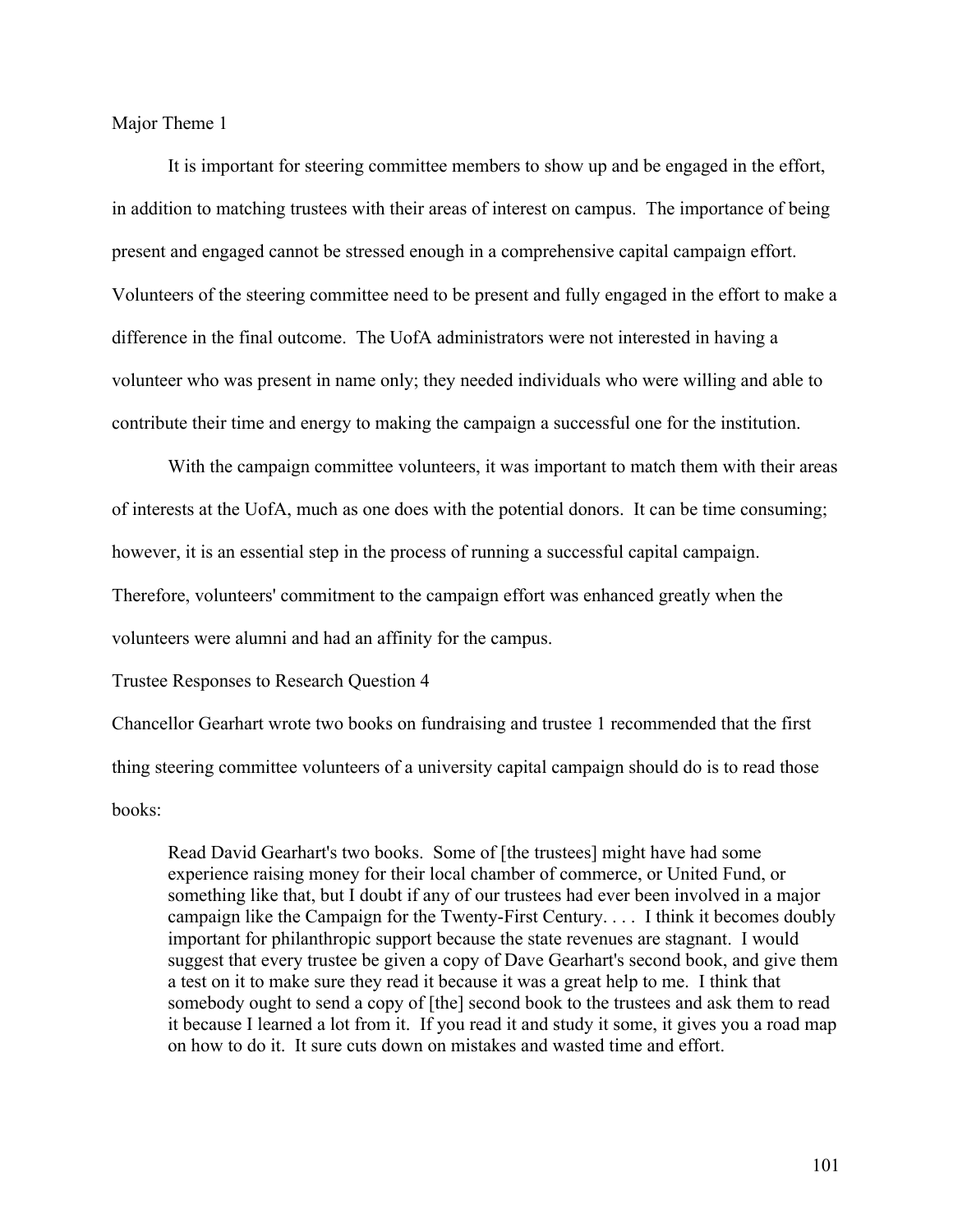Trustee 2 advised that being a volunteer during the duration of the campaign, from start to finish,

is helpful for a full understanding of the fundraising effort:

From my standpoint, I'd say, "Make sure you are involved from the beginning." I wasn't on from the get-go. I think the board would be and should be a critical part of anything like that because they know or should know which critical areas need money.

Trustee 3 suggested that understanding the needs of the institution and the goals of the campaign

are key to being an effective steering committee volunteer:

I think mainly what they ought to do is learn what the goals of the campaign are and how that can help the University and the state as a whole. If they can put together in their own mind a good story of why people ought to support the campaign, and what it is going to accomplish, and what it will do for the state, then they will be in a position to really help, not only with the money raising, but with legislators and all the other constituents that you have.

# Administrator Responses

Administrator 1 speculated on the difficulty trustees who govern multicampus systems face and

the importance of trustee support for the flagship institution:

With a system-wide board, [trustees] have to think very broadly about every campus in the system, and think about how every college is growing and how the University is growing, and whether they are getting the support they need. On the other hand, I think it is good for the trustees to recognize the role of the University of Arkansas—it is the flagship; it's the land-grant university. I say for them to show their support and be active in supporting the campaign here, sends a pretty strong and clear message about where the University is in terms of being the flagship and the land-grant. [Trustees] may choose to support UAMS or another system institution, but for me, [trustee support of the UofA] is a pretty important signal because I think it's the public's view. The public thinks of the board as a UofA-only board, but no, they are not. The trustees being behind the campaign and showing support in any way that they can sends a pretty clear message about where the University really stands within the state, and as it should be the premier land-grant research institution. I think [trustee involvement in the campaign] shows that they believe what we can do with the campaign.

Administrator 2 advised that trustees should be prepared to fully support the campaign effort if

they plan to make a commitment as a volunteer:

I don't think they should sign on unless they are prepared to sign up. The campaign is very clearly about the goal to raise private support for the University. If trustees are going to do that, they should not view that they are there as trustees. They should view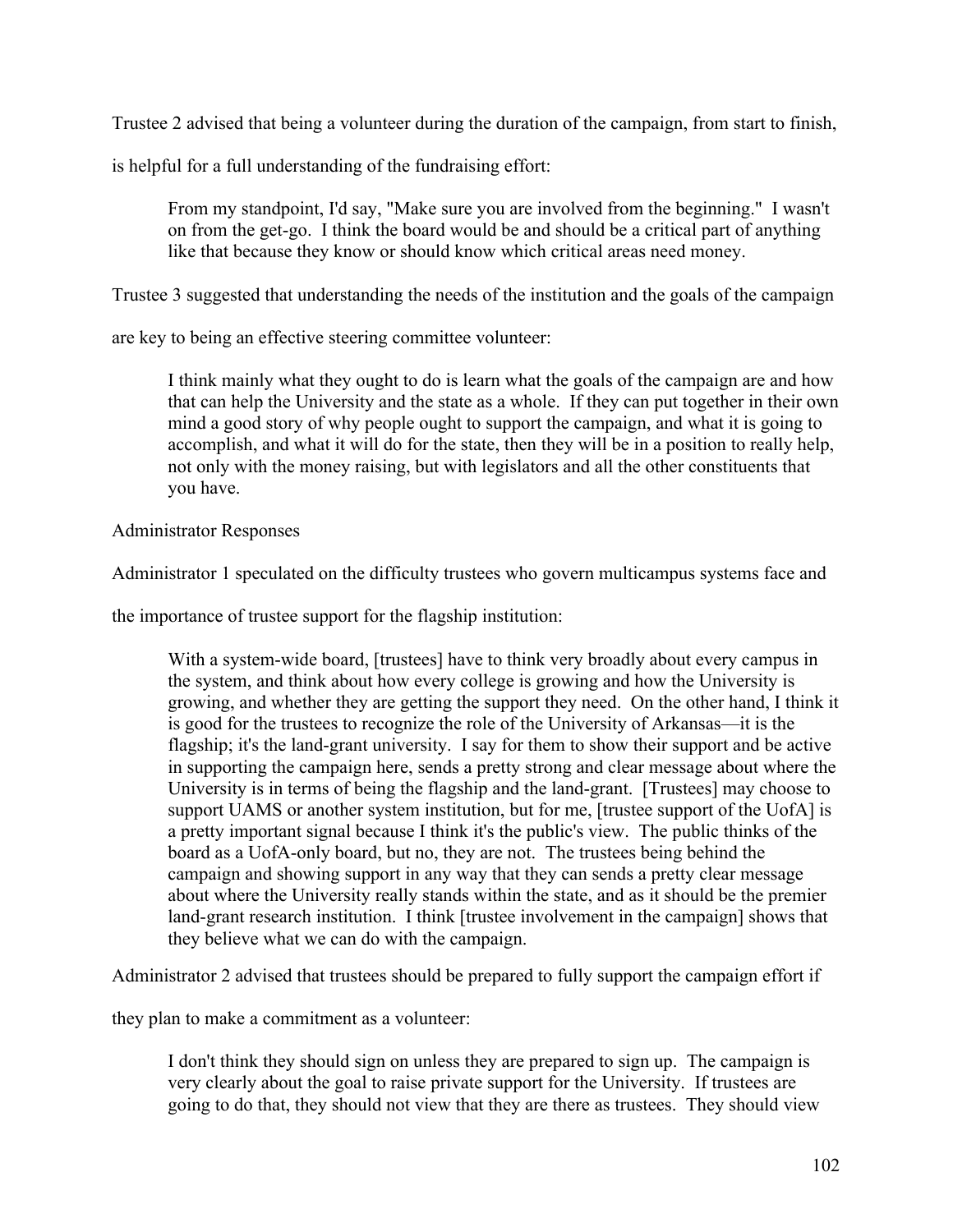that they are there as individuals who are going to step up and support the institution. That is a very bottom-line oriented position. I don't think they should carry over, frankly, into the campaign their hats as trustees. I think there needs to be a separation between the role and responsibility of trustees, and then, the role and responsibility of a steering committee for a campaign.

Administrator 3 reiterated the importance of volunteers being present and involved:

I think coming to the meetings is important. Attendance is important—don't be there in name only. If you take it on and agree to do it, then be there. I think when a trustee is approached and they don't really have an abiding interest in your campus, if they are interested in some other campus, then probably, they shouldn't be on the committee, and you should respect that decision. They should feel free to say to you, "That's not really my interest and I'll help you, but I'm not really wanting to be terribly engaged." I think that is probably the right thing to do. I think that trustees can be very important in accompanying deans and development people on calls. To be able to introduce somebody as a trustee of the governing board can be a powerful thing. To take, particularly, the chairman of the board on a call—I've done that a number of times—can be very helpful. The team on the big solicitations can be very important—you know, who you have in that room. People who have money and resources like to gravitate to the highest level. So, I've done solicitations with the system president, and I've done solicitations with the board chair. To be able to say "I'm here with the chairman of our board to tell you how important your support will be to us" can have a pretty dramatic impact.

Administrator 4 repeated the theme of volunteers being engaged and involved in the campaign

efforts:

It is so important to be engaged. Not just in the campaign itself because I don't think it has to be de facto that you're a leader at the trustee level and you'll also be an active campaign leader. I think there's a place for involvement. But as a leader for the institution, I believe that you have to really be engaged in the place and that you know what the case for support is and why it is important, and be able to talk about it. You should be able to understand periodic reports that will update you on whether it is working, and if it is not working, then what is happening. So I think the leadership role of the board member is to do the due diligence as a board member, to understand the case, and really question some of these things. If there are any questions about whether going down this road is going to get us to where we need to be or improve us scholastically, or whatever it is academically, then they need to feel like they are not rubber-stamping us. They need to be engaged, and in doing so, they'll be able to tell the story and help guide the future direction, if they understand the case for it.

Administrator 5 discussed the benefits of volunteers giving a gift to the institution and the

feelings associated with that: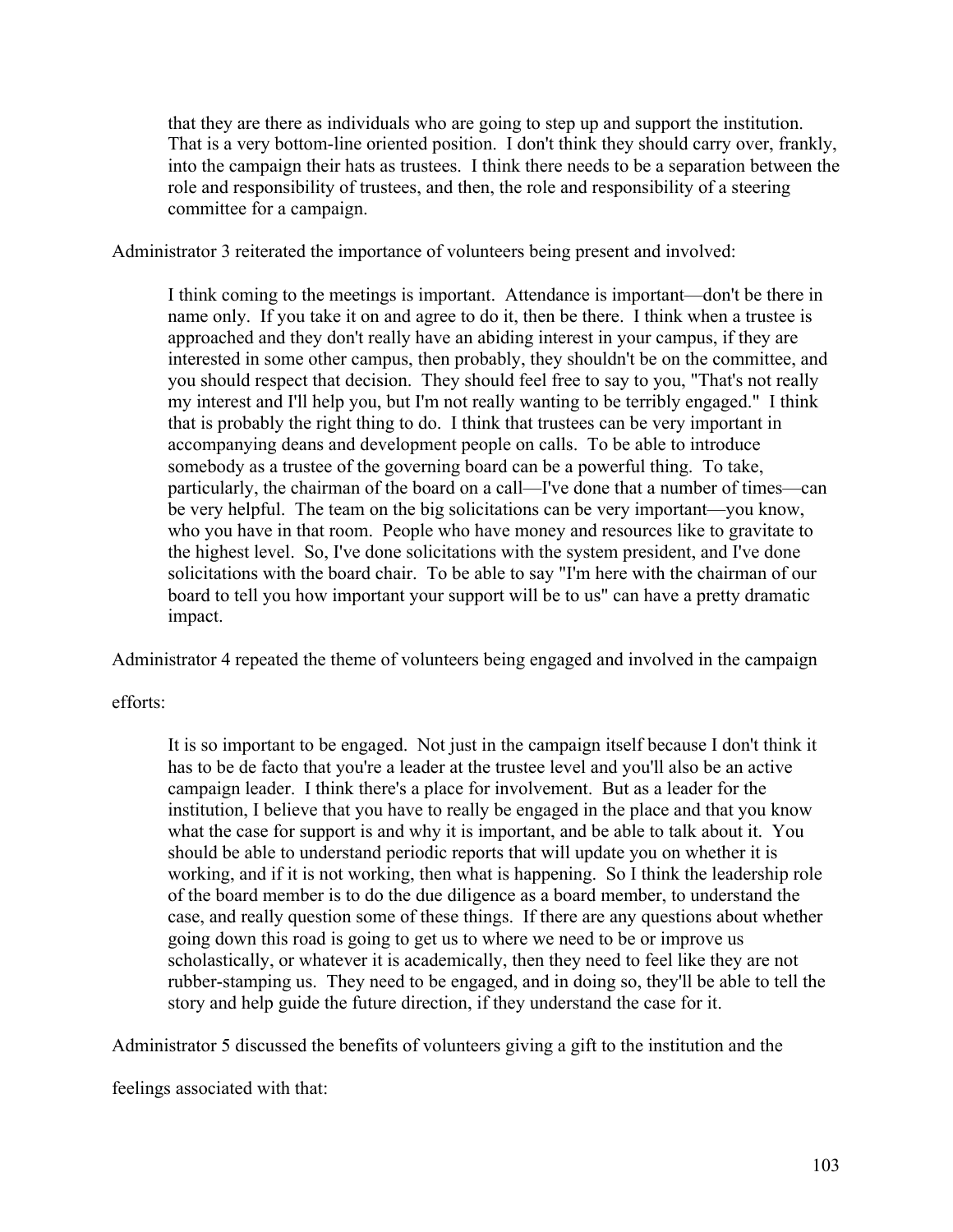If they have not given a major gift, they should because it feels great. It could be a capstone to their service to the state. I'm not talking about transformational gifts in a sense that it will change the way the University works; I'm talking about the way it changes how someone thinks about himself or herself. If they have not made a major commitment, I think they would feel differently after making a major financial commitment.

## Sub-Theme 1

The campaign leadership strived to communicate information to its team leaders to help them accomplish the goals of the campaign. The vice chancellor for university development, who was the chief architect for the campaign and who is now the current chancellor, understood well the need for communication. He established a proven record of giving timely information to all of the team leaders and staff involved in furthering the mission of the institution. All of the

interviewees felt that communication was timely and well done throughout the campaign.

Trustee Responses to Research Questions related to how well campaign information was

communicated to steering committee members.

Trustee 1 observed that the administration of the institution kept the steering committee

volunteers well informed throughout the campaign:

They were pretty good about keeping everyone advised with what was going on and what they were doing.

Trustee 2 summarized his feeling that he was well informed throughout the campaign:

One, or sometimes all [of the campaign leaders], would come to the unit committee meetings when we had our campaign committee together to talk about what was going on in the campaign and kind of keep everybody up to speed. I never felt like there was a lack of communication, like something was going on that I didn't know about, and we covered a lot of ground. I never recall a time when I thought, "Oh, I didn't know that was going to be happening."

Trustee 3 recalled that he also felt well informed throughout the campaign:

It seems like we were getting updates all the time.

Administrator Responses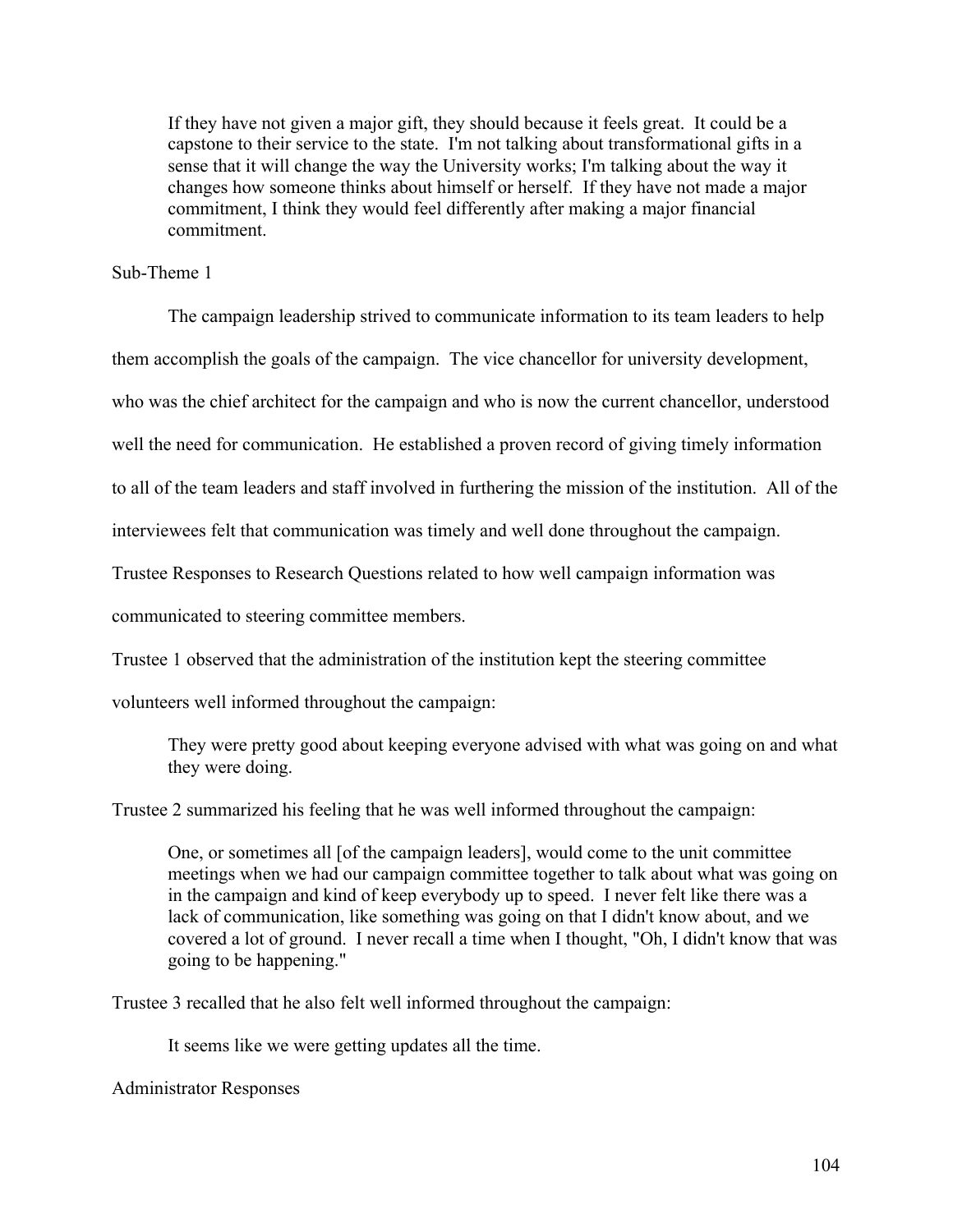Administrator 1 remarked that there was a good flow of communication throughout the campaign:

[With the campaign leaders], I felt there was a very good communication flow.

Administrator 2 concluded that the campaign leadership understood the need for sharing

information and the importance of having a well-informed campaign team:

[The campaign leaders] feel very strongly that we are only as good as the information we have.

Administrator 3 identified steps taken during the campaign to ensure adequate research and

communication was achieved regarding potential donors:

Research was a very important part and I think it helped with communication. We would go into sessions where we would look at names of individuals, and we would just go through and rank (we would have columns) whether they could make a \$100,000 gift, a \$200,000 gift, or \$250 million—just go through and see what you think, and it is never easy for anybody to do that, and they have to trust that you are going to keep their information completely confidential.

Administrator 4 remarked that the steering committee volunteers were updated on the campaign

progress throughout the effort:

I do know that the trustees were keenly aware of and beautifully informed about the campaign and its progress. Mainly because we had so many programs and joint recognition things that went on all across campus and all across the country, basically. We have donor prospect strategy meetings, and we were at the same table [with the campaign leaders and trustees] at the same time.

Sub-Theme 2

The Division of Agriculture, which reports directly to the UofA System President and the

UofA's Dale Bumpers College of Agricultural, Food and Life Sciences, which reports to the

UofA campus chancellor, had challenges at times. Even though the Division of Agriculture is

part of the UofA System and the Bumpers College is part of the UofA flagship campus, they had

a combined goal for both and worked together to reach that goal. The director of development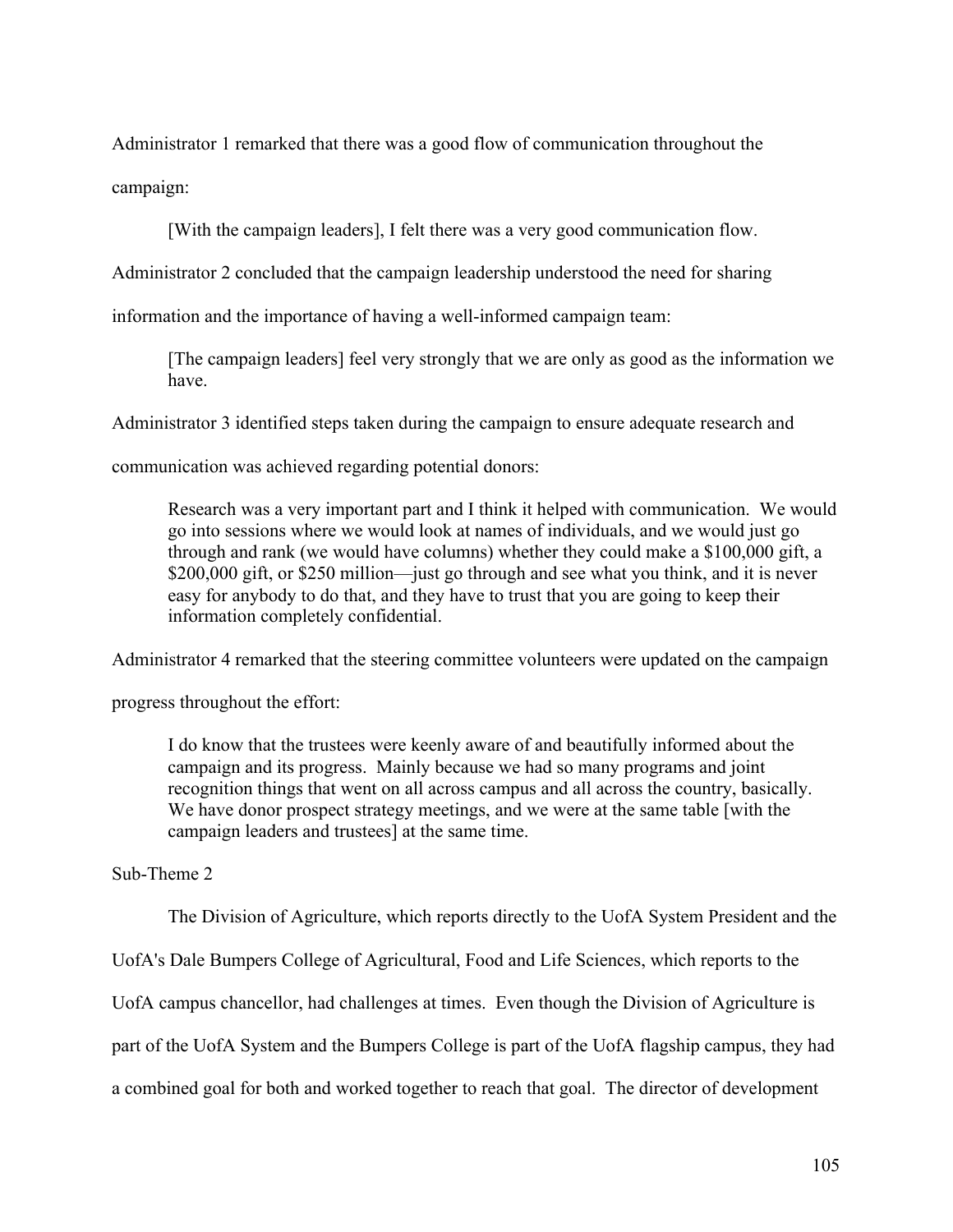for the Division of Agriculture and the director of development for the Bumpers College worked together during this effort. The committee co-chairs for the combined effort included a co-chair who was a trustee and was helpful in bridging that gap in communication, along with the help of the two directors of development. The Bumpers College and the Division of Agriculture were unique because they had a combined goal, and each had its own director of development, and the committee for that effort had co-chairs. The trustee who was a co-chair of the committee was helpful in working in tandem with both the college and the division, and assisted greatly in making that partnership work well for the campaign effort. The final amount of \$98 million raised well exceeded the original combined goal of \$69 million.

Administrator Response

More than one administrator discussed the issues with the Dale Bumpers College of Agricultural, Food and Life Sciences and the Division of Agriculture. One trustee was co-chair of the combined committee for the two units and that trustee assisted to bridge the communication gap and coordinated with the administration. Administrator 1 recollected:

It is relevant to this discussion the unique situation with the college and the division of agriculture—it presented some challenges, at times. On the division side, there is a vice president for agriculture, so the dean of the college has a duel report to the provost of the UofA as well as the [system] vice president for agriculture. No other college has that type of arrangement, so we had to be very clear about expectations and balancing the relationships, which, quite candidly, was not always very strong. What we didn't want to do, especially related to our campaign committee or our co-chairs, was to have a sense that there was some fragmentation. Like the college was going to do this, or the division was going to do that—we wanted a very uniform and all in lock-step together [campaign], but sometimes behind the scenes that was not always the case. The good thing about the [campaign co-chairs], was that [the trustee] very much understood how agriculture was set up. He got that there were times when we were challenged with what is college and what is division and how does this whole thing work and relate to the campus—he was really good at how it all relates. A lot of it just came down to maintaining those good relationships, but there were times when it wasn't always smooth sailing.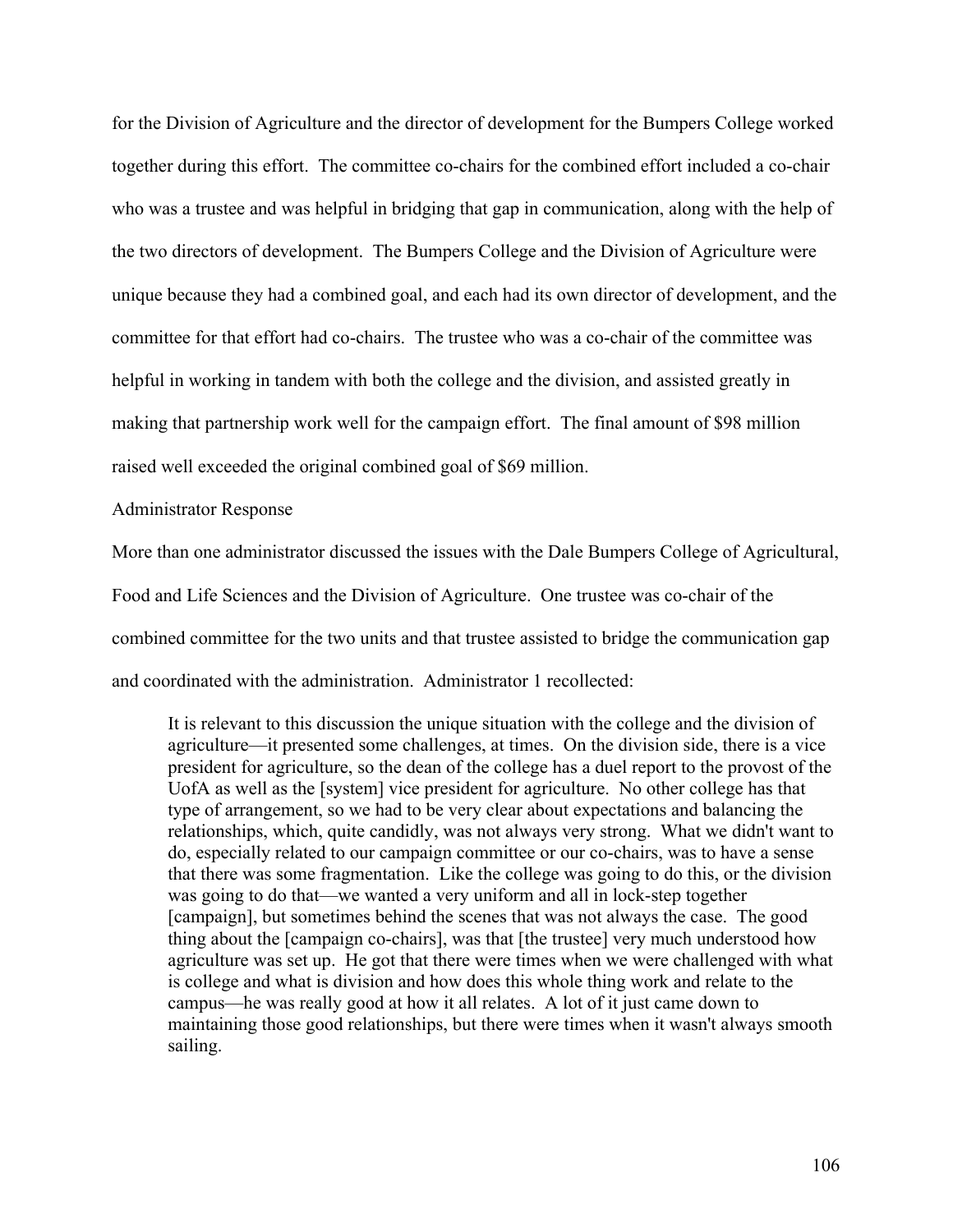Summary of Research Question 4: It was important to the campaign that volunteers with an affinity for the UofA were recruited and attended meetings and events, as well as obtained the knowledge to understand the goals and priorities of the campaign. It was essential that the steering committee members were committed to reaching the goals of the campaign, and therefore, gave generously of their time and talents. Communication can be key to the success of any undertaking as complicated as a comprehensive capital campaign.

#### Summary

The individuals selected purposefully to provide the richest data for this study were all gracious enough to agree to be interviewed. Gathering the perceptions of trustee members, system president, past and current campus chancellors, and the campaign advancement professionals, provided for a triangulation of data. One of the reasons the researcher wanted to look at this topic was because with private funding becoming more important to public institutions, the researcher feels that trustees should have a better overarching understanding of the financial picture at public institutions than they do now.

It was said of the CTFC by one of the administrators interviewed that reaching the billion-dollar campaign goal was one of the most important events that ever happened in the history of the University of Arkansas. Regarding the tremendous changes the campaign brought to the institution, it was said not only the faculty, staff, and students of the UofA, but also everybody else throughout the state of Arkansas realized fundraising could be an ongoing major part of the University of Arkansas. "The private funds have made the difference of what the University of Arkansas used to be and what it is today" (UofA administrator, personal communication, October 18, 2012).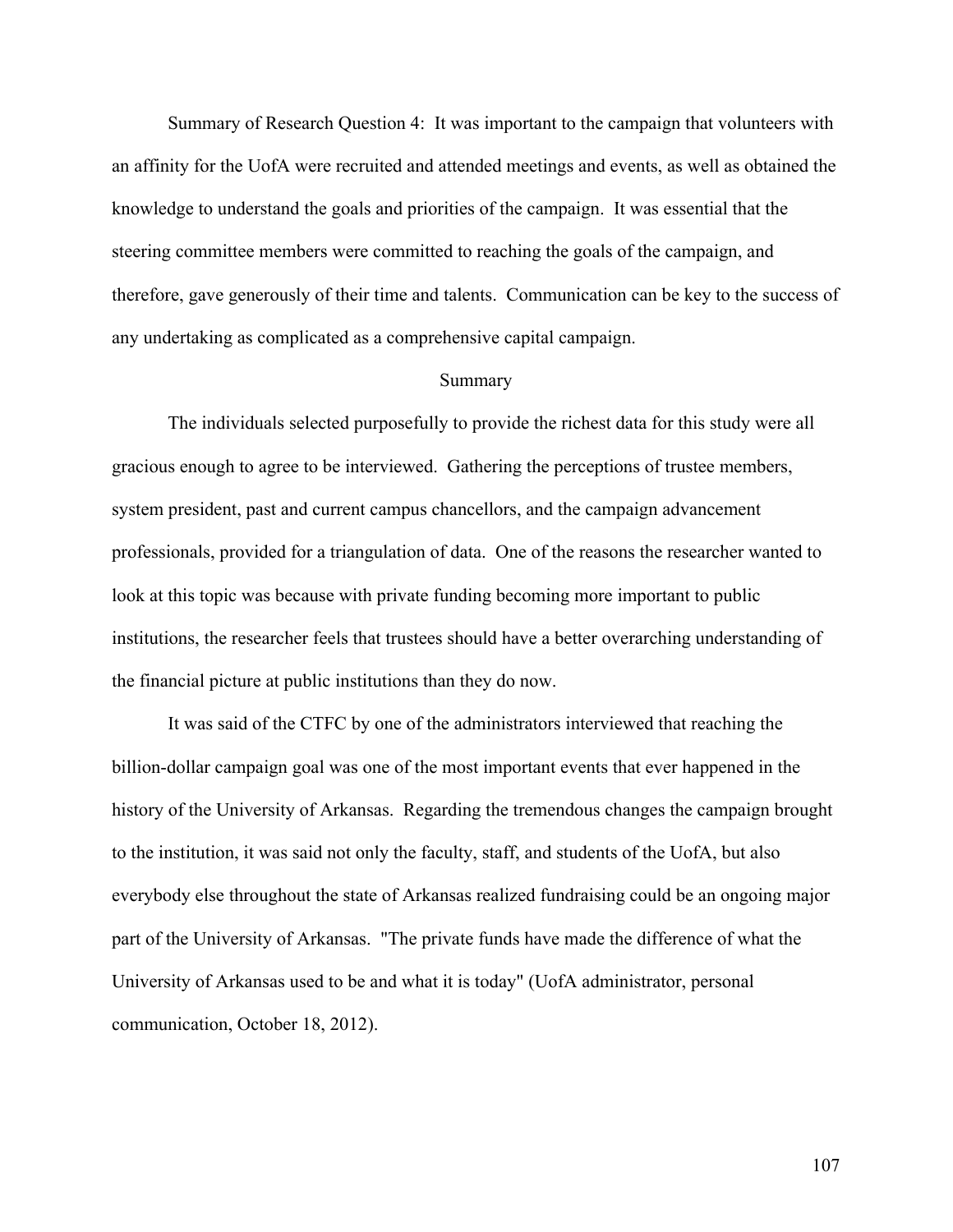The four questions which served as the framework for the collection and analysis of the data (a) criteria used to recruit trustees to the steering committee; (b) the role of trustees during a capital campaign; (c) the fundraising experiences of the trustees; and (d) advice for trustees who plan to participate in a capital campaign, provided an understanding of the role of trustees during the UofA's Campaign for the Twenty-First Century. The central theme related to the role of trustees was that it varied greatly by each individual trustee. Some of the trustees were fully engaged in the campaign and worked closely with the campaign leadership, while others were members of the steering committee, but were not actively involved in asking donors for gifts.

The principal themes related to the fundraising experiences or training of the trustees was not as varied, as none of the trustees had formal training, other than what the UofA leaders provided. However, each had experiences with fundraising on some scale before agreeing to become a member of the steering committee. It might have been simple fundraising in the community, or for a political campaign, or for their business endeavors, but those experiences translated well to their volunteer work with the CTFC.

The major themes regarding advice for trustees who volunteer to take on a role during a campaign were related to being able to be present and involved in the activities of the campaign, not simply being a name on a list. One trustee suggested that campaign volunteers would gain value in reading Chancellor Gearhart's 2006 book, *Philanthropy, fundraising, and the capital campaign: A practical guide.* Another trustee suggested that understanding the goals of the campaign is an important factor for successful volunteering. Fundraising deals with relationships; therefore, respondents focused on the need to match individuals with areas of the campaign in which they felt passionate, or at least felt strongly, that the need was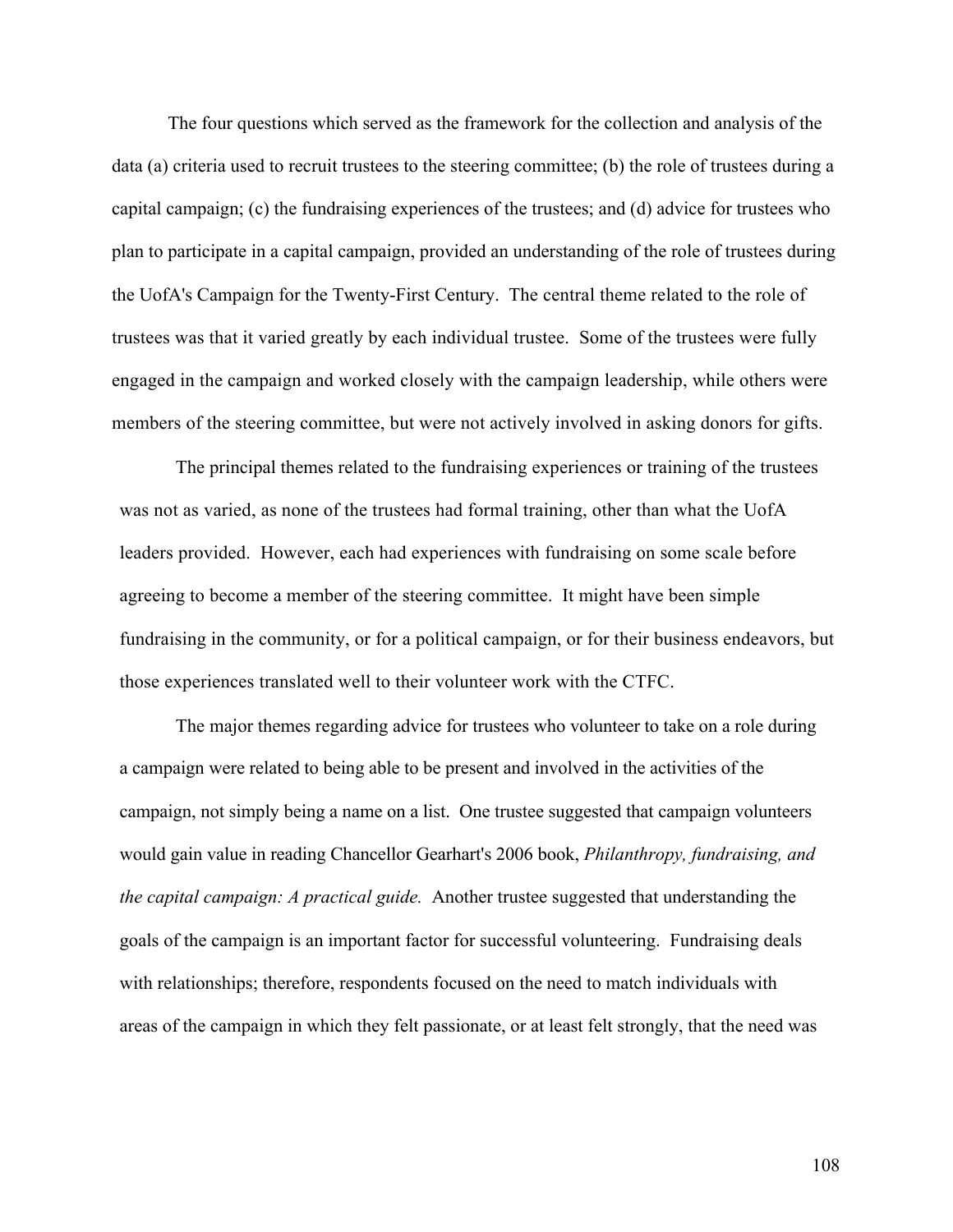important to the mission of the institution. Comprehensive capital campaigns are a team effort and communication and well-informed team members can be key to success.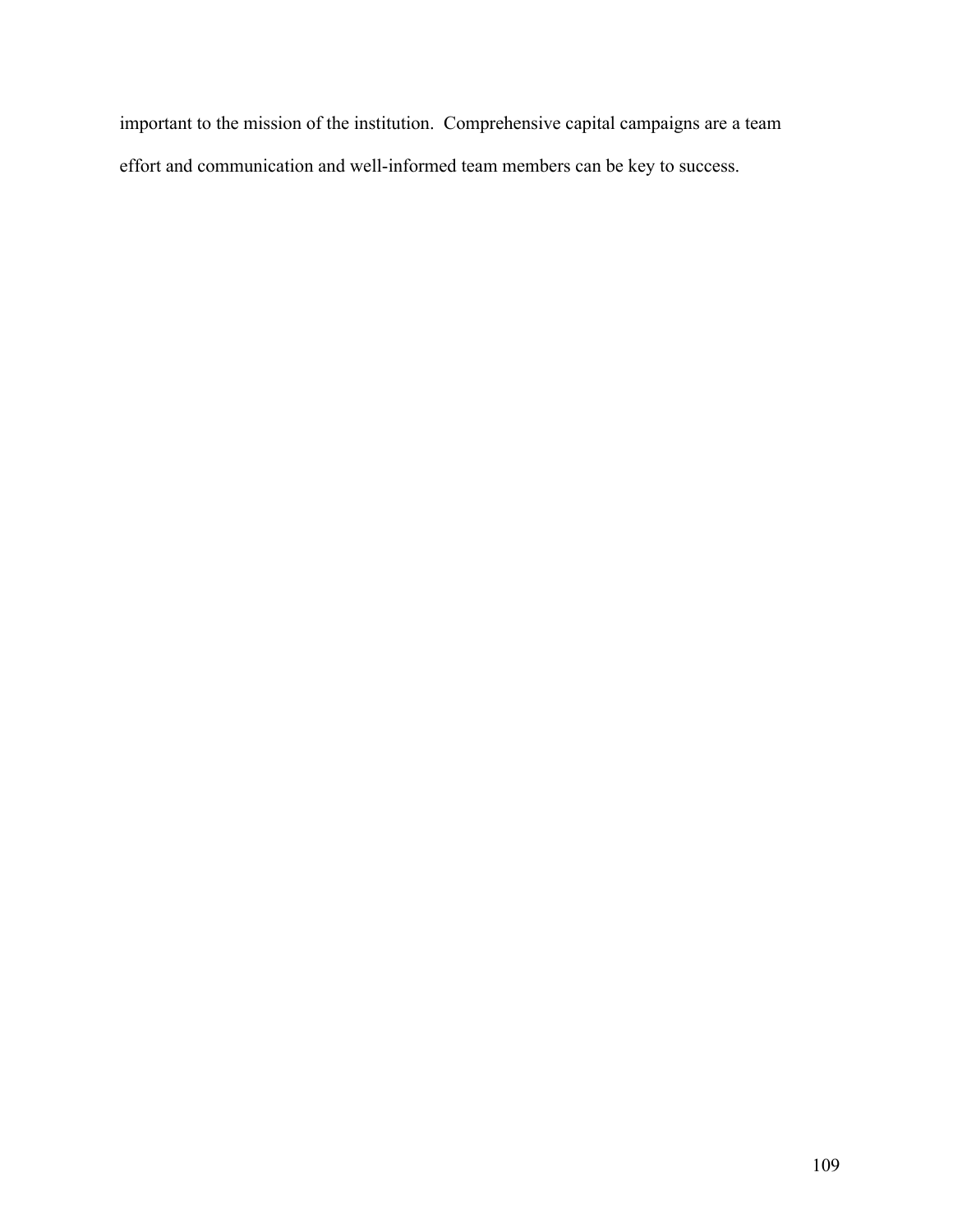#### Chapter V

## Conclusions and Recommendations

The purpose of this qualitative study was to examine and understand the role of trustees, who volunteered during the University of Arkansas's (UofA) Campaign for the Twenty-First Century (CTFC). The individuals interviewed for this study discussed their various roles and offered advice for future trustees who volunteer to serve their institutions during major fundraising efforts. The participants purposefully selected to be interviewed for this case study included four governor-appointed system trustees, the past system president, two past and the current campus chancellors, and four senior-level fundraising professionals. A major objective of this research was to provide readers with rich findings regarding the role that system trustees who serve a multicampus system might undertake during a comprehensive capital campaign to help make the campaign successful. The main objective for this chapter was to present analysis and interpretation of the findings, which will be discussed along with connections with the existing literature, and conclusions. This study's limitations and recommendations for future research will also be presented.

## Overview of the Study

Qualitative research methods were utilized in data collection and analysis for this study. The researcher used content analysis of interview transcripts, member checking to ensure accuracy of interview transcripts, observations, and printed UofA documents to provide a triangulation of data. The findings of this inquiry were organized according to the four research questions that provided the framework. Each of the questions will be presented in this chapter, as well as a summary of the findings that emerged during data analysis. Qualitative research methods and approach of analysis vary; however, the research questions for this study covered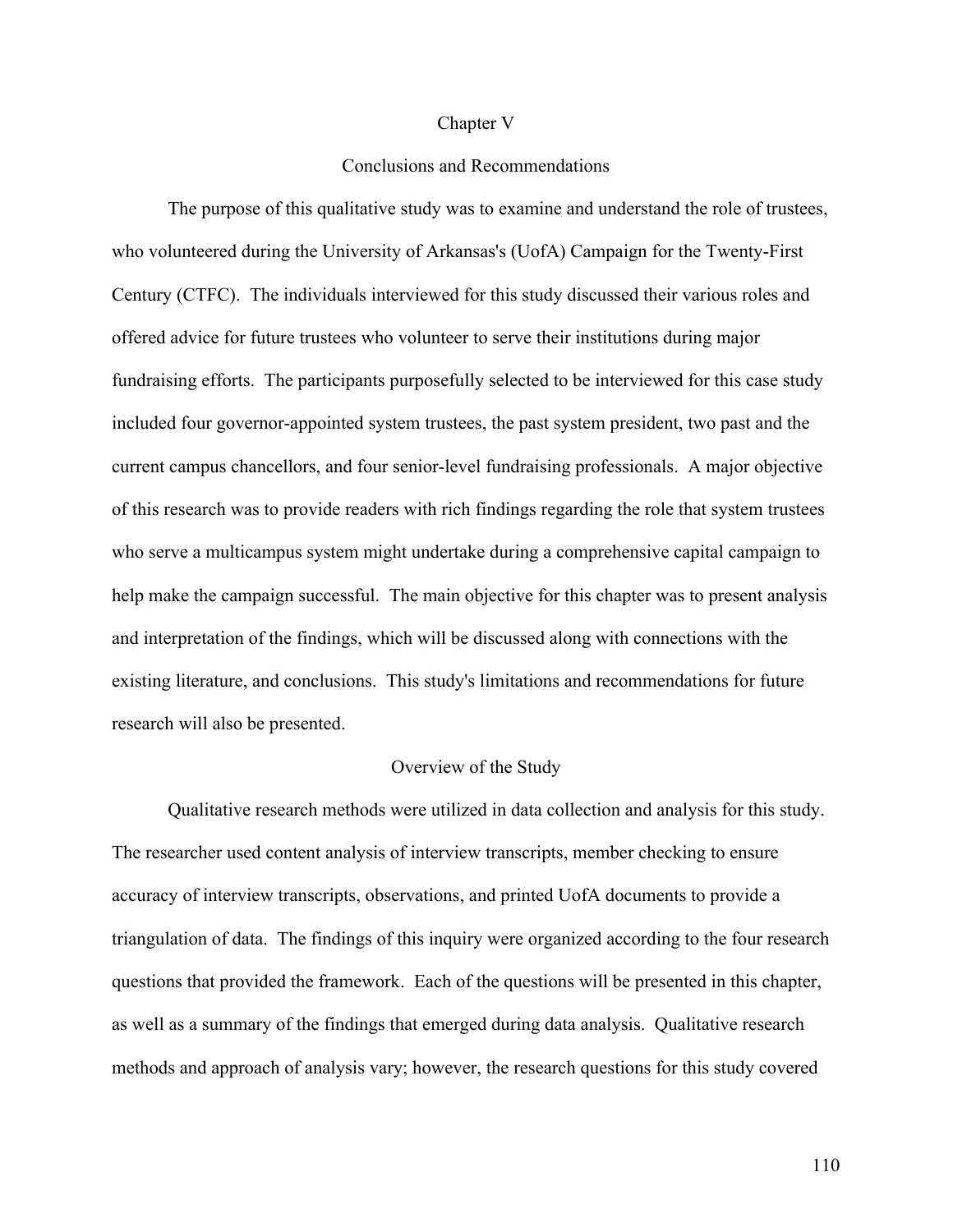four broad categories for coding and analyzing the data. The categories included (a) criteria used when choosing trustees to serve on the campaign steering committee, (b) the role of trustees during a capital campaign, (c) prior fundraising experiences and training of the trustees, and (d) advice for future trustees who plan to participate in a capital campaign.

Research Question 1: What were the criteria used when choosing trustees to provide leadership as members of the campaign steering committee?

There was one main theme and four sub-themes to emerge from the data in response to how the administrators recruited trustees to be members of the campaign steering committee. The major theme was that certain trustees had an affinity for the flagship campus and had the ability to influence others. The first sub-theme was related to the trustees' financial capability to give and their willingness to participate. A second sub-theme to emerge was that there were not many challenges with recruiting trustees as there were several members of the board with long histories of giving to the flagship campus. The third sub-theme was that although there were some members of the board who were alumni of the campus and were known to be wealthy, they did not participate in the campaign, which included not giving toward the goals. The fourth, and final, sub-theme was related to the comfort level of the trustees in their own ability to undertake the task associated with raising millions of dollars and their willingness to invest the number of years one would need to commit to the campaign effort.

Research Question 2: What was the role of trustees during the UofA's Campaign for the Twenty-First Century?

There was one major theme and two sub-themes related to the role of trustees during the campaign. The major theme was that the roles varied by trustee member due to their level of comfort in the fundraising role and their ability to lead by example. The first sub-theme to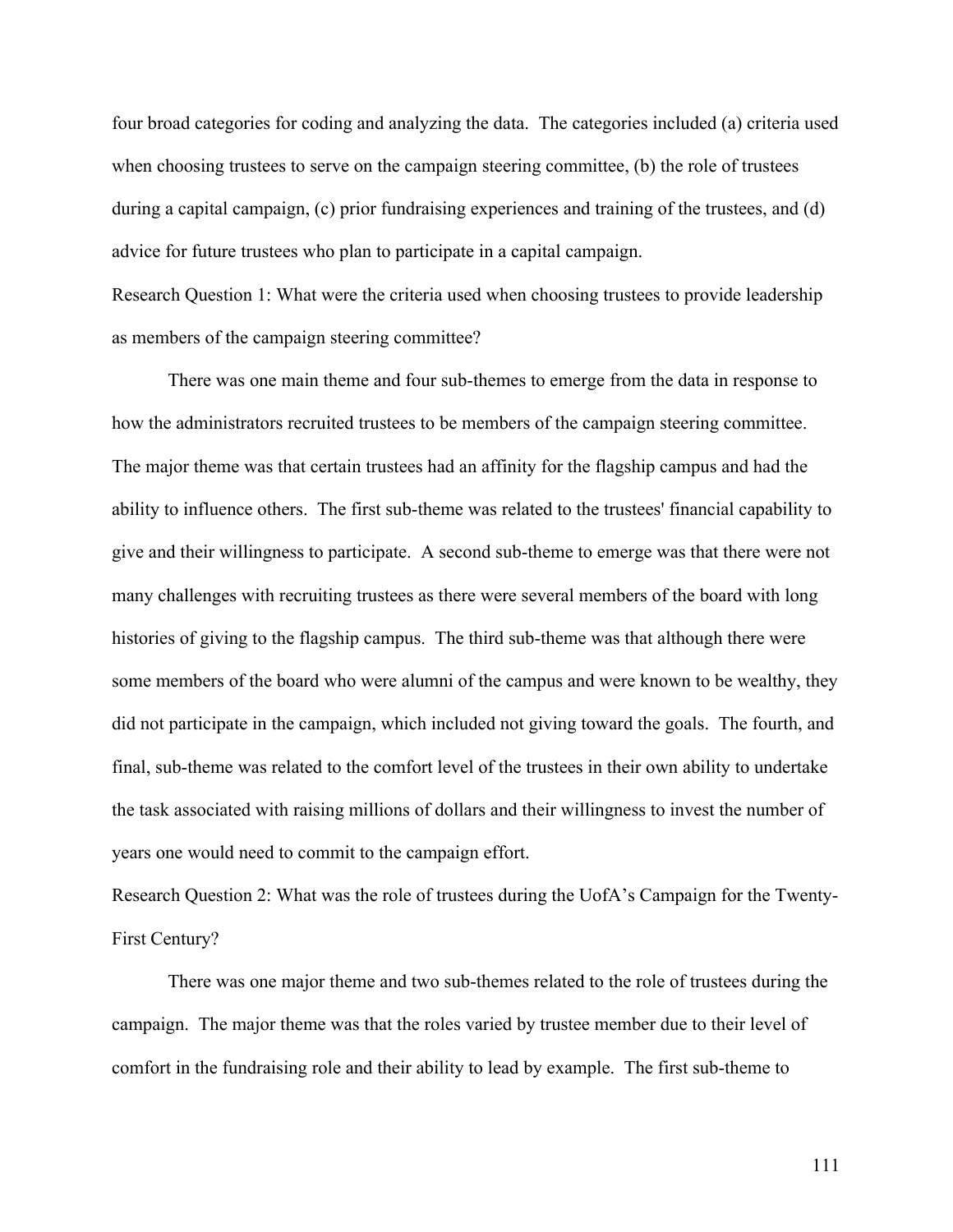emerge from the data was that some of the trustees would have been raising funds for the campus regardless of whether a campaign was ongoing. The second sub-theme was that the trustees were included in the decision-making that determined the dollar amounts and goals for the campaign, but not necessarily the priorities of the programs/projects, and the steering committee members did not participate in the evaluation of the campaign at its conclusion. Research Question 3: What fundraising experiences and training, if any, did the trustees have previous to serving on the campaign steering committee?

In addressing the study's third research question, the participants highlighted one major theme and one sub-theme. The major theme was that although trustees did not have what could be considered formal training, other than that received from the UofA advancement professionals, they had participated in fundraising on some level in their histories. Each trustee had raised funds for an effort in their professional careers as business and community leaders. The sub-theme to emerge from the data was that trustees believed there was a benefit to volunteering on the steering committee in their gaining a deeper understanding of the institution. Research Question 4: What advice can you offer to future trustees concerning trustee roles to ensure a successful capital campaign?

There was one major theme and two sub-themes related to advice offered to future trustees who volunteer to help lead a capital campaign in the higher education environment. The major theme was the importance of being committed to the role as a volunteer, and being present at committee meetings and events of the campaign. In addition, being engaged in the effort was related to matching trustees with their areas of interest. The first sub-theme was that communication is essential to the success of a campaign, and leadership should strive to keep the steering committee members informed of all aspects and during each stage of the campaign. The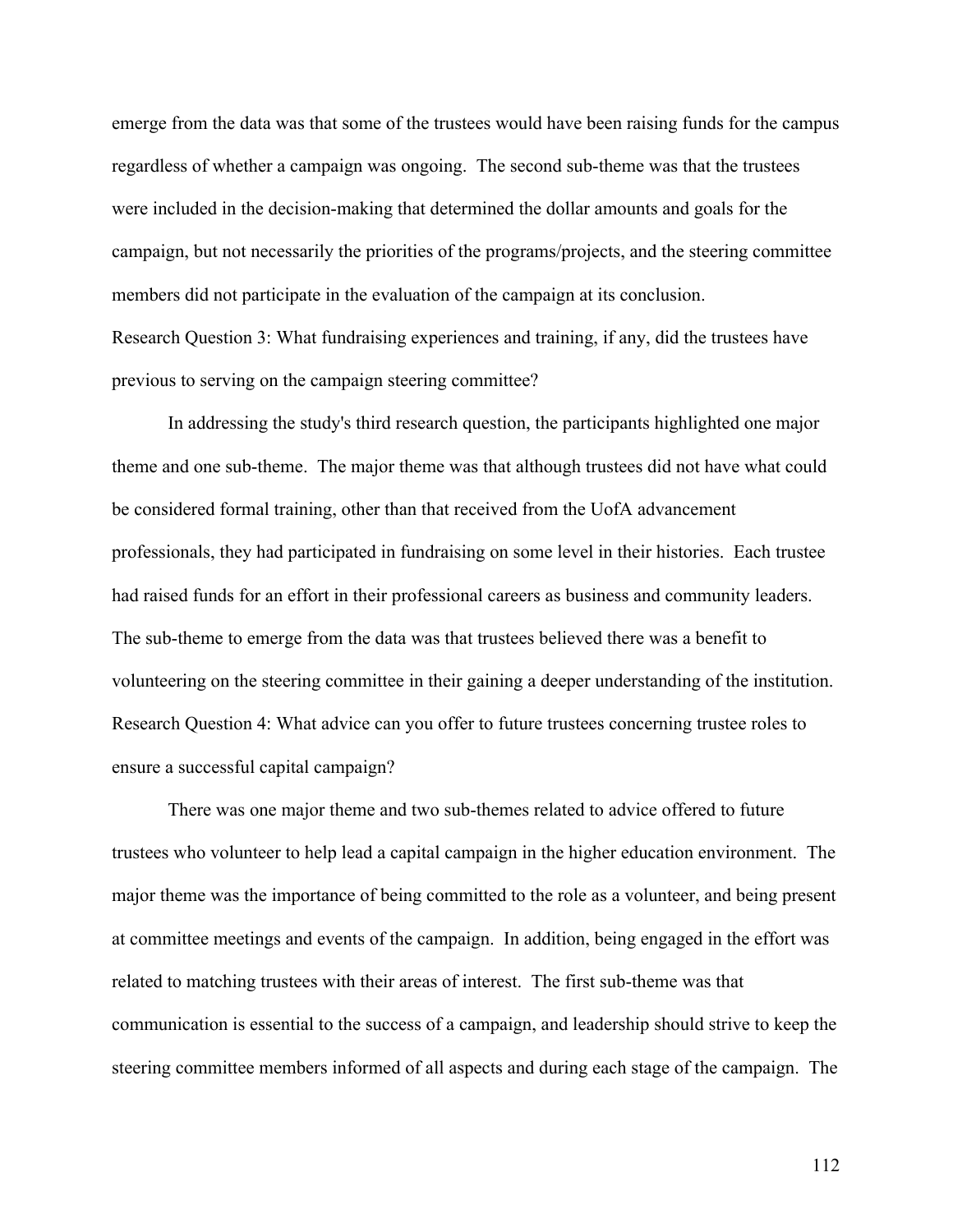second sub-theme was that trustees should assist in bridging any gaps in communication to help keep the efforts on track with goals.

### Discussion of the Findings and Conclusions

This study offers empirical research to assist in understanding the unique role of trustees during a capital campaign at a public research university within a multicampus system. To stay competitive with peer institutions, and to strengthen and grow, public universities depend on private funds. Trustees should be aware of the financial state of the institutions they serve. Trustees should understand well the increased need to raise private funds to achieve the mission and reach the vision of the university. According to Worth (2005), in reference to private universities, "Whatever else a board may accomplish, if the trustees fail to maintain the institution's financial soundness, they will have failed to meet their most fundamental responsibility" (p. 1). The same can be said for public universities. Public universities are increasingly turning to the capital campaign to raise private funds; therefore, this research provides timely exploration of the trustee role during a capital campaign. Given the complexity of today's higher education challenges and the increasing use of the capital campaign, trustees who volunteer to assist in fundraising for a public university might appreciate guidance and understanding of the roles trustees can undertake for a campaign steering committee. Discussion of findings and conclusions drawn from the interview data is presented in this section.

Although not intentionally, this single case study became more than a study of the role of trustees, it also became a study of the campus chancellor during a capital campaign at a public research university, which is part of a multicampus system. Since the researcher has worked in the Chancellor's Office since 1993, she purposely did not focus on the role of the chancellor. However, she found that the campus chancellor is essential to the effort. In 2013, when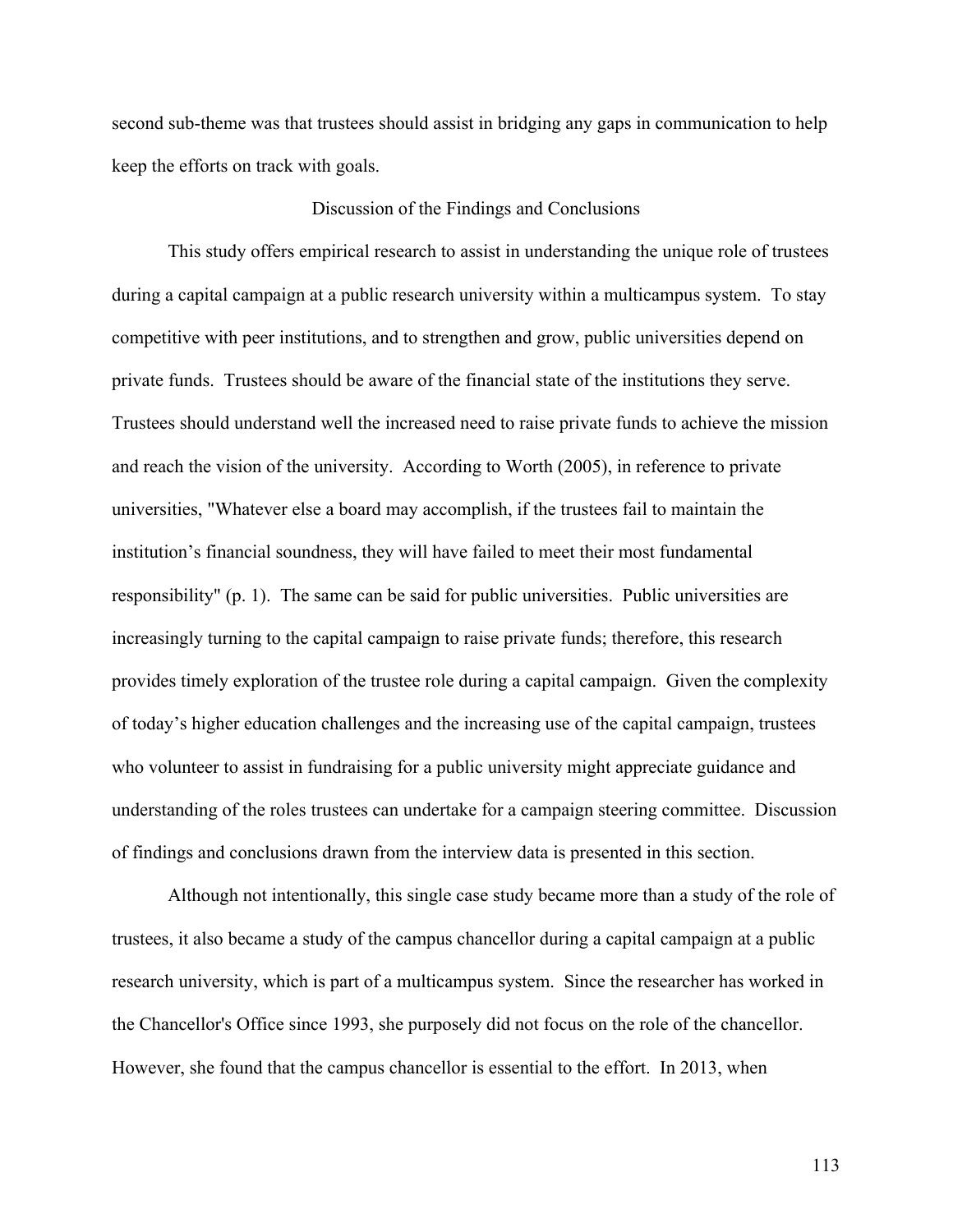researching what characteristics make a higher education institution more likely to receive million-dollar gifts, Johnson Grossnickle and Associates (JGA) identified five traits that attracted million-dollar gifts including long-term presidents, top rankings, strong alumni support, tenured faculty, and firm financial footing. JGA (2013) found that longer presidential tenure is associated with higher numbers of million-dollar gifts. The UofA increased fundraising efforts for the campus after Daniel E. Ferritor became its chancellor in 1986. Chancellor Ferritor was chancellor from 1986 to 1997, Chancellor White from 1997 to 2008, and Chancellor Gearhart from 2008 until present. Gearhart was UofA's vice chancellor for university advancement from 1998 to 2008, throughout the duration of the CTFC, and before becoming its chancellor. Ferritor was the third chancellor for the UofA campus and the first chancellor to have longevity. Ferritor provided much needed stability for the campus. Before Ferritor, the first two chancellors appointed to the UofA campus stayed in the chancellor position for only one year each.

Even though million-dollar donations have the ability to transform higher education institutions, less than one in three degree-granting U.S. institutions received a publicly announced million-dollar donation from 2000 to 2012, and far fewer received multiple milliondollar gifts (JGA, 2013). Additionally, institutions ranked in *U.S. News and World Report* received 61% more million-dollar gifts between 2000 and 2012 and the value of the university's endowment corresponded to "both the number of million-dollar gifts received by the institution and the total value of those gifts" (JGA, 2013, p. 6). The "president's ability to articulate a powerful vision and connect it to donors' motivations will have a profound effect on milliondollar-gift success" (JGA, 2013, p. 4), and so does the percentage of tenured faculty. A key finding of JGA (2013) was that the percentage of tenured faculty is associated with the number and total value of million-dollar or more gifts. According to JGA (2013) study results,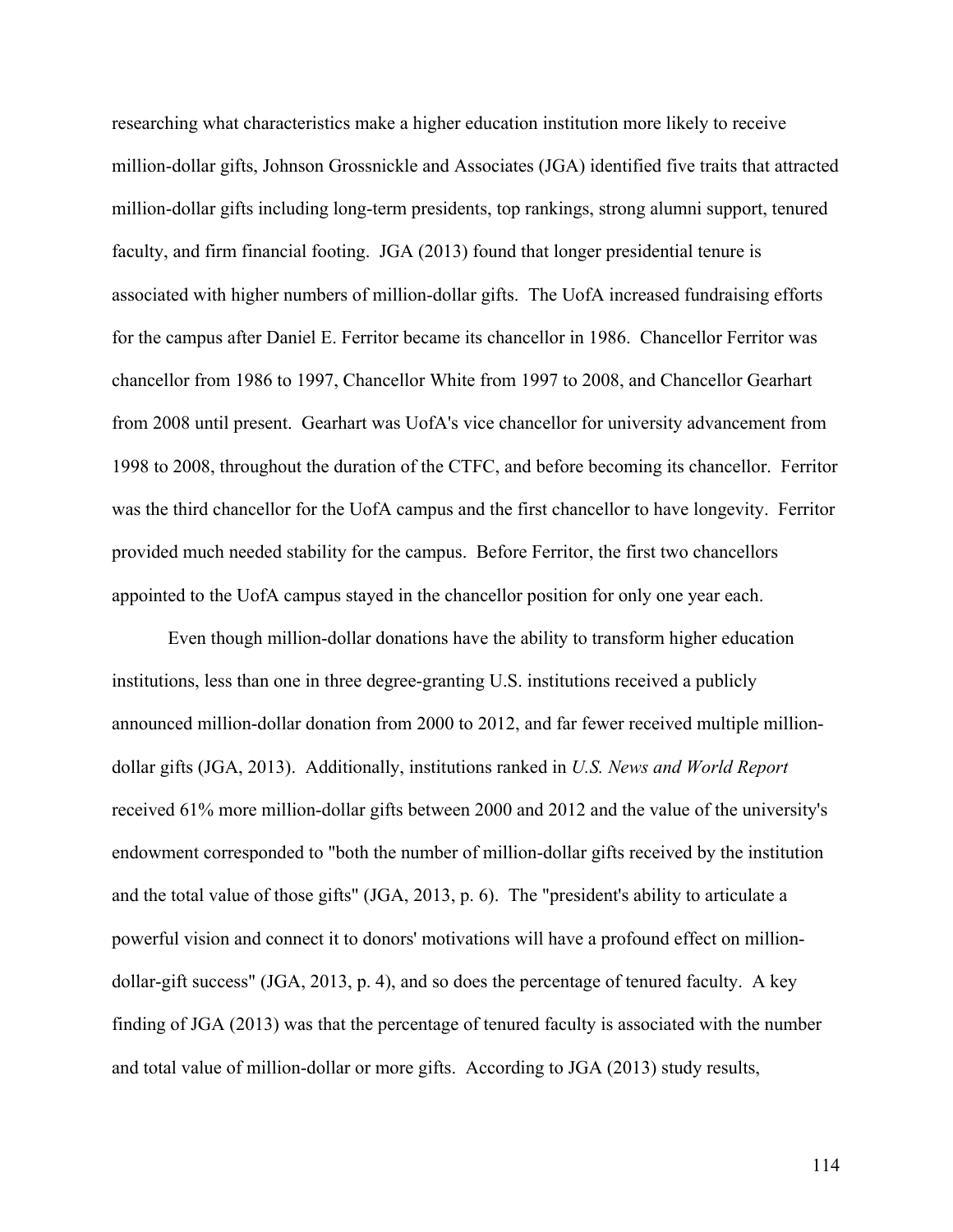institutions with a higher percentage of tenured faculty attracted more million-dollar gifts. A 10% increase in the tenured-faculty percentage is associated with a 0.4 % increase in the number of million-dollar gifts, and with 1% increase in the total value of those gifts. Additionally, an increase in the average board giving is "associated with an increase in the number of milliondollar gifts received" (JGA, 2013, p. 6).

Fundraising is about teamwork, and building trust and relationships. During Sturgis's (2005) study of team fundraising relationships with trustees, president, and vice president of advancement, it was noted that many institutional leaders did not "want to participate in surveys nor have their board members involved with survey research" (p. 172). Fortunately, the UofA chancellor did not object to the researcher interviewing trustees, past chancellors, any member of the campaign steering committee, or members of the senior-level advancement team. Administrators and trustees who were interviewed for this study talked openly and candidly about their experiences during the campaign, which included challenges related to relationships between trustees and advancement professionals who worked closely together on specific project goals. One trustee and a major gift officer had dissimilar views of how to accomplish the goal for one college. This team had to learn to work together and ended up working well together, although it took some time to get comfortable with each other. In this case, a more senior-level advancement professional stepped in to explain to the trustee the reasons behind the major gift officer's point-of-view. The trustee and major gift officer were both interviewed for this study and both spoke highly of each other, after acknowledging issues they had to overcome. Being able to work in a true team environment is not always easy; however, it is essential to the overall effort during a campaign. Another trustee managed to help bridge the gap in communication between a division and college, which had a combined goal with two major gift officers working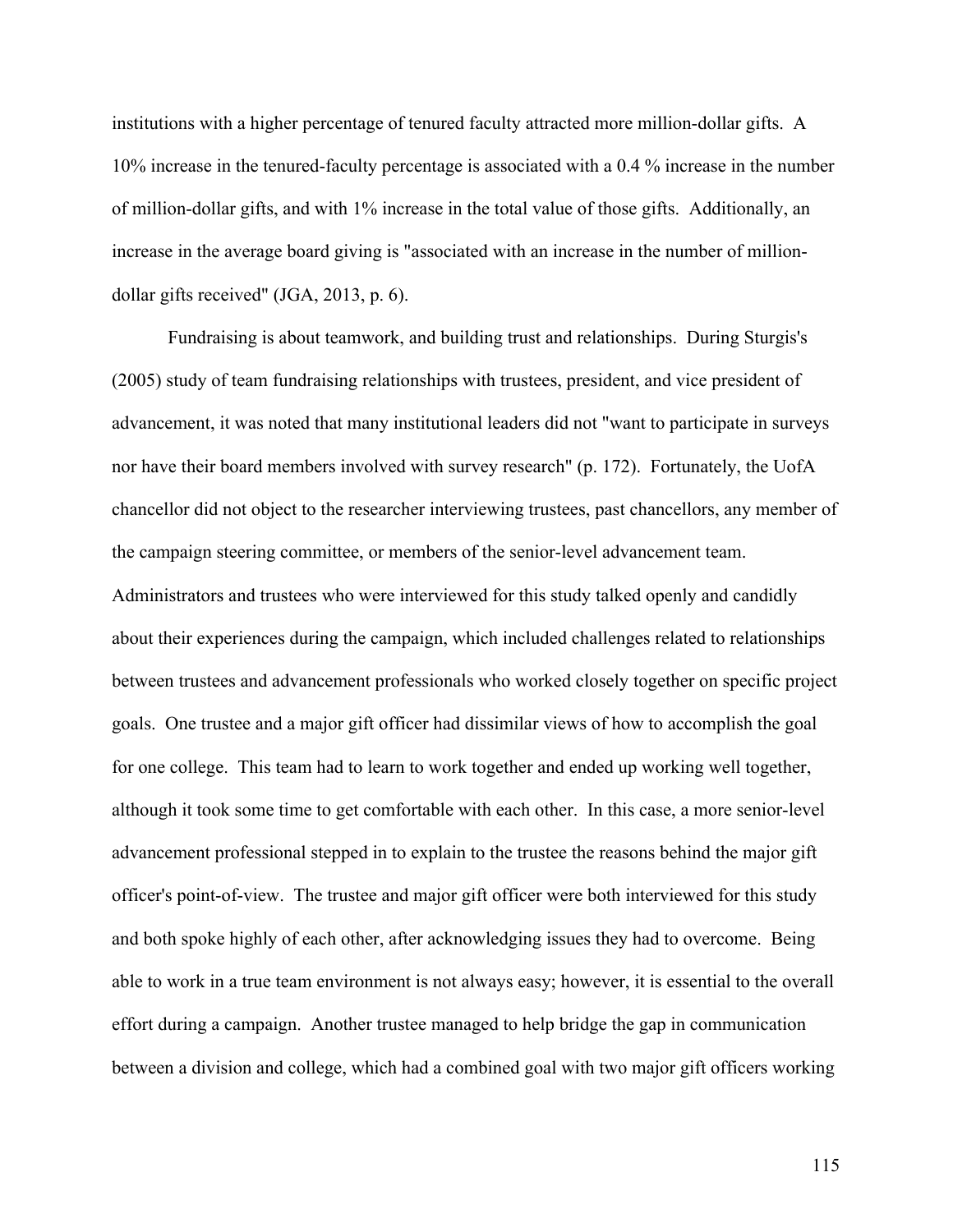toward that combined goal. This trustee was instrumental in ensuring the success of the combined goal.

Scholars (e.g., Cook, 1994; Cook & Lasher, 1994; Caboni, 2010) frequently agreed with Fisher and Quehl's 1989 book, *The President and Fund Raising.* The literature supports the theory that the campus president is the leader of the capital campaign and key to its success and that teamwork is essential. There was agreement that it is the president who is pivotal but only if he/she has the full support of the trustees and vice president for advancement. The vice president for advancement must have a competent team to support all fundraising efforts, especially during an intensive campaign. Communication is important to an effort as large as a multi-year, comprehensive capital campaign. Communication and relationship building skills are necessary to being good at raising funds and are essential for being productive team members. Fundraisers need to be able to communicate on a personal level with potential donors and stakeholders and build solid relationships with members of the university community. Therefore, university and media relations are essential to a campaign, as are donor records and research, as well as the alumni association, and corporate and foundation relations.

The UofA donor records existed in 1998 at the beginning of the CTFC but were far from ideal. Trustees and administrators interviewed for this study spoke of the importance of accurate and up-to-date donor records and the work required for that area of campaign planning. With the UofA's first campaign that raised \$178 million in the 1990s, the campaign steering committee members reviewed lists of donor prospects, according to one of the interviewees, who volunteered on both campaigns. However, those early donor records were much less detailed or researched than donor records are in today's fundraising environment. Under the direction of Vice Chancellor Gearhart, beginning in 1998, the advancement records department expanded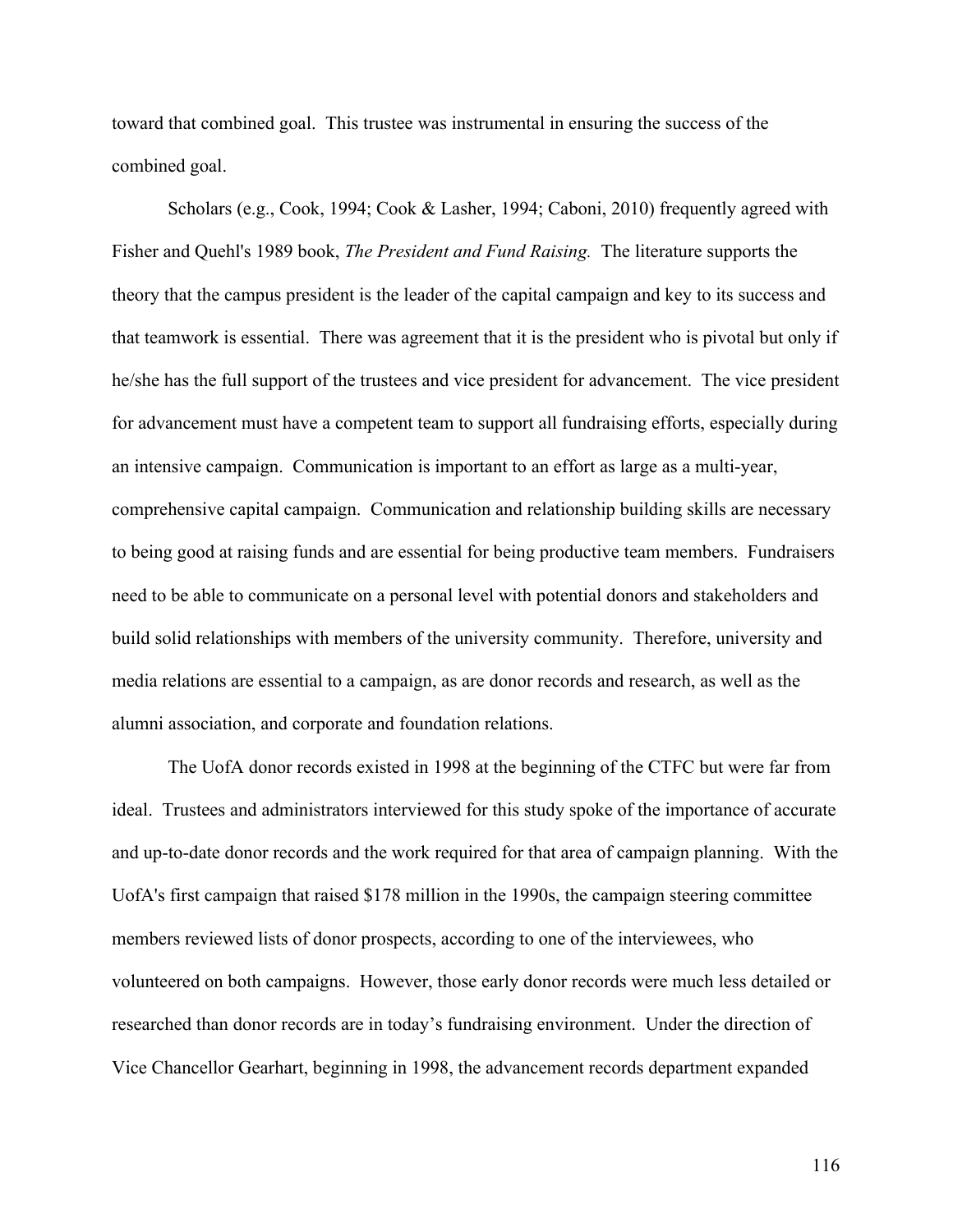and became more sophisticated. During a search for alumni members who would be potential donors for one of the programs with a multi-million-dollar goal during the CTFC, a trustee searched through the UofA yearbooks to identify prospects, because records for that specific demographic were nonexistent. "They also went through the annuals to refresh their memories and through records they had, and we ultimately came up with a list of [alumni]" (UofA trustee, personal communications, August, 29, 2012). In those early years before the beginning of the CTFC, according to one UofA administrator, "A lot of times we didn't know basic information about when they graduated . . . [or] how old they were" (UofA administrator, personal communications, October 8, 2012).

One of the five traits for a million-dollar-ready institution is to have strong alumni support (JGA, 2013). When Ferritor hired a new vice chancellor to set up the advancement division in the 1980s, he moved the alumni association under the direction of that vice chancellor and hired a new director of the alumni association with a focus on alumni cultivation. At the beginning of the alumni association reorganization, alumni's giving was approximately \$2 million annually (UofA administrator, personal communication, October 29, 2012). However, in 2014, for the first time ever, the UofA's alumni association awarded more than \$1 million in scholarships. The UofA advancement team raised \$121.3 million in 2011, and \$103 million in 2012. The UofA's endowment in 2013 was \$818 million and its goal is to reach an endowment of \$2.5 billion by 2021. One of the five traits for a million-dollar-ready institution is to have firm financial footing that includes the institution's endowment.

During the literature review, the researcher found no argument against the notion that philanthropy was based on relationships. In fact, donors who give major gifts to the institution "tend to invest their resources in the president rather than the institution itself" (Fisher & Quehl,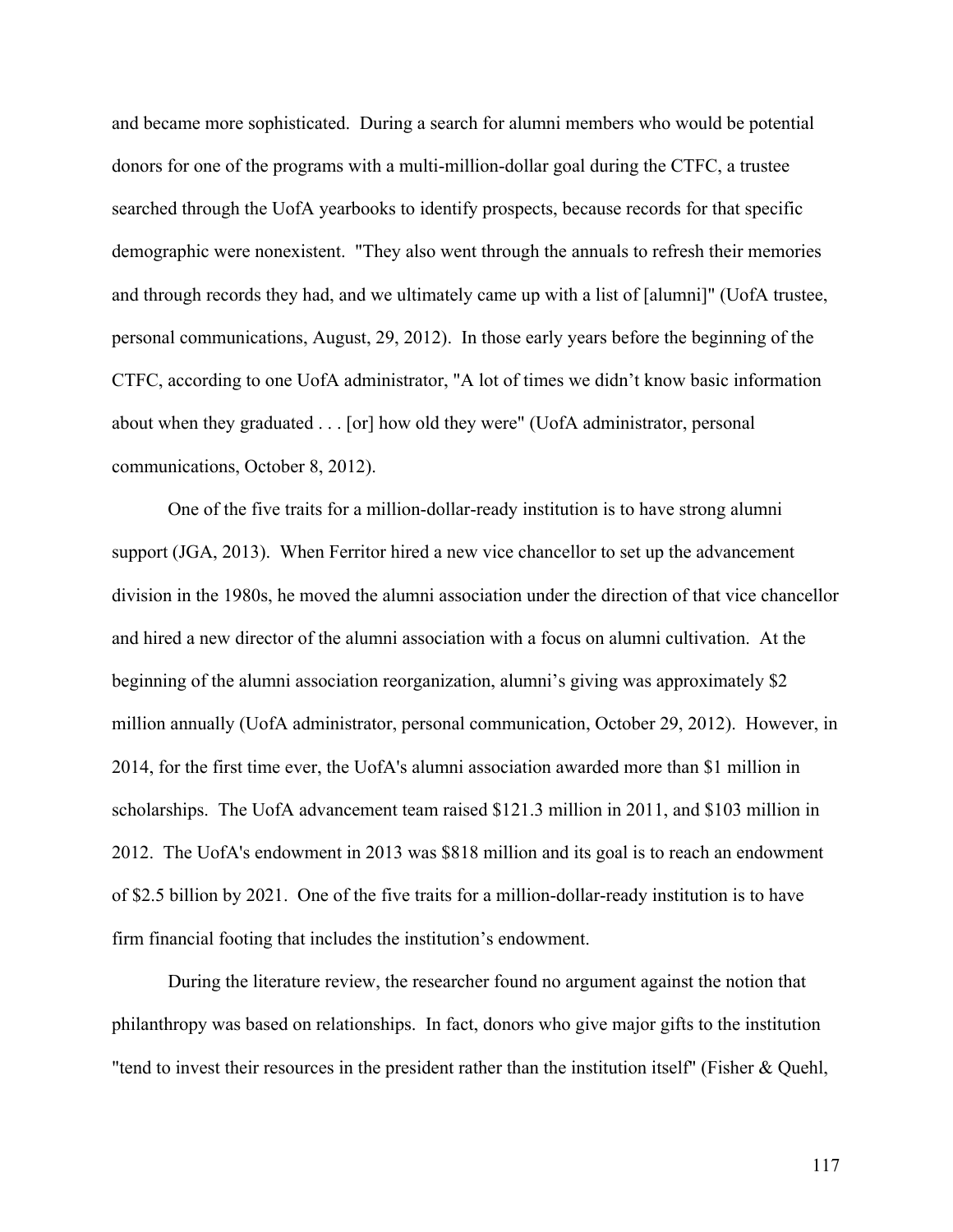1989, p. 213), which was true for the CTFC. During the CTFC, there were two substantial gifts from the Walton Family Charitable Support Foundation. The first was in 1998 during the campaign's quiet phase for \$50 million to endow the College of Business. With this \$50 million gift, the Walton family asked the dean of the college as well as the chancellor to commit to stay in their positions for at least five years. The second gift for \$300 million was given in 2002 and it was the largest gift received by an American public university at the time. With the \$300 million gift, the Walton family again reaffirmed its request that the chancellor commit to another five years as the UofA's chancellor. Because the Walton Family Foundation's \$300 million was a matching gift, the UofA fundraisers were highly motivated to raise the private funds to match that gift, which they did before the campaign concluded in 2005. The confidence shown in the UofA and its administration by the gift helped with morale, and gave a much-needed lift to the campaign effort. More than one trustee and administrator interviewed for this study agreed that the \$300-million gift announcement generated much excitement and energized the steering committee volunteers and the advancement professionals. "I think the Walton's \$50 million pregift to the [business college] and the \$300-million [matching] gift created a lot of energy, a lot of momentum" (UofA trustee, personal communication, August 29, 2012).

In addition to relationships and teamwork, academic quality and institutional prestige are also essential to the fundraising effort (Cook & Lasher, 1994) and presidents who believe they are responsible for creating a fundraising culture and climate for their institutions are more successful fundraisers (Hurtubise, 1988). Changing a culture is difficult, especially the culture of an entire institution and state. With the UofA's vision to be nationally competitive, there was a push to help Arkansans change their way of thinking with the outdated belief that "We're Going to Be Poor, and We're Going to Stay Poor," as reported by the headlines in *Arkansas Business*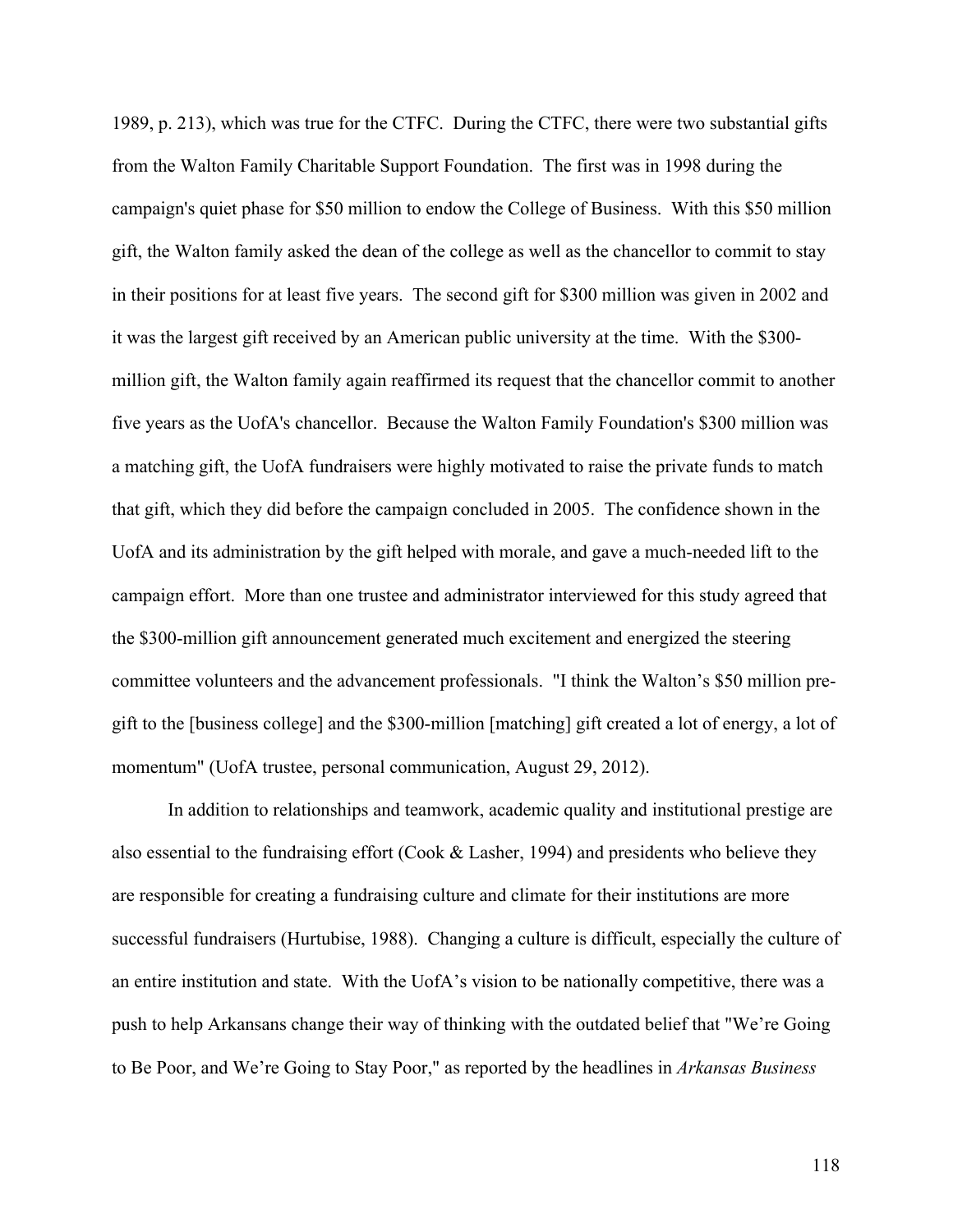(2000), according to *Making the Case* (2001). The UofA administrators understood that there needed to be a cultural shift.

The success of the CTFC helped shift Arkansans' way of thinking and instilled the belief that the UofA could become a premier institution. During the time of the campaign, one of the UofA's top five goals was to raise private gift support. At the beginning of the CTFC, the economic conditions and outlook in Arkansas were not going to allow for furthering the UofA's growth without private funds. With each major gift in support of the UofA's vision, the future showed more promise in being able to reach the goal of becoming nationally competitive. In 2013, *The Chronicle of Higher Education* identified the UofA as the 13<sup>th</sup> fastest growing university in the nation in its report of fastest-growing campuses from 2001 to 2011 (AHE, 2013). Without the \$300-million matching Walton gift, the UofA would have had more difficulty in establishing its undergraduate Honors College and expanding the Graduate School. The Honors College was established with a \$200-million endowment and the Graduate School was endowed with \$100 million from the Walton gift. Part of the Honors College endowment (\$30 million) was used to establish 20 new endowed chairs for faculty and \$10 million was used to establish 20 new endowed distinguished professorships. An additional \$15 million created a matching fund for endowed faculty positions. Part of the Graduate School endowment (\$24 million) was used to establish eight new graduate faculty endowed research chairs. The research chairs allowed the UofA to recruit top-notch faculty members. According to JGA (2013), as the ranks of top-notch faculty increase so does the total number and value of major gifts.

A university's endowment is important as it produces investment income and affords the institution more stability and independence (Ingram & Associates, 1980). Years before public universities began to concentrate on building endowments, major private institutions began to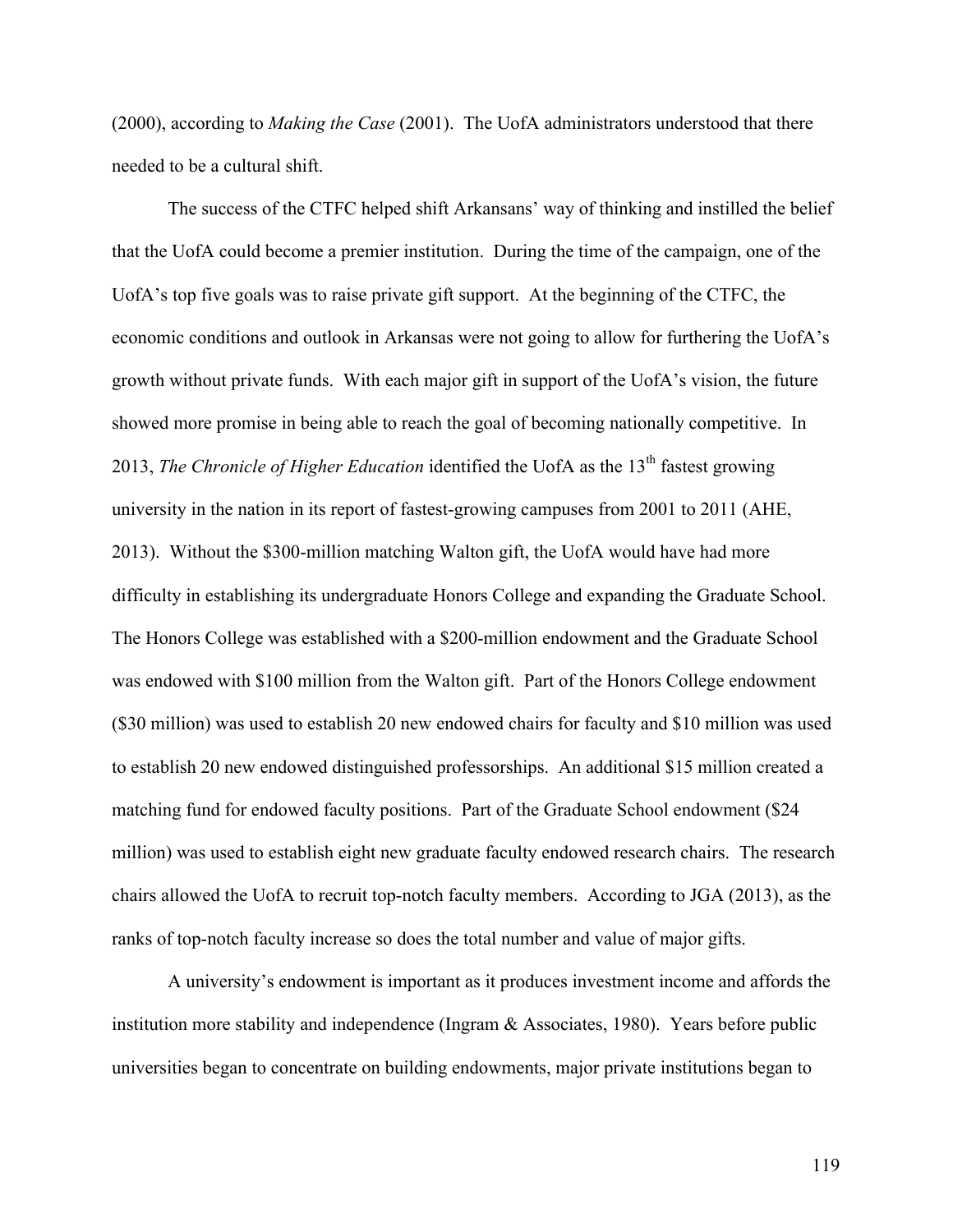build sizable endowments that brought in funds greater than their annual expenditures (Cohen, 1998). The million-dollar-ready study (JGA, 2013) showed that institutions with bigger endowments, more valuable assets, and higher levels of government funding, at the beginning of 2001, correlated to the number and value of million-dollar gifts received from 2000 to 2012. An institution's endowment is vital to operations and survival with diminishing state funding. The increase in the UofA's endowment during the CTFC was noteworthy and essential to the vision of the institution. In 1997, the UofA's endowment was \$119 million, but by the end of the CFTC in 2005, the UofA's endowment grew to \$691.5 million, and to \$818 million by Fiscal Year (FY) 2013.

According to JGA (2013), public universities, specifically, liberal arts schools and doctoral and research universities, receive more million-dollar gifts, although private institutions tend to receive gifts with a higher dollar value. Therefore, institution type has an impact, as does classification. JGA's case study of Arizona State University (ASU), the nation's largest public university, showed that ASU moved to a top research university status in a relatively short amount of time. In 2011, the Carnegie Foundation for the Advancement of Teaching classified the UofA as a research university with very high research activity, ranking it with only 107 other universities nationwide (108 out of 4,633) and placing the UofA among the top 2% of research universities in the country. If a university does not possess the traits of million-dollar-ready institutions, they can obtain them with the help of a successful capital campaign. That is what occurred for the UofA. The results of the CTFC have elevated the status of the UofA. Research Question 1

In a final report on the CTFC (UofA, 2005), the researcher identified numerous past or current trustees who served on the steering committee for the CTFC along with many other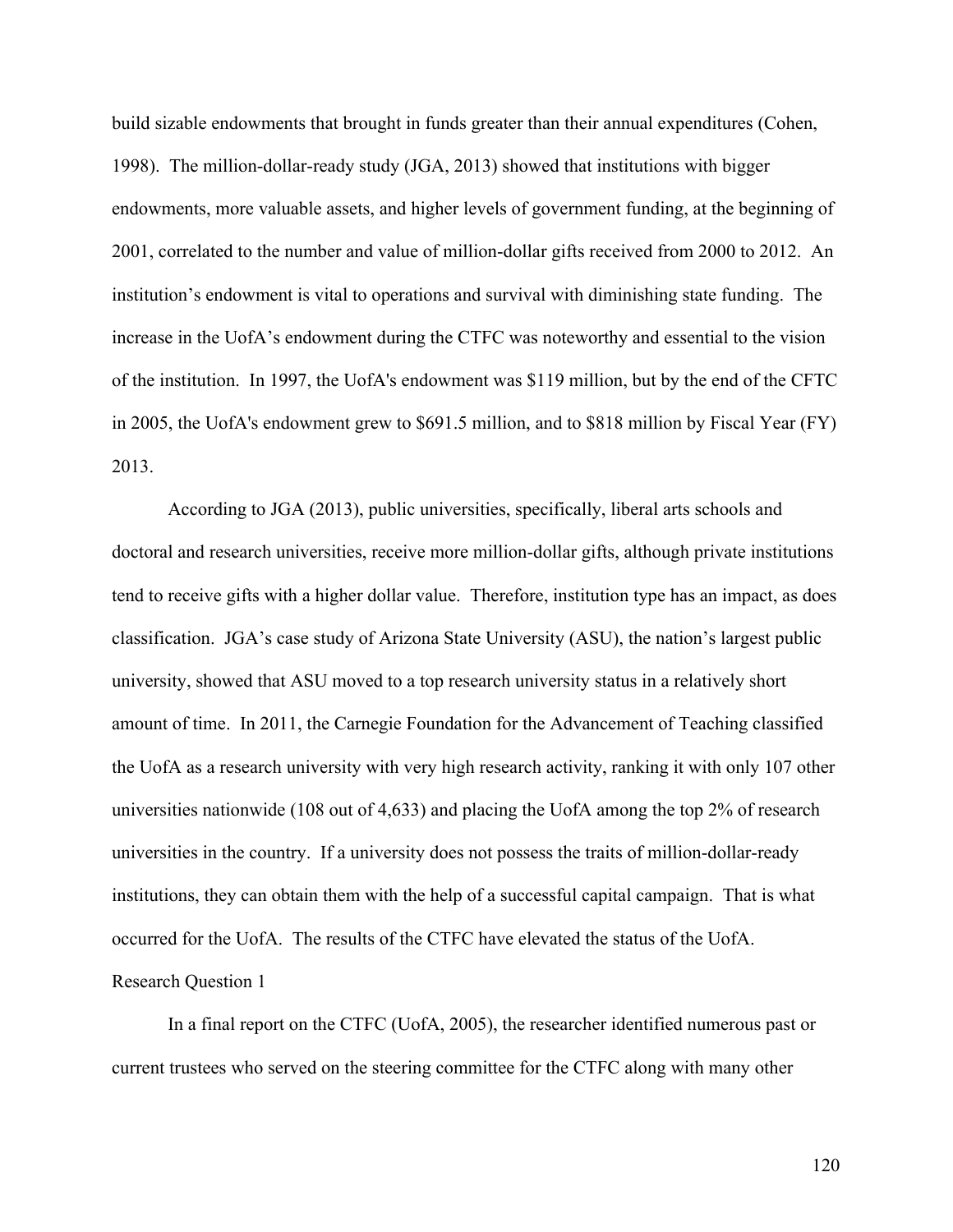distinguished volunteers. Several of the campaign steering committee volunteers became future trustees. This finding led the researcher to question what criteria were used when choosing trustees to be a part of the campaign steering committee. However, the findings related to research question 1 were counter to what was expected. The researcher assumed the past and current trustees were targeted to be part of the steering committee because they were members of the board of trustees.

### Major Theme 1

The core premise to emerge from research question 1 was that the main criteria in choosing trustees to serve on the campaign steering committee was that the trustees had an affinity for the UofA campus and because of their ability to influence others. The institution of study was a public research university within a state system, so the trustees are governor appointed. With varying backgrounds, not all of the trustees were alumni of the UofA campus. The researcher assumed that all of the system trustees were asked to serve on the campaign, but this was not the case. Trustees with a known connection to another institution within the UofA system were not targeted or asked to be on the steering committee. "Some of the trustees . . . have an affinity to other campuses . . . we didn't want to insult their loyalty to some other institution [by asking them to be on the campaign steering committee]" (UofA administrator, personal communication, September 10, 2012).

With this single case study, it was important to understand the criteria used in choosing the trustees who were recruited to serve as volunteers of the campaign steering committee. According to Worth (2005), the place to start in fundraising is to build strong boards, which are "composed of dedicated and able people who understand their responsibilities and take them seriously, who respect one another and the institution, and who approach their work as trustees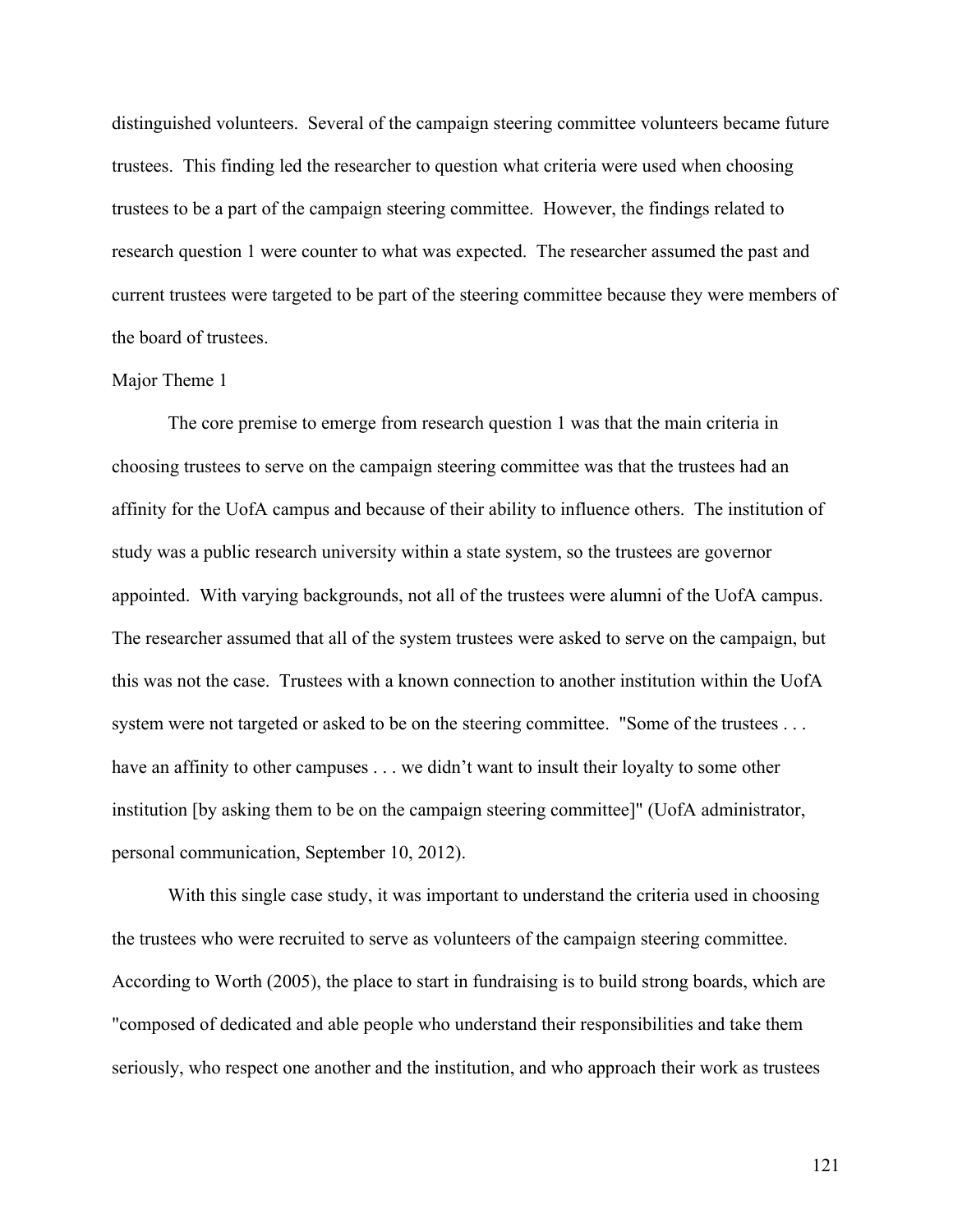with the thoughtfulness it deserves" (p. 108). All of the administrators interviewed for this study were asked research question 1. Even though the trustees were not asked research question 1, several trustees spoke of how or why they volunteered to be members of the campaign steering committee. Every university is unique and the UofA was fortunate to have dedicated trustees who possessed the skills to raise funds during the campaign. Along with fundraising skills, the trustees were willing to share their time to volunteer. Trustees volunteered many hours to the efforts of the campaign over the approximate eight years of planning and execution.

An important aspect of raising major funds includes having trust and relationships with donors. It would be uncommon for a person to rise to the level of governor-appointed trustee member without being a person of respect and influence. In Satterwhite's 2004 study of the function of public university presidents in fundraising with capital campaigns less than \$100 million, he found that there is a distinct advantage of having a board of volunteers "who could discover and identify with potential donors from a very broad pool" (p. 45). "Trustees often have more clout than CEOs, and should be able to cultivate and solicit their peers of great means" (Fisher & Quehl, 1994, p. 104). The capital campaign steering committee volunteers need the assistance of carefully chosen, well-connected community leaders who are willing to invest their resources, time, and talents into the university's fundraising efforts (Fisher & Quehl, 1989). Public university trustees "must take responsibility to see that an effective foundation is operating and that, whenever possible, governing board members themselves identify, cultivate, and (when appropriate) call on prospects" (Fisher & Quehl, 1989, p. 103). Trustees, according to Overley (2006), have "vast connections in their communities and throughout their respective states" (p. 127), and can help the president and vice president to identify and solicit potential donors.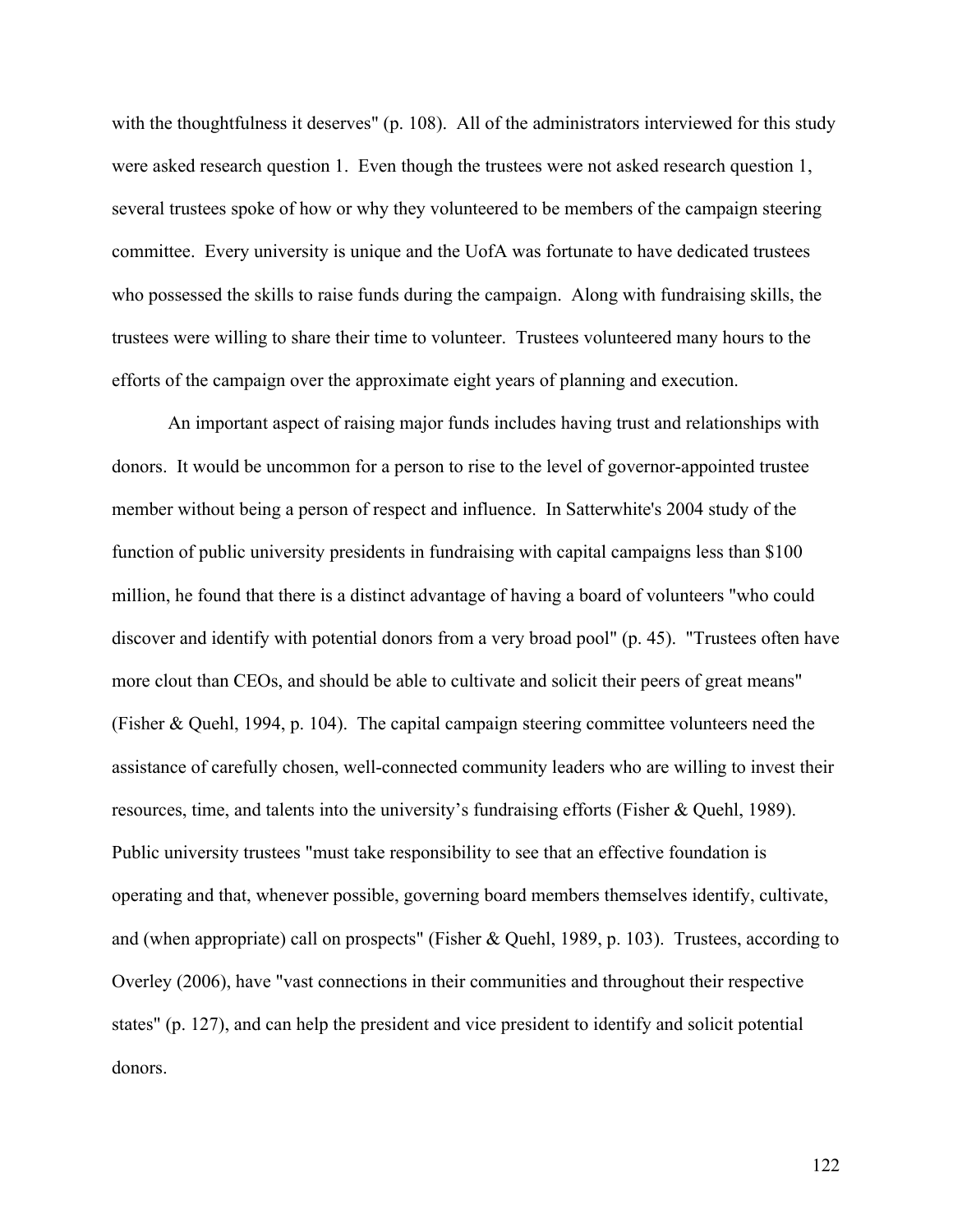Sub-Theme 1

Typically, steering committee volunteers give lead gifts toward the campaign, although that was not the main reason they were chosen to serve on the CTFC. The classic standard that members "recruited for work, wealth, and wisdom" still requires that at least some of the trustees be recruited primarily for their philanthropic capacity (Worth, 2012, p. 64). UofA trustees with histories of giving to the campus were obvious recruits to become steering committee members, and most importantly, those trustees were willing volunteers to the steering committee. In addition, administrators hoped that trustees who were members of the campaign steering committee would report back to the rest of the trustees on the events of the ongoing campaign throughout its duration.

The university leaders need to be prepared to undergo scrutiny by their constituency and volunteers, "especially trustees who will contribute both prestige and funds to the institution*"* (Ingram & Associates, 1980, p. 284). According to Ferrell (2005), campaigns require a clear vision and "are a mechanism to take stock in the status of the institution, to reflect upon its goals and aspirations" (p. 102), requiring more than the usual academic planning. A campaign planning process includes the "entire institutional stakeholder community" (Ferrell, 2005, p. 102), with a steering committee made up of alumni, community leaders, and trustees, who work closely with the university leaders and advancement professionals. Besides a favorable economy, the institution's reputation among its potential donors and alumni will play a role in a successful outcome for the campaign. Large capital campaigns are assisted greatly by a lead volunteer committee for strategic planning, establishing goals, and reviewing lists of names for additional volunteer committee members as well identifying potential donors (Gearhart, 2006).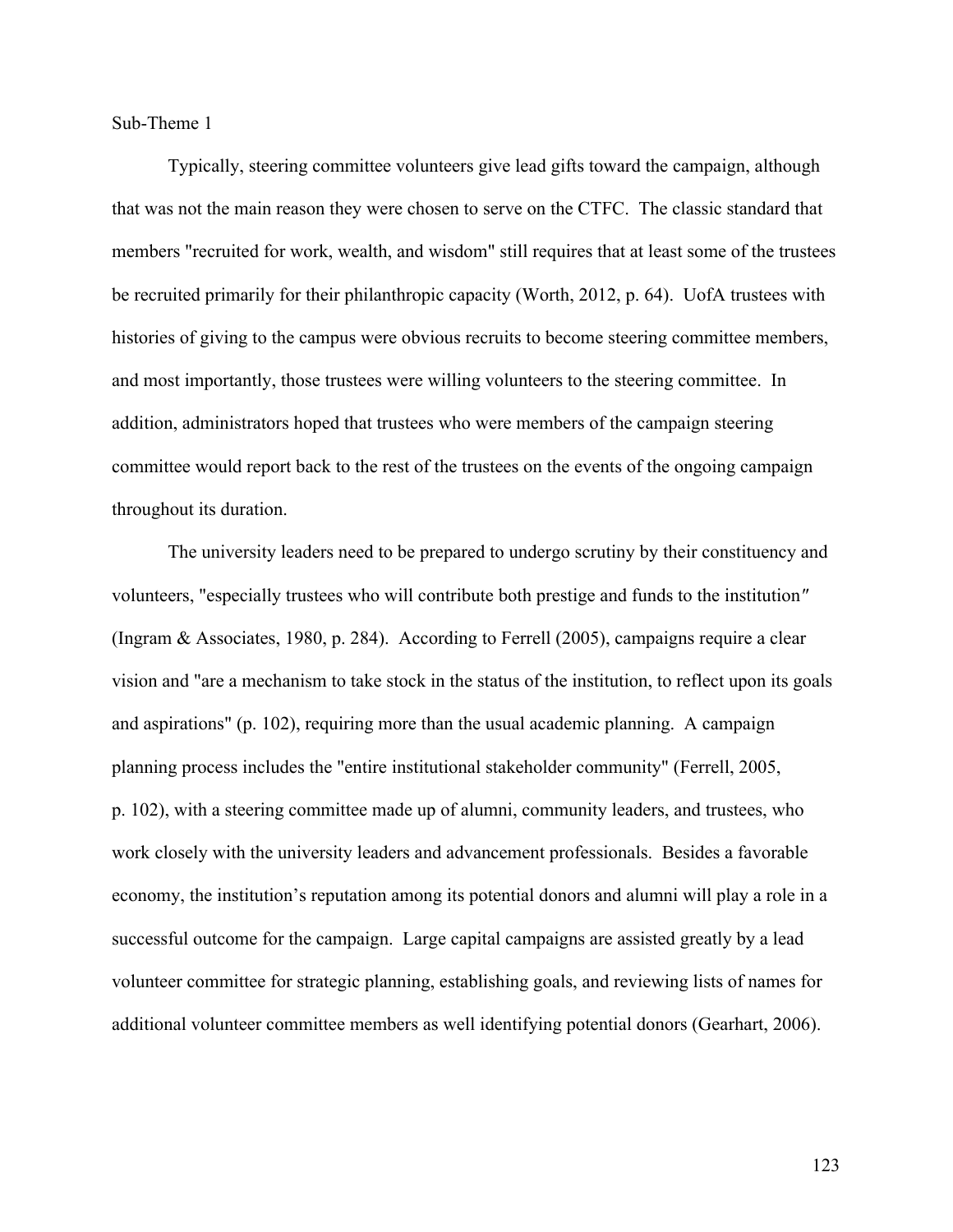## Sub-Theme 2

The administrators did not feel that there were many challenges with recruiting trustees to be members of the steering committee, even though, they did not target all of the current trustees at the beginning of the campaign. One newly appointed trustee asked to become a member of the steering committee after the campaign began, because he heard other trustees talking about upcoming meetings. Trustees' willingness to become volunteers on the campaign steering committee could either speak of the level of confidence the trustees held in the administrators of the UofA campus or it could speak to the level of dedication of the trustees in moving the UofA forward. Either way, many of the UofA past, present, and in some cases, future trustees assisted the administrators in accomplishing and exceeding the goals of the campaign.

### Sub-Theme 3

 Several of the trustees were willing and able to pledge multi-million-dollar gifts. However, it should be noted that the UofA also had wealthy trustees who did not participate in any capacity during the efforts or events of the campaign. It was said of one wealthy trustee, "I don't know if he ever gave. If he did, it was a very small gift. But, he never stepped up in a way that he was capable of stepping up" (UofA administrator, personal communication, August 30, 2012). Of those trustees with the capability but without the inclination to give or participate in the events of the campaign, there were issues that could have been deciding factors for those trustee members. It was said of one of those trustees that "[he] was not happy with some things that happened" (UofA administrator, personal communication, August 30, 2012). According to one UofA administrator, ". . . being on the steering committee didn't necessarily mean that [trustees] were going to step up and give significantly. Whereas, at private institutions it is pretty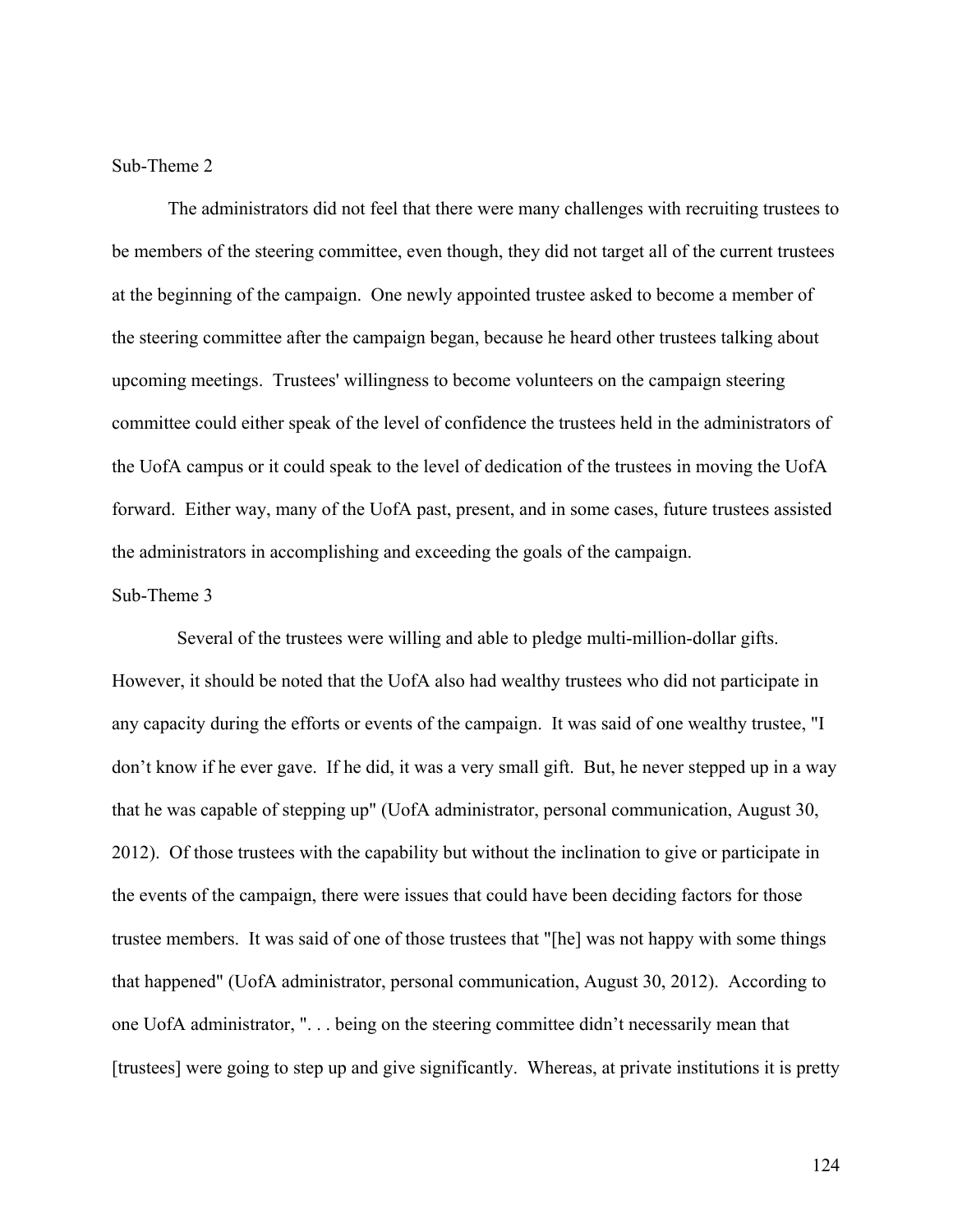well understood that you are going to be helping financially for the institution" (personal communication, August 30, 2012). At private institutions, trustees have long played a major role in helping raise the endowment as board members participate in fundraising in addition to financial decision-making (Ingram  $&$  Associates, 1980). For institutions within multicampus state university systems, the campus president is believed to be primarily responsible for the campus fundraising efforts (Cook & Lasher, 1994). Although presidents must be knowledgeable about major and planned gifts, trustees must also be involved in the advancement process for the fundraising efforts to be comprehensive and successful (Overley, 2006). One UofA administrator felt that there should be a distinction between the role of trustee oversight versus the role of those trustees who volunteer in the campaign to avoid micromanagement of the campaign and institution. Worth (2005) agrees that in planning a capital campaign, "trustees cannot micromanage the development office or undermine the authority of the president to set budgets and select staff" (p. 33).

### Sub-Theme 4

An important aspect of raising funds is feeling comfortable in the role, and since capital campaigns can run from five to eight years, there is time for volunteers to become more comfortable in the role of fundraiser. The trustees who gave generously of their own funds and who had more fundraising experiences coming into the campaign seemed to be more comfortable in the role of asking others for major gifts. According to one trustee:

. . . to a degree I was an active fundraiser . . . I was sending letters with my signature, and I was going out and making calls and to "close" with [the chancellor and vice chancellor] with significant contributions of up to 7 figures. As trustees, our obligation is to talk about the realities of the system and not get caught up with being on the board of trustees. We are supposed to be good will ambassadors, but our responsibility is to say "... [the] reality is that we do need to raise some more private money" because the state coffers to feed into the university system are diminishing. (UofA trustee, personal communication, September 17, 2012)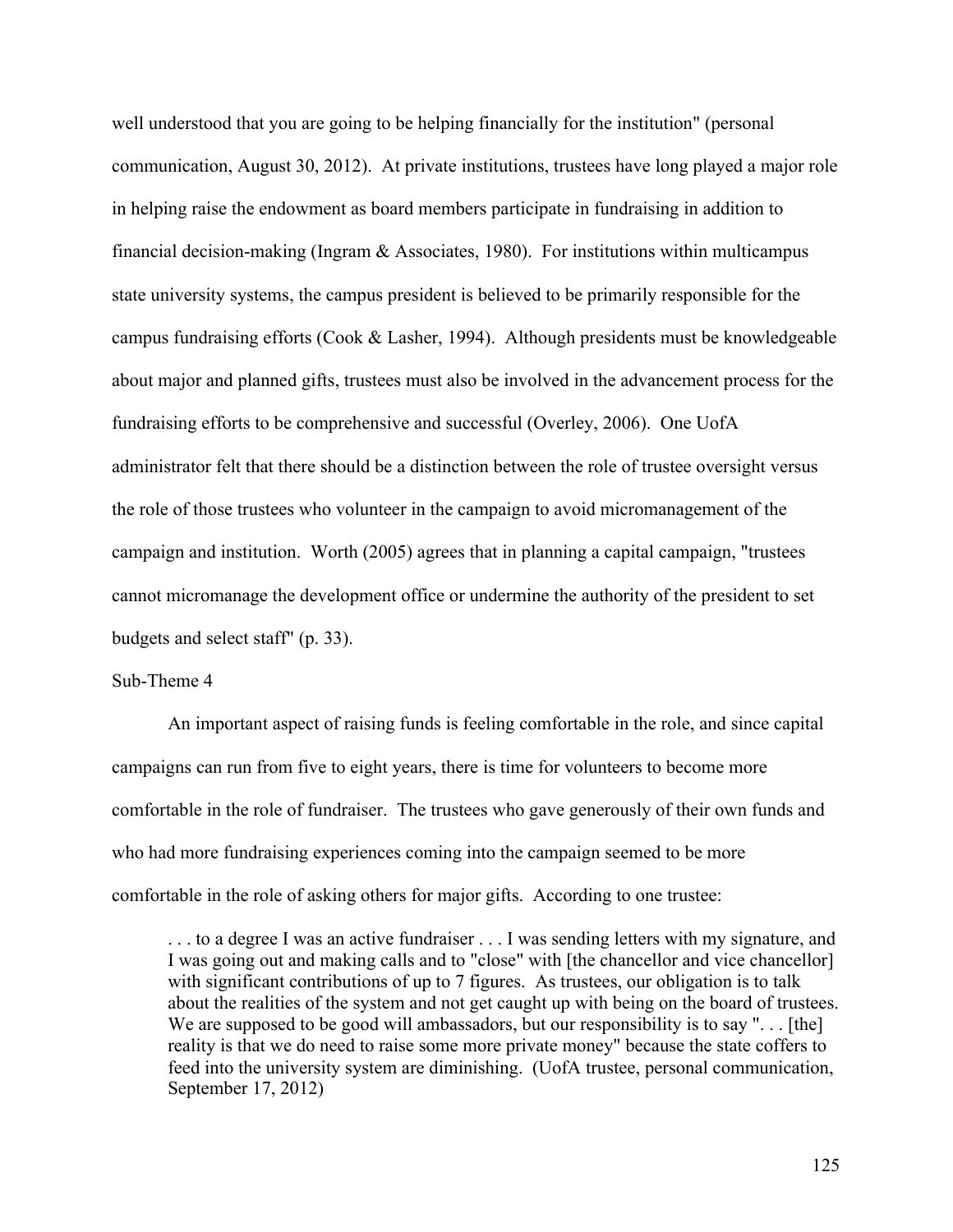## Research Question 2

Achieving the mission and vision of the institution can be critically linked to fundraising. Higher education institutions need visionary administrators and supportive trustees who value shared governance, student success, dedicated staff, and faculty excellence in teaching, research, and service. University leaders shoulder the responsibilities of financial straits or mismanagement, so they should understand well all aspects of the institutions they serve. "All trustees, regardless of their personal wealth, can contribute to fundraising success" (Worth, 2005, p. 112). The role of the trustees varied greatly during the CTFC depending on the individual trustee's financial means, skills, and level of comfort with raising funds. Worth (2005) warned against setting a minimum gift level for all members of the board or steering committee members and reiterated "philanthropic giving is by nature voluntary" (p. 72). Governor-appointed trustees for public universities are not required to give or raise funds for the institution, as they might be for private universities.

## Major Theme 1

The primary premise to emerge from research question 2 was that the role varied greatly depending on the individual trustee members and their level of comfort in fundraising. One size most definitely does not fit all in terms of the role of trustees during fundraising efforts of a capital campaign. The campaign steering committee included trustees who participated fully by giving a lead gift toward the campaign and by identifying potential donors and soliciting gifts. As members of the steering committee, trustees assisted with decision making, by setting goals and strategic planning of the details of the campaign. Besides identifying potential donors, trustees assisted with cultivation. Trustees who were not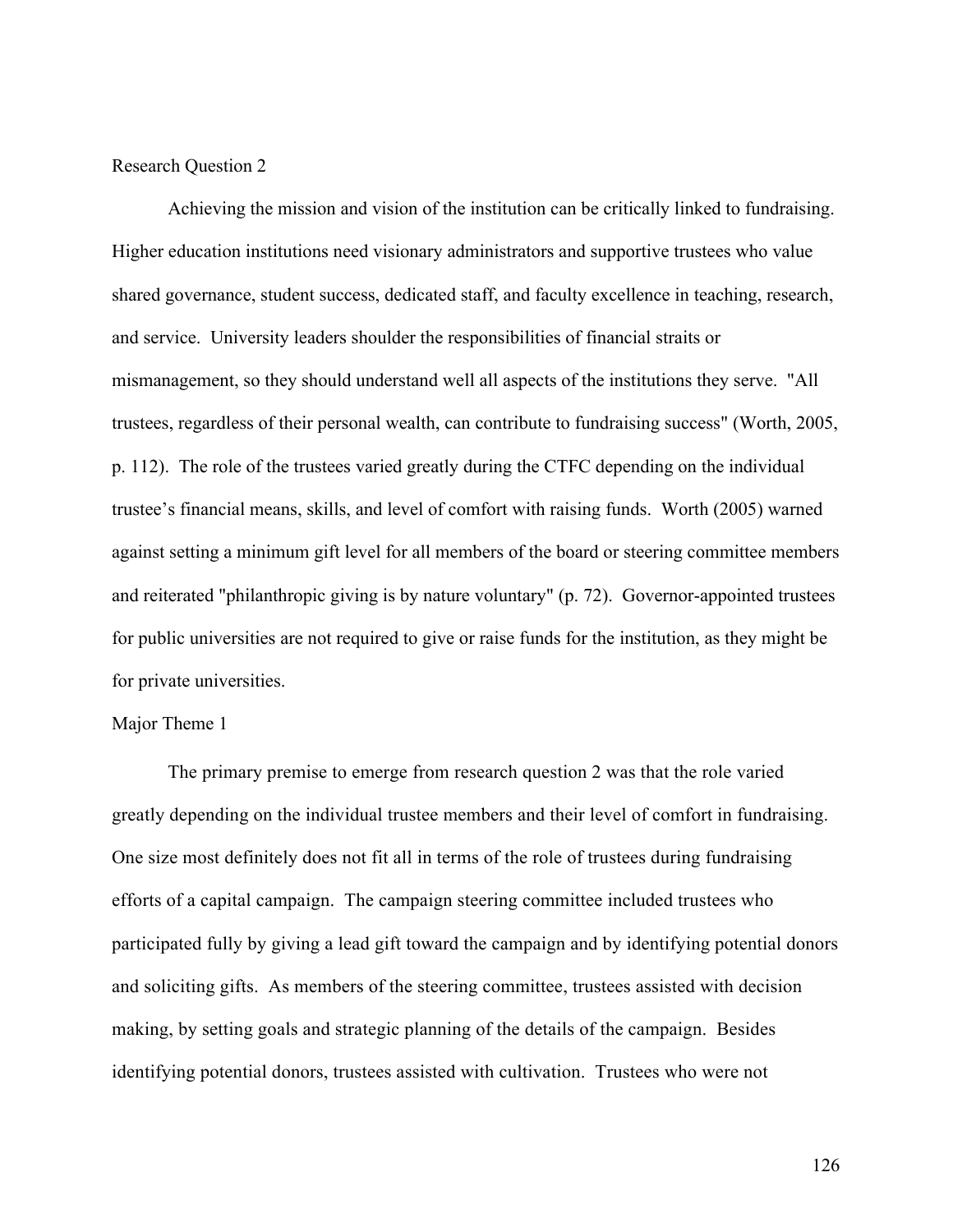comfortable asking others to give, assisted in the effort by hosting and being present at events. The study results suggest that familiarity with the institution and prior experience with fundraising as well as giving financially to the effort assisted greatly with trustees' level of comfort in participation in the solicitation of gifts from potential donors, particularly when asking for substantial gifts. Trustees were comfortable with "opening the door" to potential donors; although, trustees understood that the potential donor targeted would be coming to those trustees to ask for gifts for their own pet projects at a later date. Several of the trustees also provided generously to specific programs and units with their own funds, and took the goals of specific targeted programs on as personal goals.

The UofA advancement professionals who worked with trustees understood that matching the steering committee members with targeted projects and programs of interest to the individuals was also an extremely important part of the process. The UofA was fortunate to have friends of the institution who were willing to give time and resources during its campaign, and members of the campaign steering committee were part of a prestigious group of individuals. More than one of the trustees took on the success of a particular project as a personal goal. Trustees brought prestige and influence to the campaign events. Trustees should participate in the capital campaign for themselves, because it can help them to learn about and understand the institution, which they serve. It can help to connect the trustees to the institution.

According to Worth (2005), the volunteer leaders are "critical to the success of a campaign, not only for what they do but by who they are," and that trustees must be highly visible, since they are at the "pinnacle of the institution's structure" (p. 96). More than one of the trustees on the steering committee not only identified potential donors, but they also actively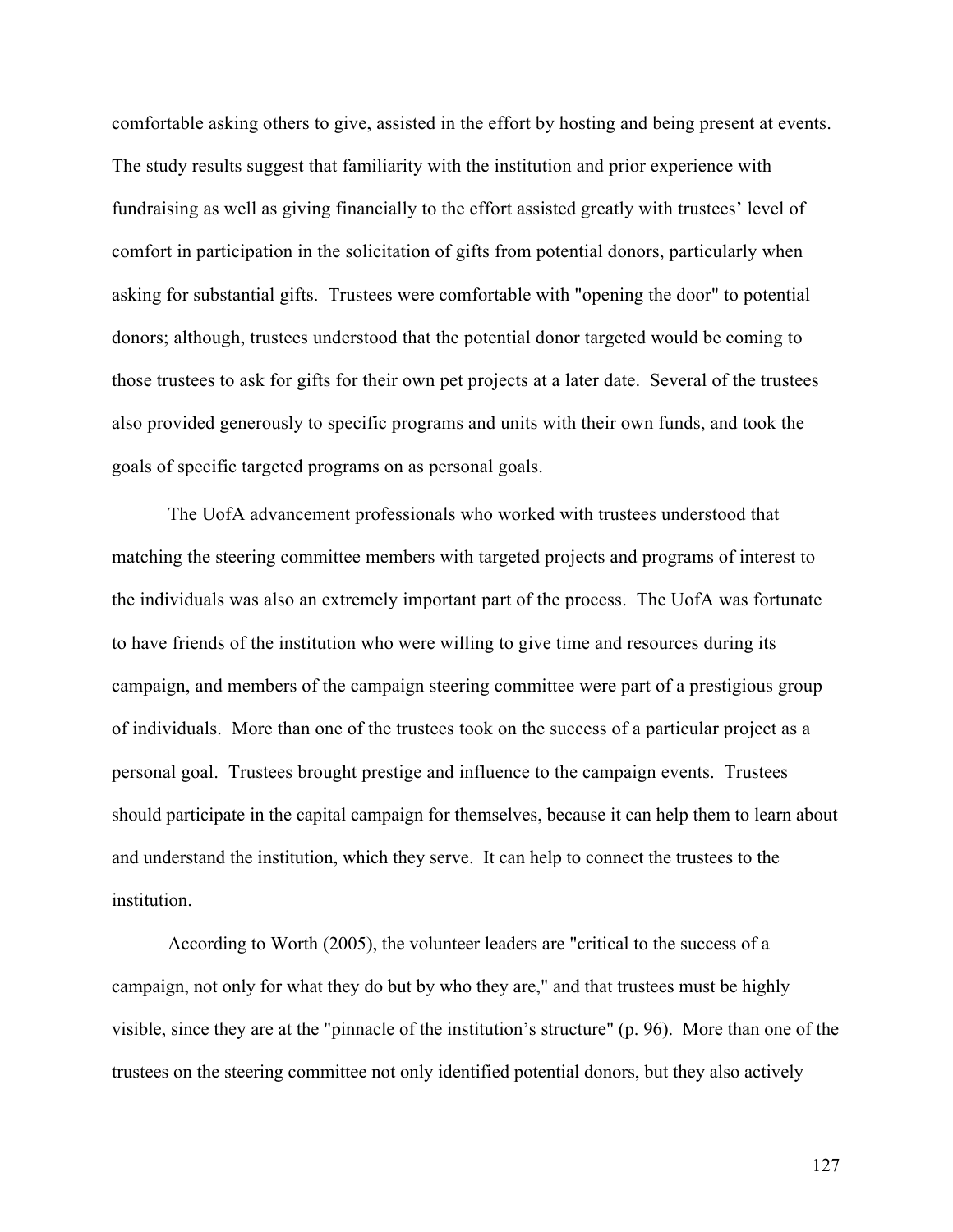solicited funds from those potential donors. Trustees sent letters and made personal visits to potential donors, as well as being present at campaign events. Trustees who had personal wealth gave generously to areas of the campus in which they had personal ties or interest. More than one trustee took on the goal of a particular program as his or her own personal goal and was instrumental in reaching or exceeding the program goal. One trustee was a co-chair for a combined goal for the campus's Dale Bumpers College of Agricultural, Food and Life Sciences and the Division of Agriculture for the UofA system, and helped bridge gaps in communication during the duration of the campaign.

Most higher education institutions using the capital campaign to raise funds, whether private or public, have their strategic plan approved by the board of trustees (Worth, 2005). The conventional wisdom is that trustees should lead by example if they are to inspire others (Worth, 2005). However, even trustees without great personal financial wealth can champion the institution or its programs and may have the clout to inspire others to support the institution. One well-respected UofA trustee, who had a background in politics, was a successful fundraiser for one program on campus, in which this trustee had a special interest. Only the advancement professionals know whether this trustee gave to the program of his own personal funds. For private universities, the "obligation of every trustee to make some gift to the college or university has been emphasized in virtually all literature on the subject" (Worth, 2005, p. 67), although, this same obligation cannot be expected of governor-appointed trustees at public universities. Data from this study show that not being a large gift donor does not prevent well-respected and wellconnected trustees from identifying prospects, cultivating relationships with donors, recognizing donors, and stewarding gifts. It was said of one trustee who was a volunteer steering committee member: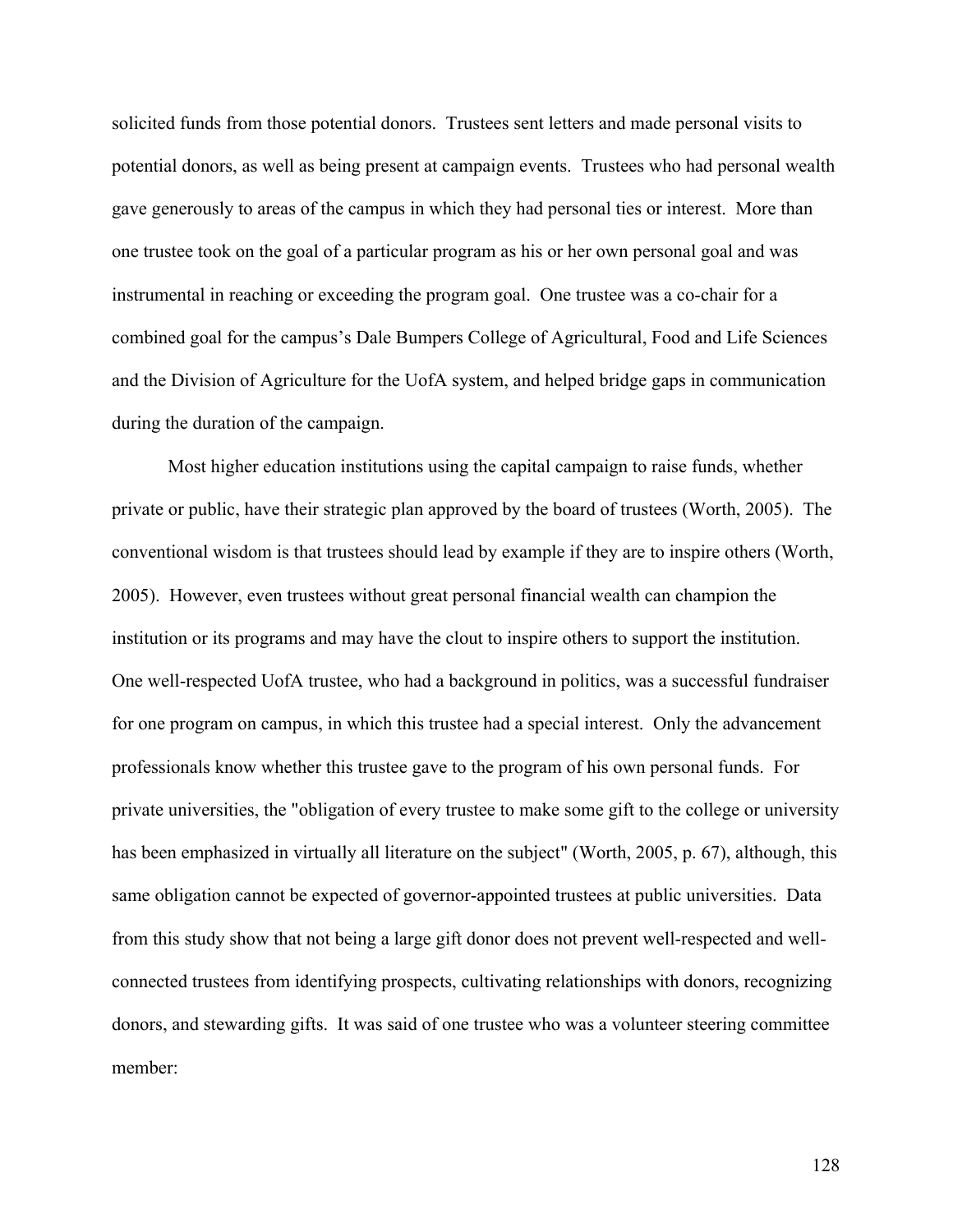We went to him to head up the [project] relations and had no idea that he was going to be as strong a member as he was. He read everything; he had ideas; he initiated certain projects; he had no problem picking up the phone and calling donor prospects. We thought his position and his name certainly would lend us the credibility we needed, but we had no idea he would be as involved as he was. (UofA administrator, personal communication, October 8, 2012)

#### Sub-Theme 1

Some trustees would have been raising money for the UofA whether or not the campaign was ongoing. Besides a favorable economy, the institution's reputation among its alumni and potential donors will play a role in a successful outcome for the campaign. Trustees who are alumni of the institution and who are involved with the events of the institution outside of the scheduled board of trustee meetings are valued members of the campaign. The UofA was fortunate to have several trustees who were active in raising funds for the university. One of the trustees on the campaign steering committee was nearing the end of his 10-year term at the beginning of the CTFC. He began to make plans for raising funds for a particular UofA program even before becoming a member of the campaign steering committee because of his involvement in that program when he was a student. Another trustee on the steering committee participated in fundraising for a particular program because of his belief in that program's director. Alumni who believe in the institution and have an appreciation for its programs can be strong advocates during the campaign. According to Scholtes et al. (2003), "to succeed, organizations must rely on the knowledge, skills, experiences, and perspectives of a wide range of people to solve multifaceted problems, make good decisions, and deliver effective solutions" (p. 1-1).

In Kimball's study at one state multicampus university system, it was noted that trustees should have an understanding of the institutional mission and higher education in general, and be "community spirited" (1989, p. 115). Regardless of the need to be community spirited, Kimball found that trustees were not particularly adept at articulating the goals and needs of the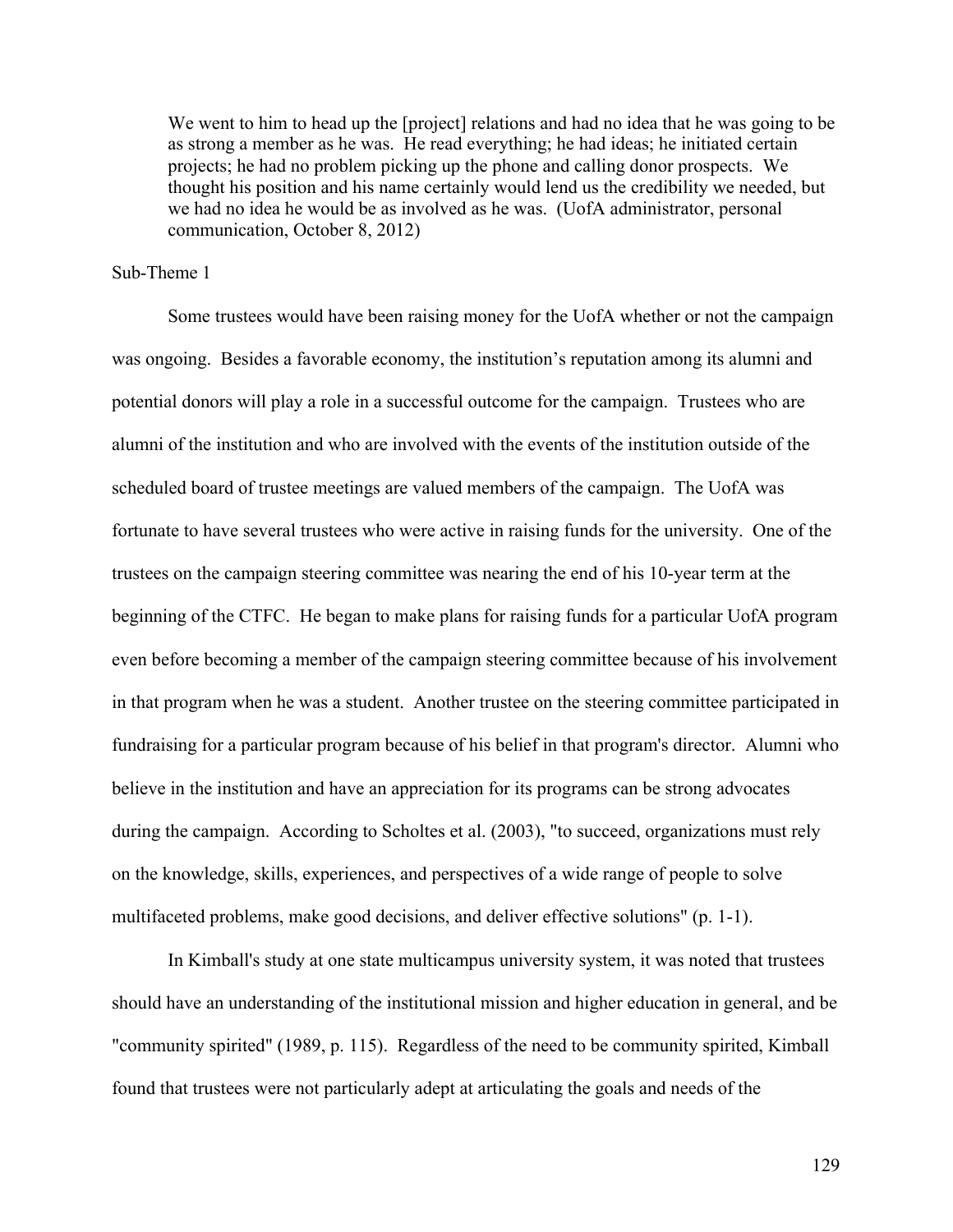university system to the public community. During a campaign, the volunteers need not understand or be able to speak of every facet of the institution. For this reason, it is important to connect the volunteers to the area of the institution in which they feel passionately. Fortunately, for the UofA, there were trustees on the campaign steering committee who could speak enthusiastically about particular goals of the campaign and could convey the need to potential donors.

#### Sub-Theme 2

Trustees were included in the decision-making that determined the dollar amounts for the goals for the campaign, but not necessarily the priorities of the programs/projects. The overall goal for the campaign was raised several times during the campaign, as it did not start out with a goal as ambitious as \$1 billion dollars. The campaign steering committee members were involved with decision-making with approval of raising the goals, but it was left to the administrators to determine the most pressing needs of the institution.

### Research Question 3

The researcher found the ability to attract, charm, and influence others was present with each of the individuals interviewed for this study. The responses to research question 3 provided an array of fundraising experiences and abilities, which translated into being effective leadership as volunteers of the campaign steering committee.

#### Major Theme 1

The main theme to emerge from the research was that none of the trustees involved had what could be considered formal training, although all of the trustees were experienced fundraisers on some level. Several of the trustees who were members of the steering committee were effective fundraisers for the campus, but they worked hand-in-hand with the UofA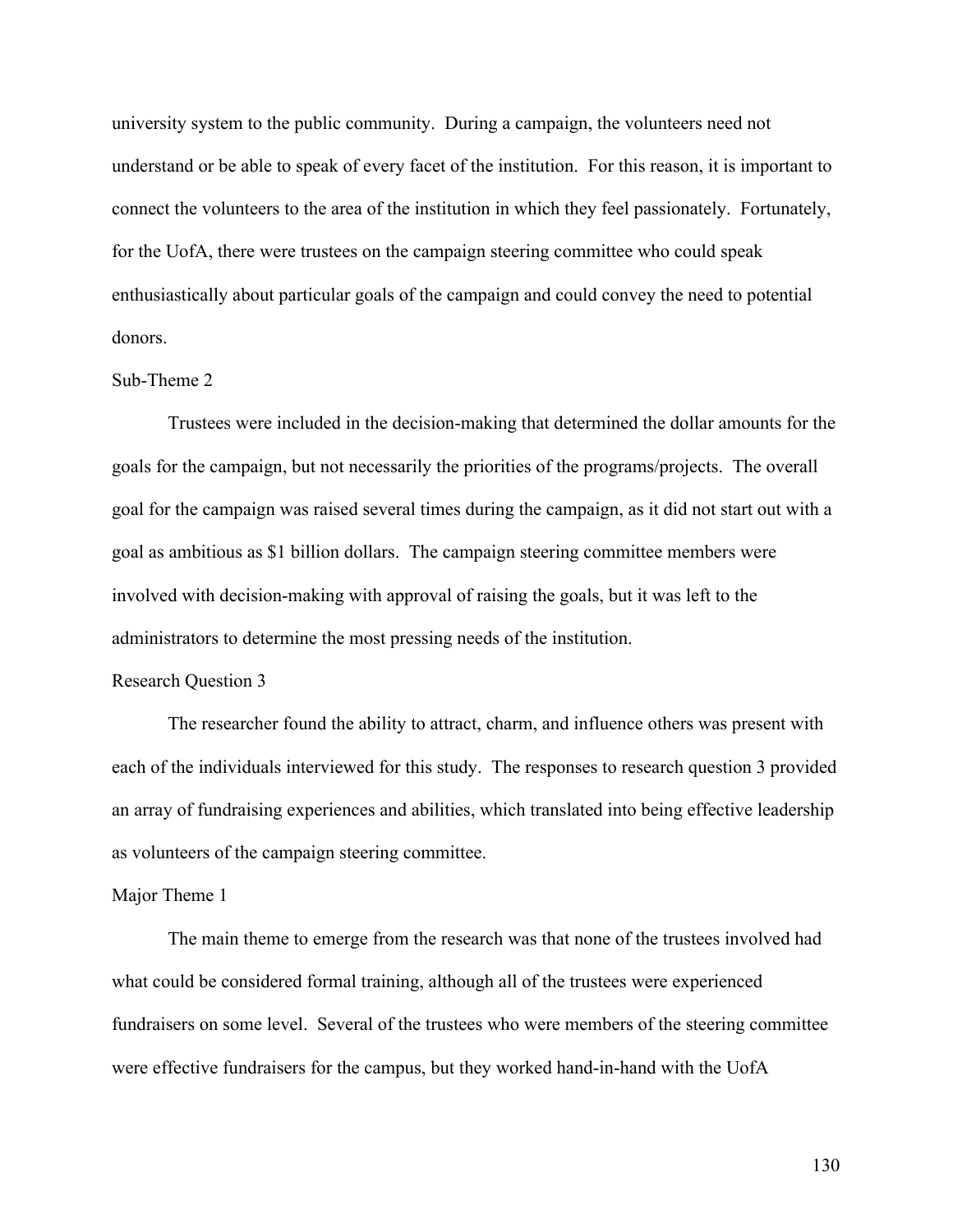advancement/development professionals who staffed the trustees during the campaign. UofA advancement professions provided guidance and ensured that volunteer leaders understood the style and methods, which were appropriate and provided effective fundraising for "higher education's unique environment" (Worth, 2012, p. 21).

### Sub-Theme 1

The secondary theme was that trustees found volunteering on the campaign gave them a deeper understanding of the university and its needs. Volunteering on the campaign allowed for an understanding of what would be required to obtain the vision of the institution. The trustees interviewed for this study had previous fundraising experience, as they were involved in raising funds for community projects, political campaigns, or for their own businesses, before agreeing to serve on the CTFC. The trustees' previous experiences in raising funds translated into the confidence to take on the task that constitutes a capital campaign at a public research university. However, a comprehensive capital campaign was far and above fundraising efforts the trustees had ever undertaken, which is why the partnership with the advancement professionals is an important aspect of the planning and in carrying out the functions of raising funds.

The steering committee "must ensure that fundraising goals and priorities reflect the institution's mission and strategic plan" (Worth, 2005, p. 55), and trustees are well positioned to understand the institution's mission and vision. Worth (2005) stated that at private institutions, "fundraising should be part of the agenda in orienting new trustees," and one of the interviewees for this study made the same statement for public university trustees. All of the trustees interviewed acknowledged gaining a deeper understanding of the UofA and its needs and challenges while serving on the steering committee. One of the trustees considered himself to be self-taught, and he acknowledged spending time with the UofA's director of planned giving to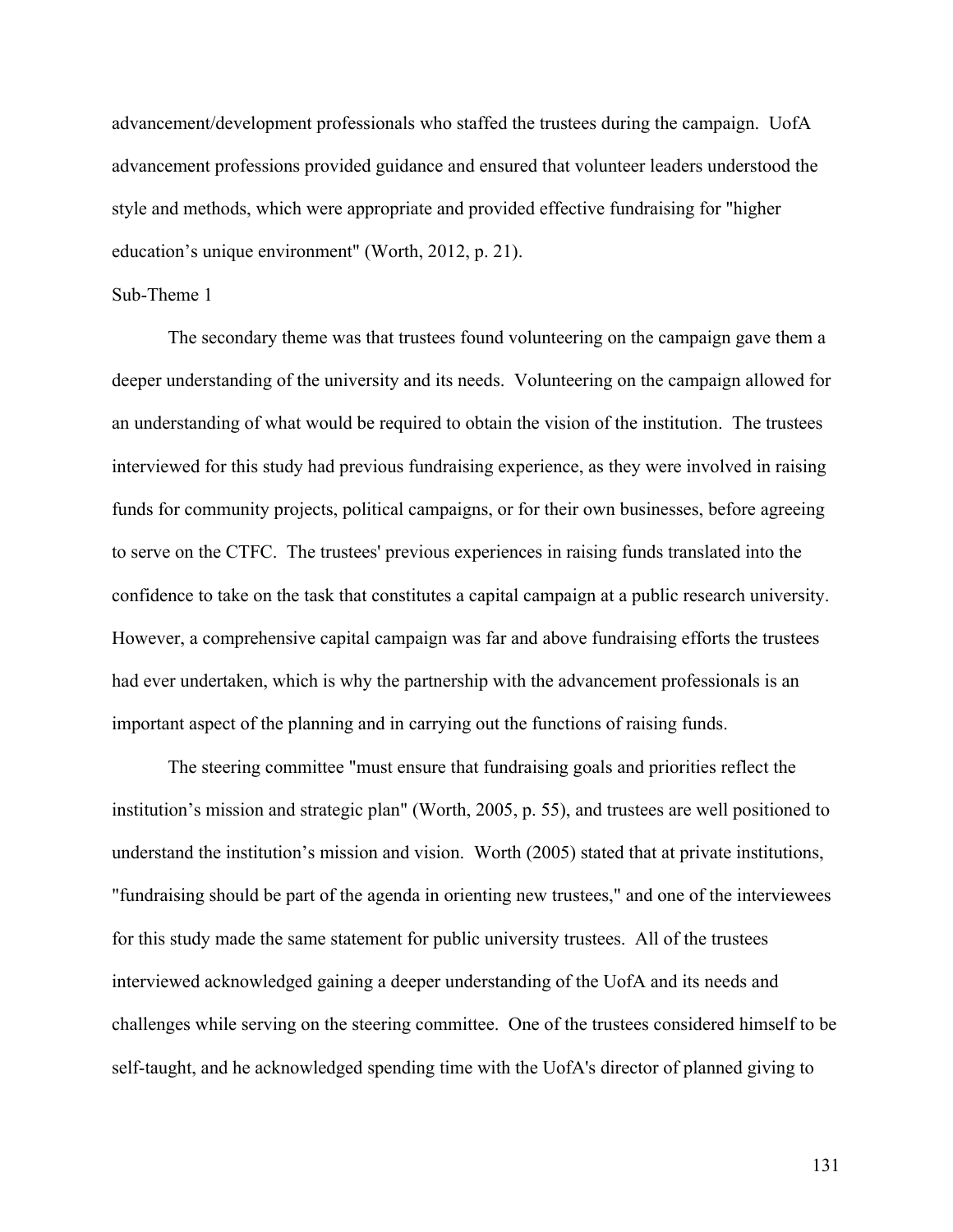learn all of the options open for that type of gift giving. Mentoring by a senior-level advancement professional was helpful to the trustee, but one of the reasons this trustee became so competent at raising funds for the UofA was because he took it upon himself to learn about fundraising for a university, and because of his love for the institution. This trustee also held the chancellor and vice chancellor for university advancement in high regard. In addition, this trustee took it upon himself to read Gearhart's 1995 book, *The capital campaign in higher education: A practical guide for college and university advancement*, and he also read Gearhart's 2006 book, *Philanthropy, fundraising, and the capital campaign: A practical guide*. The trustee credits the two books with giving him a deeper understanding of the task of taking on a capital campaign.

The UofA advancement professionals did provide training and prepared the trustees with an understanding of what would be expected of them in their roles as members of the campaign steering committee. One of the trustee's comfort level in soliciting gifts was in the \$1,000 range at the beginning of the campaign, but accelerated to the \$1-million level by the end of the campaign. Additionally, past trustees who have already rotated off of the board should not be overlooked as potential steering committee members. Several of the UofA's past trustees were effective members of the steering committee. "The reality of the board's ownership gives the campaign real power to succeed and transform the college or university" (Worth, 2005, p. 87). An added benefit for the trustees is a deeper understanding of the campus needs and what is required to reach its vision. More enlightened, and possibly, more supportive, board members who gain knowledge and understanding during volunteering as members of a campaign steering committee can only benefit the campus. Any campus chancellor hopes for supportive trustees who help reach the campus goals, but for public universities, trustees might not always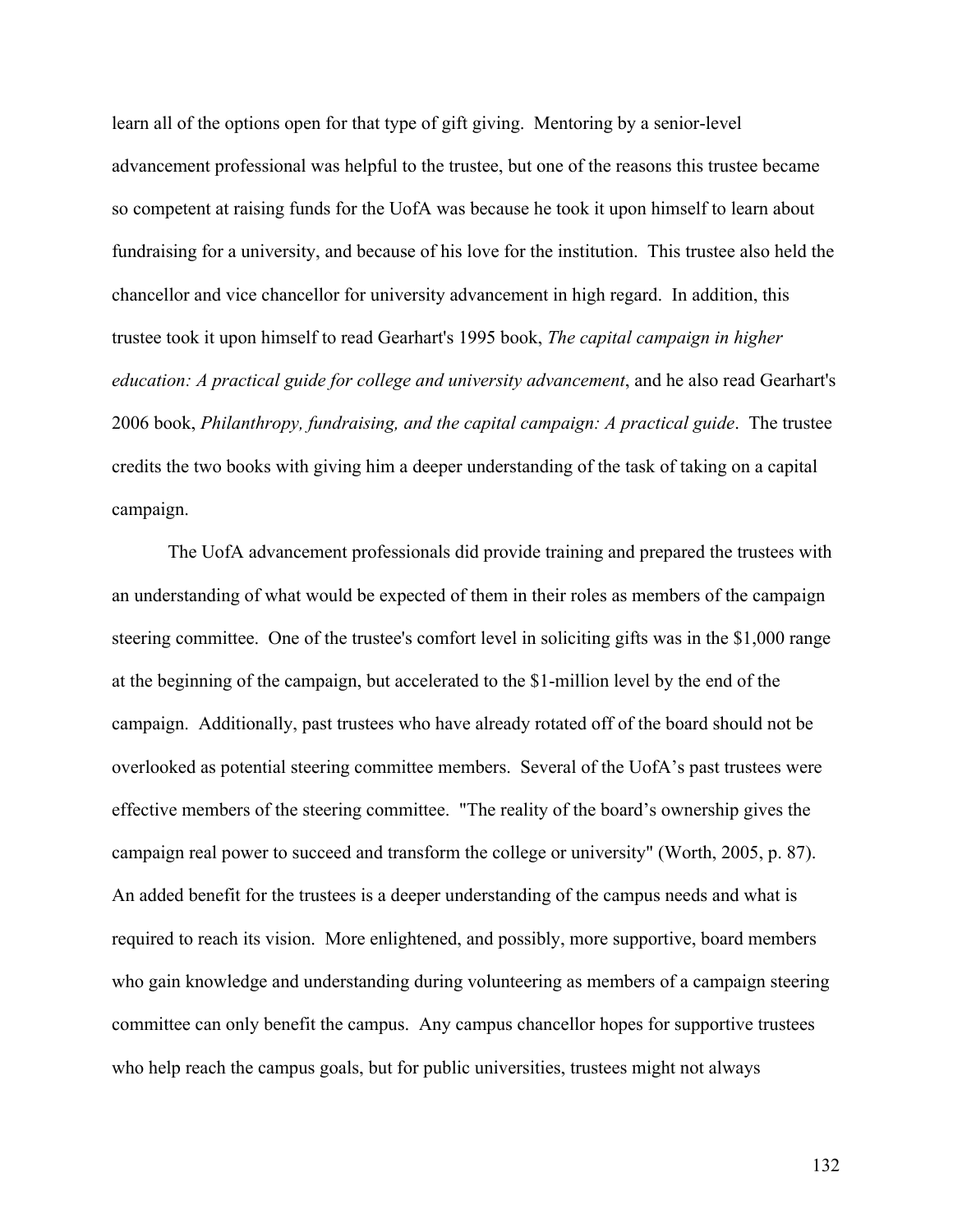understand the difference between running an institution of higher education versus a corporation or business.

#### Research Question 4

#### Major Theme 1

The participants for this study were asked what advice they would offer to trustees who volunteer during a capital campaign. In addressing research question 4, the main theme emphasized the need of volunteers to be present and engaged in the campaign effort and that matching areas of interest to volunteers was the best way to ensure success with volunteers. In order to make the case for higher education to its citizens, the steering committee members need to possess interest, knowledge, and involvement in the campus, and these qualities are often characteristic of the institution's trustee members. When cultivating or soliciting potential donors, trustees would need to possess the able to articulate the goals and needs of the university campus. For this reason, it was important that UofA advancement professionals worked hand-in-hand with the steering committee members throughout the campaign. Sub-Theme 1

A sub-theme, which emerged from research question 4, was that campaign leadership strived to communicate information to its steering committee members and team leaders to help them accomplish the goals of the campaign, which was important to the success of the campaign. The fundraising role takes the trustees beyond their policymaking role as they become involved in "carrying out activities" (Worth, 2012, p. 44), and should become a "part of the agenda in orienting new trustees" (p. 68). The better prepared the trustees are with knowledge of the institution and their ability to represent the campus during a campaign, the more comfortable trustees will feel in carrying out those fundraising roles.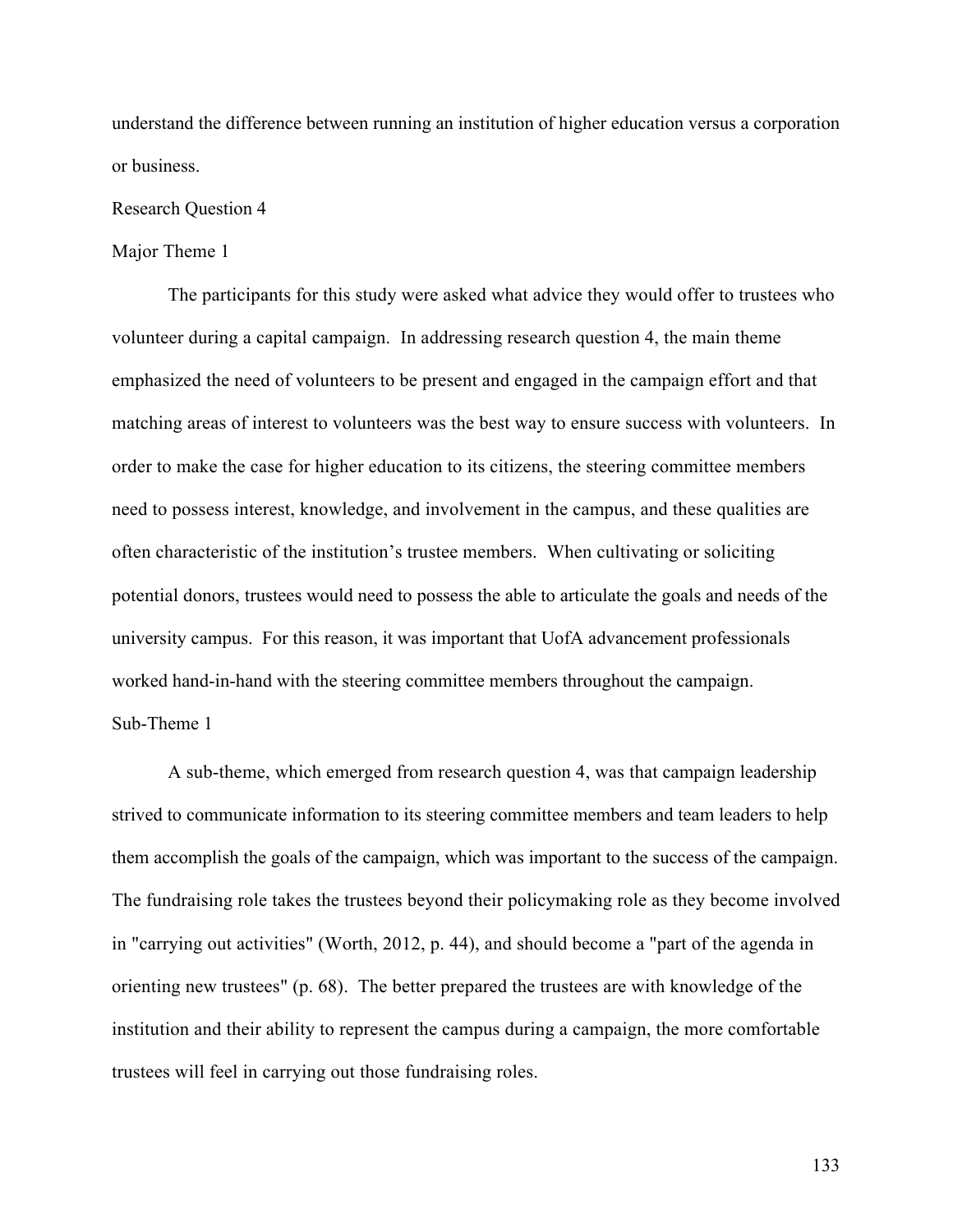It is important for trustees and administrators (including advancement professionals) to understand that campaigns have become "communication and marketing vehicles as well as fundraising efforts" (Worth, 2005, p. 85). A sound piece of advice from one of the trustees interviewed was to read a book on fundraising—in other words, do your homework. Being well informed on the policies and procedures, as well as having a working knowledge of the priorities and goals of the campaign, are helpful for steering committee members. However, one administrator interviewed for this study made it clear that the steering committee members did not need to possess a thorough working knowledge of a comprehensive capital campaign for a higher education institution, because the administrators and advancement professionals partnered with the steering committee members every step of the way during the campaign. Worth (2005) agreed "trustees need not be experts on the technical points of fundraising in order to meet their responsibilities" (p. 17). Trustees on the steering committee should work as effective partners with the president/chancellor and the institution's advancement professionals (Worth, 2005). To be effective partners, trustees need to possess knowledge and understanding of the goals of the campaign as well as the mission and vision for the institution. To be engaged during fundraising events, trustees should have the ability to articulate some of those goals and the reasons behind those goals. Past board members have proven to be great assets to the fundraising efforts of the UofA. "Trustees have the relationships, credibility, and stature to communicate the importance of an institution's cause" (Worth, 2005, p. 77), and that was true for past UofA trustees who were members of the CTFC steering committee. According to Worth (2005), "Effective fundraising partnerships are built on mutual confidence, respect, and understanding among all members of the team" (p. 47). The UofA administrators understood the importance of communication and in keeping the steering committee members well informed for the duration of the campaign. It was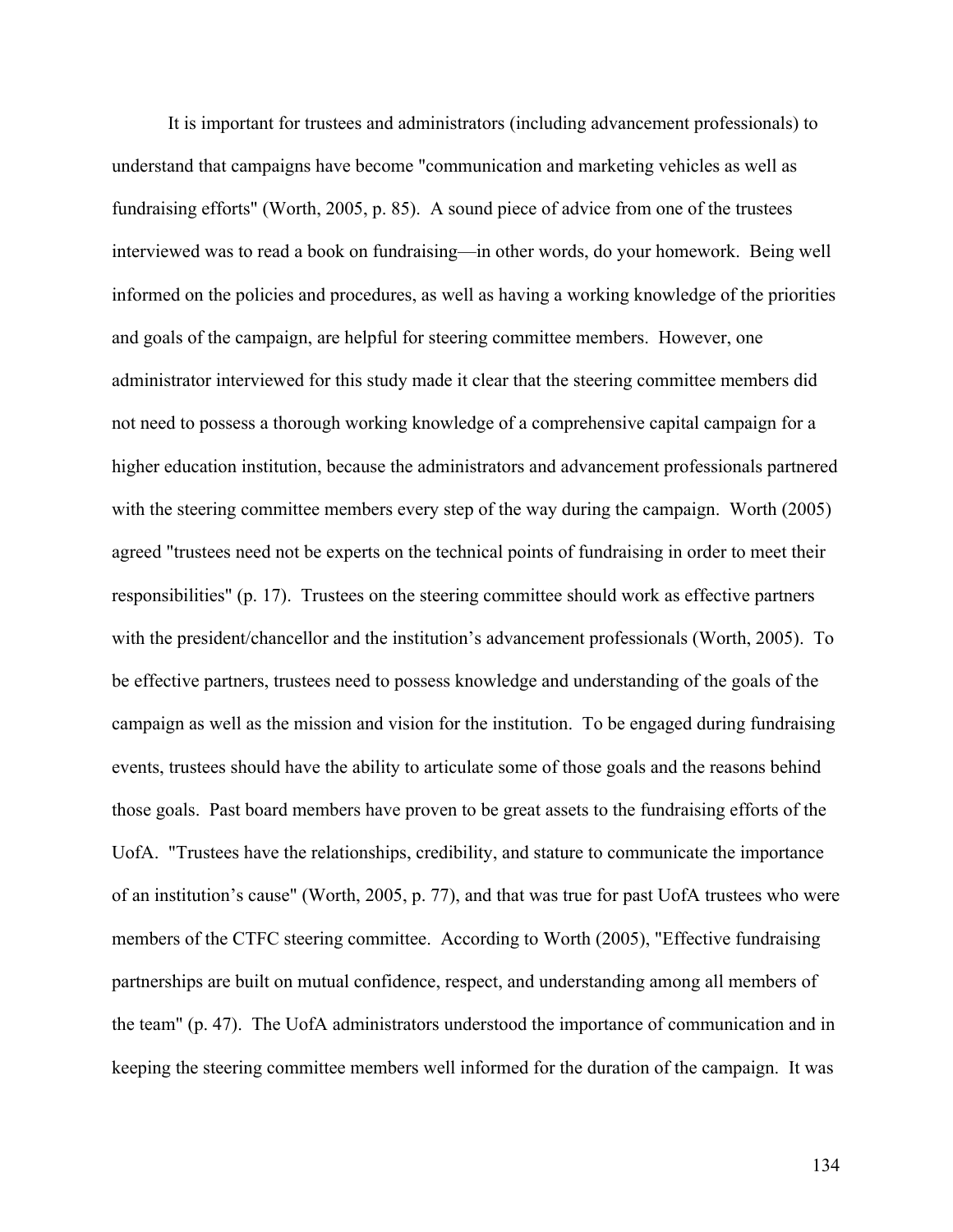also the hope of UofA administrators that trustees on the campaign steering committee would keep the nonparticipating board members informed regarding the ongoing campaign.

## Sub-Theme 2

The second sub-theme was that trustees have the ability to bridge gaps in communication during a capital campaign. It cannot be overstated that communication can be key to the success of any undertaking as complicated as a comprehensive capital campaign. "Research was a very important part [of the campaign's success] and I think it helped with communication" (UofA administrator, personal communication, October 8, 2012). According to one administrator, "trustees were keenly aware of and beautifully informed about the campaign and its progress because [the UofA] had so many programs and joint recognition [events] that went on all across campus and all across the country" (UofA administrator, October 8, 2012).

#### Limitations

Limitations inherent to this study include potential researcher bias and transferability to other higher education institutions. Producing and contributing valid and reliable knowledge in an ethical manner was the goal for this study's researcher. Internal validity (or credibility) deals with how well research findings match reality and how well the data are interpreted (Merriam, 2009). To ensure credibility for this study, the researcher used strategies, such as triangulation of data, audit trail, and member checking of interview transcripts (Creswell, 2008; Merriam, 2009). Validity and reliability relates to whether the study's findings are "sufficiently authentic" (Lincoln & Guba, 2000, p. 178) and ring true. Limitations characteristic of qualitative research include the researcher's ability to provide the reader with descriptions of experiences and perspectives of the participants.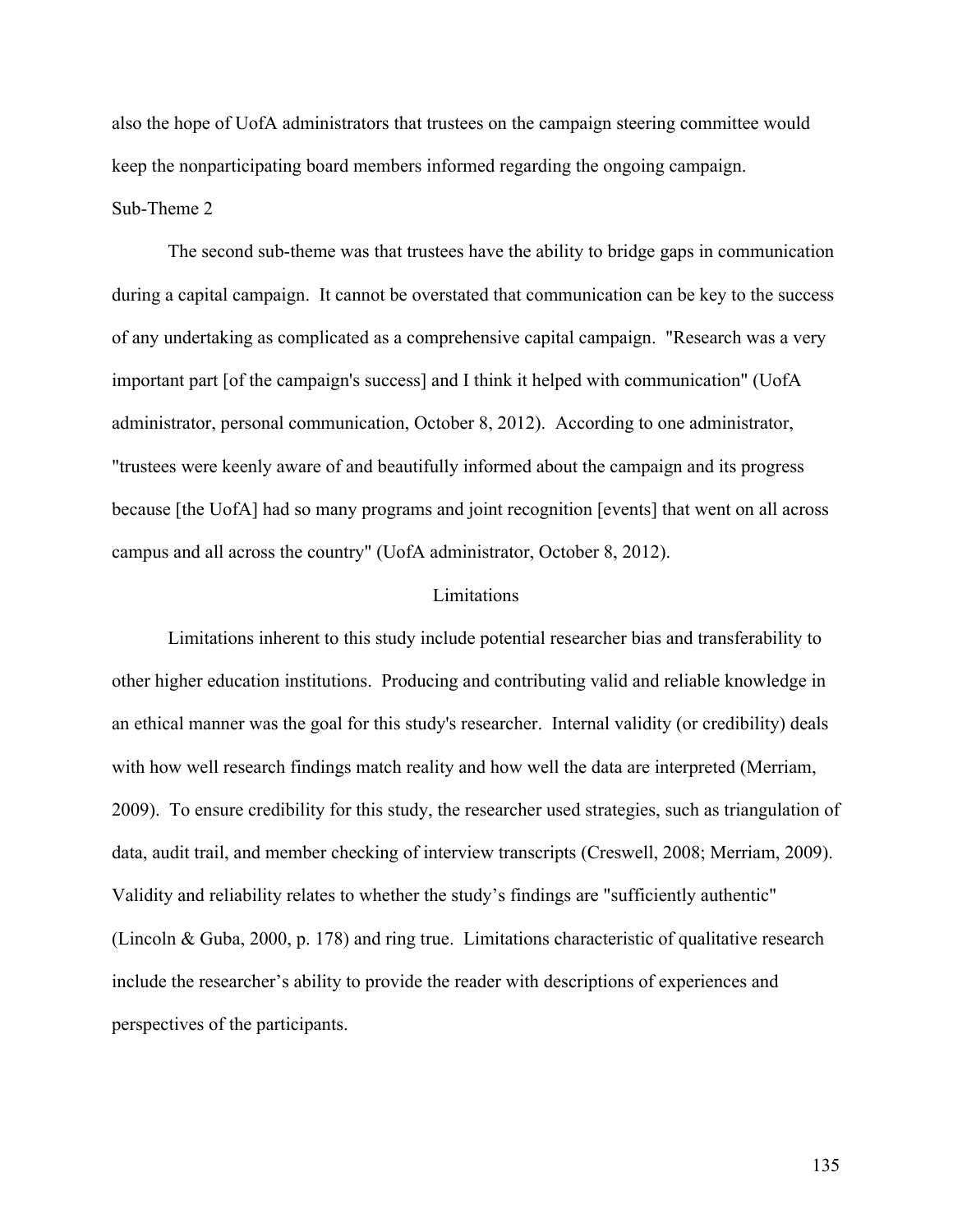This study's researcher understood her biases. Working as a staff member in the Chancellor's Office for the past 20 years allowed the researcher to understand the necessity of a supportive board of trustees toward the success of the university and its fundraising efforts. Without trustees who support the campus chancellor and administrative cabinet, the institutional goals would be harder to reach. Since this research inquiry was a qualitative single case study, it was important to ensure the interview technique and interview questions provided for richness in the participants' answers (Ogden & Cornwell, 2010). In addition, according to Ogden and Cornwell (2010), interview questions ". . . should be carefully constructed as a means to generate rich data, and numerous guidelines are provided as to how this can be achieved" (p. 1061). For these reasons, the researcher pilot tested the interview questions with two of the directors of development (major gift officers) for two of the UofA's colleges. The data from those two test pilot interviews were included in this study, because the data collected was rich with information and provided a triangulation of data. The two major gift officers interviewed worked closely with trustees during the CTFC. Therefore, credibility for this study was established through (a) interviews of participants who provided varying viewpoints; (b) literature review of higher education fundraising and leadership, and capital campaigns in higher education; (c) document collection from the CTFC which included archival printed materials, electronic documents, news articles, UofA-produced videos and photographs of the CTFC; and (d) observation of the events of the CTFC.

Since this research was for a single case, there can be an issue with transferability (Merriam, 2009). External validity concerns the extent to which the findings can be "generalized or transferred to other situations" (Merriam, 2009, p. 234). Qualitative research scholars (e.g., Patton, 1990; Yin, 1993) have written that it can be hard to generalize qualitative findings;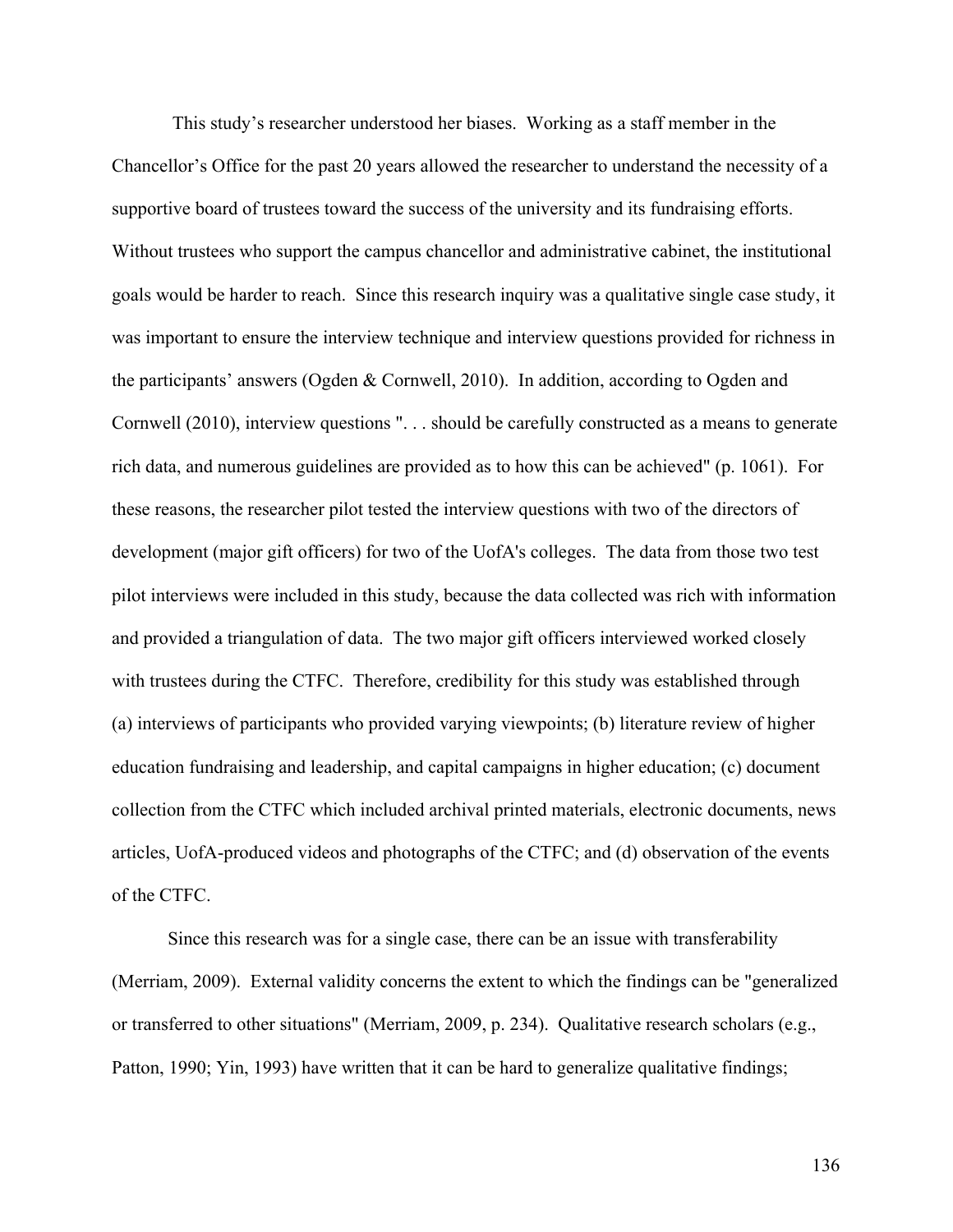however, there are methods the researcher can carry out to strengthen his/her case (Firestone, 1993). For the transferability of this study, the researcher attempted to provide sufficient contextual information and detail of the institution of study (Shelton, 2004), which allows for the reader to determine whether the "prevailing environment is similar to another situation with which he or she is familiar and whether the findings can justifiably be applied to the other setting" (Shelton, 2004, p. 63). The prospect of transferability should not be immediately rejected, although, each university is unique (Stake, 1995). Qualitative scholars (e.g., Bassey, 1999; Firestone, 1993; Lincoln & Guba, 2000) have agreed that when situations are similar to those described in the study, practitioners may relate the findings to their own situations. Therefore, the issue of transferability is left to the reader to determine how well the findings of this study transfer to his or her own institution or situation.

#### Recommendations for Future Research

Higher education fundraising success depends on many factors external to the institution as well as the abilities of the internal fundraising professionals. Because of the changing and challenging economic climate in higher education today, public research universities must find ways to continue to improve in quality of teaching, research, and community outreach to be competitive, while being accountable and transparent to the varies constituencies of the institution. Based on the findings of this study and the literature review, additional research into fundraising during capital campaigns and the role of trustees for public universities is needed. Therefore, the following suggestions for further research are based upon this study and questions left unanswered.

1. Additional research of public institutions that replicate this study could offer further insight to the roles, which can be undertaken by trustee members. Furthermore, an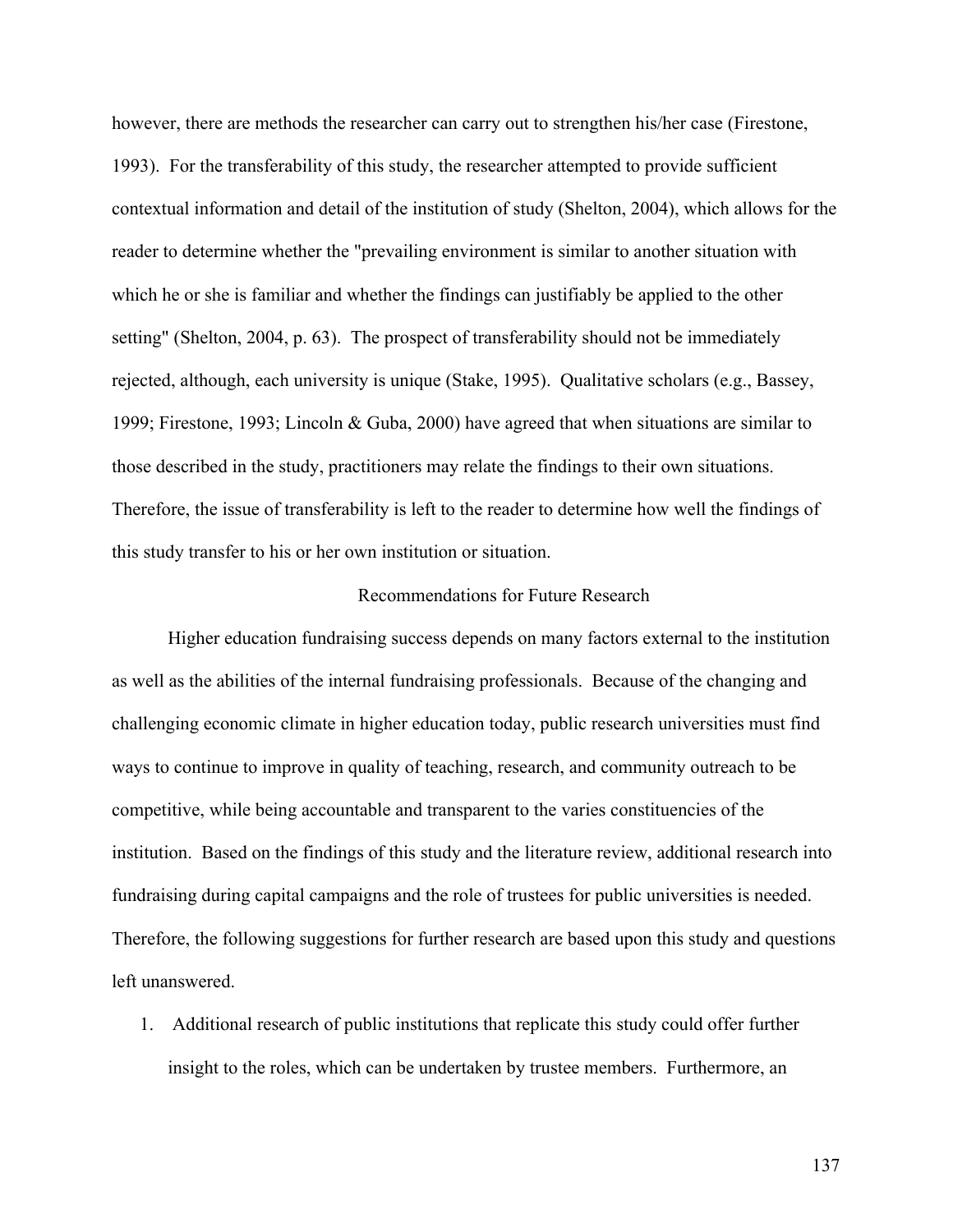exploration of the role of trustees who volunteer to assist with fundraising efforts during a capital campaign might yield consistent results of this study and could be of use to higher education leadership and fundraising professionals.

- 2. The motivation behind the generosity of the trustees who participated fully in the fundraiser role during a capital campaign should be of interest to public university administrators. Asking research questions related to why a trustee, or any steering committee member, gives their own funds or devotes years of their time to volunteer in support of an institution during a capital campaign could assist fundraising professionals with trustee and donor cultivation.
- 3. Survey of past trustees to understand whether they have volunteered in more than one campaign over their years of serving on the board of trustees with the institution and their perceptions of those experiences could supply fundraisers with guidance in working with trustees. One of the trustees interviewed for this study was a volunteer with the UofA's first capital campaign as well as the CTFC and he has already committed to serving on the upcoming campaign. A survey of past trustees who do not participate in an ongoing a capital campaign could lead to important insight for administrators as well. Was the nonparticipation due to lack of expertise or another issue? Could sufficient training have easily eliminated the trustee's apprehension?
- 4. Because trustee leadership can be important to fundraising success, research into how trustees are recruited for public institutions is needed. If trustees are governor appointed, does the governor contemplate whether the person being considered to fill a trustee role can also fill the fundraiser role for the institution?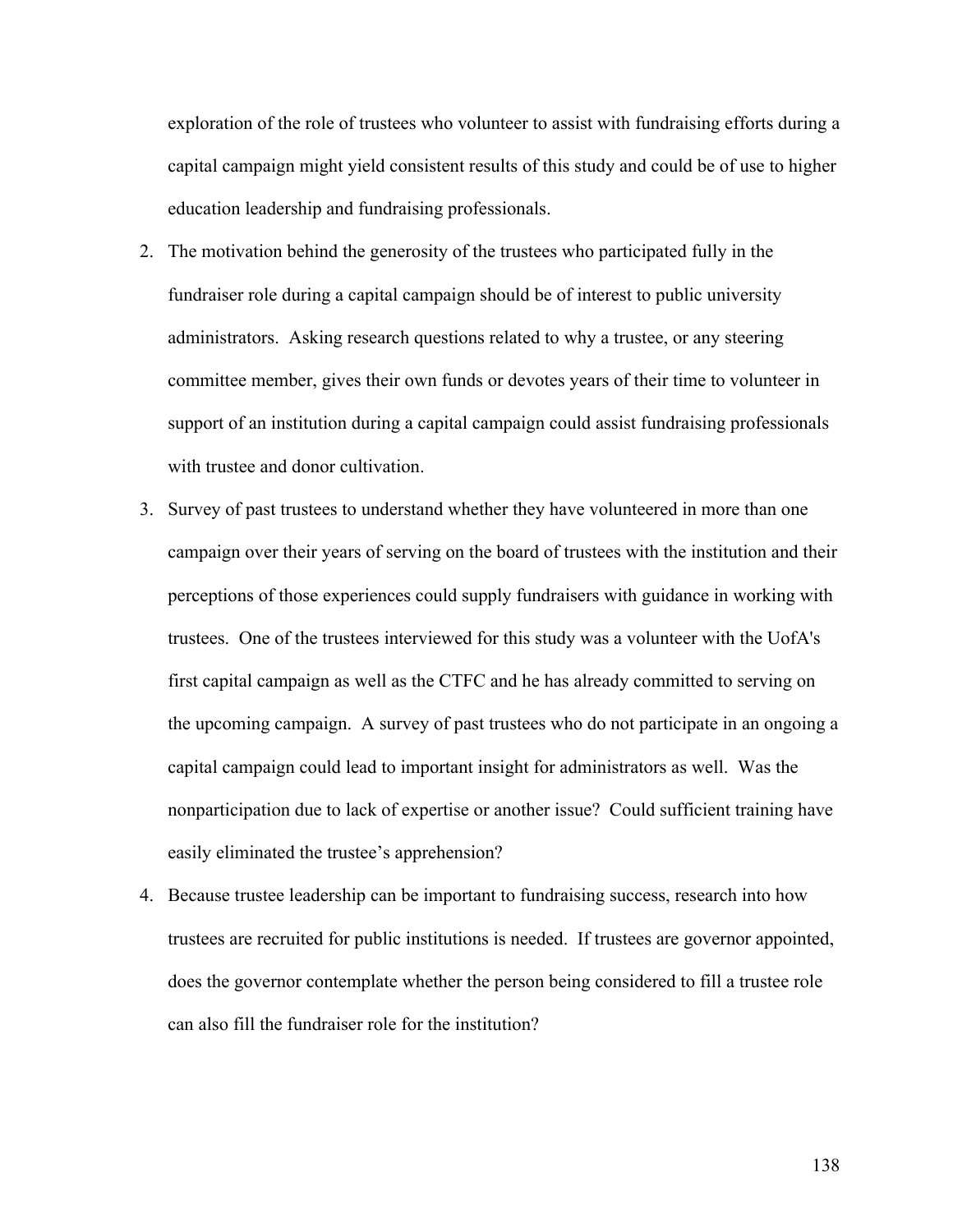This research was undertaken with the belief that for public research universities, fundraising and the capital campaign can lift the institution to a higher level of greatness. However, it takes great leadership and strategic planning to accomplish the goals of a comprehensive capital campaign. Additionally, it takes enlightened leadership all working together to envision greater than the status quo in today's higher education environment.

#### Implications for Improved Practice

Implications from this study could assist leadership of public institutions that have not utilized trustees in the volunteer capacity during capital campaign fundraising efforts. This study offered insight into the strong leadership trustees can provide in fundraising at a public institution outside of the policymaking roles. Worth (2005) found the best practice and principles of successful fundraising "related to involvement of volunteer leaders and the necessary teamwork among boards, presidents, and chief advancement officers" (p. vi). Worth discovered the principles of fundraising are common to all types of institutions seeking private support, whether the institutions are public or private.

One recommendation for improved practice is that fundraising roles be discussed during new trustee orientation. For private institutions, according to Worth, "Trustees have never faced a more challenging time than today in meeting their responsibility for fundraising leadership" (2005, p. 2), and the same can be said of public universities when considering the smaller percent of state funds compared to past state support. A second improved practice recommendation is to match trustees to campaign goals, as you would match donors. A third recommendation is to include non-participatory trustees in campaign celebratory events, if possible, while understanding not all of the trustees for a public university can be expected to participate in the events or activities of a campaign. The fourth improved practice recommendation offered is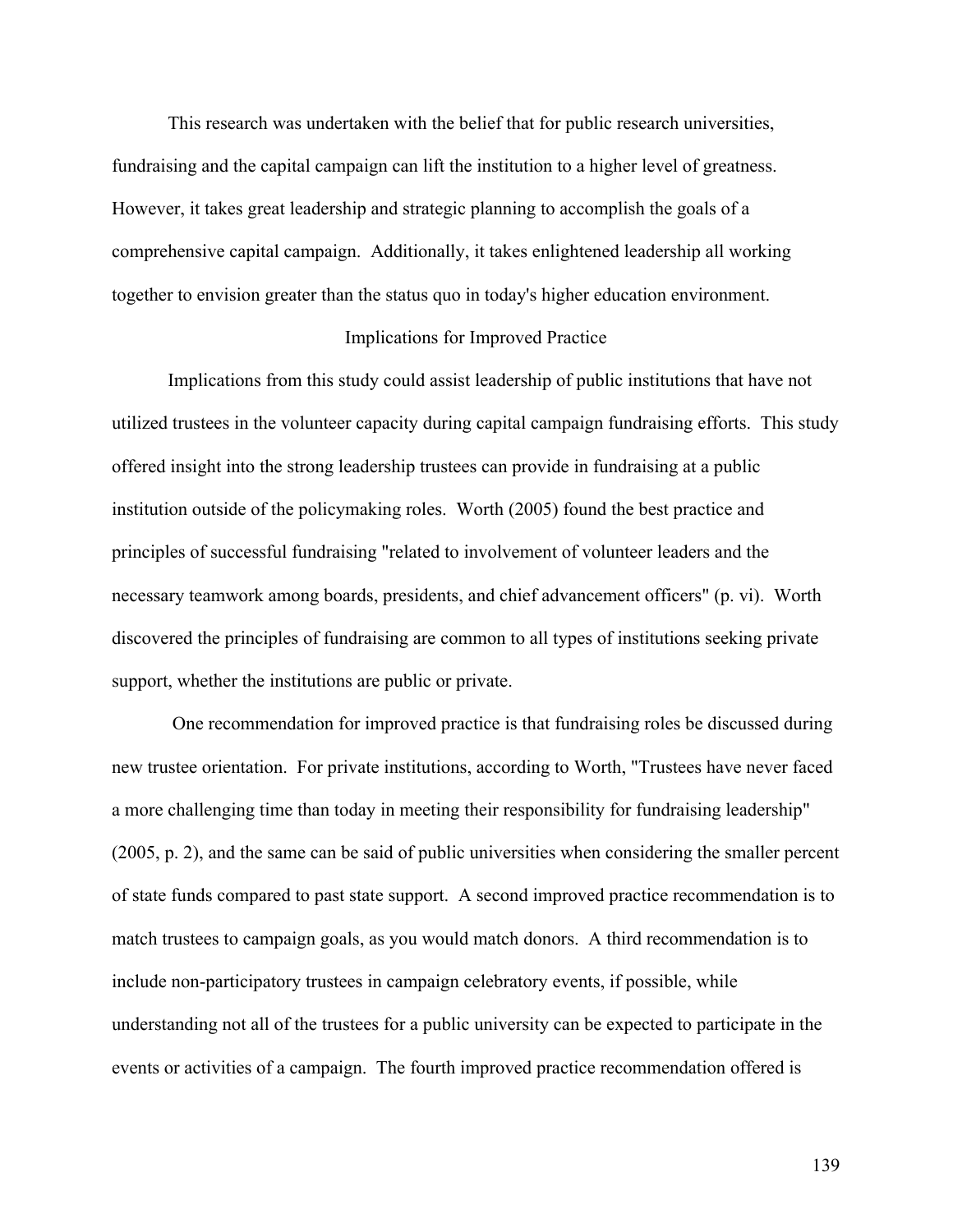related to identifying proper use of board members. The researcher of this study would suggest that there is not one proper use of a trustee during a capital campaign. However, there are varying roles that trustees can undertake, depending on their own personnel commitment toward the fundraising effort as well as their own fundraising abilities and comfort level in carrying out the roles they chose to undertake. Therefore, the following suggestions for implications for improved practice are offered.

- 1. Raising private funds has become increasingly important to public institutions and it appears that it will remain so. Training and workshops to prepare trustees for their role in fundraising will become increasing important for the trustees and the institutions. Many institutions do not provide trustee orientation properly to introduce trustees to their duties, requiring trustees to learn on the job. Even though public trustees are not chosen for their ability to give major gifts and raise funds, as they are for private universities, they can still participate in fundraising and contribute significantly to a capital campaign.
- 2. It is up to the campus chancellor and the advancement professionals to ensure the campaign goals and priorities match the university's mission, vision, and strategic plan. Ideally, trustees can be matched, based upon interest and knowledge of the institution, with areas of university need. "Alumni are the largest source of private support to higher education" (Worth, 2005, p. 4), and trustees who are alumni of the university can become strong campaign leaders, especially if they care deeply about a specific program or department that is a priority during the campaign.
- 3. There can be a role for non-participatory board members (trustees who do not volunteer to be members of the campaign steering committee). Although trustee gifts can "set the standard for other donors and lend credibility to trustee solicitors" (Worth, 2005, p. 13),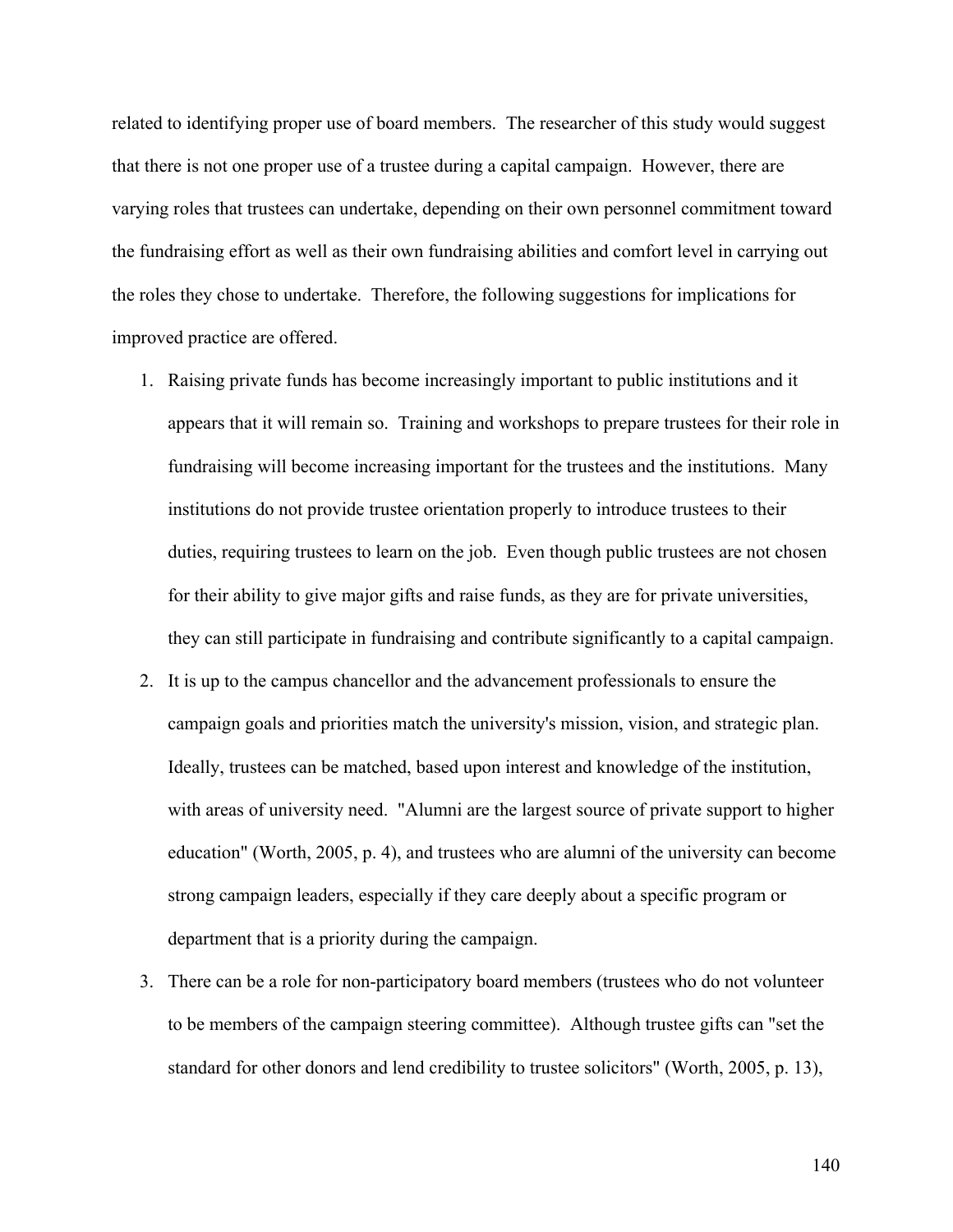the "old saying that trustees should 'give, get, or get off' hardly seems an adequate response to the complexities of today's trusteeship" (Worth, 2005, p. 10), especially for public institutions. "The capacity to give and raise funds must be an important consideration in selecting individuals to serve on the board" (Worth, 2005, p. 49); however, trustees who do not give major gifts can still lend prestige to campaign events. Trustees can help build positive relationships with potential donors, especially those potential donors whom the trustee has identified. In most cases, it is only the fundraising professionals of the institution who know whether or not a trustee gave to the campaign effort, or if so, at what level.

4. Proper use of board members who do participate on a capital campaign steering committee should be tailored to the individual trustees. Board members can be effective spokespersons if they understand well the mission, goals, and vision of the institution. "It is critical to maintain the flow of communication and to tend carefully to the relationship with previous donors" (Worth, 2005, p. 31). Donors appreciate being able to meet and mingle with trustees during university campaign events. When trustees are present at campaign events and activities, they lend prestige to the event and show support to the campus chancellor and the overall fundraising effort. Donor and steering committee member support to the campus chancellor during a capital campaign is essential to campaign success.

#### Summary

This study's purpose was to examine the role of trustees during the University of Arkansas's capital campaign, the Campaign for the Twenty-First Century, which concluded in 2005. Although tax funds support basic needs of public universities, administrators rely on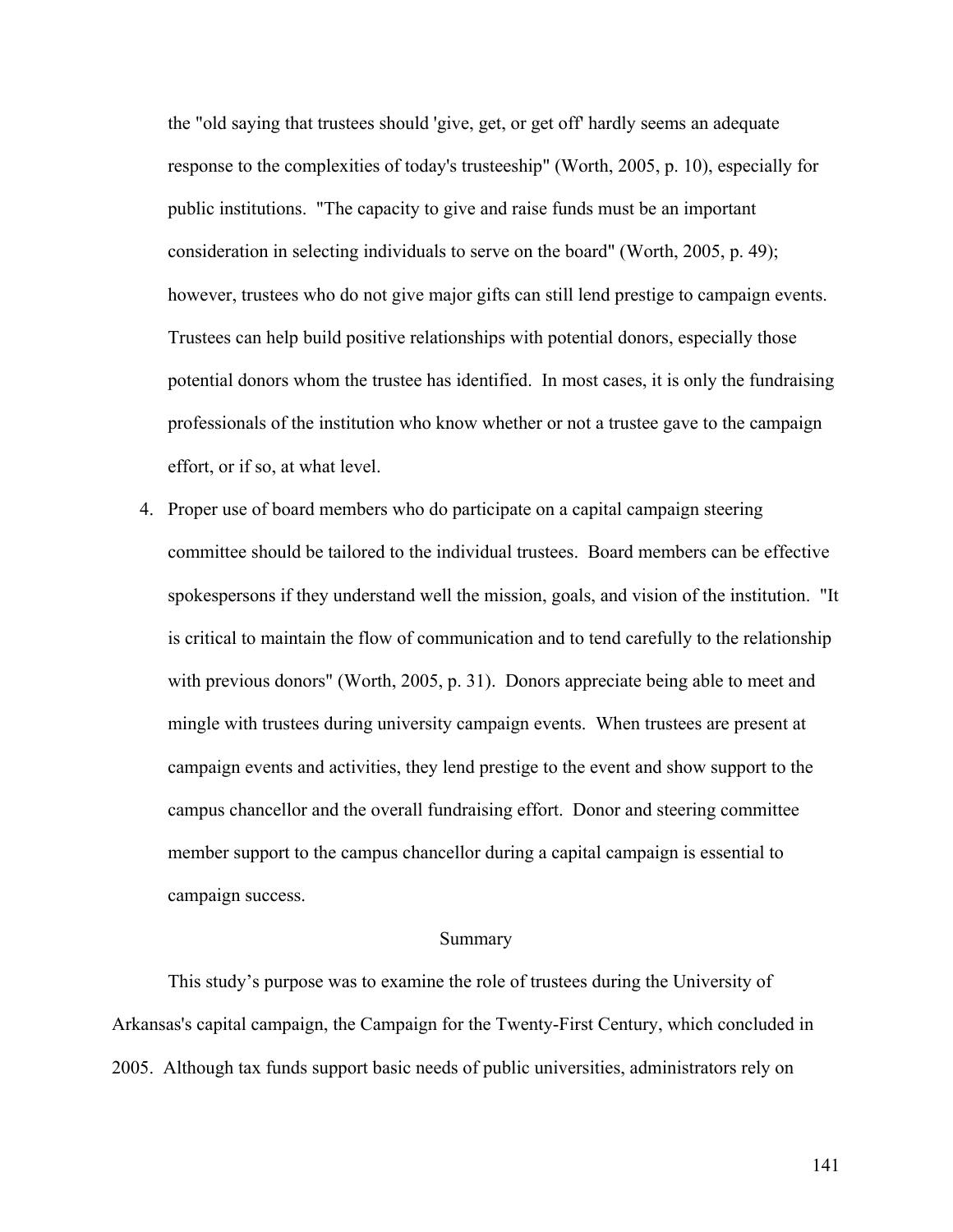private gift support to achieve academic excellence (Worth, 2012). There are many financial challenges for public higher education institutions today. According to the Kelderman (2013), net tuition revenue made up 47% of public colleges' educational costs in 2012, and for the first time in the history of public higher education, students could be paying a higher percentage than do states for the institution's operating costs. In 1987, net tuition revenue accounted for 23% of those costs (Kelderman, 2013). According to Arkansas Department of Higher Education Director Shane Broadway, higher education funding will never be the "top budget priority for state legislators—or even second or third" (Adame, 2014, p. 1). Fundraising and capital campaigns have become a necessity for most postsecondary institutions.

To stay competitive, the need for private funds has increased. The time trustee volunteers are willing to spend on the various events of a capital campaign, and their clout and talent for raising funds, are indicators of their effectiveness. Worth (2005) proposed the following for private universities, and the statement was certainly true for the UofA's trustees who participated in the CTFC:

At most institutions, fundraising is a team effort that includes the trustees, the president, and the advancement staff. While trustees have overall responsibility for setting fundraising goals, establishing policy, and monitoring the performance of fundraising programs, they also participate actively in fundraising activities. (p. 14)

It was said of the CTFC, "other than the founding of the University of Arkansas, the billion-dollar campaign and the billion-dollar goal was . . . right up there as one of the most important events that ever happened in the history of the University of Arkansas" (UofA administrator, personal communication, October 18, 2012). For leaders of higher education institutions who are contemplating undergoing a capital campaign, it is important to recognize that they cannot accomplish the goals without teamwork and strong leadership. Whether or not the campaign represents the institution's first organized effort to raise funds, it must also be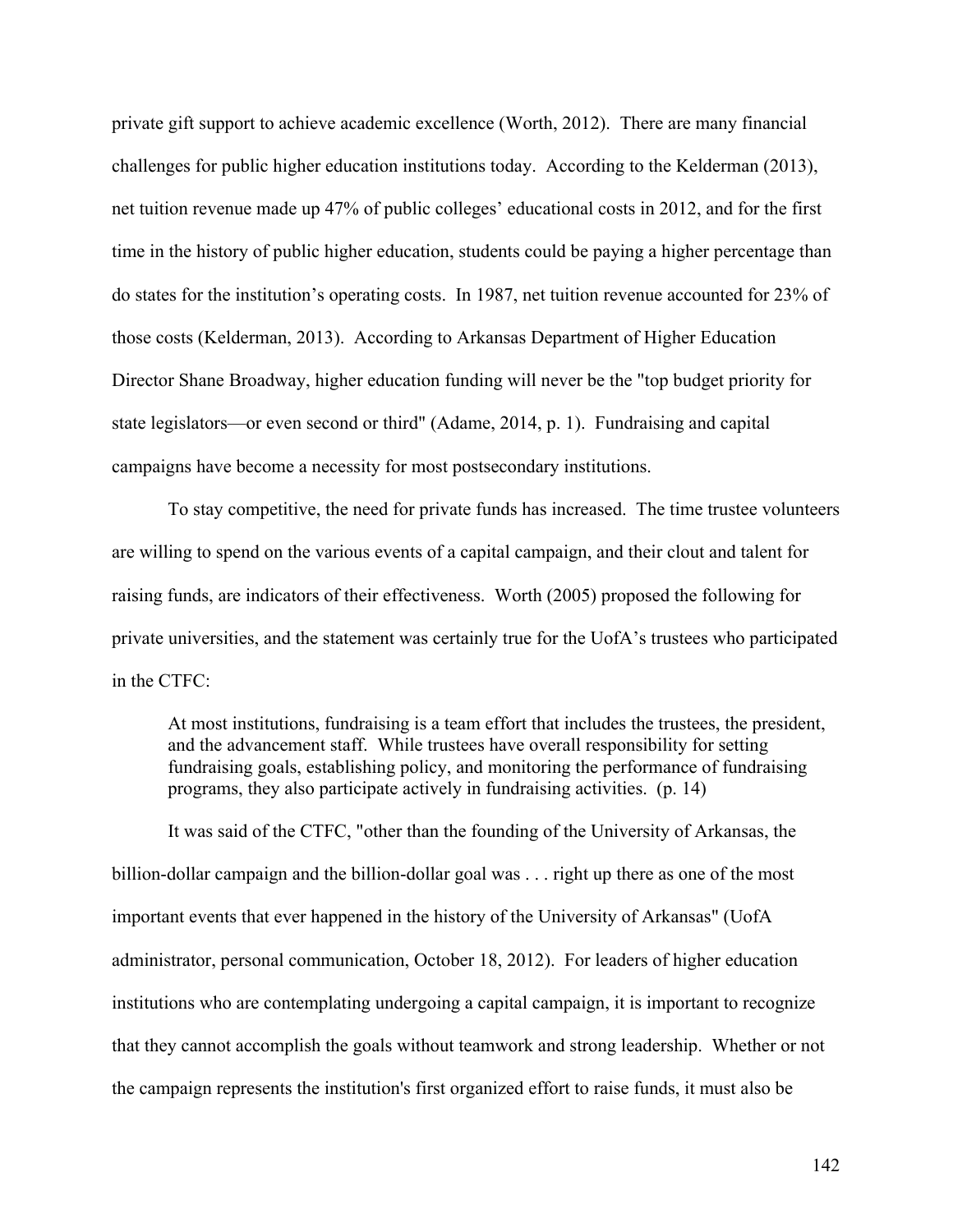understood that resources will have to be allocated to the advancement arm of the institution to be able to staff the effort. Being able to build on the momentum created during a capital campaign can lift an institution to a new level, and as a result, touch many lives of students, faculty, and staff. Philanthropic achievements at the UofA have been tremendous, considering Arkansas has always been viewed as one of the nation's poorest states. Results of the CTFC helped move the UofA from a *U.S. News and World Report* third-tier ranking into the first tier. However, the UofA administrators are not satisfied and believe the UofA can move from being ranked 63th to being ranked with the top 50 public research universities. The UofA leaders understand that it will take considerably more funds than the state provides to reach its goal of the top 50 ranking. As the UofA readies itself for its new capital campaign, Campaign Arkansas, important lessons were learned during the CTFC. Public university system trustees can and should play a pivotal role in the ultimate success for any institution in their system that launches a well-planned capital campaign.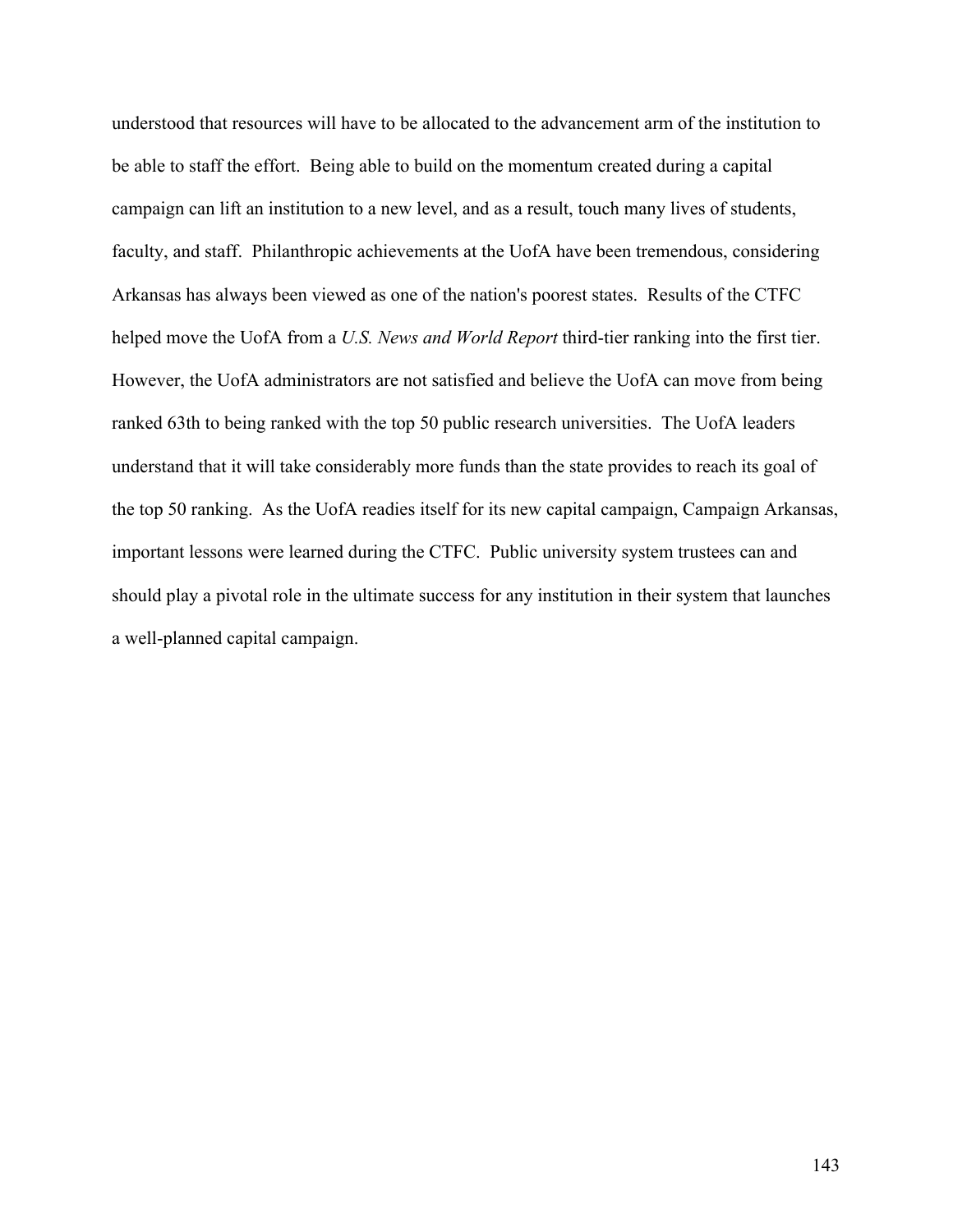#### References

- Adame, J. (2014, April 17). Higher-ed chief pushes for increase in funding. *Arkansas Democrat Gazette online.* Retrieved from http://www.nwaonline.com/news/2014/apr/17/highered-chief-pushes-increase-funding-20140417/
- Almanac of Higher Education (AHE). (2013). Fastest-growing campuses, 2001-11. *The Chronicle of Higher Education* online. Retrieved from http://chronicle.com/article/Fastest-Growing-Campuses/140741/
- Altizer, A. W. (1992). *Seeking major gifts: How 57 institutions do it.* Washington, DC: Council for Advancement and Support of Education (CASE).
- American Association of State Colleges and Universities (AASCU). (2014). *Top 10 higher education state policy issues for 2014.* Washington DC: AASCU.
- Arkansas Higher Education Coordinating Board (AHECB). (2004, August 6). *Recommendations for educational and general operations: State-supported institutions of higher education - 2005-2007 biennium*. Retrieved from http://vcfa.uark.edu/Operating\_ Recommendations.pdf
- Association of Governing Boards of Universities and Colleges (AGB). (2011). *Board responsibility for the oversight of educational quality*. Washington DC: AGB.
- Association of Governing Boards of Universities and Colleges (AGB). (2012). *Effective foundation boards: A guide for members of institutionally related foundation boards*. Washington DC: AGB.
- Association of Governing Boards of Universities and Colleges (AGB). (2013). *Top public policy issues for higher education in 2013 and 2014*. Washington DC: AGB.
- Bassey, M. (1999). *Case study research in educational settings: Doing qualitative research in educational settings.* Florence, KY: Taylor & Francis.
- Baxter, P., & Jack, S. (2008). Qualitative case study methodology: Study design and implementation for novice researchers. *The Qualitative Report, 13*(4), 544-559.
- Bennett, R. L., & Hays, J. C. (1986). Setting targets for a successful capital campaign. In J. A. Dunn (Ed.)*, Enhancing the management of fundraising. New directions for institutional research, 51*, 7-16. San Francisco, CA: Jossey-Bass.
- Balderston, F. E. (1995). *Managing today's university.* San Francisco, CA: Jossey-Bass.
- Bolt, D. B. (1991). University strategic management: A businessman's view. *International Journal of Educational Management, 5*(5).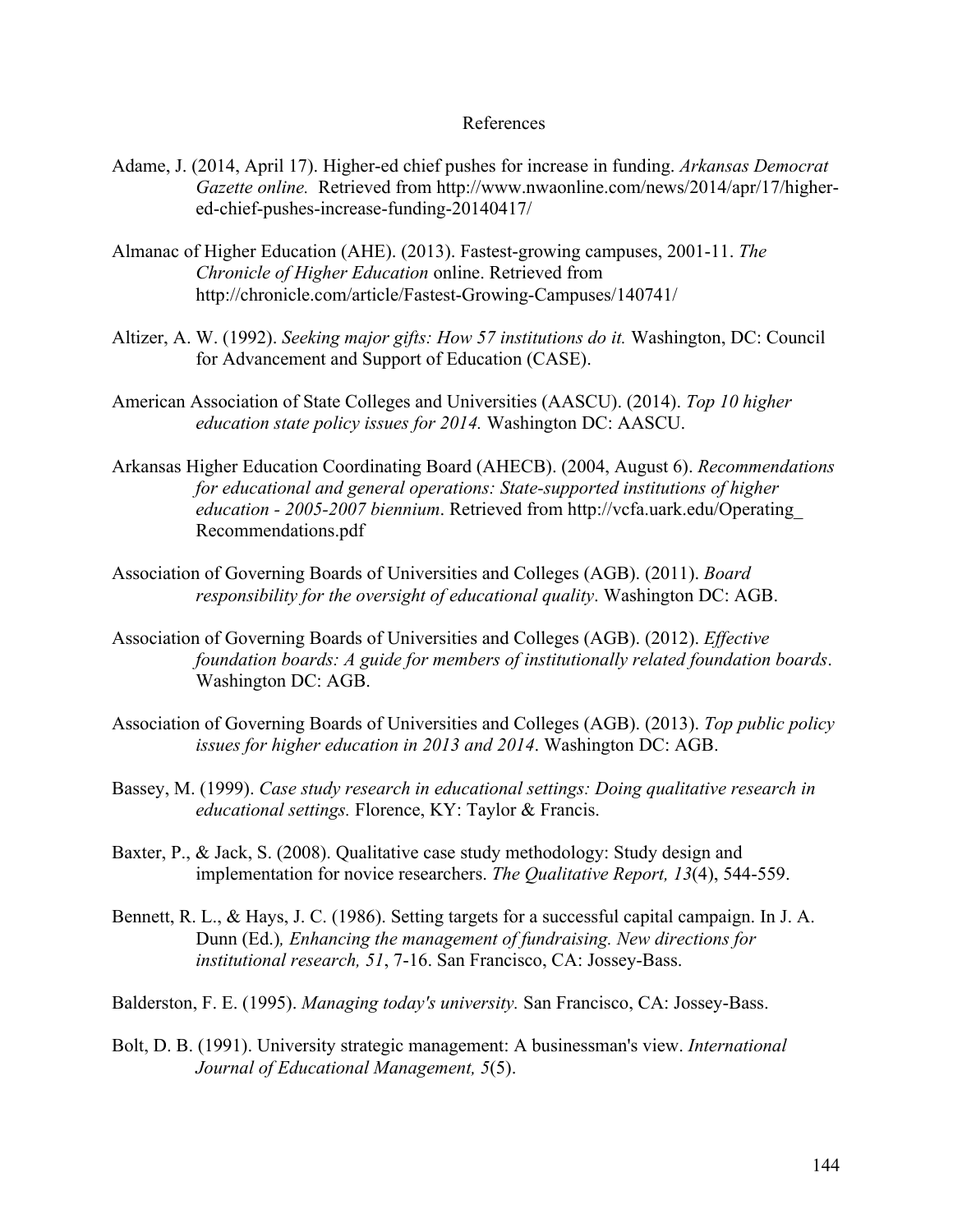- Bogdan, R. C., & Biklen, S. K. (2007). *Qualitative research for education: An introduction to theories and methods* (5th ed.). Boston: Pearson Education.
- Bornstein, R. (1989). The capital campaign: Benefits and hazards. In J. L. Fisher & G. H. Quehl (Eds.), *The president and fund raising.* New York, NY: American Council on Education (ACE)/Macmillan Publishing Company.
- Bornstein, R. (2000). A president's guide to fund-raising success: Relationships are key. *The Presidency, 3*(2), 24.
- Brubacher, J. S., & Rudy, W. (2008). *Higher education in transition: A history of American colleges and universities.* New Brunswick (U.S.A) and London (U.K): Transaction Publishers.
- Bruner, J. (1986). *Actual minds, possible worlds*. Cambridge, MA: Harvard University Press.
- Buckman, K. H. (2010). *Why did the professor cross the road? How and why college professors intentionally use humor in their teaching* (Doctoral dissertation)*.* Retrieved from Dissertations and Theses database. (UMI No. 3416149)
- Caboni, T. C. (2010). The normative structure of college and university fundraising behaviors. *The Journal of Higher Education, 81*(3), 339-365.
- Cantor, N., Howard, M. A., Miles, D., Woolsey, S. H., & Yudof, M. G. (2011). Responding to today's challenges: Is governance up to the task? *Trusteeship, 19*(4), 8-13.
- Chait, R. P. (1993). *The effective board of trustees*. Westport, CT: Oryx Press.
- Chait, R. P., Holland, T. P., & Taylor, B. E. (1996). *Improving the performance of governing boards*. Westport, CT: Oryx Press.
- Cheslock, J. J., & Gianneschi, M. (2008). Replacing state appropriations with alternative revenue sources: The case of voluntary support. *The Journal of Higher Education, 79*(2), 208- 229.
- Ciconte, B. K., & Jacob, J. G. (1997). *Fund raising basics: A complete guide*. Gaithersburg, MD: Aspen Publishers.
- Cohen, A. M. (1998). *The shaping of American higher education: Emergence and growth of the contemporary system.* San Francisco, CA: Jossey-Bass.
- Cook, W. B. (1994). *Courting philanthropy: The role of university presidents and chancellors in fund raising.* Unpublished doctoral dissertation, University of Texas at Austin*.*  Retrieved from Dissertations and Theses database. (UMI No. 9519272)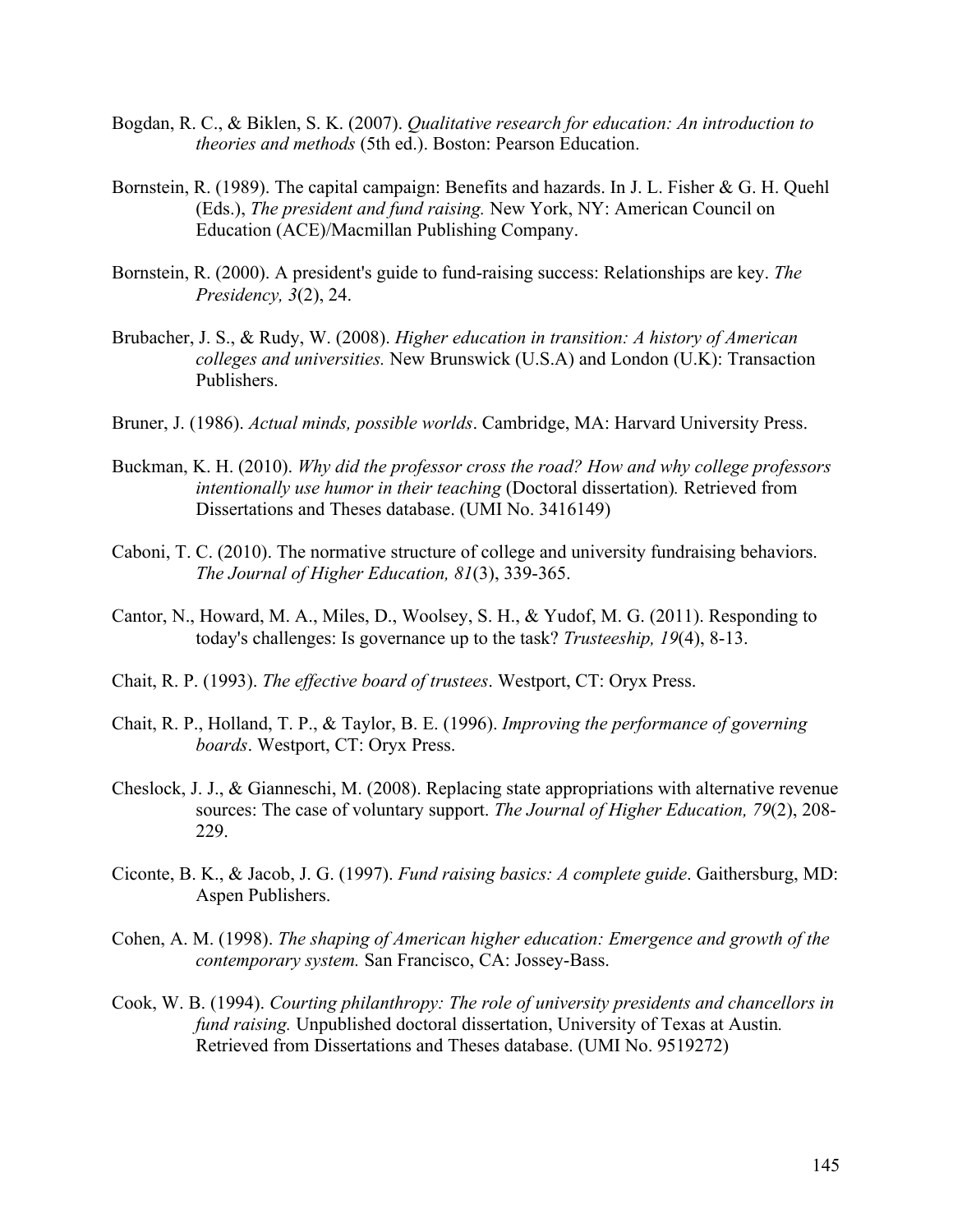- Cook, W. B. (1997). Fund raising and the college presidency in an era of uncertainty. *The Journal of Higher Education, 68*(1), 53-86.
- Cook, W. B., & Lasher, W. H. (1994). Toward a theory of fund raising in higher education. *Review of Higher Education, 20*(1), 33-51.
- Cooper, H. L. (2000). The benefits of teamwork in the development office. *Fund Raising Management, 31*(6).
- Council for Advancement and Support of Education (CASE). (2009). *CASE management reporting standards: Standards for annual giving and campaigns in educational fund raising* (4th ed.). Washington, DC: Council for Advancement and Support of Education (CASE).
- Creswell, J. W. (1994). *Research design: Qualitative and quantitative approaches*. Thousand Oaks, CA: Sage Publications.
- Creswell, J. W. (2008). *Educational research: Planning, conducting, and evaluating quantitative and qualitative research* (3rd ed.). Upper Saddle River, NJ: Pearson Education, Inc.
- Creswell, J. W. (2012). *Qualitative inquiry and research design.* Thousand Oaks, CA: Sage Publications.
- Cutlip, S. (1965). *Fundraising in the United States: Its role in America's philanthropy*. New Jersey: Rutgers University Press.
- Davies, R. O. (2005). *The new university president: How nontraditional presidents construct their presidencies* (Doctoral dissertation). Retrieved from ProQuest Dissertations and Theses database. (UMI No. 3173618)
- Delaney, J. A. (2010, August 10). Higher education funding may need decade or longer to recover, scholar says. *News Bureau* (Champaign, IL). Retrieved from http://news.illinois.edu/news/10/0810higheredfunding.html
- Dove, K. E. (2000). *Conducting a successful capital campaign* (2nd ed.). San Francisco, CA: Jossey-Bass Publishers.
- Duronio, M. A., & Loessin, B. A. (1991). *Effective fund raising in higher education: Ten success stories* (1<sup>st</sup> ed.). San Francisco, CA: Jossey-Bass.
- Dyson, D. H., & Kirkman, R. (1989). Presidential priorities. *AGB Reports*, *31*(2), 6-11.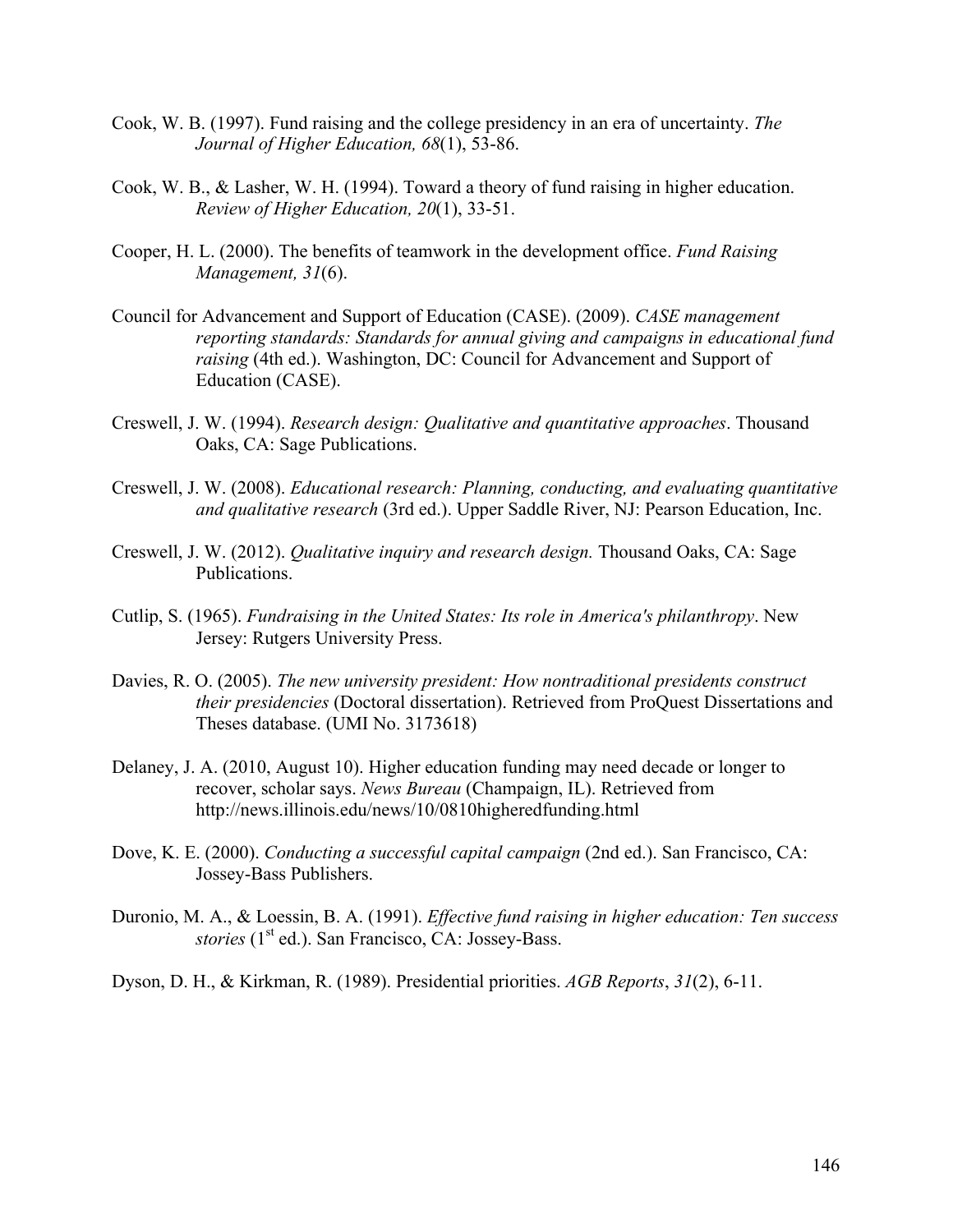- Editorial. (2012, August 22). Take the politics out of trustees position*. Greeley Tribune* (Greeley and Weld County, CO). Retrieved from http://0-web.ebscohost.com.library.uark.edu/ ehost/detail?vid=17&sid=110bf653-b23d-4561-ac79-38cc23fab3c1% 40sessionmgr111&hid=112&bdata=JnNpdGU9ZWhvc3QtbGl2ZSZzY29wZT1zaXR l#db=nfh&AN=2W63089720190
- Eller, D. H. (2010). *College vice presidents' role in fundraising activities in the 2000s and beyond: A case in California* (Doctoral dissertation). Retrieved from ProQuest Dissertations and Theses database. (UMI No. 3406629)
- Essex, G. L., & Ansbach, C. (1993). Fund raising in a changing economy: Notes for presidents and trustees. *Foundation Development Abstracts, 3*(2), 275-277.
- Farrell, T. J. (2005). *Comprehensive fundraising campaigns in the 21st century: Non-financial elements and factors associated with major campaigns at doctoral-extensive universities.* (Doctoral dissertation). Retrieved from ProQuest Dissertations and Theses database. (UMI No. 3168022)
- Firestone, W. A. (1993). Alternative arguments for generalizing from data as applied to qualitative research. *Educational Researcher, 22*(4), 16-23.
- Fisher, J. L. (1985). Role of the public college or university president in fund raising. In M. J. Worth (Ed.), *Public college and university development: Fund raising at state universities, state colleges, and community colleges*. Washington, DC: Council for Advancement and Support of Education (CASE).
- Fisher, J. L., & Quehl, G. H. (1989). *The president and fund raising.* New York, NY: American Council on Education (ACE)/Macmillan Publishing Company.
- Flumerfelt, S., & Banachowski, M. (2011). Understanding leadership paradigms for improvement in higher education. *Quality Assurance in Education, 19*(3).
- Fraser, G. E. (2006). *Institutionally-related foundation boards: Processes and perceptions of performance* (Doctoral dissertation). Retrieved from ProQuest Dissertations and Theses database. (UMI No. 3406629)
- Gardner, L. (2013, June 3). Rice University tops \$1 billion fund-raising goal. *The Chronicle of Higher Education* online. Retrieved from http://chronicle.com/blogs/bottomline/riceu-tops-1-billion-fund-raising-goal/?cid=at&utm
- Gearhart, G. D. (1989). *A study of the relationship between the preparation for and initiation of a capital fundraising campaign in a major research university and two types of organizational structure* (Doctoral dissertation)*.* Retrieved from ProQuest Dissertations and Theses database. (UMI No. 8925697)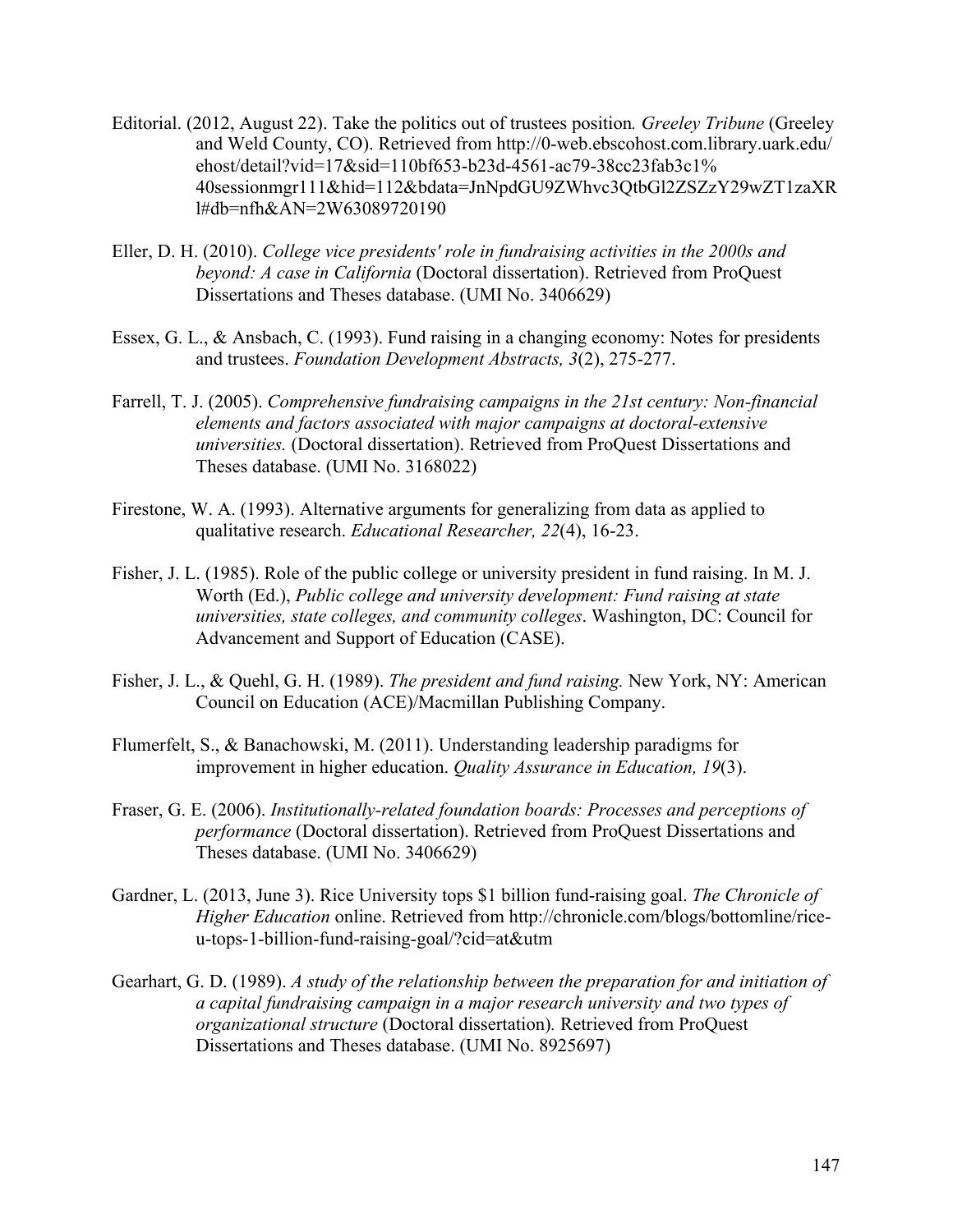- Gearhart, G. D. (1995). *The capital campaign in higher education: A practical guide for college and university advancement*. Washington, DC: National Association of College and University Business Officers (NACUBO).
- Gearhart, G. D. (2006). *Philanthropy, fundraising, and the capital campaign: A practical guide*. Washington, DC: National Association of College and University Business Officers (NACUBO).
- Gluckman, N. (2014, March 11). University of Maine System campuses grapple with \$36 million budget shortfall. *Bangor Daily News (ME).* Retrieved from http://0 web.b.ebscohost.com.library.uark.edu/ehost/detail?vid=14&sid=0d3a3c13-12c2- 4d0e-9b09-a4b8fc927b17%40sessionmgr111&hid=127&bdata=JnNpd GU9ZWhvc3QtbGl2ZSZzY29wZT1zaXRl#db=nfh&AN=2W62242236740
- Gorfine, D. S., Ty, D. L., & Manteghi, L. (2013). *The future of higher education and how America will pay for it*. Washington, D.C.: Milken Institute and Georgetown University's Global Social Enterprise Initiative (GSEI).
- Grapevine. (2010). *An annual compilation of data on state fiscal support for higher education*. Retrieved from http://www.grapevine.ilstu.edu/statereports/FY09/index.htm
- Green, C. (2000). *A profile of female trustees at independent research I universities with a law school and their role in fund-raising* (Doctoral dissertation). Retrieved from ProQuest Dissertations and Theses database. (UMI No. 3025221)
- Greenleaf, R. K. (2002). *Servant leadership: A journey into the nature of legitimate power and greatness.* Mahwah, NJ: Paulist Press.
- Grunig, S. D. (1995). The impact of development office structure on fund-raising efficiency for research and doctoral institutions. *Journal of Higher Education, 66*(6).
- Guba, E. G., & Lincoln, Y. S. (1981). *Effective evaluation: Improving the usefulness of evaluation results through responsive and naturalistic approaches.* San Francisco, CA: Jossey-Bass.
- Hale-Shelton, D. (2013, September 3). For universities, trustee list heavy on the bank side: Industry links for 17 of 29 at Arkansas public colleges. *Arkansas Democrat Gazette*.
- Hedgepeth, R. C. (2003). *How public college and university foundation boards contribute to campaign success.* Washington, DC: Association of Governing Boards of Universities and Colleges (AGB).
- Hendrix-Kral, C. (1995). *Capital campaigns: Implications for fund-raising for student affairs divisions in public universities* (Doctoral dissertations)*.* Retrieved from ProQuest Dissertations and Theses database. (UMI No. 9622395)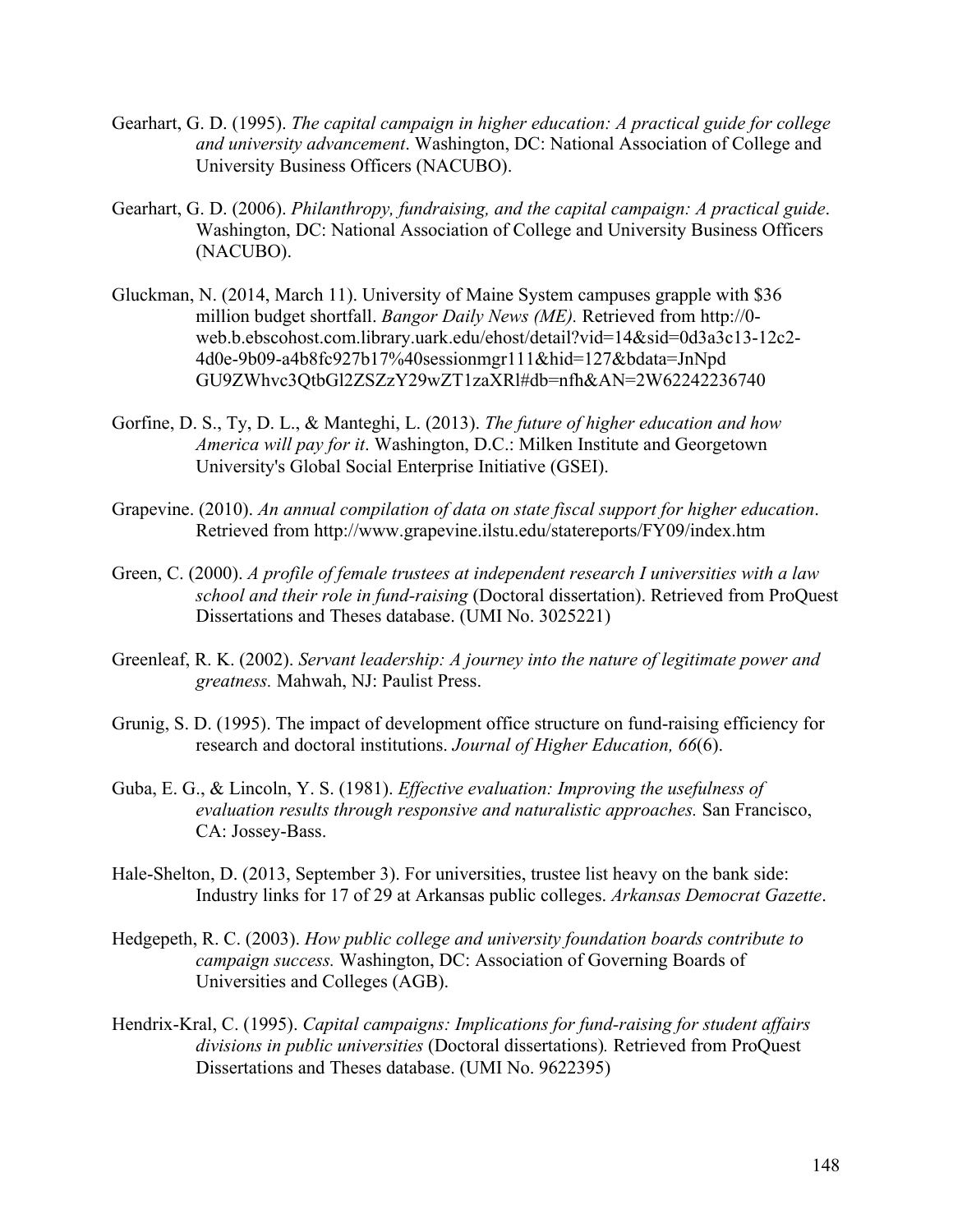- Hicks, P. W. (2006). *An exploration of capital campaign team organization, functioning, and fund raising success* (Doctoral dissertation). Retrieved from ProQuest Dissertations and Theses database. (UMI No. 3224901)
- Huckabee, C. (2013, June 17). Texas governor vetoes bill that sought to rein in university governing boards. *The Chronicle of Higher Education online*. Retrieved from http://chronicle.com/blogs/ticker/texas-governor-vetoes-bill-that-sought-to-rein-inuniversity-governing-boards/61881
- Hurtubise, M. F. (1988). *An analysis of presidential attitudes toward and participation in fund raising at select, small, independent, liberal arts colleges and universities* (Doctoral dissertation). Retrieved from ProQuest Dissertations and Theses database. (UMI No. 8918233)
- Ingram, R. T. (1996). *Effective trusteeship: A guide for board members of public colleges and universities.* Washington, DC: Association of Governing Boards of Universities and Colleges (AGB).
- Ingram, R. T. (1997). *Trustee responsibilities: A basic guide for governing boards of independent (or public) institutions.* Washington, DC: Association of Governing Boards of Universities and Colleges (AGB).
- Ingram, R. T., & Associates. (1980). *Handbook of college and university trusteeship: A practical guide for trustees, chief executives, and other leaders responsible for developing effective governing boards*. Association of Governing Boards of Universities and Colleges (AGB). San Francisco, CA: Jossey-Bass Publishers.
- Ingram, R. T., & Associates. (1993). *Governing public colleges and universities: A handbook for trustees, chief executives, and other campus leaders.* Association of Governing Boards of Universities and Colleges (AGB). San Francisco, CA: Jossey-Bass Publishers.
- Johnson Grossnickle & Associates (JGA), & Indiana University Lilly Family School of Philanthropy. (2013). Million dollar ready: Assessing the institutional factors that lead to transformational gifts. Retrieved online from http://www.jgacounsel.com/wpcontent/where\_uploads\_go/2013/12/JGA-Million-Dollar-Ready-Full-Report-Low-Res.pdf
- Kelderman, E. (2012). State spending on higher education rebounds in most states after years of decline. *The Chronicle of Higher Education, 59*(*20*), A3.
- Kelderman, E. (2013, March 6). Students and states near a 50-50 split on the cost of public higher education. *The Chronicle of Higher Education online.* Retrieved from http://chronicle.com/article/StudentsStates-Near-a/137709/?cid=at&utm\_ source=at&utm\_medium=en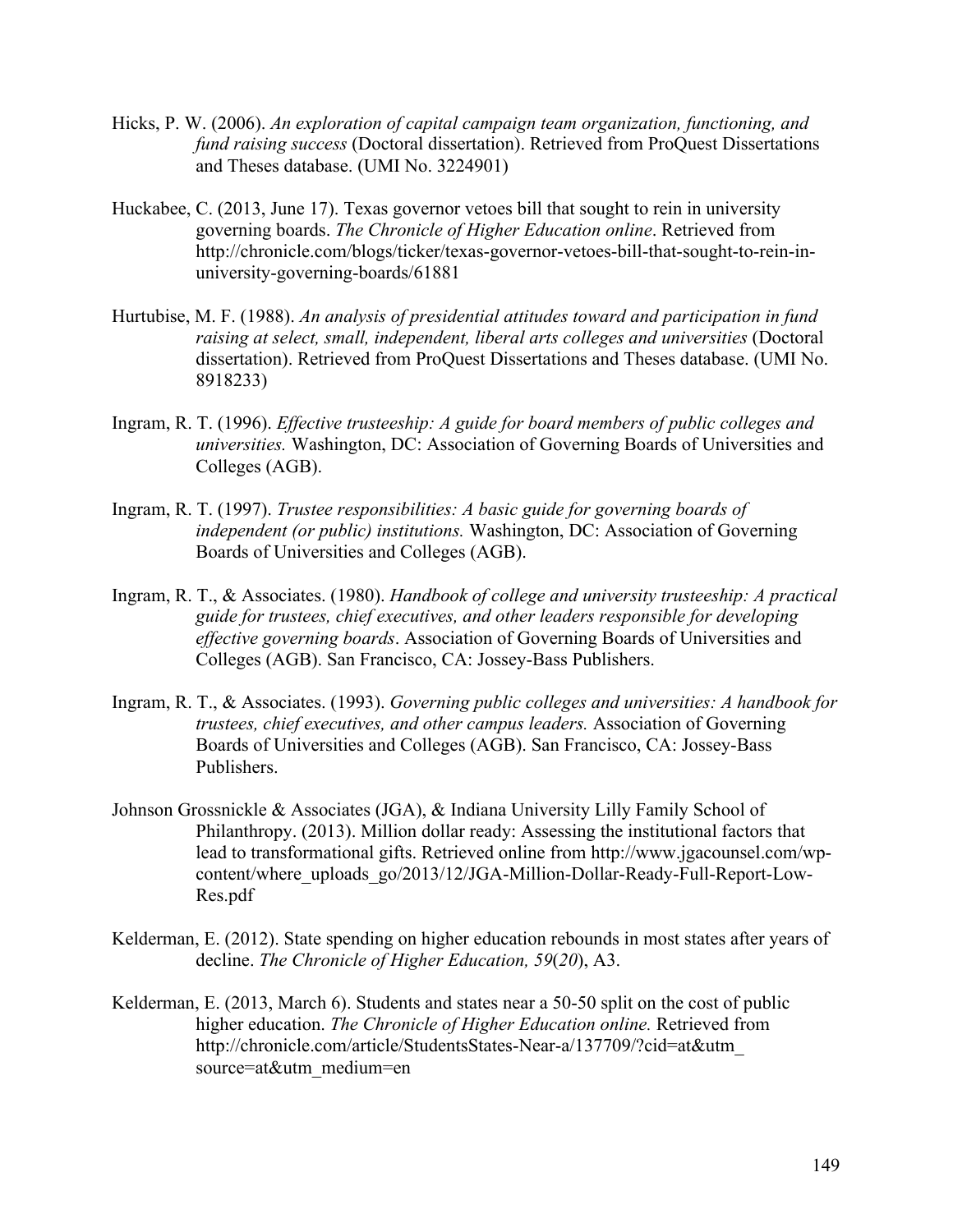Kerr, C. (1991). The new race to be Harvard or Berkeley or Stanford. *Change*, *23*(3), 8-15.

Kihlstedt, A. (2004). *Capital campaigns: Strategies that work*. Sudbury, MA: Jones & Bartlett.

- Kihlstedt, A., & Schwartz, C. P. (1997). *Capital campaigns: Strategies that work*. Gaithersburg, MA: Aspen Publishers.
- Kimball, L. H. (1989). *Trustee decisions for one state university system: Whose priorities govern?* (Doctoral dissertation). Retrieved from ProQuest Dissertations and Theses database. (UMI No. 8919618)
- Kirschner, A. (2012, April 8). Innovations in higher education? Hah! College leaders need to move beyond talking about transformation before it's too late. *The Chronicle of Higher Education online*. Retrieved from http://chronicle.com/article/Innovations-in-Higher/131424/
- Kotter, J. P. (1990). *A force for change: How leadership differs from management*. New York, NY: The Free Press.
- Legon, R. D. (2003). *The board's role in fund-raising*. Washington, DC: AGB Press.
- Lencioni, P. (2002). *The five dysfunctions of a team*. San Francisco, CA: Jossey-Bass.
- Lincoln, Y. S., & Guba, E. G. (1985). *Naturalistic inquiry.* Thousand Oaks, CA: Sage Publications, Inc.
- Lincoln, Y. S., & Guba, E. G. (2000). *Handbook of qualitative research* (2nd ed.). Thousand Oaks, CA: Sage Publications, Inc.
- Loss, C. P. (2012, July 16). Why the Morrill Land-Grant Colleges Act still matters. *The Chronicle of Higher Education online.* Retrieved from http://chronicle.com/article/Why-the-Morrill-Act-Still/132877/
- Lowenstein, R. L. (1997). *Pragmatic fund-raising for college administrators and development officers*. Gainesville, FL: University Press of Florida.
- Maguire Associates, Inc. (2014). The innovative university: What college presidents think about change in American higher education. *The Chronicle of Higher Education* online. Retrieved from http://results.chronicle.com/LP=742?elq=0ce61995c76d4f5 ca2eb1676b823119c&elqCampaignId=820
- Marshall, C., & Rossman, G. (1999). *Designing qualitative research* (3rd ed.). Thousand Oaks, CA: Sage Publications.
- Maxwell, J. C. (2001). *The 17 indisputable laws of teamwork*. Nashville, TN: Thomas Nelson Inc.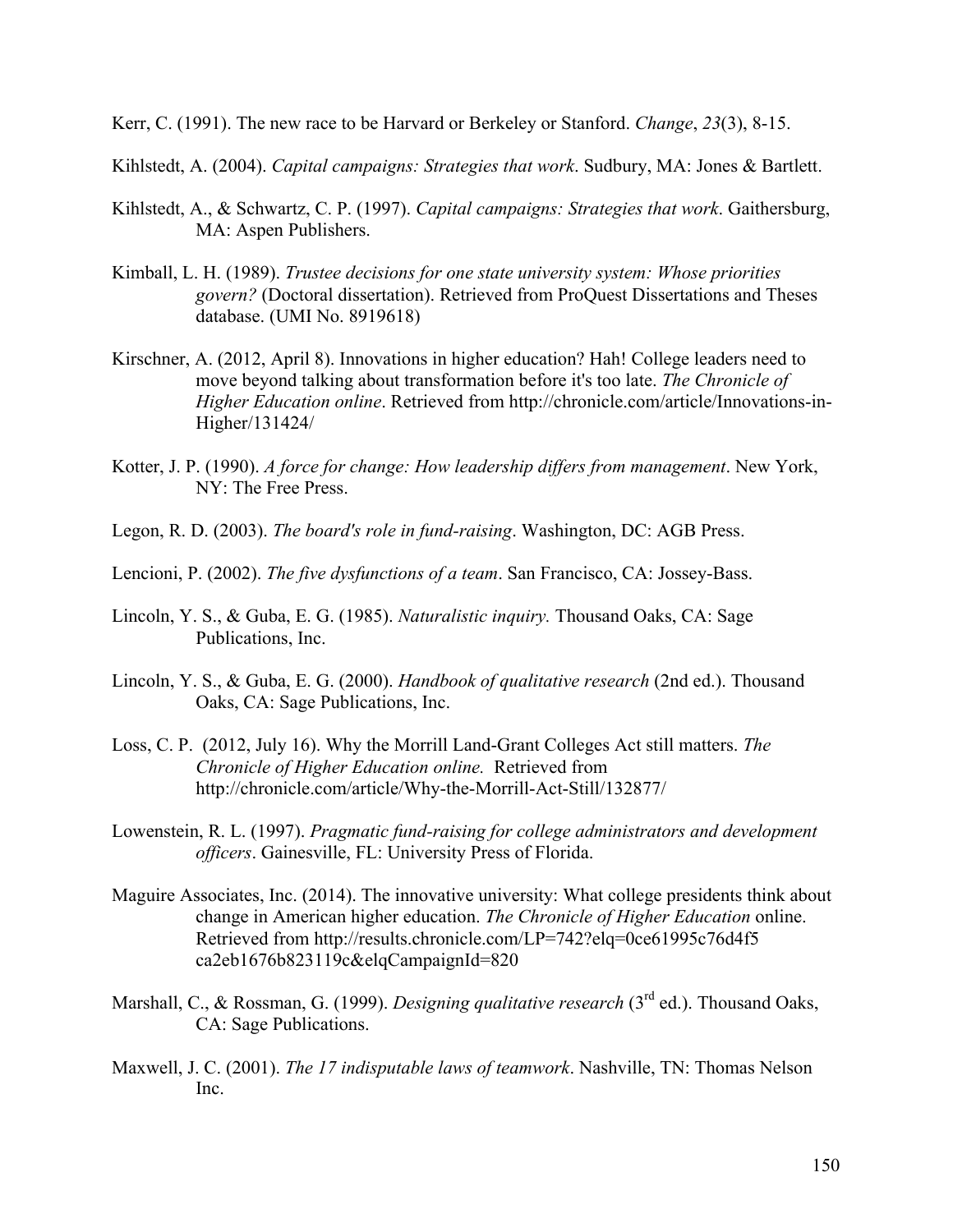- McGoldrick, W. P., & Robell, P. A. (2002). *Campaigning in the new century*. In M. J. Worth (Ed.), *New strategies for educational fund raising*. Westport, CGT: American Council on Education (ACE) and Praeger Publishing.
- Merriam, S. B. (1988). *Case studies of qualitative research*. San Francisco, CA: Jossey-Bass.
- Merriam, S. B. (1998). *Qualitative research and case study applications in education: Revised and expanded from case study research in education*. San Francisco, CA: Jossey-Bass.
- Merriam, S. B. (2009). *Qualitative research: A guide to design and implementation*. San Francisco, CA: Jossey-Bass.
- Miles, M. B., & Huberman, A. M. (1994). *Qualitative data analysis: An expanded sourcebook of new methods.* Thousand Oaks, CA: Sage Publications, Inc.
- Miller, M. T. (1991). *The college president's role in fund raising*. ERIC Document 337099. Retrieved from http://www.eric.ed.gov/PDFS/ED337099.pdf
- Moisan, L. J. (1992). *Because that's where the money is. Bellarmine College survey of 29 peer liberal arts colleges to explore trustees' involvement in fundraising*. Retrieved from http://www.covenantgrouponline.org/articles/moisan\_thatswherethemoneyis.pdf
- Moody's Investors Service, Inc. (2012). Annual sector outlook for U.S. higher education. Retrieved online from moodys.com.
- Nehls, K. (2011). Leadership transitions during fundraising campaigns. *Innovative Higher Education 37*, 89-103.
- Nicklin, J. L. (1995). Trustees are being asked to show commitment with donations. *The Chronicle of Higher Education online.* Retrieved from http://chronicle.com/article/Trustees-Are-Being-Asked-to/84287/
- Ogungbamila, B., Ogungbamila, A., & Adetula, G. A. (2010). Effects of team size and work team perception on workplace commitment: Evidence from 23 production teams. Small Group Research. *Thousand Oaks, 41*(6), 725.
- Overley, K. S. (2006). *Public university leaders as fundraisers* (Doctoral dissertation)*.* Retrieved from ProQuest Dissertations and Theses database. (UMI No. 3242129)
- Padilla, A. (2005). *Portraits in leadership: Six extraordinary university presidents.* Westport, CT: Praeger Publishers.
- Patton, M. Q. (1980). *Qualitative evaluation methods.* Beverly Hills, CA: Sage Publications, Inc.
- Patton, M. Q. (1990). *Qualitative evaluation and research methods*. Beverly Hills, CA: Sage.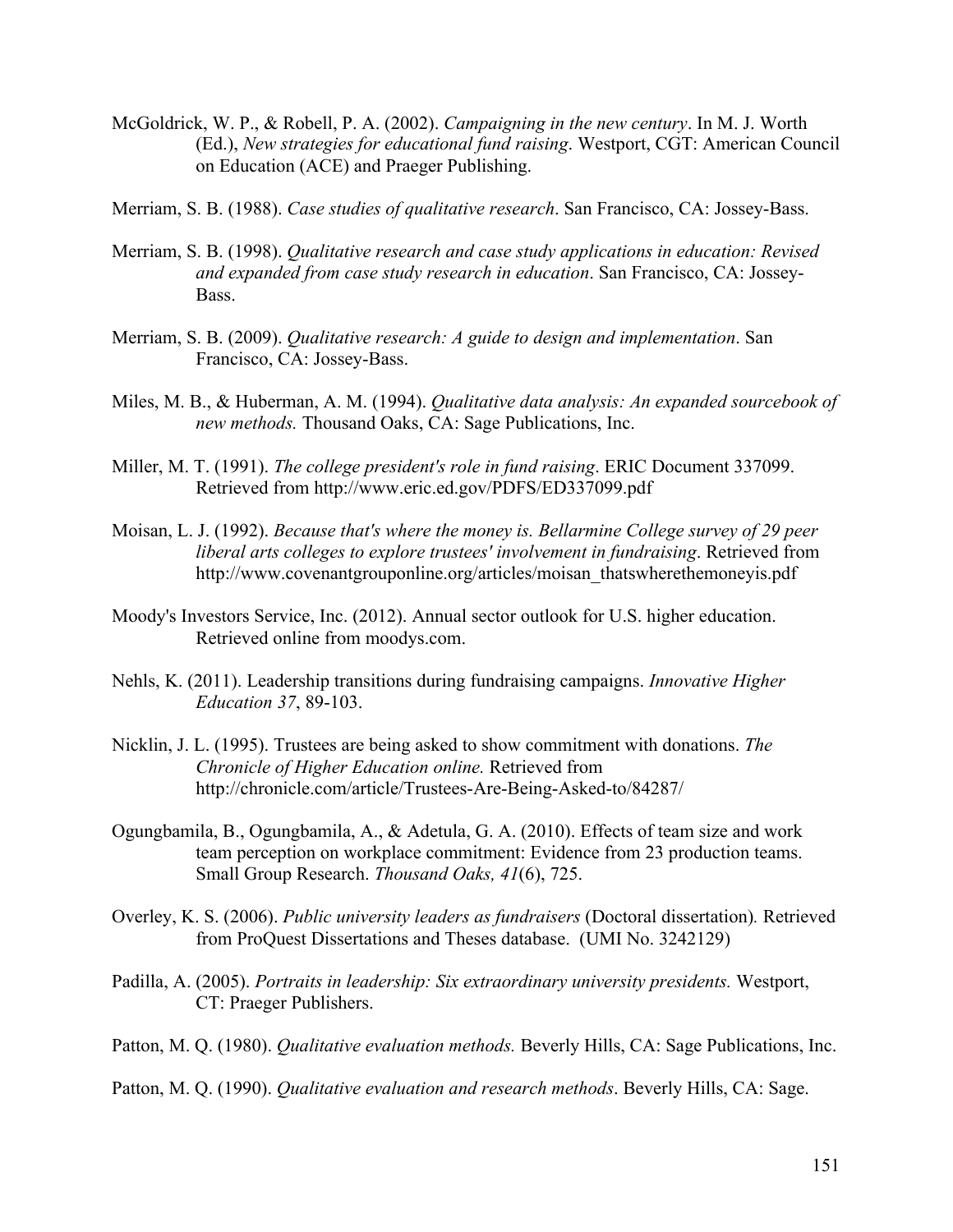- Patton, M. Q. (2002). *Qualitative research and evaluation methods* (3rd ed.). Thousand Oaks, CA: Sage Publications, Inc.
- Payette, D. L. (2001). What we mean by fiduciary responsibility. *Trusteeship, 9*(5), 8-12.
- Perez-Pena, R. (2013). University of Virginia's crisis reflects wider conflict. *The New York Times online*. Retrieved from http://www.nytimes.com/2013/03/16/education/university-ofvirginia-crisis-reflects-wider-fight.html?pagewanted=all&\_r=0&pagewanted=print
- Quigg, H. G., & Council for Advancement and Support of Education (CASE). (1986). *The successful capital campaign: From planning to victory celebration*. Washington, DC: Council for Advancement and Support of Education (CASE).
- Rhodes, F. H. T. (1997). *Successful fund raising for higher education: The advancement of learning*. Phoenix, AR: Oryx Press.
- Satterwhite, C. R. (2004). *The function of university presidents and CEO's in fundraising: A study of public universities with capital campaigns less than \$100 million* (Doctoral Dissertation)*.* Retrieved from ProQuest Dissertations and Theses. (UMI No. 3215650)
- Scholtes, P. R., Joiner, B. L., & Streibel, B. J. (2003). *The Team Handbook* (3rd ed.). Madison, WI: Oriel, Inc.
- Schueler, L. A. (2007). *How a university president inspires and maintains a shared vision during a strategic planning process and its implementation* (Doctoral dissertation). Retrieved from ProQuest Dissertations and Theses database. (UMI No. 3278337)
- Selingo, J. (2013). As colleges evolve, so must their presidents. *The Chronicle of Higher Education, 59*(26), A33-34.
- Sevier, R. A. (2000). *Strategic planning in higher education theory and practice*. Washington, DC: Council for Advancement and Support of Education (CASE).
- Shelton, A. K. (2004). Strategies for ensuring trustworthiness in qualitative research projects. *Education for Information, 22*, 63-75.
- Skinner, R. A. (2010). Turnover: Selecting the next generation's presidents. *Change, 42(*5), 9-16.
- Spendlove, M. (2007). Competencies for effective leadership in higher education. *The International Journal of Educational Management, 21*(5).
- Stake, R. E. (1995). *The art of case research*. Thousand Oaks, CA: Sage Publications.
- State Higher Education Executive Officers (SHEEO). (2013). *State higher education finance FY 2012*. Boulder, CO: SHEEO and College Board.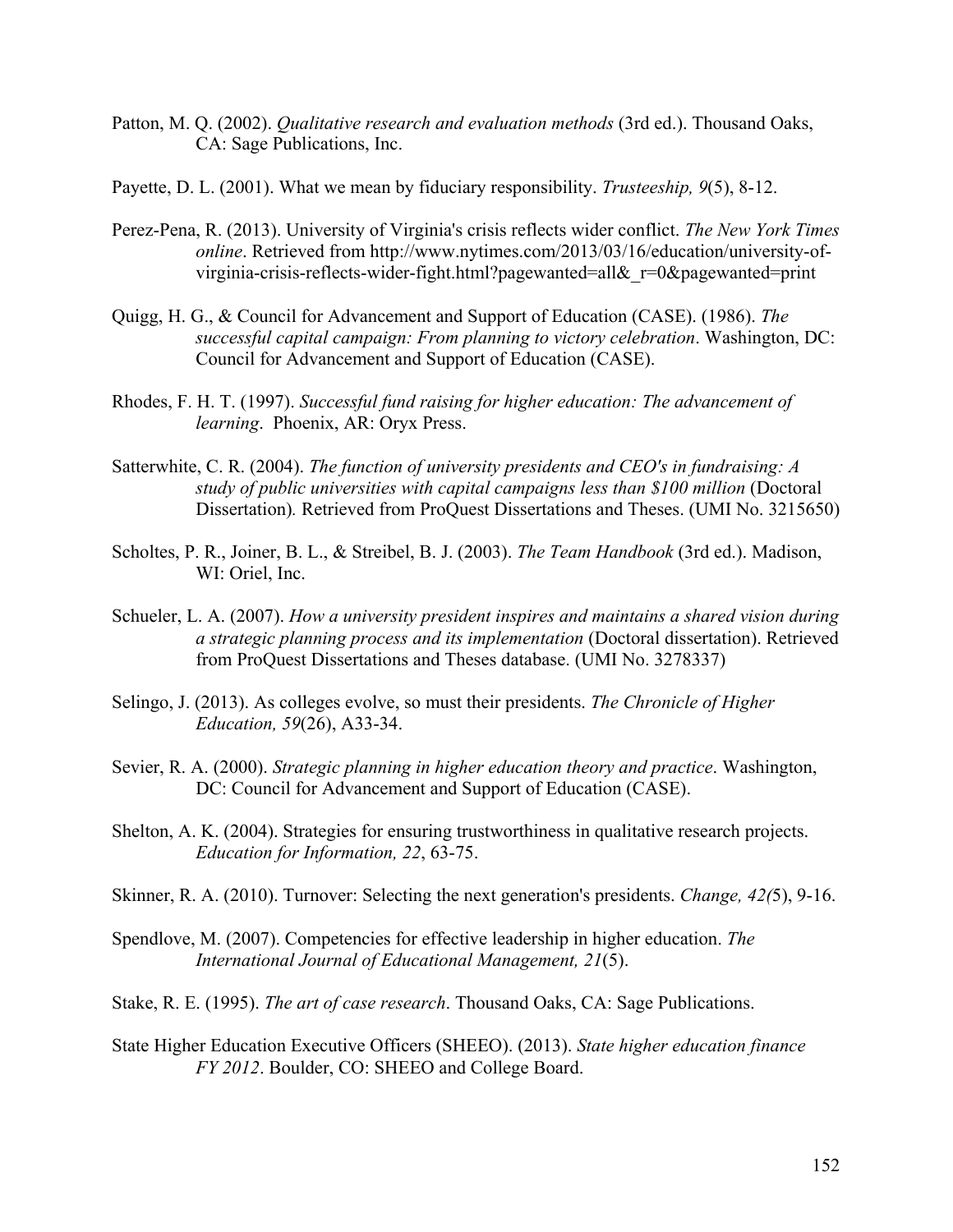- Stovall, W. M. (2004). *A case study of presidents' approaches to fundraising at four private and public historically black colleges and universities* (Doctoral dissertation). Retrieved from ProQuest Dissertations and Theses database. (UMI No. 3144461)
- Sturgis, R. L. (2005). *Team relationships within institutional advancement: Board of trustees, president, and vice president of institutional advancement (Doctoral dissertation).* Retrieved from ProQuest Dissertations and Theses database. (UMI No. 3161599)
- Tellis, W. (1997). Introduction to case study. *The Qualitative Report, 3(*2). Retrieved from http://www.nova.edu/ssss/QR3-2/tellis1.html
- Tools4Schools (T4S). (2012). The *glossary of fundraising terms*. Retrieved from http://www.t4s.org/picture/upload/File/Glossary%20of%20Fundraising%20 Terms.pdf
- Trombley, L. S. (2007). Building a better trustee. *The Chronicle of Higher Education, 53*(36), B20.
- University of Arkansas (UofA). (2001a). *Making the case: The impact of the University of Arkansas on the future of the state of Arkansas*. Fayetteville, AR: University of Arkansas.
- University of Arkansas (UofA). (2001b). *University of Arkansas: Campaign for the twenty-first century*. Fayetteville, AR: University of Arkansas.
- University of Arkansas (UofA). (2004). *Picking up the pace: A report by the University of Arkansas 2010 Commission*. Fayetteville, AR: University of Arkansas.
- University of Arkansas (UofA). (2005). *Imagine. Inquire. Impart. A final report on the campaign for the twenty-first century*. Fayetteville AR: University of Arkansas.
- University of Arkansas (UofA). (2007). *University of Arkansas self study report 2007: The criteria.* An Accreditation Report for the Higher Learning Commission of the North Central Association. Retrieved from http://selfstudy.uark.edu/PDF/UofASelf Study.pdf
- University of Arkansas (UofA). (2008). *Funding the flagship: A guide to the finance of the University of Arkansas.* Fayetteville, AR: University of Arkansas.
- University of Arkansas (UofA). (2009). *Providing transparency & accountability to the people of Arkansas: A progress report (TAP).* Fayetteville, AR: University of Arkansas.
- University of Arkansas (UofA). (2010, December 2). *Financial outlook.* Fayetteville, AR: University of Arkansas. Retrieved from http://vcfa.uark.edu/Images/Financial \_Outlook\_Dec\_2010.pdf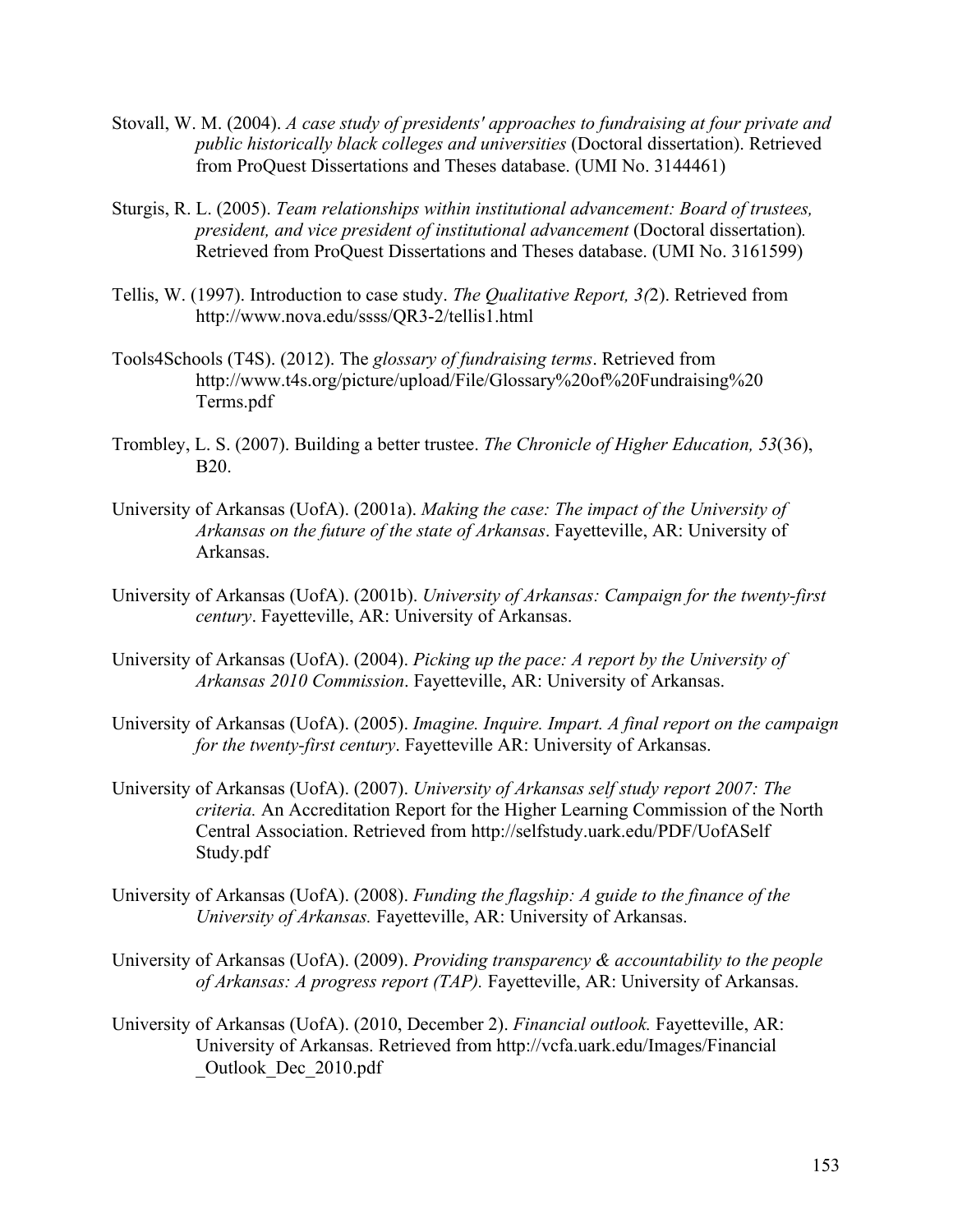- University of Arkansas (UofA). (2012a). *Providing transparency & accountability to the people of Arkansas: A progress report (TAP).* Fayetteville, AR: University of Arkansas. Retrieved from http://chancellor.uark.edu/TAP-A\_Progress\_Report-2012.pdf
- University of Arkansas (UofA). (2012b). *2010-2011 UofA Financial Report*. Fayetteville, AR: University of Arkansas.
- University of Arkansas (UofA) administrator. (2012, August 30). Personal interview.
- University of Arkansas (UofA) administrator. (2012, September 10). Personal interview.
- University of Arkansas (UofA) administrator. (2012, October 8). Personal interview.
- University of Arkansas (UofA) administrator. (2012, October 18). Telephone interview.
- University of Arkansas (UofA) administrator. (2012, October 29). Personal interview.
- University of Arkansas Newswire (UofA Newswire). (2010). University receives notice of second state funding cut: Appropriation reductions total \$2,668,194. Retrieved from http://newswire.uark.edu/article.aspx?id=13364
- University of Arkansas Newswire (UofA Newswire). (2011). University of Arkansas elevated to highest Carnegie classification among U.S. universities and colleges. Retrieved from http://newswire.uark.edu/article.aspx?id=15540
- University of Arkansas Newswire (UofA Newswire). (2012a). Faculty, staff confirm university rating in: Great colleges to work for. Retrieved from http://newswire.uark.edu/article.aspx?id=18852
- University of Arkansas Newswire (UofA Newswire). (2012b). University of Arkansas enrollment grows by 5.8%, sets new record: Record numbers for undergraduate and graduate students. Retrieved from http://newswire.uark.edu/article.aspx?id=19202
- University of Arkansas Office of the Chancellor (UofAOC). (2000). State of the university address. Fayetteville, AR: University of Arkansas.
- University of Arkansas Office of the Chancellor (UofAOC). (2005). State of the university address. Fayetteville, AR: University of Arkansas.
- University of Arkansas Office of University Relations (UofAUREL). (2001). *Campaign for the twenty-first century.* Fayetteville, AR: University of Arkansas.

University of Arkansas (UofA) trustee. (2012, August 29). Personal interview.

University of Arkansas (UofA) trustee. (2012, September 17). Personal interview.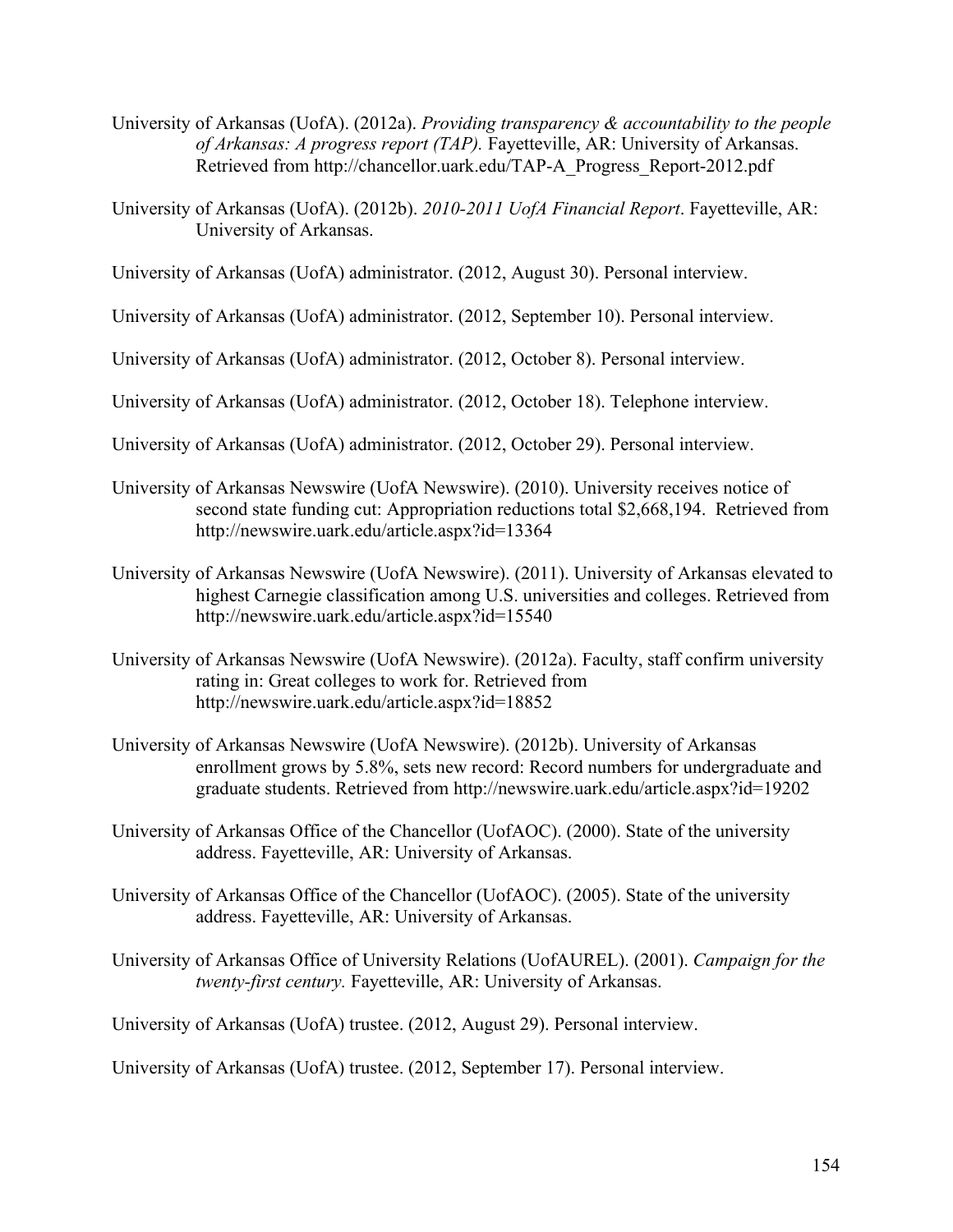- Unknown. (2013, September 22). Harvard aims to reach its \$6.5 billion goal by 2018. *Arkansas Democrat Gazette*, 4A.
- Vestal, S. (2007, January 28). Philanthropy 101: Public universities learn need for fundraising. *Spokesman-Review* (Spokane, WA). Retrieved from http://0 web.ebscohost.com.library.uark.edu/ehost/detail?vid=7&s...JnNpdGU9ZWhvc3QtbG I2ZSZzY29wZT1zaXRI#db=nfh&AN=2W62W62058144657
- Welch, S. B. (2009). Some post-crash capital campaigns struggling. *Crain's Detroit Business 25*(42), 16-17.
- Williams, W. (2010). Bucks for brains fundraising off to slow start. *The State Journal, 26*(6), 7.
- Williamson, K. (2006). Research in constructivist frameworks using ethnographic techniques. *Library Trends, 55*(1), 83–101.
- Winfree, W. R., II. (1989). *The role of persons other than professional development staff in the solicitation of major gifts from private individuals for senior colleges and universities*  (Doctoral dissertation). Retrieved from ProQuest Dissertations and Theses. (UMI No. 9016219)
- Winship, A. L., II. (1984). *The quest for major gifts: A survey of 68 institutions*. Washington, DC: Council for Advancement and Support of Education (CASE).
- Wiser, E. A. (2009). *The new university president: Communicating a vision, cultural competency, and symbolic cultural forms* (Doctoral dissertation). Retrieved from ProQuest Dissertations and Theses. (UMI No. 3393214)
- Wolverton, B. (2008). Many trustees lack fund-raising expertise. *The Chronicle of Higher Education* online. Retrieve from http://chronicle.com/article/Many-Trustees-Lack/4344
- Worth, M. J. (1993). *Educational fund raising.* Phoenix, AZ: Oryx Press.
- Worth, M. J. (2005). *Securing the future: A fund-raising guide for boards of independent colleges and universities.* Washington, DC: Association of Governing Boards of Universities and Colleges (AGB).
- Worth, M. J. (2012). *Foundations for the future: The fundraising role of foundation boards at public colleges and universities*. Washington, DC: Association of Governing Boards of Universities and Colleges (AGB) Press.
- Yin, R. K. (1984). *Case study research: Design and methods.* Newbury Park, CA: Sage Publishing.
- Yin, R. K. (1993). *Applications of case study research*. Beverly Hills, CA: Sage Publishing.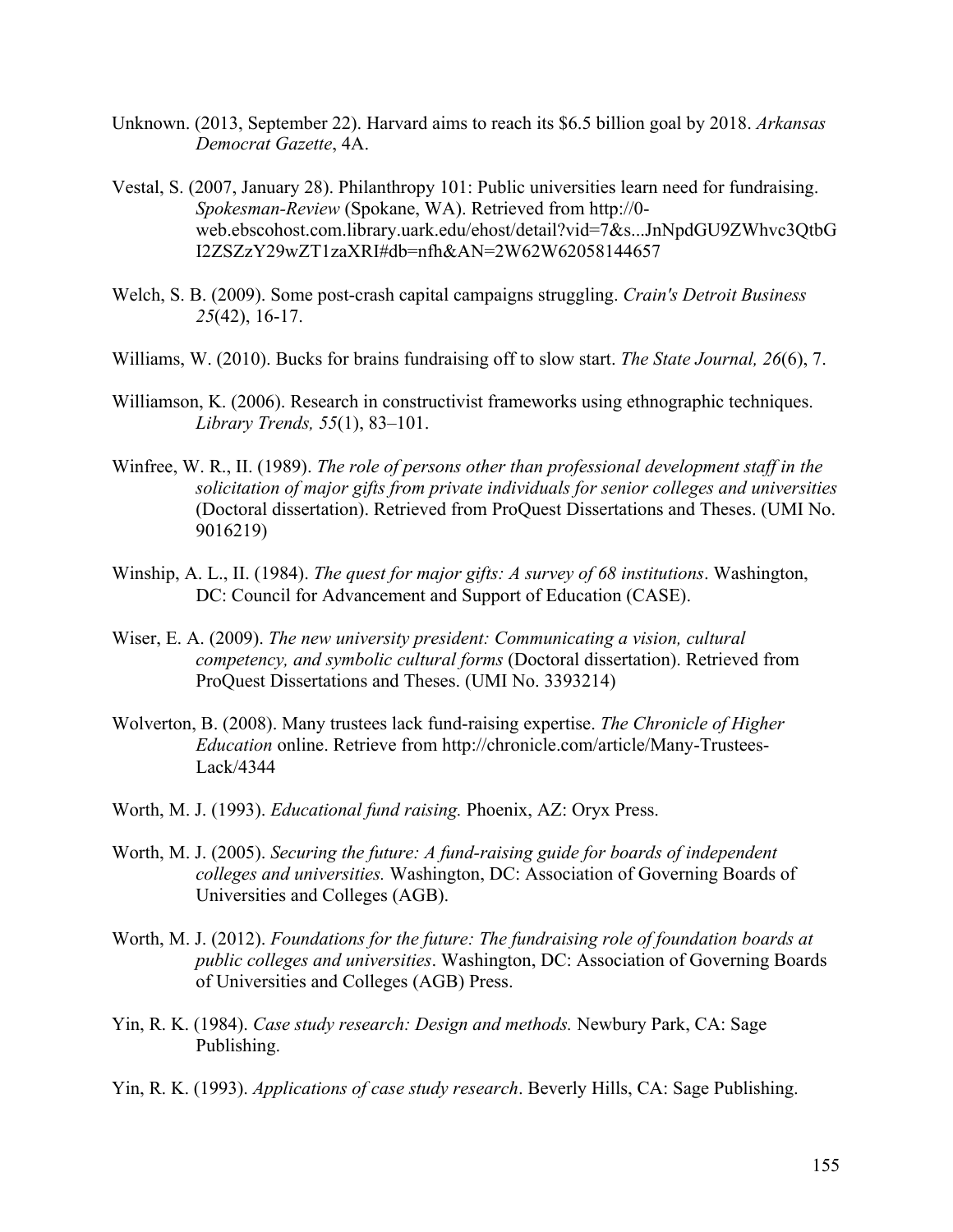Zenger, J. H., & Edinger, S. (2009). Challenging times demand inspiring leadership. *Financial Executive, 25*(6), 18.

Zenger, J. H., & Folkman, J. (2002). *An extraordinary leader*. New York, NY: McGraw-Hill.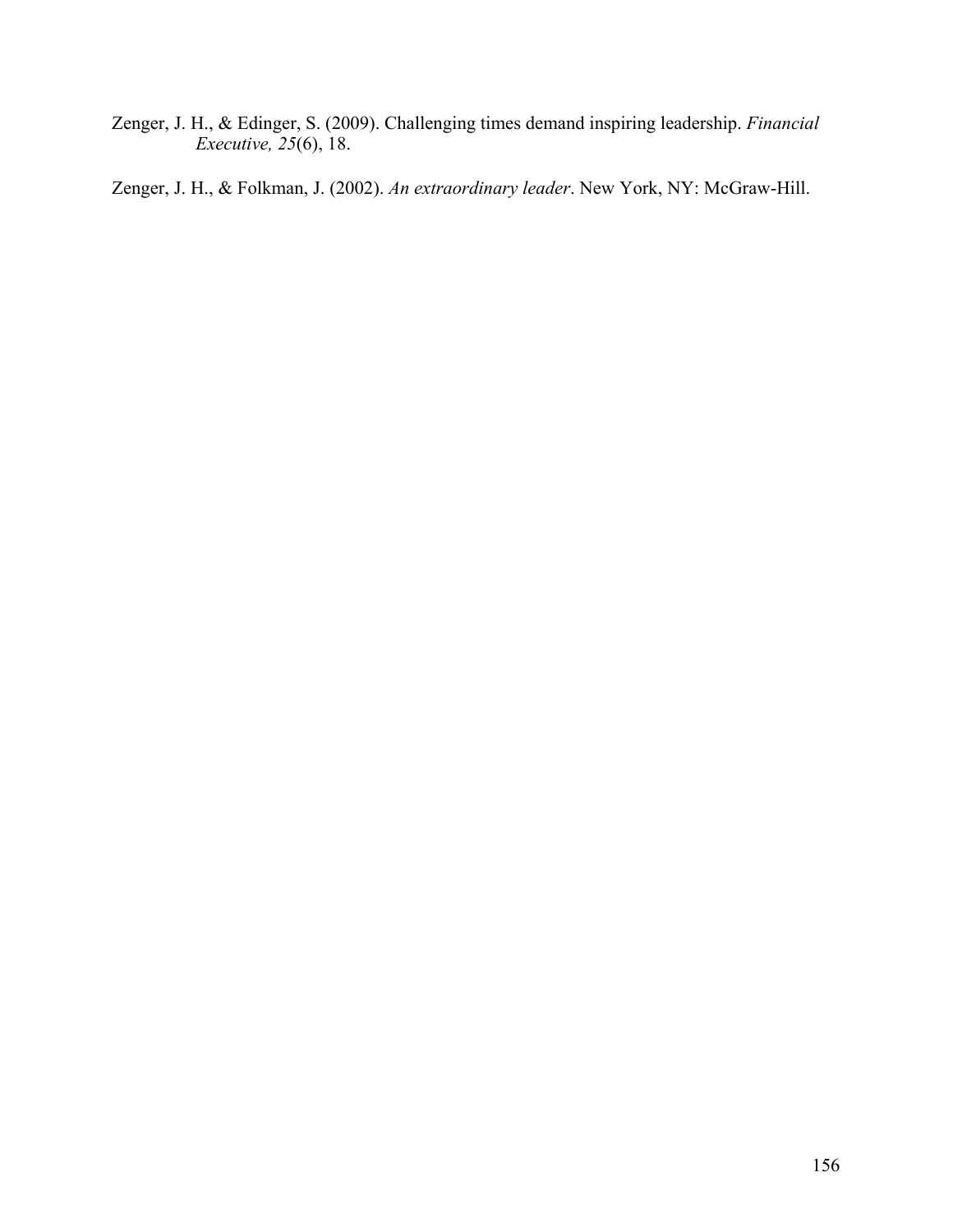## Request for Participation Letter

Dr./Mr./Ms. Participant

Address City/State/Zip

Dear Dr./Mr./Ms. Participant:

As you know, I am a doctoral student in the University of Arkansas Higher Education Leadership program, and I serve as an associate for administration in the Office of the Chancellor.

I believe that philanthropic support is critically important to any university in today's economy, and the long-term fiscal health of institutions depends on the trustees, presidents, and chancellors who lead them. My dissertation, *The Role of Trustees in a Capital Campaign at a Public Research University*, focuses on the role of trustees during the UofA's Campaign for the Twenty-First Century, which concluded in 2005, and raised over \$1 billion.

My study will include interviews with key leadership who were involved in the campaign. Using these specific criteria, you were identified for inclusion in this study along with several others. I realize you have an extraordinarily busy schedule; however, I hope you will consider participating to further higher education research. The interview will take about an hour, and the following questions will be asked:

- 1) What role did trustees play during the UofA's Campaign for the Twenty-First Century?
- 2) What fundraising experiences and training, if any, did the trustees have previous to serving on the campaign?
- 3) To what extent were trustees involved in decisions about fundraising goals and priorities and the metrics by which fundraising performance was evaluated?
- 4) What advice can former trustees and senior university officers offer to current and future trustees concerning trustee roles to ensure a successful capital campaign?

Should you have any questions or need further clarification regarding my study, please do not hesitate to contact me. Otherwise, I look forward to hearing from you and appreciate your consideration of this request.

Sincerely,

Marcia Overby, M.Ed. Higher Education Doctoral Student University of Arkansas

**Attachments**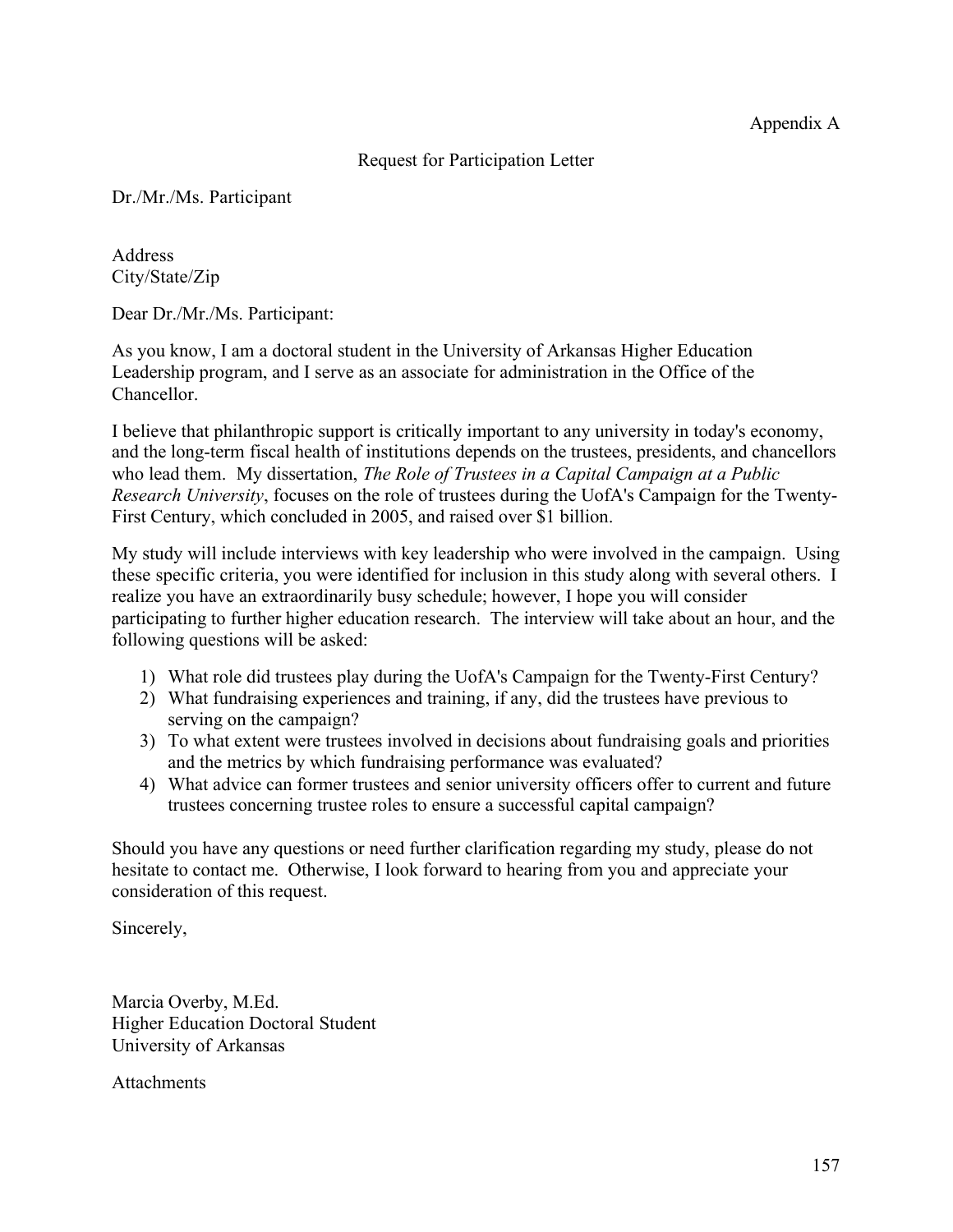## Appendix B

### Informed Consent Form

*The Role of Trustees in a Capital Campaign at a Public Research University* Consent to Participate in a Research Study Principal Researcher: Marcia Overby Faculty Advisor: Dr. John W. Murry, Jr.

#### INVITATION TO PARTICIPATE:

You are invited to participate in a research study because of your role in the UofA's Campaign for the Twenty-First Century, which concluded in 2005.

#### WHAT YOU SHOULD KNOW ABOUT THE RESEARCH STUDY:

*Who is the Principal Researcher?* Marcia Overby

*Who is the Faculty Advisor?* Dr. John W. Murry, Jr.

#### *What is the purpose of this research study?*

The purpose of this qualitative and intrinsic single case study is to explore and enhance the understanding of trustee members' roles, views, and experiences during the UofA's highly successful capital campaign (Campaign for the Twenty-First Century), which concluded in 2005.

#### *Who will participate in this study?*

The anticipated number of participants for this study will be 11 individuals who were in leadership roles during the campaign.

#### *What am I being asked to do?*

Your participation will require you to discuss your involvement in the campaign. There will be a one-hour interview based on semi-structured questions, and the interview will be audiotaped.

*What are the possible risks or discomforts?*

No risks or discomforts are anticipated for participants.

*What are the possible benefits of this study?*

It is anticipated that the study will expand the body of knowledge on the topic of the role of trustees during a capital campaign at a public research institution.

#### *How long will the study last?*

The study will take place over a two-to-three month period (August, September, and October of 2012), but your involvement will be limited to a one-hour interview. There will also be an opportunity for you to perform "member checking," which will require your review of the interview transcript to ensure its accuracy.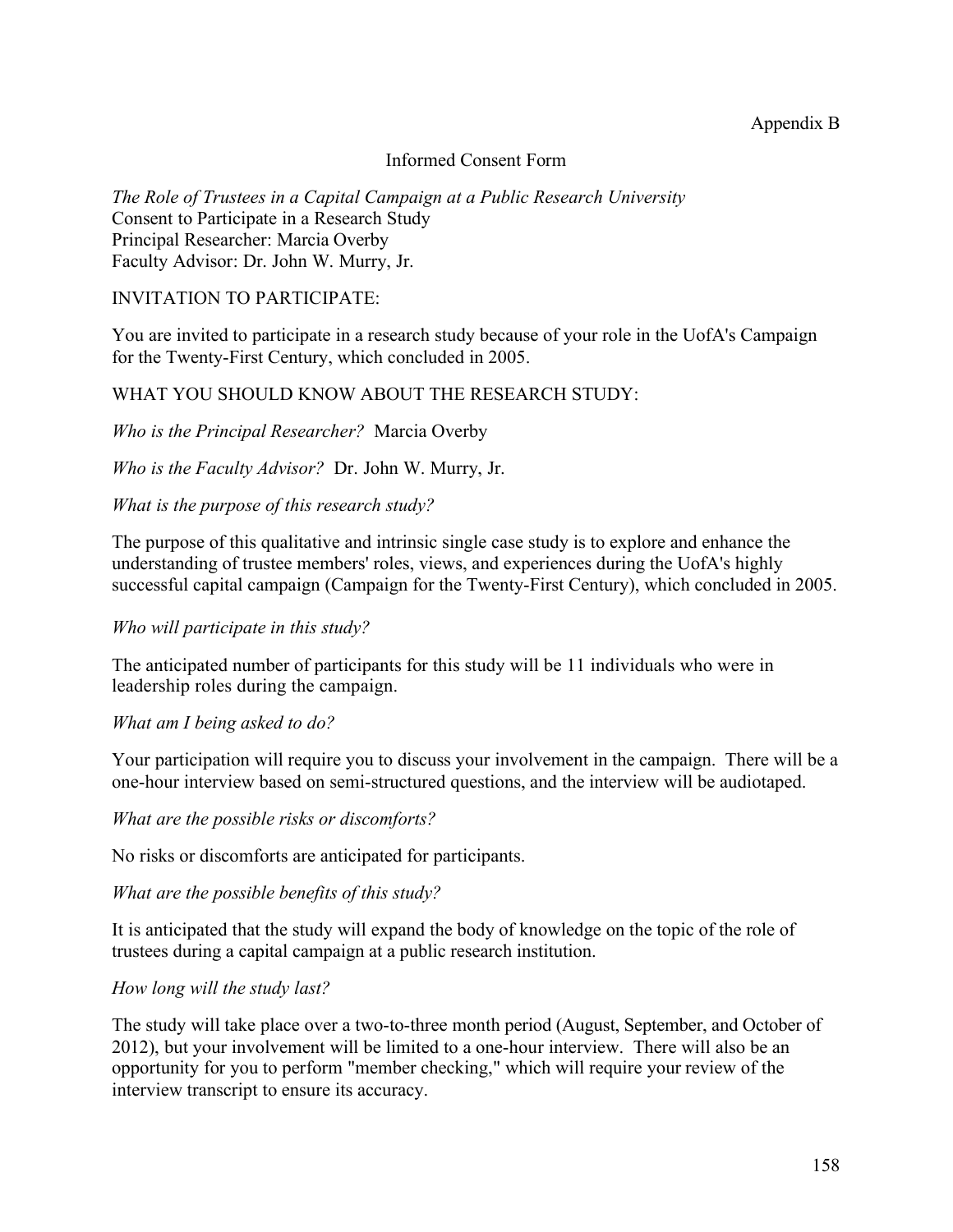*Will I receive compensation for my time and inconvenience if I choose to participate in this study?*

No, there is no monetary compensation for participation in this study.

*Will I have to pay for anything?*

No, there are no associated costs for your participation in this study.

*What are the options if I do not want to be in the study?*

You are free to decline to participate in this study or withdraw from it at any time.

### *How will my confidentiality be protected?*

The principal researcher will make every effort to keep all information confidential to the extent allowed by applicable state and federal law. All information will be recorded anonymously and the researcher will have sole physical control and access to the data, which will be stored securely. No data will be made available to anyone unless you specifically give written permission to do so. The researcher will select pseudonyms to identify each participant in written and oral reports with no references linking your identify to the study.

### *Will I know the results of the study?*

At the conclusion of the study, you will have the right to request feedback about the results. You may contact the faculty advisor, Dr. John W. Murry, Jr., or principal researcher, Marcia Overby. You will receive a copy of this form for your files.

### *What do I do if I have questions about the research study?*

You have the right to contact the faculty advisor or principal researcher to discuss any questions or concerns that you might have.

You may also contact the University of Arkansas Research Compliance Office listed below if you have questions about your rights as a participant, or to discuss any concerns about, or problems with the research.

Ro Windwalker, CIP Institutional Review Board Coordinator Research Compliance University of Arkansas Fayetteville, AR 72701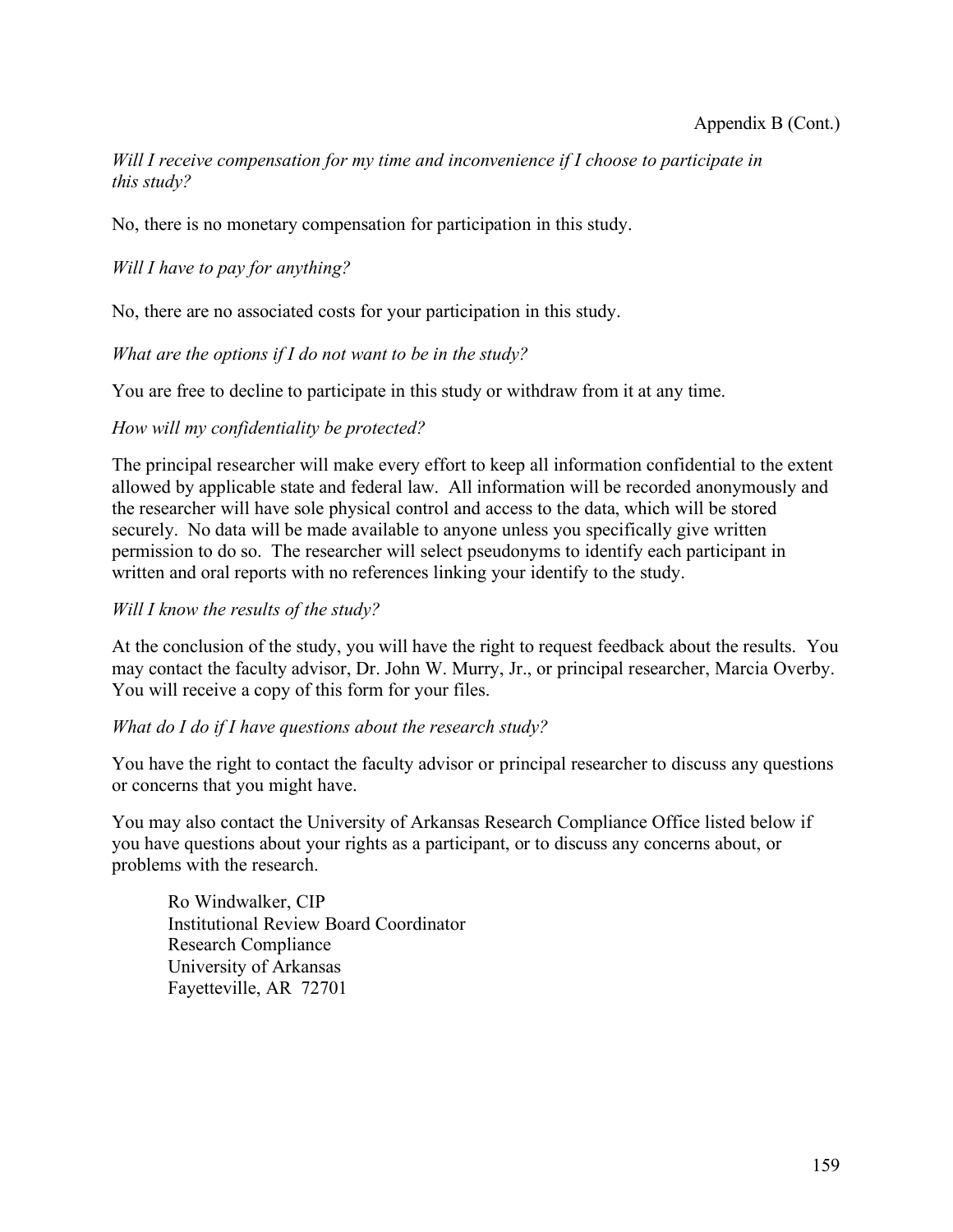Appendix B (Cont.)

I have read the above statement and have been able to ask questions and express concerns, which have been satisfactorily responded to by the researcher. I understand the purpose of the study as well as the potential benefits and risks that are involved. I understand that participation is voluntary. I understand that significant new findings developed during this research will be shared with the participant. I understand that no rights have been waived by signing the consent form.

signature date date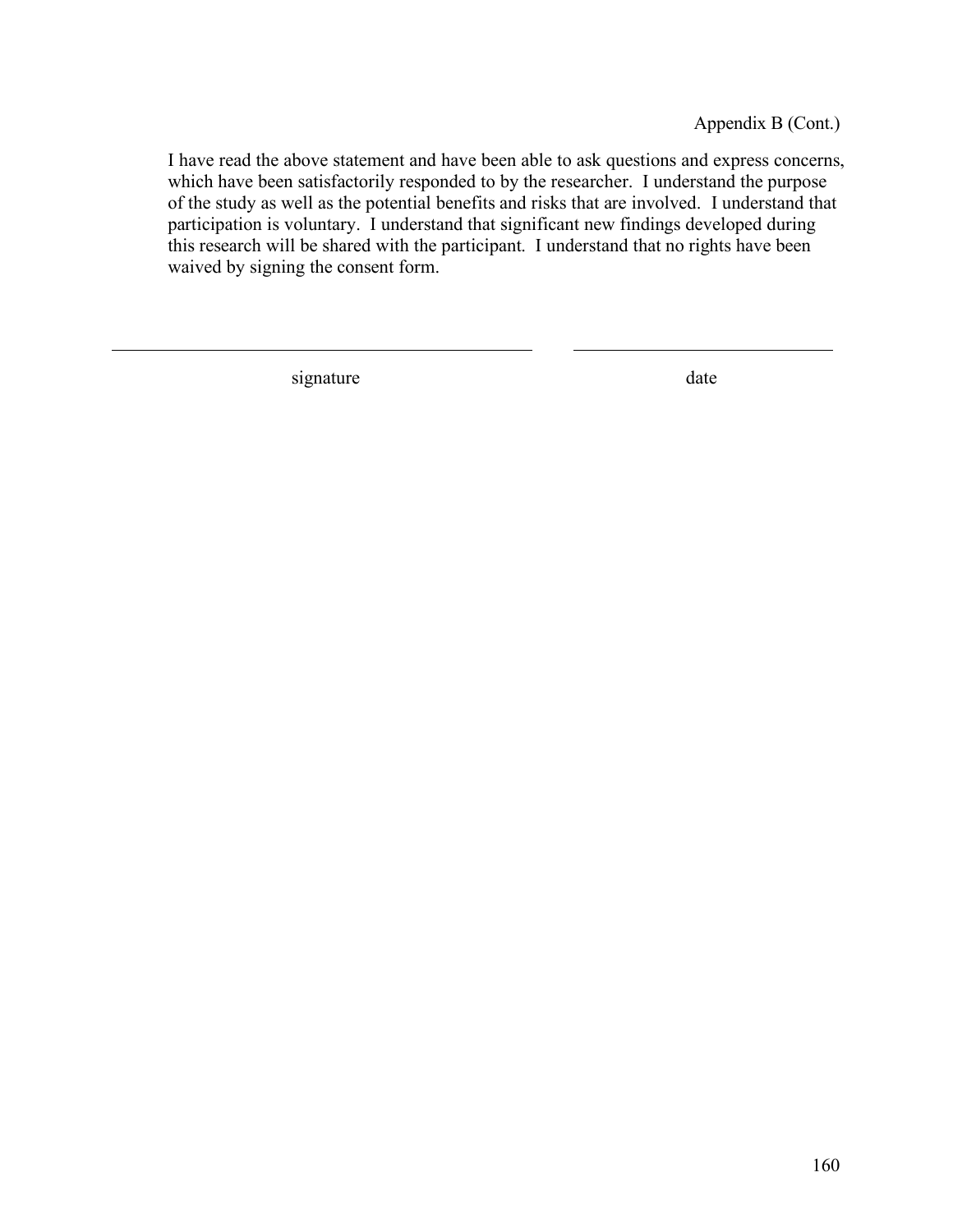Appendix C

### Interview Guide

*The Role of Trustees in a Capital Campaign at a Public Research University*

Participant Name: University of the Contract of the Contract of the Contract of the Contract of the Contract of the Contract of the Contract of the Contract of the Contract of the Contract of the Contract of the Contract o

Date of Interview:

Questions for University of Arkansas Board of Trustee Members and Senior University Officers who had a role in the Campaign for the Twenty-First Century:

- 1. What was the role of trustees during the UofA's Campaign for the Twenty-First Century?
- 2. What fundraising experiences and training, if any, did the trustees have previous to serving on the campaign?
- 3. To what extent were trustees involved in decisions about fundraising goals and priorities?
- 4. To what extent were trustees involved in the metrics by which fundraising performance was evaluated?
- 5. During the campaign, did you feel that communication from the leadership was timely?
- 6. Did communication provide enough background information for the job that you were doing?
- 7. What advice can you offer to current and future trustees concerning trustee roles to ensure a successful capital campaign?
- 8. Do you think that working on a capital campaign, like the CTFC, could help trustees with understanding the goals and needs of the institution, or help them to have a better understanding of how the institution works?

Additional Questions for senior UofA administrators, including the past system president and current and past campus chancellors:

- 1. What criteria were used in choosing trustees who were recruited to participate in the Campaign for the Twenty-First Century?
- 2. What challenges, if any, did you encounter when recruiting trustees to serve on the campaign?
- 3. What challenges, if any, did you encounter when working with trustees on the campaign?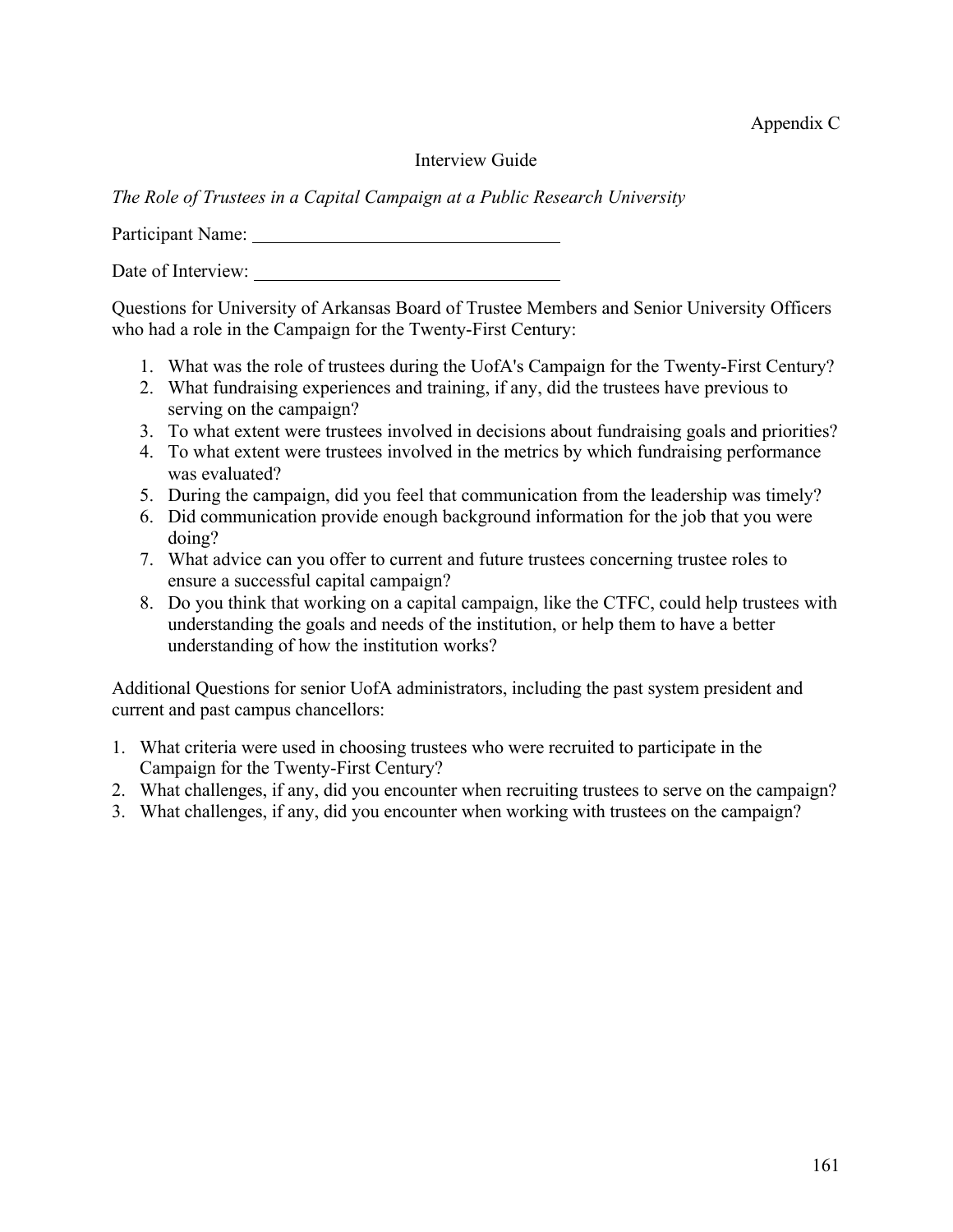## Member Checking Correspondence

Subject: Interview Transcript

Dear Participant:

Thank you so much for allowing me to conduct an interview with you for the purpose of my dissertation study through the University of Arkansas. Your insights on the future role of trustees during a capital campaign in terms of resource development and fundraising will be invaluable to me, and hopefully, to future leaders for many years to come.

I have attached a transcription of our interview from which I will pull key quotes and ideas for my research. To ensure the accuracy of my understanding of the interview, I would appreciate your reviewing the transcript. Please let me know if you have any changes whatsoever. I want to stress that any of the key identifiers (names, places, etc.) will be kept confidential by either redaction or through use of pseudonyms.

I would appreciate receiving your feedback and necessary changes by November 30, 2012. If I have not heard from you by that time, I will assume you have no changes.

I cannot thank you enough for your support of my research study, and I look forward to sharing with you the final product.

Sincerely,

Marcia Overby, M.Ed. Higher Education Doctoral Student University of Arkansas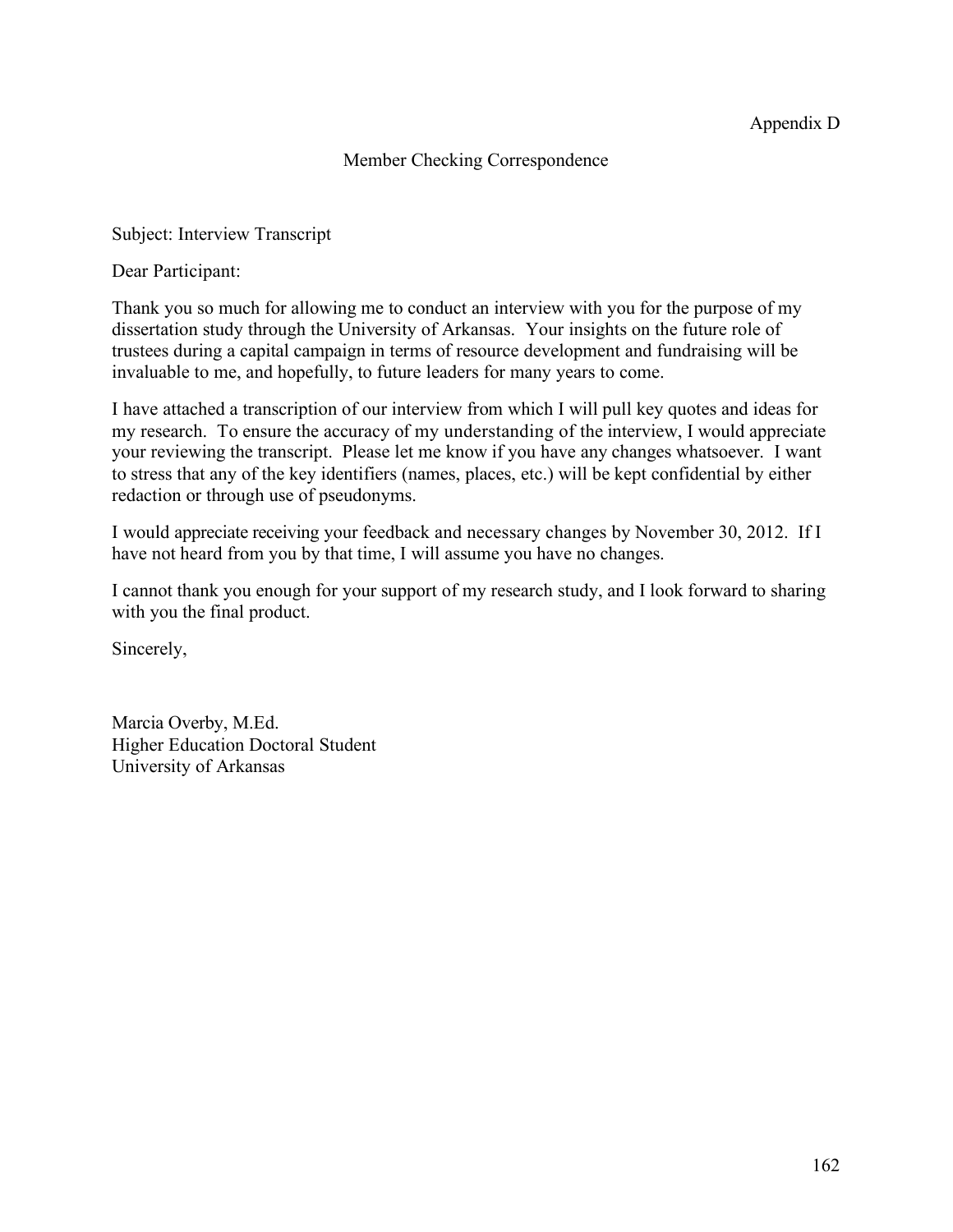Appendix E

# Letter of Appreciation

[Handwritten Notecard]

Date

Dear Participant:

Thank you so much for taking time out of your busy schedule to visit with me, and for allowing me to conduct an interview for my dissertation study. I realize you have an extremely busy schedule, so I am especially grateful for your willingness to share your time and expertise with me. I enjoyed our visit and feel as though I've gained a great deal of knowledge and value from your interview.

Sincerely,

Marcia Overby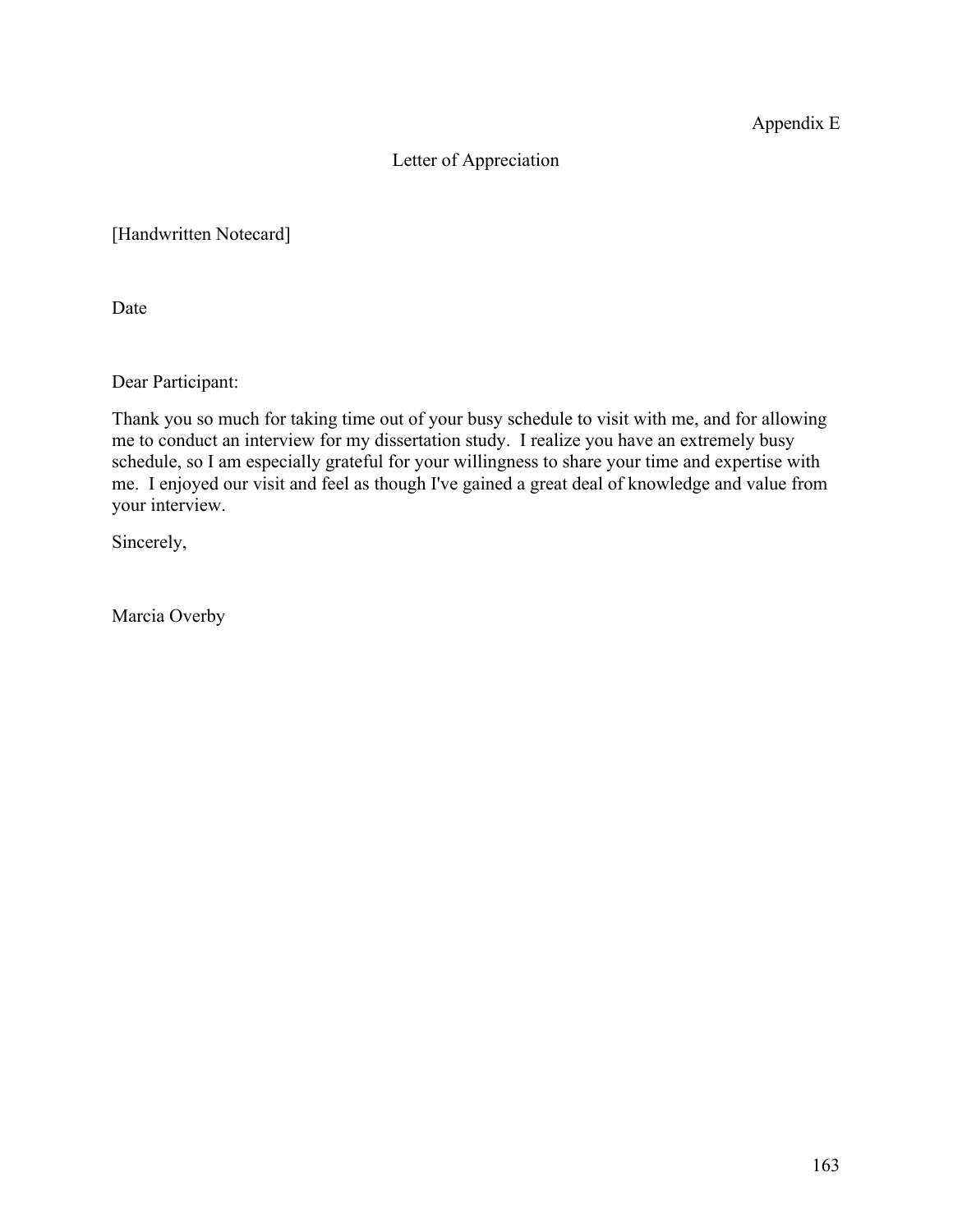University of Arkansas Office of Research Compliance Institutional Review Board (IRB)

August 6, 2012

MEMORANDUM

| TO:                      | Marcia Overby<br>John W. Murry, Jr.                                           |
|--------------------------|-------------------------------------------------------------------------------|
| FROM:                    | Ro Windwalker<br><b>IRB</b> Coordinator                                       |
| RE:                      | New Protocol Approval                                                         |
| IRB Protocol #:          | 12-07-024                                                                     |
| Protocol Title:          | The Role of Trustees in a Capital Campaign at a Public Research<br>University |
| Review Type:             | EXEMPT $\boxtimes$ EXPEDITED $\Box$ FULL IRB                                  |
| Approved Project Period: | Start Date: 08/06/2012 Expiration Date: 08/02/2013                            |

Your protocol has been approved by the IRB. Protocols are approved for a maximum period of one year. If you wish to continue the project past the approved project period (see above), you must submit a request, using the form *Continuing Review for IRB Approved Projects*, prior to the expiration date. This form is available from the IRB Coordinator or on the Research Compliance website (http://vpred.uark.edu/210.php). As a courtesy, you will be sent a reminder two months in advance of that date. However, failure to receive a reminder does not negate your obligation to make the request in sufficient time for review and approval. Federal regulations prohibit retroactive approval of continuation. Failure to receive approval to continue the project prior to the expiration date will result in Termination of the protocol approval. The IRB Coordinator can give you guidance on submission times.

**This protocol has been approved for 11 participants.** If you wish to make *any* modifications in the approved protocol, including enrolling more than this number, you must seek approval *prior to* implementing those changes. All modifications should be requested in writing (email is acceptable) and must provide sufficient detail to assess the impact of the change.